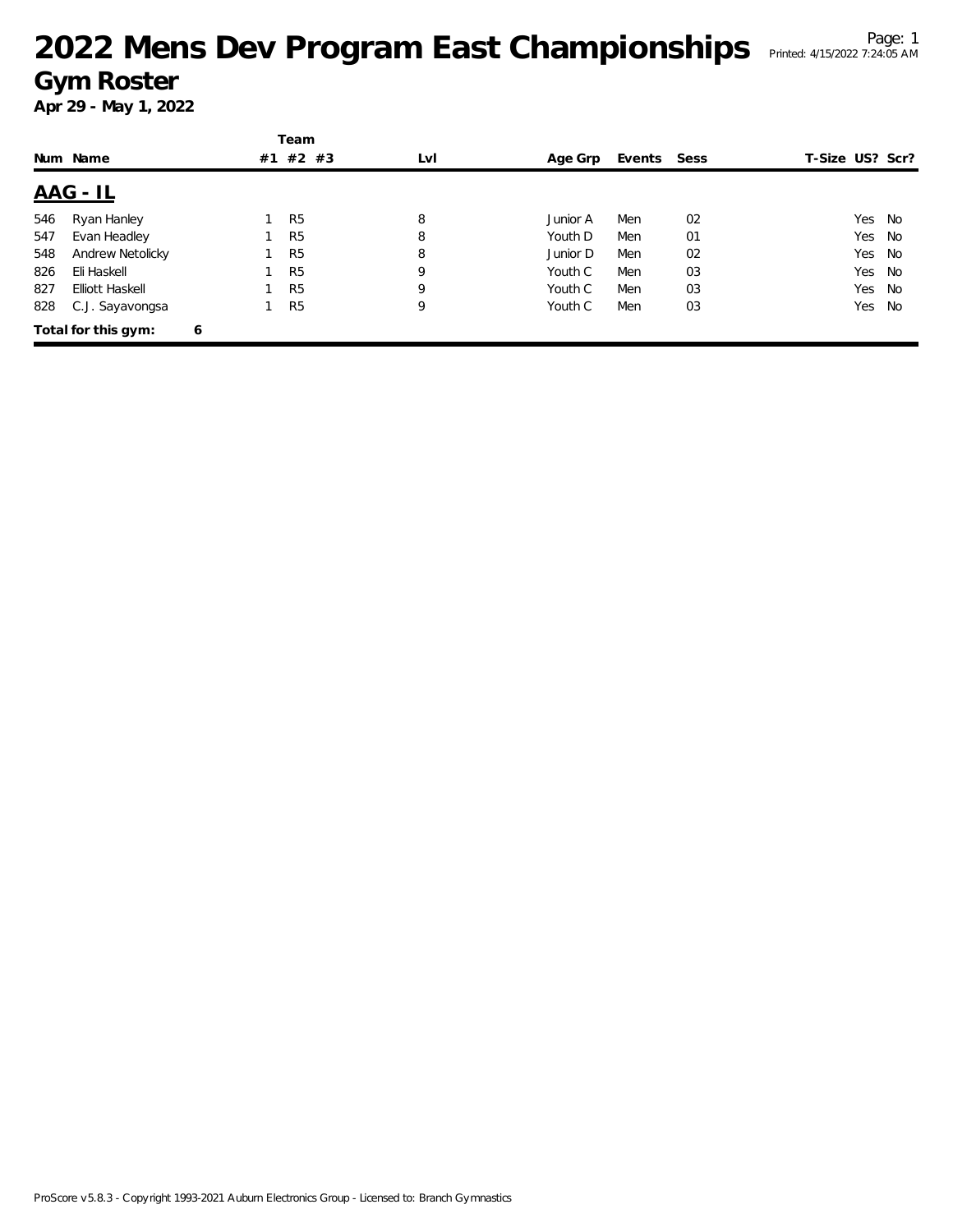|     |                      |    | Team  |     |          |             |    |                 |  |
|-----|----------------------|----|-------|-----|----------|-------------|----|-----------------|--|
|     | Num Name             | #1 | #2 #3 | LvI | Age Grp  | Events Sess |    | T-Size US? Scr? |  |
|     | Above The Bar Gym-VA |    |       |     |          |             |    |                 |  |
| 325 | Robby Mau            |    | R7    |     | Junior D | Men         | 07 | Yes No          |  |
| 783 | James Timmerman      |    | R7    | 9   | Junior C | Men         | 04 | Yes No          |  |
|     | Total for this gym:  |    |       |     |          |             |    |                 |  |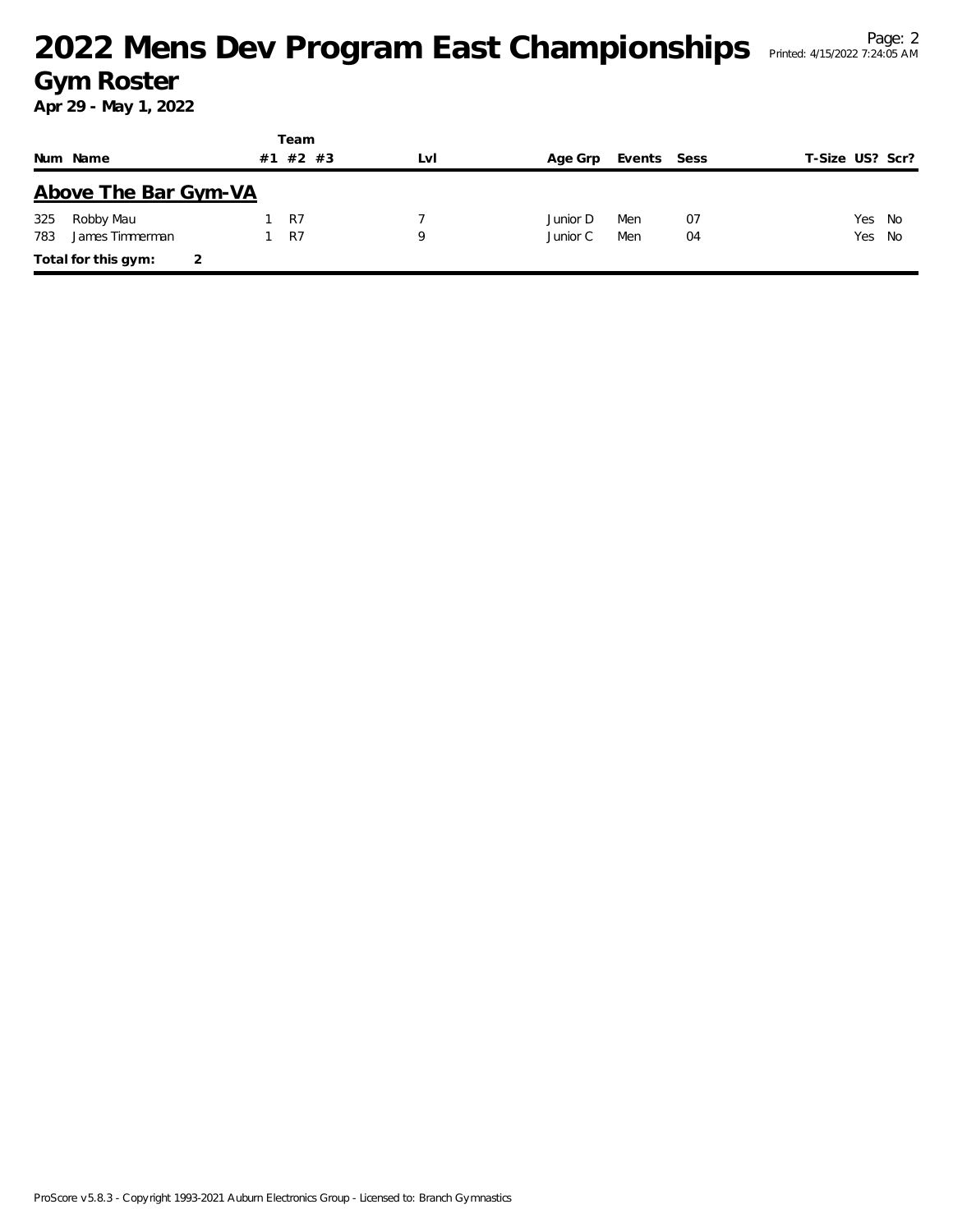|     |                          |    | Team           |     |          |             |    |                 |    |
|-----|--------------------------|----|----------------|-----|----------|-------------|----|-----------------|----|
|     | Num Name                 | #1 | $#2$ #3        | LvI | Age Grp  | Events Sess |    | T-Size US? Scr? |    |
|     | Above The Barre Gym      |    |                |     |          |             |    |                 |    |
| 290 | <b>Blake Adamonis</b>    |    | R <sub>5</sub> |     | Youth C  | Men         | 06 | Yes             | No |
| 291 | Max Fornaro              |    | R <sub>5</sub> |     | Junior B | Men         | 07 | Yes             | No |
| 292 | Cole Guzik               |    | R <sub>5</sub> |     | Junior C | Men         | 07 | Yes             | No |
| 748 | Braden Boyer             |    | R <sub>5</sub> | 9   | Senior D | Men         | 05 | Yes             | No |
| 749 | Jake Freas               |    | R <sub>5</sub> | 9   | Junior A | Men         | 04 | Yes             | No |
| 750 | <b>Connor Mikes</b>      |    | R <sub>5</sub> | 9   | Youth C  | Men         | 03 | Yes             | No |
|     | Total for this gym:<br>6 |    |                |     |          |             |    |                 |    |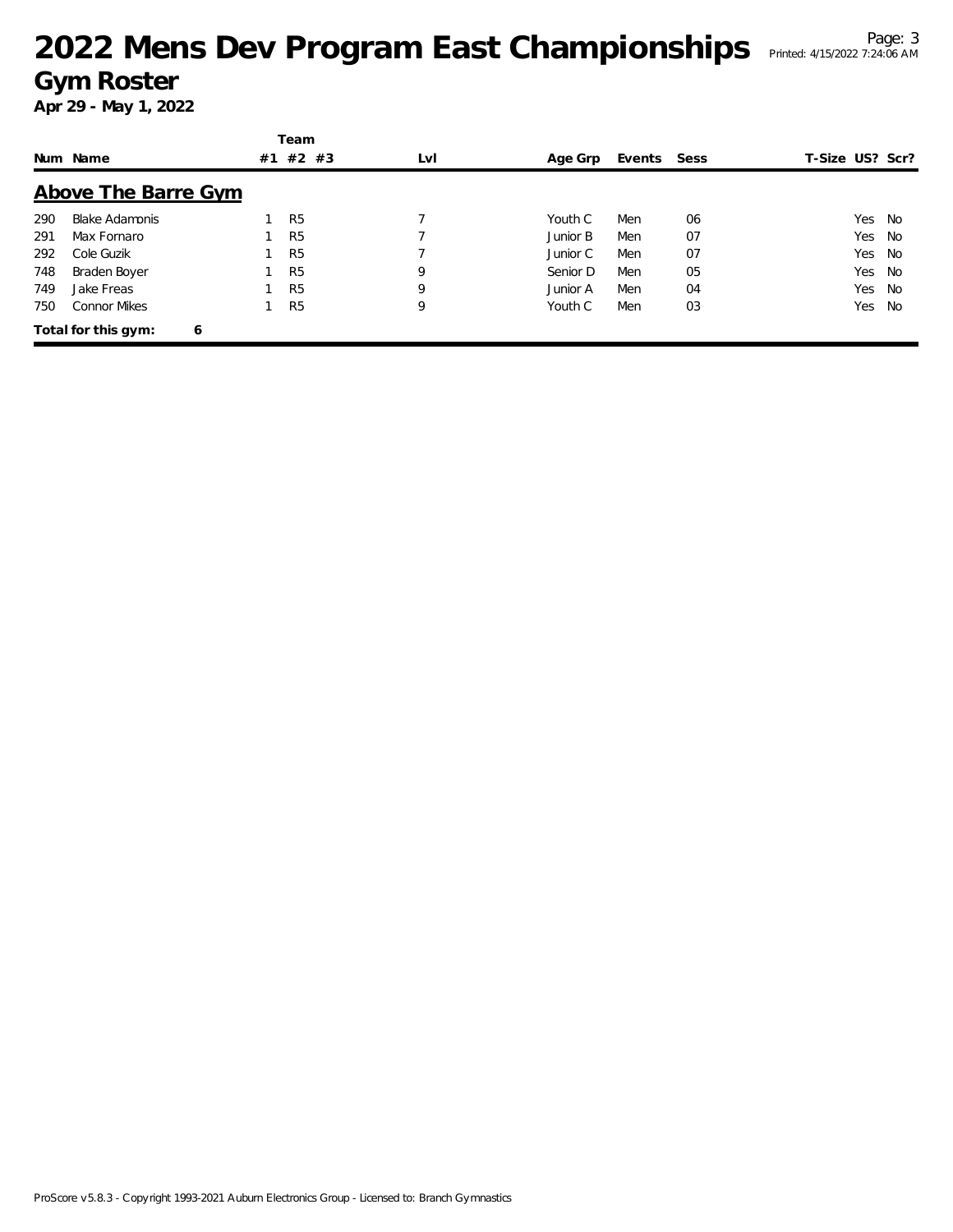|     |                       |    | Team    |     |          |             |    |                 |  |
|-----|-----------------------|----|---------|-----|----------|-------------|----|-----------------|--|
|     | Num Name              | #1 | $#2$ #3 | LvI | Age Grp  | Events Sess |    | T-Size US? Scr? |  |
|     | <b>Ace Gymnastics</b> |    |         |     |          |             |    |                 |  |
| 342 | <b>Gunnar Felton</b>  |    | R7      |     | Youth C  | Men         | 06 | Yes<br>No       |  |
| 343 | Vincent Momrow        |    | R7      |     | Junior A | Men         | 07 | Yes<br>- No     |  |
| 538 | Elijah Ewell          |    | R7      | 8   | Junior C | Men         | 02 | Yes<br>No       |  |
|     | Total for this gym:   | 3  |         |     |          |             |    |                 |  |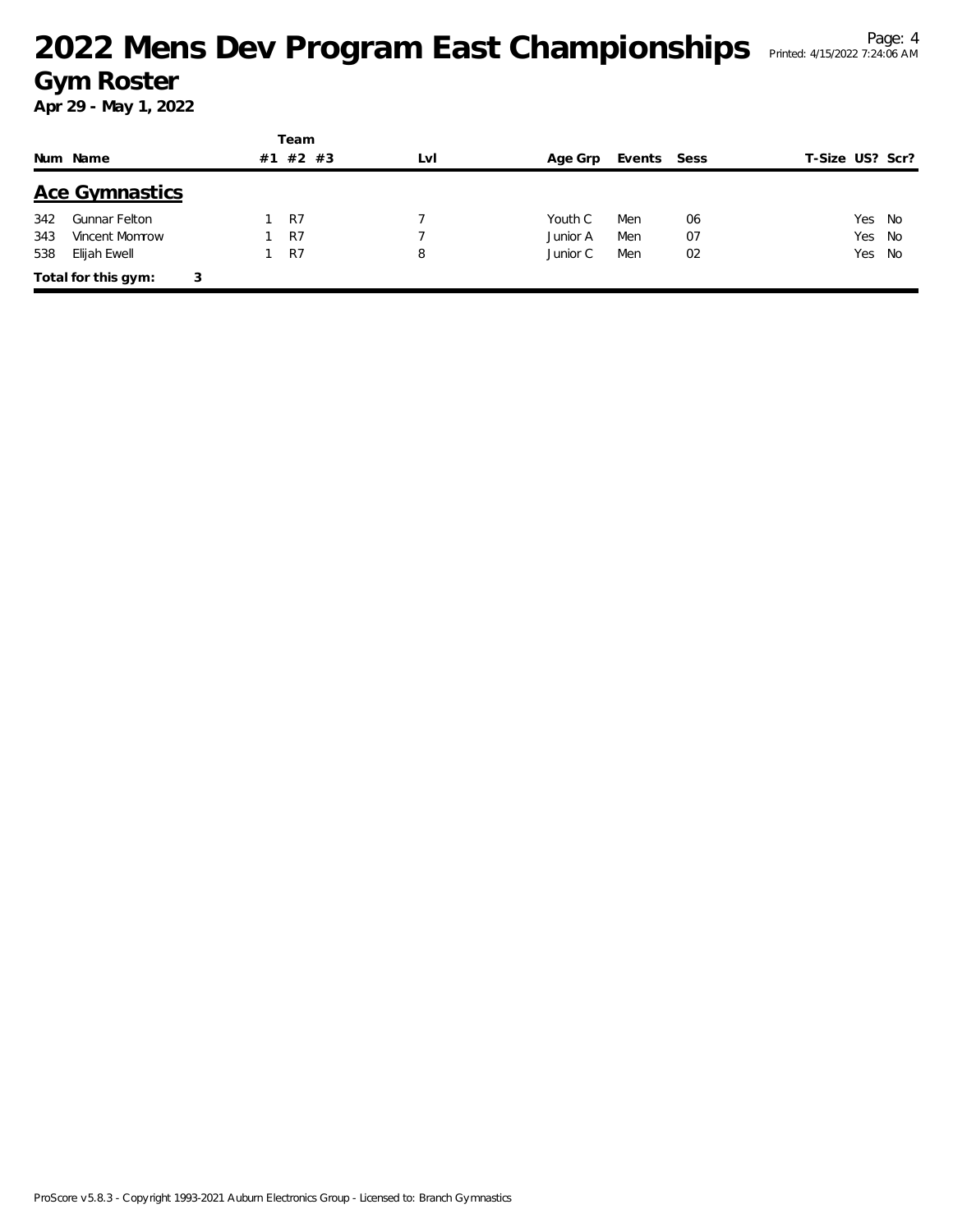|     |                          |    | Team    |     |          |             |    |                 |        |
|-----|--------------------------|----|---------|-----|----------|-------------|----|-----------------|--------|
|     | Num Name                 | #1 | $#2$ #3 | LvI | Age Grp  | Events Sess |    | T-Size US? Scr? |        |
|     | <b>Ace Gymnastics-PA</b> |    |         |     |          |             |    |                 |        |
| 529 | Samuel Hayes             |    | R7      | 8   | Junior C | Men         | 02 |                 | Yes No |
| 530 | <b>Hoyt Miller</b>       |    | R7      | 8   | Youth C  | Men         | 01 | Yes No          |        |
|     | Total for this gym:      |    |         |     |          |             |    |                 |        |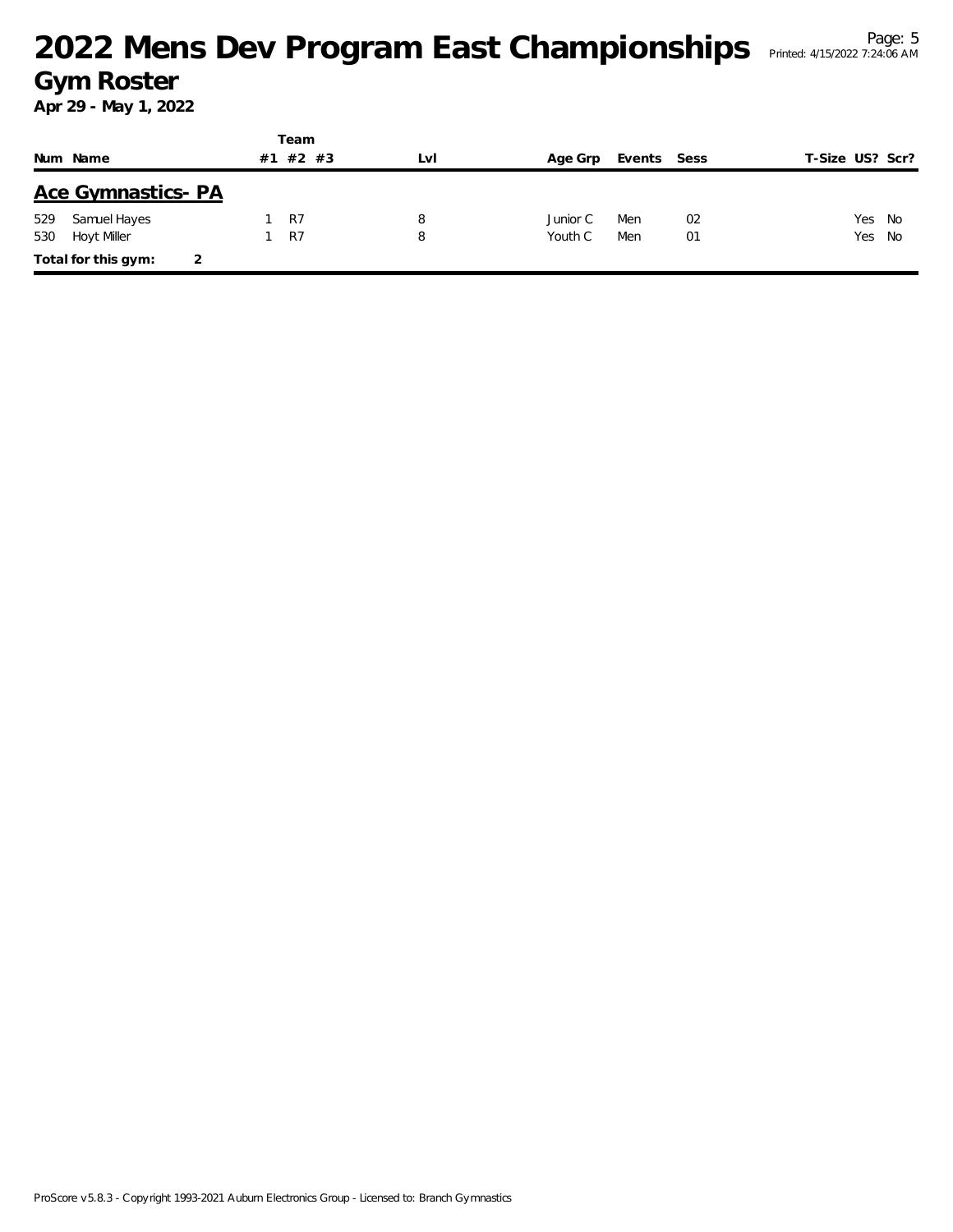|     |                          |    | Team           |           |         |             |    |                 |
|-----|--------------------------|----|----------------|-----------|---------|-------------|----|-----------------|
|     | Num Name                 | #1 | #2 #3          | <b>Lv</b> | Age Grp | Events Sess |    | T-Size US? Scr? |
|     | <b>ACE Gymnastics-FL</b> |    |                |           |         |             |    |                 |
| 726 | Jackson Kassner          |    | R <sub>8</sub> |           | Youth D | Men         | 03 | Yes No          |
|     | Total for this gym:      |    |                |           |         |             |    |                 |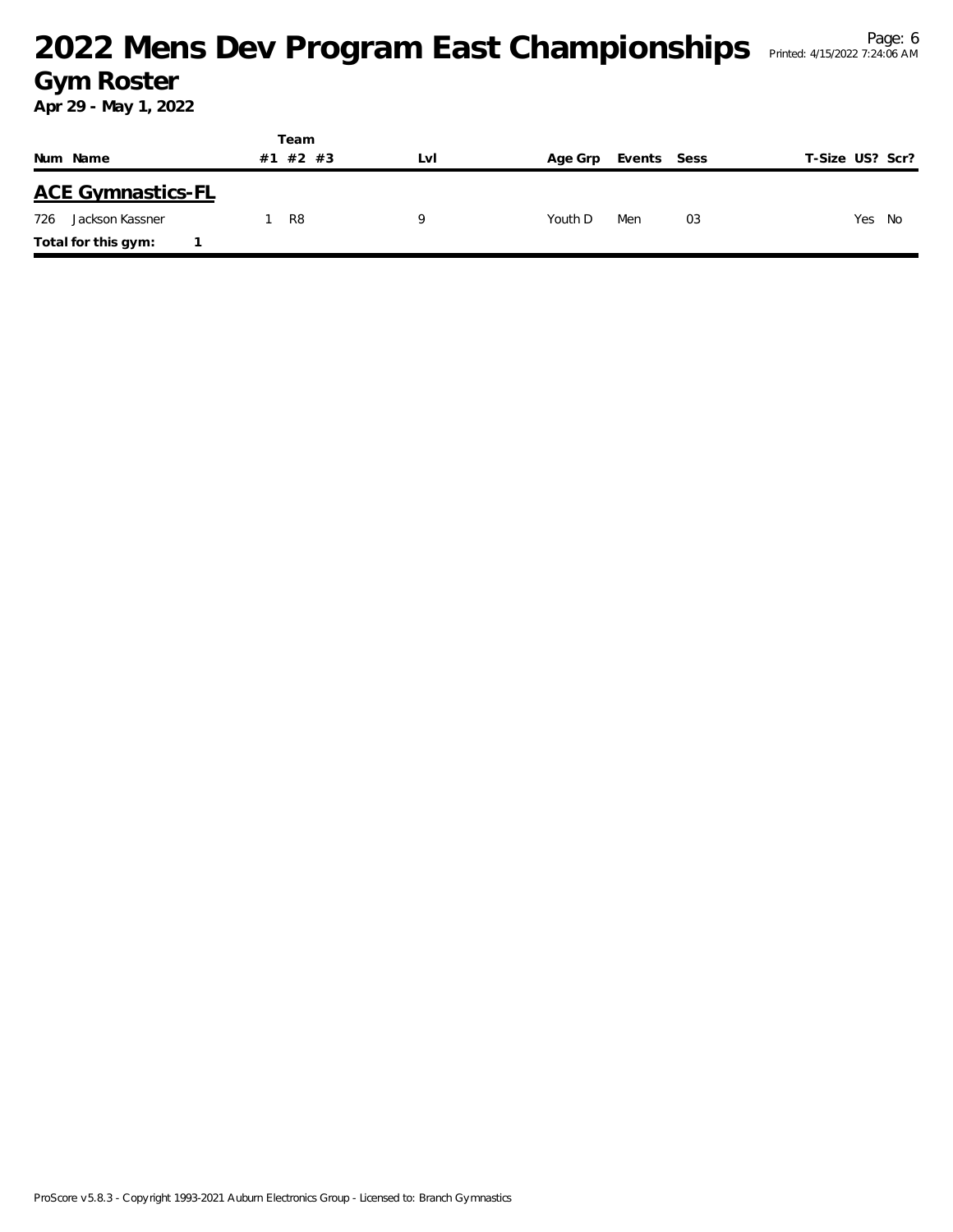|             |                        |    | Team    |     |          |             |    |                 |      |
|-------------|------------------------|----|---------|-----|----------|-------------|----|-----------------|------|
|             | Num Name               | #1 | $#2$ #3 | LvI | Age Grp  | Events Sess |    | T-Size US? Scr? |      |
| <u>Aeon</u> |                        |    |         |     |          |             |    |                 |      |
| 302         | <b>Gabriel Cintron</b> |    | R7      |     | Youth A  | Men         | 06 | Yes.            | - No |
| 303         | Kai Munro              |    | R7      |     | Youth B  | Men         | 06 | Yes             | No   |
| 517         | Ryan Mangelsdorf       |    | R7      | 8   | Junior C | Men         | 02 | Yes             | No   |
| 518         | Thijs Van Veen         |    | R7      | 8   | Junior C | Men         | 02 | Yes             | No   |
| 763         | Amir El-Moslemany      |    | R7      | 9   | Junior C | Men         | 04 | Yes             | No   |
|             | Total for this gym:    | 5  |         |     |          |             |    |                 |      |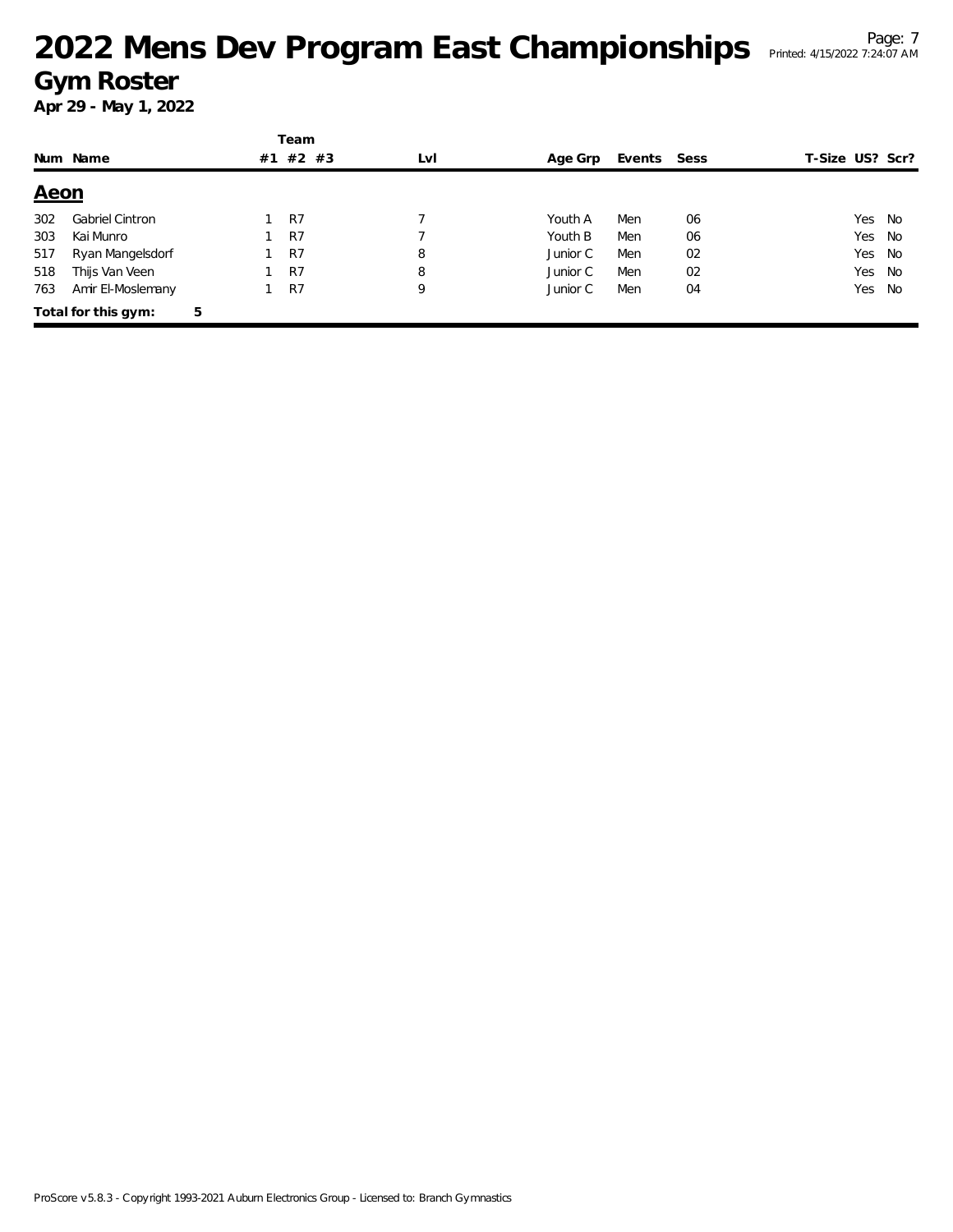|                      | Team     |     |         |             |                 |
|----------------------|----------|-----|---------|-------------|-----------------|
| Num Name             | #1 #2 #3 | Lvi | Age Grp | Events Sess | T-Size US? Scr? |
| <b>Aerial East</b>   |          |     |         |             |                 |
| 510<br>Cameron Lewis | R7       | 8   | Youth D | Men<br>01   | Yes No          |
| Total for this gym:  |          |     |         |             |                 |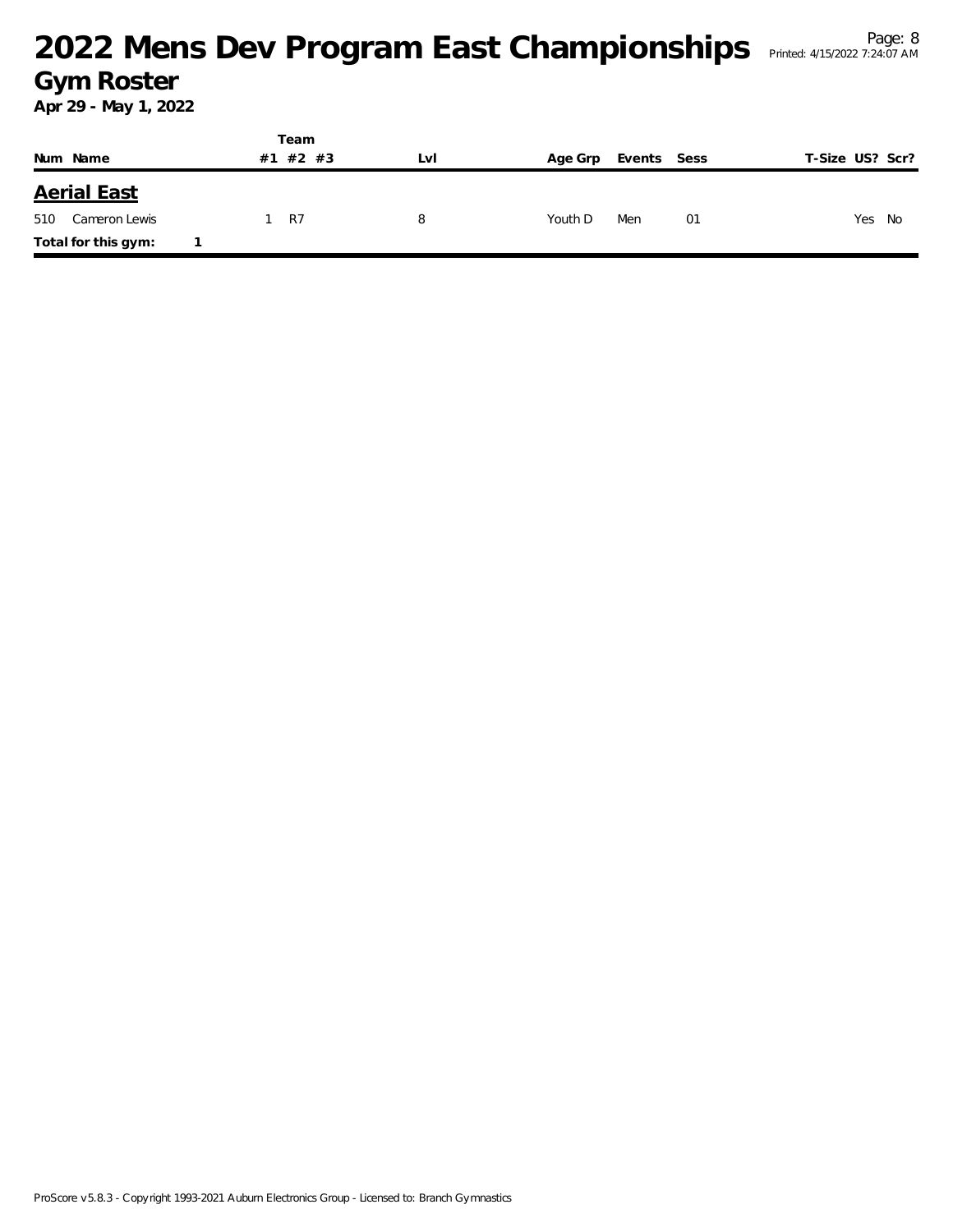|                             | Team           |     |                        |                 |
|-----------------------------|----------------|-----|------------------------|-----------------|
| Num Name                    | #2 #3<br>#1    | Lvi | Age Grp<br>Events Sess | T-Size US? Scr? |
| <b>Aerial Gymnastics IL</b> |                |     |                        |                 |
| Bradley Hayashi<br>170      | R <sub>5</sub> |     | 07<br>Junior A<br>Men  | Yes<br>No       |
| Total for this gym:         |                |     |                        |                 |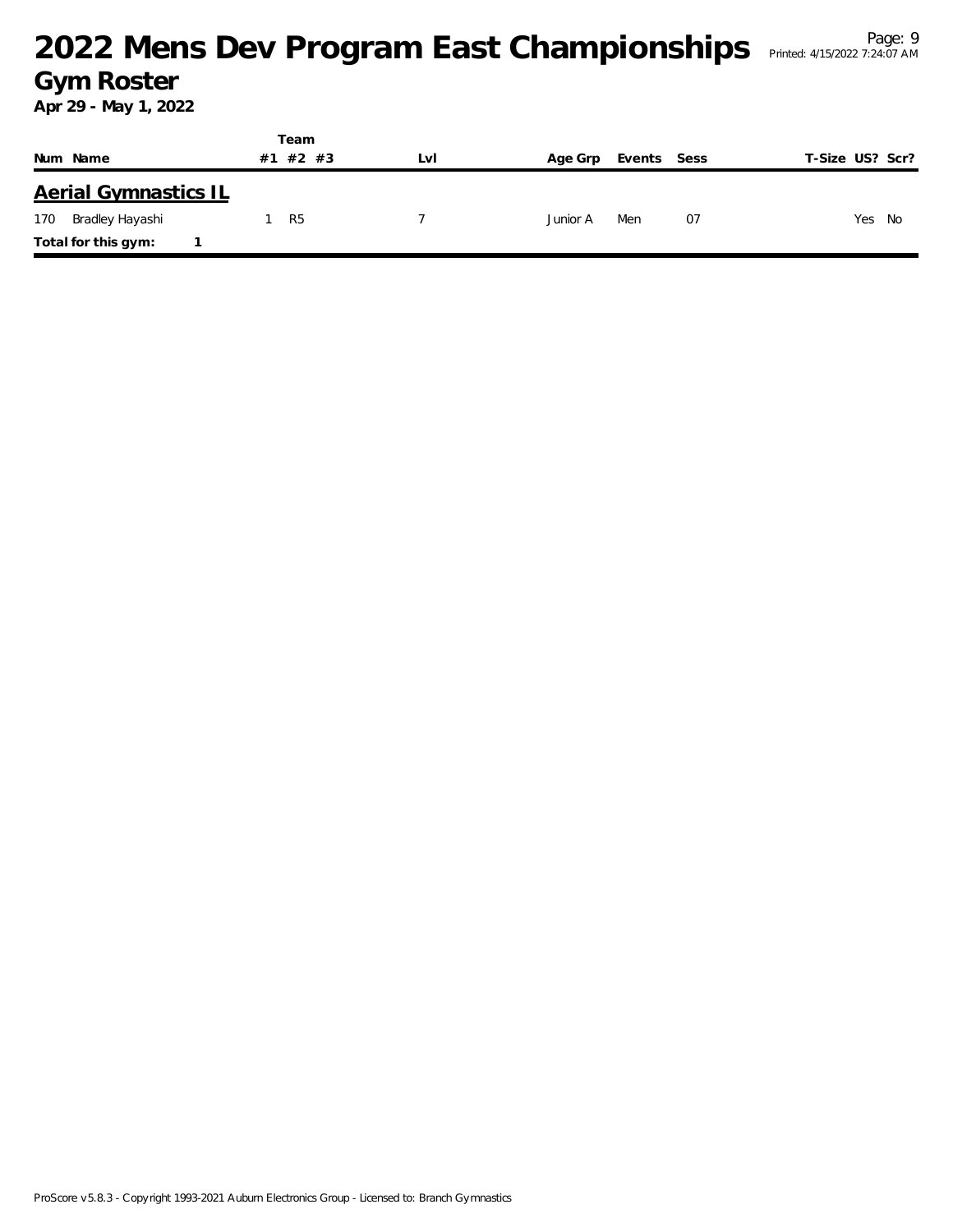### <sup>Page: 10</sup><br><sup>Page: 10</sup> Printed: 4/15/2022 7:24:07 AM</sup> **Gym Roster**

|     |                     |    | Team           |     |          |        |      |                 |           |
|-----|---------------------|----|----------------|-----|----------|--------|------|-----------------|-----------|
|     | Num Name            | #1 | #2 #3          | LvI | Age Grp  | Events | Sess | T-Size US? Scr? |           |
|     | Aim High Academy    |    |                |     |          |        |      |                 |           |
| 272 | Jack Fallon         |    | R <sub>6</sub> |     | Junior D | Men    | 07   | Yes             | No        |
| 273 | Patrick Keane       |    | R <sub>6</sub> |     | Junior B | Men    | 07   | Yes             | No        |
| 274 | Nathanael Malone    |    | R <sub>6</sub> |     | Junior A | Men    | 07   | Yes             | No        |
| 275 | <b>Brett Quinn</b>  |    | R <sub>6</sub> |     | Junior D | Men    | 07   | Yes             | No        |
| 276 | Ayden Satalino      |    | R <sub>6</sub> |     | Junior B | Men    | 07   | Yes             | No        |
| 277 | Daniel Vilker       |    | R <sub>6</sub> |     | Junior D | Men    | 07   | Yes             | No        |
| 502 | Luca Magnanimi      |    | R <sub>6</sub> | 8   | Youth B  | Men    | 01   | Yes             | <b>No</b> |
| 503 | Zemer Sachs         |    | R <sub>6</sub> | 8   | Youth B  | Men    | 01   | Yes             | No        |
| 504 | Corey Vartanian     |    | R <sub>6</sub> | 8   | Youth B  | Men    | 01   | Yes             | No        |
| 729 | John Hartrey        |    | R <sub>6</sub> | 9   | Junior B | Men    | 04   | Yes             | No        |
|     | Total for this gym: | 10 |                |     |          |        |      |                 |           |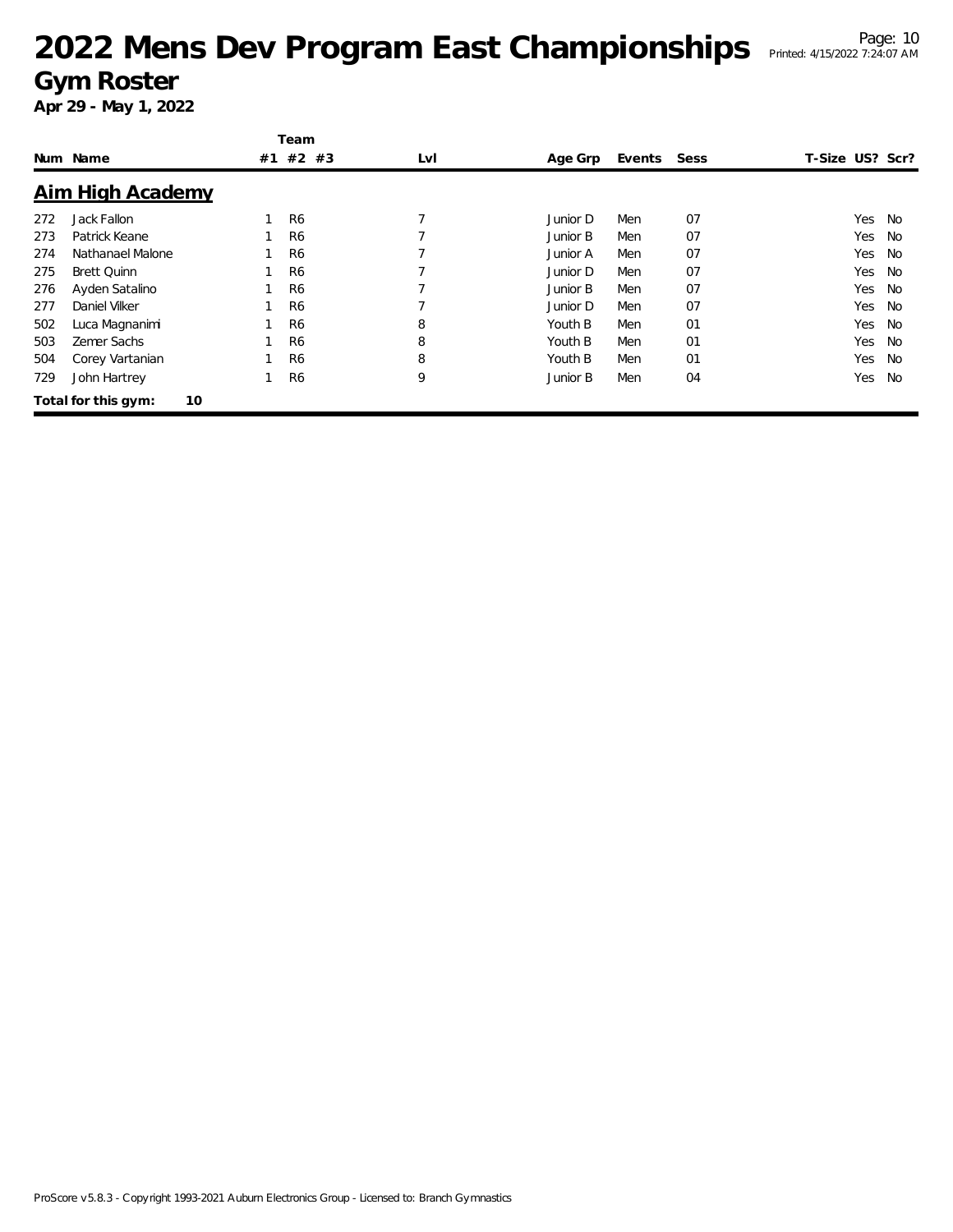|                       | Team        |     |          |             |                 |
|-----------------------|-------------|-----|----------|-------------|-----------------|
| Num Name              | #2 #3<br>#1 | LVI | Age Grp  | Events Sess | T-Size US? Scr? |
| Alabama Starz         |             |     |          |             |                 |
| 558<br>Jaydin Ashford | R8          | 8   | Junior D | Men<br>02   | Yes<br>No       |
| Total for this gym:   |             |     |          |             |                 |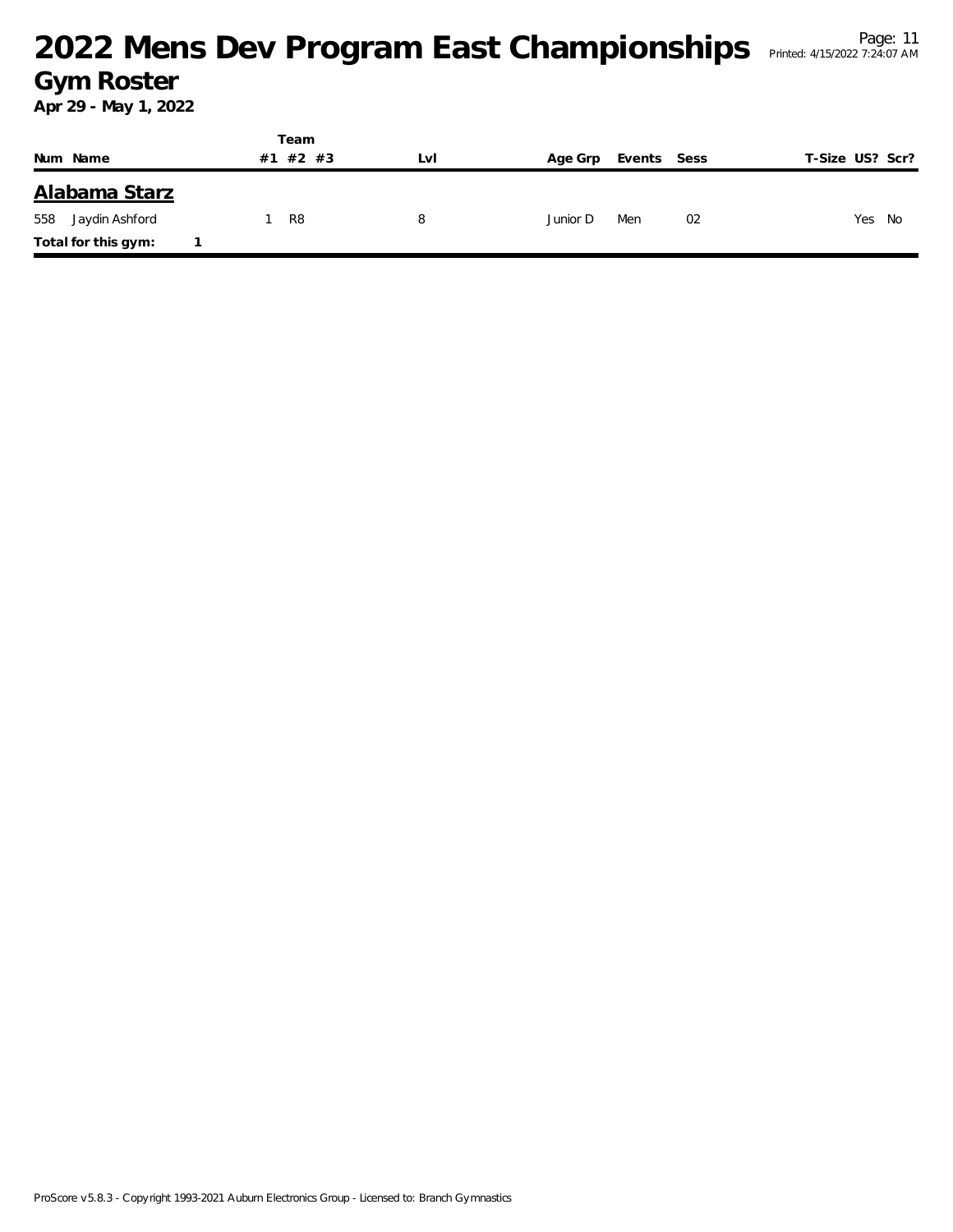|     |                            |    | Team           |     |          |             |    |                 |        |
|-----|----------------------------|----|----------------|-----|----------|-------------|----|-----------------|--------|
|     | Num Name                   | #1 | #2 #3          | LvI | Age Grp  | Events Sess |    | T-Size US? Scr? |        |
|     | <b>All American Flames</b> |    |                |     |          |             |    |                 |        |
| 394 | J.W. Cole                  |    | R <sub>5</sub> | 8   | Youth B  | Men         | 01 | Yes No          |        |
| 395 | Christopher Herms          |    | R <sub>5</sub> | 8   | Junior B | Men         | 02 |                 | Yes No |
|     | Total for this gym:        |    |                |     |          |             |    |                 |        |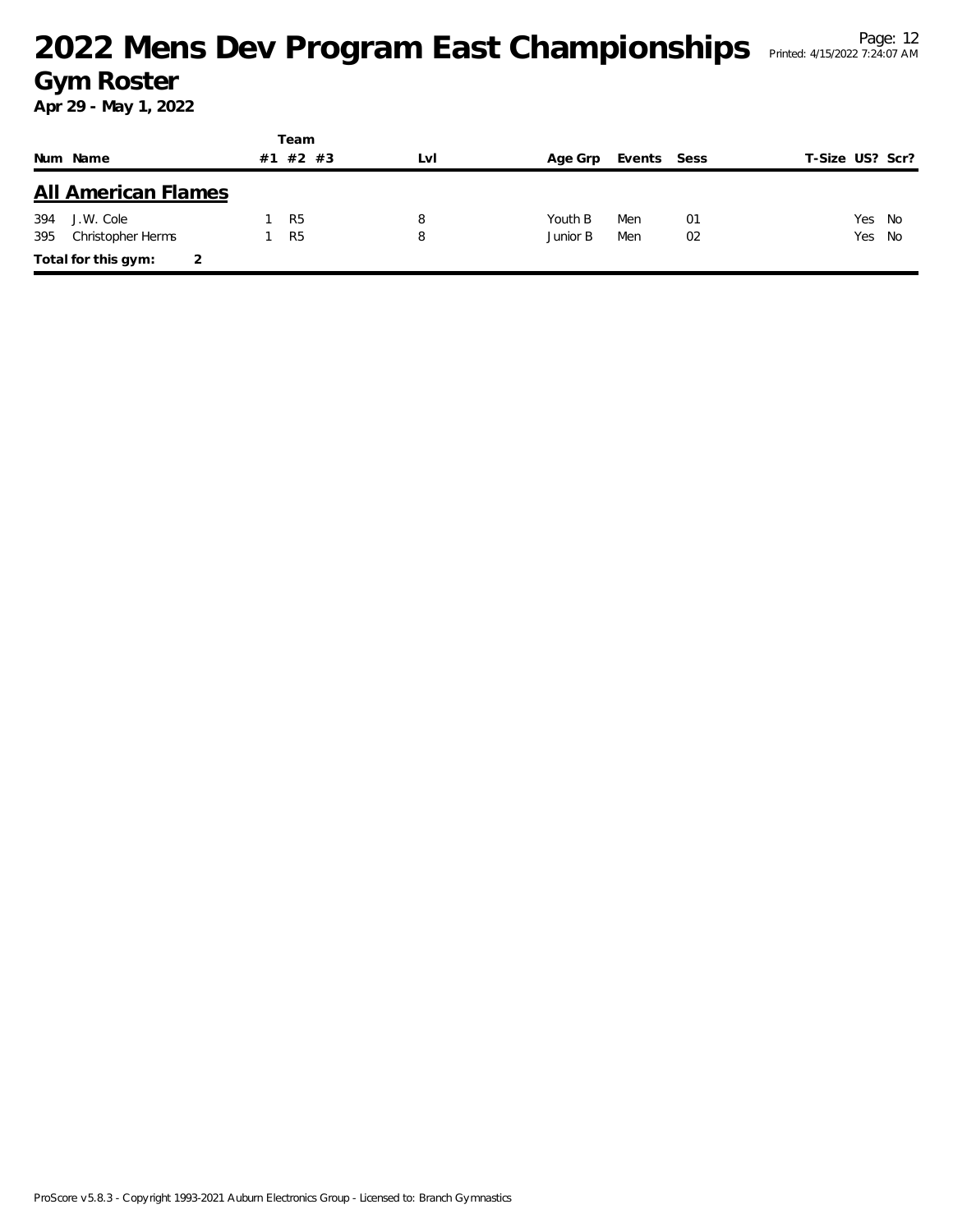|                     | Team     |     |         |             |    |                 |
|---------------------|----------|-----|---------|-------------|----|-----------------|
| Num Name            | #1 #2 #3 | Lvi | Age Grp | Events Sess |    | T-Size US? Scr? |
| All American Gym-NJ |          |     |         |             |    |                 |
| 785<br>Jacob Silva  | - R7     | Q   | Youth D | Men         | 03 | Yes No          |
| Total for this gym: |          |     |         |             |    |                 |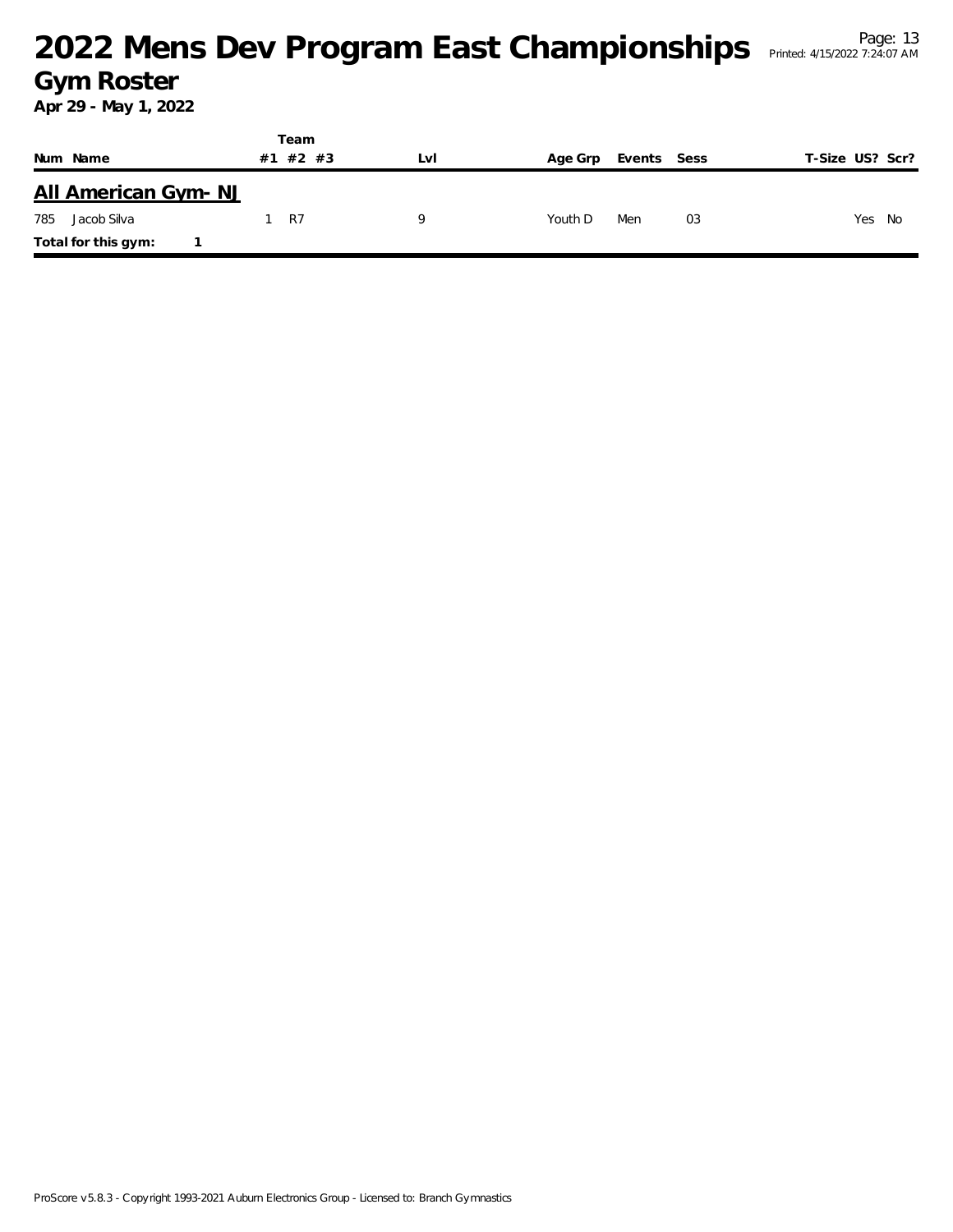|     |                             |    | Team           |     |          |             |    |                 |           |
|-----|-----------------------------|----|----------------|-----|----------|-------------|----|-----------------|-----------|
|     | Num Name                    | #1 | #2 #3          | LvI | Age Grp  | Events Sess |    | T-Size US? Scr? |           |
|     | <b>Amplitude Gymnastics</b> |    |                |     |          |             |    |                 |           |
| 531 | Owen Brady                  |    | R <sub>8</sub> | 8   | Youth D  | Men         | 01 | Yes.            | No        |
| 532 | Aarav Kumar                 |    | R8             | 8   | Youth A  | Men         | 01 | Yes             | No        |
| 533 | Eli Witherspoon             |    | R <sub>8</sub> | 8   | Junior C | Men         | 02 | Yes             | <b>No</b> |
| 793 | Cole Endriss                |    | R8             | 9   | Youth D  | Men         | 03 | Yes             | No        |
| 794 | Miles Gravitt               |    | R8             | 9   | Youth C  | Men         | 03 | Yes             | No        |
| 795 | Logan Matula                |    | R8             | 9   | Junior C | Men         | 04 | Yes             | <b>No</b> |
| 796 | Charlie Parks               |    | R <sub>8</sub> | 9   | Youth D  | Men         | 03 | Yes             | <b>No</b> |
| 797 | Alex Skomorokhov            |    | R <sub>8</sub> | 9   | Junior D | Men         | 04 | Yes             | No        |
| 798 | Mason Woodruff              |    | R8             | 9   | Junior A | Men         | 04 | Yes             | No        |
|     | Total for this gym:         | 9  |                |     |          |             |    |                 |           |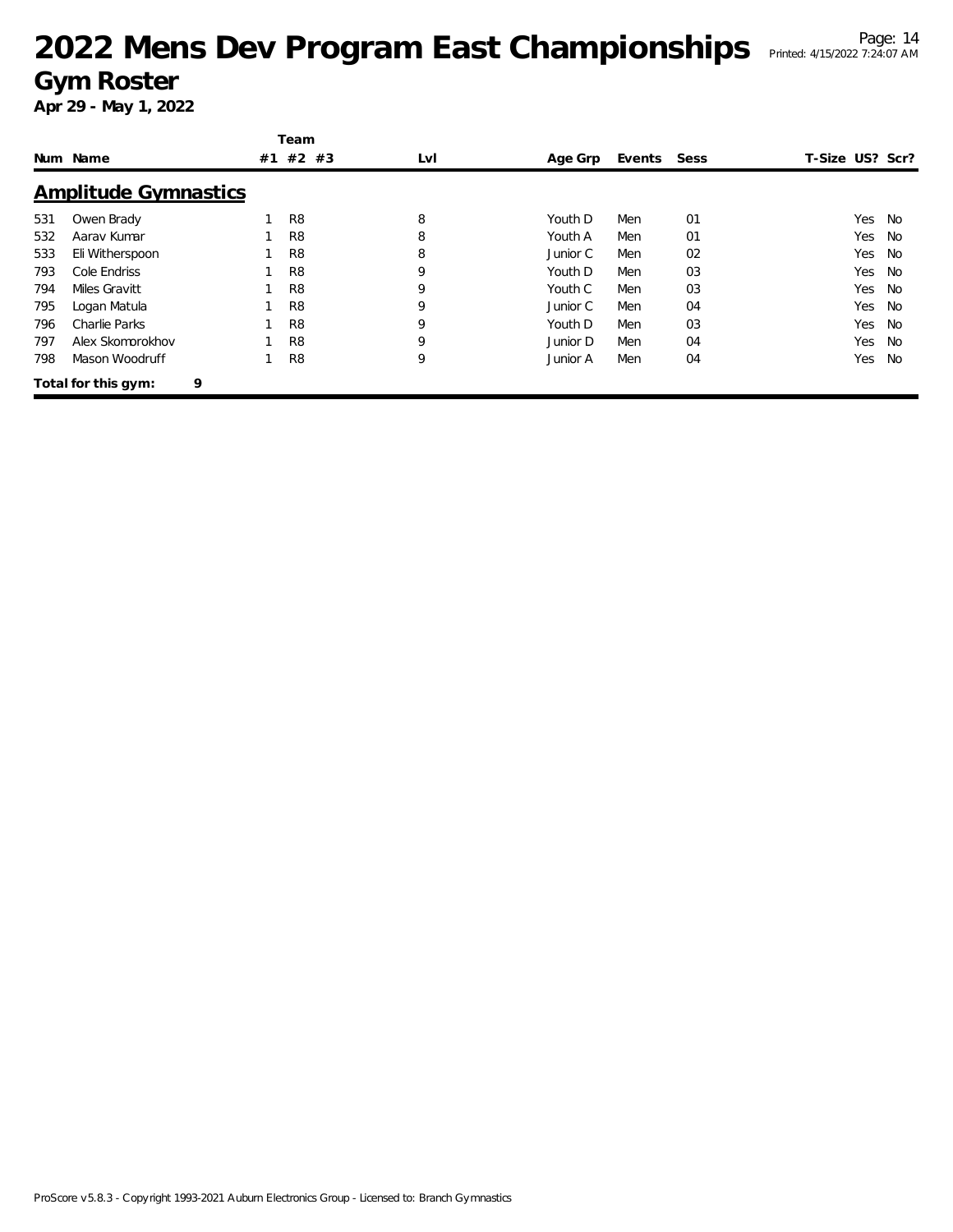|                        | Team      |     |          |             |                 |
|------------------------|-----------|-----|----------|-------------|-----------------|
| Num Name               | #1 #2 #3  | LvI | Age Grp  | Events Sess | T-Size US? Scr? |
| <b>APEX Athletics</b>  |           |     |          |             |                 |
| 526<br>Brendan Griffin | <b>R7</b> | 8   | Junior C | Men<br>02   | Yes<br>No       |
| Total for this gym:    |           |     |          |             |                 |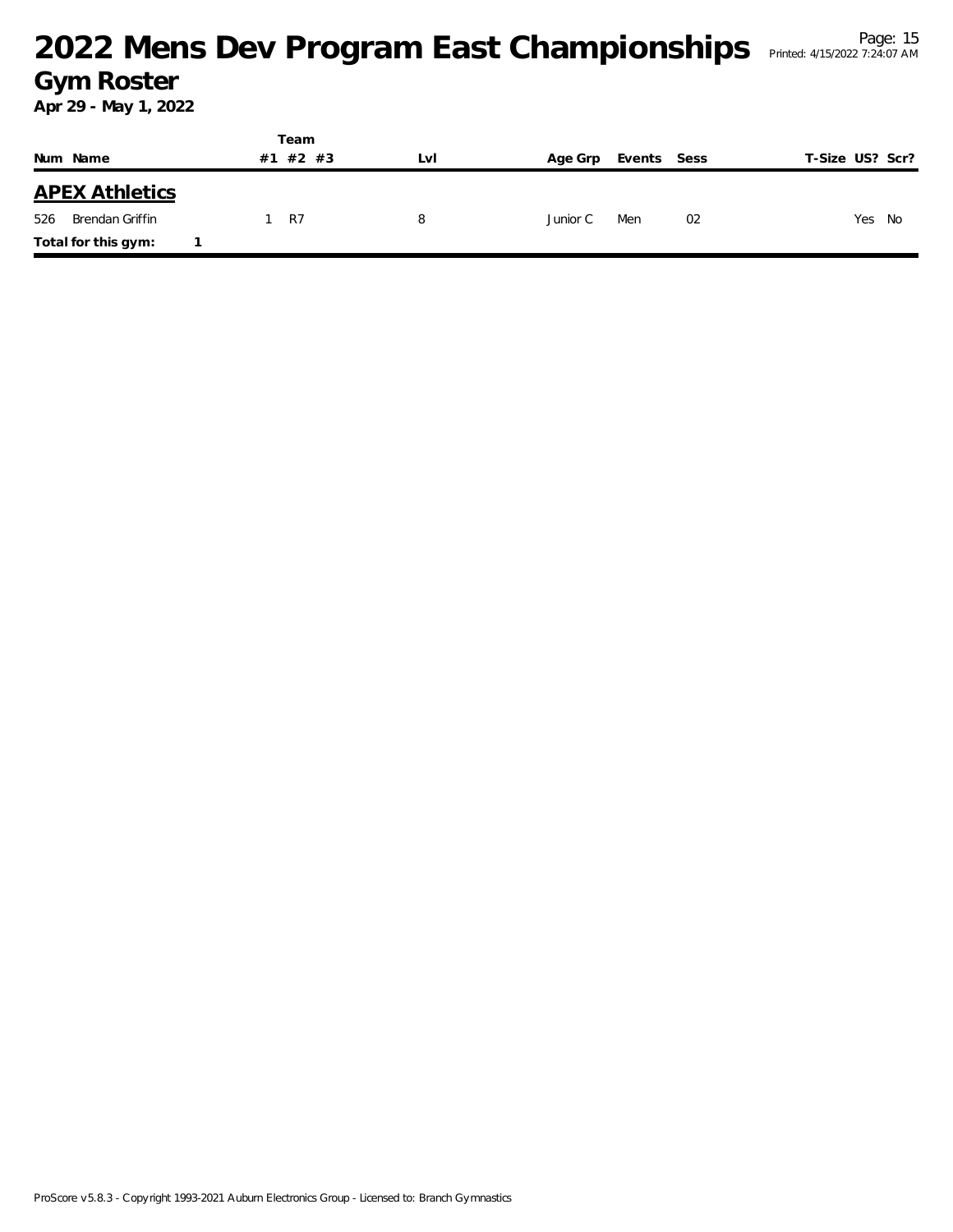|     |                     |   |    | Team           |     |          |             |    |                 |      |
|-----|---------------------|---|----|----------------|-----|----------|-------------|----|-----------------|------|
|     | Num Name            |   | #1 | #2 #3          | Lvi | Age Grp  | Events Sess |    | T-Size US? Scr? |      |
|     | <b>APEX Gym-VA</b>  |   |    |                |     |          |             |    |                 |      |
| 220 | Dane Gaynor         |   |    | R7             |     | Junior A | Men         | 07 | Yes             | - No |
| 668 | Daniel Jekal        |   |    | R <sub>7</sub> | 9   | Junior B | Men         | 04 | Yes No          |      |
|     | Total for this gym: | 2 |    |                |     |          |             |    |                 |      |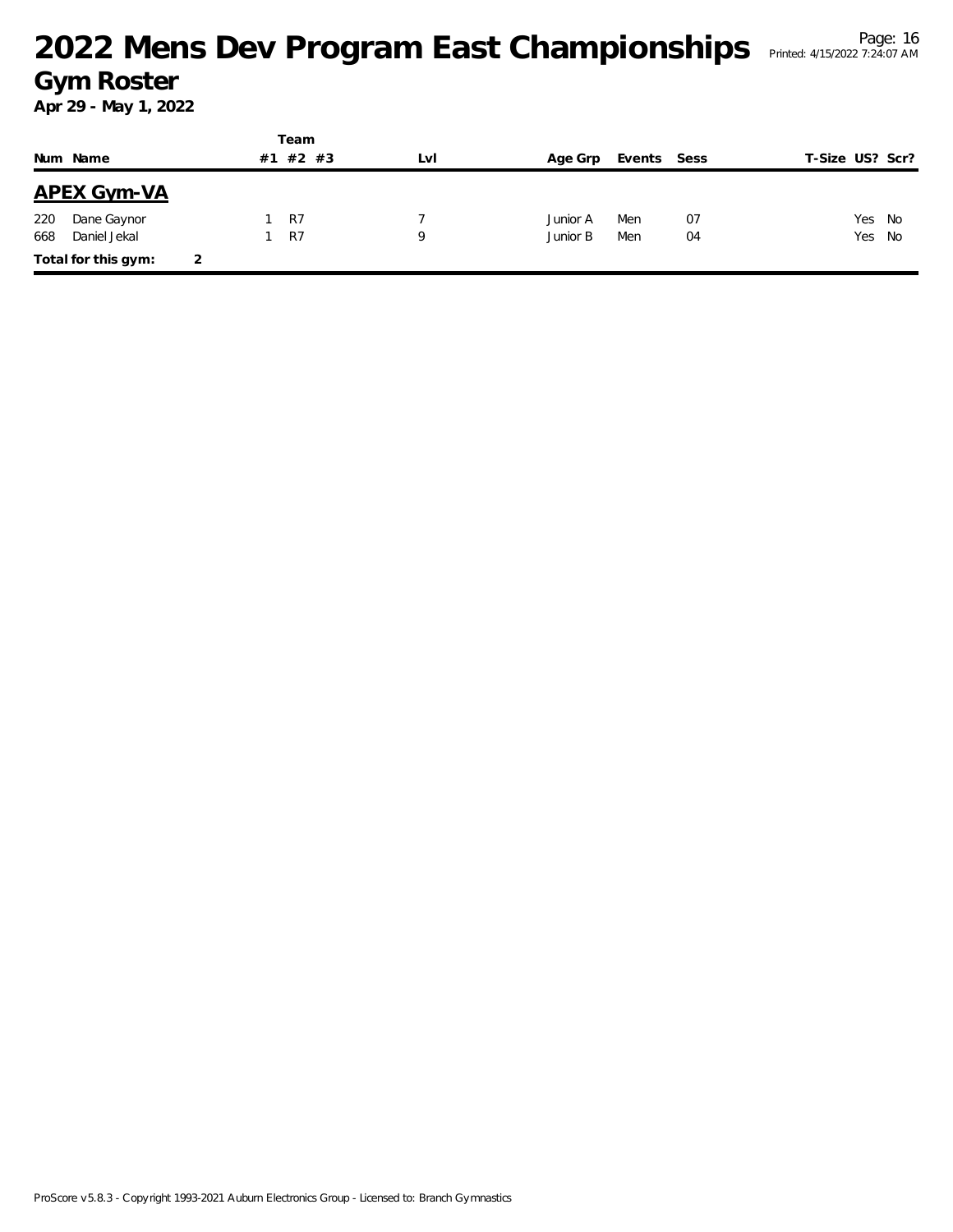# <sup>Page: 17</sup><br><sup>Page: 17</sup> Page: 17 Championships Printed: 4/15/2022 7:24:07 AM **Gym Roster**

|     |                          |    | Team  |     |          |             |    |                 |           |
|-----|--------------------------|----|-------|-----|----------|-------------|----|-----------------|-----------|
|     | Num Name                 | #1 | #2 #3 | LvI | Age Grp  | Events Sess |    | T-Size US? Scr? |           |
|     | <u>Apollo Gym-VA</u>     |    |       |     |          |             |    |                 |           |
| 372 | Cameron Chemerys         |    | R7    | 8   | Youth C  | Men         | 01 |                 | Yes No    |
| 373 | Keller Dugan             |    | R7    | 8   | Youth C  | Men         | 01 |                 | Yes No    |
| 374 | Etienne Gaillard         |    | R7    | 8   | Junior D | Men         | 02 |                 | Yes<br>No |
| 375 | Jovan Jimeno             |    | R7    | 8   | Junior A | Men         | 02 |                 | Yes No    |
| 376 | Eric Kepler              |    | R7    | 8   | Junior C | Men         | 02 |                 | Yes<br>No |
|     | 5<br>Total for this gym: |    |       |     |          |             |    |                 |           |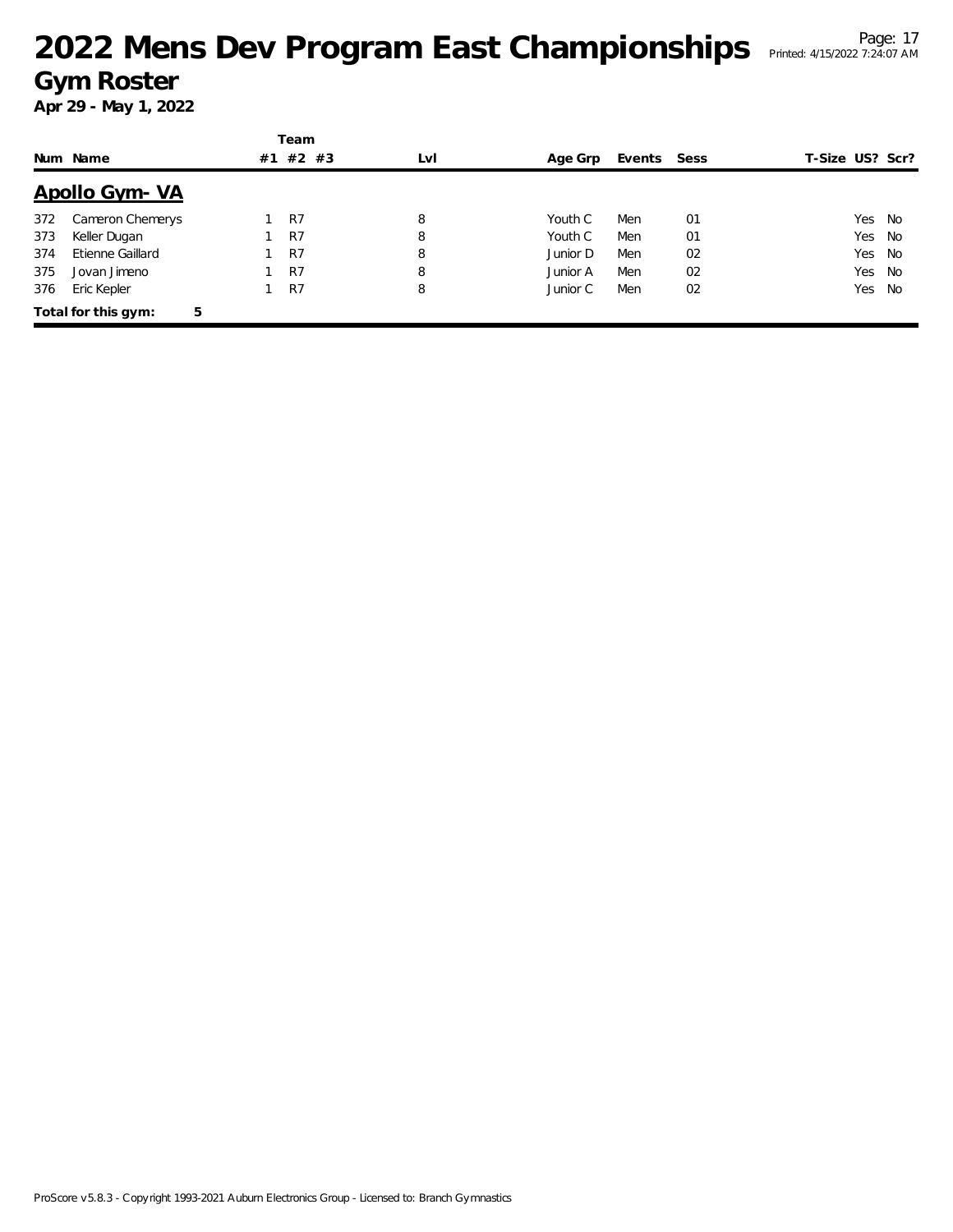|     |                          |    | Team    |     |          |        |      |                 |
|-----|--------------------------|----|---------|-----|----------|--------|------|-----------------|
|     | Num Name                 | #1 | $#2$ #3 | LvI | Age Grp  | Events | Sess | T-Size US? Scr? |
|     | <b>Arlington Tigers</b>  |    |         |     |          |        |      |                 |
| 340 | Max Eichers              |    | R7      |     | Junior C | Men    | 07   | Yes No          |
| 536 | Will Terzaken            |    | R7      | 8   | Junior C | Men    | 02   | Yes No          |
| 807 | Jairo Hansen             |    | R7      | 9   | Senior D | Men    | 05   | Yes No          |
|     | Total for this gym:<br>3 |    |         |     |          |        |      |                 |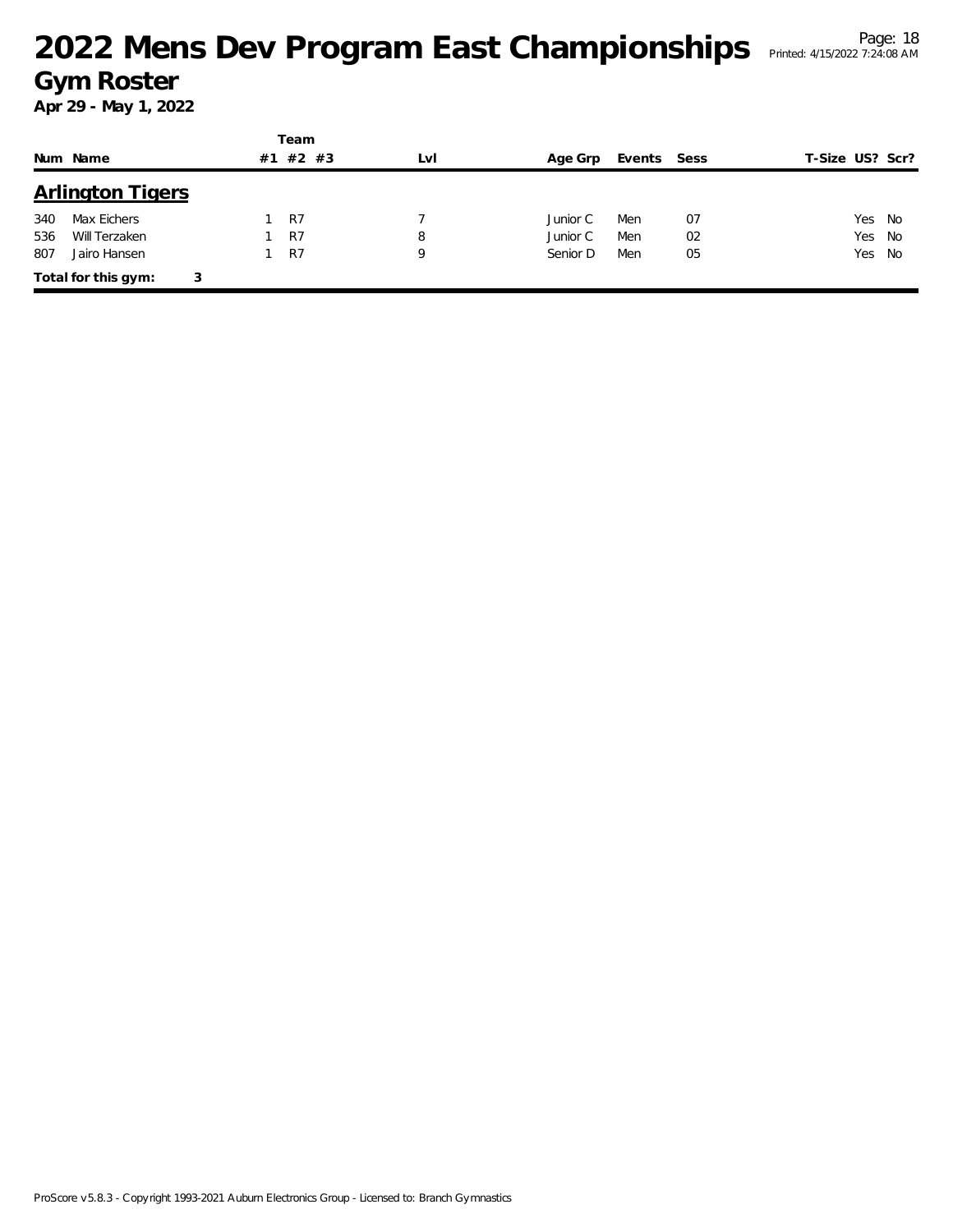|     |                          |    | Team           |     |          |        |      |                 |
|-----|--------------------------|----|----------------|-----|----------|--------|------|-----------------|
|     | Num Name                 | #1 | #2 #3          | LvI | Age Grp  | Events | Sess | T-Size US? Scr? |
|     | <b>Armory Athletics</b>  |    |                |     |          |        |      |                 |
| 168 | Daniel Thomas            |    | R <sub>8</sub> |     | Youth D  | Men    | 06   | Yes No          |
| 632 | Ade Simmons              |    | R <sub>8</sub> | 9   | Junior C | Men    | 04   | Yes<br>No       |
| 633 | Carson Turvey            |    | R <sub>8</sub> | 9   | Senior B | Men    | 05   | Yes No          |
|     | Total for this gym:<br>3 |    |                |     |          |        |      |                 |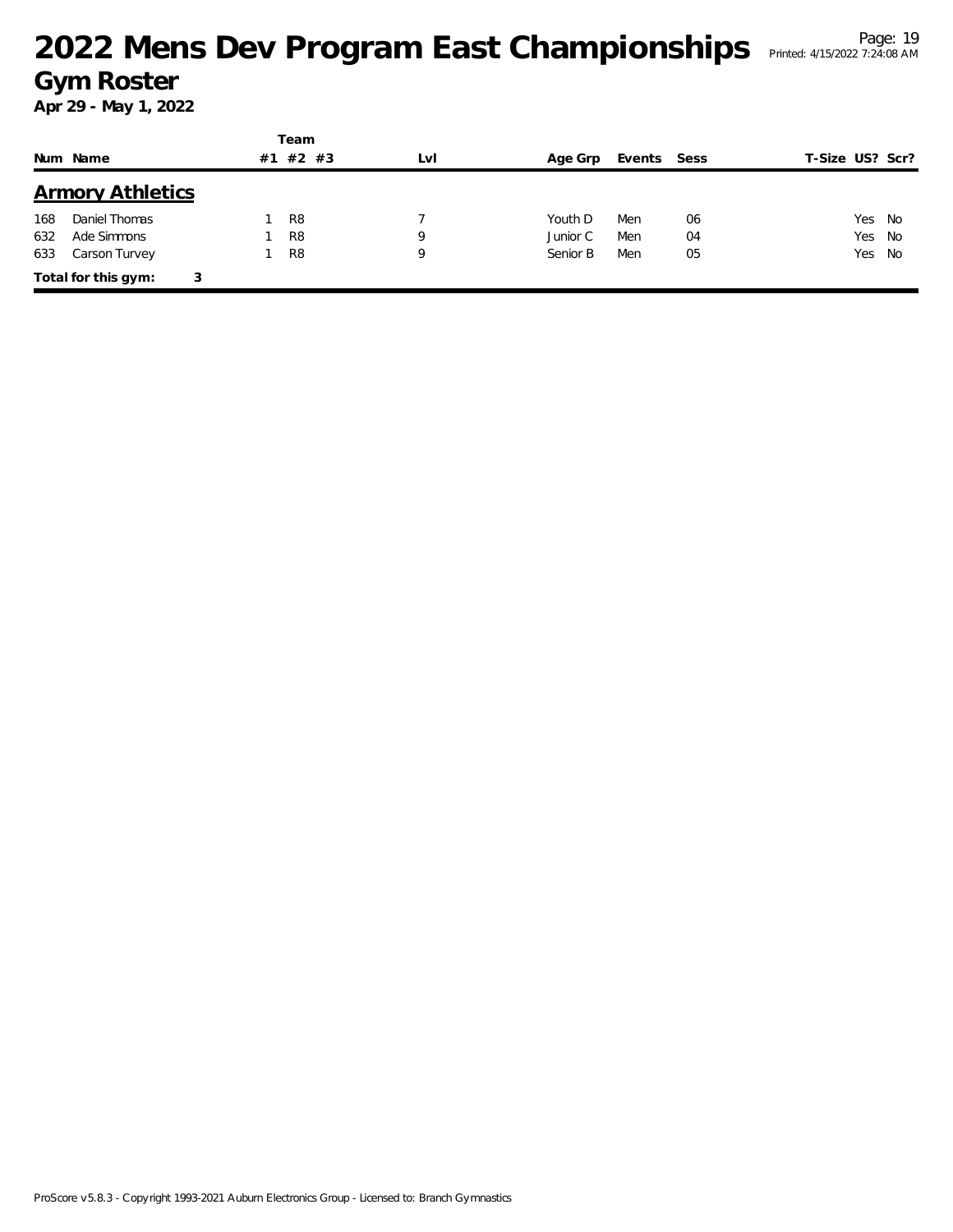|     | Num Name                    | #1 | Team<br>#2 #3  | LvI | Age Grp  | Events Sess |    | T-Size US? Scr? |      |
|-----|-----------------------------|----|----------------|-----|----------|-------------|----|-----------------|------|
|     | <b>Artistic Sports Acad</b> |    |                |     |          |             |    |                 |      |
| 107 | Graham Bailey               |    | R7             |     | Youth A  | Men         | 06 | Yes             | - No |
| 108 | Tristan Brigham             |    | R7             |     | Youth A  | Men         | 06 | Yes             | No   |
| 364 | Colden Ackerman             |    | R7             | 8   | Junior A | Men         | 02 | Yes             | No   |
| 569 | Jace Littlejohn             |    | R <sub>7</sub> | 9   | Senior C | Men         | 05 | Yes             | No   |
| 570 | Mason Lupp                  |    | R7             | 9   | Senior A | Men         | 05 | Yes             | No   |
| 571 | Alexander Petula            |    | R7             | 9   | Junior D | Men         | 04 | Yes             | No   |
|     | Total for this gym:<br>6    |    |                |     |          |             |    |                 |      |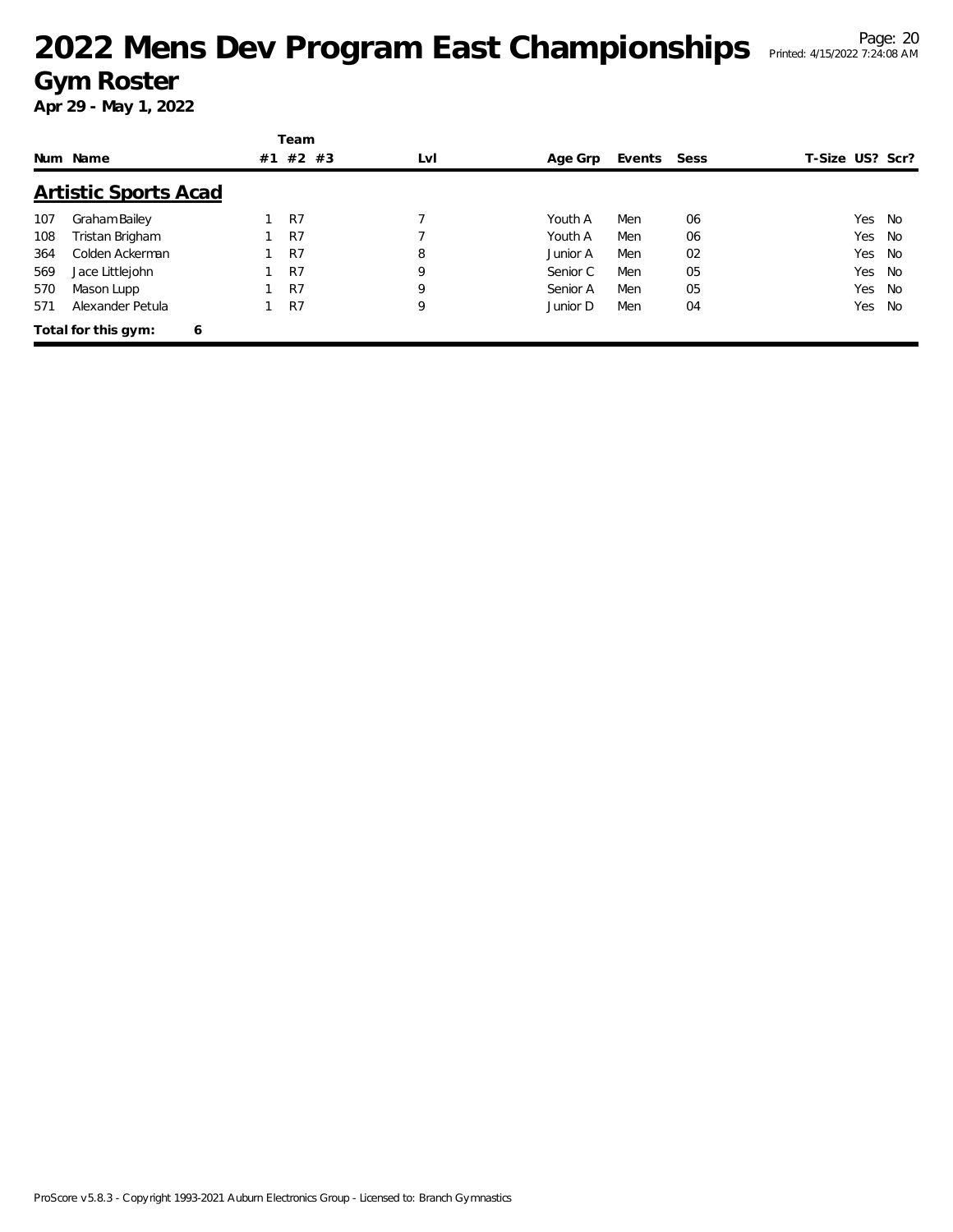|     |                          |    | Team           |     |          |             |    |                 |  |
|-----|--------------------------|----|----------------|-----|----------|-------------|----|-----------------|--|
|     | Num Name                 | #1 | $#2$ #3        | LvI | Age Grp  | Events Sess |    | T-Size US? Scr? |  |
|     | Atlanta Sch Of Gym       |    |                |     |          |             |    |                 |  |
| 673 | Jason Kenney             |    | R <sub>8</sub> | 9   | Junior A | Men         | 04 | Yes No          |  |
| 674 | Rey Noble                |    | R <sub>8</sub> | 9   | Junior C | Men         | 04 | Yes No          |  |
| 675 | Elias Tucker             |    | R <sub>8</sub> | 9   | Youth C  | Men         | 03 | Yes No          |  |
| 676 | <b>Brycen Whatley</b>    |    | R <sub>8</sub> | 9   | Youth C  | Men         | 03 | Yes No          |  |
|     | Total for this gym:<br>4 |    |                |     |          |             |    |                 |  |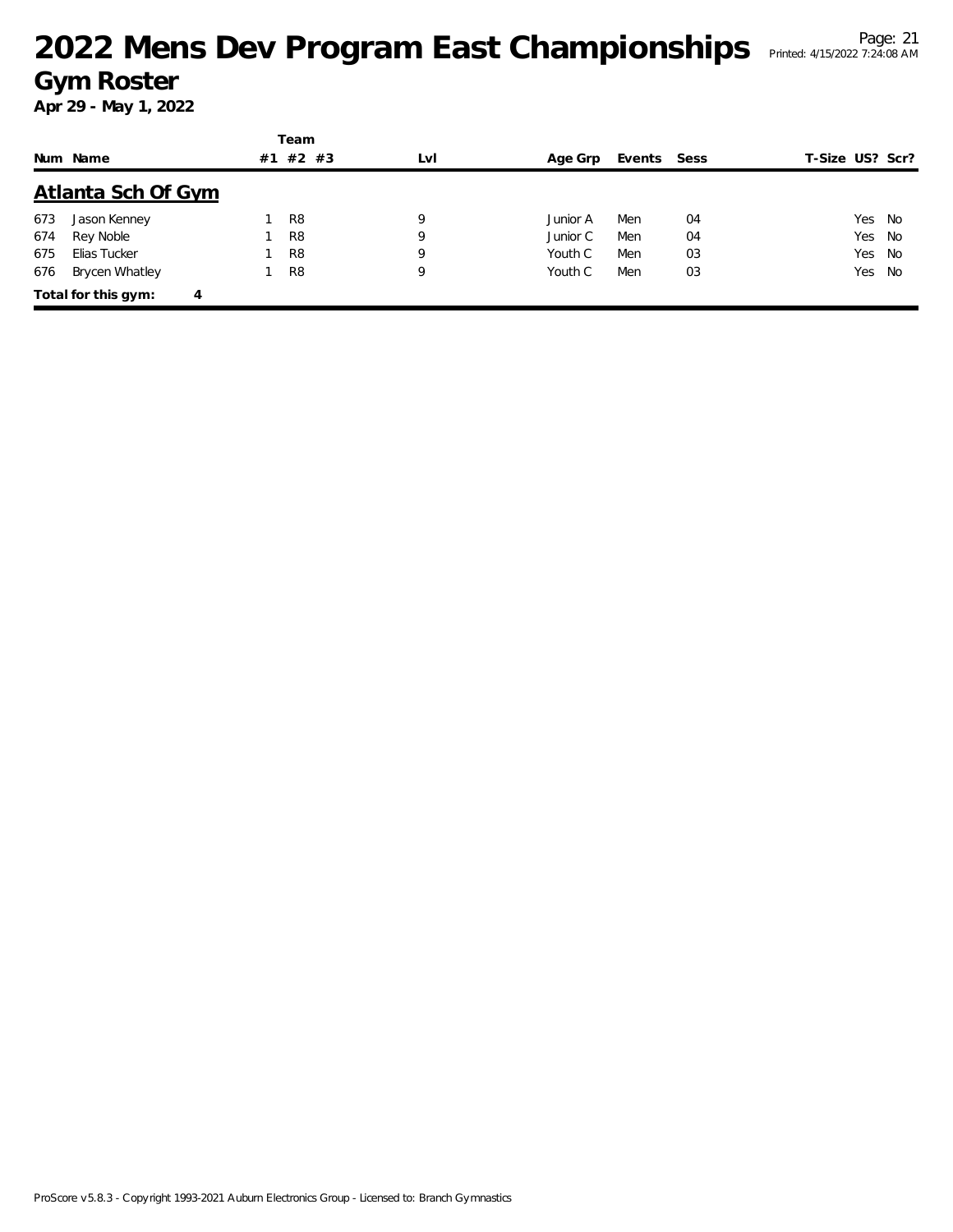|     |                     |    | Team    |   |     |         |             |    |                 |
|-----|---------------------|----|---------|---|-----|---------|-------------|----|-----------------|
|     | Num Name            | #1 | $#2$ #3 |   | LvI | Age Grp | Events Sess |    | T-Size US? Scr? |
|     | <b>Axcelerate</b>   |    |         |   |     |         |             |    |                 |
| 549 | Jonathan Jordan     |    | R8      | 8 |     | Youth D | Men         | 01 | Yes No          |
|     | Total for this gym: |    |         |   |     |         |             |    |                 |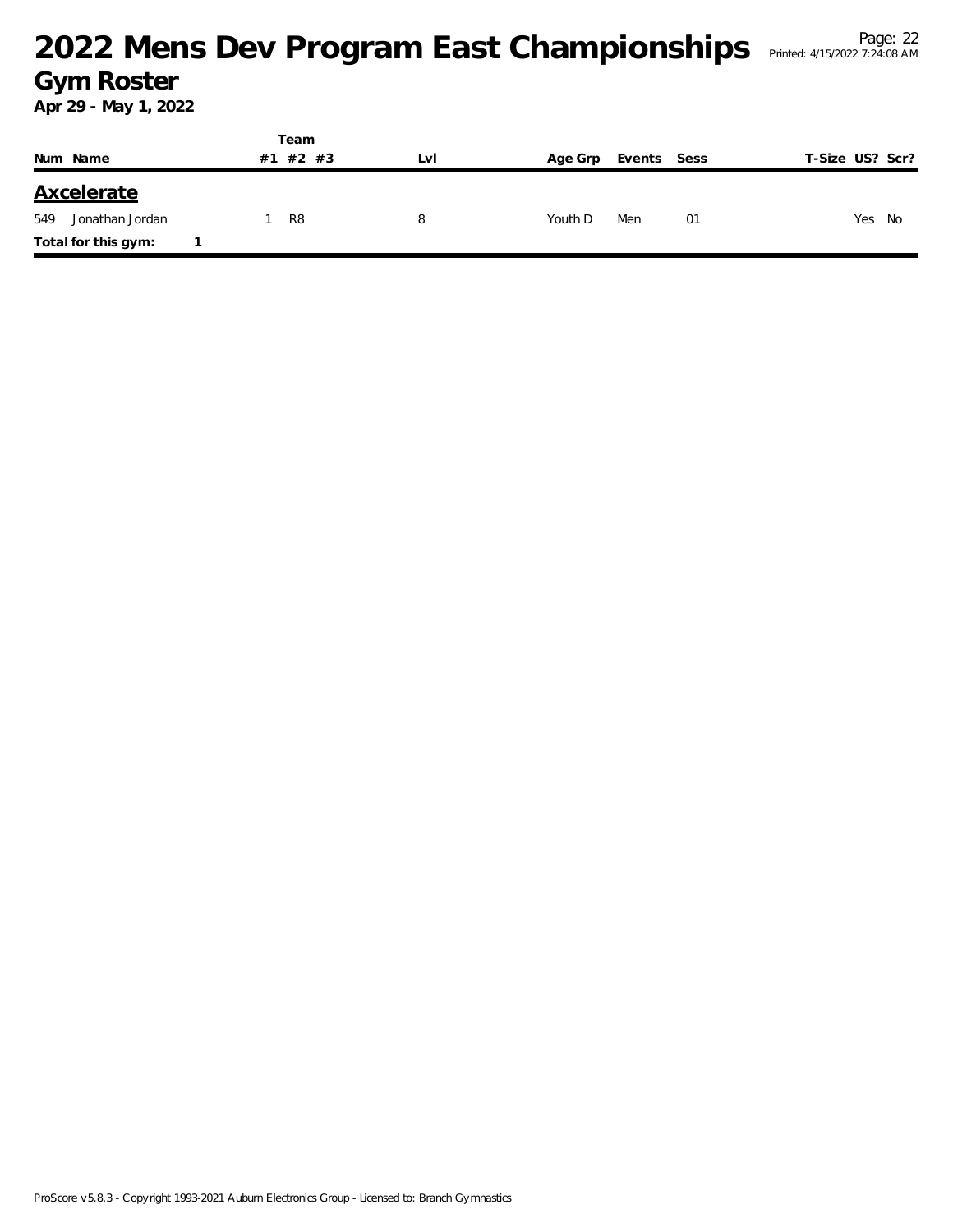|     |                     |    | Team  |     |          |             |                 |
|-----|---------------------|----|-------|-----|----------|-------------|-----------------|
|     | Num Name            | #1 | 1#2#3 | LvI | Age Grp  | Events Sess | T-Size US? Scr? |
|     | Bayside             |    |       |     |          |             |                 |
| 288 | Austin Condron      |    | R8    |     | Junior A | 07<br>Men   | Yes No          |
|     | Total for this gym: |    |       |     |          |             |                 |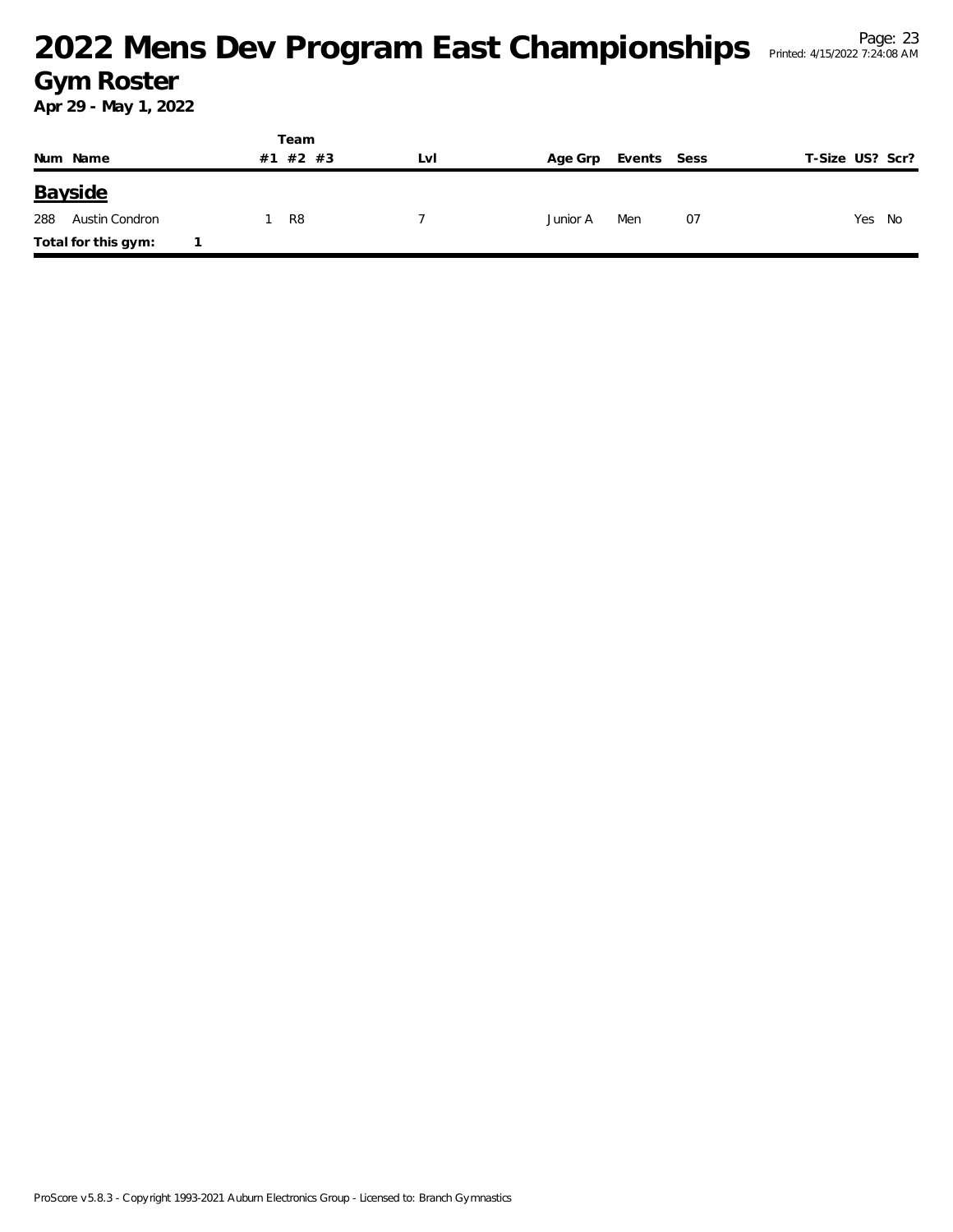|             |                     |   |    | Team  |     |          |             |    |                 |        |
|-------------|---------------------|---|----|-------|-----|----------|-------------|----|-----------------|--------|
|             | Num Name            |   | #1 | #2 #3 | LvI | Age Grp  | Events Sess |    | T-Size US? Scr? |        |
| <b>BKGC</b> |                     |   |    |       |     |          |             |    |                 |        |
| 679         | Nicholas Conway     |   |    | R7    | 9   | Senior D | Men         | 05 |                 | Yes No |
| 680         | Nicholas Marmo      |   |    | R7    | 9   | Senior A | Men         | 05 |                 | Yes No |
| 681         | Sean Purcell        |   |    | R7    | 9   | Junior C | Men         | 04 |                 | Yes No |
| 682         | Nolan Tucker        |   |    | R7    | 9   | Senior C | Men         | 05 |                 | Yes No |
|             | Total for this gym: | 4 |    |       |     |          |             |    |                 |        |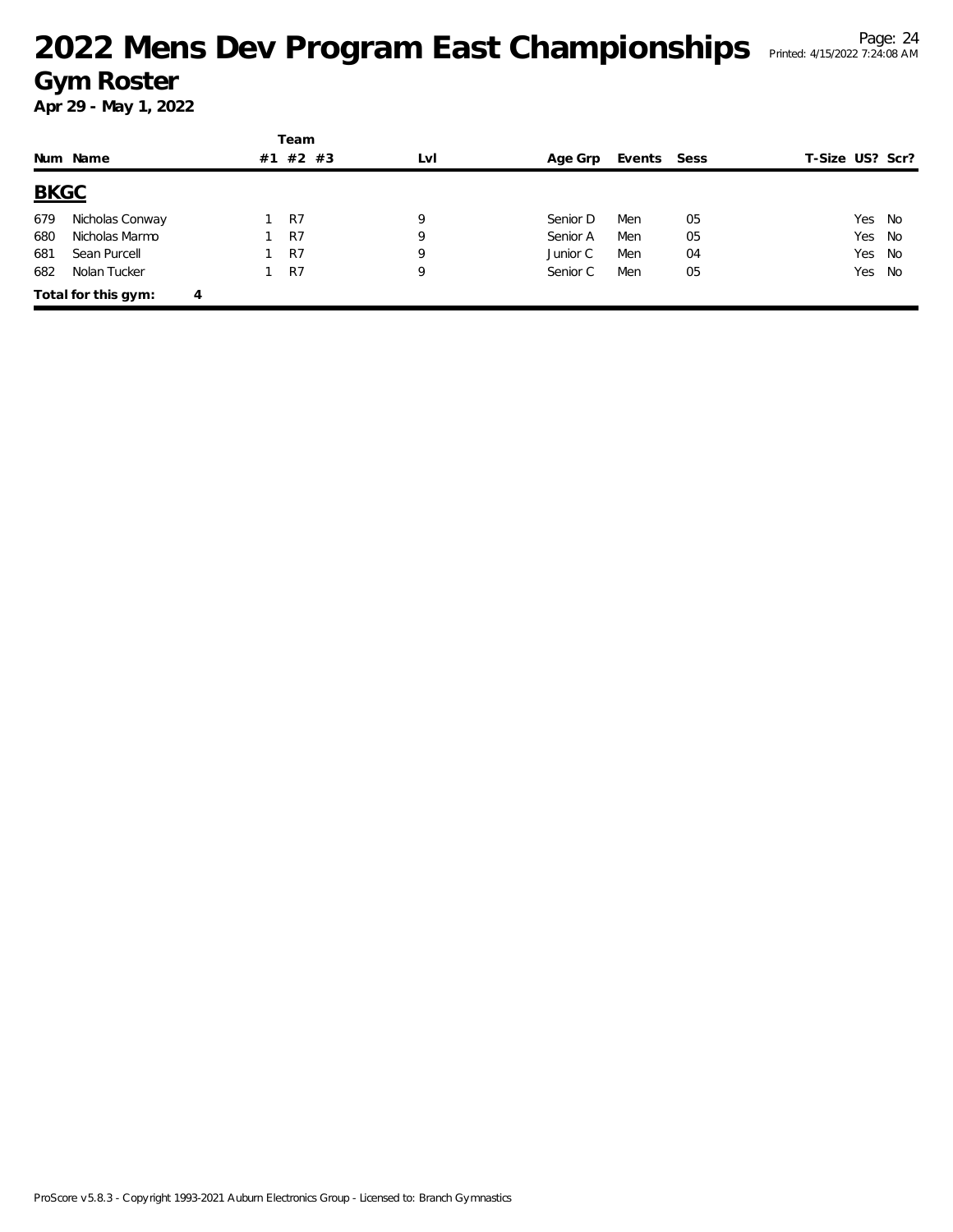|     | Num Name                 | #1 | Team<br>$#2$ #3 | LvI | Age Grp  | Events Sess |    | T-Size US? Scr? |        |
|-----|--------------------------|----|-----------------|-----|----------|-------------|----|-----------------|--------|
|     | <b>Blaze Gymnastics</b>  |    |                 |     |          |             |    |                 |        |
| 321 | Carter Canastra          |    | R <sub>7</sub>  |     | Youth C  | Men         | 06 | Yes             | No     |
| 322 | Colin Daley              |    | R7              |     | Junior B | Men         | 07 | Yes             | No     |
| 323 | Nate Ornoski             |    | R7              |     | Youth D  | Men         | 06 |                 | Yes No |
| 779 | Nicolas Pompo            |    | R7              | 9   | Junior D | Men         | 04 | Yes             | No     |
|     | Total for this gym:<br>4 |    |                 |     |          |             |    |                 |        |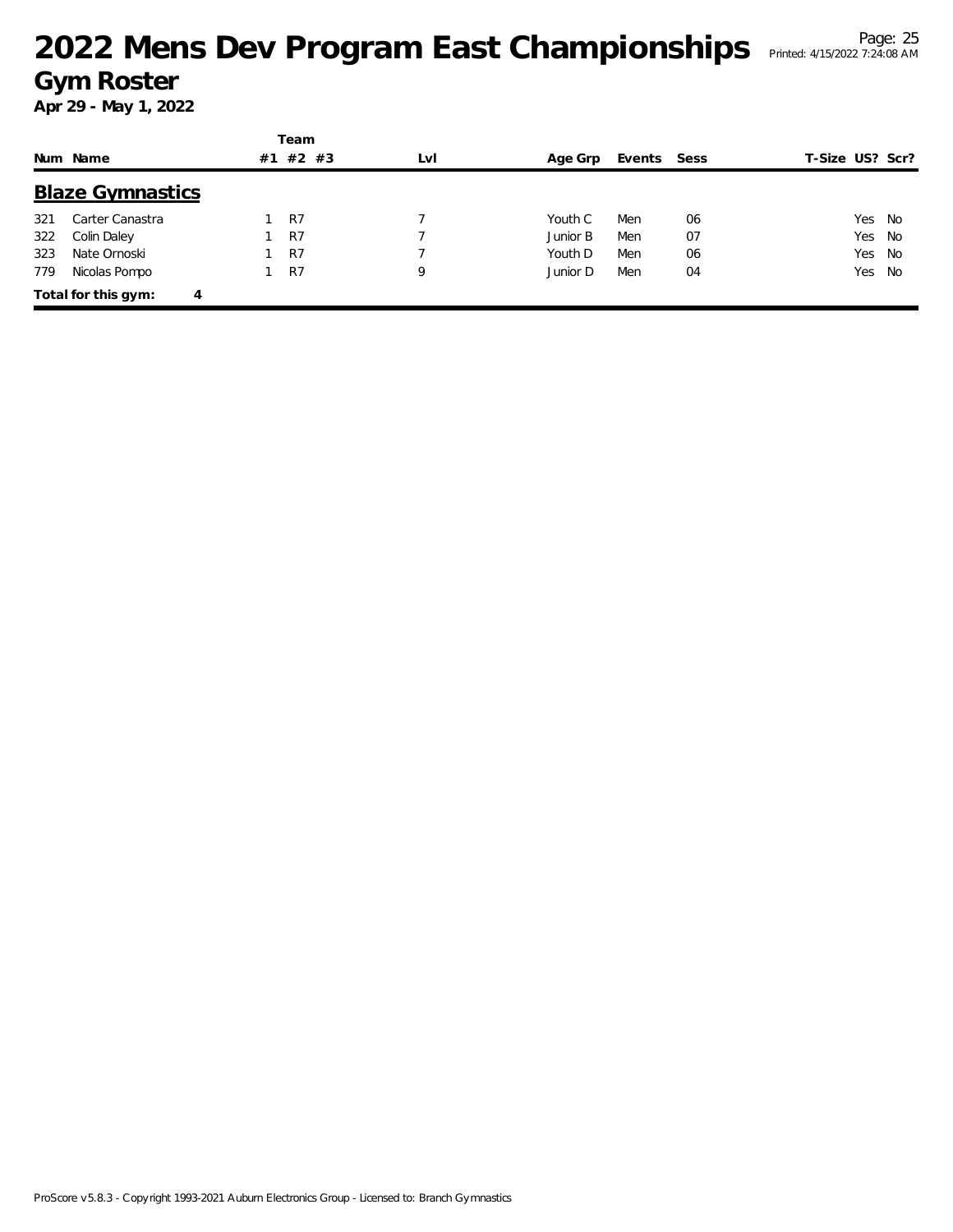|     |                     |  | Team     |     |         |             |                 |
|-----|---------------------|--|----------|-----|---------|-------------|-----------------|
|     | Num Name            |  | #1 #2 #3 | LVI | Age Grp | Events Sess | T-Size US? Scr? |
|     | <b>Boundless</b>    |  |          |     |         |             |                 |
| 339 | Peter Holihen       |  | R8       |     | Youth A | Men<br>06   | Yes<br>- No     |
|     | Total for this gym: |  |          |     |         |             |                 |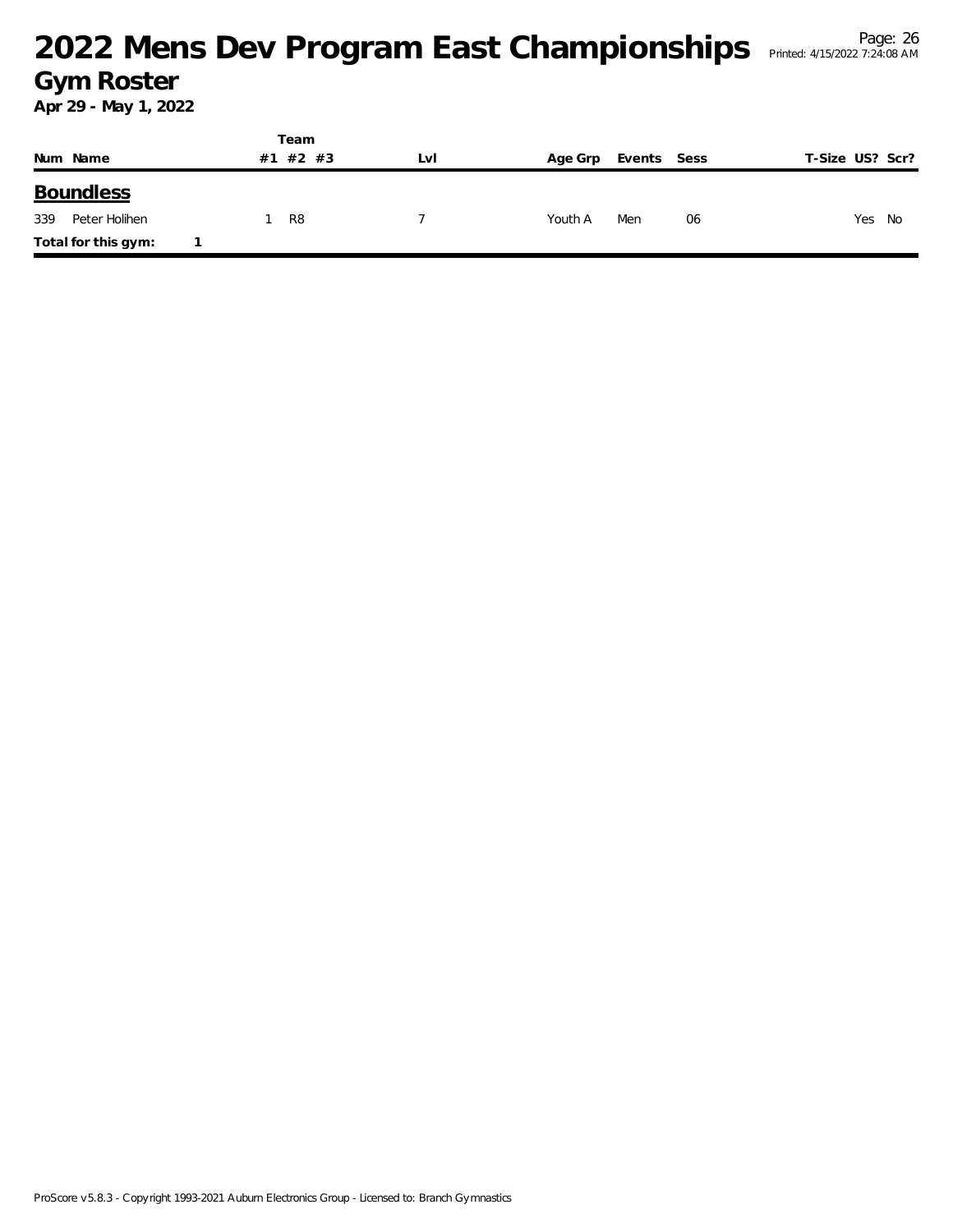|     |                     |    | Team           |      |     |          |             |    |                 |        |
|-----|---------------------|----|----------------|------|-----|----------|-------------|----|-----------------|--------|
|     | Num Name            | #1 | $#2$ #3        |      | LvI | Age Grp  | Events Sess |    | T-Size US? Scr? |        |
|     | <b>Branch Gym</b>   |    |                |      |     |          |             |    |                 |        |
| 149 | *Austin-R,PB King   |    | R <sub>5</sub> | - SP |     | Youth B  | Men         | 06 |                 | Yes No |
| 617 | Sean Murray         |    | R <sub>5</sub> |      | Q   | Junior D | Men         | 04 |                 | Yes No |
|     | Total for this gym: |    |                |      |     |          |             |    |                 |        |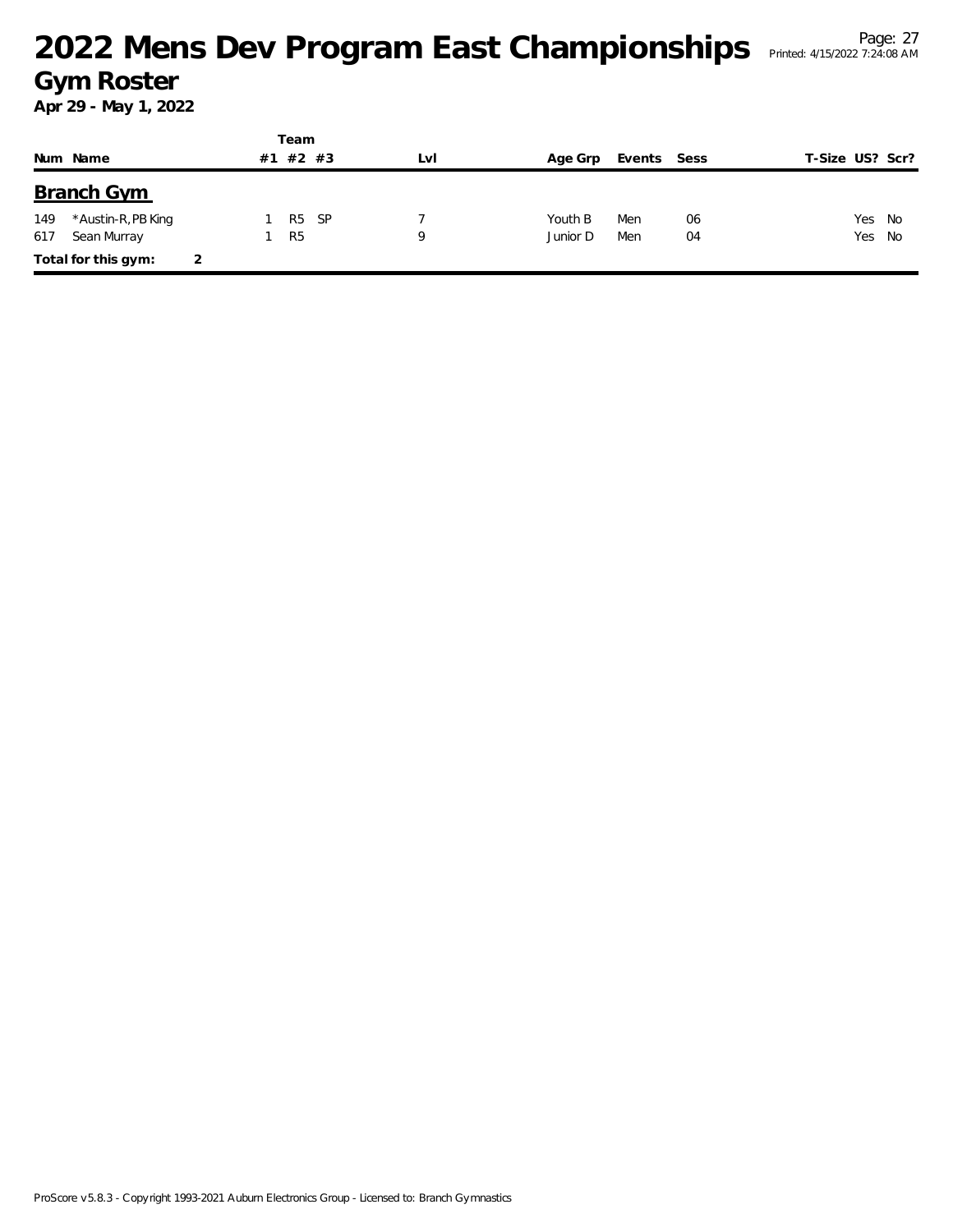|     |                     |    | Team           |     |          |        |      |                 |           |
|-----|---------------------|----|----------------|-----|----------|--------|------|-----------------|-----------|
|     | Num Name            | #1 | #2 #3          | LvI | Age Grp  | Events | Sess | T-Size US? Scr? |           |
|     | Brestyan's          |    |                |     |          |        |      |                 |           |
| 260 | Jules Dauphin       |    | R <sub>6</sub> |     | Youth A  | Men    | 06   | Yes             | No        |
| 489 | Dylan Nojiri        |    | R <sub>6</sub> | 8   | Junior C | Men    | 02   | Yes             | No        |
| 713 | Nathan Bunten       |    | R <sub>6</sub> | 9   | Junior C | Men    | 04   | Yes             | No        |
| 714 | Nico Miano          |    | R <sub>6</sub> | 9   | Youth A  | Men    | 03   | Yes             | No        |
| 715 | Devam Morparia      |    | R <sub>6</sub> | 9   | Junior A | Men    | 04   | Yes             | No        |
| 716 | David Shirman       |    | R <sub>6</sub> | 9   | Youth C  | Men    | 03   | Yes             | <b>No</b> |
| 717 | Noam Toledano       |    | R <sub>6</sub> | 9   | Senior A | Men    | 05   | Yes             | No        |
|     | Total for this gym: |    |                |     |          |        |      |                 |           |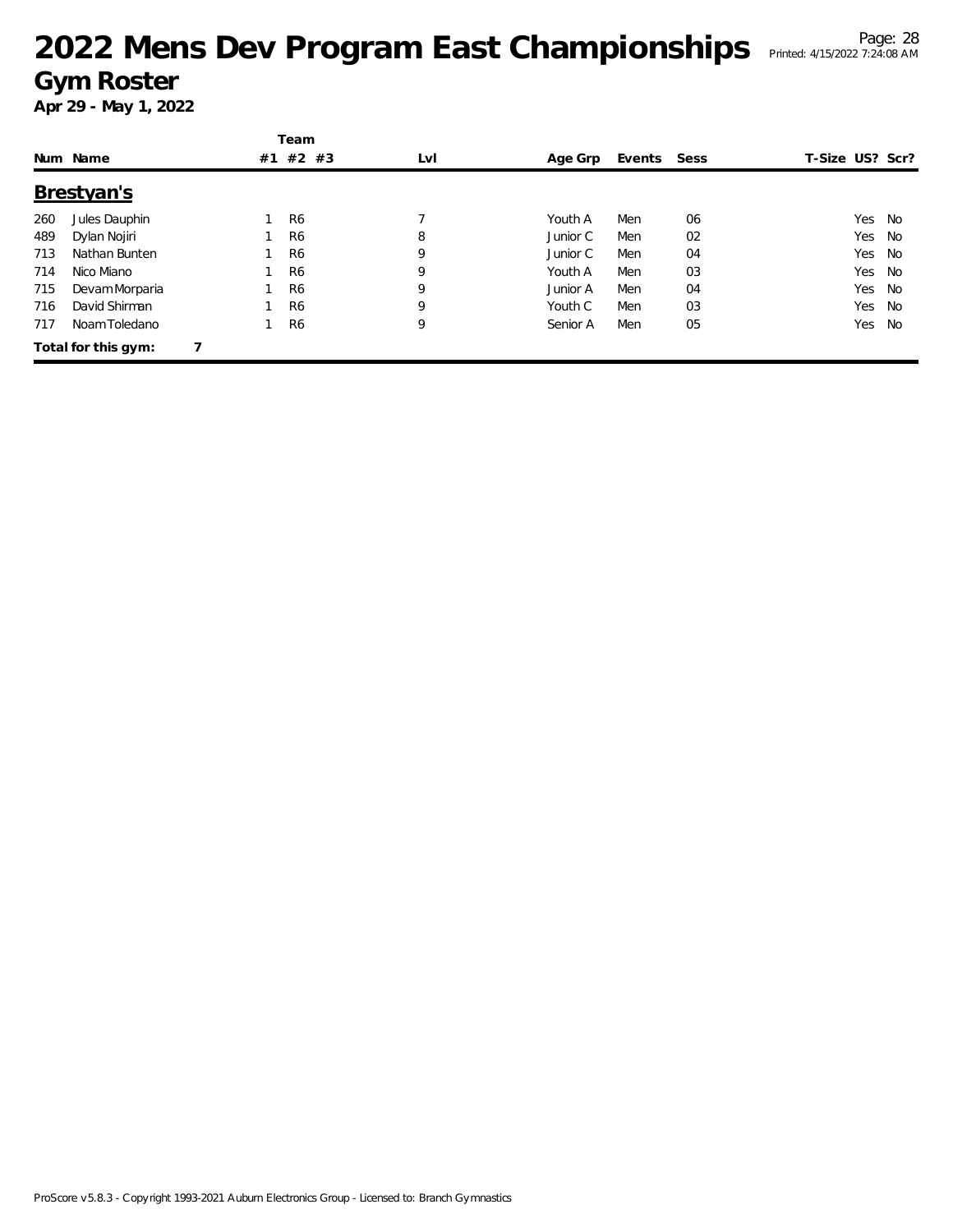|     |                          |    | Team    |     |         |             |    |                 |        |
|-----|--------------------------|----|---------|-----|---------|-------------|----|-----------------|--------|
|     | Num Name                 | #1 | $#2$ #3 | LvI | Age Grp | Events Sess |    | T-Size US? Scr? |        |
|     | <b>Bright Raven Gym</b>  |    |         |     |         |             |    |                 |        |
| 178 | Liam Brick               |    | R7      |     | Youth C | Men         | 06 |                 | Yes No |
| 436 | Nathan Nguyen            |    | R7      | 8   | Youth A | Men         | 01 | Yes             | No     |
| 437 | Luke Sykora              |    | R7      | 8   | Youth D | Men         | 01 | Yes             | No     |
| 643 | Milo Anderson            |    | R7      | 9   | Youth B | Men         | 03 |                 | Yes No |
| 644 | Caleb Lantz              |    | R7      | 9   | Youth D | Men         | 03 | Yes             | No.    |
|     | 5<br>Total for this gym: |    |         |     |         |             |    |                 |        |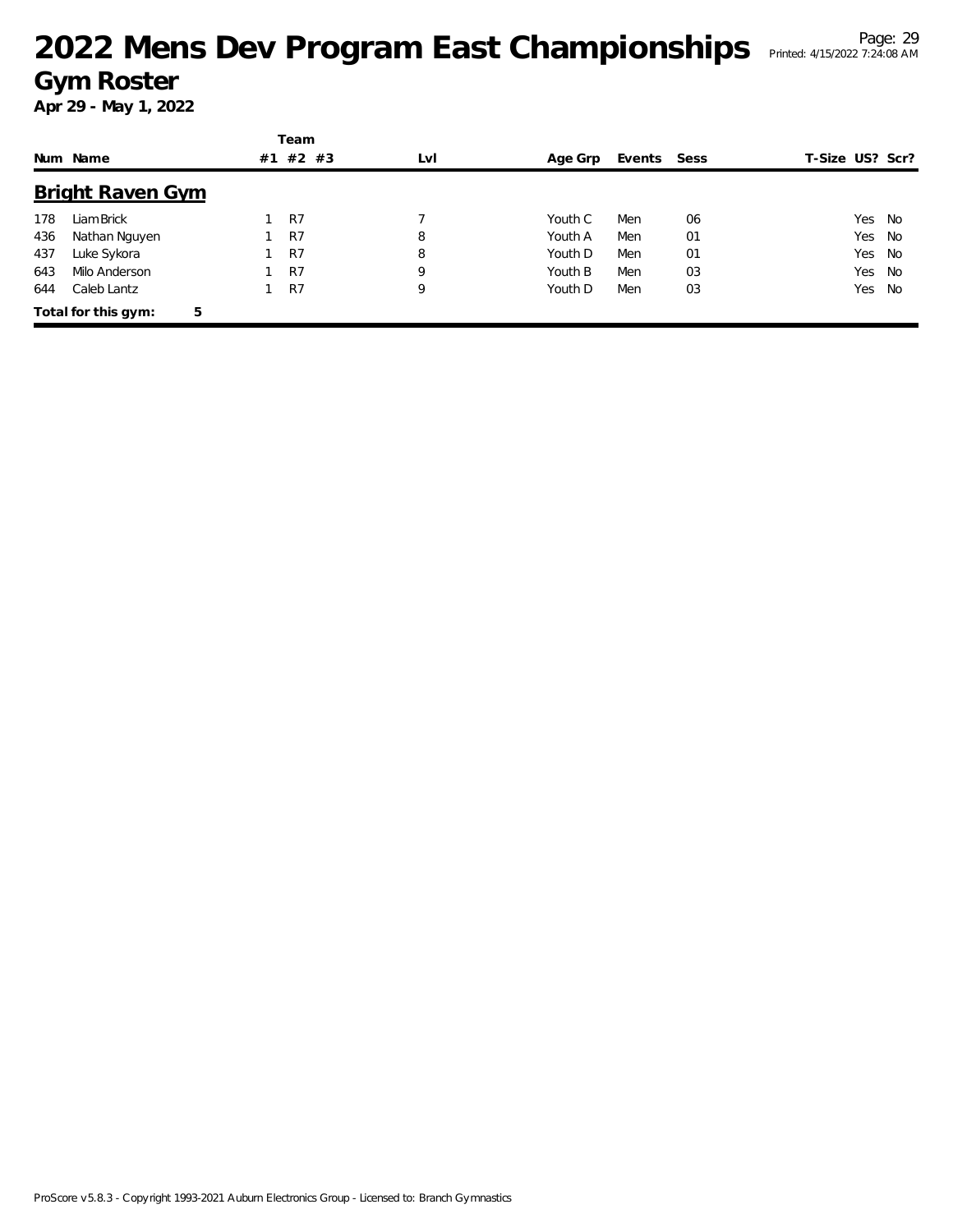|     | Num Name                  | #1 | Team<br>#2 #3 | LvI | Age Grp  | Events Sess |    | T-Size US? Scr? |    |
|-----|---------------------------|----|---------------|-----|----------|-------------|----|-----------------|----|
|     | <b>Capital Gym NTC-VA</b> |    |               |     |          |             |    |                 |    |
| 141 | Jansen Mitchell           |    | R7            |     | Youth C  | Men         | 06 | Yes             | No |
| 142 | Karl Stabile              |    | R7            |     | Youth A  | Men         | 06 | Yes             | No |
| 143 | Jack Thomas               |    | R7            |     | Youth B  | Men         | 06 | Yes             | No |
| 144 | Booker Washington         |    | R7            |     | Youth B  | Men         | 06 | Yes             | No |
| 420 | AJ Sumangil               |    | R7            | 8   | Junior D | Men         | 02 | Yes             | No |
| 611 | John Norway               |    | R7            | 9   | Senior D | Men         | 05 | Yes             | No |
|     | Total for this gym:<br>6  |    |               |     |          |             |    |                 |    |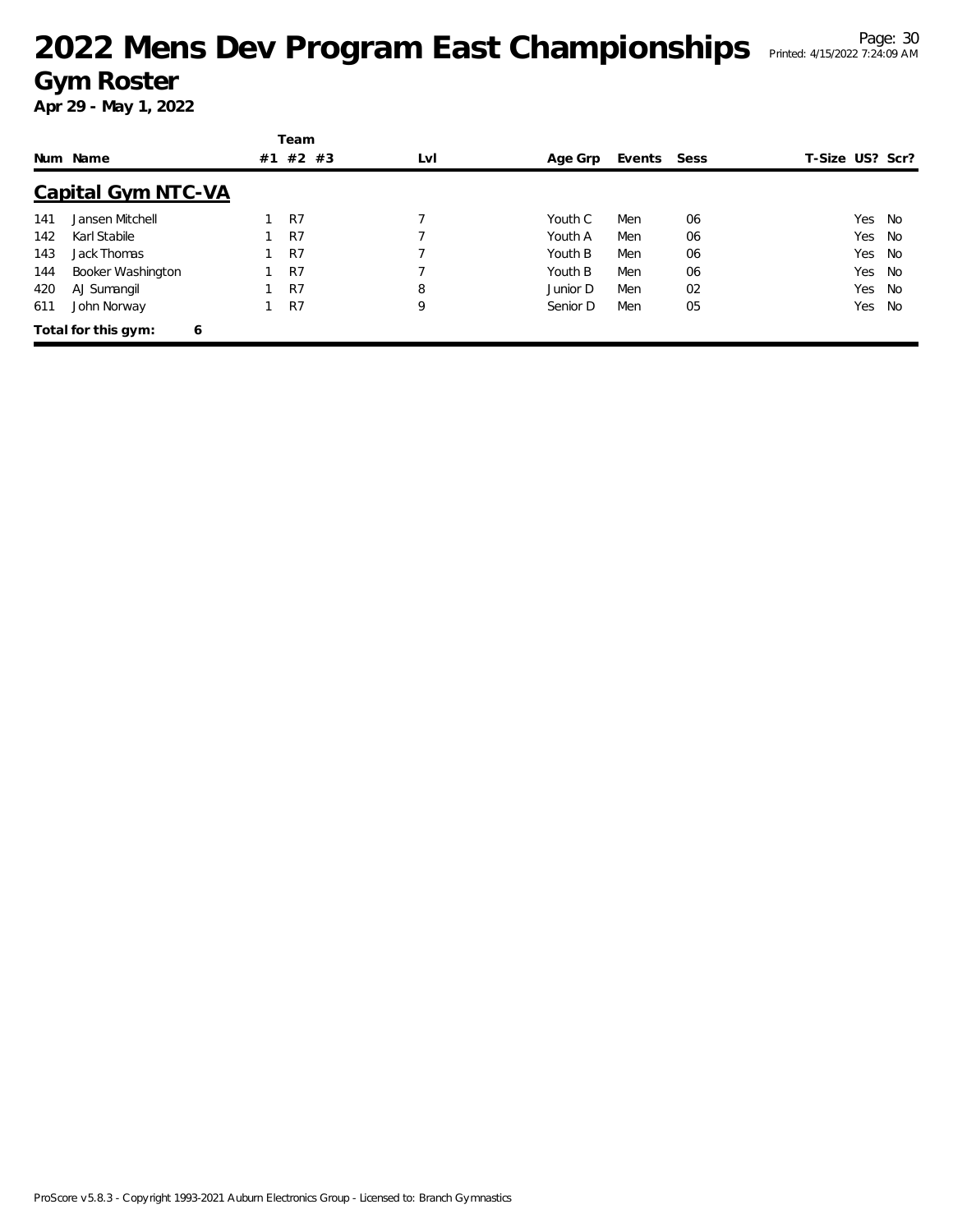|                        |    | Team       |     |          |             |                 |
|------------------------|----|------------|-----|----------|-------------|-----------------|
| Num Name               | #1 | #2 #3      | Lvi | Age Grp  | Events Sess | T-Size US? Scr? |
| Carolina Stars         |    |            |     |          |             |                 |
| *Jace-V Johnson<br>744 |    | R8<br>- SP |     | Senior A | Men<br>05   | Yes No          |
| Total for this gym:    |    |            |     |          |             |                 |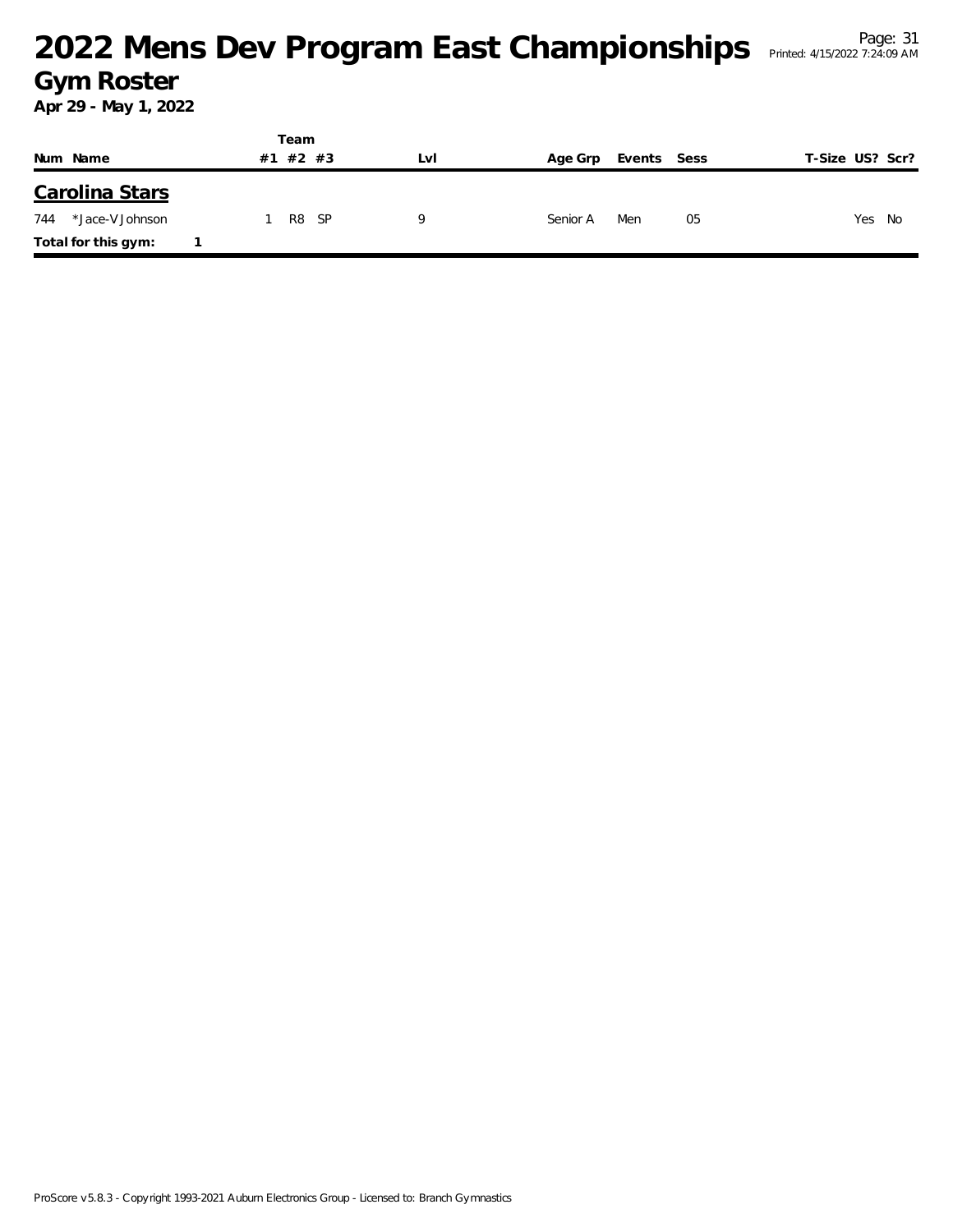|     |                             |    | Team  |     |          |             |    |                 |
|-----|-----------------------------|----|-------|-----|----------|-------------|----|-----------------|
|     | Num Name                    | #1 | #2 #3 | LVI | Age Grp  | Events Sess |    | T-Size US? Scr? |
|     | <b>CartersvilleTwisters</b> |    |       |     |          |             |    |                 |
| 669 | Evan Englade                |    | R8    | Q   | Junior D | Men         | 04 | Yes<br>No       |
|     | Total for this gym:         |    |       |     |          |             |    |                 |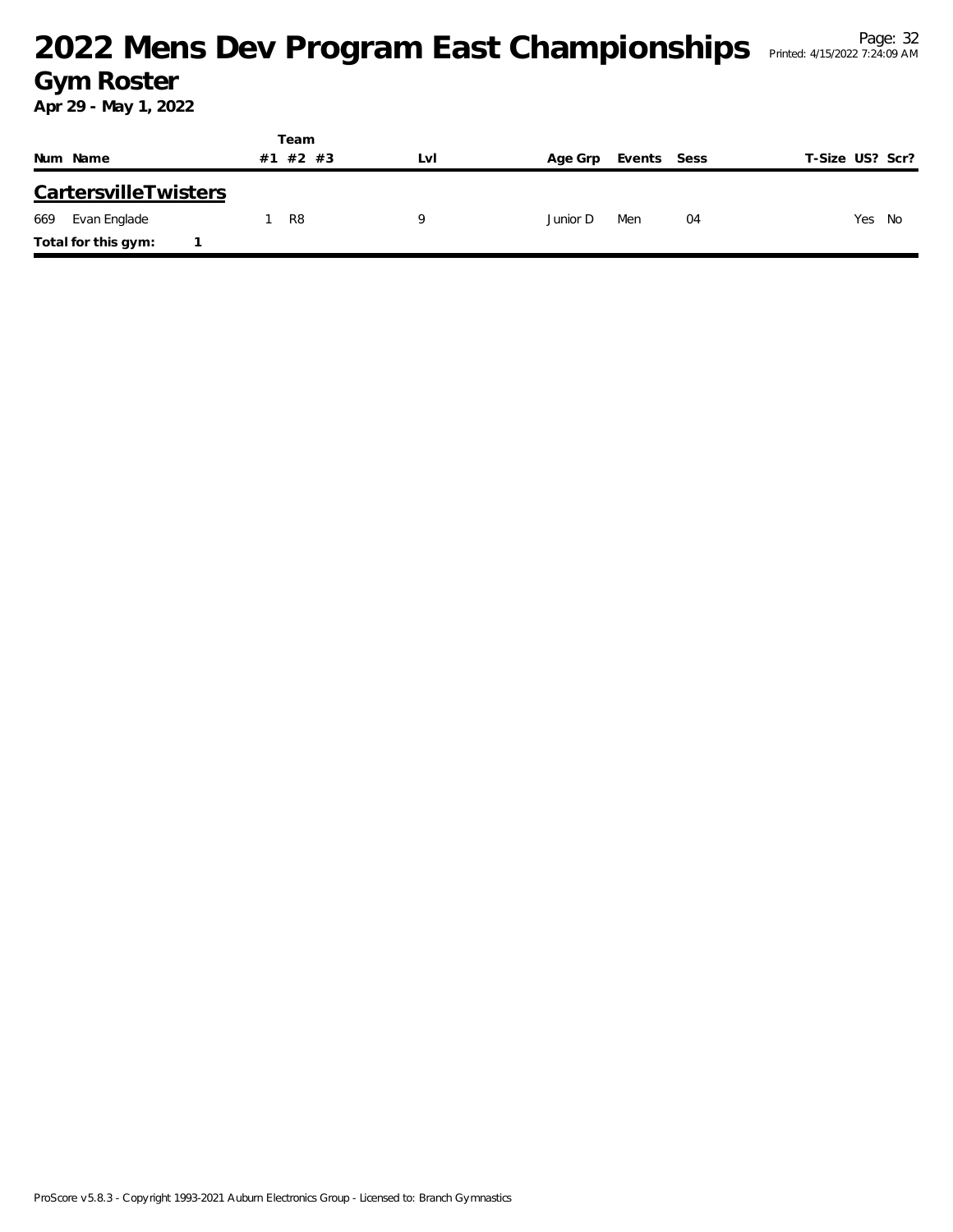|     |                          |    | Team    |     |          |        |      |                 |           |
|-----|--------------------------|----|---------|-----|----------|--------|------|-----------------|-----------|
|     | Num Name                 | #1 | $#2$ #3 | LvI | Age Grp  | Events | Sess | T-Size US? Scr? |           |
|     | <b>Centre Elite Gym</b>  |    |         |     |          |        |      |                 |           |
| 312 | Charlie McElrath         |    | R7      | 7   | Junior A | Men    | 07   | Yes             | No        |
| 313 | Huey McElrath            |    | R7      |     | Youth A  | Men    | 06   | Yes             | No        |
| 314 | Trey Zanghi              |    | R7      |     | Youth C  | Men    | 06   | Yes             | No        |
| 519 | <b>Brady Mitchell</b>    |    | R7      | 8   | Youth C  | Men    | 01   | Yes             | <b>No</b> |
| 520 | Lathan Simpson           |    | R7      | 8   | Junior A | Men    | 02   | Yes             | No        |
| 521 | Patrick Sinclair         |    | R7      | 8   | Youth C  | Men    | 01   | Yes             | No        |
| 767 | Lincoln Dubin            |    | R7      | 9   | Youth A  | Men    | 03   | Yes             | No        |
| 768 | Auggie Nicholas          |    | R7      | 9   | Senior A | Men    | 05   | Yes             | No        |
|     | 8<br>Total for this gym: |    |         |     |          |        |      |                 |           |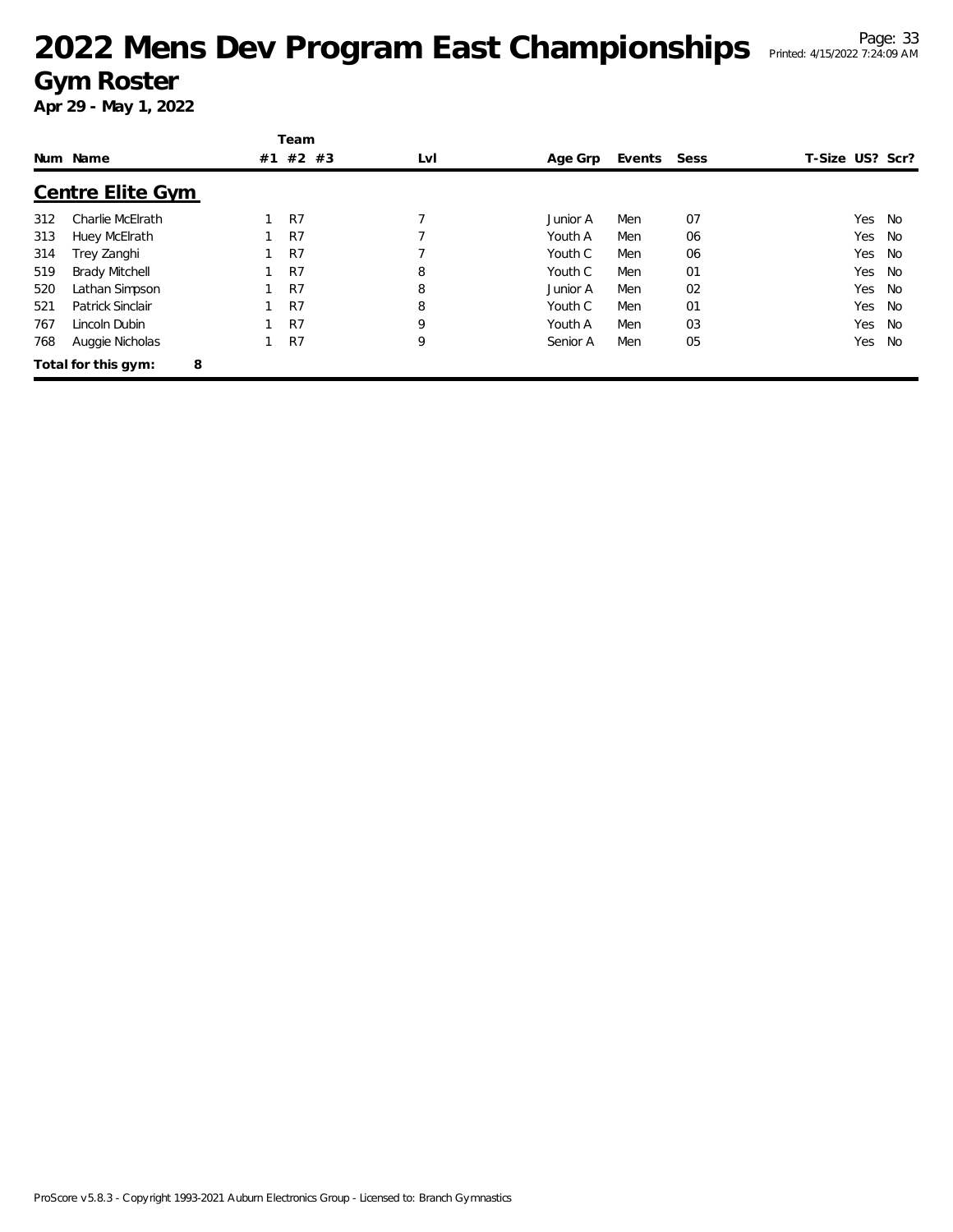|            |                              |    | Team           |     |          |             |    |                 |      |
|------------|------------------------------|----|----------------|-----|----------|-------------|----|-----------------|------|
|            | Num Name                     | #1 | $#2$ #3        | LvI | Age Grp  | Events Sess |    | T-Size US? Scr? |      |
| <u>CGA</u> |                              |    |                |     |          |             |    |                 |      |
| 320        | Henry K-V Knowles-Vanderpool |    | R <sub>5</sub> |     | Youth D  | Men         | 06 | Yes             | - No |
| 523        | Tey Eagles                   |    | R <sub>5</sub> | 8   | Junior C | Men         | 02 | Yes             | No   |
| 524        | Colby Miller                 |    | R <sub>5</sub> | 8   | Junior B | Men         | 02 | Yes             | No   |
| 525        | Airin Rash                   |    | R <sub>5</sub> | 8   | Youth C  | Men         | 01 | Yes             | No   |
| 778        | Noah Springer                |    | R <sub>5</sub> | 9   | Senior A | Men         | 05 | Yes             | No   |
|            | Total for this gym:<br>5     |    |                |     |          |             |    |                 |      |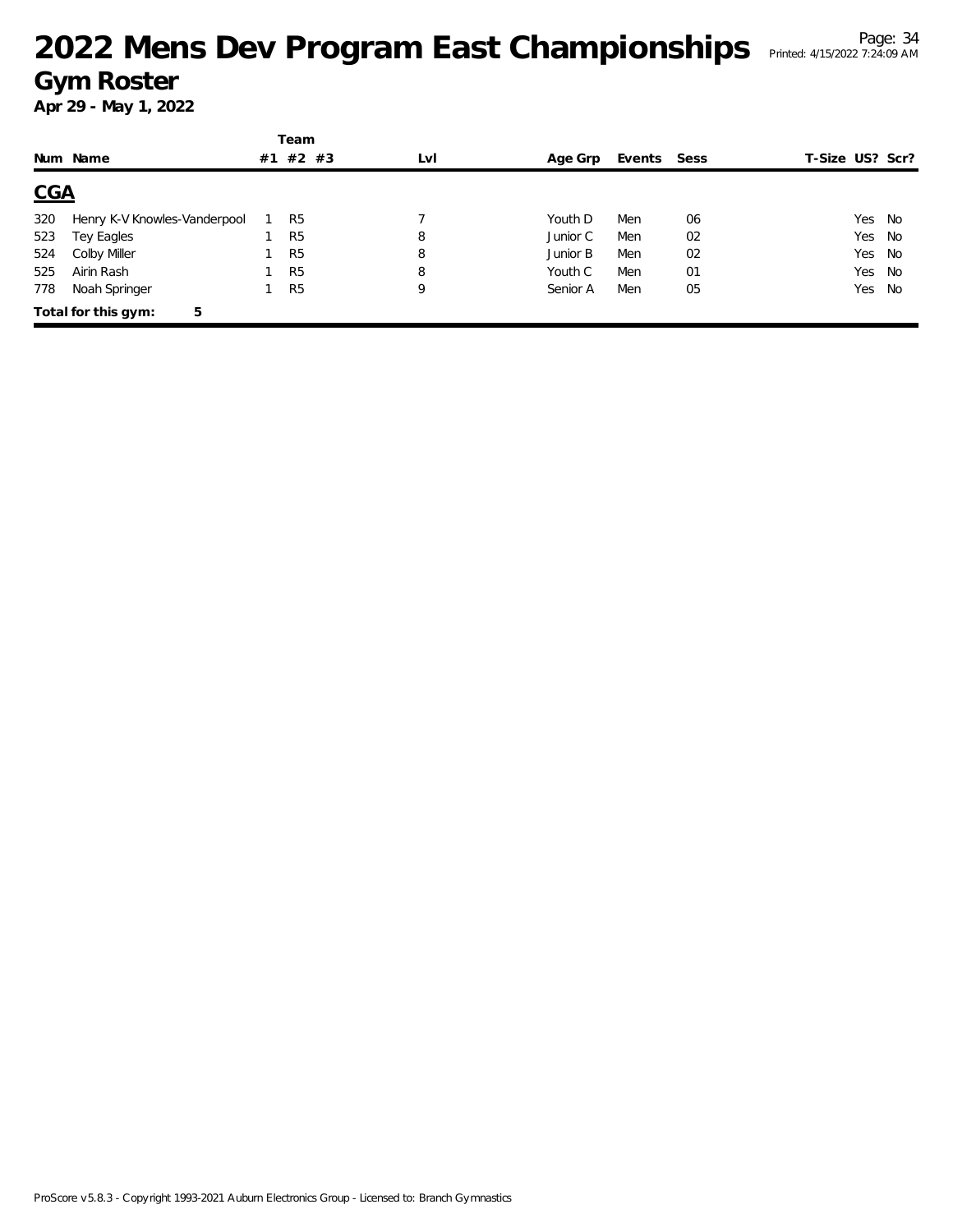|     |                            |    | Team           |     |          |             |    |                 |
|-----|----------------------------|----|----------------|-----|----------|-------------|----|-----------------|
|     | Num Name                   | #1 | #2 #3          | LvI | Age Grp  | Events Sess |    | T-Size US? Scr? |
|     | <b>Charleston Twisters</b> |    |                |     |          |             |    |                 |
| 487 | Kyson Brown-Cobb           |    | R <sub>8</sub> | 8   | Youth D  | Men         | 01 | Yes<br>No       |
| 488 | Cameron Garcia             |    | R <sub>8</sub> | 8   | Junior D | Men         | 02 | Yes<br>No       |
| 711 | Ben Soule                  |    | R <sub>8</sub> | 9   | Junior D | Men         | 04 | Yes No          |
|     | Total for this gym:        | 3  |                |     |          |             |    |                 |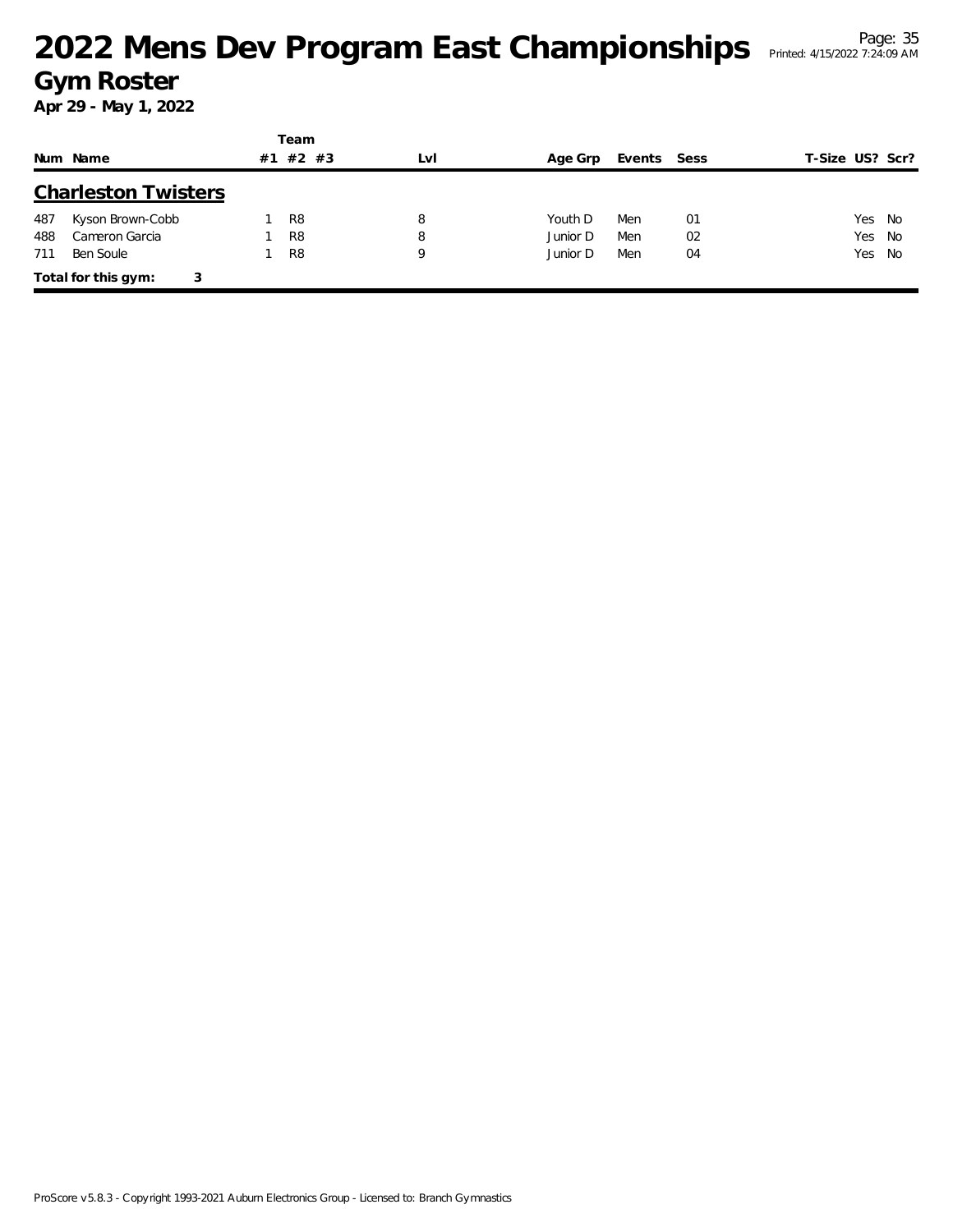|     |                      |   | Team     |           |     |          |        |      |                 |        |
|-----|----------------------|---|----------|-----------|-----|----------|--------|------|-----------------|--------|
|     | Num Name             |   | #1 #2 #3 |           | LvI | Age Grp  | Events | Sess | T-Size US? Scr? |        |
|     | <b>Chelsea Piers</b> |   |          |           |     |          |        |      |                 |        |
| 493 | *Marcello-FX Biehl   |   | R7       | <b>SP</b> | 8   | Junior C | Men    | 02   | Yes             | No     |
| 494 | Michael Hunter       |   | R7       |           | 8   | Junior B | Men    | 02   | Yes             | No     |
| 495 | Takafumi Mashiko     |   | R7       |           | 8   | Junior B | Men    | 02   | Yes             | No.    |
| 719 | Ezra Kahn            |   | R7       |           | 9   | Senior C | Men    | 05   |                 | Yes No |
| 720 | Ryota Sato           |   | R7       |           | 9   | Junior C | Men    | 04   | Yes             | No.    |
| 721 | Kofi Wijesekera      |   | R7       |           | 9   | Junior B | Men    | 04   | Yes             | No     |
|     | Total for this gym:  | 6 |          |           |     |          |        |      |                 |        |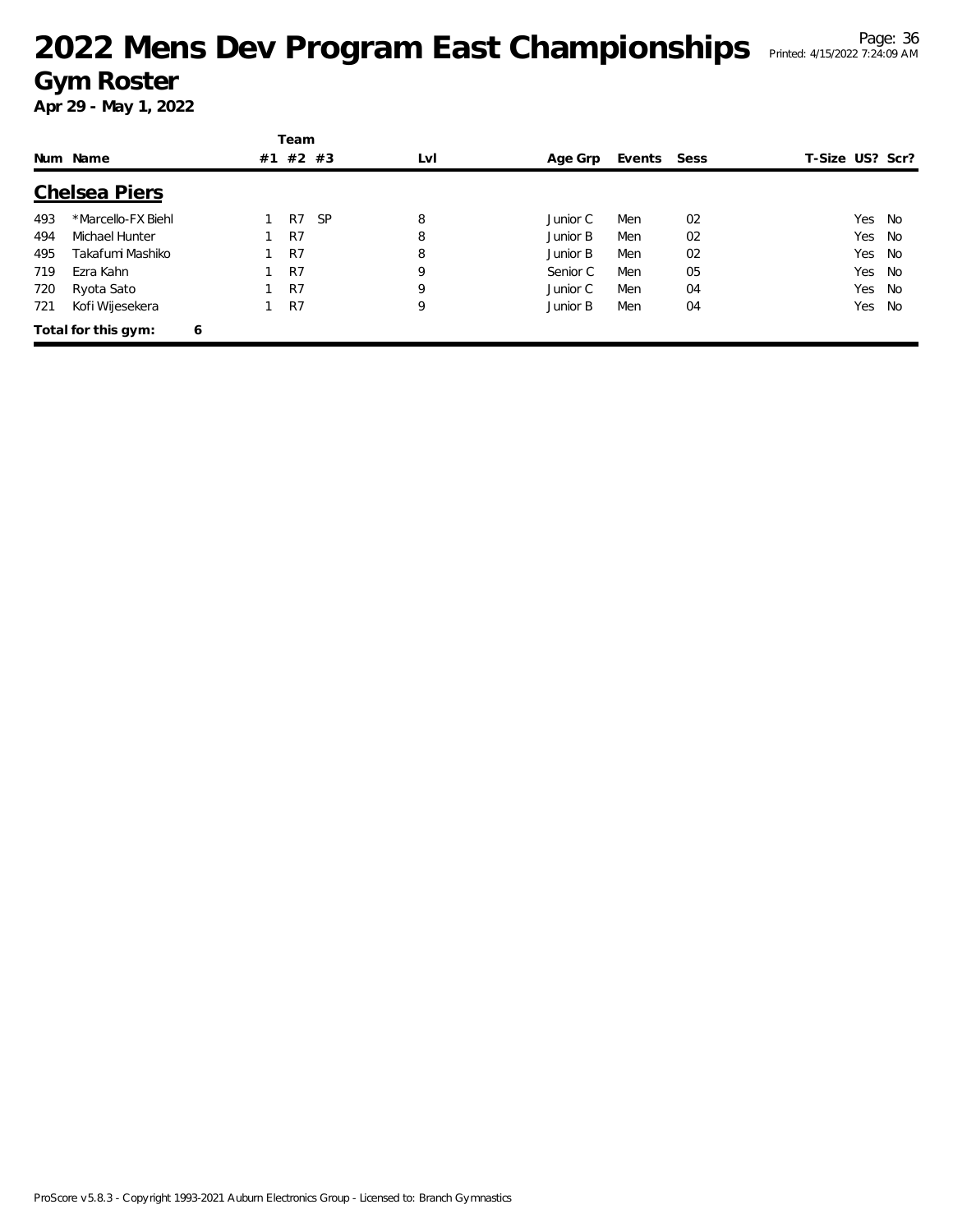|                       |    | Team  |     |          |             |    |                 |
|-----------------------|----|-------|-----|----------|-------------|----|-----------------|
| Num Name              | #1 | #2 #3 | LVI | Age Grp  | Events Sess |    | T-Size US? Scr? |
| Chicago Park          |    |       |     |          |             |    |                 |
| 478<br>Jeremy Richard |    | R5    | 8   | Junior D | Men         | 02 | Yes<br>- No     |
| Total for this gym:   |    |       |     |          |             |    |                 |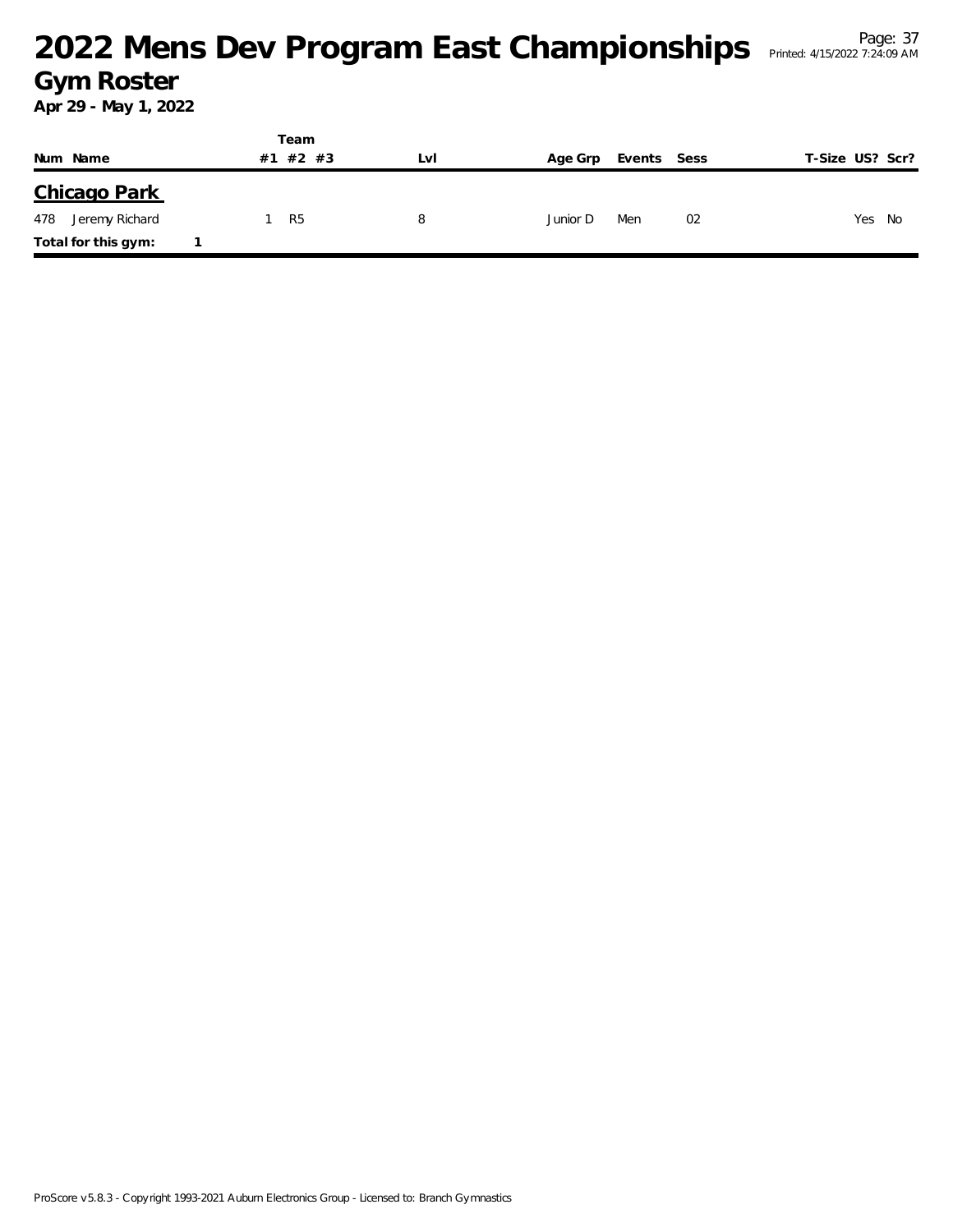|              |                     |   |    | Team           |     |          |             |    |                 |
|--------------|---------------------|---|----|----------------|-----|----------|-------------|----|-----------------|
|              | Num Name            |   | #1 | #2 #3          | LvI | Age Grp  | Events Sess |    | T-Size US? Scr? |
| <u>court</u> |                     |   |    |                |     |          |             |    |                 |
| 241          | William Fender      |   |    | R <sub>8</sub> |     | Youth C  | Men         | 06 | Yes<br>No       |
| 242          | Thomas Harvey       |   |    | R <sub>8</sub> |     | Junior B | Men         | 07 | Yes<br>No       |
| 243          | Layton Vick         |   |    | R <sub>8</sub> |     | Youth A  | Men         | 06 | Yes No          |
|              | Total for this gym: | 3 |    |                |     |          |             |    |                 |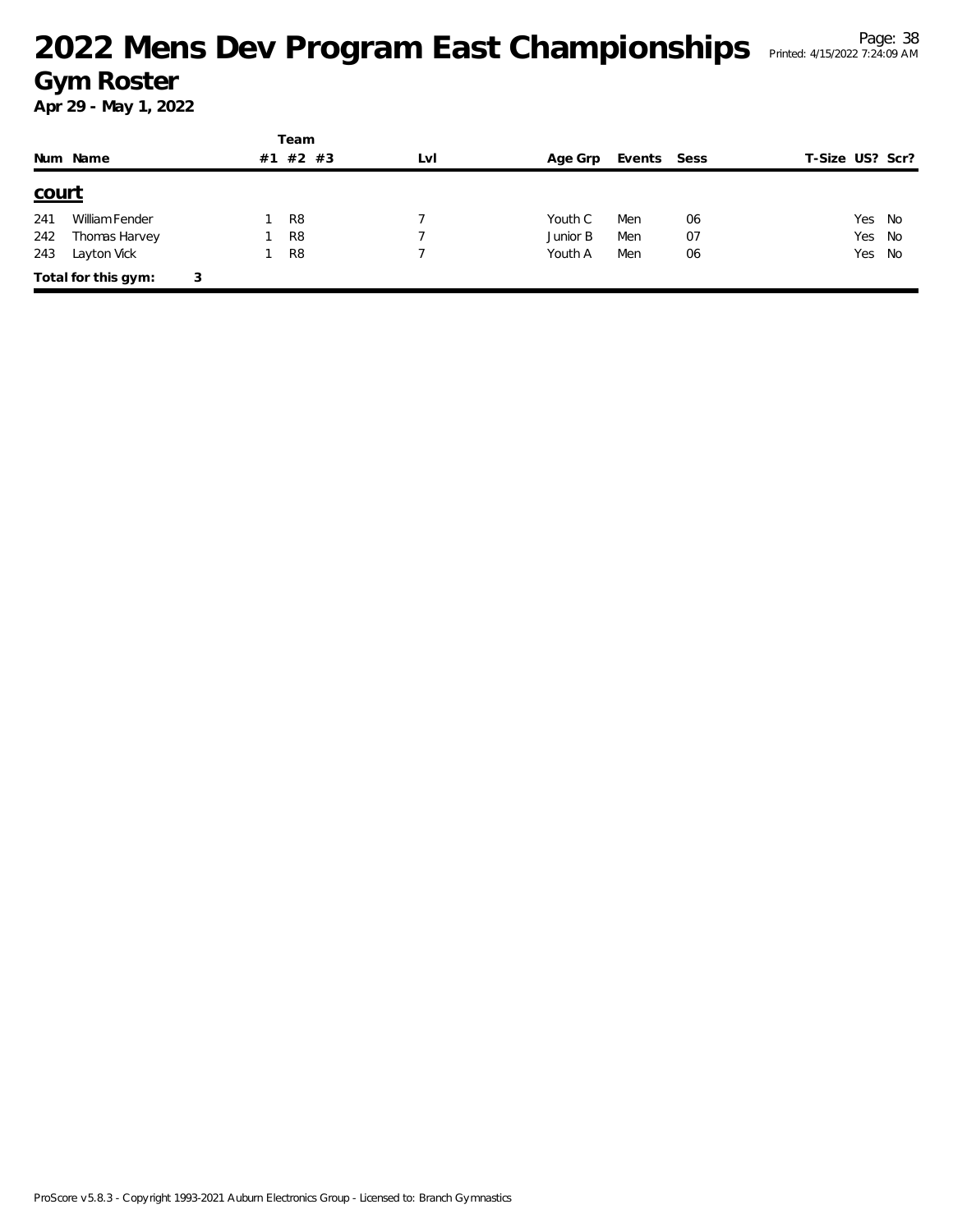|             |                     |   |    | Team           |     |          |             |    |                 |        |
|-------------|---------------------|---|----|----------------|-----|----------|-------------|----|-----------------|--------|
|             | Num Name            |   | #1 | #2 #3          | LVI | Age Grp  | Events Sess |    | T-Size US? Scr? |        |
| <b>CPCT</b> |                     |   |    |                |     |          |             |    |                 |        |
| 527         | Ryland Herzog       |   |    | R <sub>6</sub> | 8   | Junior D | Men         | 02 | Yes             | No     |
| 528         | Joey Kattler        |   |    | R <sub>6</sub> | 8   | Junior B | Men         | 02 |                 | Yes No |
|             | Total for this gym: | 2 |    |                |     |          |             |    |                 |        |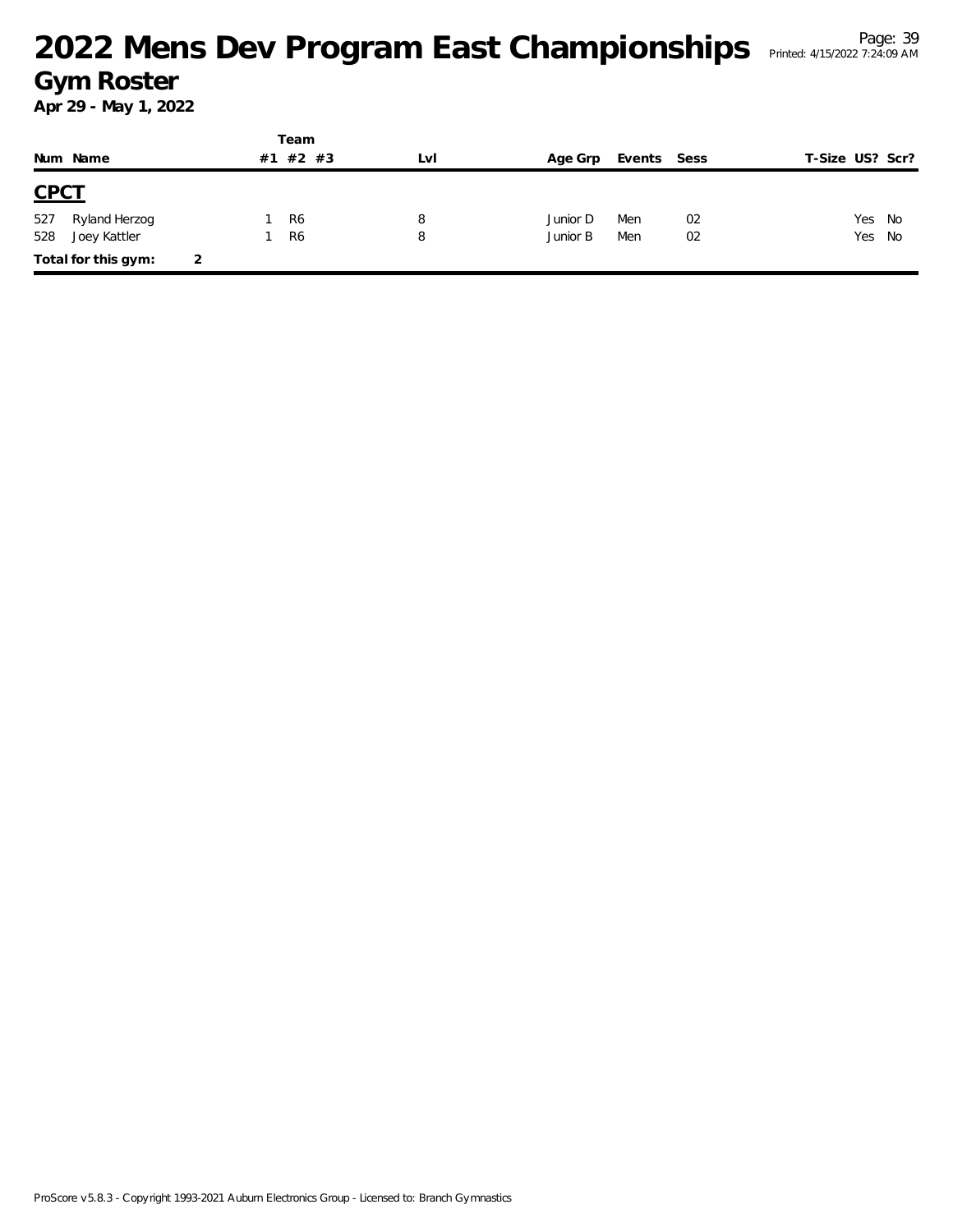|            |                           | Team           |                |          |        |      |                 |    |
|------------|---------------------------|----------------|----------------|----------|--------|------|-----------------|----|
|            | Num Name                  | #1 #2 #3       | LvI            | Age Grp  | Events | Sess | T-Size US? Scr? |    |
| <b>CPG</b> |                           |                |                |          |        |      |                 |    |
| 335        | James Foster              | R7             | 7              | Junior A | Men    | 07   | Yes             | No |
| 336        | Aaron Meade               | R7             |                | Youth B  | Men    | 06   | Yes             | No |
| 337        | Lucas Ortego              | R <sub>7</sub> | $\overline{7}$ | Junior A | Men    | 07   | Yes             | No |
| 338        | Sean Willoughby           | R7             | 7              | Youth D  | Men    | 06   | Yes             | No |
| 787        | Jasper Brooks             | R <sub>7</sub> | 9              | Senior D | Men    | 05   | Yes             | No |
| 788        | <b>Walker Frey</b>        | R7             | 9              | Junior D | Men    | 04   | Yes             | No |
| 789        | Spencer Lewis             | R7             | 9              | Senior C | Men    | 05   | Yes             | No |
| 790        | Drew Ortego               | R7             | 9              | Senior C | Men    | 05   | Yes             | No |
| 791        | Seth Wayland              | R7             | 9              | Senior C | Men    | 05   | Yes             | No |
| 792        | Micah Winder              | R7             | 9              | Junior D | Men    | 04   | Yes             | No |
|            | 10<br>Total for this gym: |                |                |          |        |      |                 |    |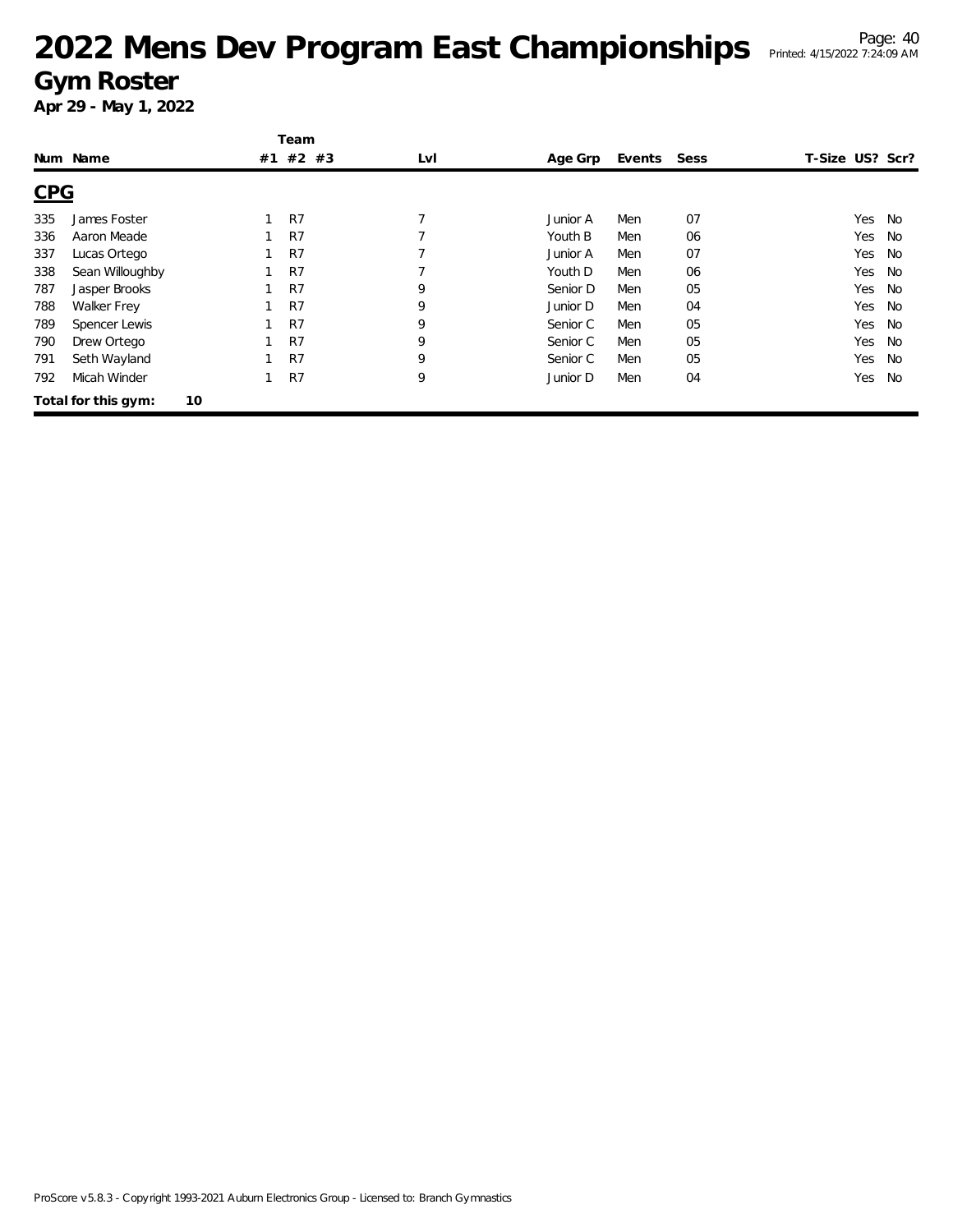|                        | Team        |     |          |             |                 |
|------------------------|-------------|-----|----------|-------------|-----------------|
| Num Name               | #2 #3<br>#1 | Lvi | Age Grp  | Events Sess | T-Size US? Scr? |
| Crystal Lake Gym       |             |     |          |             |                 |
| Alexander Riley<br>590 | R5          | Q   | Junior D | Men<br>04   | Yes No          |
| Total for this gym:    |             |     |          |             |                 |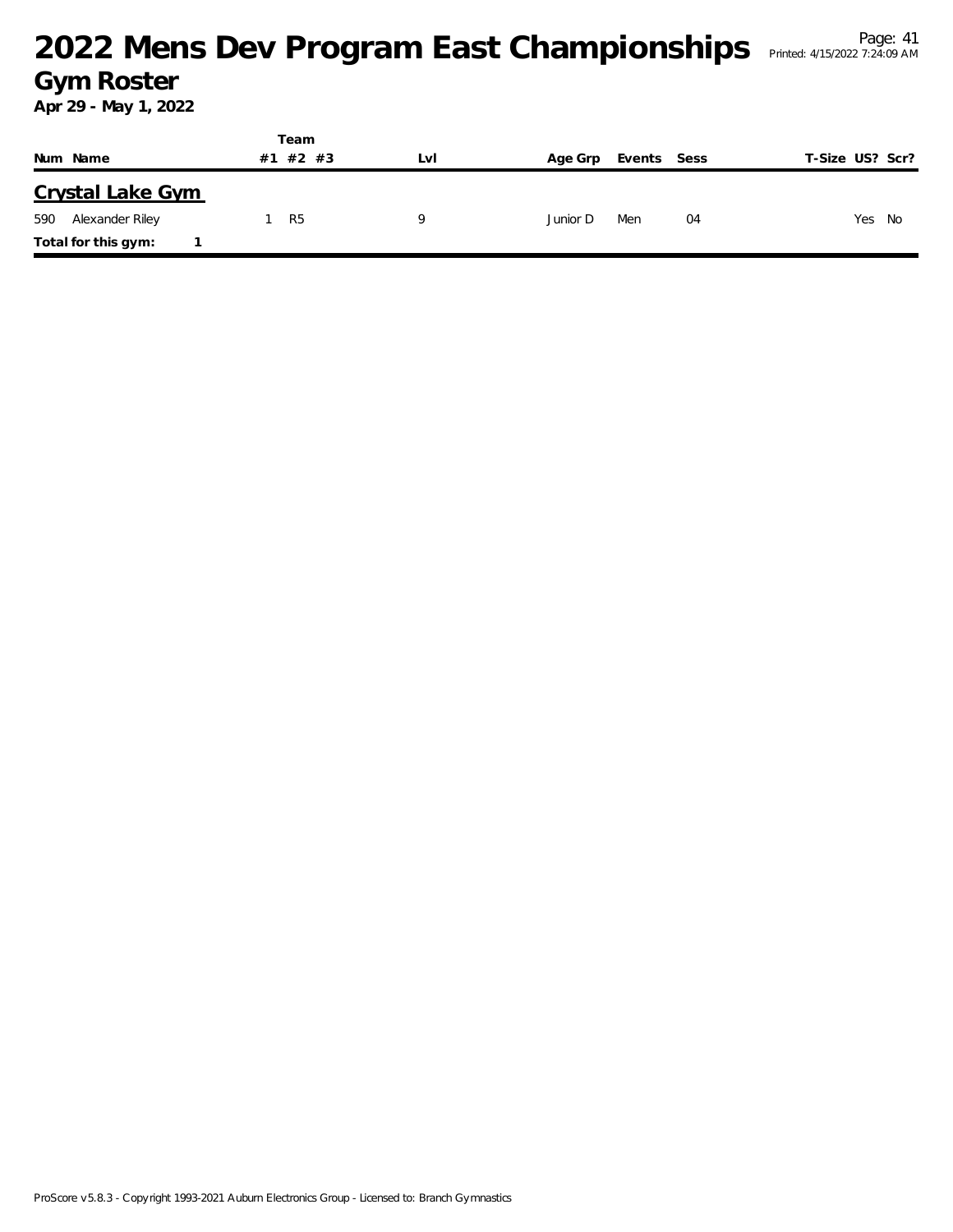|               |                     |    | Team  |     |          |             |    |                 |
|---------------|---------------------|----|-------|-----|----------|-------------|----|-----------------|
|               | Num Name            | #1 | #2 #3 | LvI | Age Grp  | Events Sess |    | T-Size US? Scr? |
| $\mathsf{CS}$ |                     |    |       |     |          |             |    |                 |
|               | 126 Ryan Pietz      |    | 1 R7  |     | Junior C | Men         | 07 | Yes No          |
|               | Total for this gym: |    |       |     |          |             |    |                 |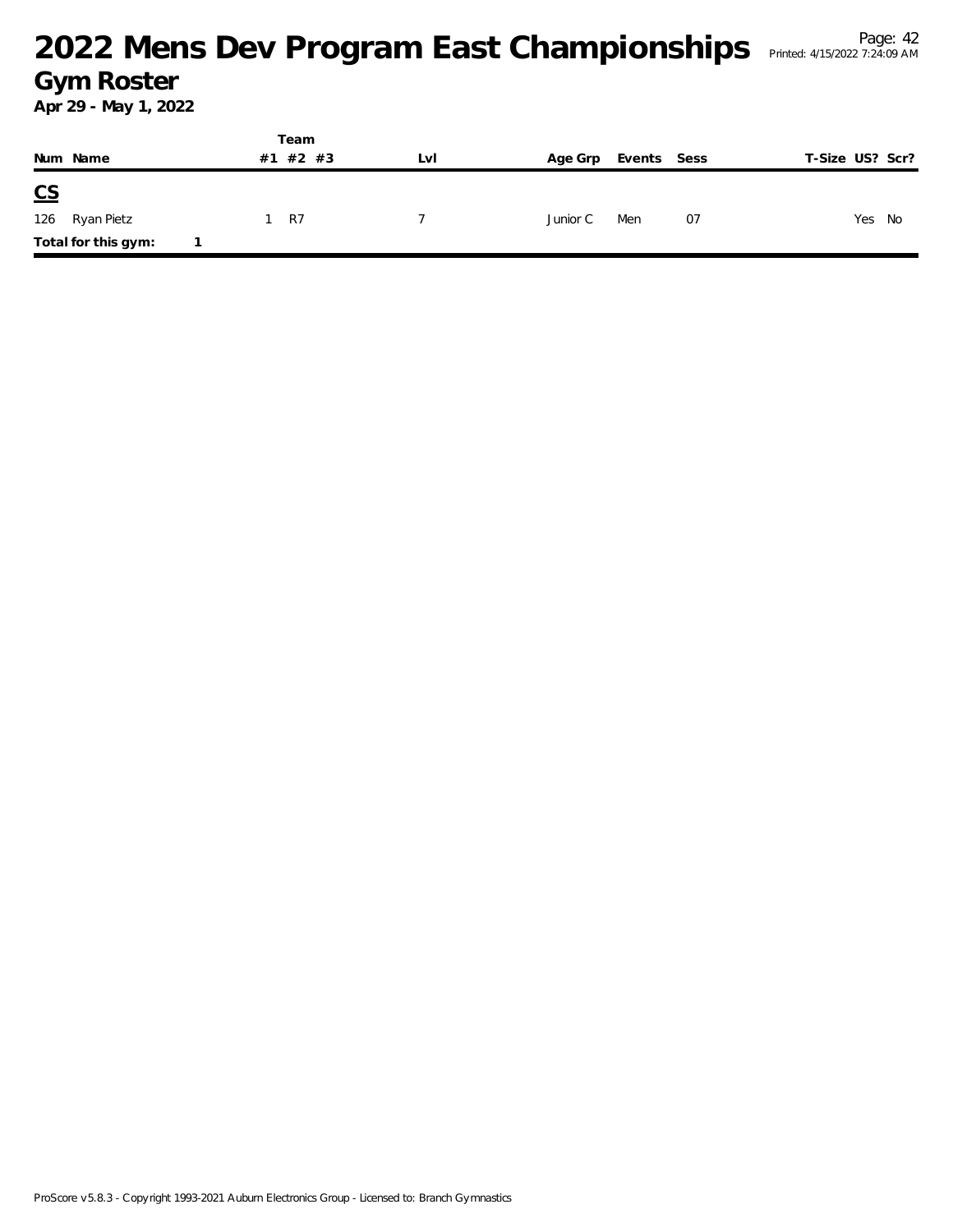|     |                     |    | Team           |     |     |          |             |    |                 |  |
|-----|---------------------|----|----------------|-----|-----|----------|-------------|----|-----------------|--|
|     | Num Name            | #1 | $#2$ #3        |     | LvI | Age Grp  | Events Sess |    | T-Size US? Scr? |  |
|     | Cyclone Gym         |    |                |     |     |          |             |    |                 |  |
| 256 | *Gavin-FX Adderley  |    | R5             | -SP |     | Youth A  | Men         | 06 | Yes No          |  |
| 257 | Colby DeShetler     |    | R <sub>5</sub> |     |     | Junior C | Men         | 07 | Yes<br>No       |  |
| 258 | Tristan Marzluf     |    | R <sub>5</sub> |     |     | Junior D | Men         | 07 | Yes No          |  |
|     | Total for this gym: | 3  |                |     |     |          |             |    |                 |  |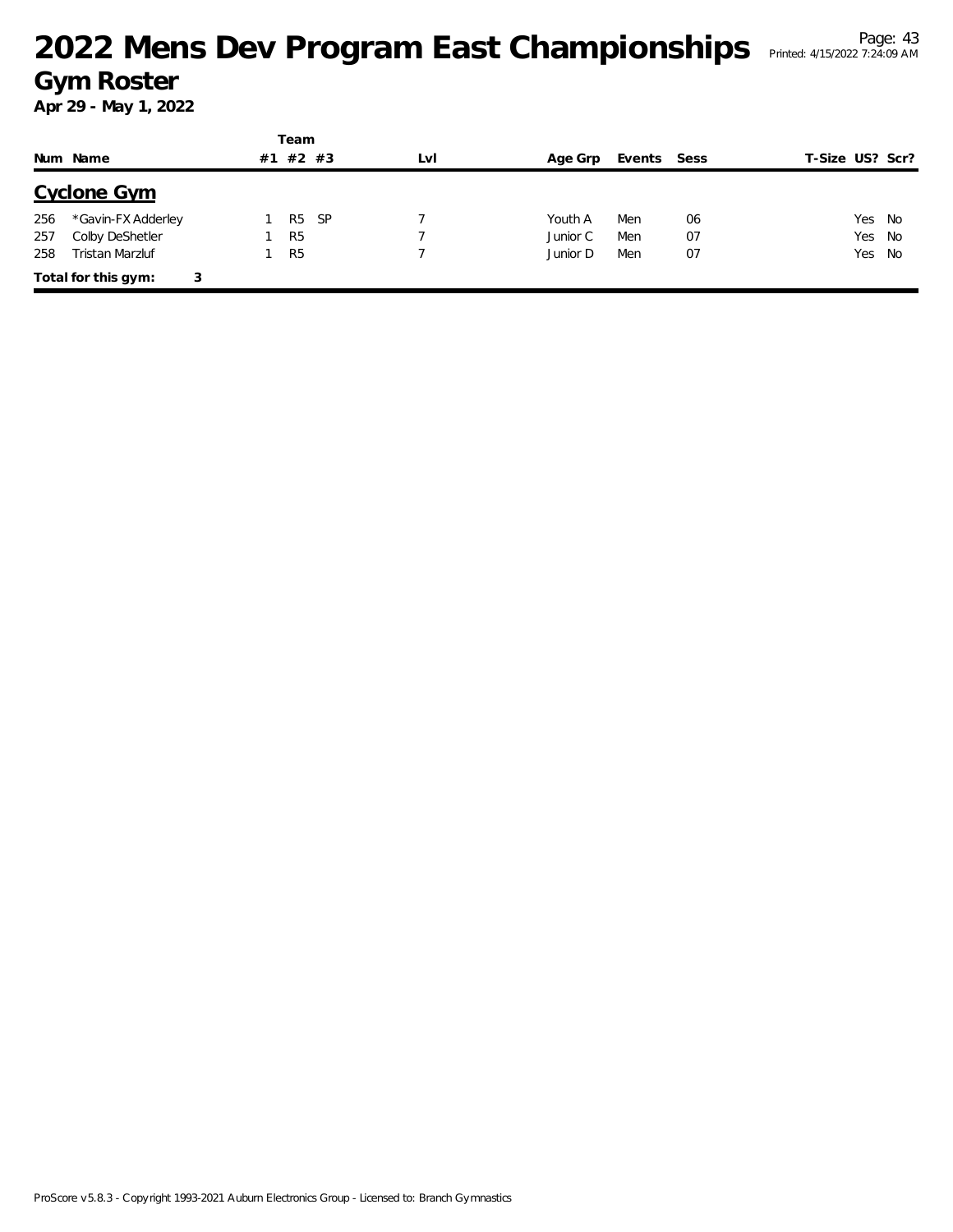|     |                          |    | Team           |     |          |             |    |                 |
|-----|--------------------------|----|----------------|-----|----------|-------------|----|-----------------|
|     | Num Name                 | #1 | $#2$ #3        | LvI | Age Grp  | Events Sess |    | T-Size US? Scr? |
|     | Daggett's Gymnastics     |    |                |     |          |             |    |                 |
| 428 | *Nick-V Fopp             |    | - SP<br>R6     | 8   | Junior D | Men         | 02 | Yes<br>- No     |
| 625 | Parker Bean              |    | R <sub>6</sub> | 9   | Junior A | Men         | 04 | Yes No          |
| 626 | Cole Blanchard           |    | R <sub>6</sub> | 9   | Junior B | Men         | 04 | Yes No          |
|     | Total for this gym:<br>3 |    |                |     |          |             |    |                 |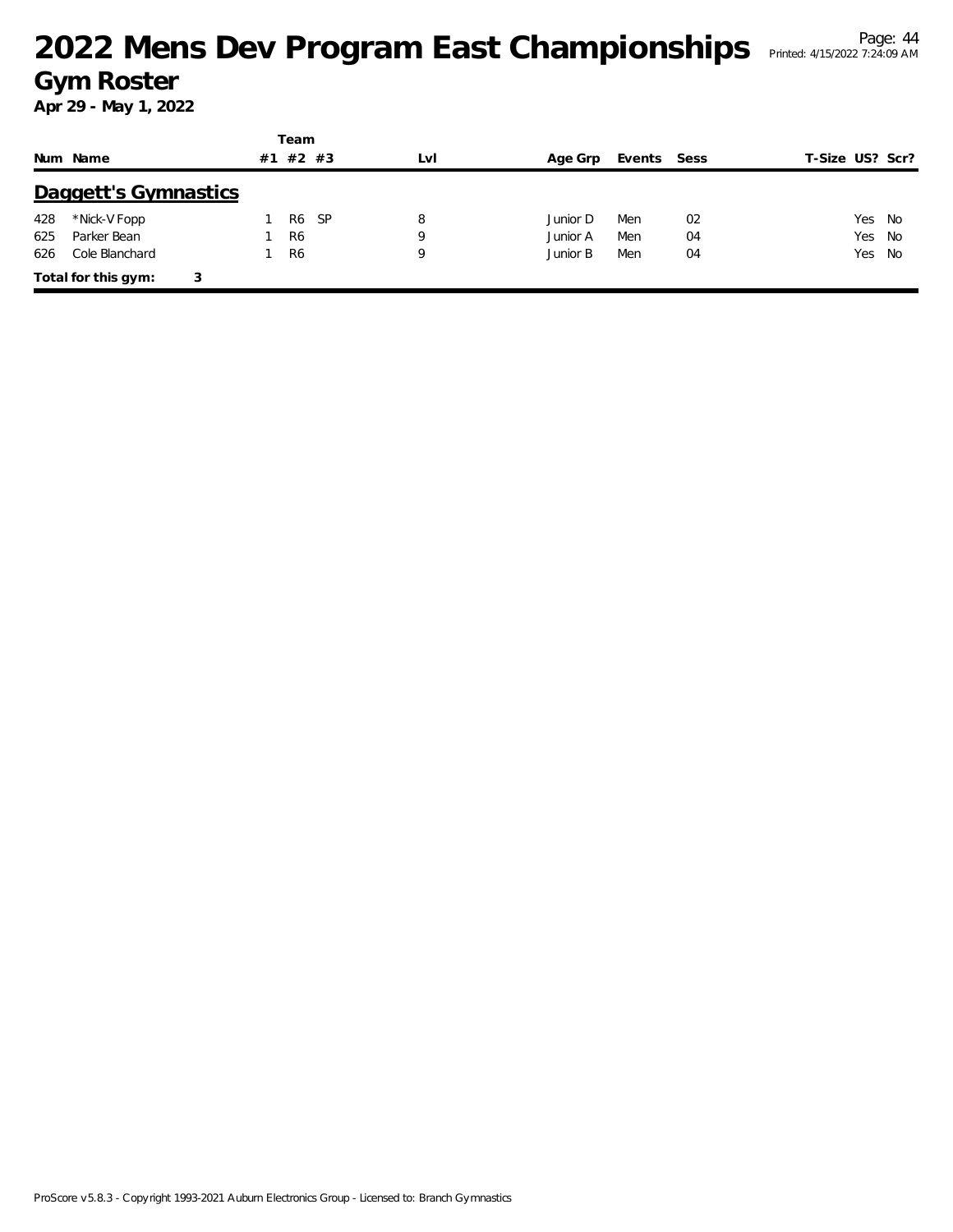|                               | Team     |     |          |             |                 |
|-------------------------------|----------|-----|----------|-------------|-----------------|
| Num Name                      | #1 #2 #3 | LVI | Age Grp  | Events Sess | T-Size US? Scr? |
| Deary's Gymnastics            |          |     |          |             |                 |
| Akira Newall-Vuillemot<br>128 | R6       |     | Junior B | 07<br>Men   | Yes<br>No       |
| Total for this gym:           |          |     |          |             |                 |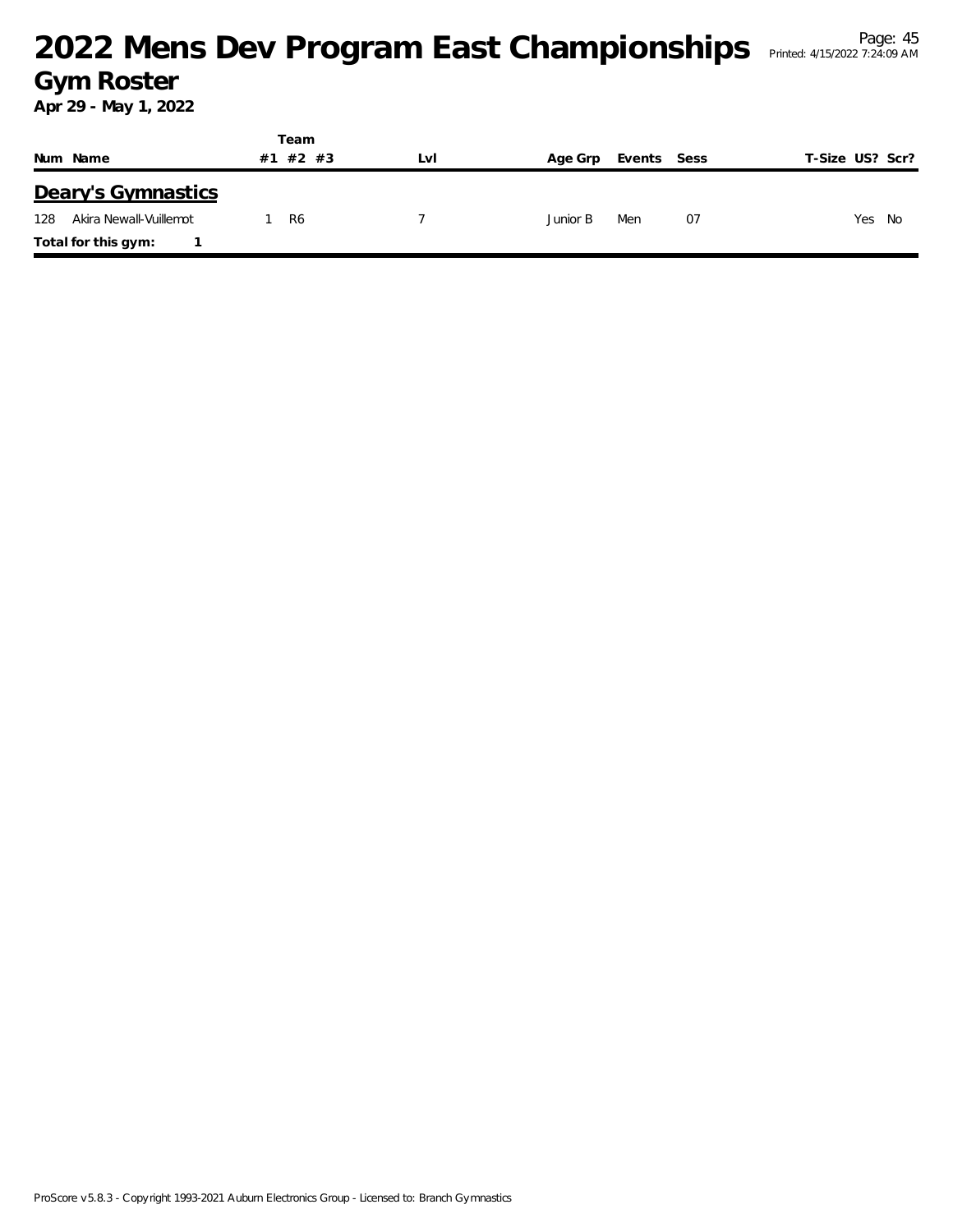|     |                     |    | Team           |     |          |             |    |                 |  |
|-----|---------------------|----|----------------|-----|----------|-------------|----|-----------------|--|
|     | Num Name            | #1 | #2<br>#3       | LvI | Age Grp  | Events Sess |    | T-Size US? Scr? |  |
|     | DeVeau's School     |    |                |     |          |             |    |                 |  |
| 172 | Andrew Beeson       |    | R <sub>5</sub> |     | Youth A  | Men         | 06 | Yes No          |  |
| 637 | Keegan Reynolds     |    | R <sub>5</sub> | Q   | Senior D | Men         | 05 | Yes No          |  |
|     | Total for this gym: |    |                |     |          |             |    |                 |  |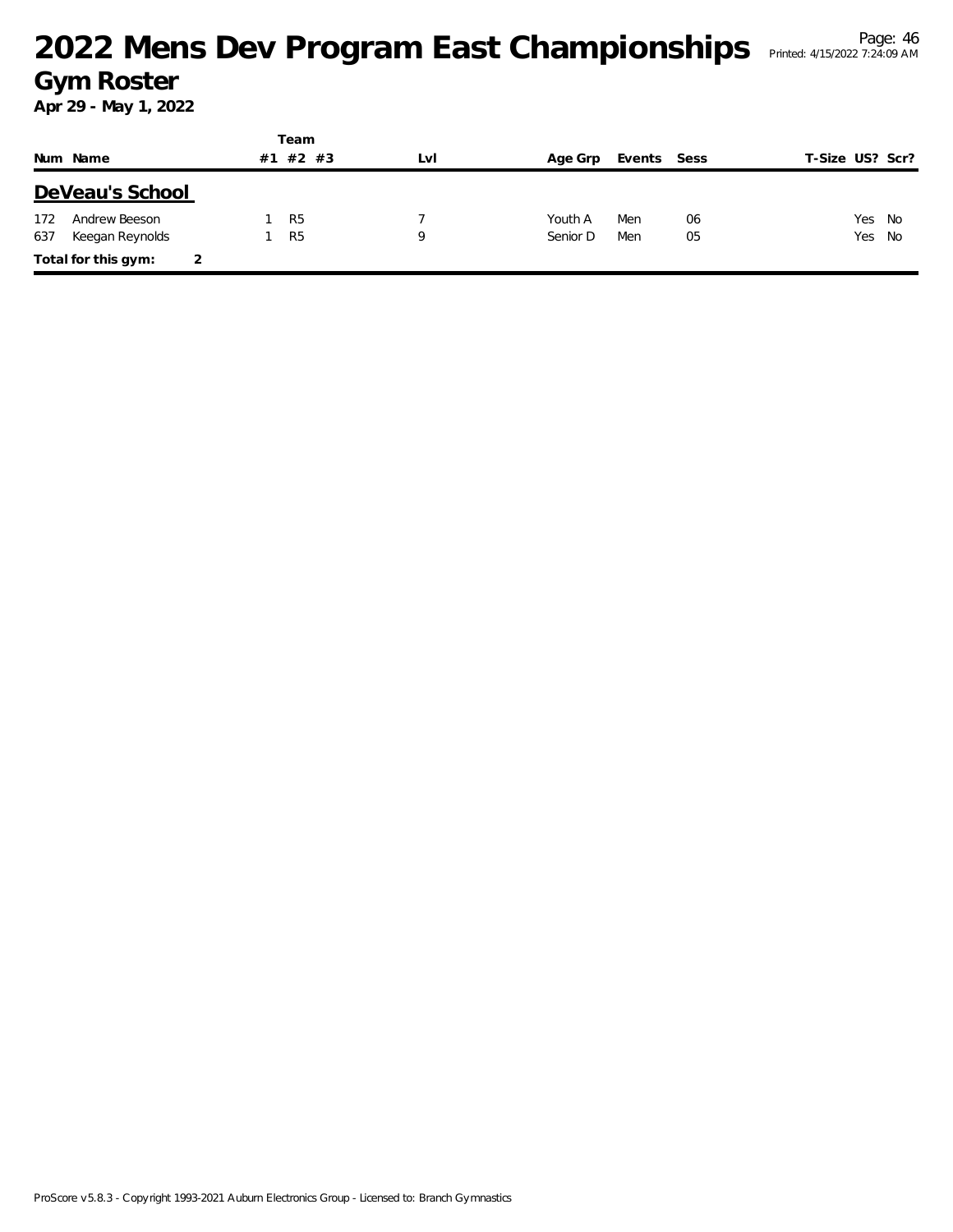#### <sup>Page: 47</sup><br>Mens Dev Program East Championships Printed: 4/15/2022 7:24:10 AM **Gym Roster**

|                      | Team           |     |                        |                 |
|----------------------|----------------|-----|------------------------|-----------------|
| Num Name             | #2 #3<br>#1    | LvI | Events Sess<br>Age Grp | T-Size US? Scr? |
| Downriver Gymnastics |                |     |                        |                 |
| 468<br>Jack Cook     | R <sub>5</sub> | 8   | 02<br>Men<br>Junior A  | Yes<br>No       |
| Total for this gym:  |                |     |                        |                 |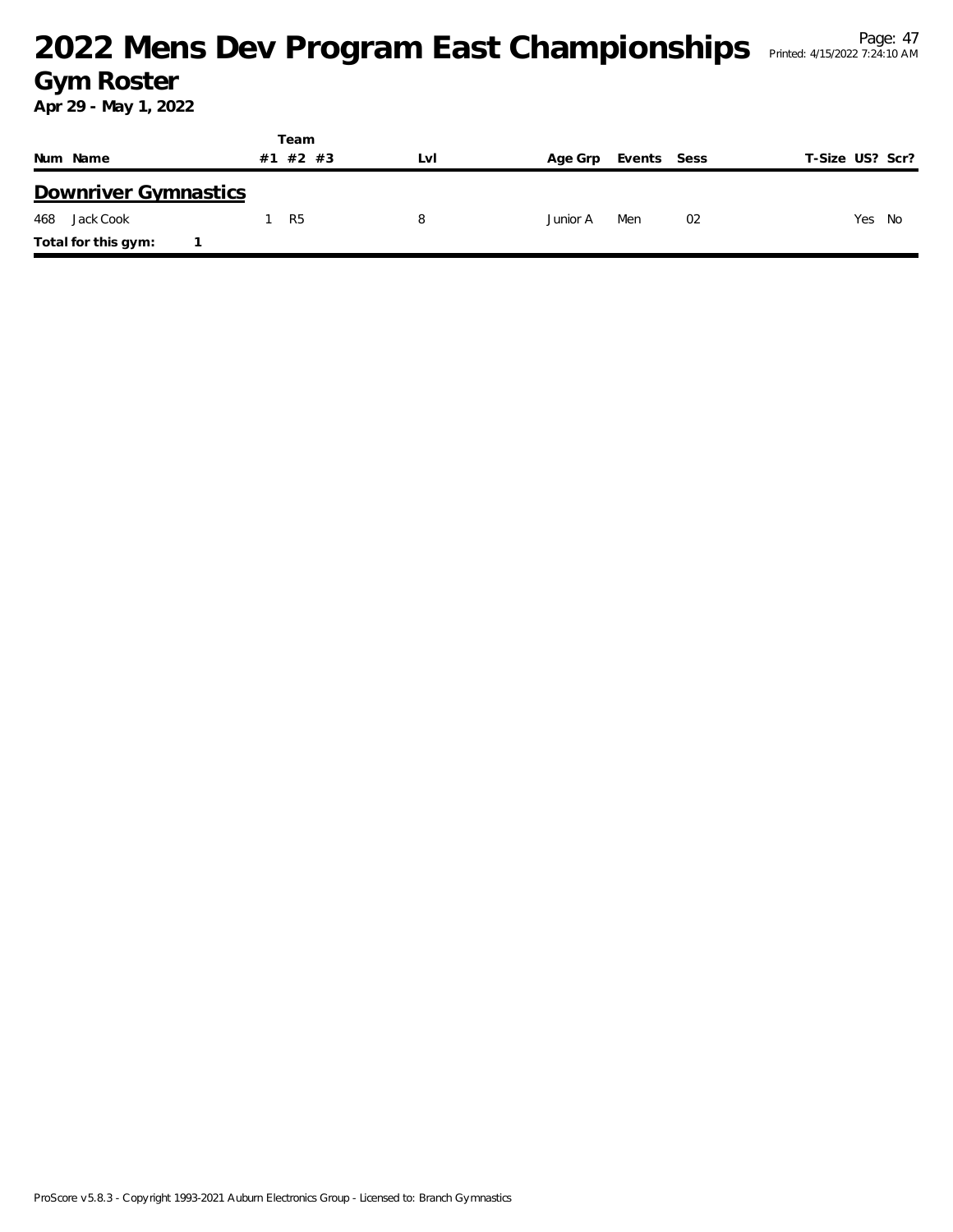|                           | Team |                   |     |         |             |    |                 |
|---------------------------|------|-------------------|-----|---------|-------------|----|-----------------|
| Num Name                  | #1   | #2 #3             | LvI | Age Grp | Events Sess |    | T-Size US? Scr? |
| Dudziak's Gymnastics      |      |                   |     |         |             |    |                 |
| *Gio-HB Montecalvo<br>261 |      | R <sub>6</sub> SP |     | Youth C | Men         | 06 | Yes<br>No       |
| Total for this gym:       |      |                   |     |         |             |    |                 |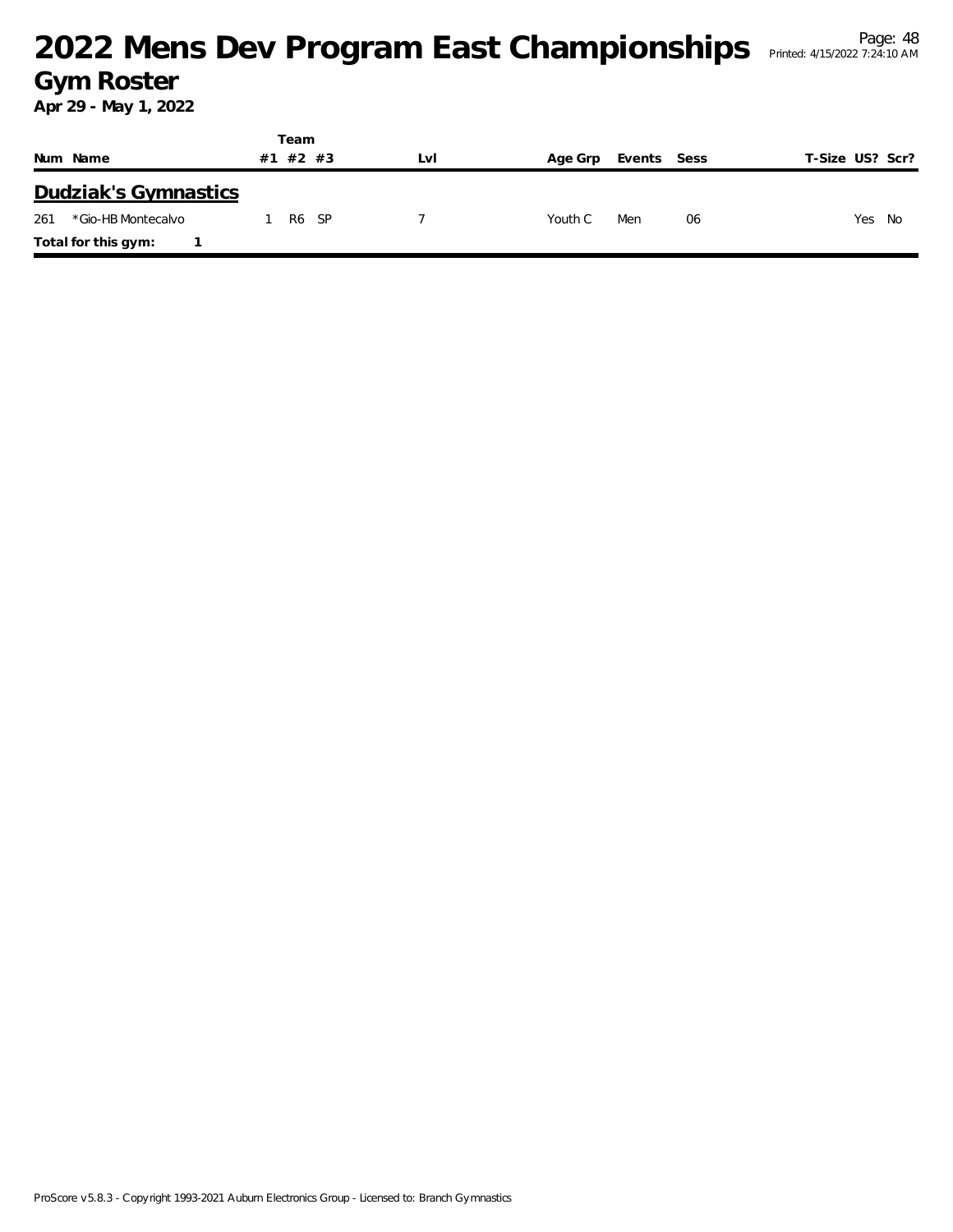|     |                          |    | Team           |     |          |             |    |                 |
|-----|--------------------------|----|----------------|-----|----------|-------------|----|-----------------|
|     | Num Name                 | #1 | #2 #3          | LvI | Age Grp  | Events Sess |    | T-Size US? Scr? |
|     | Dunne's Gymnastics       |    |                |     |          |             |    |                 |
| 185 | David Bedini             |    | R <sub>6</sub> |     | Youth B  | Men         | 06 | Yes<br>No       |
| 186 | Anthony Macierowski      |    | R <sub>6</sub> |     | Youth C  | Men         | 06 | Yes<br>No       |
| 439 | JacAlan Cecchini         |    | R <sub>6</sub> | 8   | Junior C | Men         | 02 | Yes No          |
|     | Total for this gym:<br>3 |    |                |     |          |             |    |                 |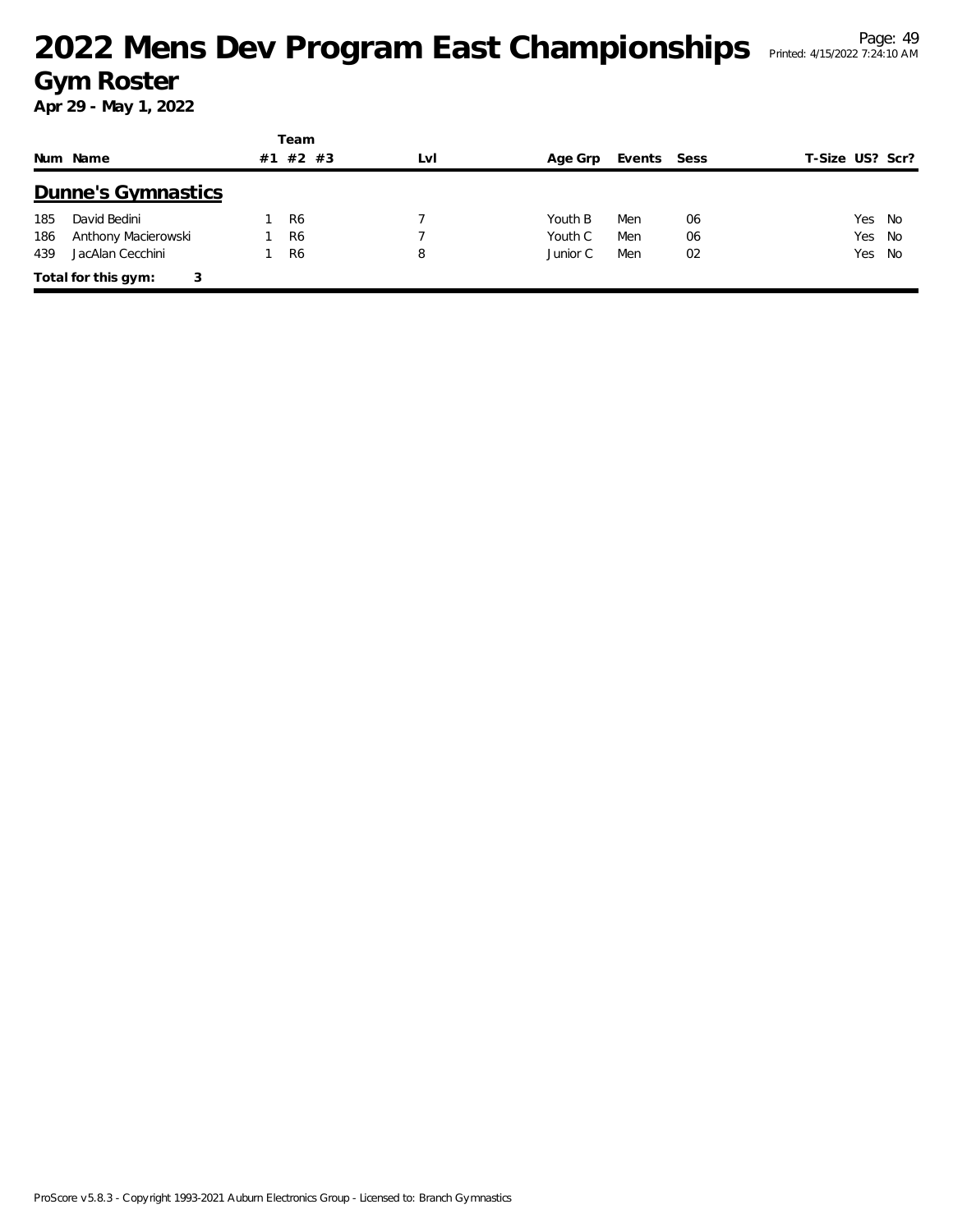|     |                     |   |    | Team  |     |          |             |    |                 |        |
|-----|---------------------|---|----|-------|-----|----------|-------------|----|-----------------|--------|
|     | Num Name            |   | #1 | #2 #3 | LvI | Age Grp  | Events Sess |    | T-Size US? Scr? |        |
|     | Dynamic Gym         |   |    |       |     |          |             |    |                 |        |
| 327 | Alex Abraham        |   |    | R7    |     | Junior C | Men         | 07 | Yes             | - No   |
| 328 | Tyler Cato          |   |    | R7    |     | Junior A | Men         | 07 |                 | Yes No |
| 329 | Charlie Gent        |   |    | R7    |     | Junior A | Men         | 07 |                 | Yes No |
| 330 | Ethan Gevinson      |   |    | R7    |     | Junior D | Men         | 07 | Yes             | No     |
| 331 | Vladimir Lawrence   |   |    | R7    |     | Junior B | Men         | 07 | Yes             | No     |
|     | Total for this gym: | 5 |    |       |     |          |             |    |                 |        |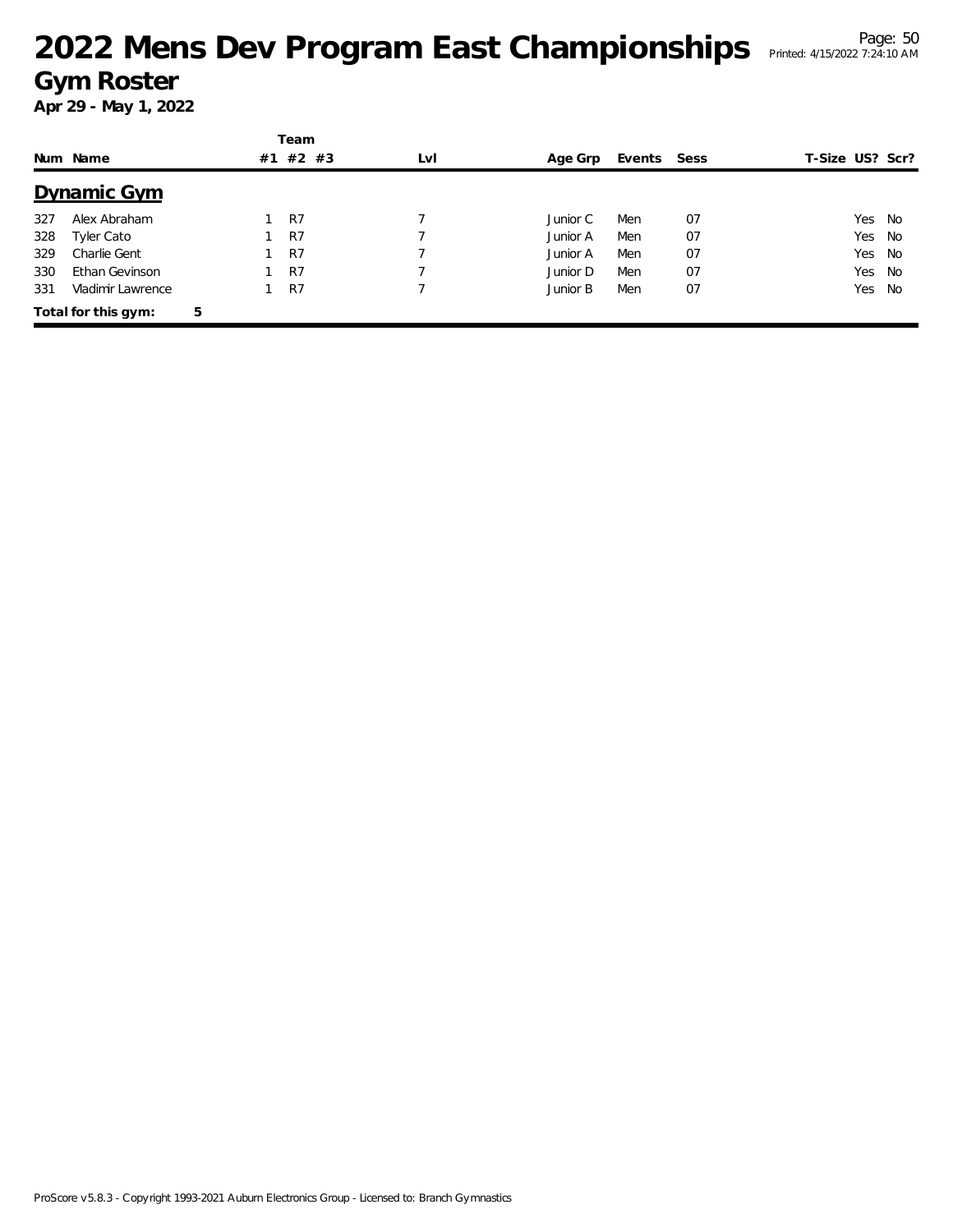|     |                     |   |    | Team           |     |         |             |    |                 |
|-----|---------------------|---|----|----------------|-----|---------|-------------|----|-----------------|
|     | Num Name            |   | #1 | #2 #3          | LvI | Age Grp | Events Sess |    | T-Size US? Scr? |
|     | <b>EGA FLORIDA</b>  |   |    |                |     |         |             |    |                 |
| 317 | Gabriel Cano        |   |    | R8             |     | Youth D | Men         | 06 | Yes No          |
| 318 | Kalel Portillo      |   |    | R <sub>8</sub> |     | Youth D | Men         | 06 | Yes<br>- No     |
| 319 | Dylan Tosta         |   |    | R <sub>8</sub> |     | Youth D | Men         | 06 | Yes No          |
|     | Total for this gym: | 3 |    |                |     |         |             |    |                 |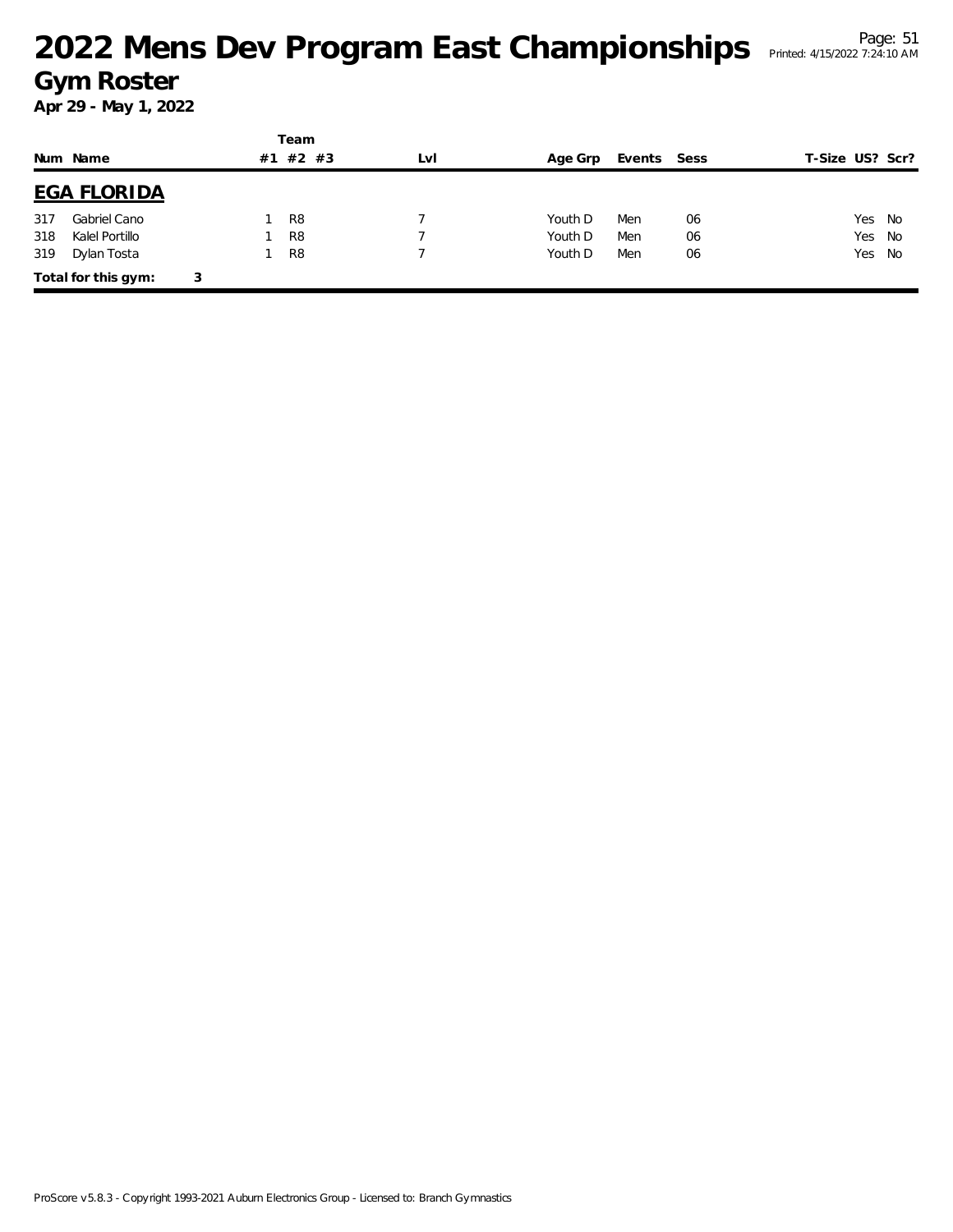|     |                          |    | Team           |     |         |             |    |                 |    |
|-----|--------------------------|----|----------------|-----|---------|-------------|----|-----------------|----|
|     | Num Name                 | #1 | $#2$ #3        | LvI | Age Grp | Events Sess |    | T-Size US? Scr? |    |
|     | <b>Electric City Gym</b> |    |                |     |         |             |    |                 |    |
| 448 | Logan Corley             |    | R <sub>8</sub> | 8   | Youth B | Men         | 01 | Yes             | No |
| 449 | Landen Moody             |    | R <sub>8</sub> | 8   | Youth D | Men         | 01 | Yes No          |    |
|     | Total for this gym:      |    |                |     |         |             |    |                 |    |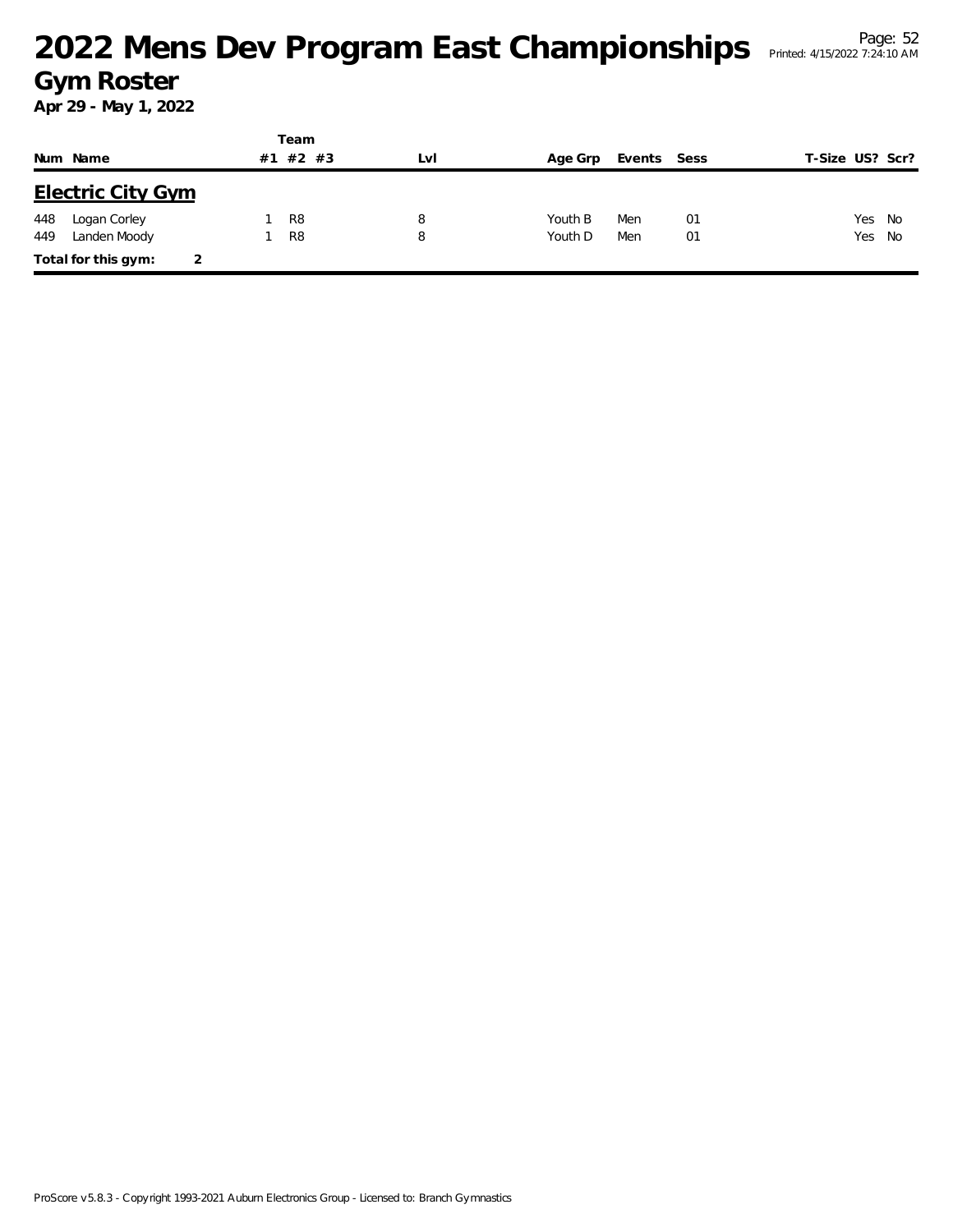|     |                            |    | Team           |     |          |             |    |                 |  |
|-----|----------------------------|----|----------------|-----|----------|-------------|----|-----------------|--|
|     | Num Name                   | #1 | $#2$ #3        | LvI | Age Grp  | Events Sess |    | T-Size US? Scr? |  |
|     | <b>Ellis School Of Gym</b> |    |                |     |          |             |    |                 |  |
| 191 | Victor Healey              |    | R <sub>6</sub> |     | Junior A | Men         | 07 | Yes No          |  |
| 192 | Mike Jones                 |    | R <sub>6</sub> |     | Junior D | Men         | 07 | Yes No          |  |
| 193 | Ryan Moore                 |    | R <sub>6</sub> |     | Youth B  | Men         | 06 | Yes No          |  |
| 654 | John Nessralla             |    | R <sub>6</sub> | 9   | Senior D | Men         | 05 | Yes No          |  |
|     | Total for this gym:<br>4   |    |                |     |          |             |    |                 |  |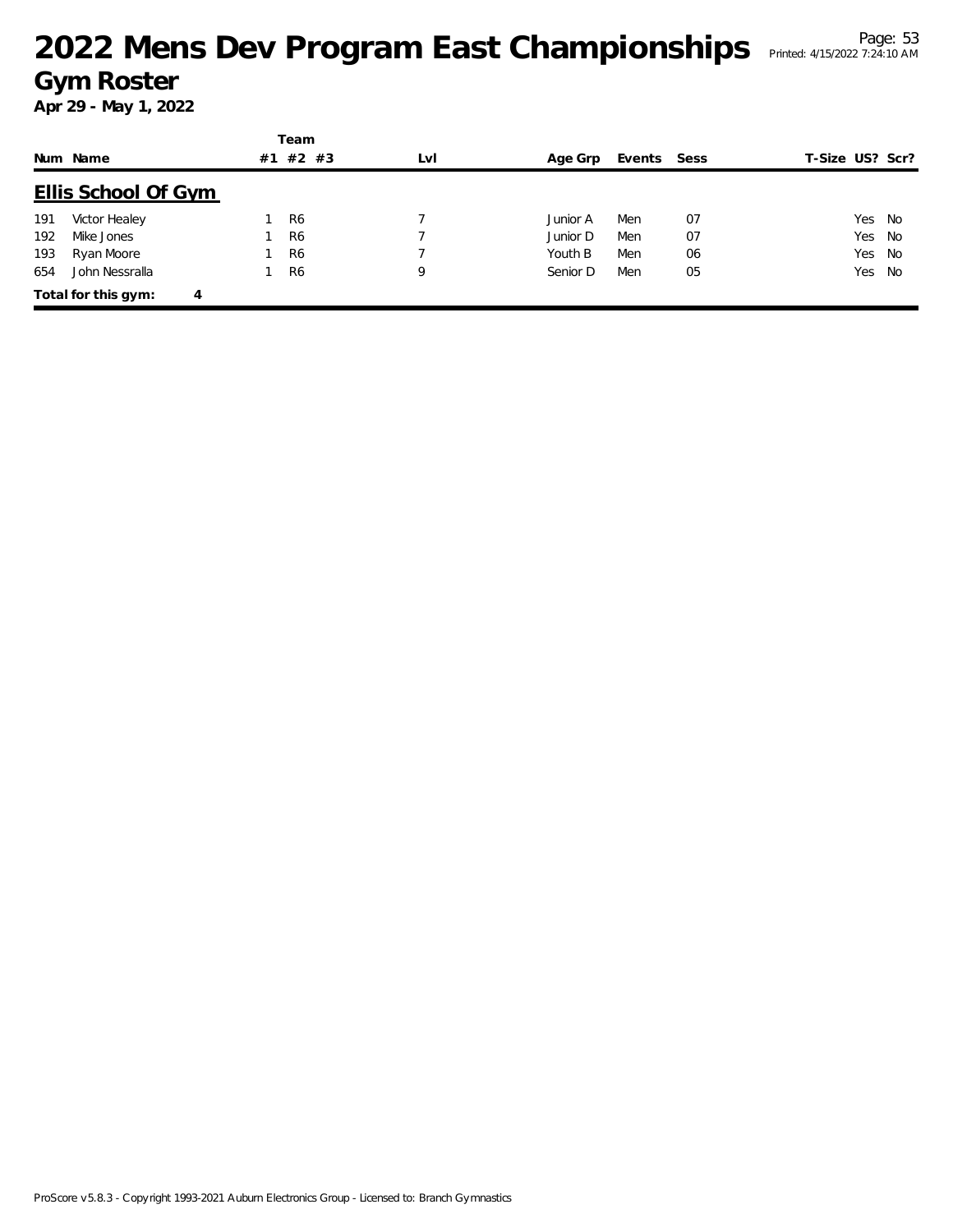|     |                     |   |    | Team           |     |          |             |    |                 |        |
|-----|---------------------|---|----|----------------|-----|----------|-------------|----|-----------------|--------|
|     | Num Name            |   | #1 | #2 #3          | LvI | Age Grp  | Events Sess |    | T-Size US? Scr? |        |
|     | <b>Elmhurst</b>     |   |    |                |     |          |             |    |                 |        |
| 556 | Jae Newman          |   |    | R <sub>5</sub> | 8   | Junior C | Men         | 02 |                 | Yes No |
| 557 | <b>Trevor Rice</b>  |   |    | R <sub>5</sub> | 8   | Junior C | Men         | 02 |                 | Yes No |
|     | Total for this gym: | 2 |    |                |     |          |             |    |                 |        |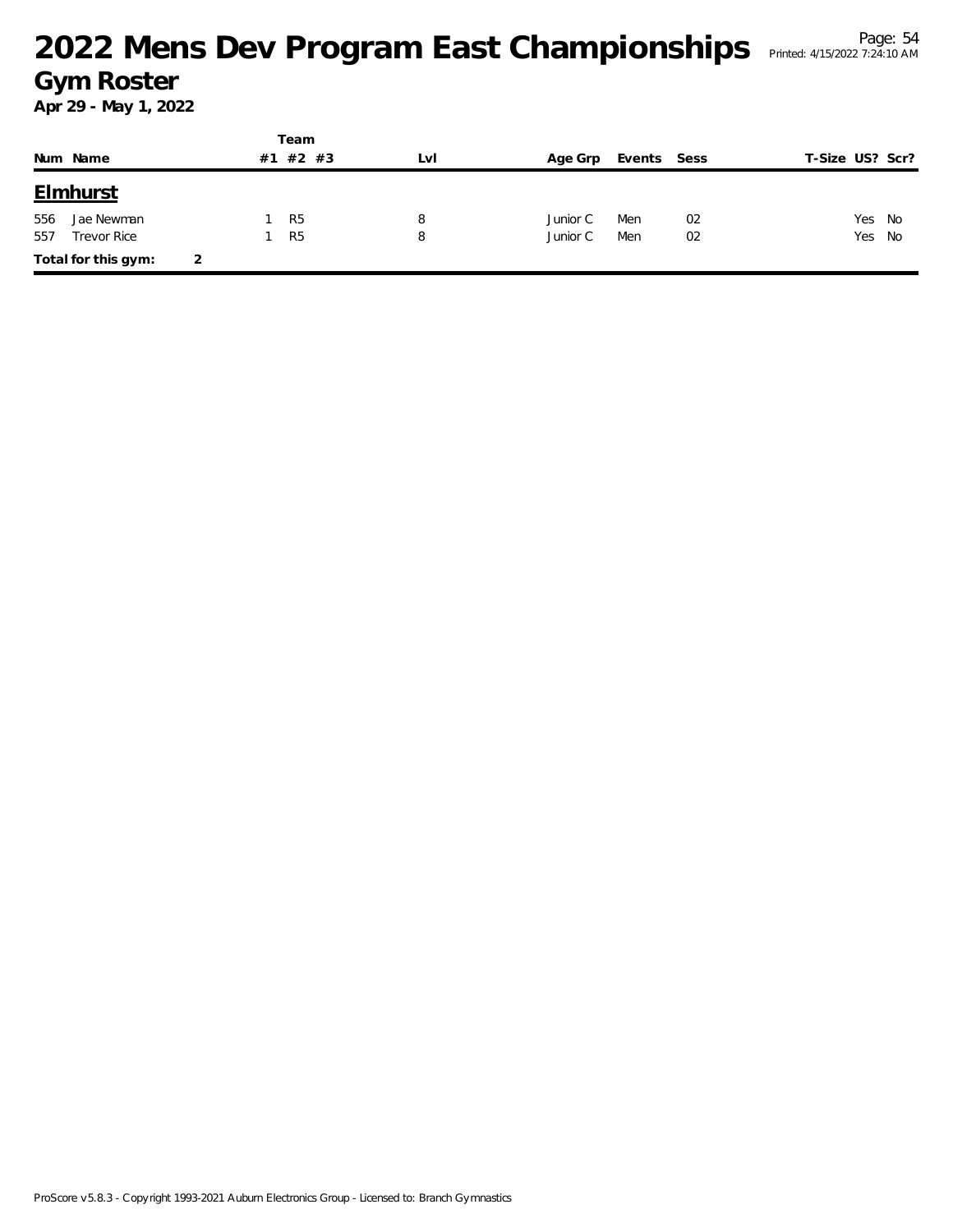|     |                         | Team           |       |     |          |             |    |                 |  |
|-----|-------------------------|----------------|-------|-----|----------|-------------|----|-----------------|--|
|     | Num Name                | #1             | #2 #3 | LvI | Age Grp  | Events Sess |    | T-Size US? Scr? |  |
|     | <b>Emeth Gymnastics</b> |                |       |     |          |             |    |                 |  |
| 326 | *Troy-V Graley          | R <sub>5</sub> | - SP  |     | Junior C | Men         | 07 | Yes No          |  |
| 784 | Jack Rottman            | R <sub>5</sub> |       | Q   | Senior A | Men         | 05 | Yes No          |  |
|     | Total for this gym:     |                |       |     |          |             |    |                 |  |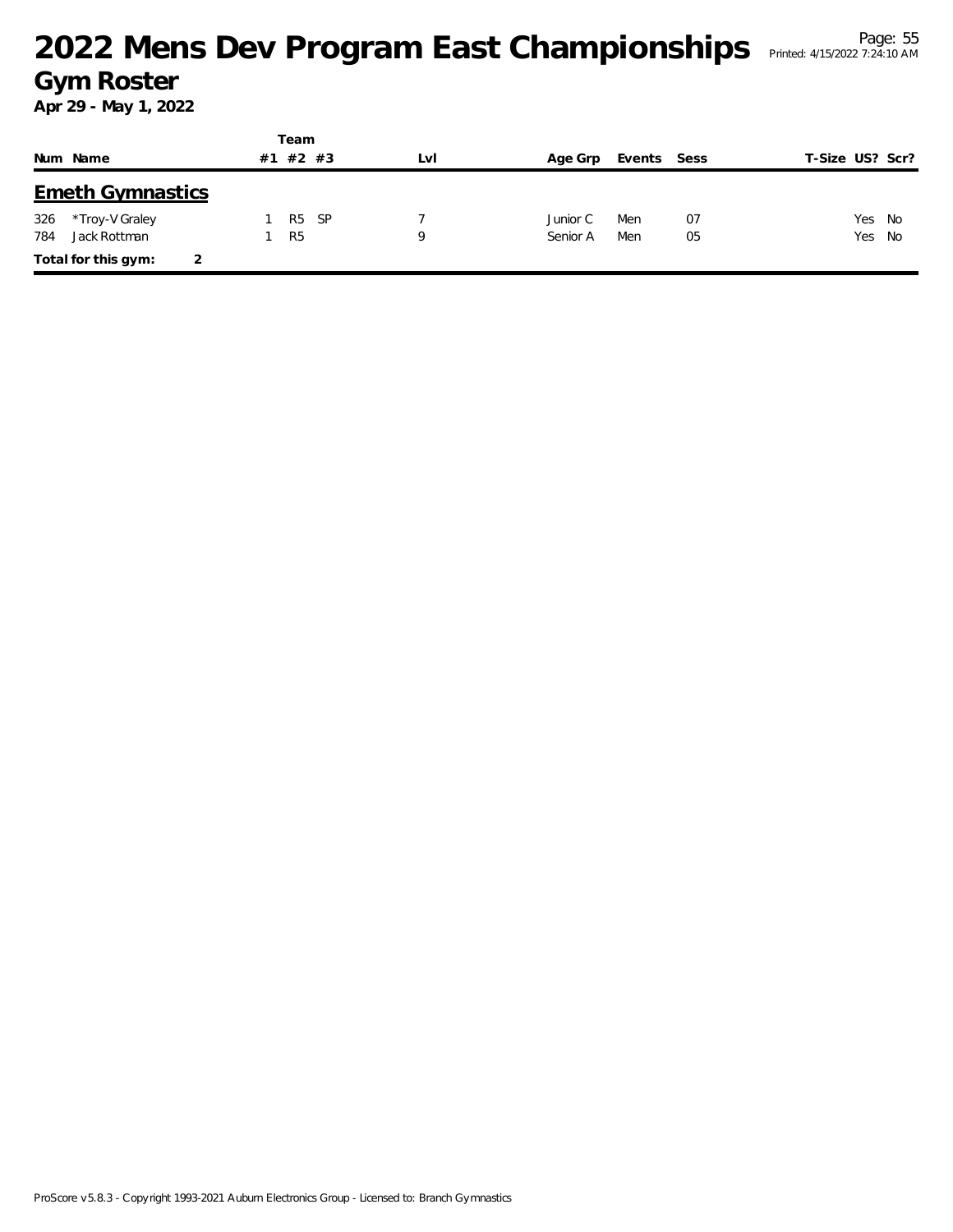|     |                     |  | Team     |     |          |             |    |                 |
|-----|---------------------|--|----------|-----|----------|-------------|----|-----------------|
|     | Num Name            |  | #1 #2 #3 | LvI | Age Grp  | Events Sess |    | T-Size US? Scr? |
|     | <b>Empire</b>       |  |          |     |          |             |    |                 |
| 332 | Davian Santana      |  | R6       |     | Junior A | Men         | 07 | Yes<br>No       |
|     | Total for this gym: |  |          |     |          |             |    |                 |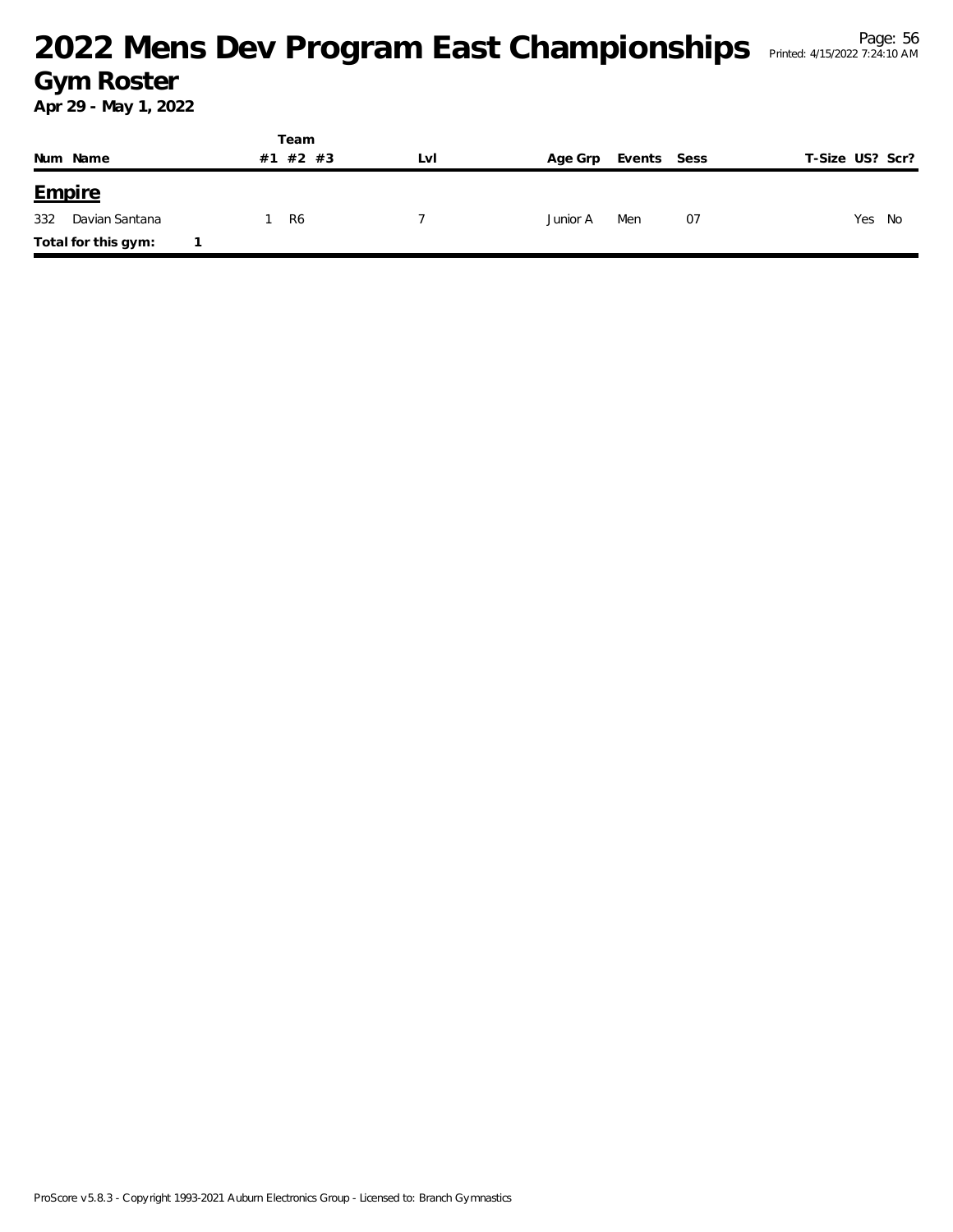# <sup>Page: 57</sup><br>Mens Dev Program East Championships Printed: 4/15/2022 7:24:10 AM **Gym Roster**

|     |                            |    | Team           |     |          |        |      |                 |    |
|-----|----------------------------|----|----------------|-----|----------|--------|------|-----------------|----|
|     | Num Name                   | #1 | $#2$ #3        | LvI | Age Grp  | Events | Sess | T-Size US? Scr? |    |
|     | <b>Empowered Athletics</b> |    |                |     |          |        |      |                 |    |
| 540 | Isaac Bradley-Williams     |    | R <sub>5</sub> | 8   | Junior B | Men    | 02   | Yes             | No |
| 541 | Parker Bush                |    | R <sub>5</sub> | 8   | Junior C | Men    | 02   | Yes             | No |
| 542 | Lewis Guy                  |    | R <sub>5</sub> | 8   | Junior D | Men    | 02   | Yes             | No |
| 543 | Karsten Krampe             |    | R <sub>5</sub> | 8   | Junior B | Men    | 02   | Yes             | No |
| 544 | <b>Garrett Lewis</b>       |    | R <sub>5</sub> | 8   | Junior C | Men    | 02   | Yes             | No |
| 545 | Tate Outman                |    | R <sub>5</sub> | 8   | Junior B | Men    | 02   | Yes             | No |
| 825 | Levi VanBeynen             |    | R <sub>5</sub> | 9   | Youth B  | Men    | 03   | Yes             | No |
|     | Total for this gym:        |    |                |     |          |        |      |                 |    |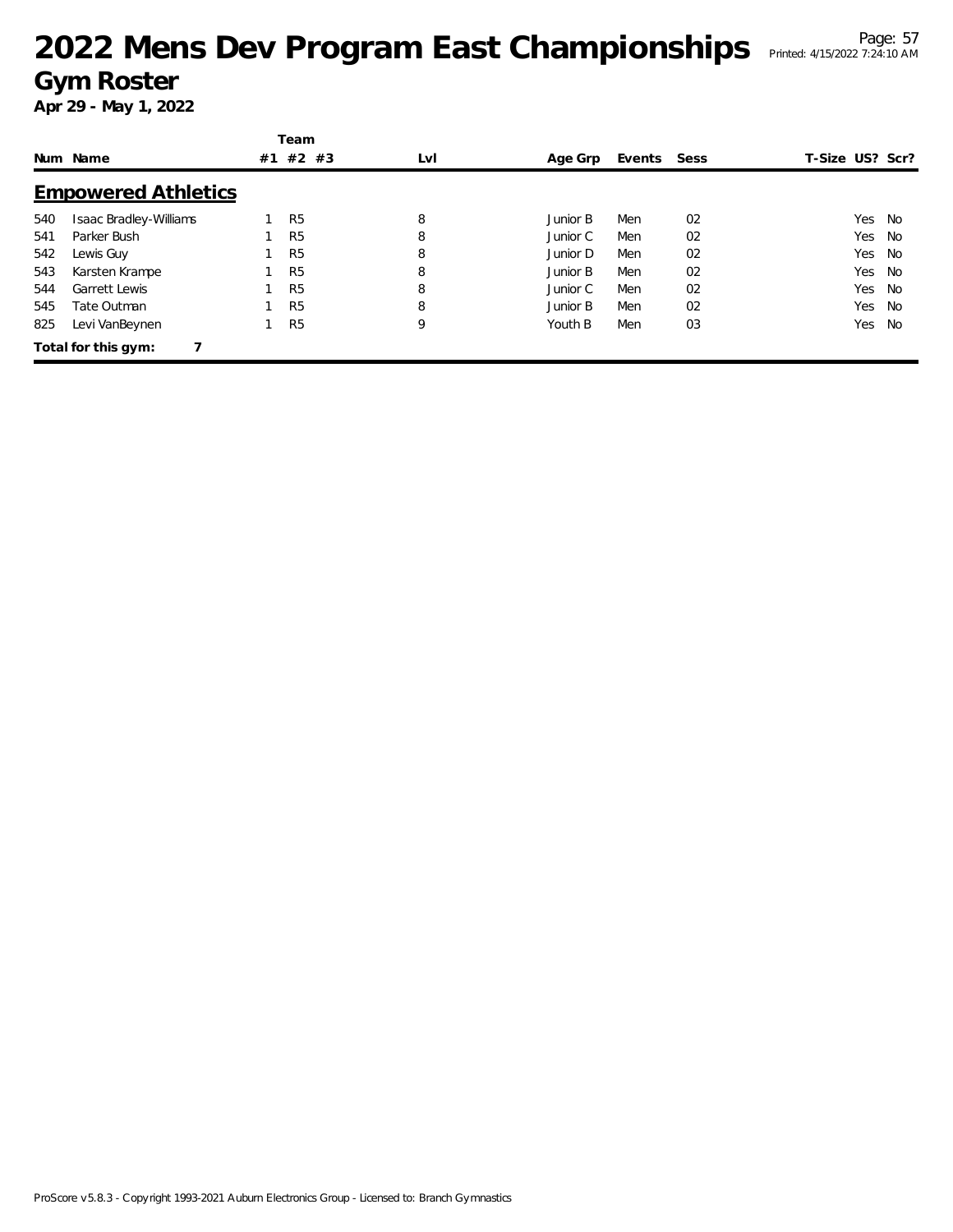|     |                     |   | Team           |     |          |        |      |                 |           |
|-----|---------------------|---|----------------|-----|----------|--------|------|-----------------|-----------|
|     | Num Name            |   | #1 #2 #3       | LvI | Age Grp  | Events | Sess | T-Size US? Scr? |           |
|     | <b>ENeRGY Kidz</b>  |   |                |     |          |        |      |                 |           |
| 399 | Phillip Domack      |   | R <sub>8</sub> | 8   | Youth C  | Men    | 01   | Yes No          |           |
| 400 | Christian Sevilla   |   | R <sub>8</sub> | 8   | Youth B  | Men    | 01   | Yes             | <b>No</b> |
| 586 | Fletcher Brown      |   | R <sub>8</sub> | 9   | Youth D  | Men    | 03   | Yes No          |           |
| 587 | Evan Englert        |   | R <sub>8</sub> | 9   | Youth C  | Men    | 03   | Yes No          |           |
| 588 | Michael Tarnowski   |   | R <sub>8</sub> | 9   | Senior D | Men    | 05   | Yes             | <b>No</b> |
| 589 | Colby Young         |   | R <sub>8</sub> | 9   | Junior C | Men    | 04   | Yes             | No        |
|     | Total for this gym: | 6 |                |     |          |        |      |                 |           |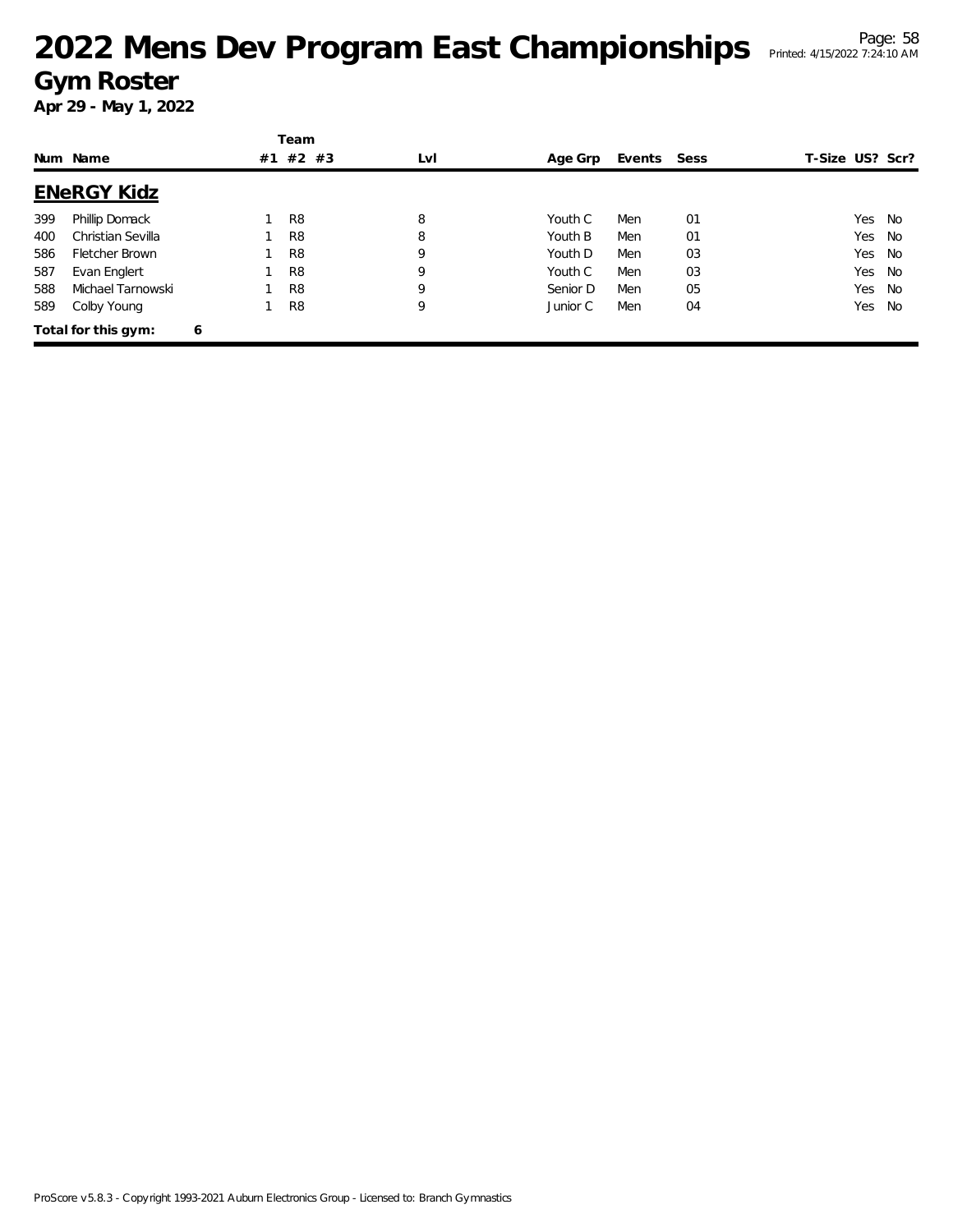|     |                          |    | Team           |     |          |        |      |                 |           |
|-----|--------------------------|----|----------------|-----|----------|--------|------|-----------------|-----------|
|     | Num Name                 | #1 | $#2$ #3        | LvI | Age Grp  | Events | Sess | T-Size US? Scr? |           |
|     | <b>EVO Gymnastics</b>    |    |                |     |          |        |      |                 |           |
| 535 | Ollie Yazzetti           |    | R <sub>8</sub> | 8   | Youth A  | Men    | 01   | Yes             | No        |
| 799 | Aven Anderson            |    | R <sub>8</sub> | 9   | Junior C | Men    | 04   | Yes             | No        |
| 800 | Diego Delmoral           |    | R <sub>8</sub> | 9   | Junior C | Men    | 04   | Yes             | No        |
| 801 | Jackson Frey             |    | R <sub>8</sub> | 9   | Youth C  | Men    | 03   | Yes             | No        |
| 802 | Louis Leblanc-Simard     |    | R <sub>8</sub> | 9   | Youth C  | Men    | 03   | Yes             | No        |
| 803 | Hunter Simpson           |    | R <sub>8</sub> | 9   | Youth D  | Men    | 03   | Yes             | <b>No</b> |
|     | Total for this gym:<br>6 |    |                |     |          |        |      |                 |           |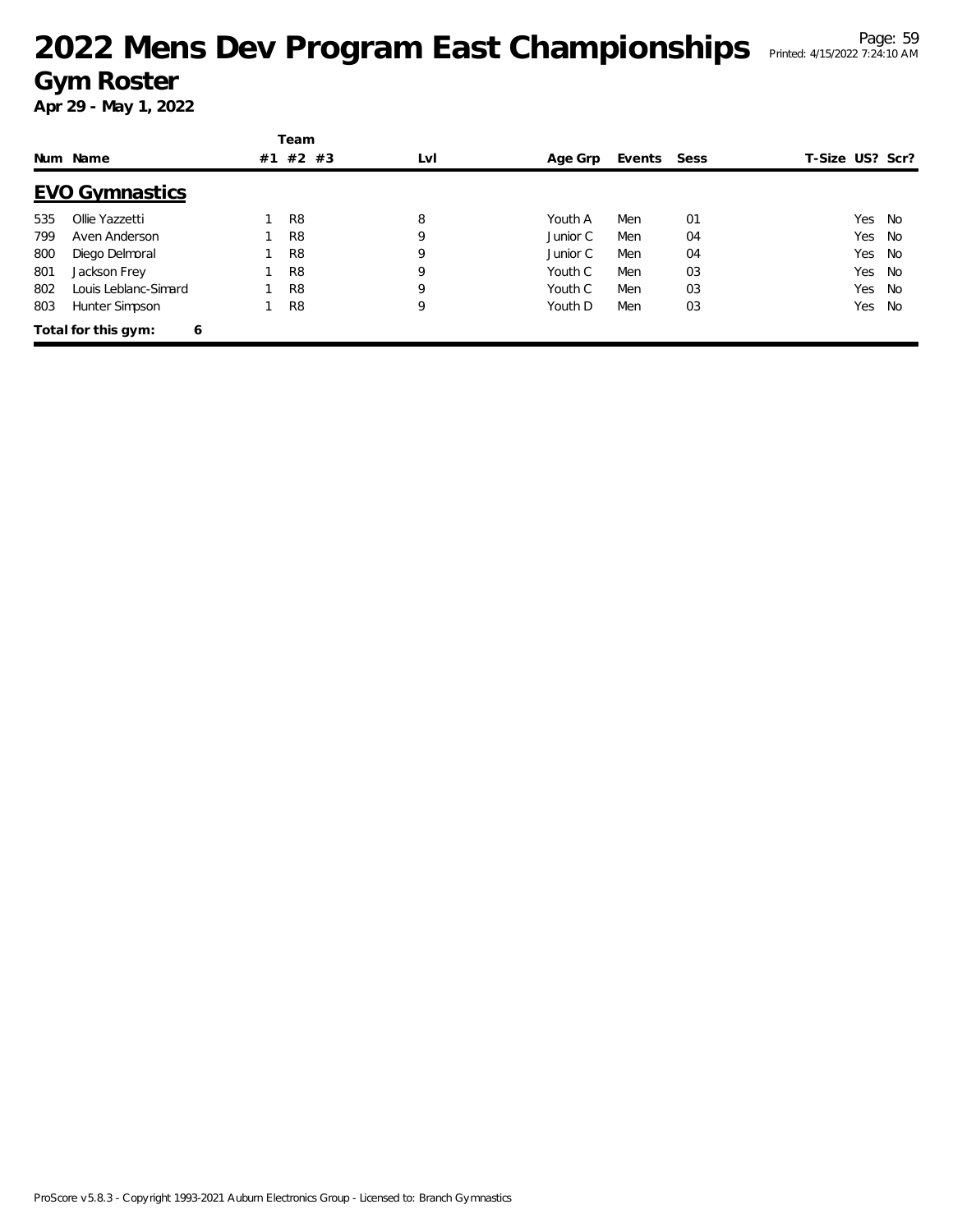#### <sup>Page: 60</sup><br>Mens Dev Program East Championships Printed: 4/15/2022 7:24:11 AM</sub> **Gym Roster**

|                          | Team     |     |                        |    |                 |
|--------------------------|----------|-----|------------------------|----|-----------------|
| Num Name                 | #1 #2 #3 | Lvi | Age Grp<br>Events Sess |    | T-Size US? Scr? |
| <b>Exxcel Gymnastics</b> |          |     |                        |    |                 |
| Jacob Zeldovich<br>271   | R6       |     | Junior B<br>Men        | 07 | Yes<br>No       |
| Total for this gym:      |          |     |                        |    |                 |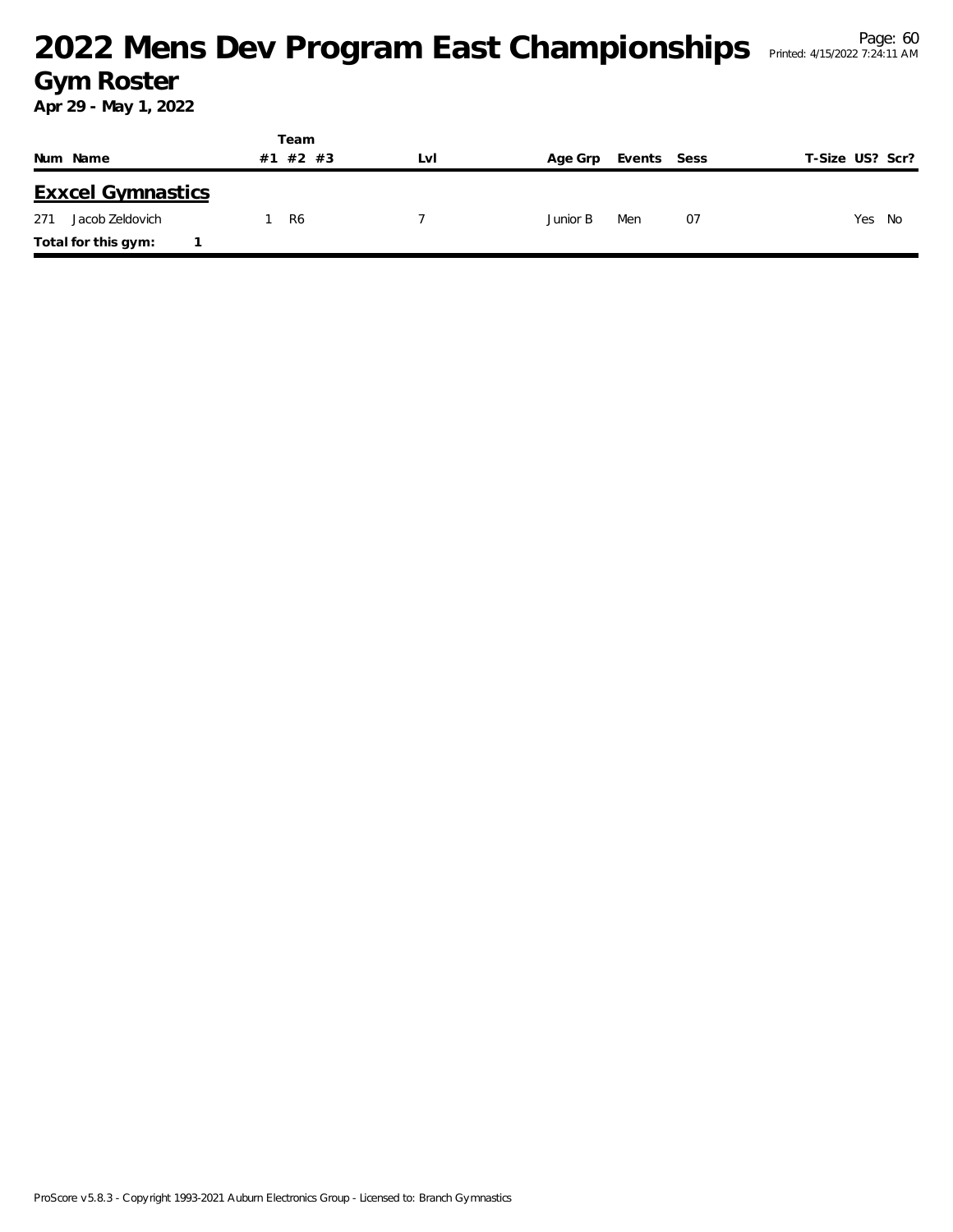|                            | Team        |     |          |             |                 |
|----------------------------|-------------|-----|----------|-------------|-----------------|
| Num Name                   | #2 #3<br>#1 | LVI | Age Grp  | Events Sess | T-Size US? Scr? |
| <b>Fairland Gymnastics</b> |             |     |          |             |                 |
| Mala'Khy Campbell<br>438   | R7          | 8   | Junior C | 02<br>Men   | Yes<br>No       |
| Total for this gym:        |             |     |          |             |                 |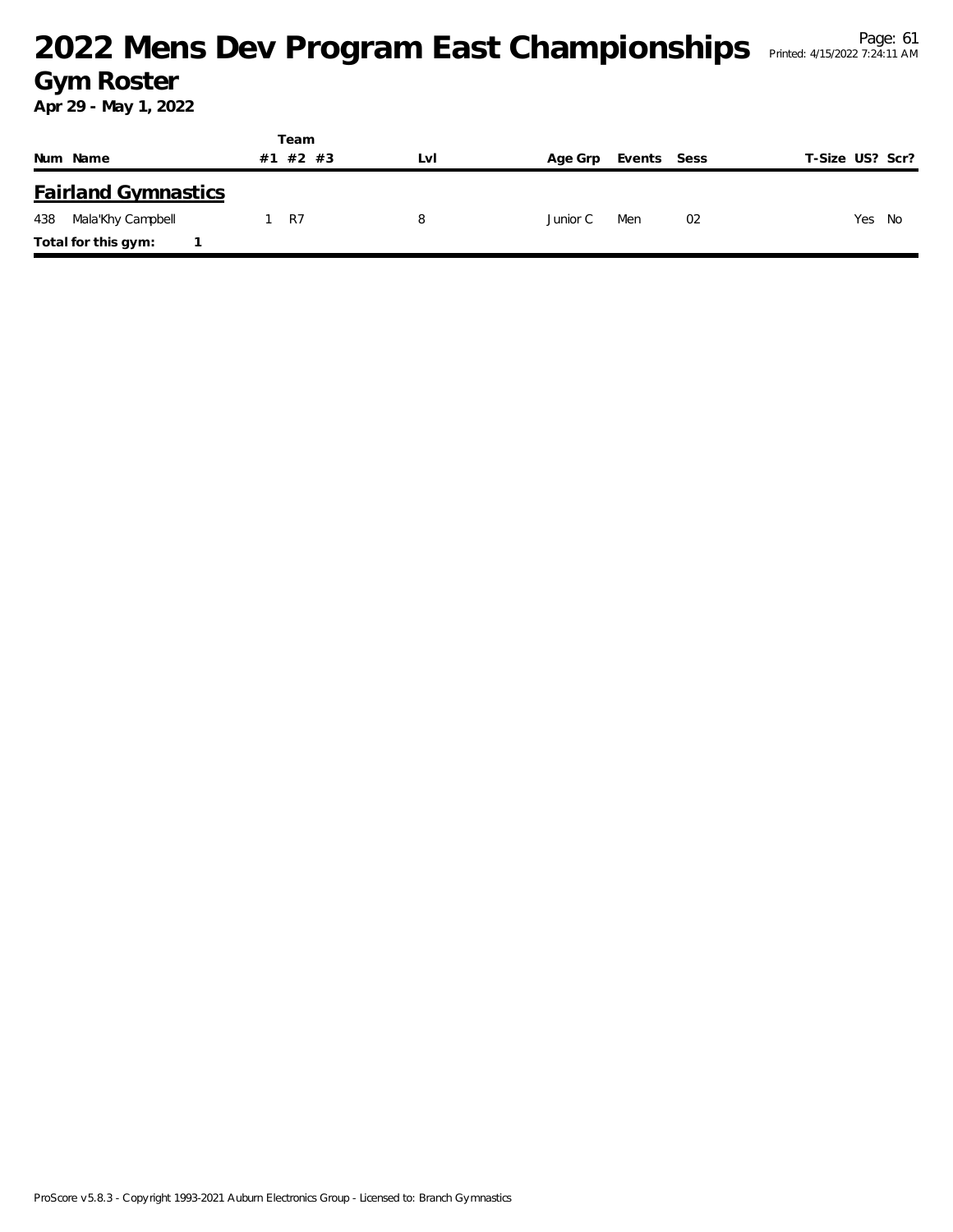# <sup>Page: 62</sup><br>Mens Dev Program East Championships Printed: 4/15/2022 7:24:11 AM</sup> **Gym Roster**

|             |                     |   |    | Team           |     |          |             |    |                 |        |
|-------------|---------------------|---|----|----------------|-----|----------|-------------|----|-----------------|--------|
|             | Num Name            |   | #1 | #2 #3          | LvI | Age Grp  | Events Sess |    | T-Size US? Scr? |        |
| <b>FGTC</b> |                     |   |    |                |     |          |             |    |                 |        |
| 124         | Lukas Villa         |   |    | R <sub>8</sub> |     | Junior B | Men         | 07 | Yes             | No     |
| 582         | Ryan Cannings       |   |    | R <sub>8</sub> | Q   | Senior B | Men         | 05 |                 | Yes No |
|             | Total for this gym: | 2 |    |                |     |          |             |    |                 |        |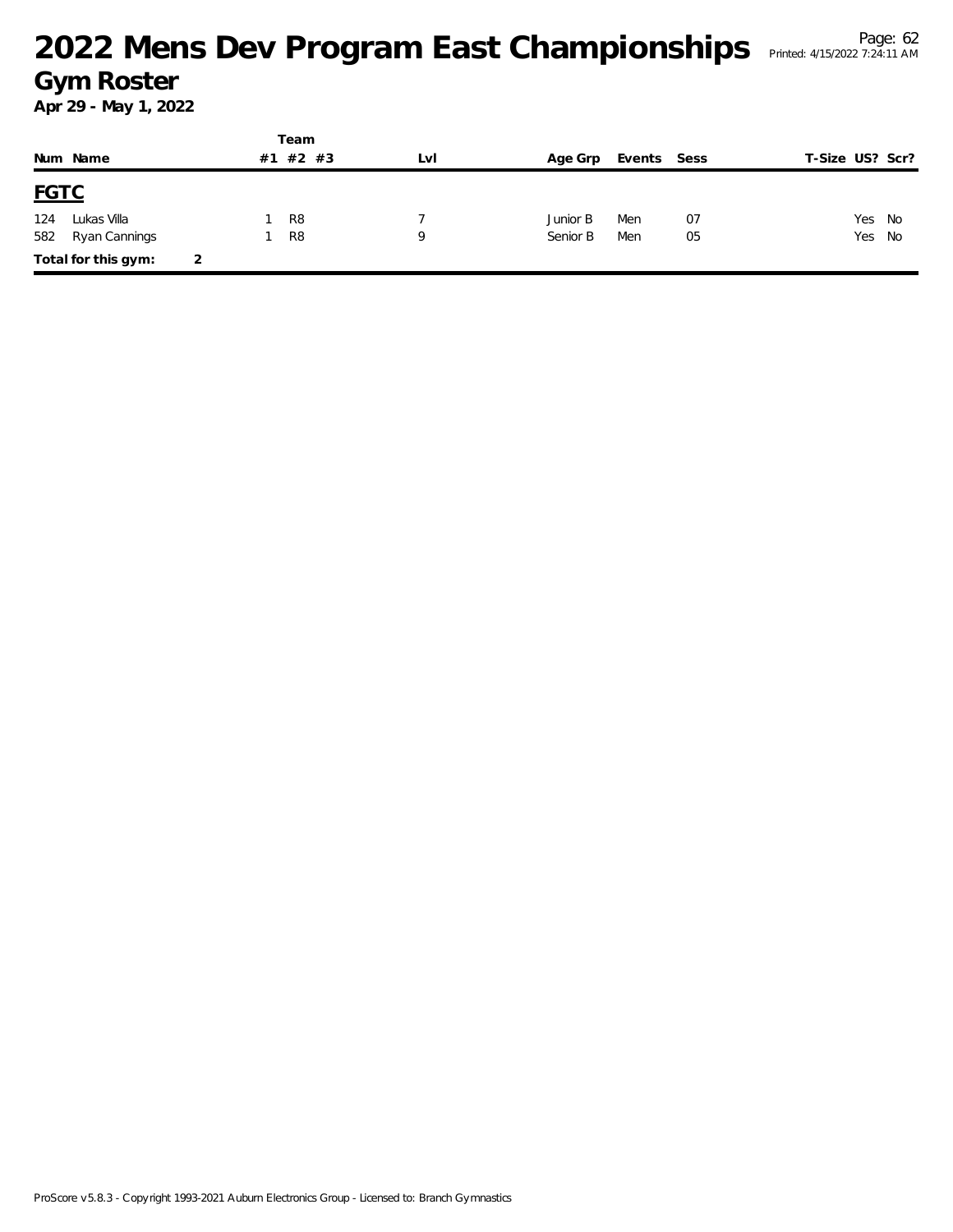|     |                            |    | Team           |     |          |        |      |                 |                  |
|-----|----------------------------|----|----------------|-----|----------|--------|------|-----------------|------------------|
|     | Num Name                   | #1 | $#2$ #3        | LvI | Age Grp  | Events | Sess | T-Size US? Scr? |                  |
|     | <b>FLipSpot Gymnastics</b> |    |                |     |          |        |      |                 |                  |
| 304 | Christopher Bashford       |    | R <sub>5</sub> |     | Junior B | Men    | 07   |                 | Yes<br>No        |
| 305 | Gabe Catalogna             |    | R <sub>5</sub> |     | Youth B  | Men    | 06   |                 | Yes<br>No        |
| 306 | Jacob Kantzer              |    | R <sub>5</sub> |     | Junior C | Men    | 07   |                 | Yes<br>No        |
| 307 | Nicholas Longo             |    | R <sub>5</sub> |     | Youth B  | Men    | 06   |                 | Yes<br><b>No</b> |
| 308 | Christian Marra            |    | R <sub>5</sub> |     | Junior D | Men    | 07   |                 | Yes<br><b>No</b> |
| 309 | <b>Tyler Mollan</b>        |    | R <sub>5</sub> |     | Youth C  | Men    | 06   |                 | Yes<br>No        |
| 310 | Evan Mutchler              |    | R <sub>5</sub> |     | Youth B  | Men    | 06   |                 | Yes<br>No        |
| 311 | Alexander Nitz             |    | R <sub>5</sub> |     | Youth C  | Men    | 06   |                 | Yes<br>No        |
| 764 | Colin Bauer                |    | R <sub>5</sub> | 9   | Youth C  | Men    | 03   |                 | Yes<br>No        |
| 765 | <b>Brenham Covert</b>      |    | R <sub>5</sub> | 9   | Youth A  | Men    | 03   |                 | <b>No</b><br>Yes |
| 766 | Cameron Love               |    | R <sub>5</sub> | 9   | Junior A | Men    | 04   |                 | Yes<br>No        |
|     | 11<br>Total for this gym:  |    |                |     |          |        |      |                 |                  |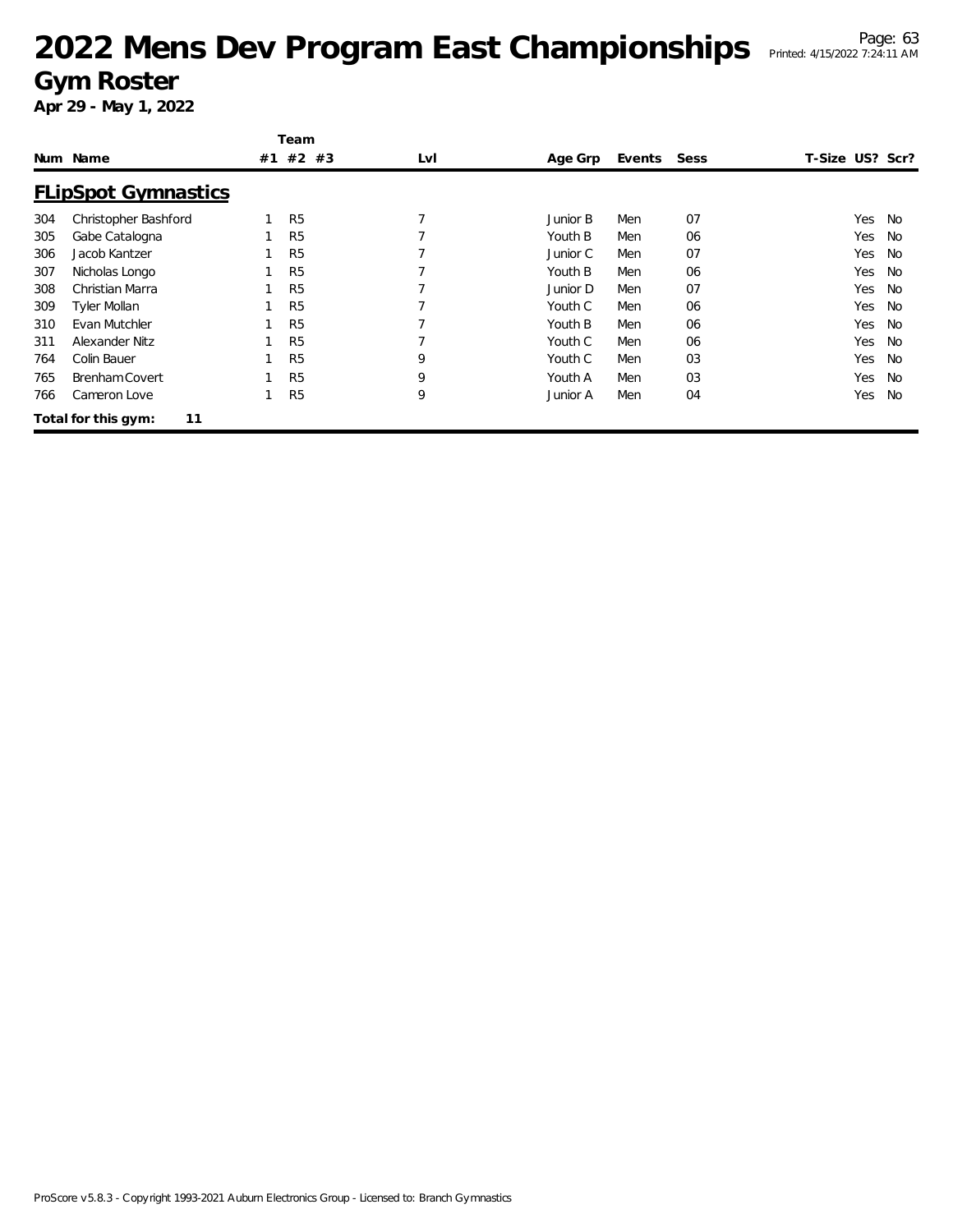|     |                           |    | Team           |     |          |             |    |                 |        |
|-----|---------------------------|----|----------------|-----|----------|-------------|----|-----------------|--------|
|     | Num Name                  | #1 | $#2$ #3        | LvI | Age Grp  | Events Sess |    | T-Size US? Scr? |        |
|     | <b>Flying High Sports</b> |    |                |     |          |             |    |                 |        |
| 259 | Jahmel McGee              |    | R <sub>5</sub> |     | Youth A  | Men         | 06 |                 | Yes No |
| 712 | Jared Pilkington          |    | R <sub>5</sub> | Q   | Senior B | Men         | 05 |                 | Yes No |
|     | Total for this gym:       |    |                |     |          |             |    |                 |        |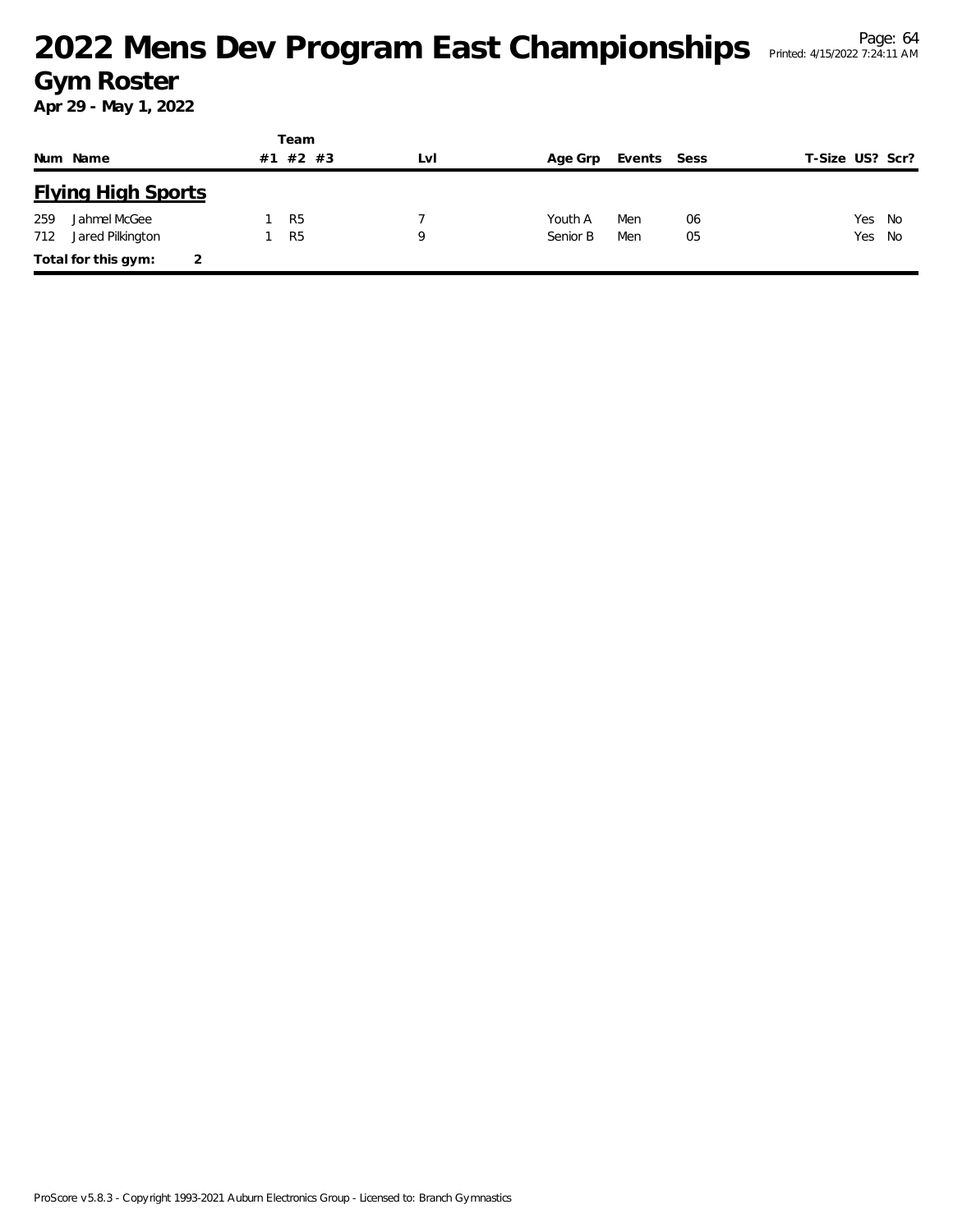#### <sup>Page: 65</sup><br>Mens Dev Program East Championships Printed: 4/15/2022 7:24:11 AM</sub> **Gym Roster**

|                          |    | Team  |     |         |             |                 |
|--------------------------|----|-------|-----|---------|-------------|-----------------|
| Num Name                 | #1 | #2 #3 | LVI | Age Grp | Events Sess | T-Size US? Scr? |
| <b>Foothills Gym</b>     |    |       |     |         |             |                 |
| 486<br>Alexander Stewart |    | R8    | 8   | Youth B | Men<br>01   | Yes<br>No       |
| Total for this gym:      |    |       |     |         |             |                 |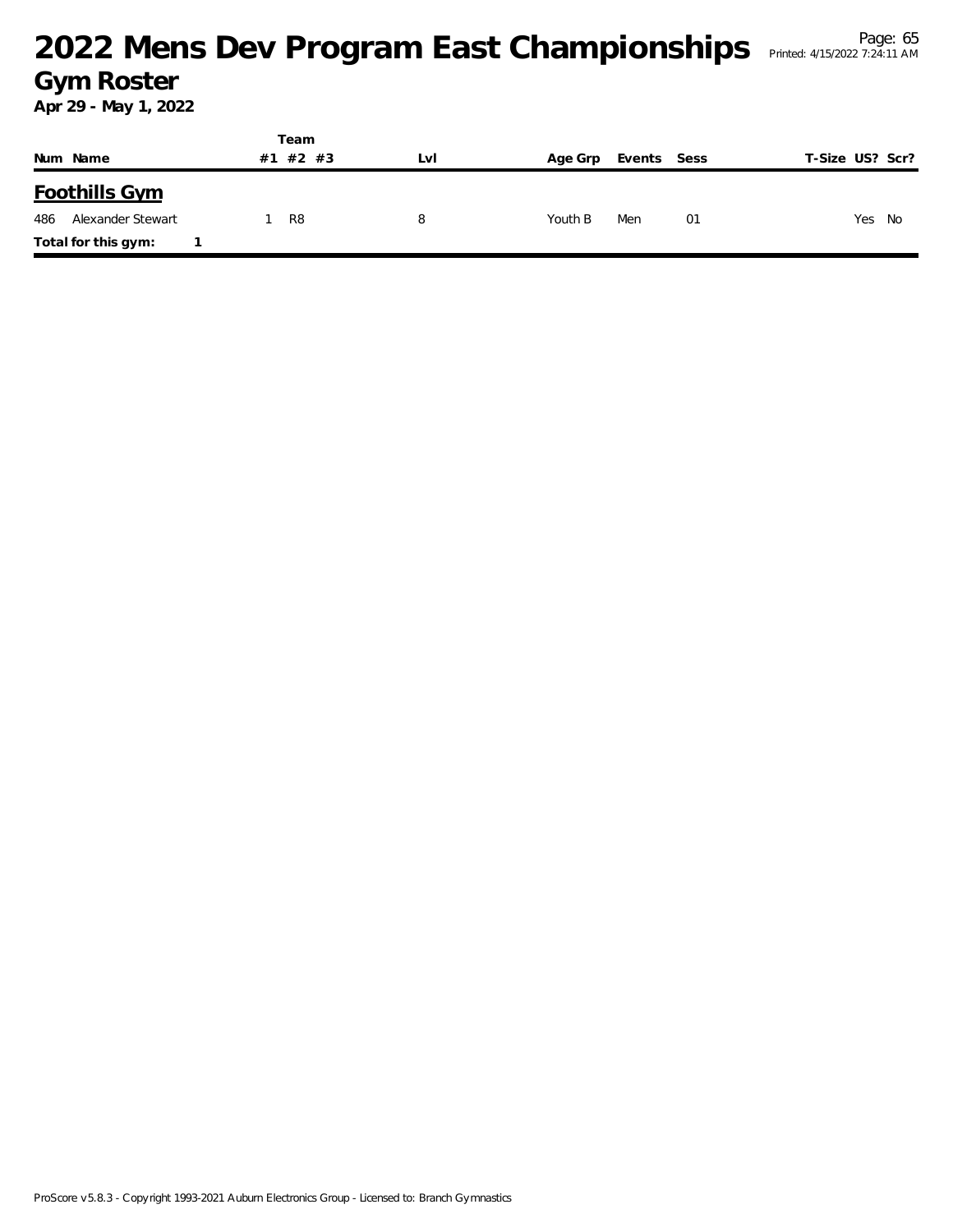#### <sup>Page: 66</sup><br>Mens Dev Program East Championships Printed: 4/15/2022 7:24:11 AM</sup> **Gym Roster**

Printed: 4/15/2022 7:24:11 AM

|                       | Team        |     |                        |                 |
|-----------------------|-------------|-----|------------------------|-----------------|
| Num Name              | #2 #3<br>#1 | Lvi | Age Grp<br>Events Sess | T-Size US? Scr? |
| Gallagher's Gym       |             |     |                        |                 |
| Kirk Lishbrook<br>577 | R8          |     | Junior A<br>Men        | Yes No<br>04    |
| Total for this gym:   |             |     |                        |                 |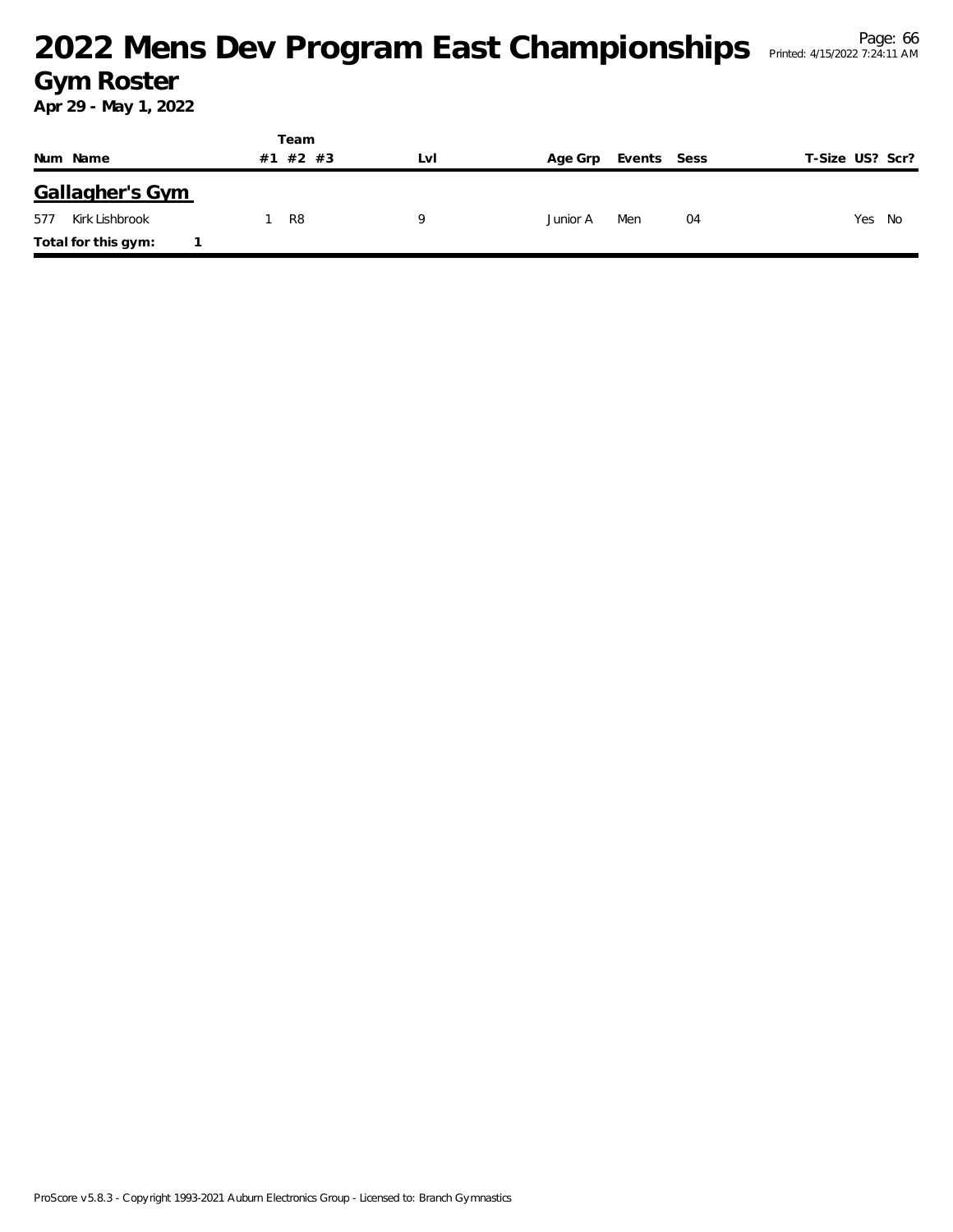#### <sup>Page: 67</sup><br>Mens Dev Program East Championships Printed: 4/15/2022 7:24:11 AM</sub> **Gym Roster**

|                      | Team        |     |          |             |                 |
|----------------------|-------------|-----|----------|-------------|-----------------|
| Num Name             | #2 #3<br>#1 | Lvl | Age Grp  | Events Sess | T-Size US? Scr? |
| GBC                  |             |     |          |             |                 |
| 266<br>Timothy Foley | R6          |     | Junior D | 07<br>Men   | Yes No          |
| Total for this gym:  |             |     |          |             |                 |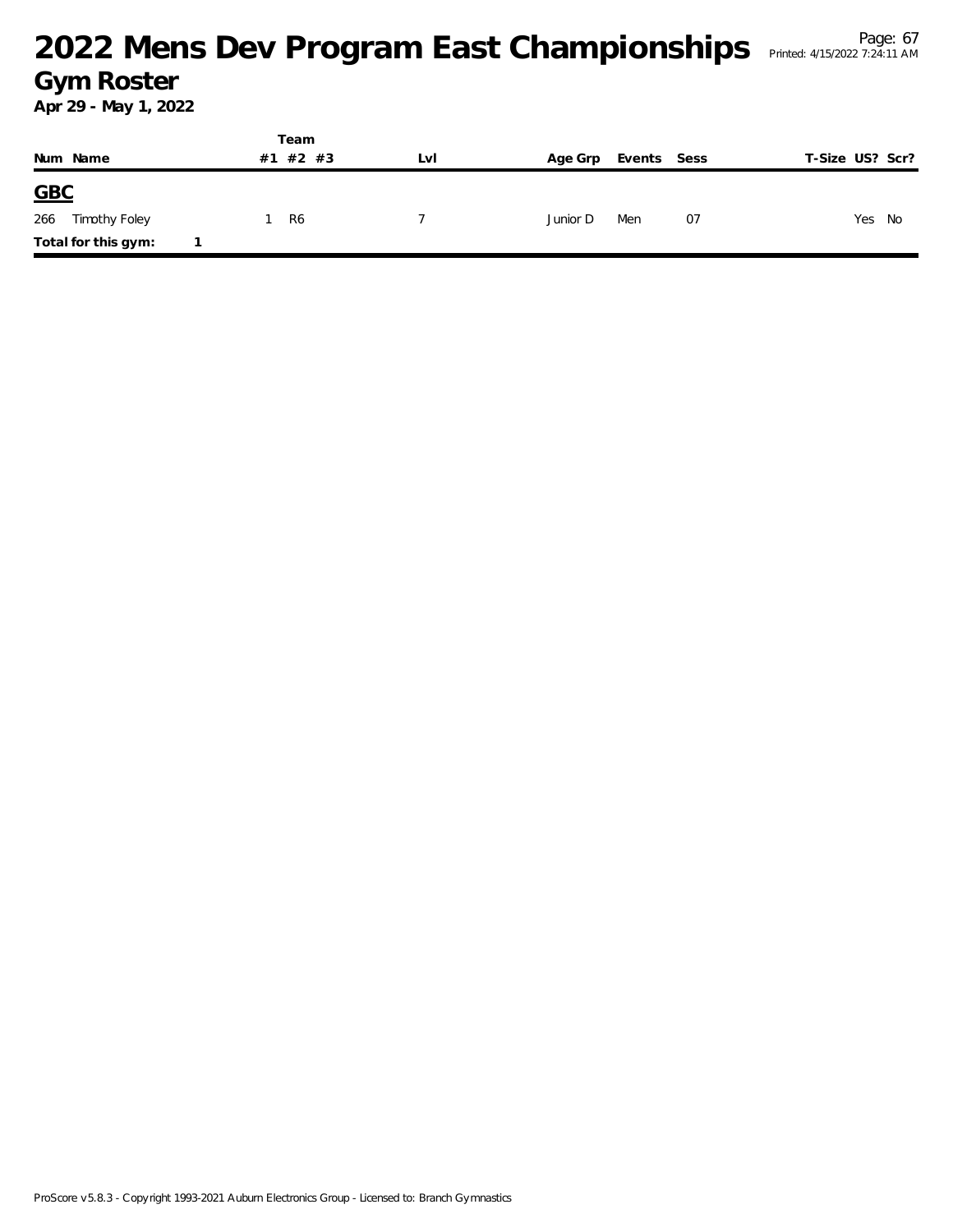#### <sup>Page: 68</sup><br>Mens Dev Program East Championships Printed: 4/15/2022 7:24:11 AM</sup> **Gym Roster**

|                       | Team     |     |                        |                 |
|-----------------------|----------|-----|------------------------|-----------------|
| Num Name              | #1 #2 #3 | Lvi | Events Sess<br>Age Grp | T-Size US? Scr? |
| <b>GC2 Gymnastics</b> |          |     |                        |                 |
| 398<br>Matteo Paddock | 1 R7     | 8   | Men<br>Youth C<br>-01  | Yes<br>No       |
| Total for this gym:   |          |     |                        |                 |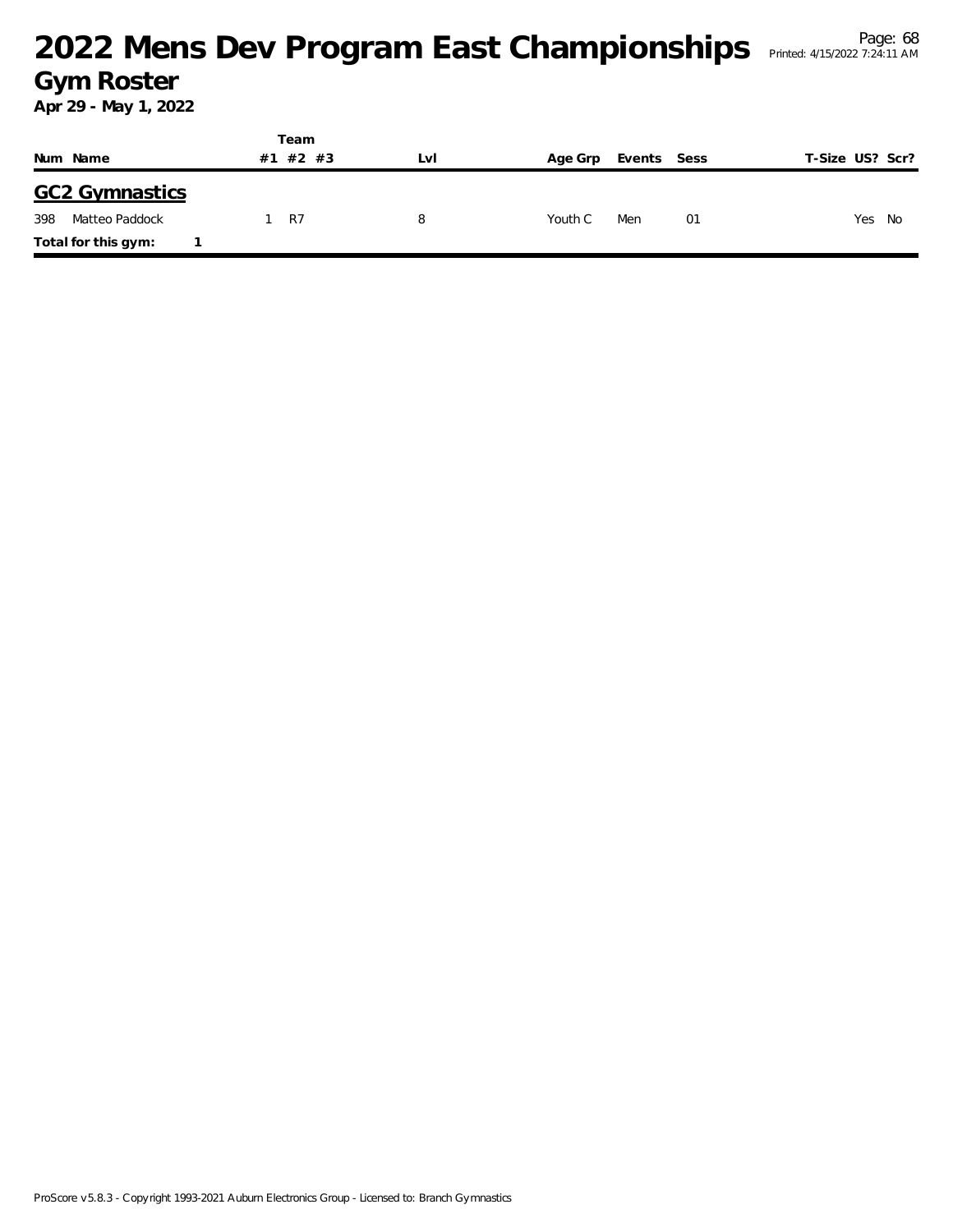# <sup>Page: 69</sup><br>Mens Dev Program East Championships Printed: 4/15/2022 7:24:11 AM</sub> **Gym Roster**

|     |                     |   |    | Team  |     |         |             |    |                 |    |
|-----|---------------------|---|----|-------|-----|---------|-------------|----|-----------------|----|
|     | Num Name            |   | #1 | #2 #3 | LvI | Age Grp | Events Sess |    | T-Size US? Scr? |    |
|     | G-Force             |   |    |       |     |         |             |    |                 |    |
| 780 | Jackson Barker      |   |    | R7    | 9   | Youth B | Men         | 03 | Yes             | No |
| 781 | Jackson Knerr       |   |    | R7    | 9   | Youth D | Men         | 03 | Yes No          |    |
|     | Total for this gym: | 2 |    |       |     |         |             |    |                 |    |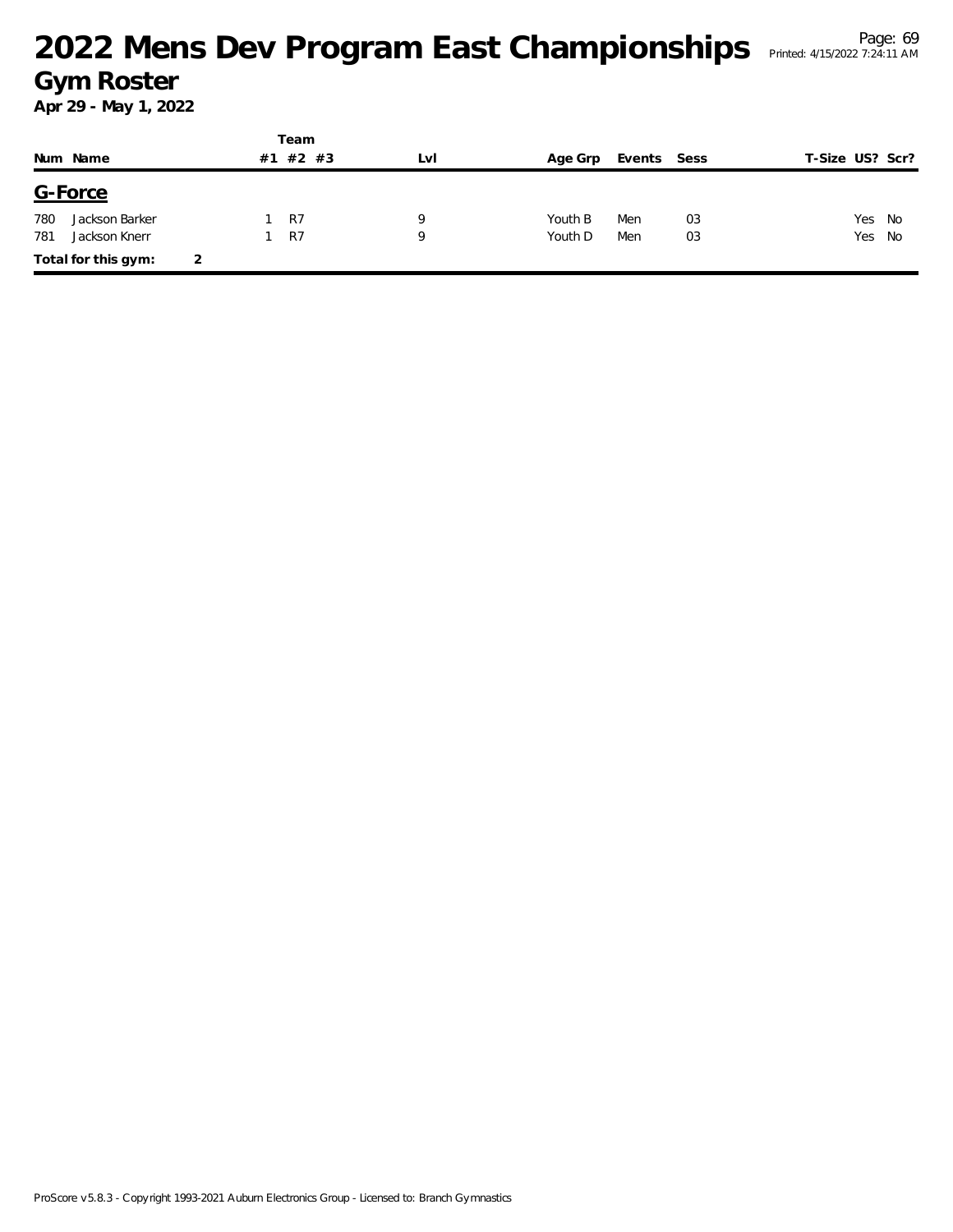#### <sup>Page: 70</sup><br><sup>Page: 70</sup> Printed: 4/15/2022 7:24:11 AM</sup> **Gym Roster**

|                       | Team        |     |          |             |                 |
|-----------------------|-------------|-----|----------|-------------|-----------------|
| Num Name              | #2 #3<br>#1 | Lvi | Age Grp  | Events Sess | T-Size US? Scr? |
| <b>Grand Rapids</b>   |             |     |          |             |                 |
| 735<br>Keenan McGavin | 1 R5        | a   | Senior C | Men<br>05   | Yes No          |
| Total for this gym:   |             |     |          |             |                 |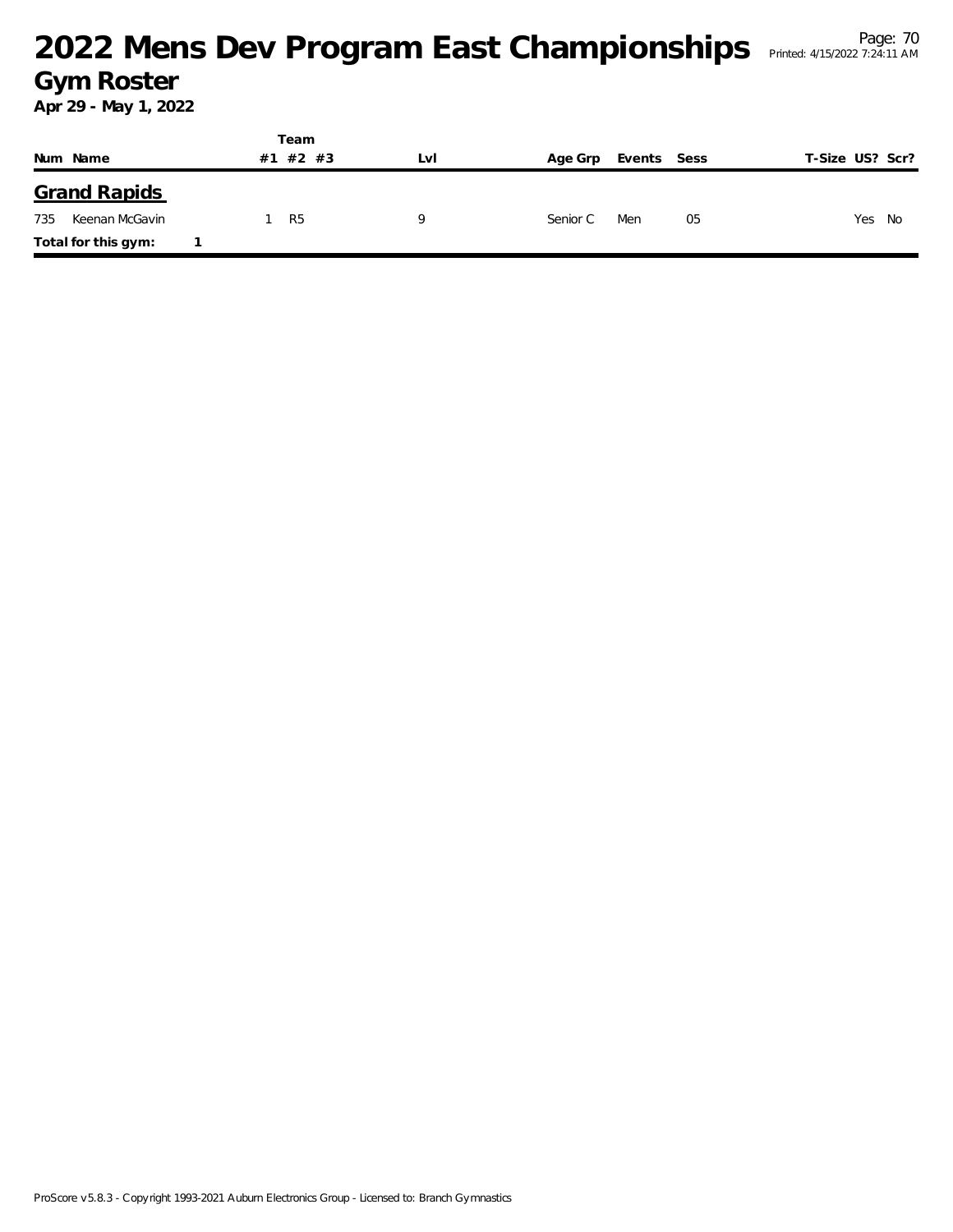|     |                           |    | Team           |     |          |             |    |                 |           |
|-----|---------------------------|----|----------------|-----|----------|-------------|----|-----------------|-----------|
|     | Num Name                  | #1 | $#2$ #3        | LvI | Age Grp  | Events Sess |    | T-Size US? Scr? |           |
|     | <b>Gravity Elite</b>      |    |                |     |          |             |    |                 |           |
| 228 | Alexander Davis           |    | R <sub>7</sub> |     | Junior D | Men         | 07 | Yes             | No        |
| 229 | Ricky Evanson             |    | R <sub>7</sub> |     | Youth C  | Men         | 06 | Yes             | No        |
| 230 | Austin Greenwood          |    | R7             |     | Youth C  | Men         | 06 | Yes             | <b>No</b> |
| 231 | Pierce Griffin            |    | R <sub>7</sub> |     | Junior B | Men         | 07 | Yes             | <b>No</b> |
| 232 | Griffin MacLeod           |    | R <sub>7</sub> |     | Junior C | Men         | 07 | Yes             | <b>No</b> |
| 233 | Alexander Muttreja        |    | R <sub>7</sub> |     | Youth C  | Men         | 06 | Yes             | <b>No</b> |
| 683 | Victor Ciesiun            |    | R7             | 9   | Youth D  | Men         | 03 | Yes             | <b>No</b> |
| 684 | Matthew Hood              |    | R7             | 9   | Senior B | Men         | 05 | Yes             | <b>No</b> |
| 685 | Maxwell Lucas             |    | R7             | 9   | Senior D | Men         | 05 | Yes             | <b>No</b> |
| 686 | <b>Wyith Phelps</b>       |    | R <sub>7</sub> | 9   | Senior A | Men         | 05 | Yes             | <b>No</b> |
| 687 | Diego Rodriguez           |    | R <sub>7</sub> | 9   | Senior C | Men         | 05 | Yes             | <b>No</b> |
| 688 | Isaac Waychoff            |    | R <sub>7</sub> | 9   | Senior C | Men         | 05 | Yes             | No        |
|     | 12<br>Total for this gym: |    |                |     |          |             |    |                 |           |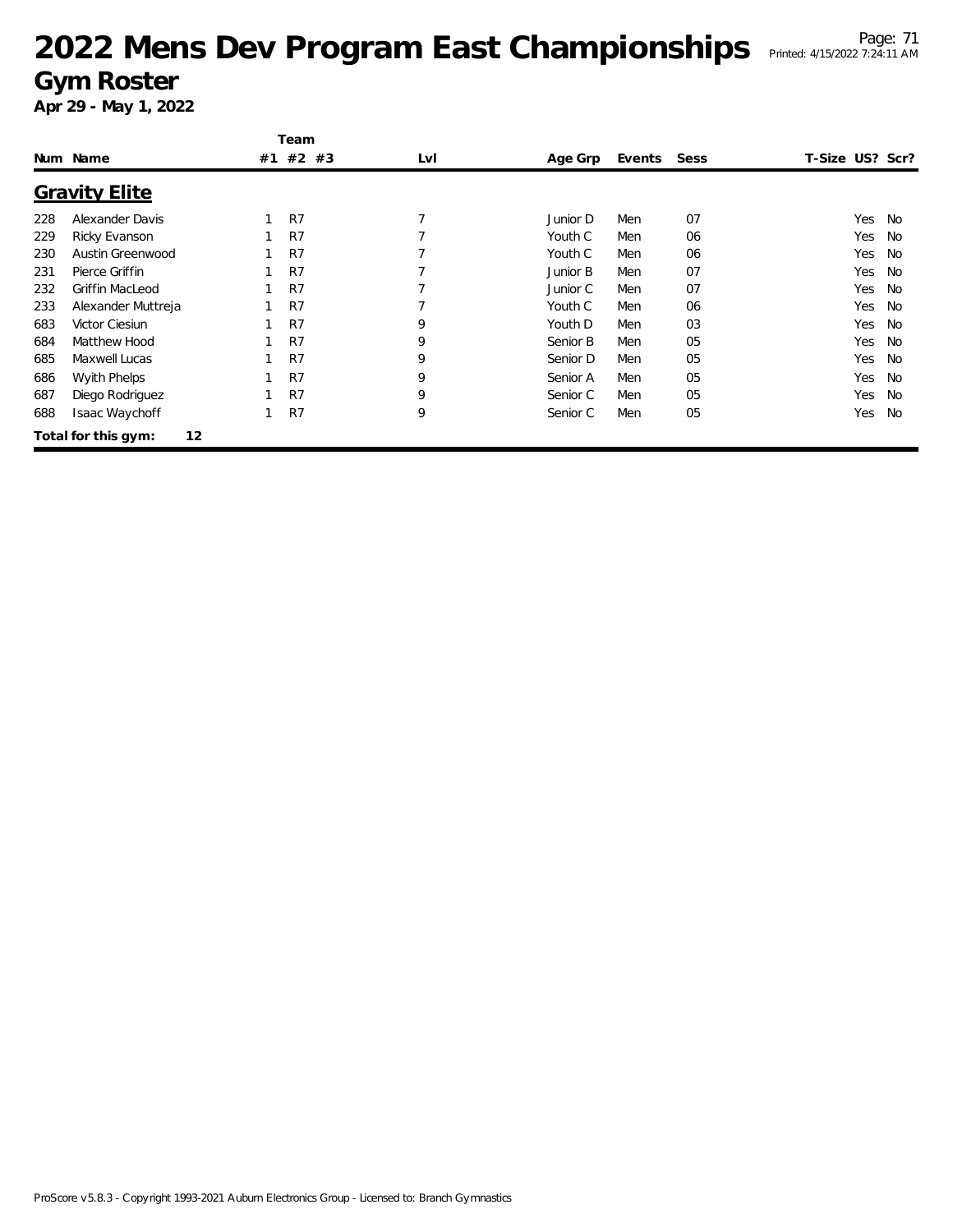|     |                          |    | Team           |     |          |             |    |                 |        |
|-----|--------------------------|----|----------------|-----|----------|-------------|----|-----------------|--------|
|     | Num Name                 | #1 | $#2$ #3        | LvI | Age Grp  | Events Sess |    | T-Size US? Scr? |        |
|     | Greater Buffalo Gym      |    |                |     |          |             |    |                 |        |
| 216 | Noah Brann               |    | R7             |     | Junior C | Men         | 07 |                 | Yes No |
| 461 | Caleb Greenberg          |    | R <sub>7</sub> | 8   | Youth B  | Men         | 01 |                 | Yes No |
| 462 | Matthew Harrington       |    | R7             | 8   | Junior B | Men         | 02 | Yes No          |        |
| 463 | Brayden Wilhelm          |    | R7             | 8   | Youth D  | Men         | 01 | Yes No          |        |
|     | Total for this gym:<br>4 |    |                |     |          |             |    |                 |        |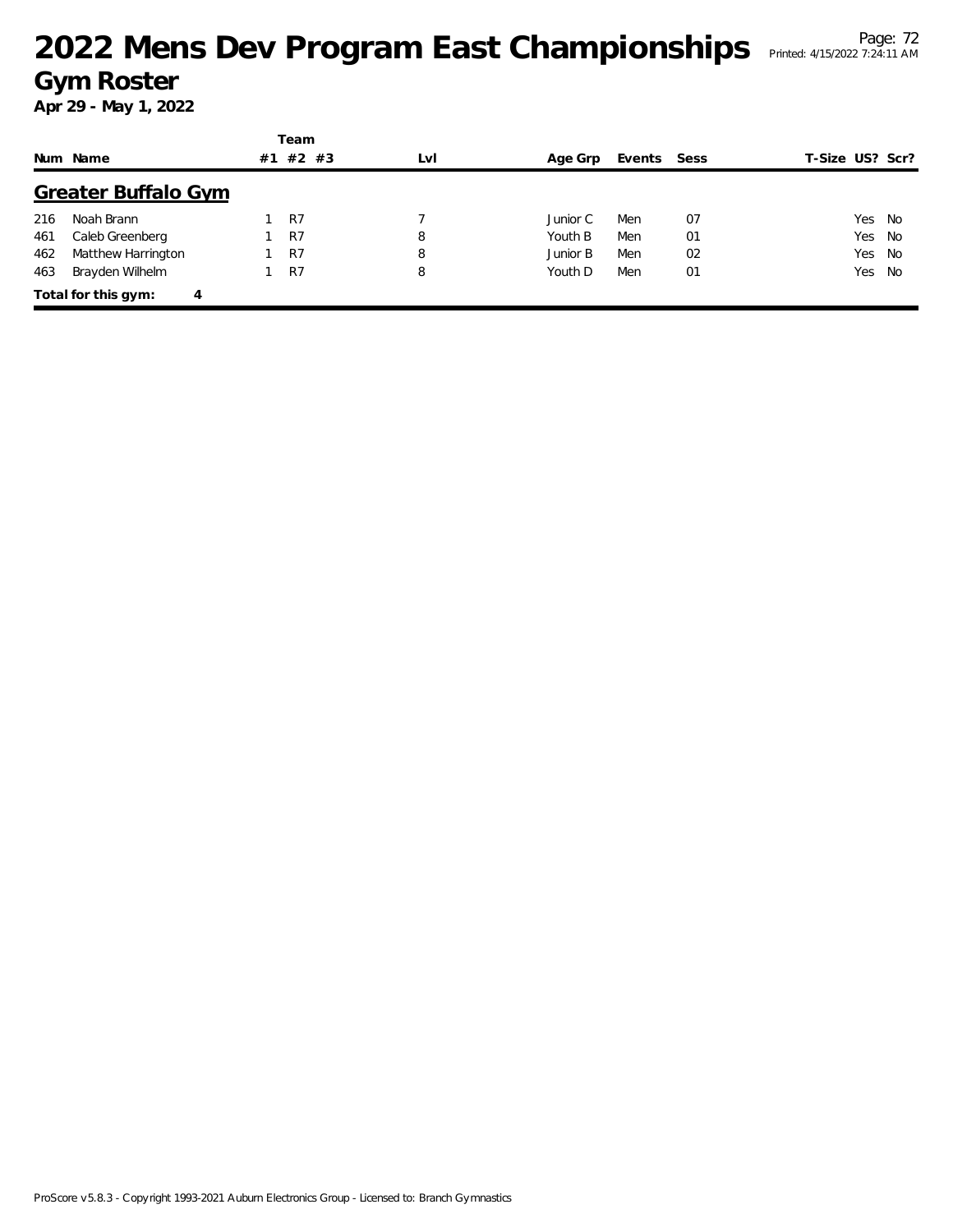|            |                          |    | Team            |     |          |             |    |                 |        |     |
|------------|--------------------------|----|-----------------|-----|----------|-------------|----|-----------------|--------|-----|
|            | Num Name                 | #1 | #2 #3           | LvI | Age Grp  | Events Sess |    | T-Size US? Scr? |        |     |
| <b>GSC</b> |                          |    |                 |     |          |             |    |                 |        |     |
| 129        | *Alex-R Nicholas         |    | <b>SP</b><br>R6 |     | Junior C | Men         | 07 |                 | Yes No |     |
| 130        | Kirill Oleynikov         |    | R <sub>6</sub>  |     | Youth A  | Men         | 06 |                 | Yes No |     |
| 406        | Z McKirryher             |    | R <sub>6</sub>  | 8   | Junior D | Men         | 02 |                 | Yes    | No  |
| 407        | Kyal Vennos Herard       |    | R <sub>6</sub>  | 8   | Junior D | Men         | 02 |                 | Yes No |     |
| 592        | Leo Borsari              |    | R <sub>6</sub>  | 9   | Senior D | Men         | 05 |                 | Yes    | No. |
|            | 5<br>Total for this gym: |    |                 |     |          |             |    |                 |        |     |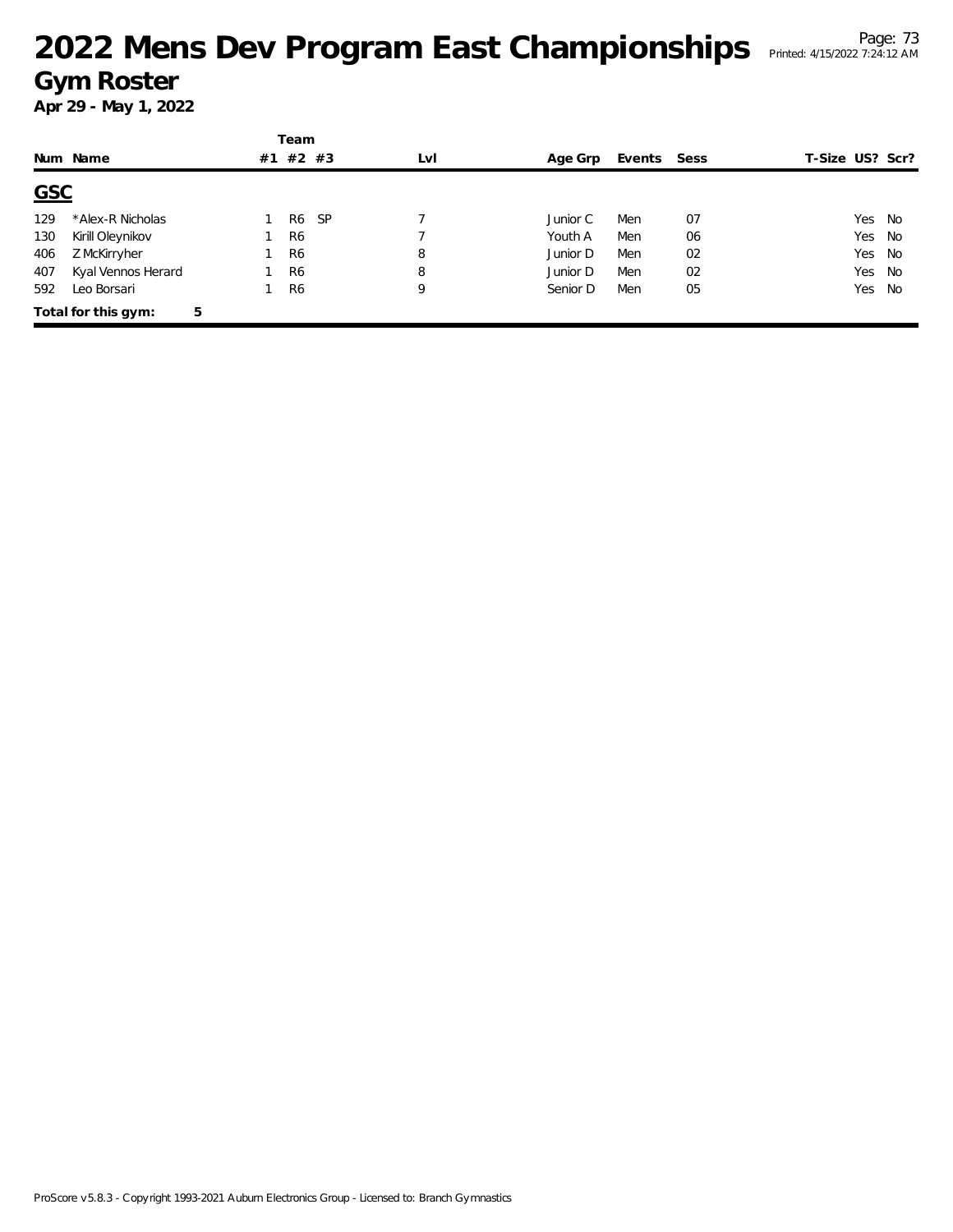|     |                     |   |    | Team           |     |          |             |    |                 |        |
|-----|---------------------|---|----|----------------|-----|----------|-------------|----|-----------------|--------|
|     | Num Name            |   | #1 | #2 #3          | LvI | Age Grp  | Events Sess |    | T-Size US? Scr? |        |
|     | <b>GTC Of Ohio</b>  |   |    |                |     |          |             |    |                 |        |
| 709 | Kolden Egbert       |   |    | R <sub>5</sub> | Q   | Youth D  | Men         | 03 | Yes             | No     |
| 710 | Lukas Ross          |   |    | R <sub>5</sub> | Q   | Senior A | Men         | 05 |                 | Yes No |
|     | Total for this gym: | 2 |    |                |     |          |             |    |                 |        |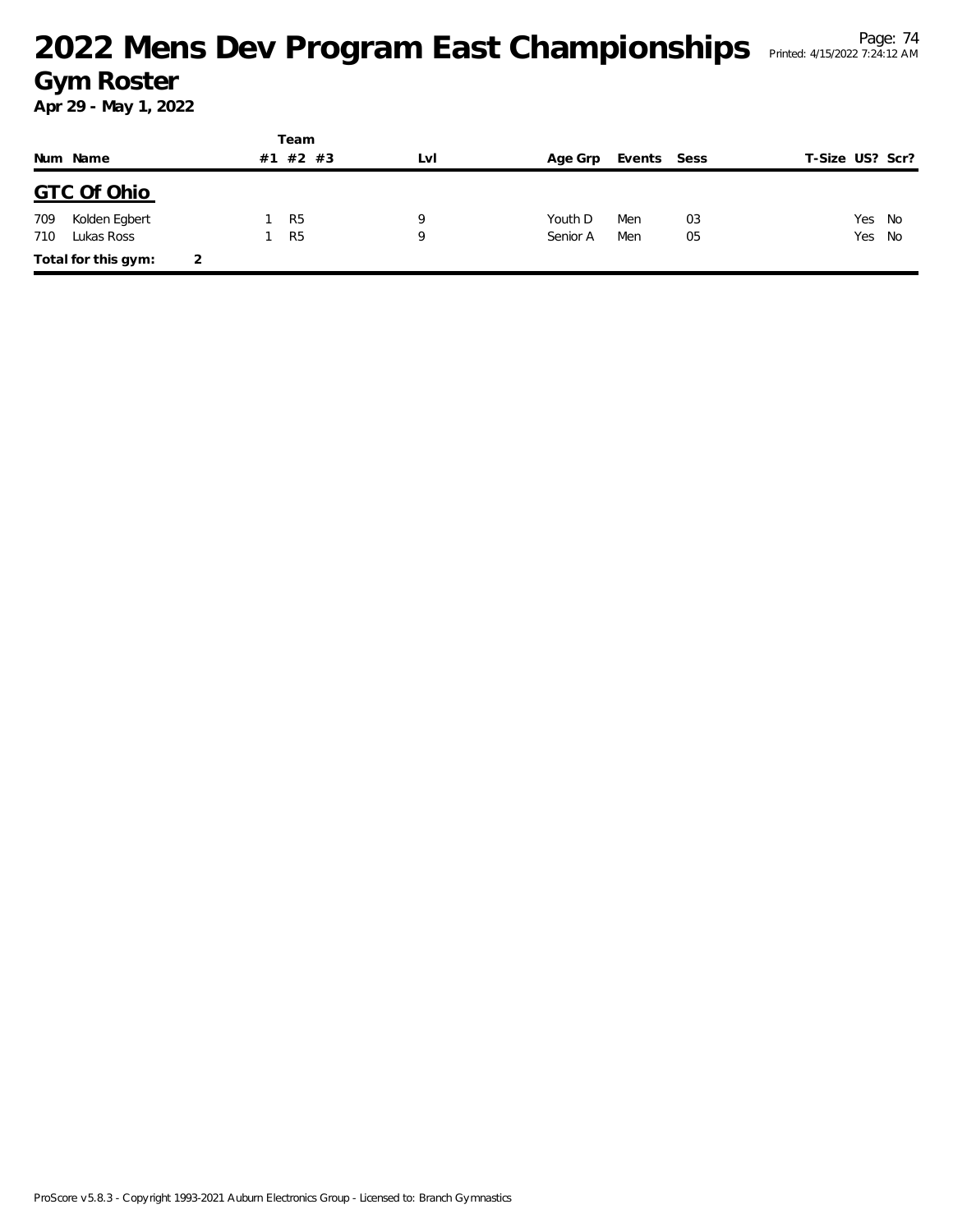|                     | Team     |     |          |             |                 |  |  |
|---------------------|----------|-----|----------|-------------|-----------------|--|--|
| Num Name            | #1 #2 #3 | LVI | Age Grp  | Events Sess | T-Size US? Scr? |  |  |
| GTC-CT              |          |     |          |             |                 |  |  |
| Duncan Caruk<br>447 | R6       | 8   | Junior D | Men<br>02   | Yes<br>No       |  |  |
| Total for this gym: |          |     |          |             |                 |  |  |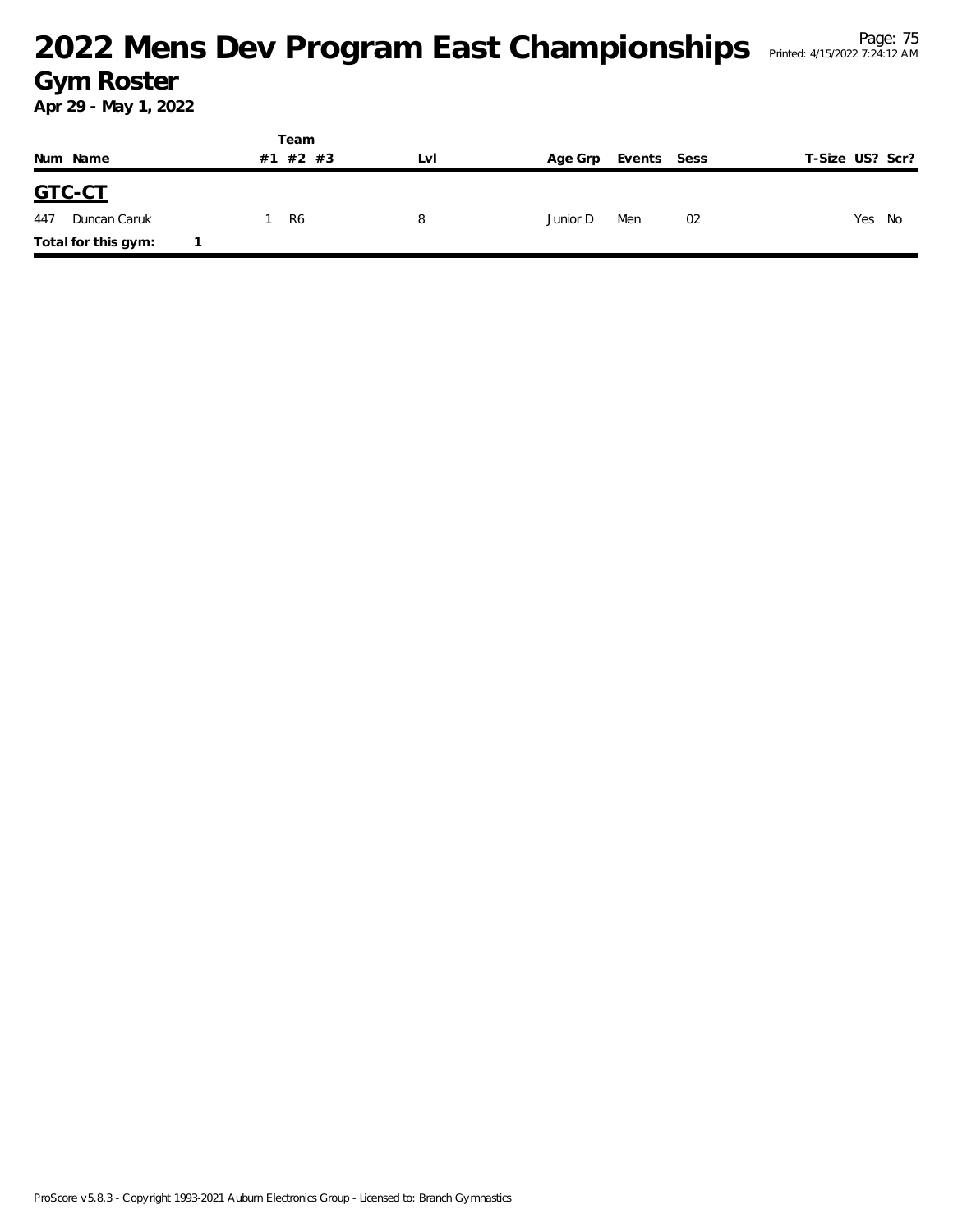# <sup>Page: 76</sup> Page: 76 Page: 76 Page: 76 Page: 76 Page: 76 Page: 76 Page: 76 Page: 76 **Gym Roster**

|     |                       |    | Team           |     |          |             |    |                 |  |
|-----|-----------------------|----|----------------|-----|----------|-------------|----|-----------------|--|
|     | Num Name              | #1 | #2 #3          | LvI | Age Grp  | Events Sess |    | F-Size US? Scr? |  |
|     | <b>Gulf Coast Gym</b> |    |                |     |          |             |    |                 |  |
| 109 | Kevin Burridge        |    | R <sub>8</sub> |     | Junior A | Men         | 07 | Yes No          |  |
| 110 | Hunter Johnson        |    | R <sub>8</sub> |     | Junior B | Men         | 07 | Yes No          |  |
| 365 | August Gamauf         |    | R <sub>8</sub> | 8   | Youth C  | Men         | 01 | Yes No          |  |
| 366 | Carson Green          |    | R <sub>8</sub> | 8   | Youth C  | Men         | 01 | Yes No          |  |
|     | Total for this gym:   | 4  |                |     |          |             |    |                 |  |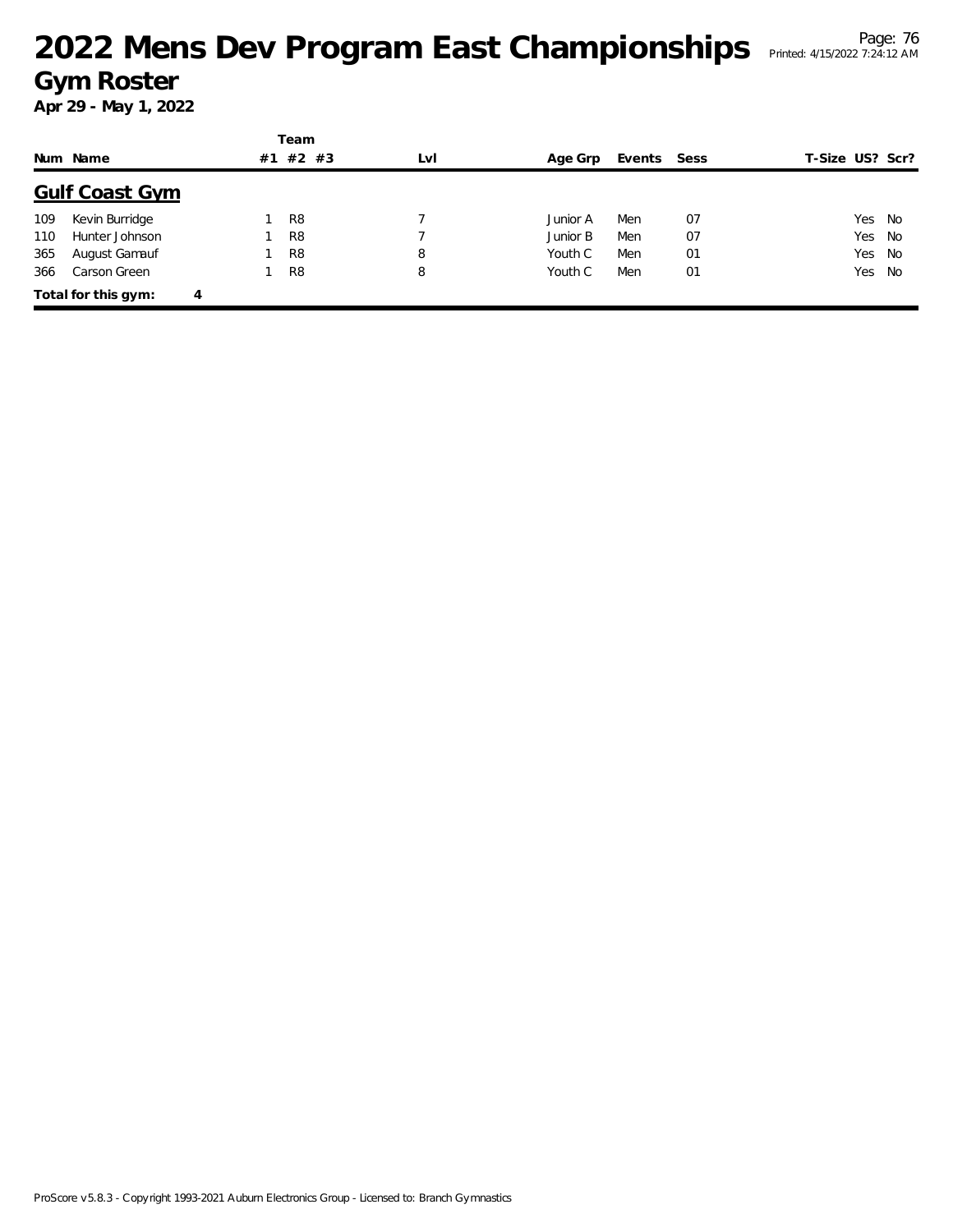# <sup>Page: 77</sup><br><sup>Page: 77</sup> Page: 77 Championships Printed: 4/15/2022 7:24:12 AM **Gym Roster**

|     |                            |    | Team           |     |          |             |    |                 |  |
|-----|----------------------------|----|----------------|-----|----------|-------------|----|-----------------|--|
|     | Num Name                   | #1 | $#2$ #3        | LvI | Age Grp  | Events Sess |    | T-Size US? Scr? |  |
|     | <b>Gym Acad Of Atlanta</b> |    |                |     |          |             |    |                 |  |
| 248 | Fonse Amodia               |    | R <sub>8</sub> |     | Junior A | Men         | 07 | Yes No          |  |
| 249 | Nicholas Ouderkirk         |    | R <sub>8</sub> |     | Junior B | Men         | 07 | Yes No          |  |
| 250 | Trevor Smith               |    | R <sub>8</sub> |     | Junior A | Men         | 07 | Yes No          |  |
| 251 | <b>Timothy Stearns</b>     |    | R <sub>8</sub> |     | Junior C | Men         | 07 | Yes No          |  |
|     | Total for this gym:<br>4   |    |                |     |          |             |    |                 |  |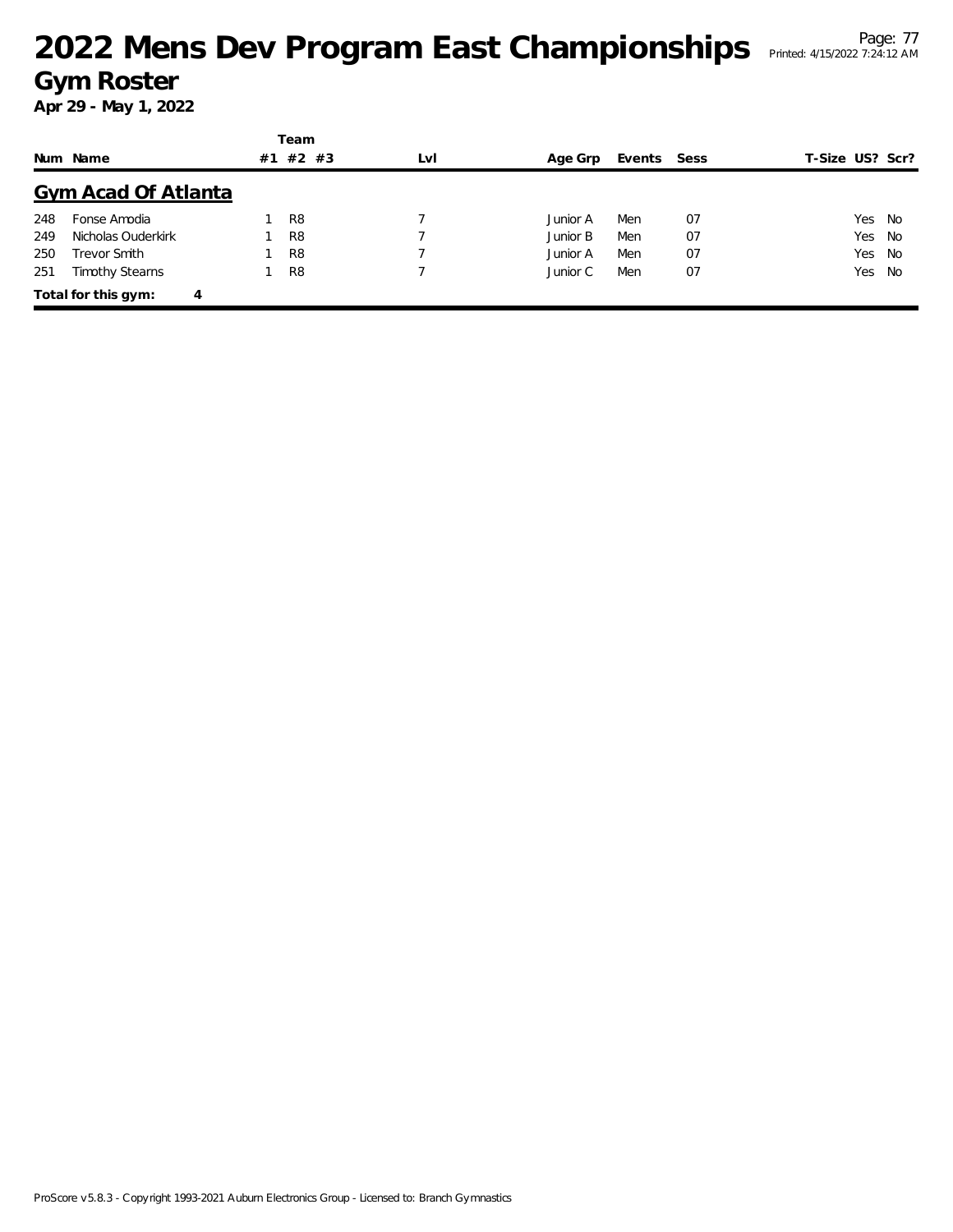#### <sup>Page: 78</sup><br><sup>Page: 78</sup> Printed: 4/15/2022 7:24:12 AM</sup> **Gym Roster**

|     |                     | Team        |     |         |             |                 |
|-----|---------------------|-------------|-----|---------|-------------|-----------------|
|     | Num Name            | #2 #3<br>#1 | Lvl | Age Grp | Events Sess | T-Size US? Scr? |
|     | <b>Gym America</b>  |             |     |         |             |                 |
| 334 | Baden Geary         | <b>R7</b>   |     | Youth C | Men<br>06   | Yes No          |
|     | Total for this gym: |             |     |         |             |                 |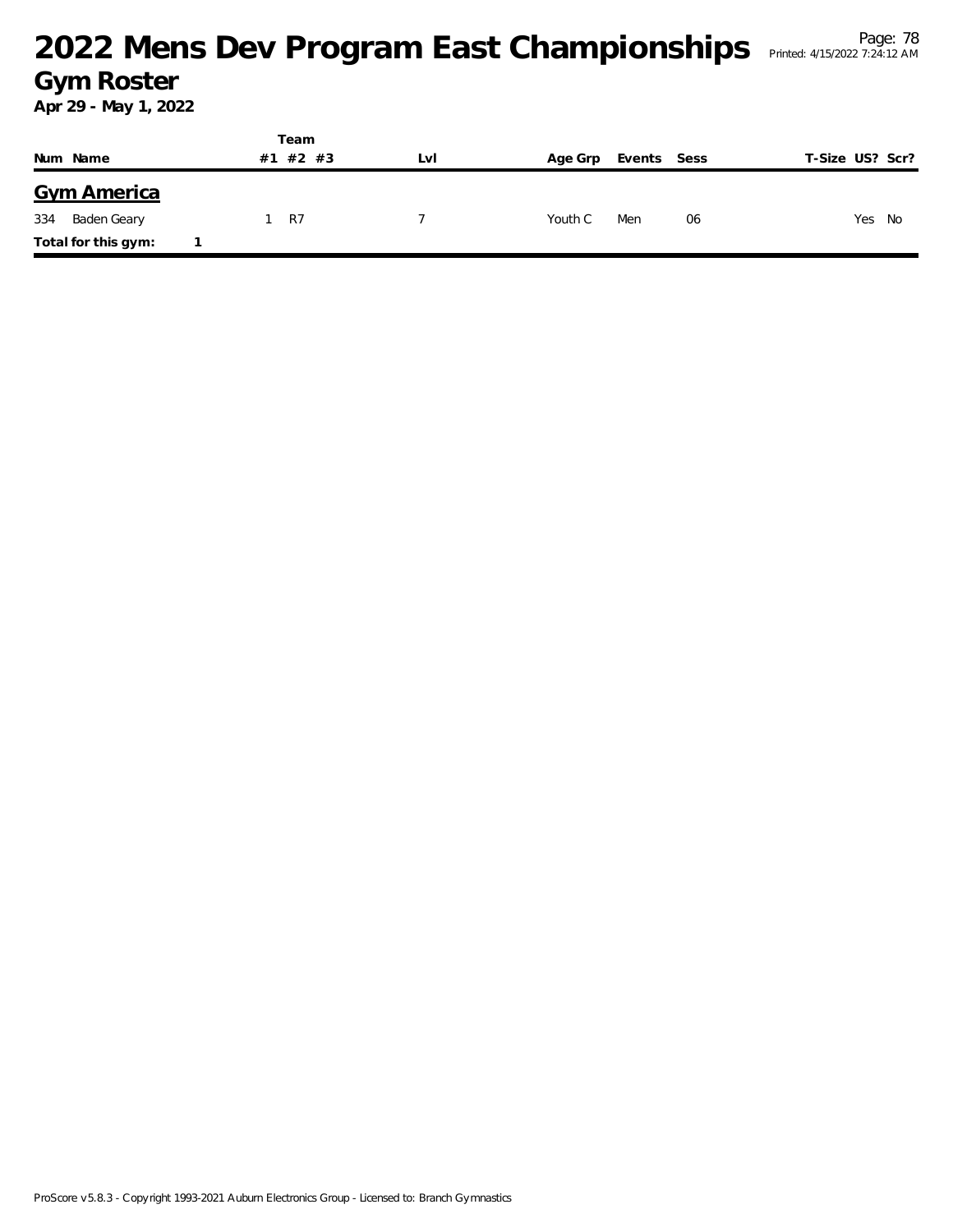# <sup>Page: 79</sup><br><sup>Page: 79</sup> Printed: 4/15/2022 7:24:12 AM</sup> **Gym Roster**

|     |                          |    | Team           |           |     |          |        |      |                 |    |
|-----|--------------------------|----|----------------|-----------|-----|----------|--------|------|-----------------|----|
|     | Num Name                 | #1 | $#2$ #3        |           | LvI | Age Grp  | Events | Sess | T-Size US? Scr? |    |
|     | <b>Gym America-MI</b>    |    |                |           |     |          |        |      |                 |    |
| 179 | *Quinn-HB Jacobs-Wenger  |    | R <sub>5</sub> | <b>SP</b> |     | Junior A | Men    | 07   | Yes             | No |
| 180 | Connor Lancaster         |    | R <sub>5</sub> |           |     | Youth A  | Men    | 06   | Yes             | No |
| 181 | *Evan-FX Richert         |    | R <sub>5</sub> | <b>SP</b> |     | Junior C | Men    | 07   | Yes             | No |
| 182 | Owen Snyder              |    | R <sub>5</sub> |           |     | Junior D | Men    | 07   | Yes             | No |
| 183 | Josh VanDeRyt            |    | R <sub>5</sub> |           |     | Youth C  | Men    | 06   | Yes             | No |
| 184 | Max VanEpps              |    | R <sub>5</sub> |           |     | Youth C  | Men    | 06   | Yes             | No |
|     | Total for this gym:<br>6 |    |                |           |     |          |        |      |                 |    |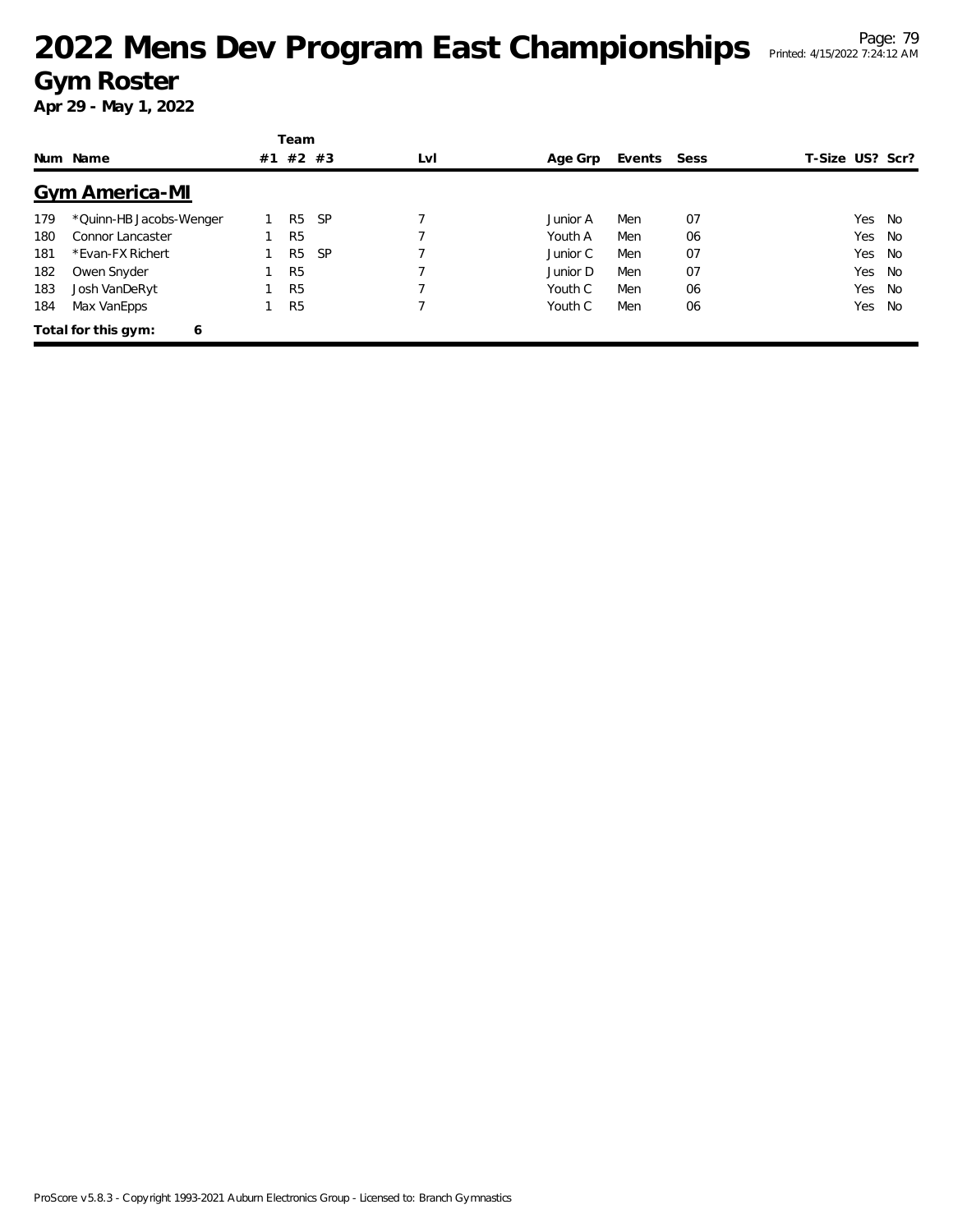# <sup>Page: 80</sup><br>2022 Mens Dev Program East Championships Printed: 4/15/2022 7:24:12 AM **Gym Roster**

|     |                      |    | Team           |     |          |        |      |                 |        |
|-----|----------------------|----|----------------|-----|----------|--------|------|-----------------|--------|
|     | Num Name             | #1 | #2 #3          | LvI | Age Grp  | Events | Sess | T-Size US? Scr? |        |
|     | <b>Gym Force Gym</b> |    |                |     |          |        |      |                 |        |
| 262 | Aiden Gordon         |    | R <sub>8</sub> |     | Youth C  | Men    | 06   |                 | Yes No |
| 263 | <b>Blake Rhodes</b>  |    | R <sub>8</sub> |     | Youth A  | Men    | 06   |                 | Yes No |
| 264 | Jake Rinehart        |    | R <sub>8</sub> | ⇁   | Junior B | Men    | 07   |                 | Yes No |
| 265 | Victor Shumnyk       |    | R <sub>8</sub> |     | Youth D  | Men    | 06   |                 | Yes No |
| 496 | Jayden Larson        |    | R <sub>8</sub> | 8   | Youth C  | Men    | 01   |                 | Yes No |
| 722 | Phoenix Harris       |    | R <sub>8</sub> | 9   | Youth B  | Men    | 03   |                 | Yes No |
|     | Total for this gym:  | 6  |                |     |          |        |      |                 |        |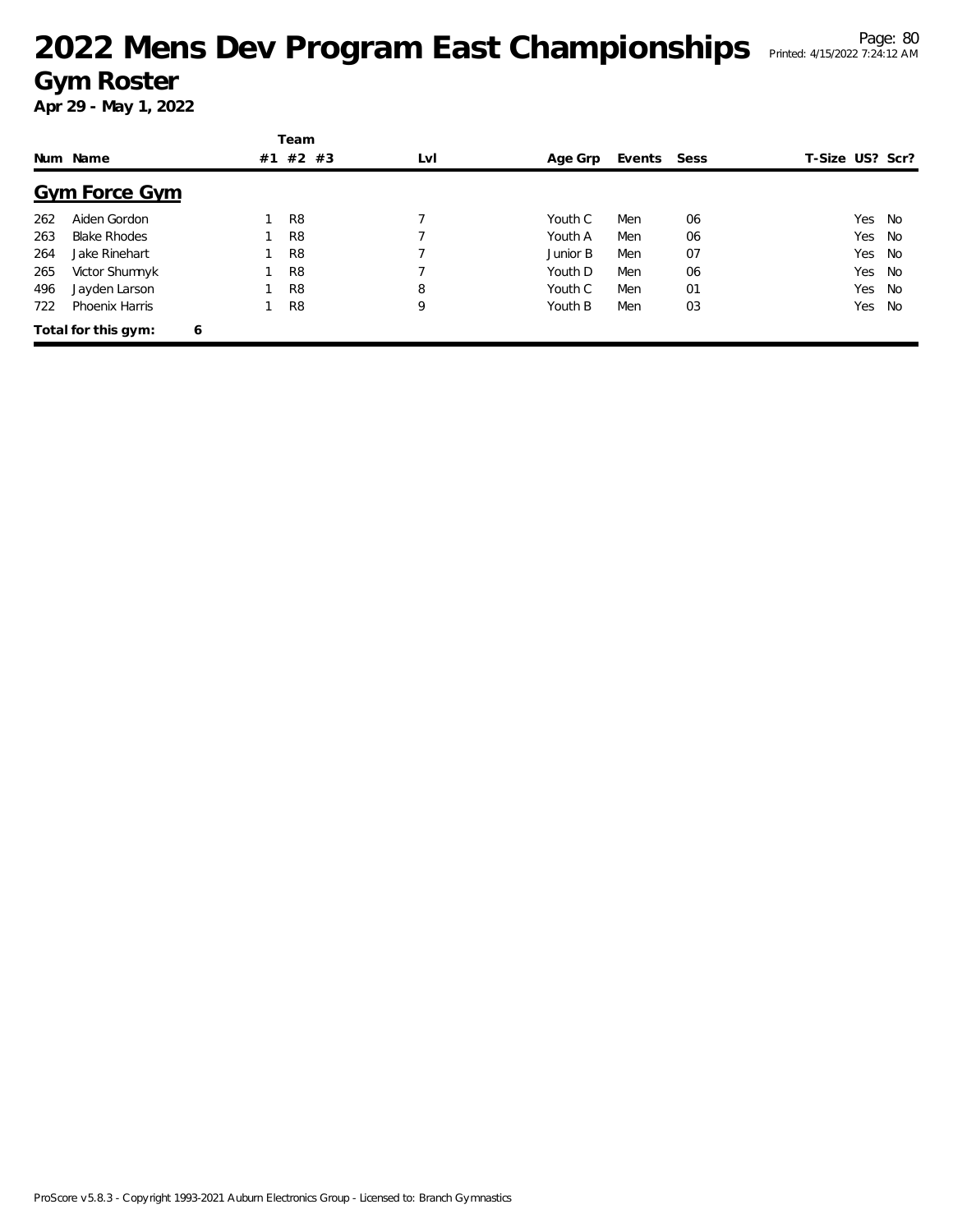|     |                          |    | Team           |     |     |          |             |    |                 |
|-----|--------------------------|----|----------------|-----|-----|----------|-------------|----|-----------------|
|     | Num Name                 | #1 | #2 #3          |     | LvI | Age Grp  | Events Sess |    | T-Size US? Scr? |
|     | <b>Gym Jester Gym</b>    |    |                |     |     |          |             |    |                 |
| 225 | Calvin Gray              |    | R <sub>5</sub> |     |     | Youth C  | Men         | 06 | Yes No          |
| 226 | *Nicholas-R Greenleaf    |    | R <sub>5</sub> | -SP |     | Junior D | Men         | 07 | Yes No          |
| 227 | Armaan Mahajan           |    | R <sub>5</sub> |     |     | Junior D | Men         | 07 | Yes No          |
|     | Total for this gym:<br>3 |    |                |     |     |          |             |    |                 |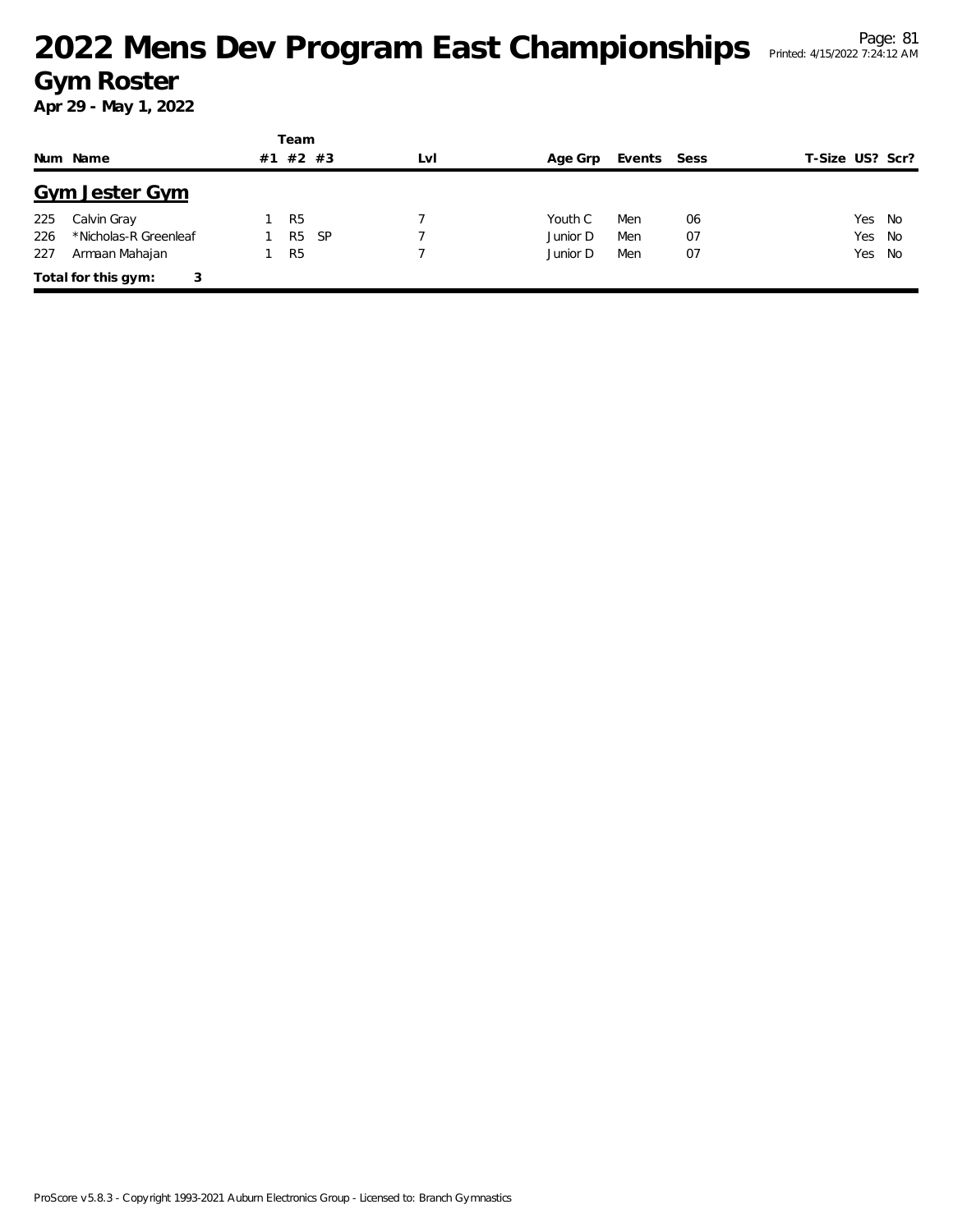|     |                     |    | Team           |     |          |        |      |                 |    |
|-----|---------------------|----|----------------|-----|----------|--------|------|-----------------|----|
|     | Num Name            | #1 | $#2$ #3        | LvI | Age Grp  | Events | Sess | T-Size US? Scr? |    |
|     | Gymkhana Gym Club   |    |                |     |          |        |      |                 |    |
| 252 | Jude From           |    | R <sub>5</sub> |     | Junior A | Men    | 07   | Yes             | No |
| 253 | Aden Matyja         |    | R <sub>5</sub> |     | Youth C  | Men    | 06   | Yes             | No |
| 254 | Daniel Sweis        |    | R <sub>5</sub> |     | Youth A  | Men    | 06   | Yes             | No |
| 483 | Phillip Larson      |    | R <sub>5</sub> | 8   | Youth C  | Men    | 01   | Yes             | No |
| 484 | Ryan Sperling       |    | R <sub>5</sub> | 8   | Youth A  | Men    | 01   | Yes             | No |
| 485 | Stephen Sperling    |    | R <sub>5</sub> | 8   | Junior A | Men    | 02   | Yes             | No |
| 706 | Kent Itai           |    | R <sub>5</sub> | 9   | Junior D | Men    | 04   | Yes             | No |
| 707 | Hayden Schubert     |    | R <sub>5</sub> | 9   | Junior D | Men    | 04   | Yes             | No |
|     | Total for this gym: | 8  |                |     |          |        |      |                 |    |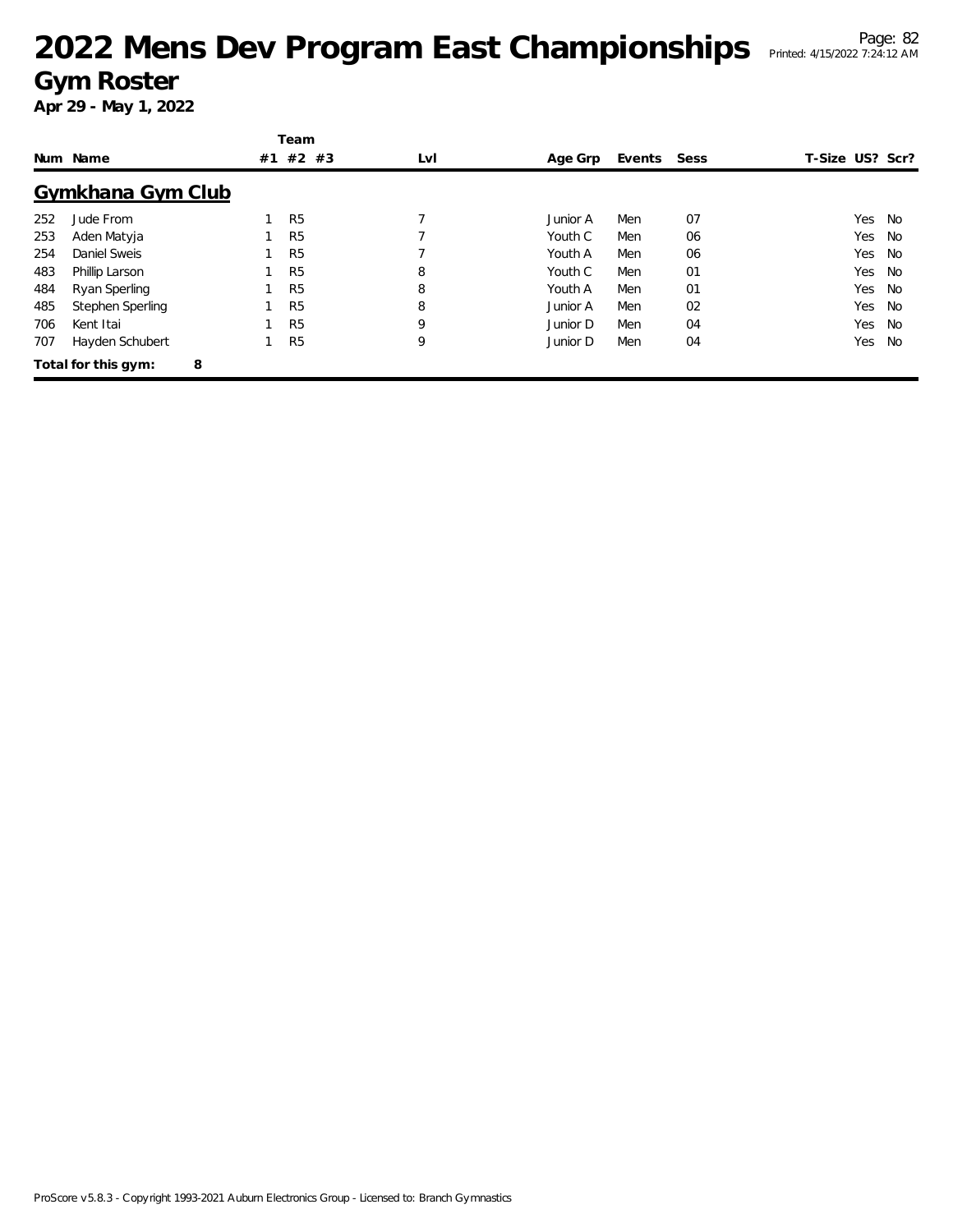|     |                          |    | Team    |     |          |             |    |                 |
|-----|--------------------------|----|---------|-----|----------|-------------|----|-----------------|
|     | Num Name                 | #1 | $#2$ #3 | LvI | Age Grp  | Events Sess |    | T-Size US? Scr? |
|     | Gymland-Arena Gym        |    |         |     |          |             |    |                 |
| 490 | Teo Chou                 |    | R7      | 8   | Youth C  | Men         | 01 | Yes No          |
| 491 | Liam Schneider           |    | R7      | 8   | Junior A | Men         | 02 | Yes No          |
| 492 | Kayden Susa              |    | R7      | 8   | Junior D | Men         | 02 | Yes No          |
| 718 | Jeremy Maletzky          |    | R7      | 9   | Junior A | Men         | 04 | Yes No          |
|     | Total for this gym:<br>4 |    |         |     |          |             |    |                 |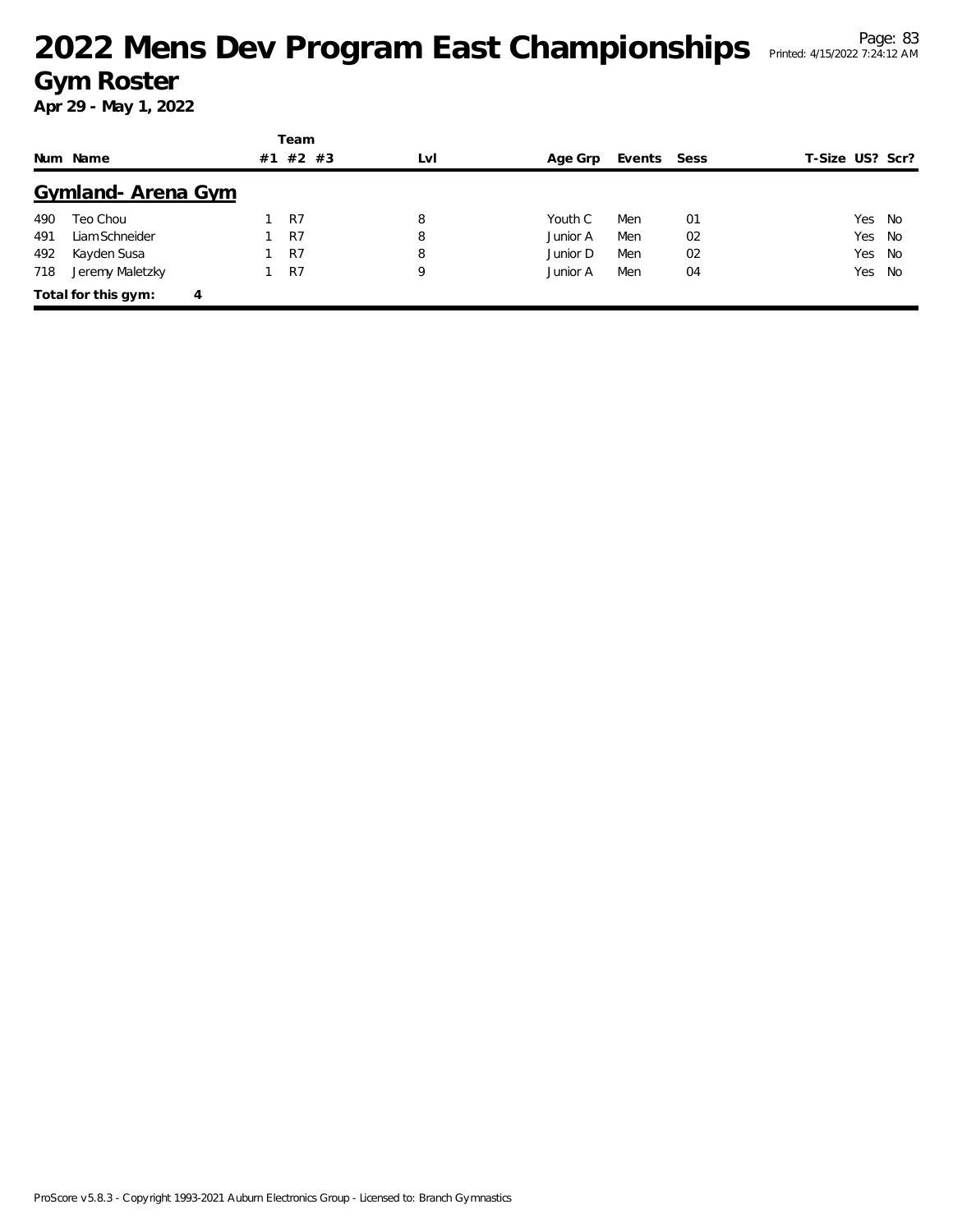|                        | Team           |     |                        |    |                 |  |  |
|------------------------|----------------|-----|------------------------|----|-----------------|--|--|
| Num Name               | #2 #3<br>#1    | LVI | Events Sess<br>Age Grp |    | T-Size US? Scr? |  |  |
| <b>Gymnastics USA</b>  |                |     |                        |    |                 |  |  |
| 534<br>Grayson Richter | R <sub>8</sub> | 8   | Youth A<br>Men         | 01 | Yes<br>No       |  |  |
| Total for this gym:    |                |     |                        |    |                 |  |  |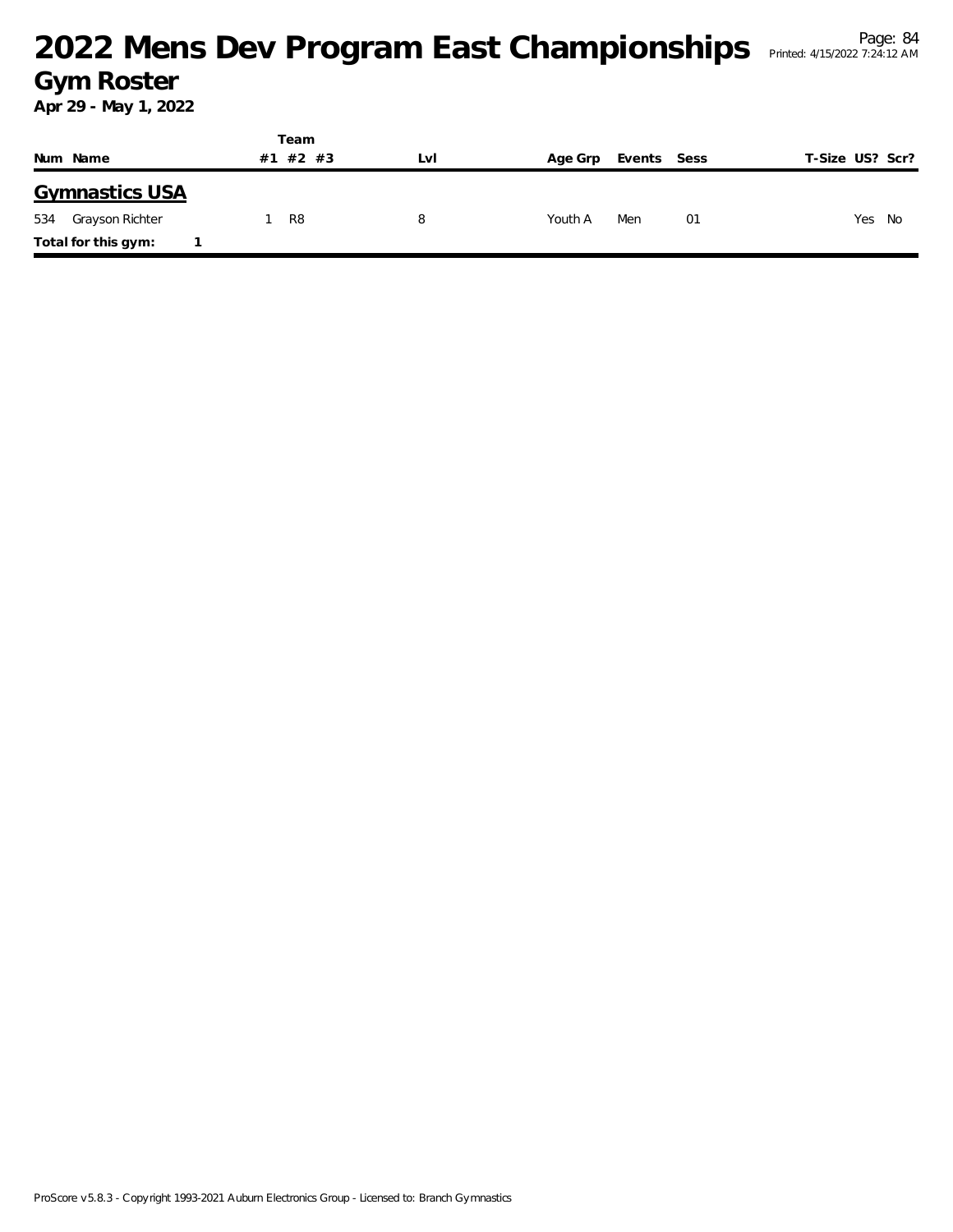### <sup>Page: 85</sup><br>2022 Mens Dev Program East Championships Printed: 4/15/2022 7:24:12 AM **Gym Roster**

|     |                           |    | Team           |     |          |             |    |                 |  |
|-----|---------------------------|----|----------------|-----|----------|-------------|----|-----------------|--|
|     | Num Name                  | #1 | $#2$ #3        | LvI | Age Grp  | Events Sess |    | T-Size US? Scr? |  |
|     | <b>Gymnastics Village</b> |    |                |     |          |             |    |                 |  |
| 171 | Alex Dorf                 |    | R <sub>6</sub> |     | Junior B | Men         | 07 | Yes No          |  |
| 435 | Renzo Bergskaug           |    | R <sub>6</sub> | 8   | Youth B  | Men         | 01 | Yes No          |  |
|     | Total for this gym:       |    |                |     |          |             |    |                 |  |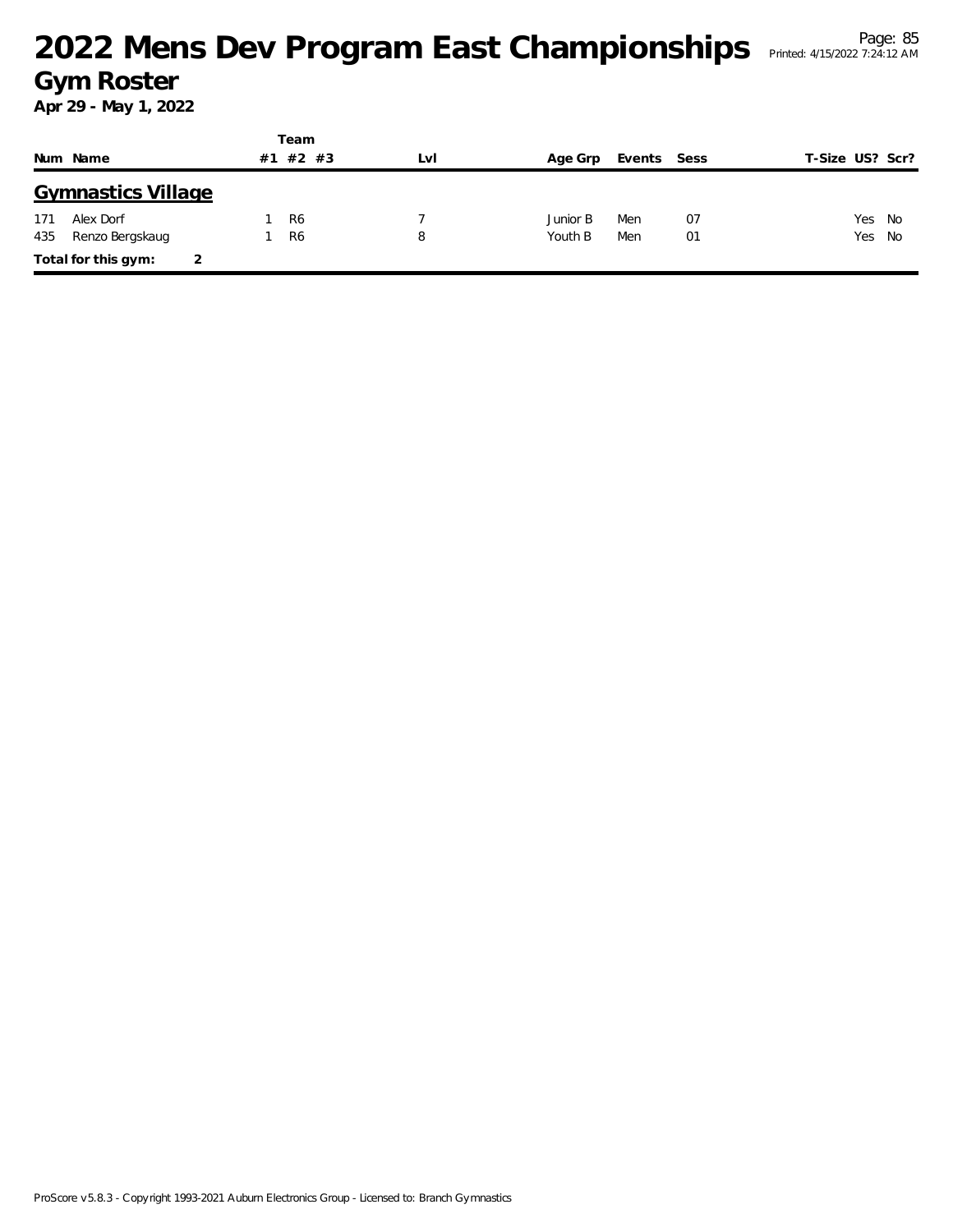## <sup>Page: 86</sup><br>2022 Mens Dev Program East Championships Printed: 4/15/2022 7:24:12 AM **Gym Roster**

|     |                         |    | Team           |     |          |        |      |                 |    |
|-----|-------------------------|----|----------------|-----|----------|--------|------|-----------------|----|
|     | Num Name                | #1 | $#2$ #3        | LvI | Age Grp  | Events | Sess | T-Size US? Scr? |    |
|     | <b>Gymnastics World</b> |    |                |     |          |        |      |                 |    |
| 131 | Daniel Baum             |    | R <sub>5</sub> |     | Youth D  | Men    | 06   | Yes             | No |
| 132 | <b>Hank Gretter</b>     |    | R <sub>5</sub> |     | Youth D  | Men    | 06   | Yes             | No |
| 133 | Nick Milanich           |    | R <sub>5</sub> |     | Youth D  | Men    | 06   | Yes             | No |
| 134 | Ryan Sobecks            |    | R <sub>5</sub> |     | Junior A | Men    | 07   | Yes.            | No |
| 593 | Alex Killian            |    | R <sub>5</sub> | 9   | Youth B  | Men    | 03   | Yes.            | No |
| 594 | Koen Sustersic          |    | R <sub>5</sub> | 9   | Youth B  | Men    | 03   | Yes             | No |
| 595 | Jack Tompkins           |    | R <sub>5</sub> | 9   | Junior A | Men    | 04   | Yes             | No |
|     | Total for this gym:     |    |                |     |          |        |      |                 |    |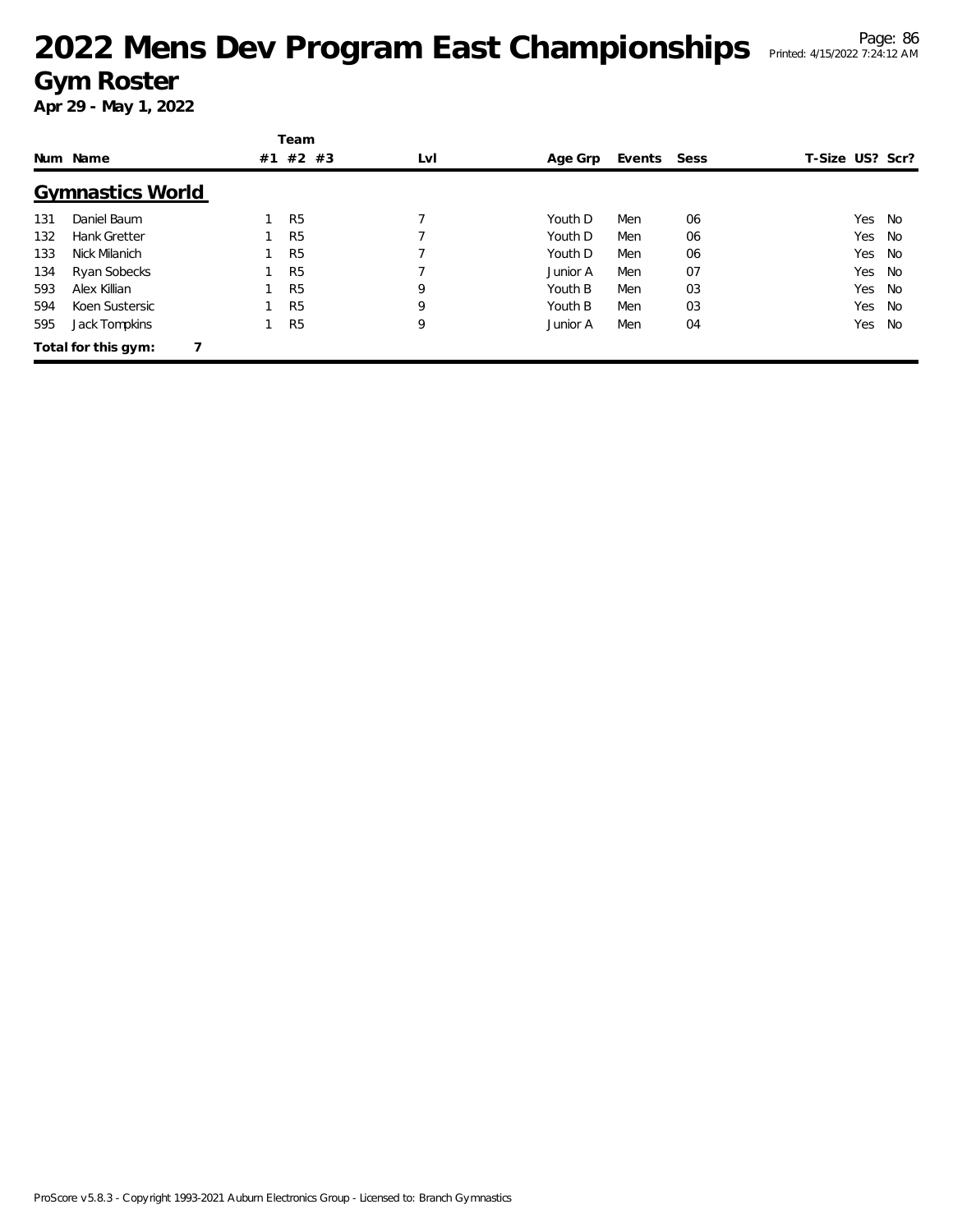# <sup>Page: 87</sup><br>
2022 Mens Dev Program East Championships Printed: 4/15/2022 7:24:13 AM **Gym Roster**

|     |                     |   |    | Team           |     |          |             |    |                 |
|-----|---------------------|---|----|----------------|-----|----------|-------------|----|-----------------|
|     | Num Name            |   | #1 | $#2$ #3        | LvI | Age Grp  | Events Sess |    | T-Size US? Scr? |
|     | Gymnastix           |   |    |                |     |          |             |    |                 |
| 111 | James Jolly         |   |    | R <sub>8</sub> |     | Junior B | Men         | 07 | Yes No          |
| 380 | Eric Mayfield       |   |    | R <sub>8</sub> | 8   | Youth B  | Men         | 01 | Yes<br>No       |
| 381 | Ryker Williams      |   |    | R <sub>8</sub> | 8   | Junior B | Men         | 02 | Yes No          |
|     | Total for this gym: | 3 |    |                |     |          |             |    |                 |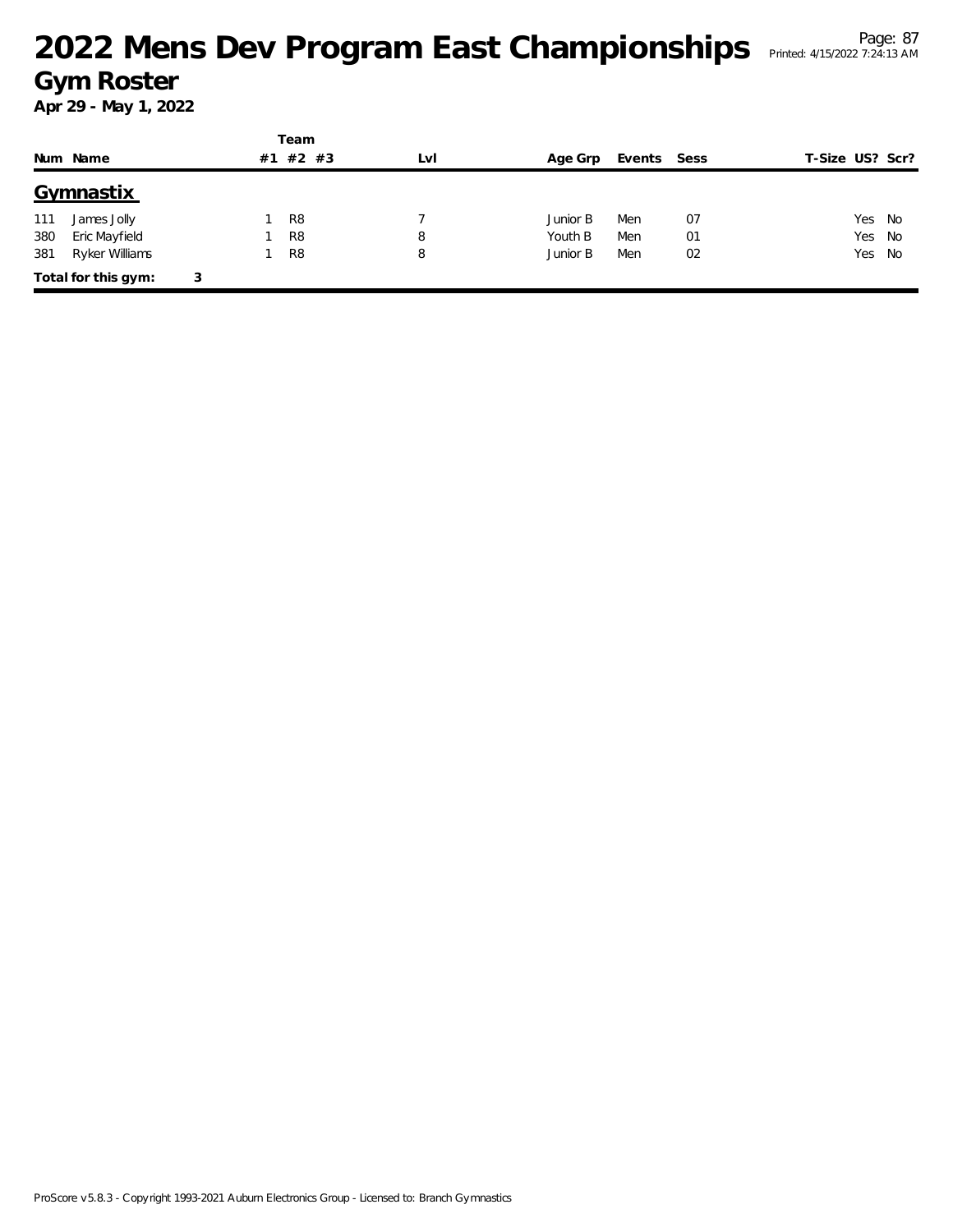|     |                          |    | Team           |     |          |             |    |                 |
|-----|--------------------------|----|----------------|-----|----------|-------------|----|-----------------|
|     | Num Name                 | #1 | $#2$ #3        | LvI | Age Grp  | Events Sess |    | T-Size US? Scr? |
|     | Gymsations               |    |                |     |          |             |    |                 |
| 377 | Hayden Ronn              |    | R <sub>8</sub> | 8   | Junior B | Men         | 02 | Yes No          |
| 378 | Graden Spenner           |    | R <sub>8</sub> | 8   | Junior C | Men         | 02 | Yes No          |
| 379 | Brayden Wyzykowski       |    | R <sub>8</sub> | 8   | Junior C | Men         | 02 | Yes No          |
| 572 | Matti Brown              |    | R <sub>8</sub> | 9   | Senior C | Men         | 05 | Yes No          |
|     | Total for this gym:<br>4 |    |                |     |          |             |    |                 |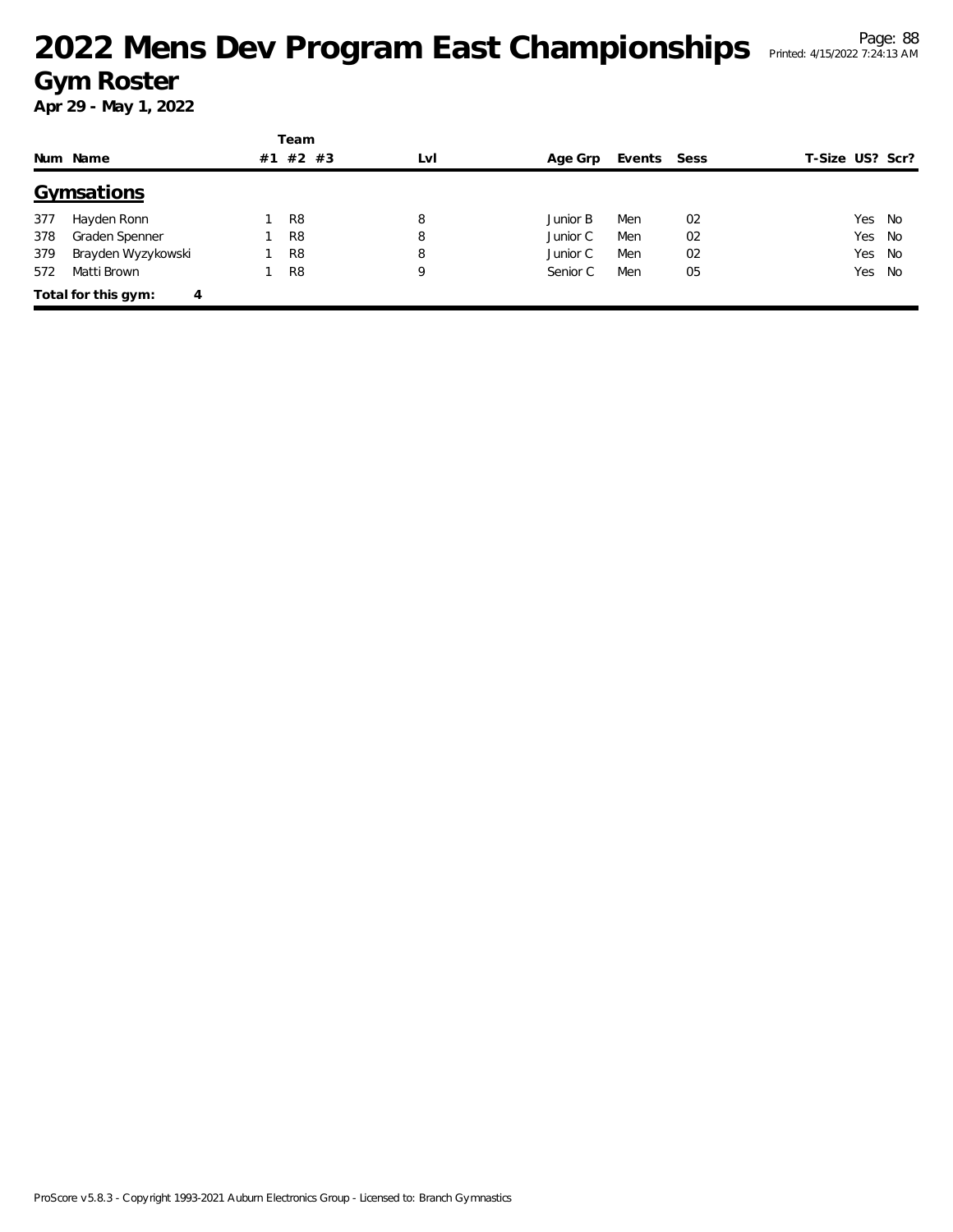# <sup>Page: 89</sup><br>Mens Dev Program East Championships Printed: 4/15/2022 7:24:13 AM</sup> **Gym Roster**

|     |                     |    | Team  |     |          |             |    |                 |        |     |
|-----|---------------------|----|-------|-----|----------|-------------|----|-----------------|--------|-----|
|     | Num Name            | #1 | #2 #3 | LvI | Age Grp  | Events Sess |    | T-Size US? Scr? |        |     |
|     | Gymstrada Gym       |    |       |     |          |             |    |                 |        |     |
| 153 | Jason Heald         |    | R7    |     | Junior D | Men         | 07 |                 | Yes No |     |
| 154 | Matthew Marinello   |    | R7    |     | Junior A | Men         | 07 |                 | Yes No |     |
| 155 | Aydan Rowe          |    | R7    |     | Junior D | Men         | 07 |                 | Yes    | No  |
| 156 | Benjamin Summers    |    | R7    |     | Junior D | Men         | 07 |                 | Yes No |     |
| 157 | <b>Greg Willet</b>  |    | R7    |     | Youth C  | Men         | 06 |                 | Yes    | No. |
|     | Total for this gym: | 5  |       |     |          |             |    |                 |        |     |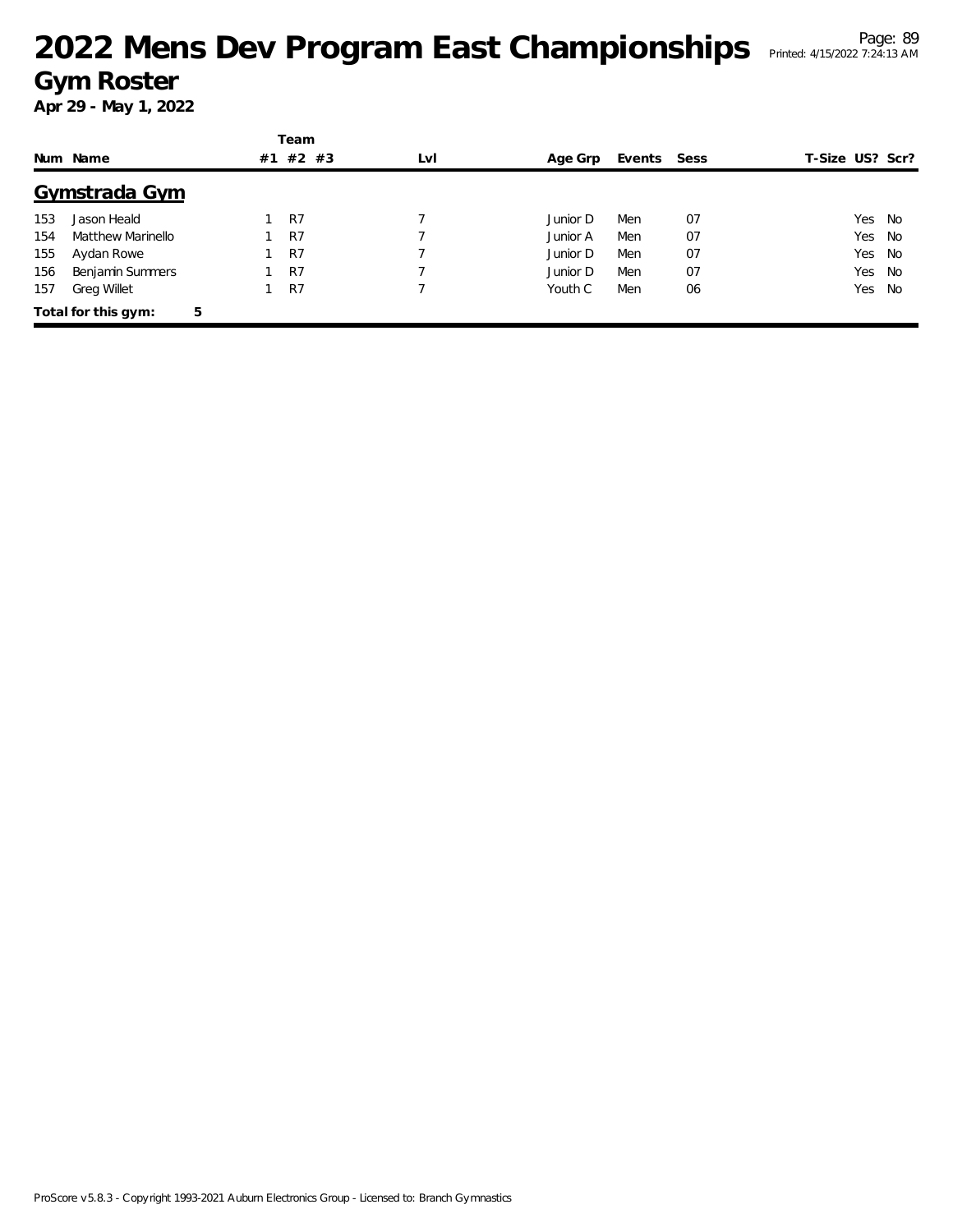# <sup>Page: 90</sup><br>Mens Dev Program East Championships Printed: 4/15/2022 7:24:13 AM **Gym Roster**

|     |                          |    | Team           |     |          |             |    |                 |    |
|-----|--------------------------|----|----------------|-----|----------|-------------|----|-----------------|----|
|     | Num Name                 | #1 | $#2$ #3        | LvI | Age Grp  | Events Sess |    | T-Size US? Scr? |    |
|     | <b>GymTek Academy</b>    |    |                |     |          |             |    |                 |    |
| 537 | Jackson Hodges           |    | R <sub>8</sub> | 8   | Youth B  | Men         | 01 | Yes             | No |
| 809 | Alban Baker              |    | R <sub>8</sub> | 9   | Junior C | Men         | 04 | Yes             | No |
| 810 | Kale Barnes              |    | R <sub>8</sub> | 9   | Youth C  | Men         | 03 | Yes             | No |
| 811 | Griffin Hodgson          |    | R <sub>8</sub> | 9   | Youth C  | Men         | 03 | Yes             | No |
| 812 | Zaiden Kyte              |    | R <sub>8</sub> | 9   | Youth A  | Men         | 03 | Yes             | No |
| 813 | Ben Redmon               |    | R <sub>8</sub> | 9   | Youth A  | Men         | 03 | Yes             | No |
|     | Total for this gym:<br>6 |    |                |     |          |             |    |                 |    |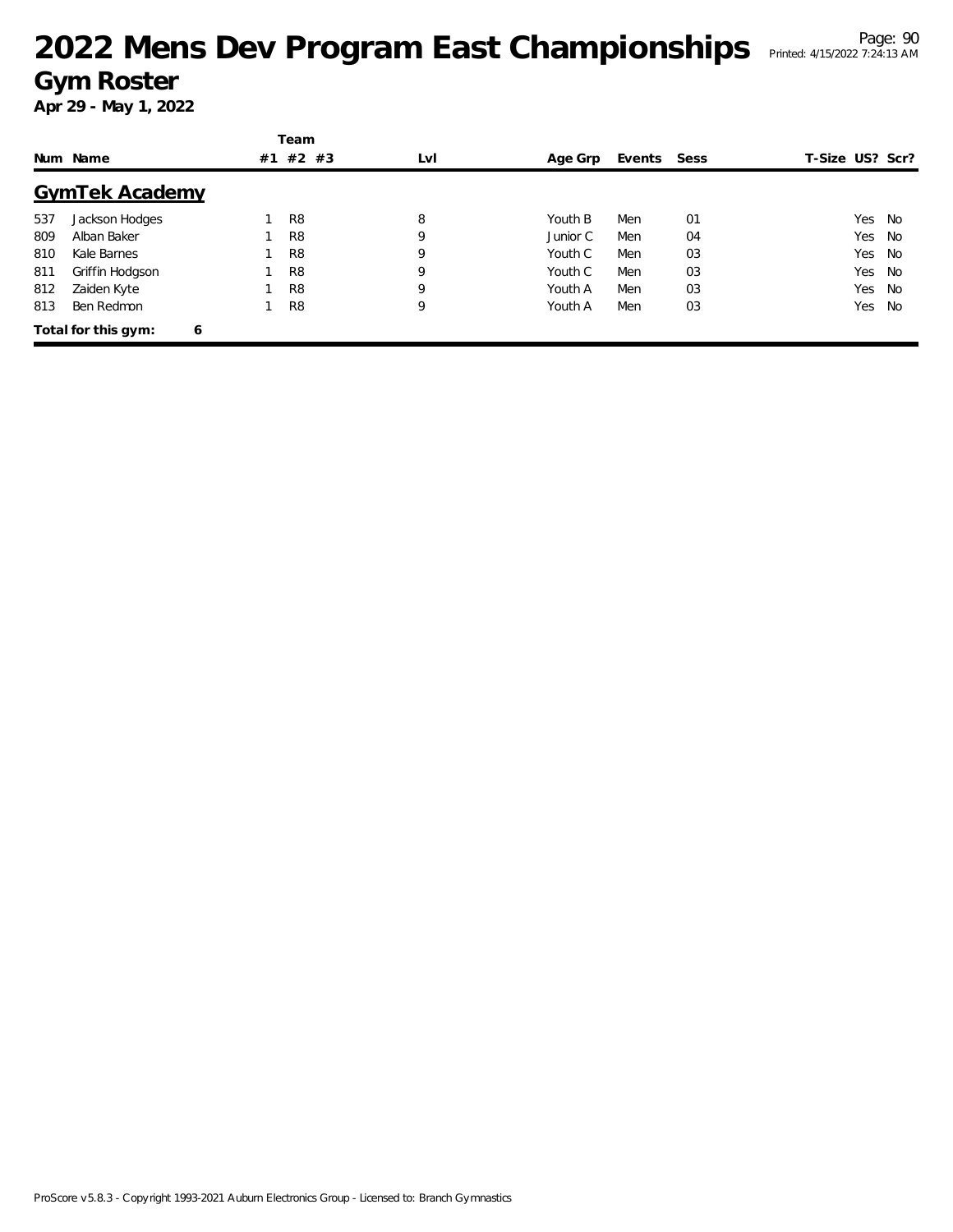# <sup>Page: 91</sup><br>
2022 Mens Dev Program East Championships Printed: 4/15/2022 7:24:13 AM **Gym Roster**

|     |                           |    | Team           |     |          |        |      |                 |        |      |
|-----|---------------------------|----|----------------|-----|----------|--------|------|-----------------|--------|------|
|     | Num Name                  | #1 | #2 #3          | LvI | Age Grp  | Events | Sess | T-Size US? Scr? |        |      |
|     | <b>Hanover Gymnastics</b> |    |                |     |          |        |      |                 |        |      |
| 427 | Evan Patrizio             |    | R <sub>7</sub> | 8   | Youth A  | Men    | 01   |                 | Yes    | - No |
| 619 | Carson Crooks             |    | R7             | 9   | Junior C | Men    | 04   |                 | Yes    | - No |
| 620 | Parker Deitch             |    | R7             | 9   | Youth A  | Men    | 03   |                 | Yes    | No   |
| 621 | Xavier Derienzo           |    | R7             | 9   | Youth A  | Men    | 03   |                 | Yes No |      |
| 622 | Michael Munufie           |    | R7             | 9   | Youth A  | Men    | 03   |                 | Yes    | No   |
|     | Total for this gym:       | 5  |                |     |          |        |      |                 |        |      |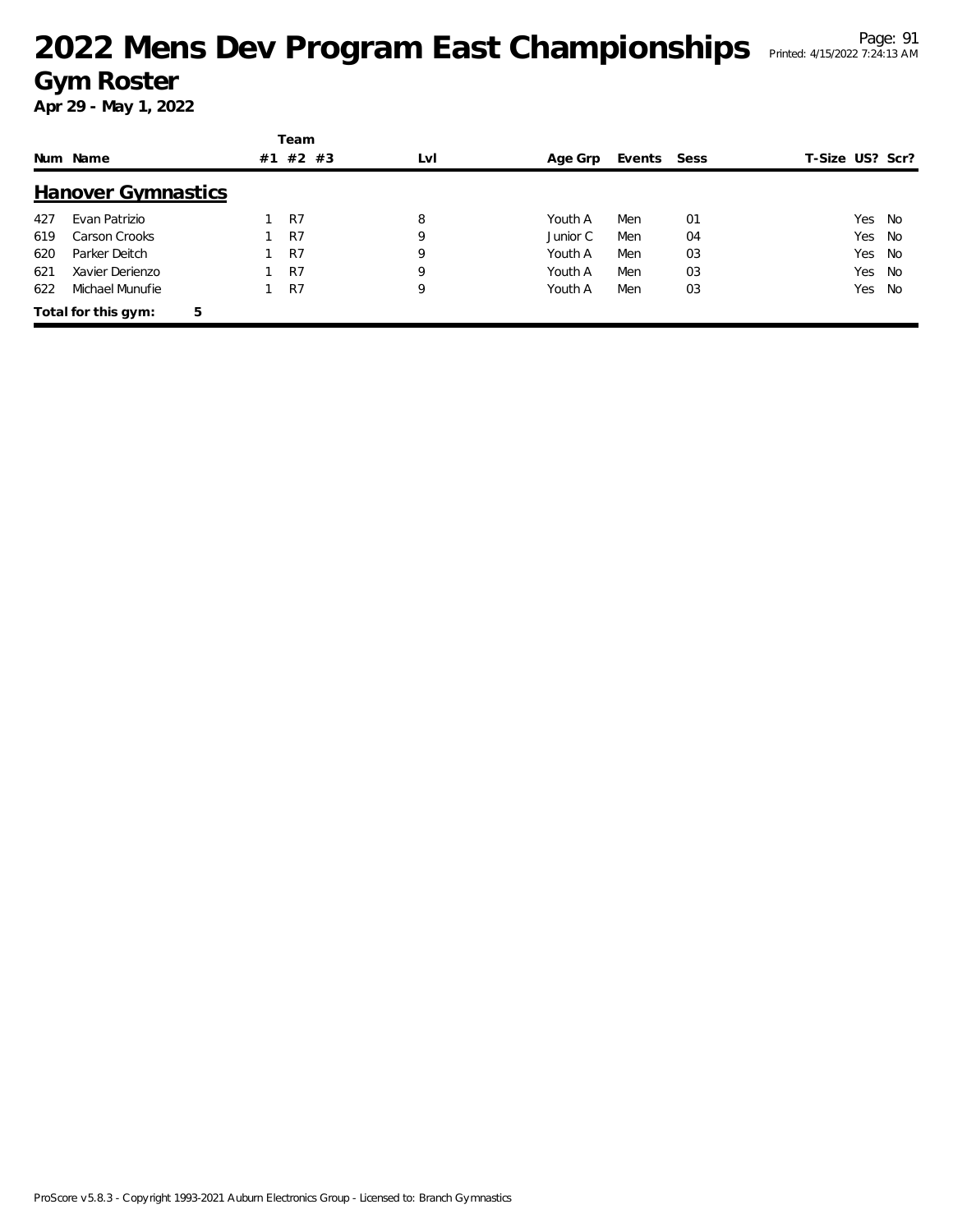# <sup>Page: 92</sup> 2022 Mens Dev Program East Championships Printed: 4/15/2022 7:24:13 AM **Gym Roster**

|     |                          |    | Team           |     |          |        |      |                 |           |
|-----|--------------------------|----|----------------|-----|----------|--------|------|-----------------|-----------|
|     | Num Name                 | #1 | #2 #3          | LvI | Age Grp  | Events | Sess | T-Size US? Scr? |           |
|     | <b>Harbor City Gym</b>   |    |                |     |          |        |      |                 |           |
| 234 | Jacob Gleva              |    | R8             |     | Youth B  | Men    | 06   | Yes             | - No      |
| 235 | Michael Johnson          |    | R <sub>8</sub> |     | Junior B | Men    | 07   | Yes             | No        |
| 236 | Tyler Underwood          |    | R <sub>8</sub> |     | Youth B  | Men    | 06   | Yes             | <b>No</b> |
| 237 | Sean Wingate             |    | R <sub>8</sub> |     | Youth B  | Men    | 06   | Yes             | No        |
| 689 | Carson Canicatti         |    | R <sub>8</sub> | 9   | Senior B | Men    | 05   | Yes             | <b>No</b> |
| 690 | Dillon Gutowski          |    | R <sub>8</sub> | 9   | Junior D | Men    | 04   | Yes             | No        |
|     | Total for this gym:<br>6 |    |                |     |          |        |      |                 |           |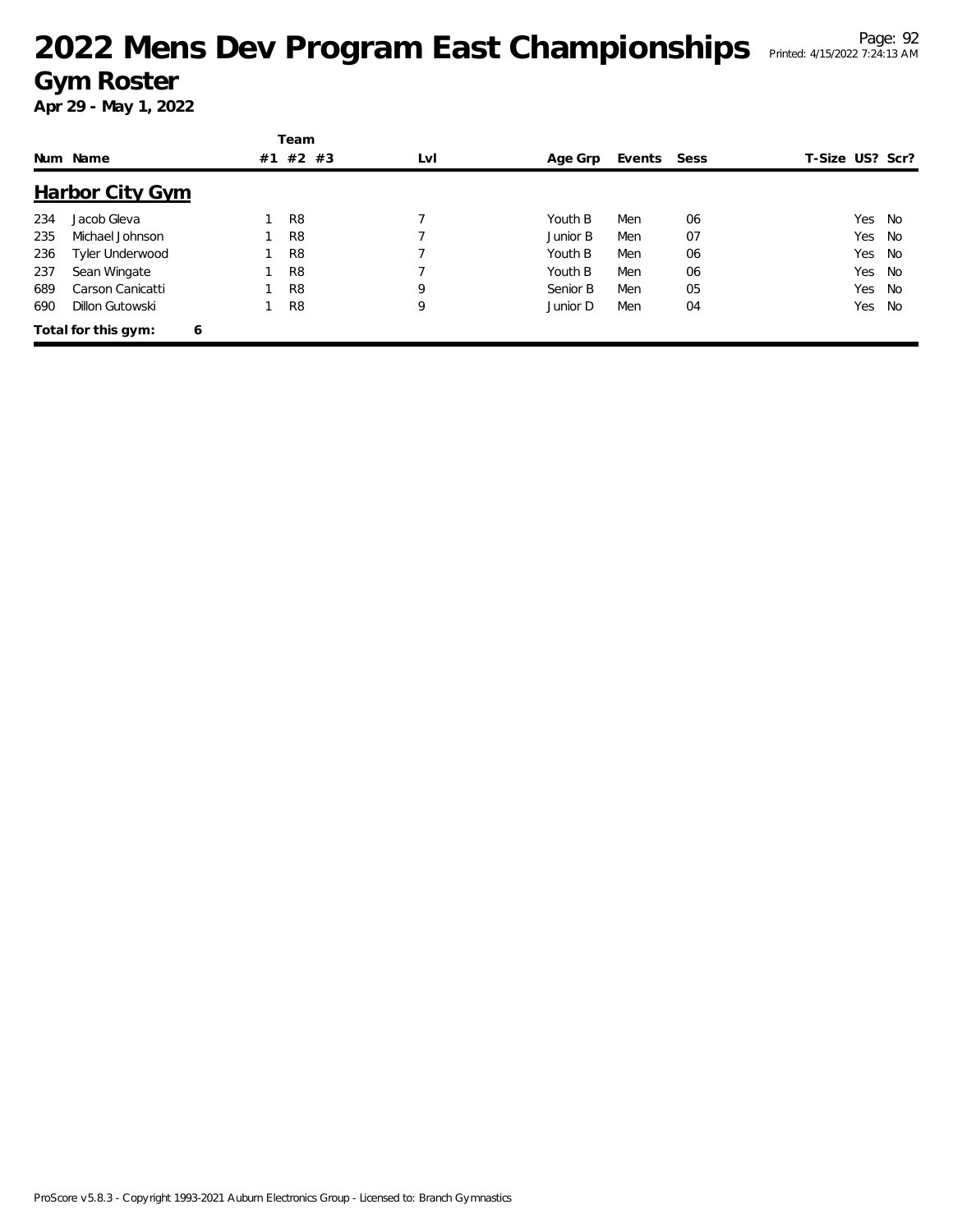# <sup>Page: 93</sup><br>Mens Dev Program East Championships Printed: 4/15/2022 7:24:13 AM</sup> **Gym Roster**

|     |                           |    | Team           |     |          |             |    |                 |        |      |
|-----|---------------------------|----|----------------|-----|----------|-------------|----|-----------------|--------|------|
|     | Num Name                  | #1 | $#2$ #3        | LvI | Age Grp  | Events Sess |    | T-Size US? Scr? |        |      |
|     | <b>Harpeth Gymnastics</b> |    |                |     |          |             |    |                 |        |      |
| 465 | Calen Brandon             |    | R <sub>8</sub> | 8   | Youth B  | Men         | 01 |                 | Yes No |      |
| 466 | Jacob Burrei              |    | R <sub>8</sub> | 8   | Youth A  | Men         | 01 |                 | Yes    | - No |
| 467 | Carson Kaczmarek          |    | R <sub>8</sub> | 8   | Junior A | Men         | 02 |                 | Yes    | No   |
| 677 | William Freeman           |    | R <sub>8</sub> | 9   | Youth B  | Men         | 03 |                 | Yes    | No   |
| 678 | Lawson Fry                |    | R <sub>8</sub> | 9   | Junior B | Men         | 04 |                 | Yes    | No   |
|     | Total for this gym:       | 5  |                |     |          |             |    |                 |        |      |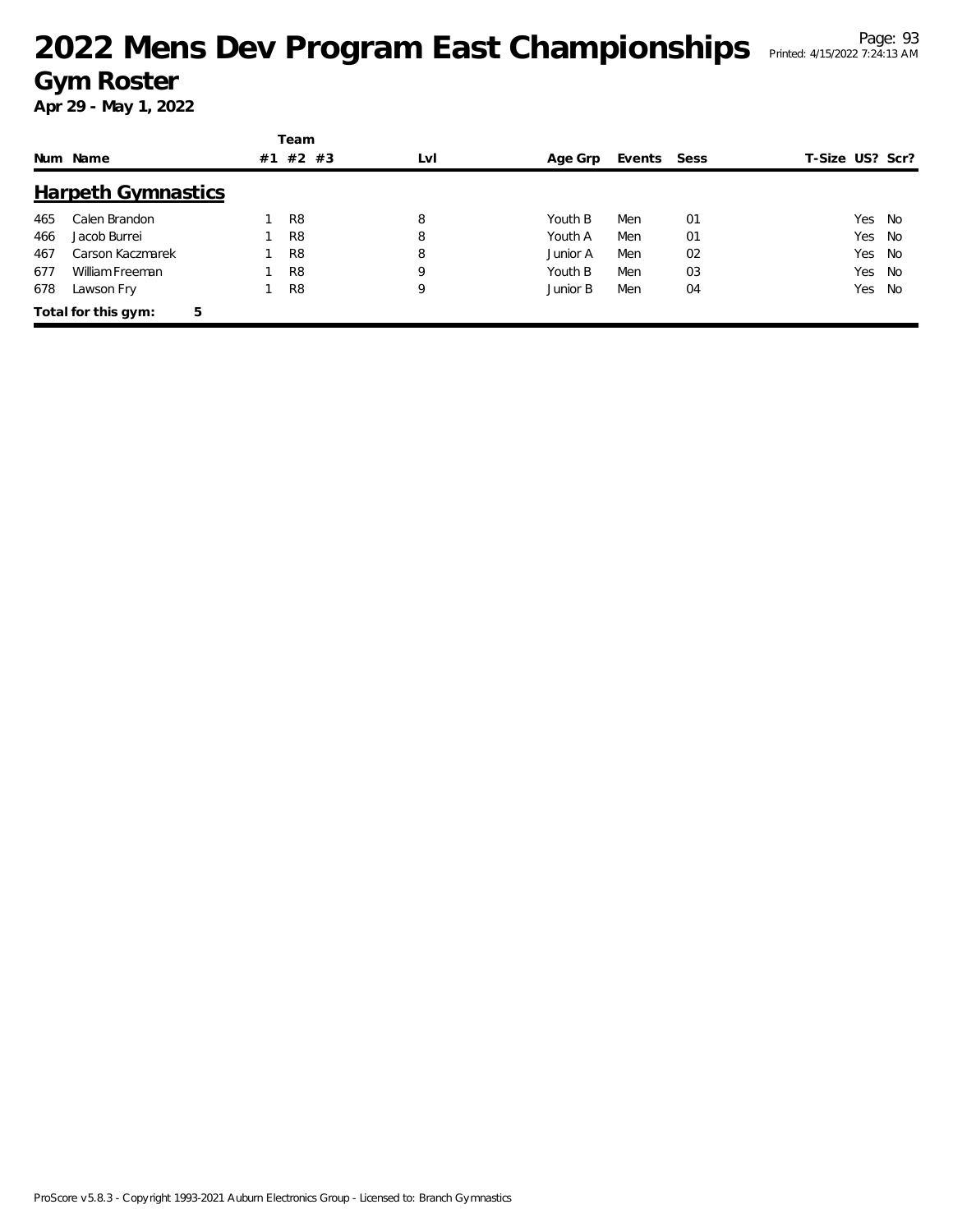#### <sup>Page: 94</sup><br>Mens Dev Program East Championships Printed: 4/15/2022 7:24:13 AM **Gym Roster**

Printed: 4/15/2022 7:24:13 AM

|                            | Team     |     |                |             |                 |
|----------------------------|----------|-----|----------------|-------------|-----------------|
| Num Name                   | #1 #2 #3 | Lvi | Age Grp        | Events Sess | T-Size US? Scr? |
| <b>Hayden's Gymnastics</b> |          |     |                |             |                 |
| 246<br>Aaron Gruwell       | R8       |     | Men<br>Youth D | 06          | Yes<br>No       |
| Total for this gym:        |          |     |                |             |                 |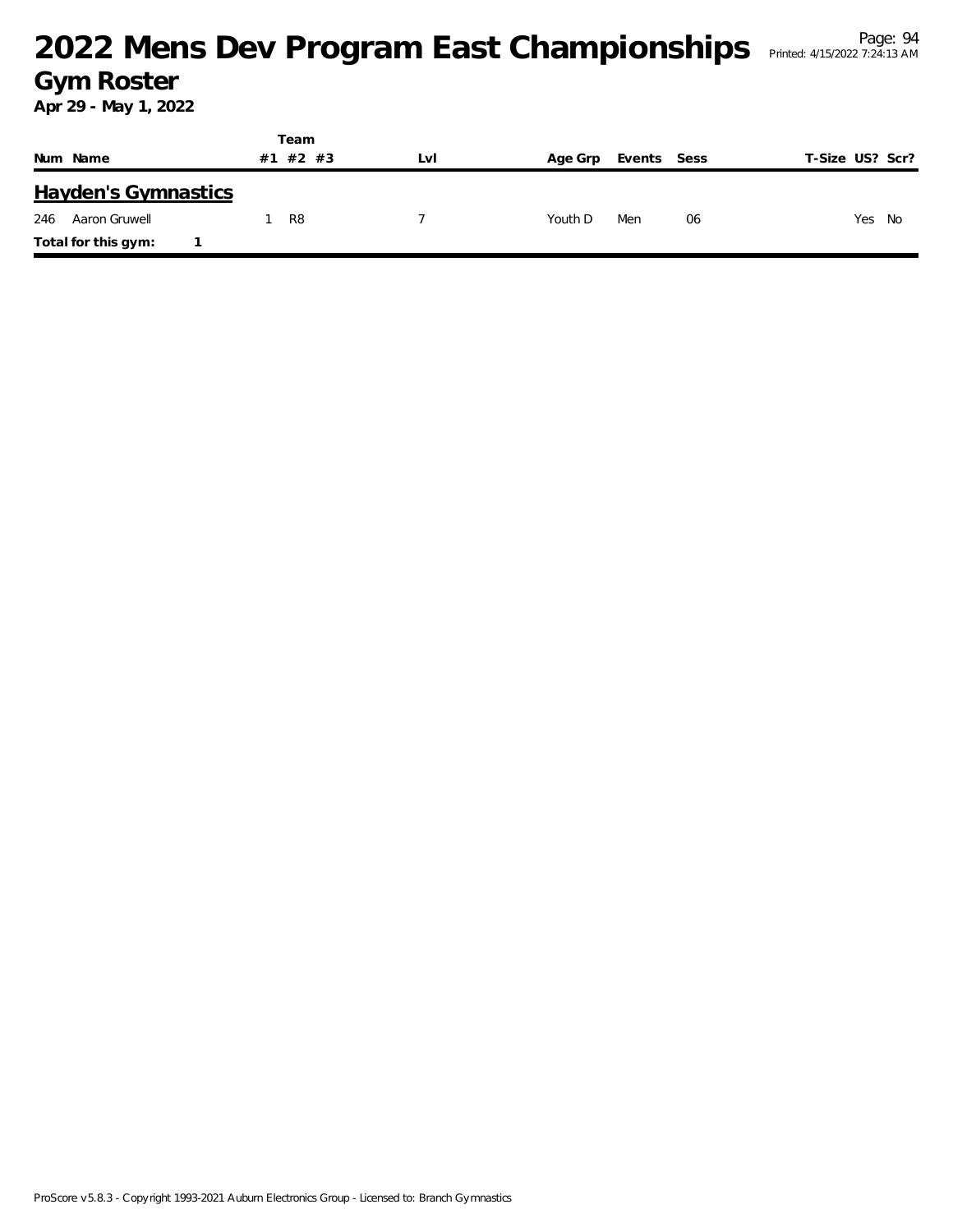# <sup>Page: 95</sup><br>Mens Dev Program East Championships Printed: 4/15/2022 7:24:13 AM</sup> **Gym Roster**

|     |                            |    | Team           |     |          |             |    |                 |    |
|-----|----------------------------|----|----------------|-----|----------|-------------|----|-----------------|----|
|     | Num Name                   | #1 | $#2$ #3        | LvI | Age Grp  | Events Sess |    | T-Size US? Scr? |    |
|     | <b>High Point Gym Acad</b> |    |                |     |          |             |    |                 |    |
| 166 | Carrson Haynes             |    | R <sub>8</sub> |     | Youth D  | Men         | 06 | Yes             | No |
| 167 | Berkley Yow                |    | R <sub>8</sub> |     | Youth B  | Men         | 06 | Yes             | No |
| 429 | Jacksen Corey              |    | R <sub>8</sub> | 8   | Youth D  | Men         | 01 | Yes             | No |
| 629 | Carson Carter              |    | R <sub>8</sub> | 9   | Youth D  | Men         | 03 | Yes             | No |
| 630 | Brady Hoch                 |    | R <sub>8</sub> | 9   | Youth D  | Men         | 03 | Yes             | No |
| 631 | Max Underwood              |    | R <sub>8</sub> | 9   | Junior D | Men         | 04 | Yes             | No |
|     | Total for this gym:<br>6   |    |                |     |          |             |    |                 |    |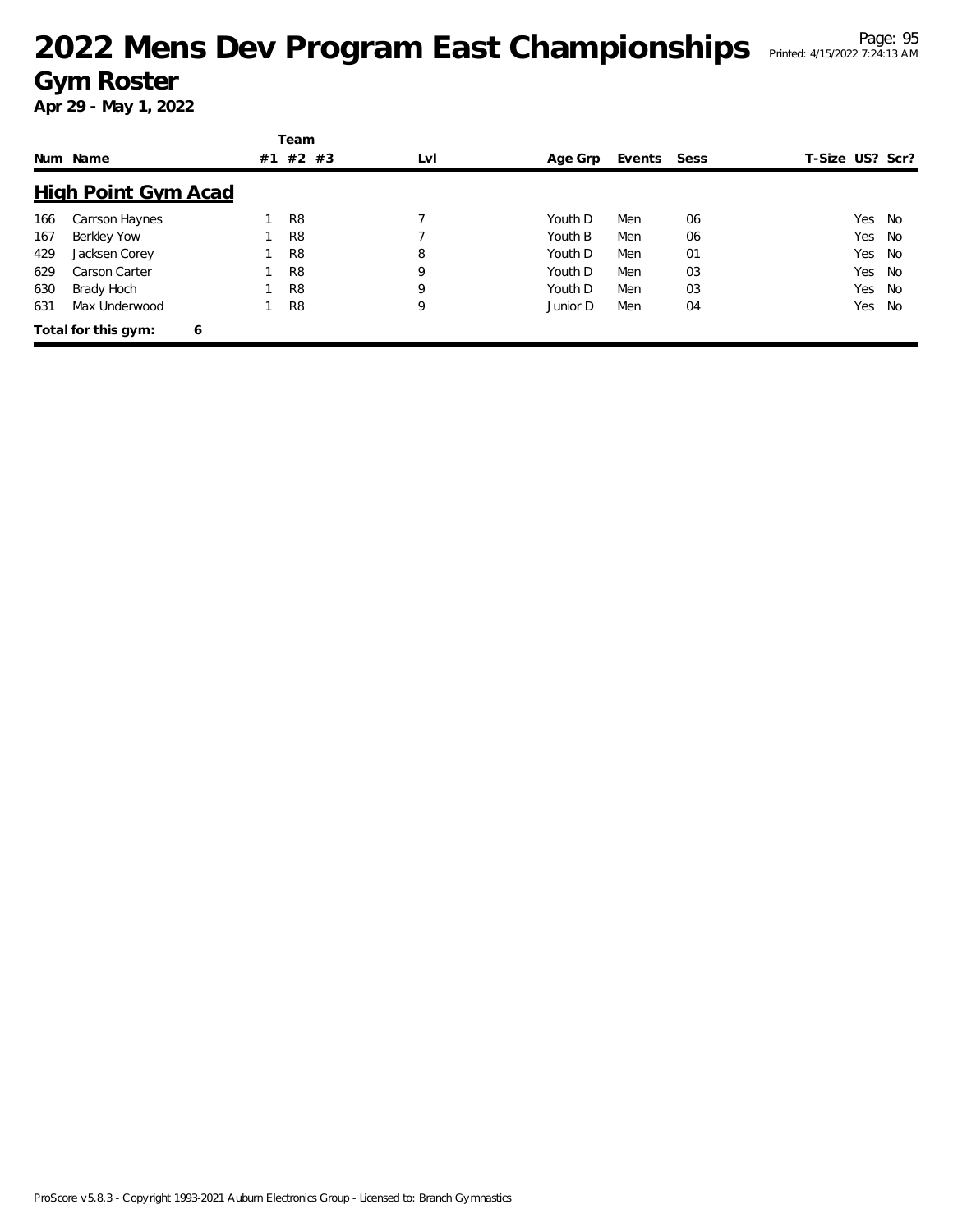### <sup>Page: 96</sup><br>
2022 Mens Dev Program East Championships Printed: 4/15/2022 7:24:13 AM **Gym Roster**

|     |                           |    | Team           |     |     |          |             |    |                 |  |
|-----|---------------------------|----|----------------|-----|-----|----------|-------------|----|-----------------|--|
|     | Num Name                  | #1 | $#2$ #3        |     | LvI | Age Grp  | Events Sess |    | T-Size US? Scr? |  |
|     | <b>Hocking Valley Gym</b> |    |                |     |     |          |             |    |                 |  |
| 212 | *Jacob-PH, V Dennis       |    | R <sub>5</sub> | -SP |     | Junior D | Men         | 07 | Yes No          |  |
| 666 | Maxim Vinokur             |    | R <sub>5</sub> |     | Q   | Youth B  | Men         | 03 | Yes No          |  |
|     | Total for this gym:       |    |                |     |     |          |             |    |                 |  |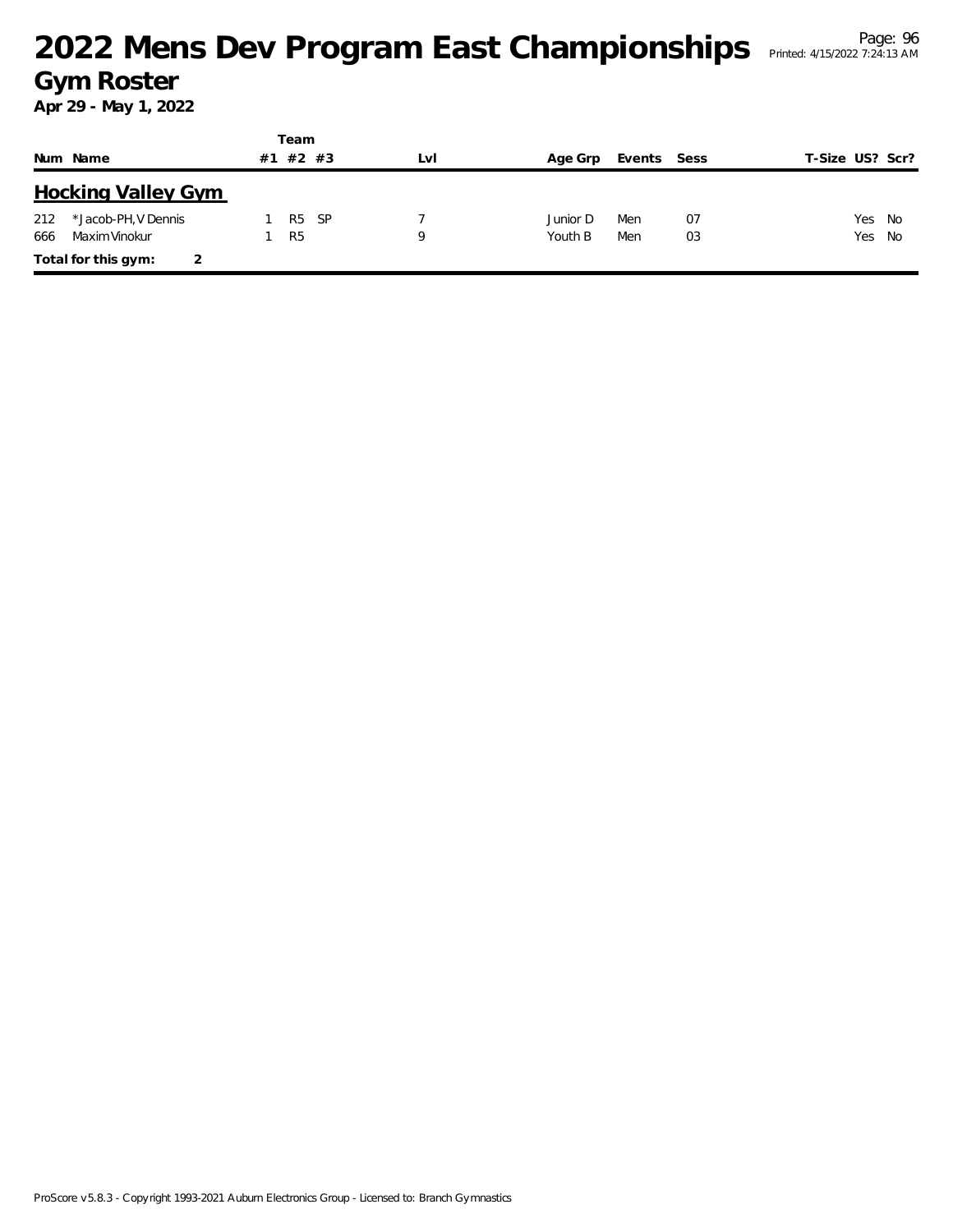## <sup>Page: 97</sup><br>
2022 Mens Dev Program East Championships Printed: 4/15/2022 7:24:13 AM **Gym Roster**

|     |                            |    | Team    |     |         |             |    |                 |  |
|-----|----------------------------|----|---------|-----|---------|-------------|----|-----------------|--|
|     | Num Name                   | #1 | $#2$ #3 | LvI | Age Grp | Events Sess |    | T-Size US? Scr? |  |
|     | <b>Hotshots Gymnastics</b> |    |         |     |         |             |    |                 |  |
| 238 | Alexander Czira            |    | R7      |     | Youth A | Men         | 06 | Yes No          |  |
| 239 | Elijah Dinsman             |    | R7      |     | Youth A | Men         | 06 | Yes No          |  |
| 691 | David Futeran              |    | R7      | 9   | Youth B | Men         | 03 | Yes No          |  |
|     | Total for this gym:        | 3  |         |     |         |             |    |                 |  |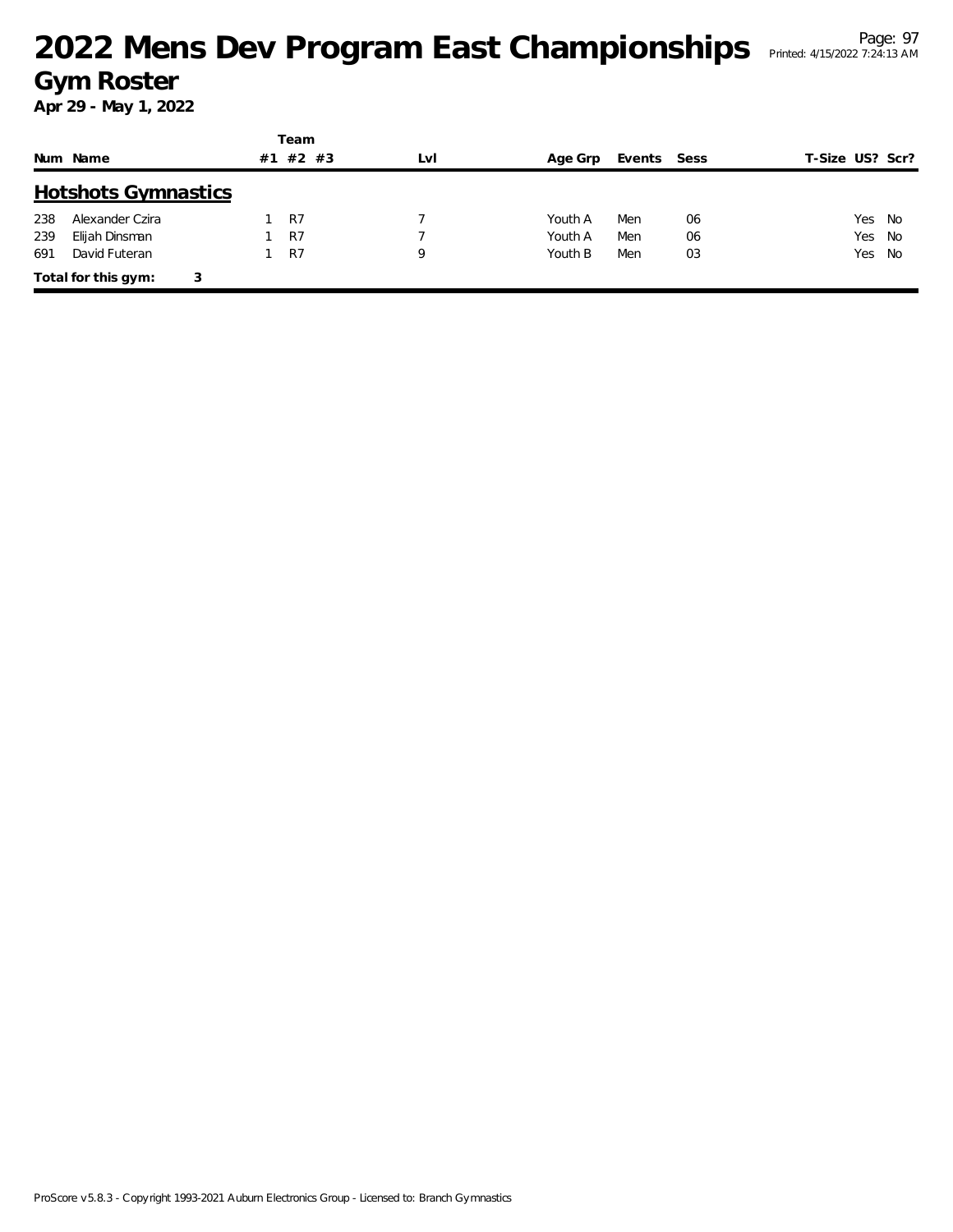## <sup>Page: 98</sup><br>Mens Dev Program East Championships Printed: 4/15/2022 7:24:13 AM</sup> **Gym Roster**

|            |                     |    | Team           |     |          |             |    |                 |        |  |
|------------|---------------------|----|----------------|-----|----------|-------------|----|-----------------|--------|--|
|            | Num Name            | #1 | $#2$ #3        | LvI | Age Grp  | Events Sess |    | T-Size US? Scr? |        |  |
| <u>IGA</u> |                     |    |                |     |          |             |    |                 |        |  |
| 324        | Garrett Will        |    | R <sub>5</sub> |     | Junior B | Men         | 07 |                 | Yes No |  |
| 782        | Collin Cunningham   |    | R <sub>5</sub> | Q   | Youth D  | Men         | 03 |                 | Yes No |  |
|            | Total for this gym: |    |                |     |          |             |    |                 |        |  |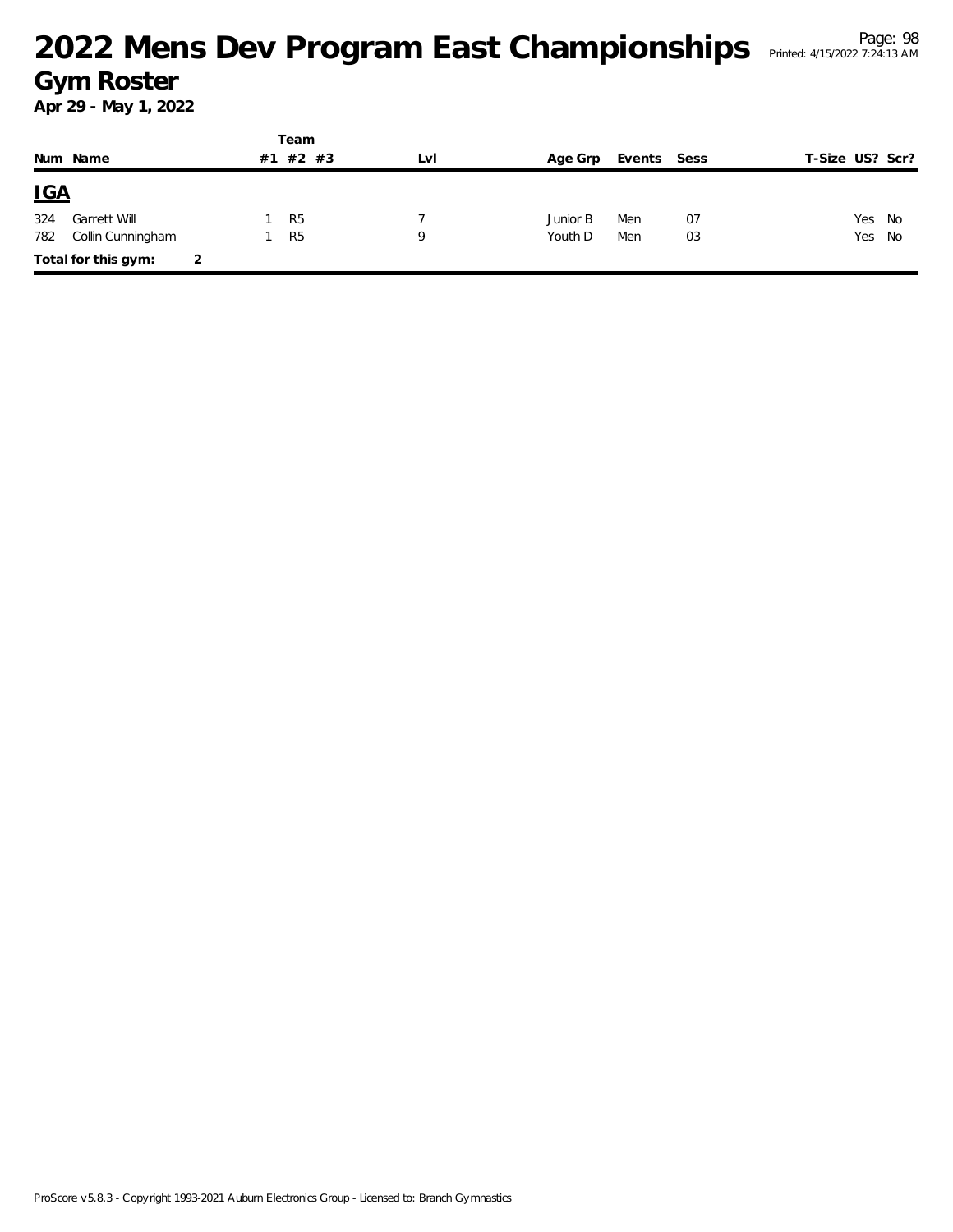# <sup>Page: 99</sup><br>Mens Dev Program East Championships Printed: 4/15/2022 7:24:13 AM</sup> **Gym Roster**

|     |                     |   |    | Team           |     |          |        |      |                 |      |
|-----|---------------------|---|----|----------------|-----|----------|--------|------|-----------------|------|
|     | Num Name            |   | #1 | $#2$ #3        | LvI | Age Grp  | Events | Sess | T-Size US? Scr? |      |
|     | <u>Impact</u>       |   |    |                |     |          |        |      |                 |      |
| 349 | Addison Hodgdon     |   |    | R <sub>6</sub> |     | Junior C | Men    | 07   | Yes             | - No |
| 350 | Jacob Kaczanowski   |   |    | R <sub>6</sub> |     | Junior C | Men    | 07   | Yes             | No   |
| 351 | Lucas Topliff       |   |    | R <sub>6</sub> |     | Youth C  | Men    | 06   | Yes             | No   |
| 829 | Brayden Comeau      |   |    | R <sub>6</sub> | 9   | Senior B | Men    | 05   | Yes             | No   |
| 830 | Alex Garand         |   |    | R <sub>6</sub> | 9   | Junior B | Men    | 04   | Yes             | No   |
| 831 | Jackson Mercer      |   |    | R <sub>6</sub> | 9   | Senior D | Men    | 05   | Yes             | No   |
|     | Total for this gym: | 6 |    |                |     |          |        |      |                 |      |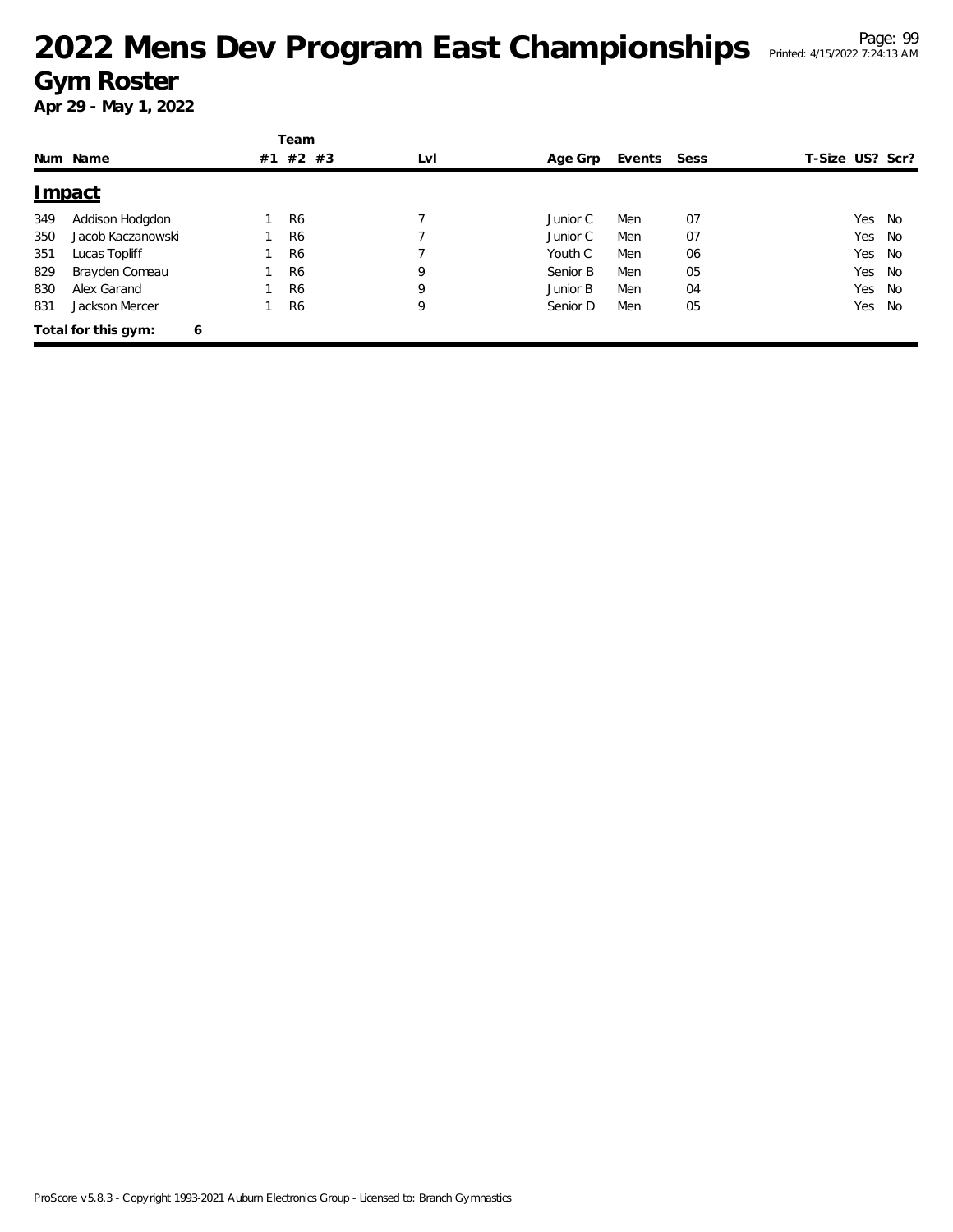|     |                          |    | Team    |     |          |             |    |                 |        |
|-----|--------------------------|----|---------|-----|----------|-------------|----|-----------------|--------|
|     | Num Name                 | #1 | $#2$ #3 | LvI | Age Grp  | Events Sess |    | T-Size US? Scr? |        |
|     | <b>Indigo Gym Center</b> |    |         |     |          |             |    |                 |        |
| 511 | Tyler Lui                |    | R7      | 8   | Youth A  | Men         | 01 |                 | Yes No |
| 512 | Ben Mohl                 |    | R7      | 8   | Junior A | Men         | 02 |                 | Yes No |
| 757 | Parker Mann              |    | R7      | 9   | Junior B | Men         | 04 |                 | Yes No |
|     | Total for this gym:<br>3 |    |         |     |          |             |    |                 |        |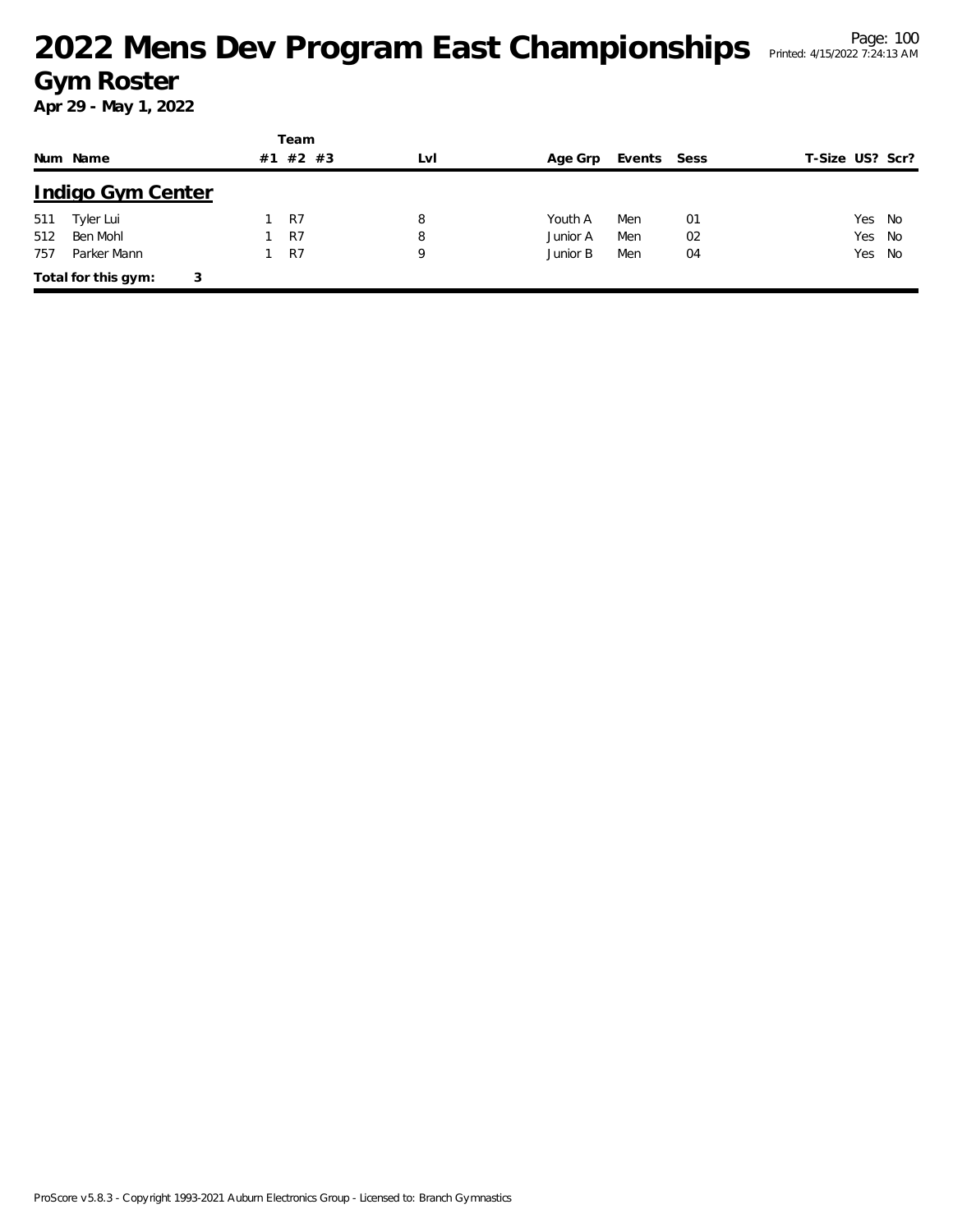|     |                             |    | Team           |     |          |             |    |                 |  |
|-----|-----------------------------|----|----------------|-----|----------|-------------|----|-----------------|--|
|     | Num Name                    | #1 | #2 #3          | LvI | Age Grp  | Events Sess |    | T-Size US? Scr? |  |
|     | <b>Infinity Gym Academy</b> |    |                |     |          |             |    |                 |  |
| 505 | Ace Sandusky                |    | R <sub>5</sub> | 8   | Youth C  | Men         | 01 | Yes No          |  |
| 745 | Ben Dingeldey               |    | R <sub>5</sub> | Q   | Junior A | Men         | 04 | Yes No          |  |
|     | Total for this gym:         |    |                |     |          |             |    |                 |  |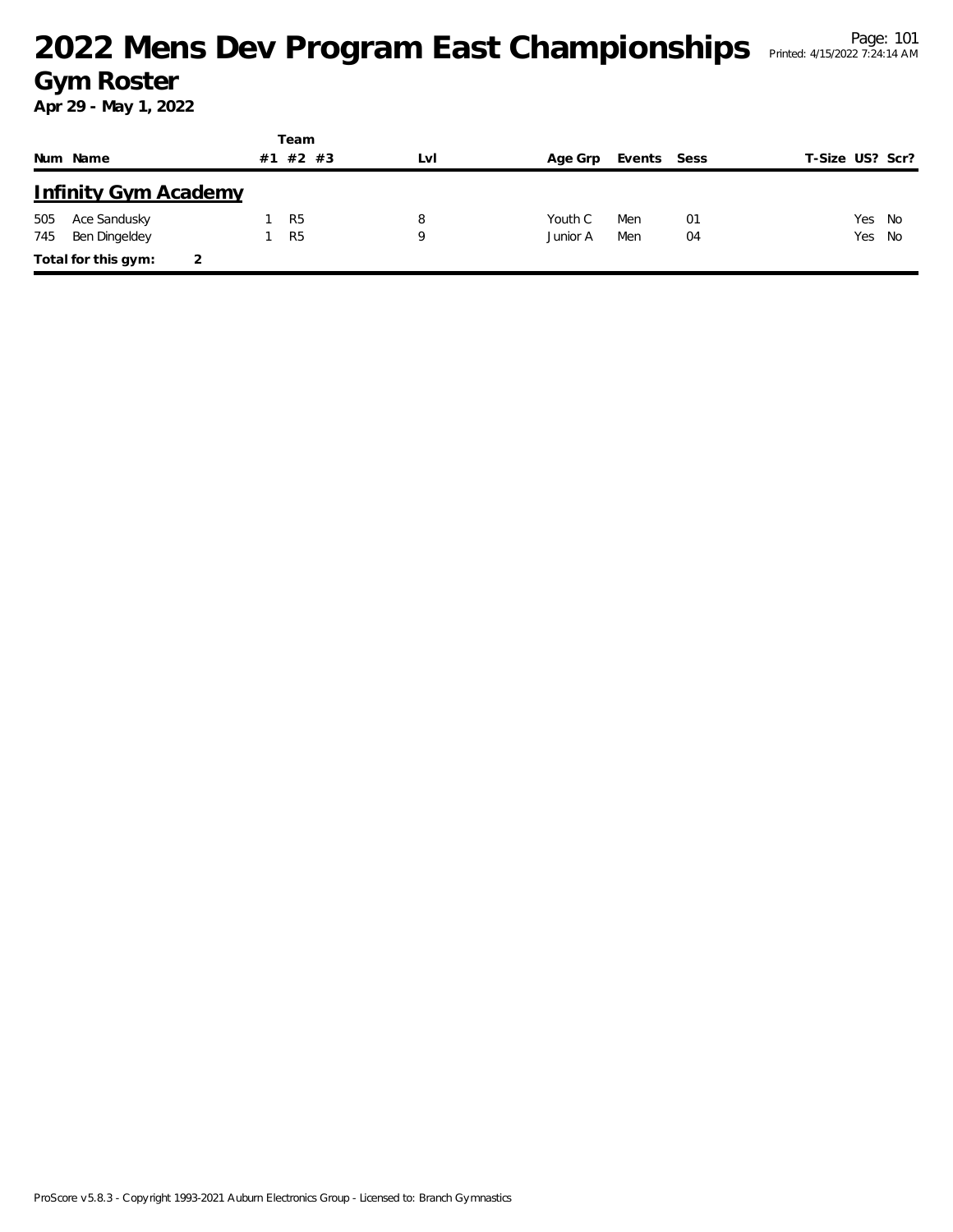|     |                      |   |    | Team           |     |          |             |    |                 |
|-----|----------------------|---|----|----------------|-----|----------|-------------|----|-----------------|
|     | Num Name             |   | #1 | #2 #3          | LvI | Age Grp  | Events Sess |    | T-Size US? Scr? |
|     | <b>Integrity Gym</b> |   |    |                |     |          |             |    |                 |
| 106 | Liam Honey           |   |    | R <sub>5</sub> |     | Youth C  | Men         | 06 | Yes No          |
| 362 | Brennan Prohaska     |   |    | R <sub>5</sub> | 8   | Youth D  | Men         | 01 | Yes No          |
| 363 | Micah Richardson     |   |    | R <sub>5</sub> | 8   | Junior B | Men         | 02 | Yes No          |
|     | Total for this gym:  | 3 |    |                |     |          |             |    |                 |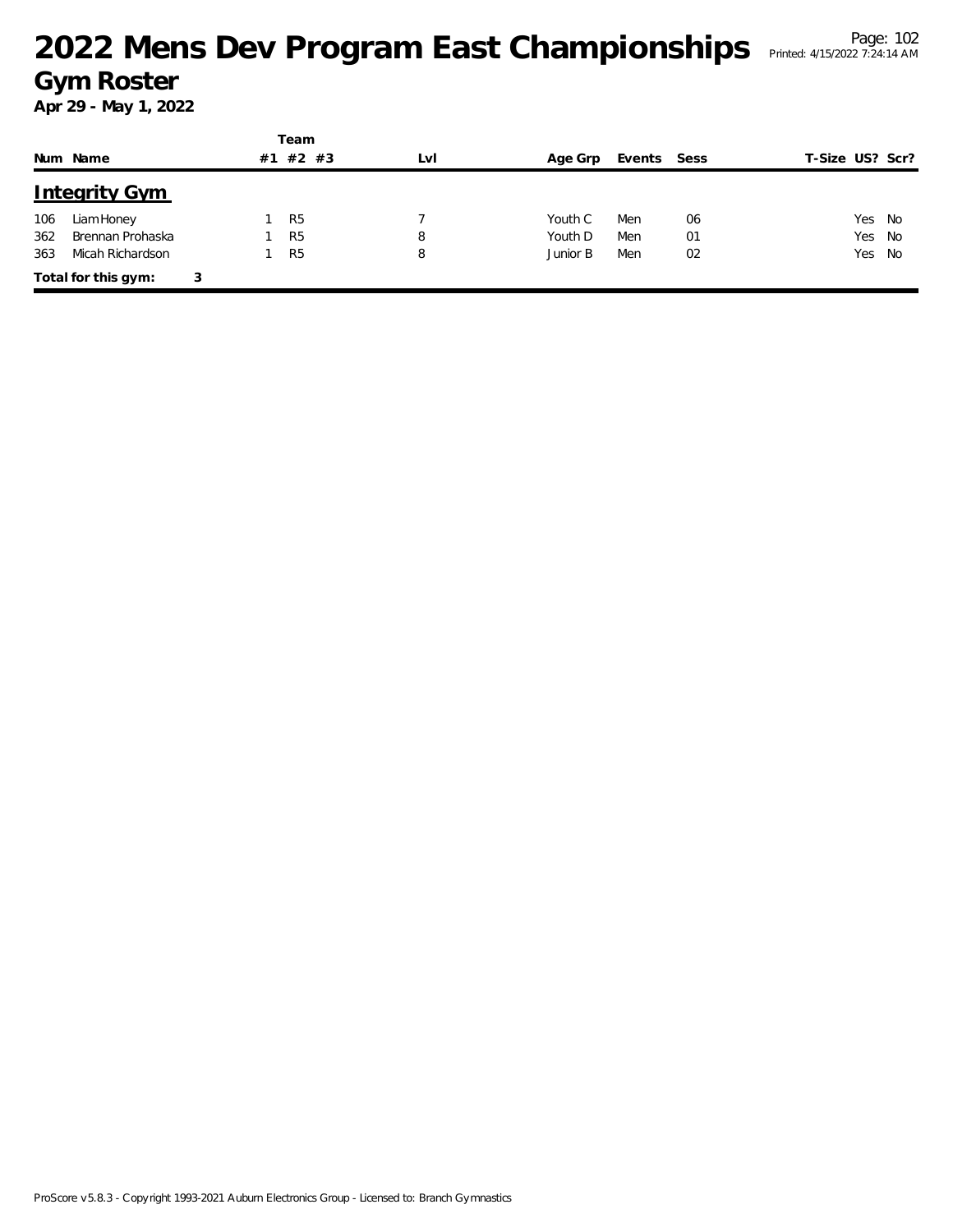|     |                          |    | Team           |     |          |             |    |                 |  |
|-----|--------------------------|----|----------------|-----|----------|-------------|----|-----------------|--|
|     | Num Name                 | #1 | #2 #3          | LvI | Age Grp  | Events Sess |    | T-Size US? Scr? |  |
|     | <b>Interactive Acad</b>  |    |                |     |          |             |    |                 |  |
| 732 | Jack Garvin              |    | R <sub>5</sub> | 9   | Junior C | Men         | 04 | Yes No          |  |
| 733 | Landry Grey              |    | R <sub>5</sub> | 9   | Youth B  | Men         | 03 | Yes No          |  |
|     | Total for this gym:<br>2 |    |                |     |          |             |    |                 |  |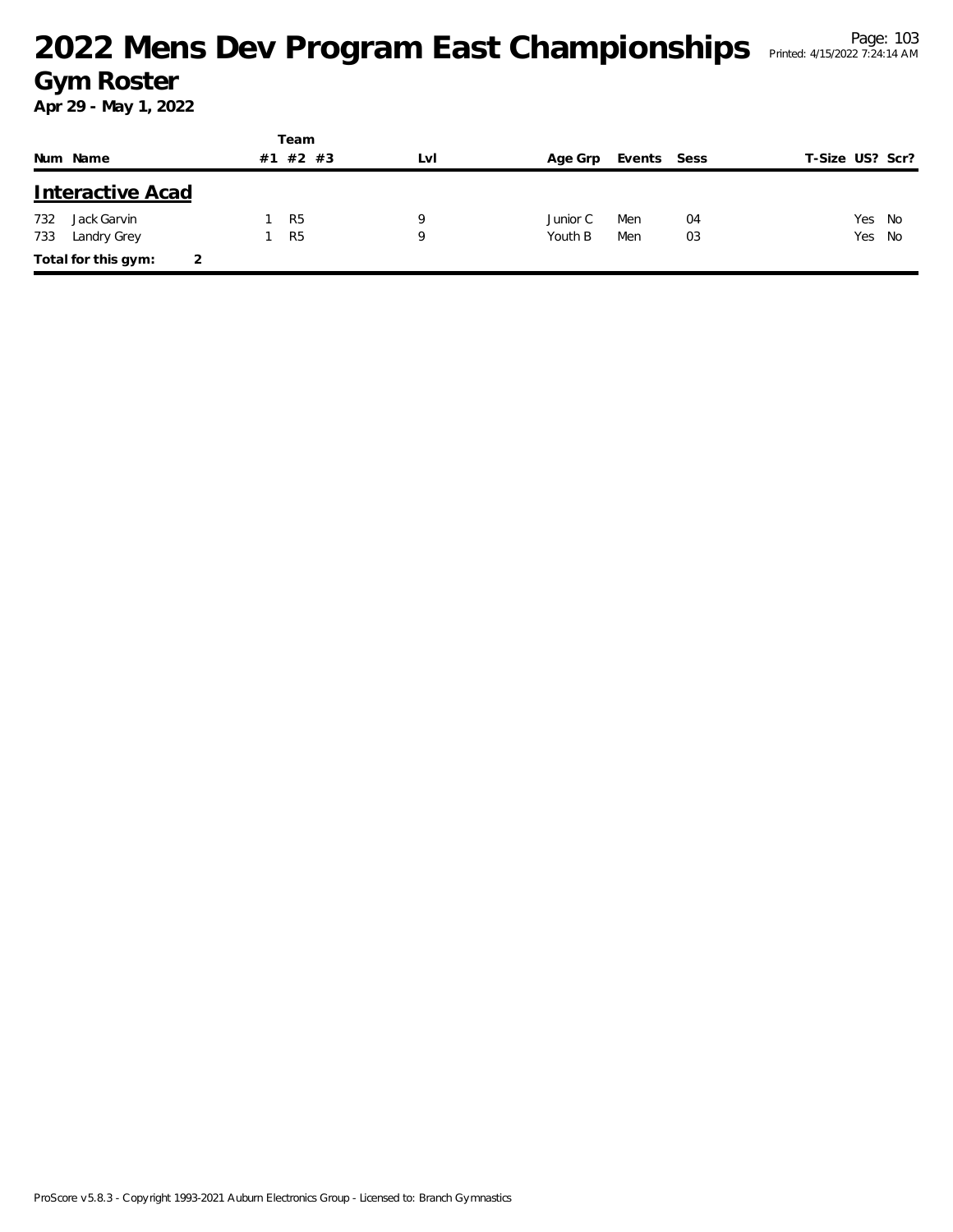|     |                       |    | Team           |     |          |        |      |                 |    |
|-----|-----------------------|----|----------------|-----|----------|--------|------|-----------------|----|
|     | Num Name              | #1 | #2 #3          | LvI | Age Grp  | Events | Sess | T-Size US? Scr? |    |
|     | <b>Interstate Gym</b> |    |                |     |          |        |      |                 |    |
| 199 | Jonathan Belkus       |    | R <sub>6</sub> |     | Junior D | Men    | 07   | Yes             | No |
| 200 | LeoJohn Boucher III   |    | R <sub>6</sub> |     | Youth A  | Men    | 06   | Yes             | No |
| 201 | Adam Incollingo       |    | R <sub>6</sub> |     | Junior D | Men    | 07   | Yes             | No |
| 202 | Bryan Incollingo      |    | R <sub>6</sub> |     | Junior B | Men    | 07   | Yes             | No |
| 203 | Aidan Whittier        |    | R <sub>6</sub> |     | Junior D | Men    | 07   | Yes             | No |
| 655 | Kelly Moriarty        |    | R <sub>6</sub> | 9   | Junior B | Men    | 04   | Yes             | No |
| 656 | David Moro            |    | R <sub>6</sub> | 9   | Senior D | Men    | 05   | Yes             | No |
|     | Total for this gym:   |    |                |     |          |        |      |                 |    |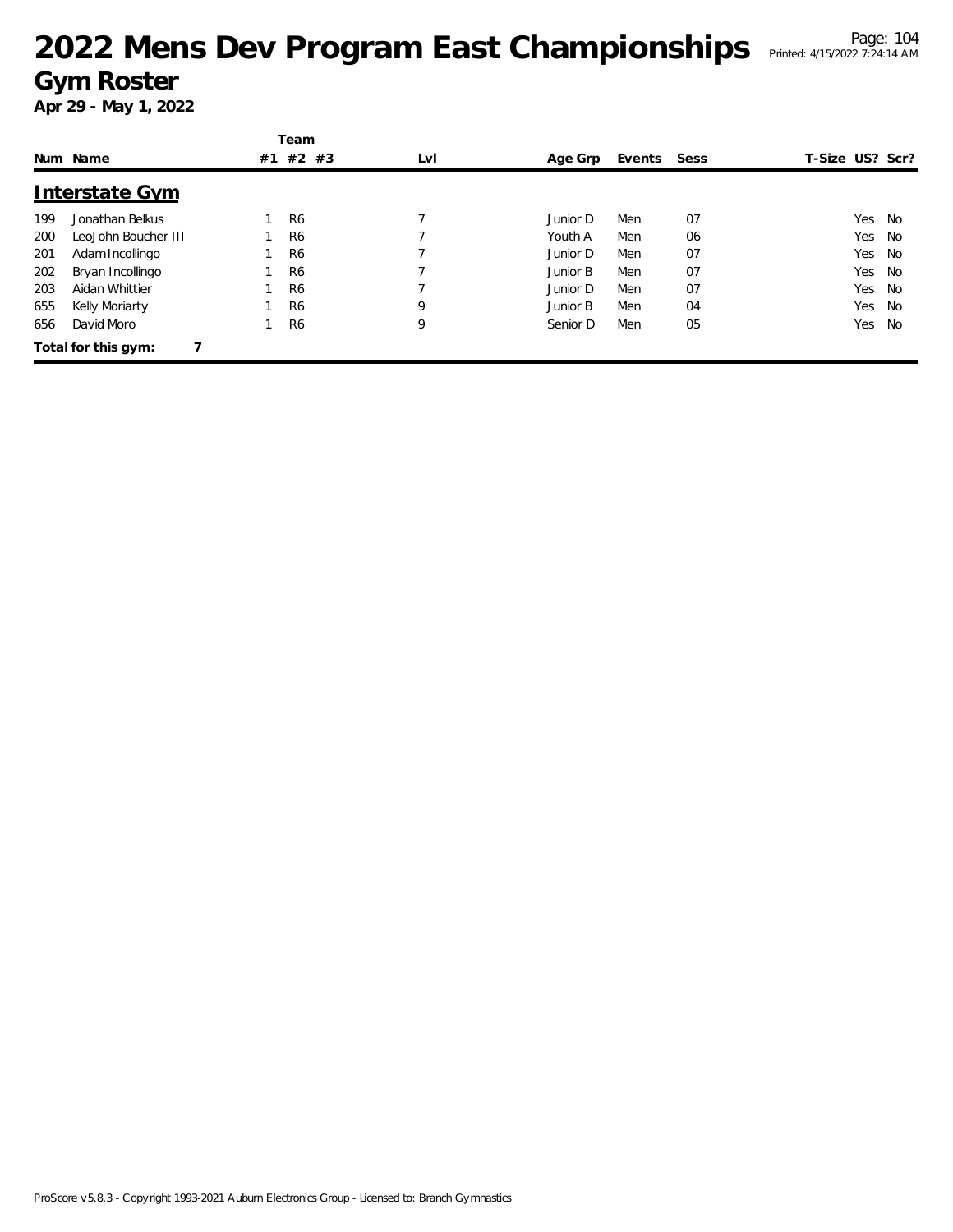|                     | Team     |     |          |             |                 |
|---------------------|----------|-----|----------|-------------|-----------------|
| Num Name            | #1 #2 #3 | Lvi | Age Grp  | Events Sess | T-Size US? Scr? |
| <b>Islands YMCA</b> |          |     |          |             |                 |
| 138 Myles Townsend  | R8       |     | Junior D | Men<br>07   | Yes<br>No       |
| Total for this gym: |          |     |          |             |                 |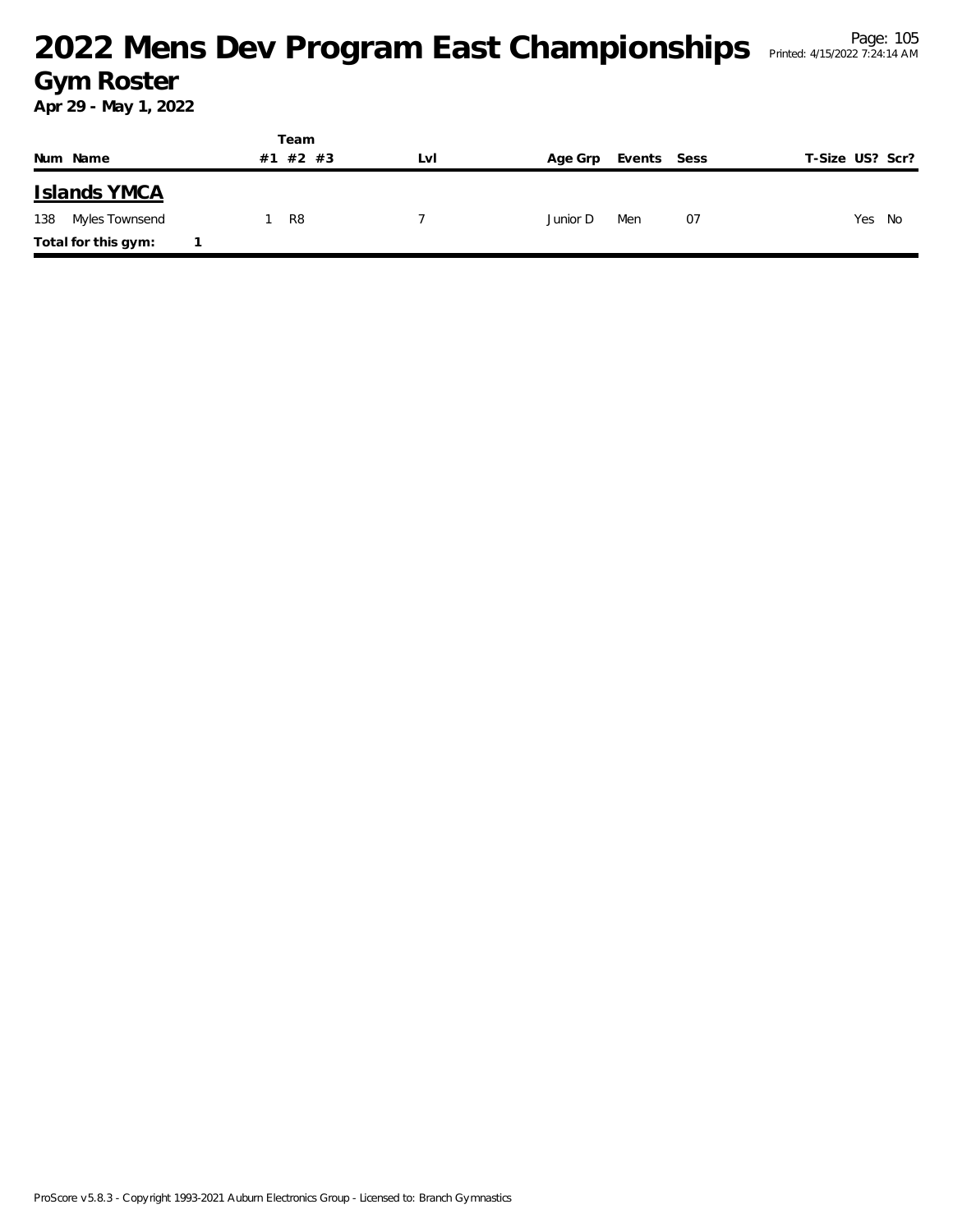|     |                          |    | Team    |     |          |             |    |                 |  |
|-----|--------------------------|----|---------|-----|----------|-------------|----|-----------------|--|
|     | Num Name                 | #1 | $#2$ #3 | LvI | Age Grp  | Events Sess |    | T-Size US? Scr? |  |
|     | John Pancott Gym         |    |         |     |          |             |    |                 |  |
| 150 | Ian Casillas             |    | R7      |     | Junior C | Men         | 07 | Yes No          |  |
| 151 | Brian Wade               |    | R7      |     | Youth B  | Men         | 06 | Yes No          |  |
| 426 | Bryce Reedy              |    | R7      | 8   | Youth A  | Men         | 01 | Yes No          |  |
|     | Total for this gym:<br>3 |    |         |     |          |             |    |                 |  |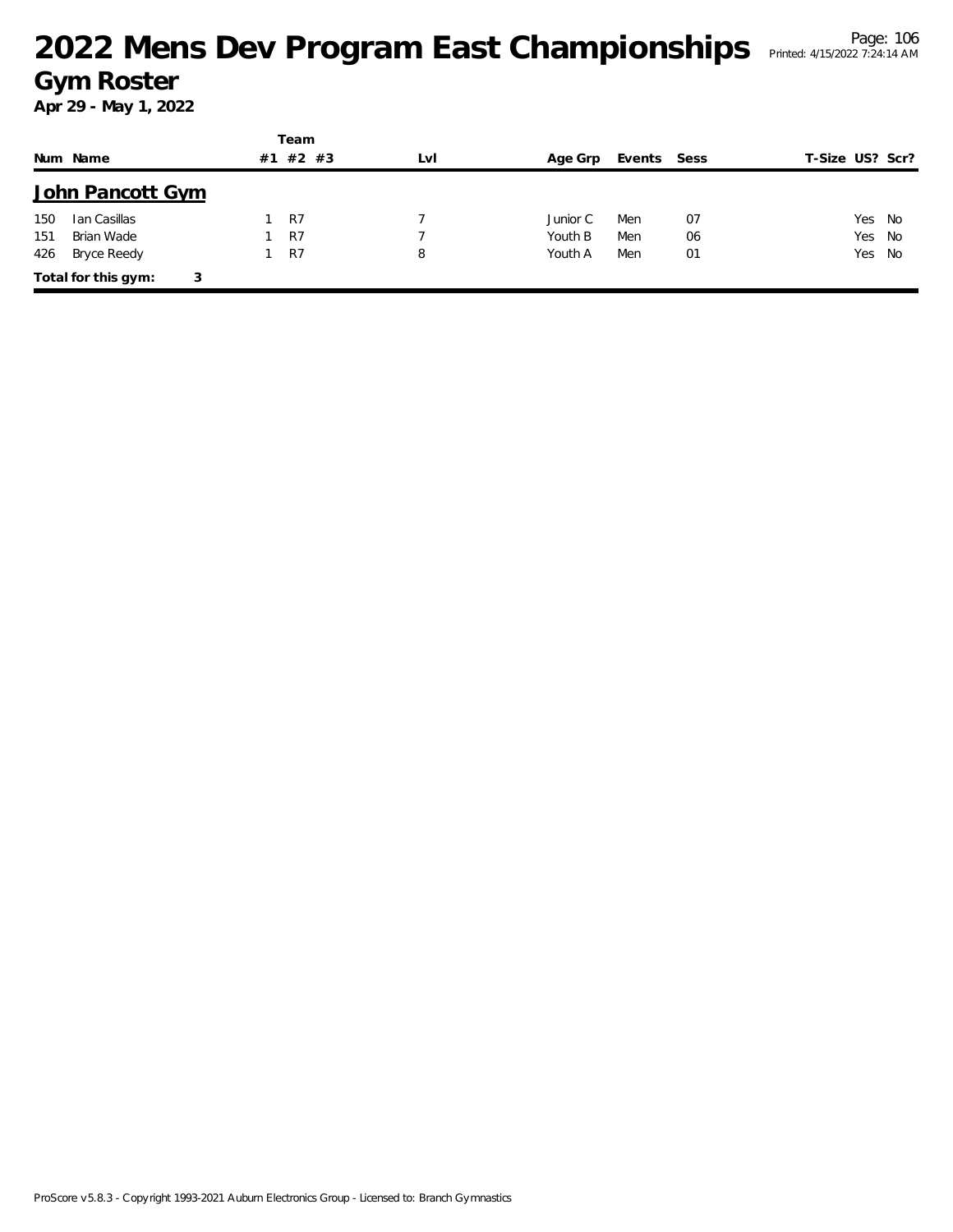|     | Num Name                 | #1 | Team<br>#2 #3 | LvI | Age Grp  | Events Sess |    | T-Size US? Scr? |    |
|-----|--------------------------|----|---------------|-----|----------|-------------|----|-----------------|----|
|     | Kennett Gym Goshen       |    |               |     |          |             |    |                 |    |
| 194 | Nathaniel Babin          |    | R7            |     | Youth B  | Men         | 06 | Yes             | No |
| 195 | Joshua Chait             |    | R7            |     | Junior D | Men         | 07 | Yes             | No |
| 196 | Colin Duffy              |    | R7            |     | Junior A | Men         | 07 | Yes             | No |
| 197 | Elijah Fiol              |    | R7            |     | Junior C | Men         | 07 | Yes             | No |
| 198 | Roark Petermann          |    | R7            |     | Junior B | Men         | 07 | Yes             | No |
| 446 | Jake Wazolek             |    | R7            | 8   | Junior A | Men         | 02 | Yes             | No |
|     | Total for this gym:<br>6 |    |               |     |          |             |    |                 |    |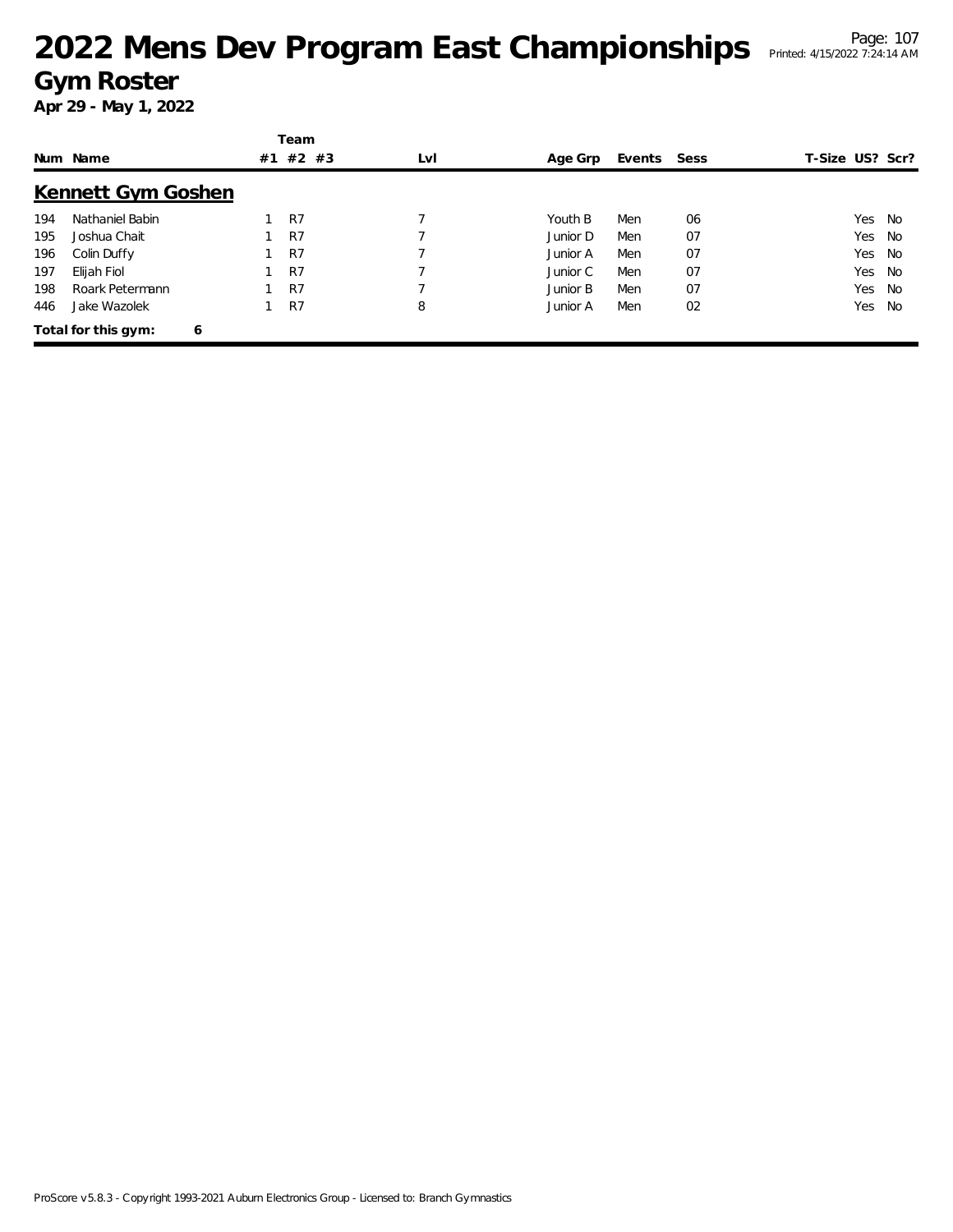|     |                          |    | Team    |     |          |             |    |                 |        |      |
|-----|--------------------------|----|---------|-----|----------|-------------|----|-----------------|--------|------|
|     | Num Name                 | #1 | $#2$ #3 | LvI | Age Grp  | Events Sess |    | T-Size US? Scr? |        |      |
|     | <b>KMC Gymnastics</b>    |    |         |     |          |             |    |                 |        |      |
| 417 | Maguire Deutsch          |    | R7      | 8   | Junior A | Men         | 02 |                 | Yes    | - No |
| 418 | Alan Dutt                |    | R7      | 8   | Junior D | Men         | 02 |                 | Yes    | - No |
| 419 | Samuel Soldato           |    | R7      | 8   | Junior A | Men         | 02 |                 | Yes No |      |
| 607 | Owen Geibel              |    | R7      | 9   | Senior A | Men         | 05 |                 | Yes    | No   |
| 608 | <b>Isaac Steele</b>      |    | R7      | 9   | Junior A | Men         | 04 |                 | Yes    | No   |
|     | Total for this gym:<br>5 |    |         |     |          |             |    |                 |        |      |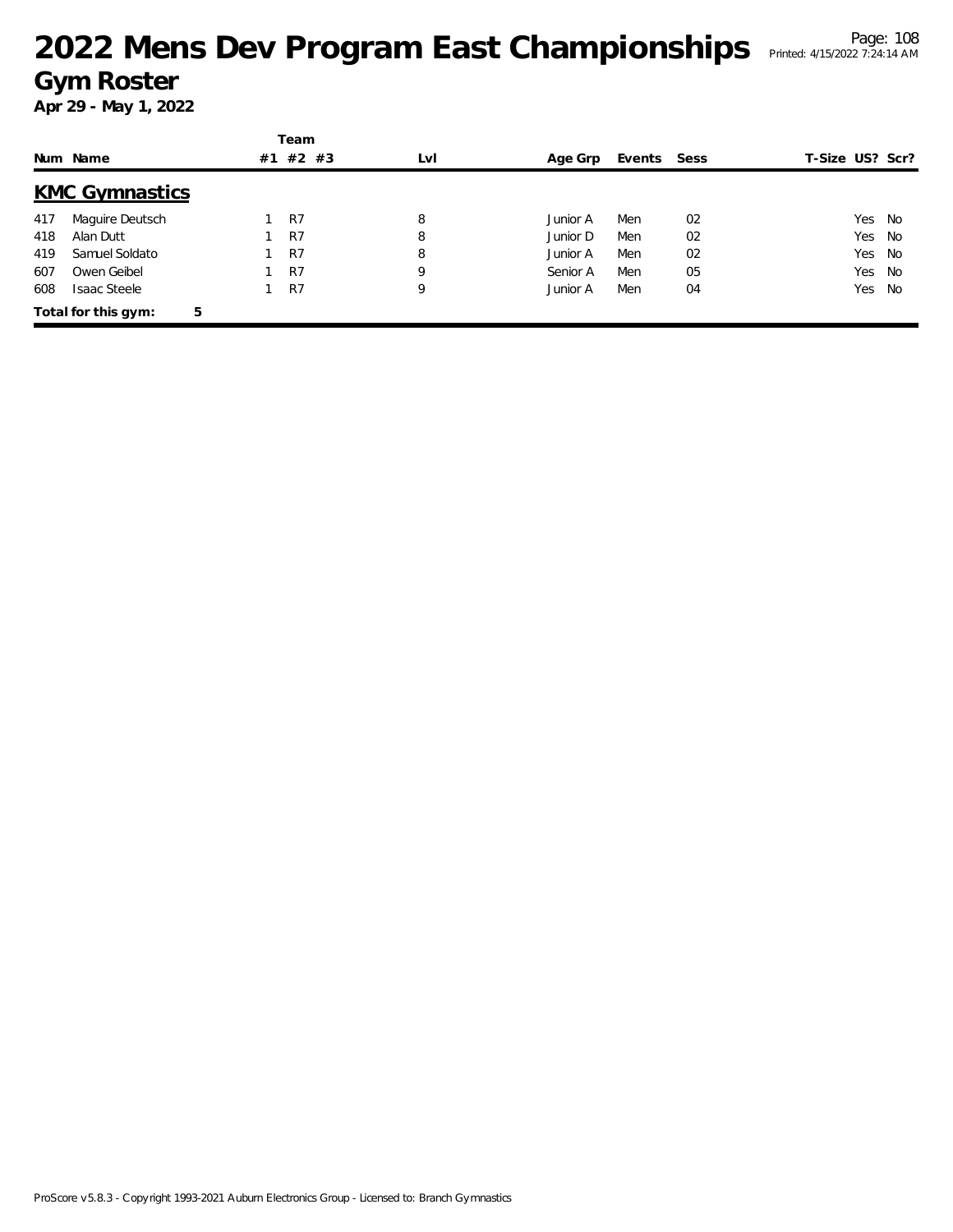|     |                          |    | Team           |     |          |        |      |                 |    |
|-----|--------------------------|----|----------------|-----|----------|--------|------|-----------------|----|
|     | Num Name                 | #1 | $#2$ #3        | LvI | Age Grp  | Events | Sess | T-Size US? Scr? |    |
|     | LaFleur's Tampa          |    |                |     |          |        |      |                 |    |
| 222 | Christopher Newcom       |    | R <sub>8</sub> |     | Junior C | Men    | 07   | Yes             | No |
| 223 | Jake Piotrowicz          |    | R <sub>8</sub> |     | Youth A  | Men    | 06   | Yes             | No |
| 672 | Maks Puzenko             |    | R <sub>8</sub> | 9   | Youth A  | Men    | 03   | Yes             | No |
|     | Total for this gym:<br>3 |    |                |     |          |        |      |                 |    |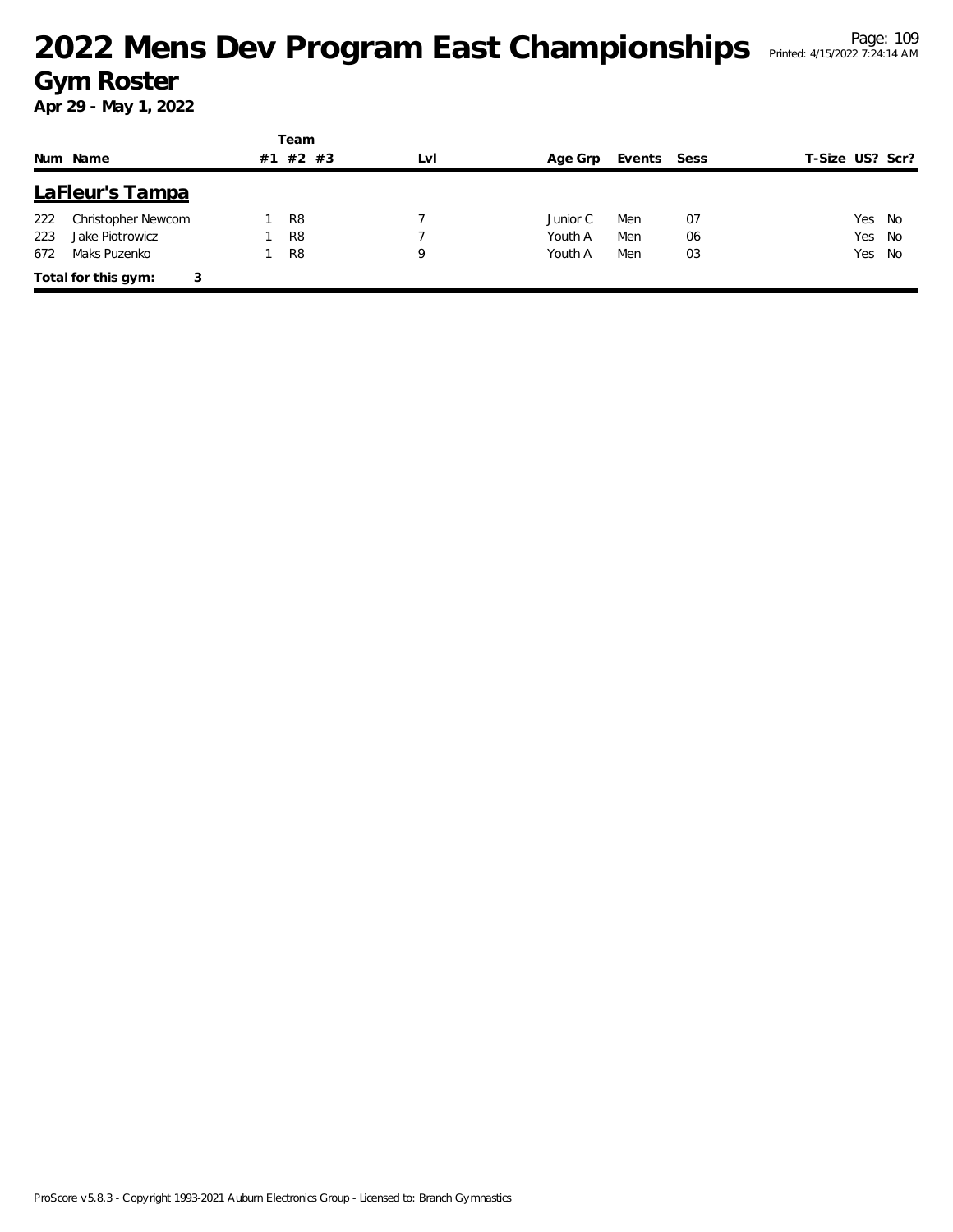|     |                     |    | Team           |     |          |        |      |                 |     |      |
|-----|---------------------|----|----------------|-----|----------|--------|------|-----------------|-----|------|
|     | Num Name            | #1 | $#2$ #3        | LvI | Age Grp  | Events | Sess | T-Size US? Scr? |     |      |
|     | Lake Murray Gym     |    |                |     |          |        |      |                 |     |      |
| 112 | <b>Wyatt Crow</b>   |    | R <sub>8</sub> |     | Youth D  | Men    | 06   |                 | Yes | - No |
| 113 | Dalton Hall-Black   |    | R <sub>8</sub> |     | Youth D  | Men    | 06   |                 | Yes | No   |
| 390 | Tristen Bryant      |    | R <sub>8</sub> | 8   | Junior D | Men    | 02   |                 | Yes | No   |
| 391 | Calder Weinberg     |    | R <sub>8</sub> | 8   | Junior D | Men    | 02   |                 | Yes | No   |
| 392 | Asher Wokurka       |    | R <sub>8</sub> | 8   | Junior D | Men    | 02   |                 | Yes | No.  |
|     | Total for this gym: | 5  |                |     |          |        |      |                 |     |      |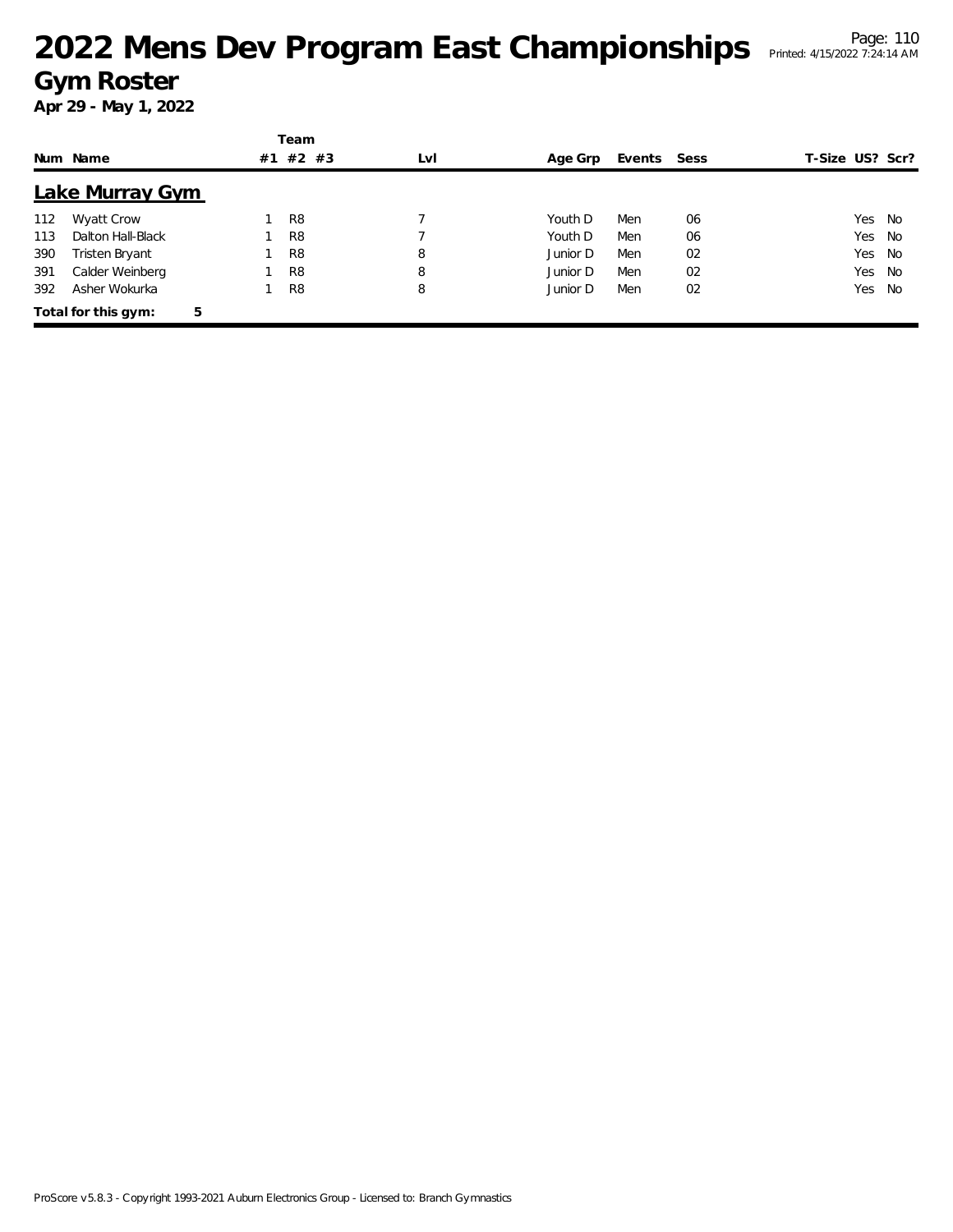|     |                      |    | Team           |           |     |          |        |      |                 |     |
|-----|----------------------|----|----------------|-----------|-----|----------|--------|------|-----------------|-----|
|     | Num Name             | #1 | $#2$ #3        |           | LvI | Age Grp  | Events | Sess | T-Size US? Scr? |     |
|     | Lakeshore Academy    |    |                |           |     |          |        |      |                 |     |
| 497 | Niko Dumitrascu      |    | R <sub>5</sub> |           | 8   | Youth D  | Men    | 01   | Yes             | No  |
| 498 | Ivan Lupuliak        |    | R <sub>5</sub> |           | 8   | Youth A  | Men    | 01   | Yes             | No  |
| 499 | Justin Macak         |    | R <sub>5</sub> |           | 8   | Youth A  | Men    | 01   | Yes             | No  |
| 500 | Andrew Otgonbaatar   |    | R <sub>5</sub> |           | 8   | Junior B | Men    | 02   | Yes             | No  |
| 501 | *Declan-PH, R Shapin |    | R <sub>5</sub> | <b>SP</b> | 8   | Youth B  | Men    | 01   | Yes             | No. |
| 723 | Cyrus Parke          |    | R <sub>5</sub> |           | 9   | Junior B | Men    | 04   | Yes             | No  |
| 724 | Morgan Szpak         |    | R <sub>5</sub> |           | 9   | Youth A  | Men    | 03   | Yes             | No. |
|     | Total for this gym:  |    |                |           |     |          |        |      |                 |     |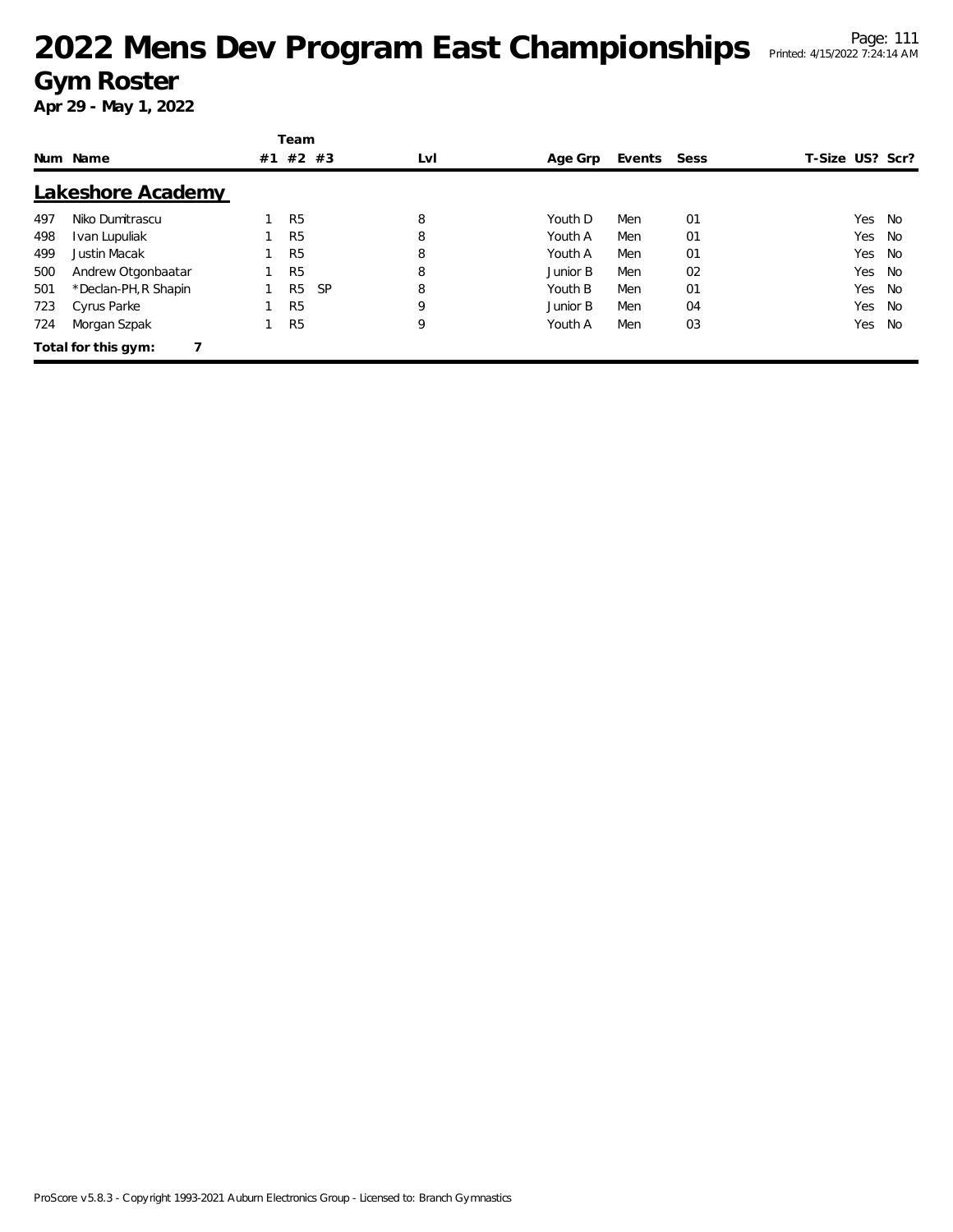|     |                           |    | Team           |     |          |             |    |                 |    |
|-----|---------------------------|----|----------------|-----|----------|-------------|----|-----------------|----|
|     | Num Name                  | #1 | #2 #3          | LVI | Age Grp  | Events Sess |    | T-Size US? Scr? |    |
|     | <b>Langley Gymnastics</b> |    |                |     |          |             |    |                 |    |
| 730 | Alex Illig                |    | R <sub>8</sub> | 9   | Junior C | Men         | 04 | Yes             | No |
| 731 | Bryler Quinton            |    | R <sub>8</sub> | 9   | Youth D  | Men         | 03 | Yes No          |    |
|     | Total for this gym:       | 2  |                |     |          |             |    |                 |    |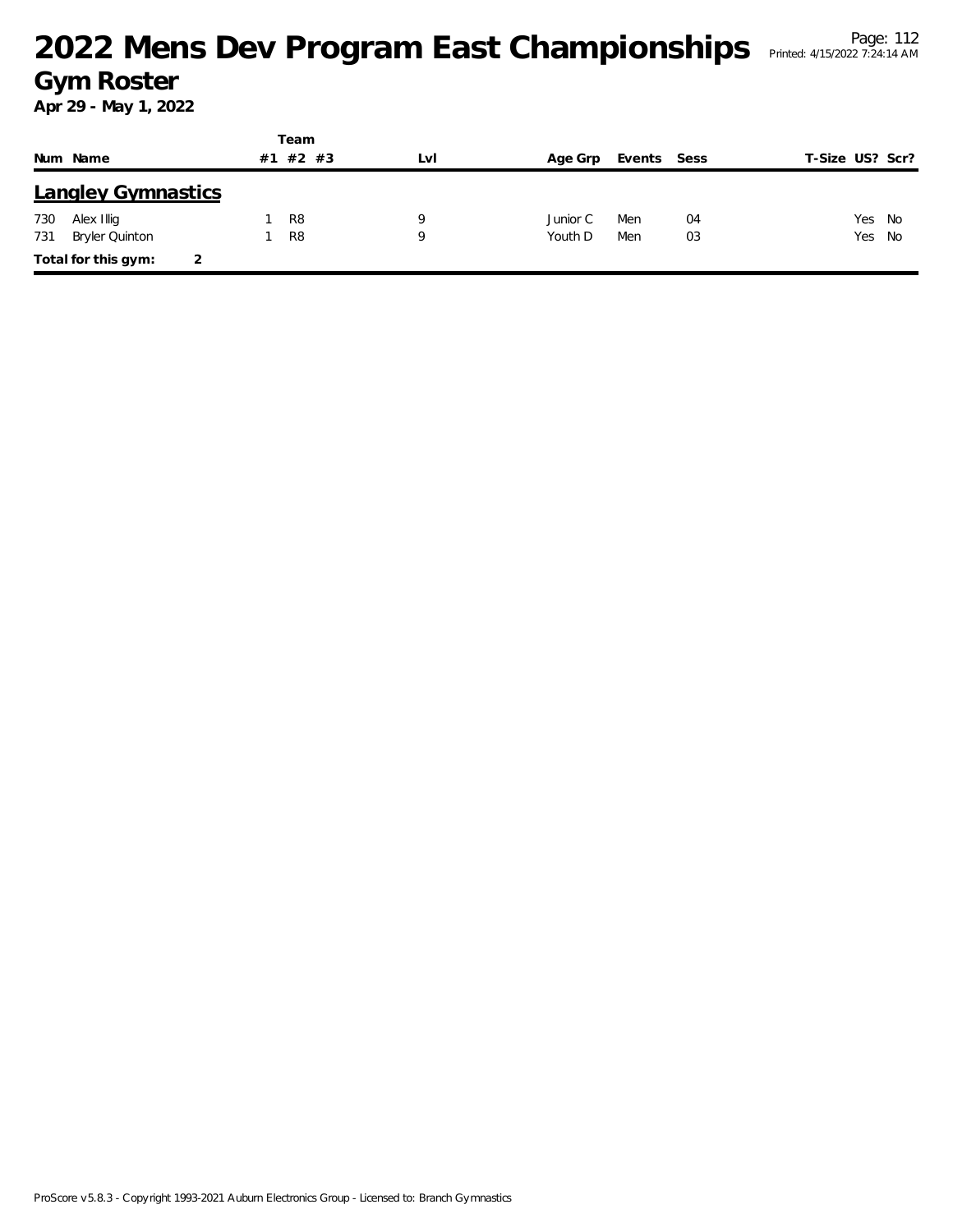|     |                       |    | Team           |           |     |          |        |      |                 |    |
|-----|-----------------------|----|----------------|-----------|-----|----------|--------|------|-----------------|----|
|     | Num Name              | #1 | $#2$ #3        |           | LvI | Age Grp  | Events | Sess | T-Size US? Scr? |    |
|     | Legacy-KY             |    |                |           |     |          |        |      |                 |    |
| 101 | Marty Adams           |    | R <sub>5</sub> |           |     | Junior A | Men    | 07   | Yes             | No |
| 102 | *Tris-FX Adams        |    | R <sub>5</sub> | <b>SP</b> |     | Youth A  | Men    | 06   | Yes             | No |
| 103 | *Samuel-FX, PB Brown  |    | R <sub>5</sub> | <b>SP</b> |     | Youth D  | Men    | 06   | Yes             | No |
| 104 | *Caden-FX, R Campbell |    | R <sub>5</sub> | <b>SP</b> |     | Junior D | Men    | 07   | Yes             | No |
| 560 | Kenneth Bueno         |    | R <sub>5</sub> |           | 9   | Junior A | Men    | 04   | Yes             | No |
| 561 | Isaac Critchfield     |    | R <sub>5</sub> |           | 9   | Youth B  | Men    | 03   | Yes             | No |
| 562 | Colin Hinds           |    | R <sub>5</sub> |           | 9   | Youth C  | Men    | 03   | Yes             | No |
|     | Total for this gym:   |    |                |           |     |          |        |      |                 |    |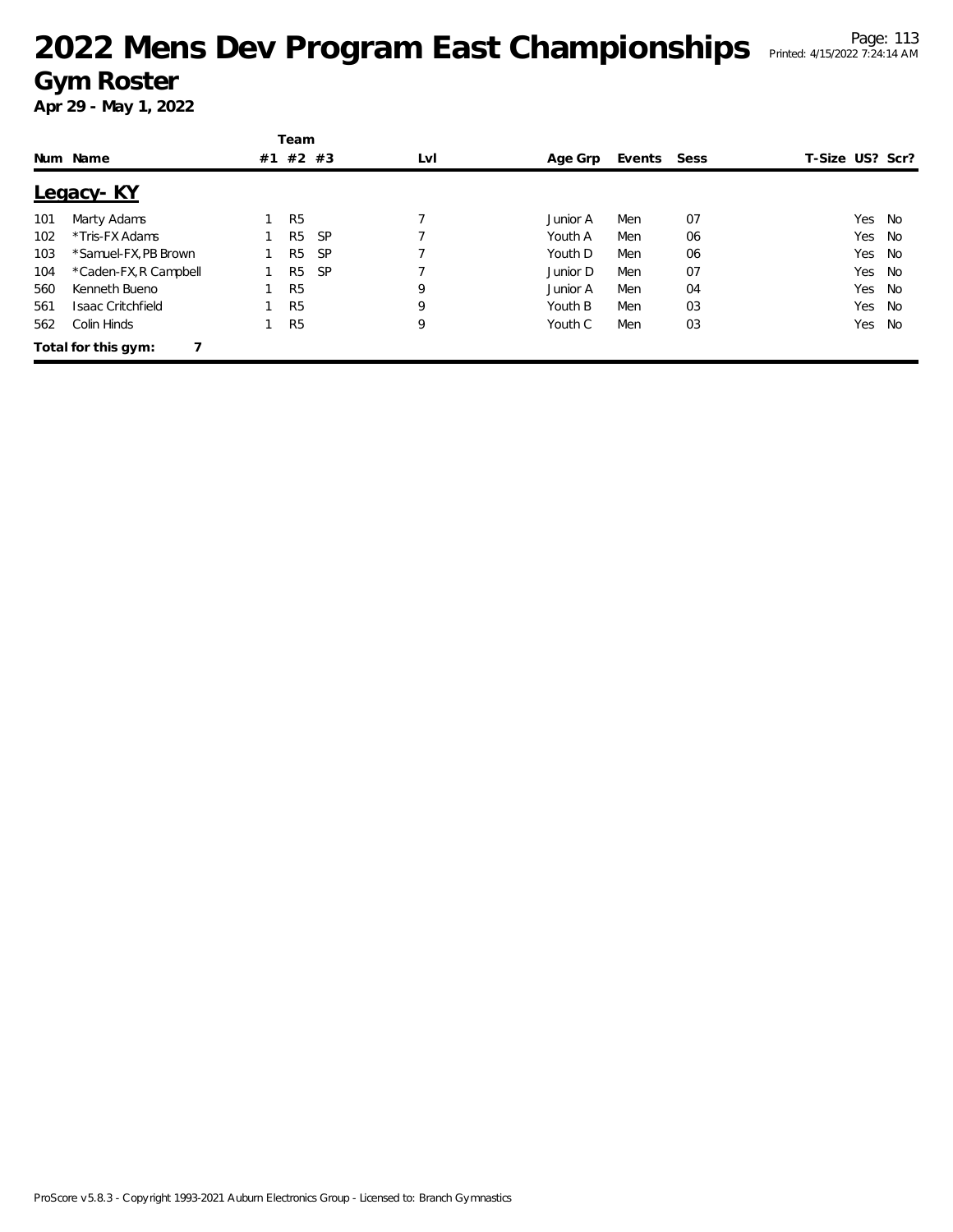|     |                          |    | Team           |     |          |        |      |                 |    |
|-----|--------------------------|----|----------------|-----|----------|--------|------|-----------------|----|
|     | Num Name                 | #1 | #2 #3          | LvI | Age Grp  | Events | Sess | T-Size US? Scr? |    |
|     | Let It Shine Gym         |    |                |     |          |        |      |                 |    |
| 148 | Aditya Choudhari         |    | R <sub>8</sub> |     | Junior C | Men    | 07   | Yes             | No |
| 423 | Asher Fugua              |    | R <sub>8</sub> | 8   | Junior A | Men    | 02   | Yes             | No |
| 424 | Eli Lusk                 |    | R <sub>8</sub> | 8   | Youth B  | Men    | 01   | Yes             | No |
| 425 | Ben Mann                 |    | R <sub>8</sub> | 8   | Youth A  | Men    | 01   | Yes             | No |
| 616 | Hayden McCormack         |    | R <sub>8</sub> | 9   | Youth B  | Men    | 03   | Yes             | No |
|     | 5<br>Total for this gym: |    |                |     |          |        |      |                 |    |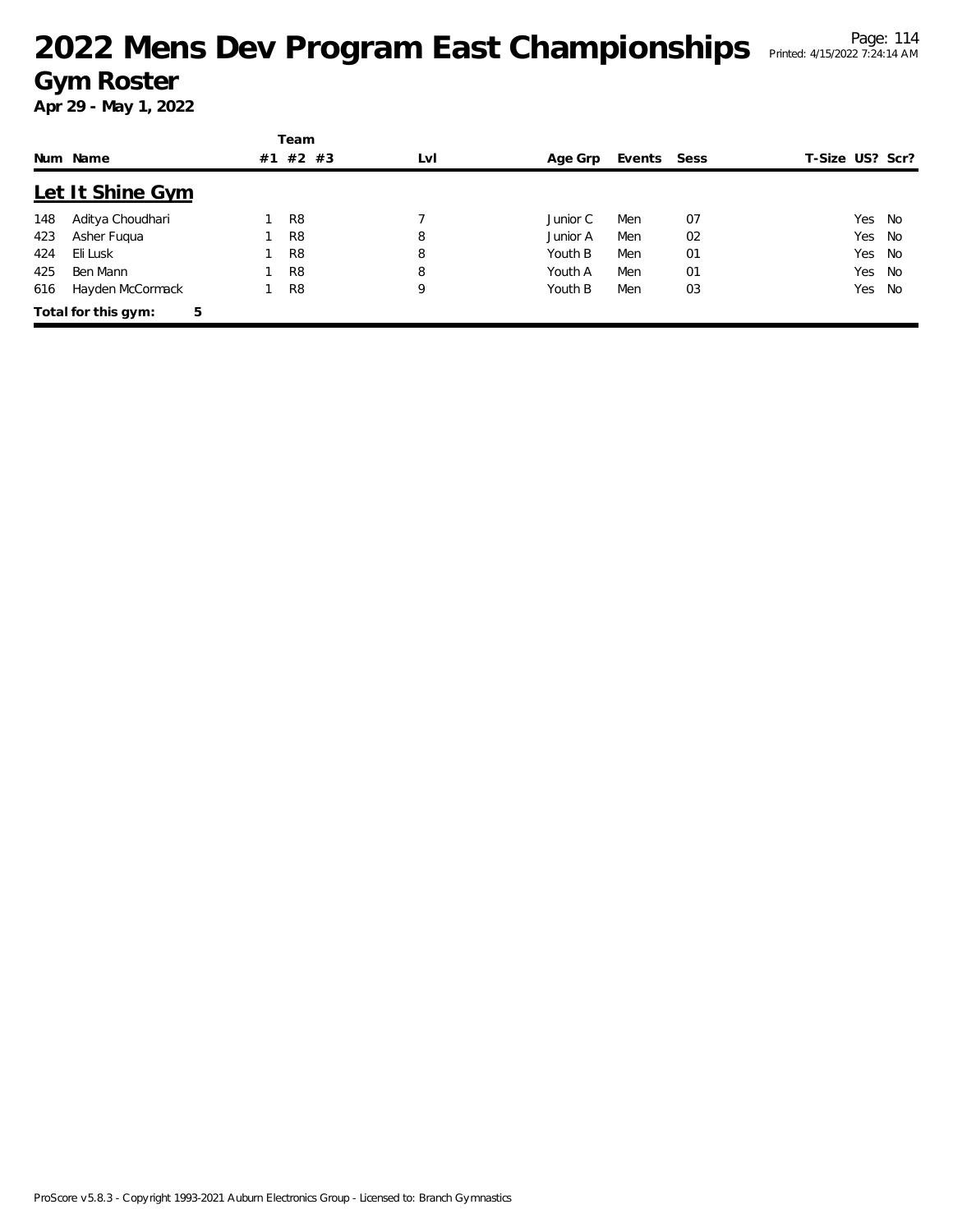|                           |    | Team  |     |          |             |    |                 |  |
|---------------------------|----|-------|-----|----------|-------------|----|-----------------|--|
| Num Name                  | #1 | #2 #3 | LvI | Age Grp  | Events Sess |    | T-Size US? Scr? |  |
| Levon's Gymnastics        |    |       |     |          |             |    |                 |  |
| *Noah-FX, PB Orens<br>341 |    | R6 SP |     | Junior A | Men         | 07 | Yes No          |  |
| 814<br>Jamie Tarantino    |    | -R6   | Q   | Junior C | Men         | 04 | Yes No          |  |
| Total for this gym:       |    |       |     |          |             |    |                 |  |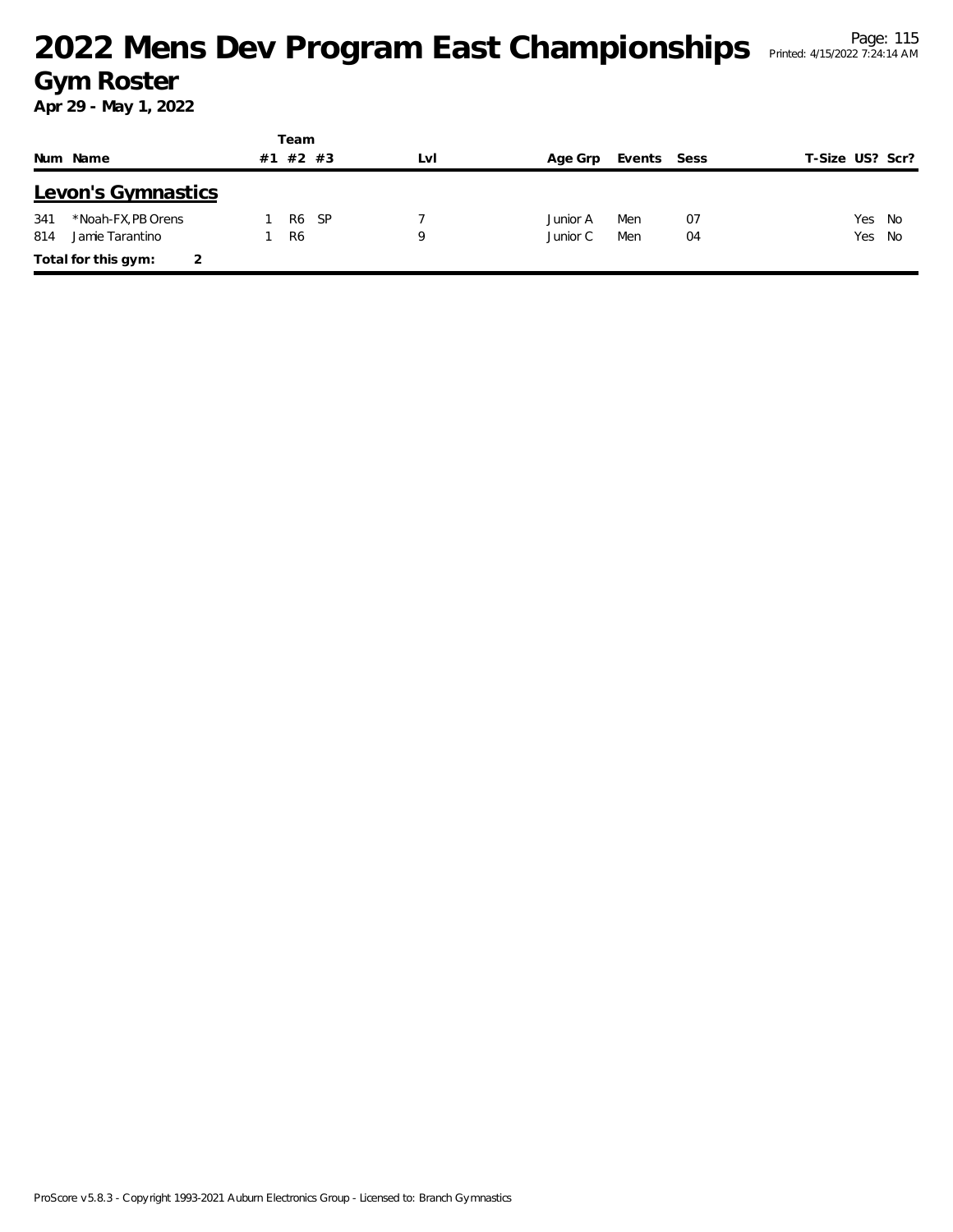|            |                     |   | Team           |     |          |        |      |                 |        |
|------------|---------------------|---|----------------|-----|----------|--------|------|-----------------|--------|
|            | Num Name            |   | #1 #2 #3       | LvI | Age Grp  | Events | Sess | T-Size US? Scr? |        |
| <u>Lga</u> |                     |   |                |     |          |        |      |                 |        |
| 105        | Maximus Palti       |   | R <sub>5</sub> |     | Youth C  | Men    | 06   | Yes No          |        |
| 358        | LJ Hansen           |   | R <sub>5</sub> | 8   | Youth C  | Men    | 01   |                 | Yes No |
| 359        | Xavier Kowalski     |   | R <sub>5</sub> | 8   | Junior B | Men    | 02   |                 | Yes No |
| 563        | Yohan Malhotra      |   | R <sub>5</sub> | 9   | Youth C  | Men    | 03   |                 | Yes No |
| 564        | Dylan Valeroso      |   | R <sub>5</sub> | 9   | Youth D  | Men    | 03   | Yes             | No     |
| 565        | Michael Vincic      |   | R <sub>5</sub> | 9   | Youth B  | Men    | 03   | Yes             | No     |
|            | Total for this gym: | 6 |                |     |          |        |      |                 |        |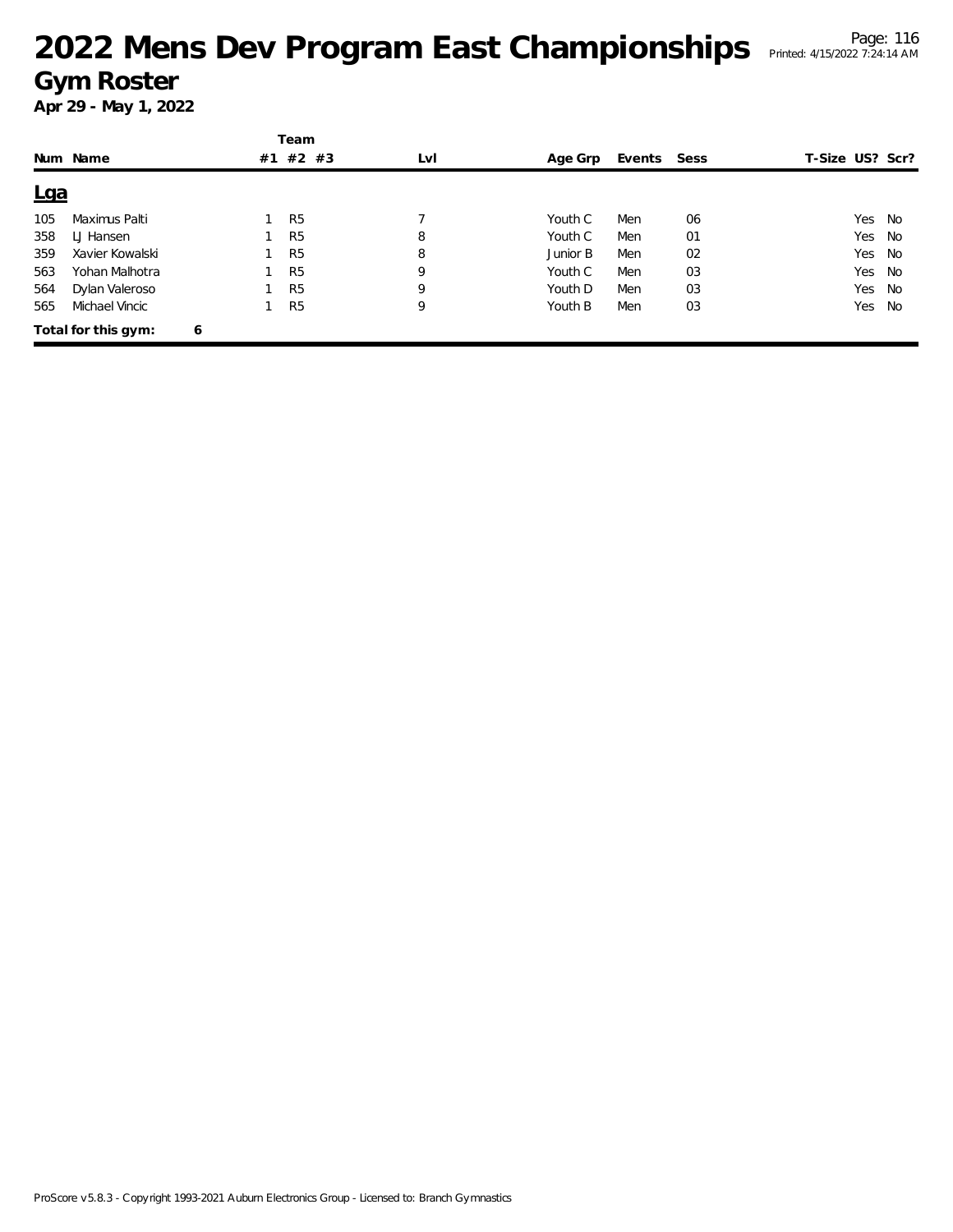|     |                             |    | Team           |     |          |             |    |                 |  |
|-----|-----------------------------|----|----------------|-----|----------|-------------|----|-----------------|--|
|     | Num Name                    | #1 | $#2$ #3        | LvI | Age Grp  | Events Sess |    | T-Size US? Scr? |  |
|     | <b>Meadowlands Gym Acad</b> |    |                |     |          |             |    |                 |  |
| 771 | Ayush Gohil                 |    | R7             | 9   | Senior C | Men         | 05 | Yes No          |  |
| 772 | Max Nizza                   |    | R <sub>7</sub> | Q   | Youth A  | Men         | 03 | Yes No          |  |
| 773 | Leon Ovnanian               |    | R7             | 9   | Youth A  | Men         | 03 | Yes No          |  |
|     | Total for this gym:         | 3  |                |     |          |             |    |                 |  |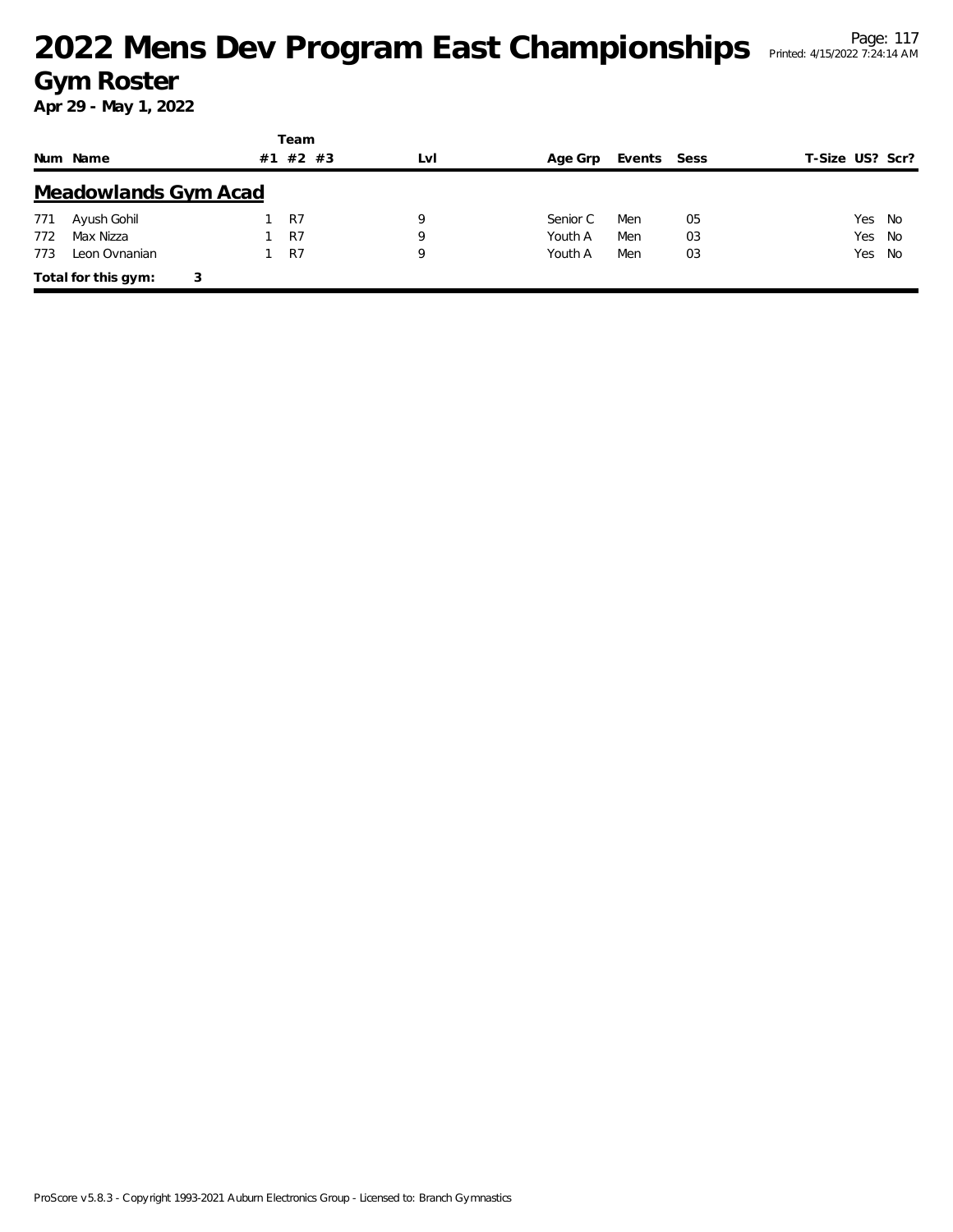|     |                             |    | Team           |           |     |          |             |    |                 |    |
|-----|-----------------------------|----|----------------|-----------|-----|----------|-------------|----|-----------------|----|
|     | Num Name                    | #1 | #2 #3          |           | LvI | Age Grp  | Events Sess |    | T-Size US? Scr? |    |
|     | <b>Metro South Gym Acad</b> |    |                |           |     |          |             |    |                 |    |
| 315 | *Chanyn-FX Carbone          |    | R6             | <b>SP</b> |     | Youth D  | Men         | 06 | Yes             | No |
| 316 | Chace Owens                 |    | R <sub>6</sub> |           |     | Youth A  | Men         | 06 | Yes             | No |
| 774 | Ben Harte                   |    | R <sub>6</sub> |           | 9   | Senior C | Men         | 05 | Yes             | No |
| 775 | Ty MacLean                  |    | R <sub>6</sub> |           | 9   | Senior C | Men         | 05 | Yes             | No |
| 776 | Ryan O'Malley               |    | R <sub>6</sub> |           | 9   | Junior C | Men         | 04 | Yes             | No |
| 777 | Andrew Znoj                 |    | R <sub>6</sub> |           | 9   | Senior B | Men         | 05 | Yes             | No |
|     | Total for this gym:<br>6    |    |                |           |     |          |             |    |                 |    |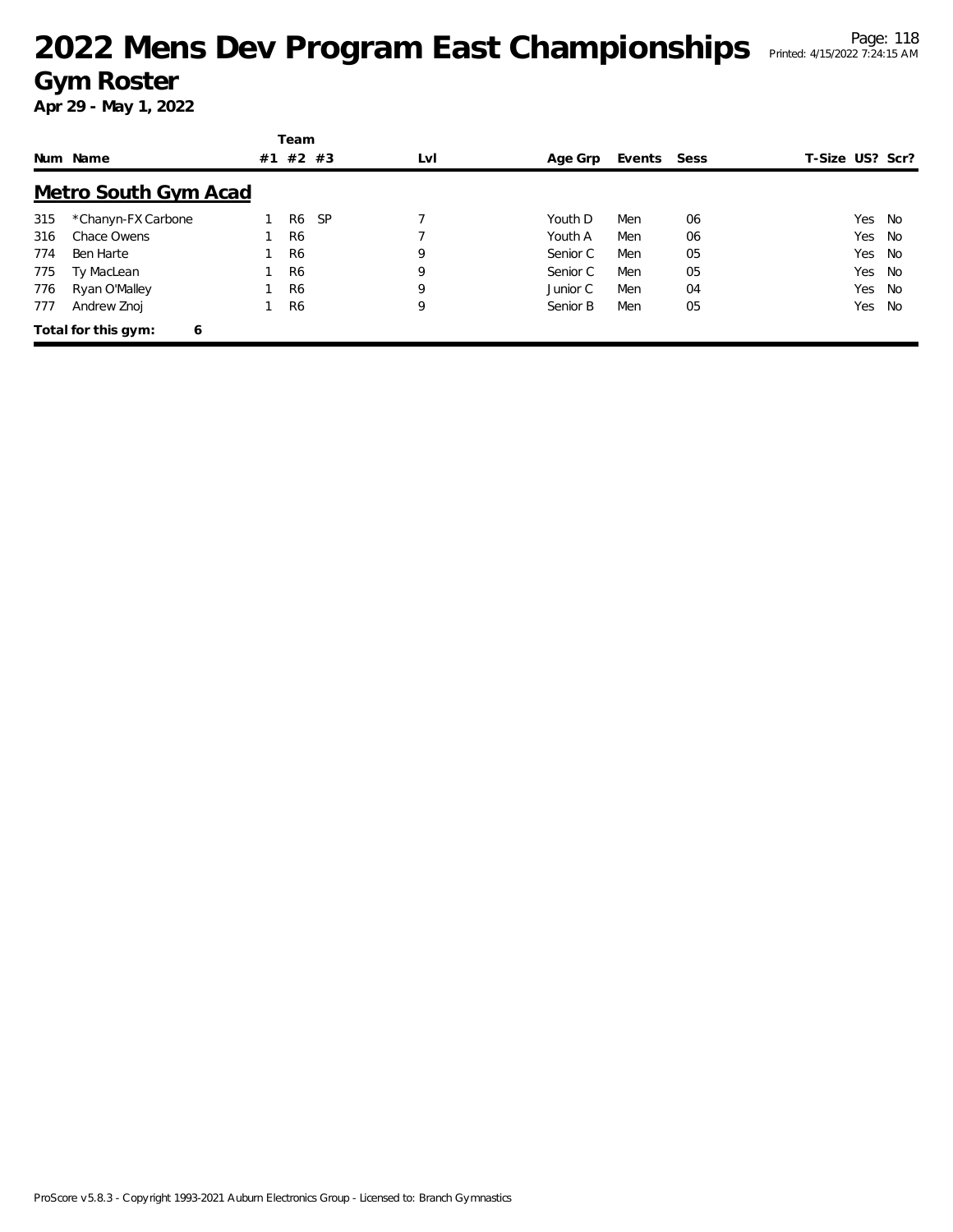|                         |    | Team  |     |          |             |                 |
|-------------------------|----|-------|-----|----------|-------------|-----------------|
| Num Name                | #1 | #2 #3 | LvI | Age Grp  | Events Sess | T-Size US? Scr? |
| MGC-Westboro            |    |       |     |          |             |                 |
| 645<br>Jeremy Brinkmann |    | R6    | Q   | Senior A | Men<br>05   | Yes No          |
| Total for this gym:     |    |       |     |          |             |                 |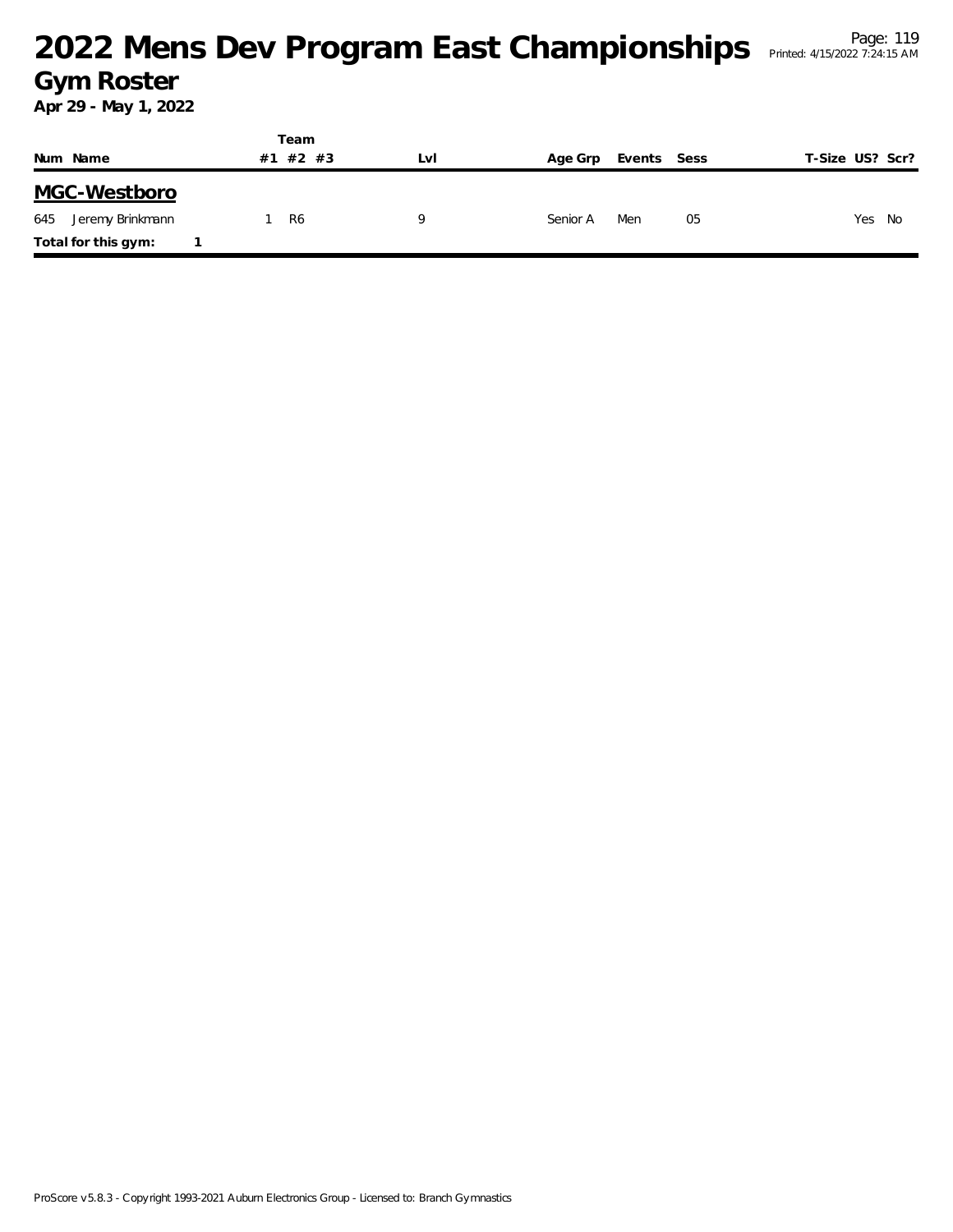|     |                     |    | Team           |           |     |          |             |    |                 |      |
|-----|---------------------|----|----------------|-----------|-----|----------|-------------|----|-----------------|------|
|     | Num Name            | #1 |                | #2 #3     | LvI | Age Grp  | Events Sess |    | T-Size US? Scr? |      |
|     | Mich. Elite GA      |    |                |           |     |          |             |    |                 |      |
| 301 | Gianluca Mancini    |    | R <sub>5</sub> |           |     | Junior D | Men         | 07 | Yes             | - No |
| 515 | Lincoln Negri       |    | R <sub>5</sub> |           | 8   | Junior C | Men         | 02 | Yes             | No   |
| 516 | Alex Spinks         |    | R <sub>5</sub> |           | 8   | Youth B  | Men         | 01 | Yes             | - No |
| 760 | Sean Cinzori        |    | R <sub>5</sub> |           | 9   | Youth D  | Men         | 03 | Yes             | No   |
| 761 | Jeremiah Shields    |    | R <sub>5</sub> |           | 9   | Junior D | Men         | 04 | Yes             | No   |
| 762 | *Ari-FX Tanskanen   |    | R <sub>5</sub> | <b>SP</b> | 9   | Junior A | Men         | 04 | Yes             | No   |
|     | Total for this gym: | 6  |                |           |     |          |             |    |                 |      |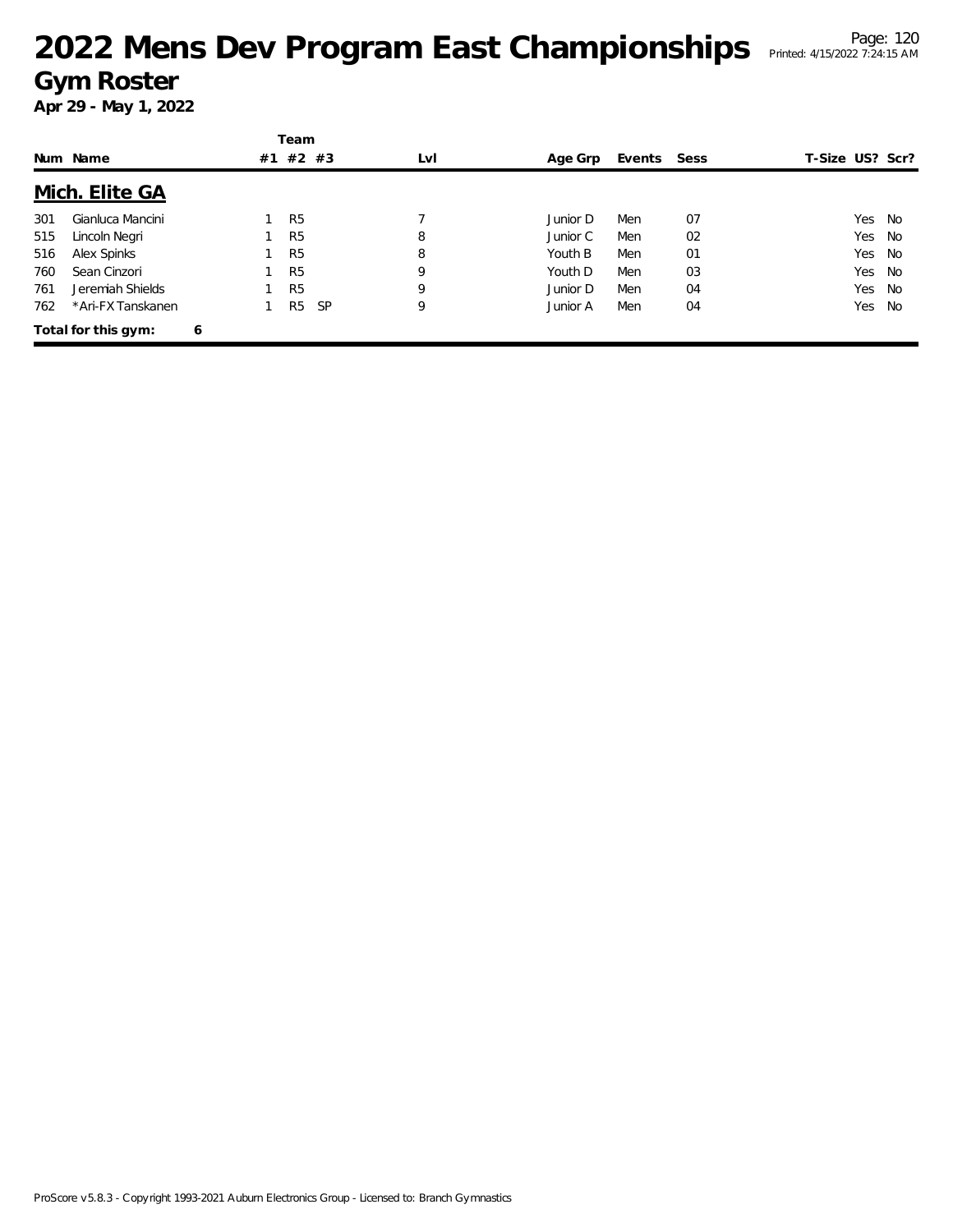|     |                     |    | Team           |     |          |             |    |                 |  |
|-----|---------------------|----|----------------|-----|----------|-------------|----|-----------------|--|
|     | Num Name            | #1 | $#2$ #3        | LvI | Age Grp  | Events Sess |    | T-Size US? Scr? |  |
|     | Michigan Academy    |    |                |     |          |             |    |                 |  |
| 584 | Isaiaah Cook        |    | R <sub>5</sub> | Q   | Junior B | Men         | 04 | Yes No          |  |
| 585 | Ryan Gassman        |    | R <sub>5</sub> | Q   | Junior D | Men         | 04 | Yes No          |  |
|     | Total for this gym: |    |                |     |          |             |    |                 |  |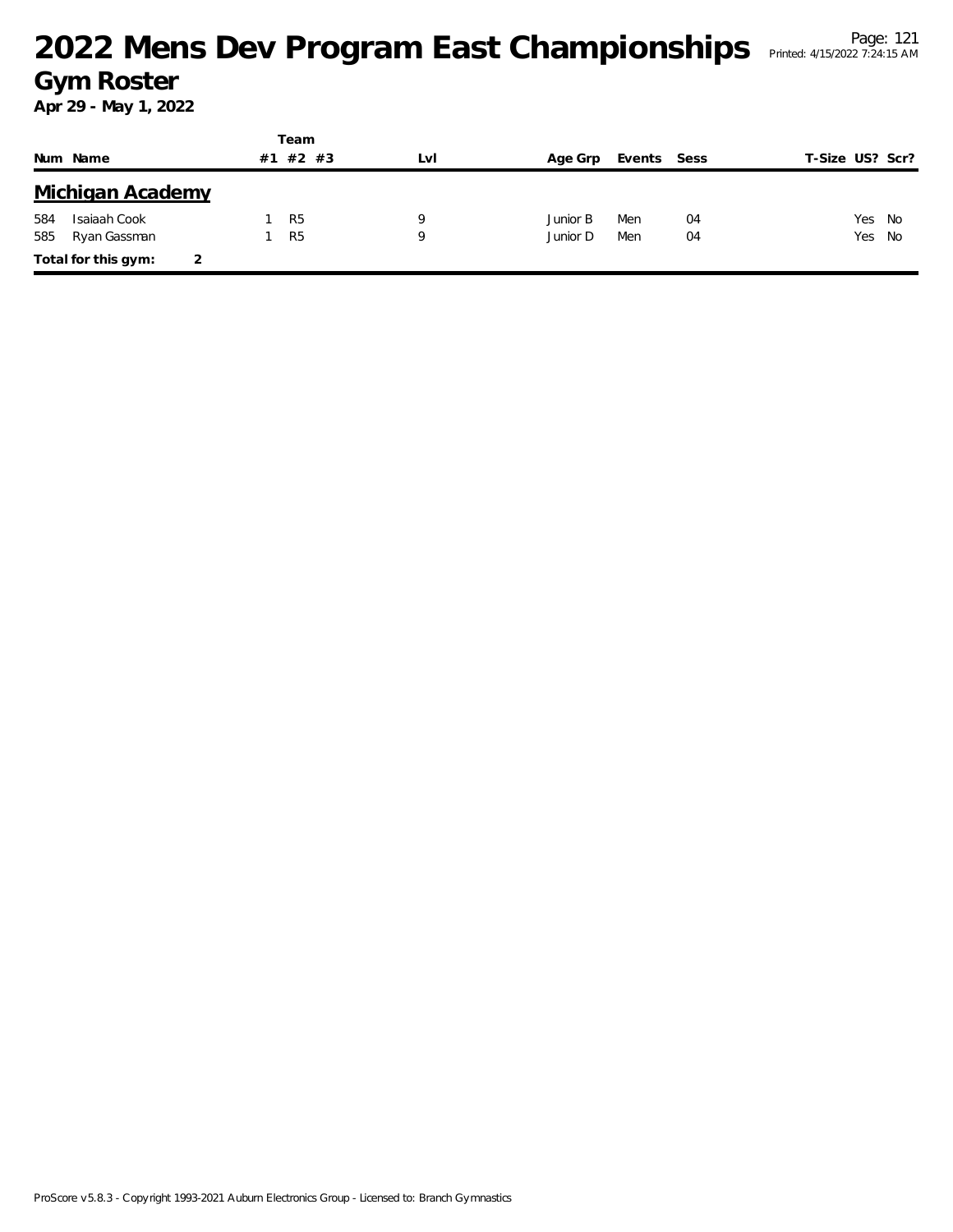|     |                     |    | Team  |     |         |             |    |                 |
|-----|---------------------|----|-------|-----|---------|-------------|----|-----------------|
|     | Num Name            | #1 | #2 #3 | Lvi | Age Grp | Events Sess |    | T-Size US? Scr? |
|     | Mid Ohio Gym        |    |       |     |         |             |    |                 |
| 224 | Cooper Dishon       |    | R5    |     | Youth D | Men         | 06 | Yes No          |
|     | Total for this gym: |    |       |     |         |             |    |                 |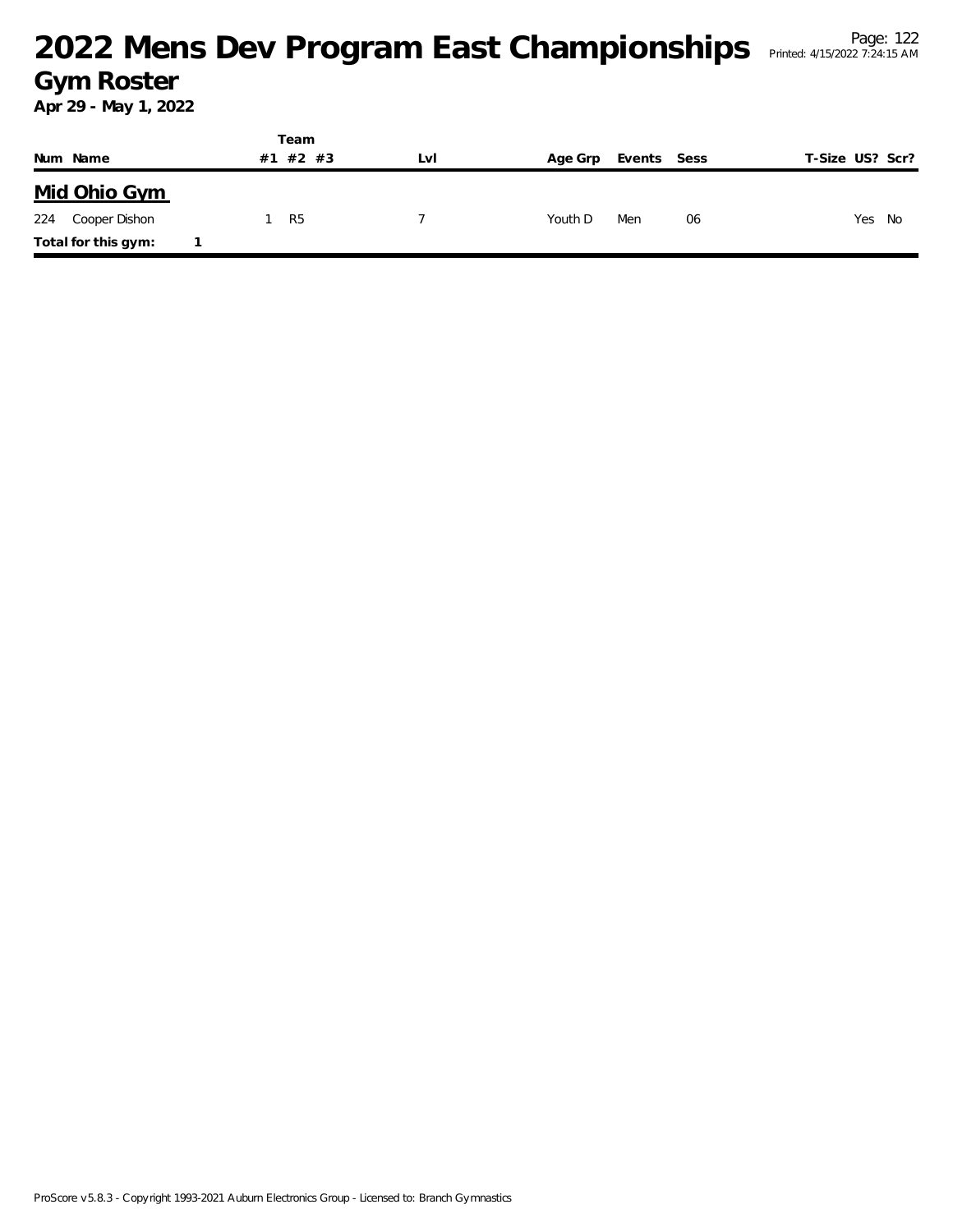|     |                          |  | Team           |      |     |          |             |    |                 |    |  |  |
|-----|--------------------------|--|----------------|------|-----|----------|-------------|----|-----------------|----|--|--|
|     | Num Name                 |  | #1 #2 #3       |      | LvI | Age Grp  | Events Sess |    | T-Size US? Scr? |    |  |  |
|     | Mid-Michigan             |  |                |      |     |          |             |    |                 |    |  |  |
| 278 | Karter Box               |  | R <sub>5</sub> |      |     | Youth C  | Men         | 06 | Yes             | No |  |  |
| 279 | *Manny-FX, PH Rivera     |  | R <sub>5</sub> | - SP |     | Junior B | Men         | 07 | Yes             | No |  |  |
| 734 | Brycen Stefanich         |  | R <sub>5</sub> |      | Q   | Senior B | Men         | 05 | Yes             | No |  |  |
|     | Total for this gym:<br>3 |  |                |      |     |          |             |    |                 |    |  |  |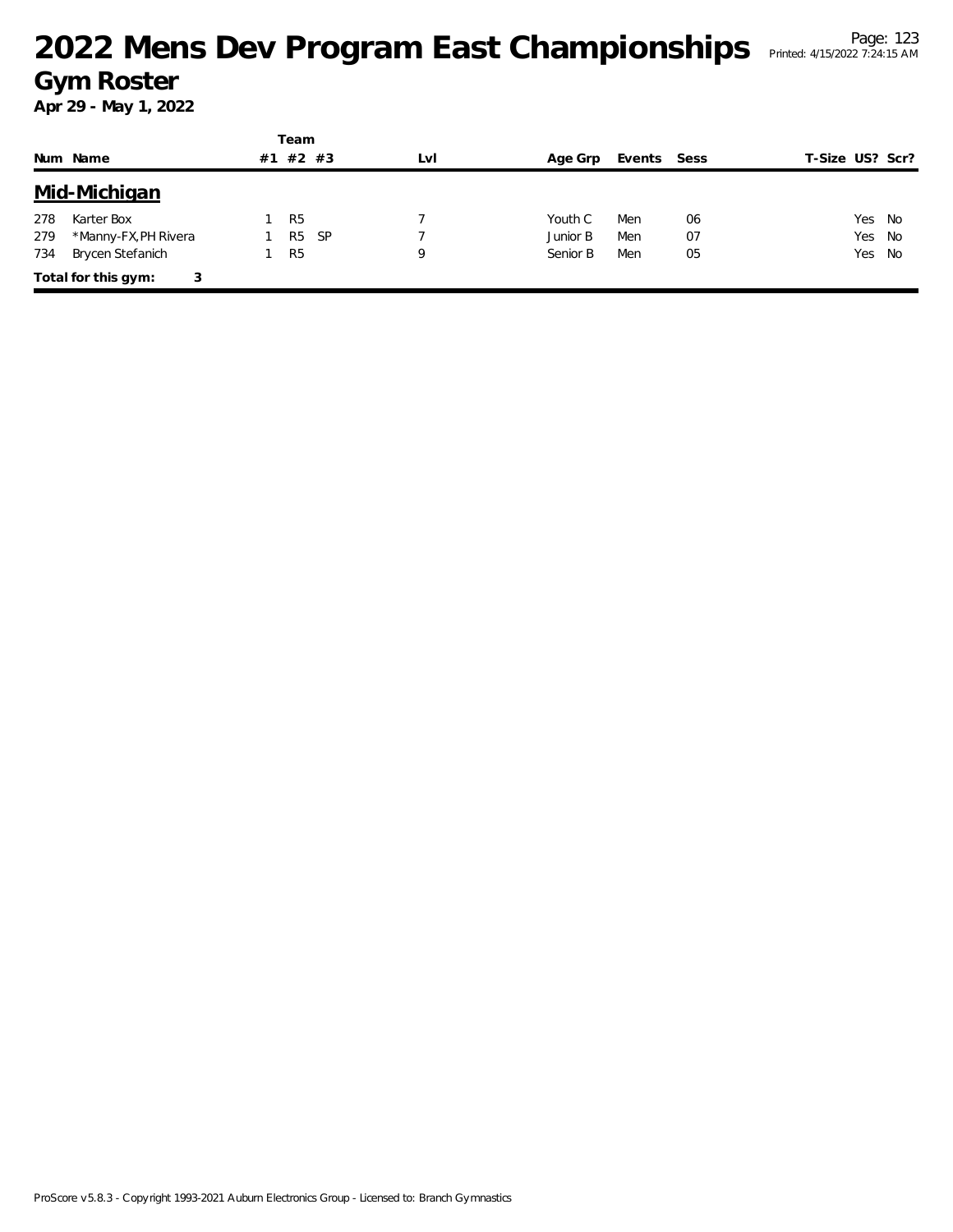|                      | Team        |     |          |             |                 |
|----------------------|-------------|-----|----------|-------------|-----------------|
| Num Name             | #2 #3<br>#1 | LvI | Age Grp  | Events Sess | T-Size US? Scr? |
| <b>Midwest Elite</b> |             |     |          |             |                 |
| 725<br>Henry Stevens | R5          | u   | Junior B | Men<br>04   | Yes No          |
| Total for this gym:  |             |     |          |             |                 |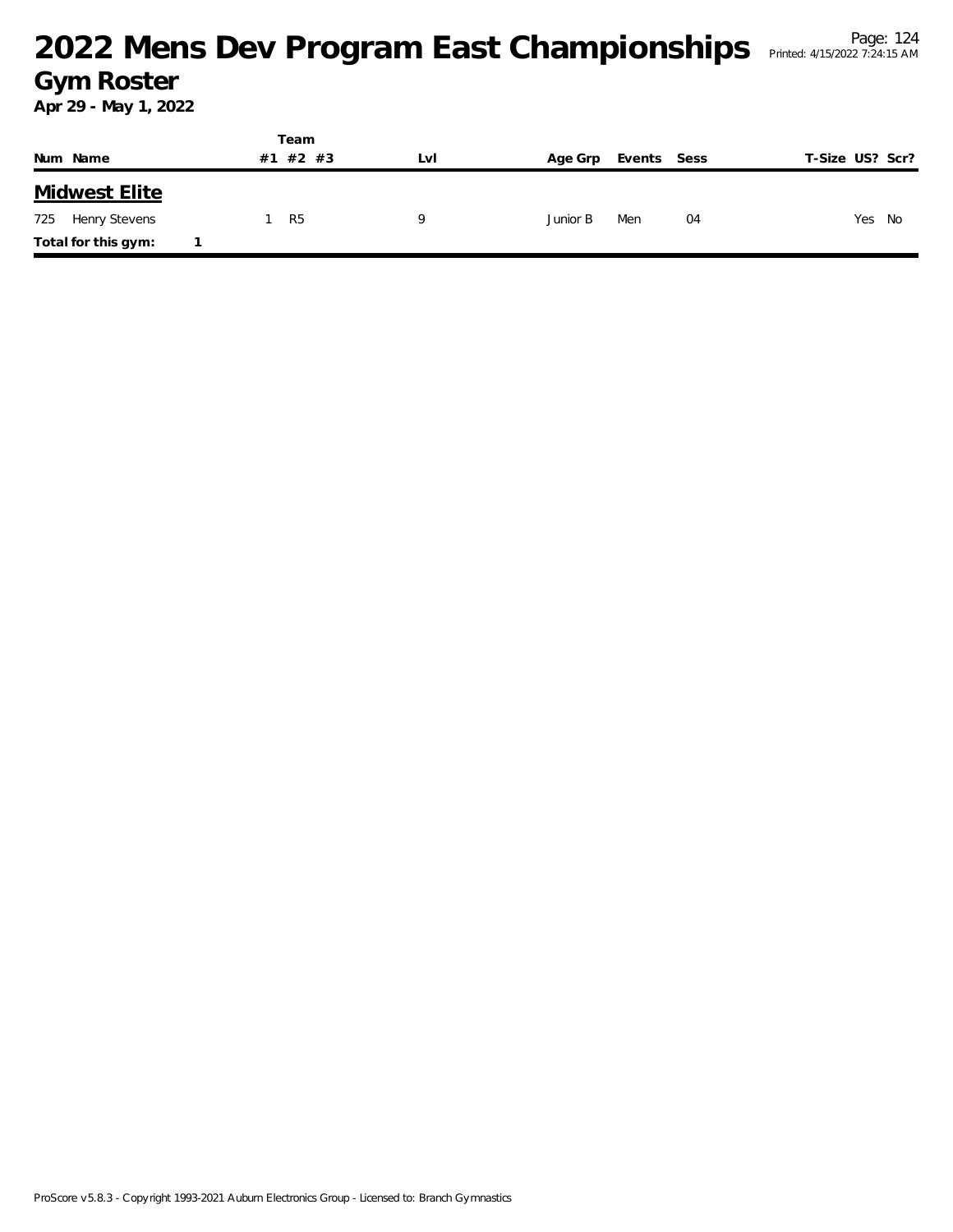|     |                         |    | Team           |     |          |        |      |                 |  |
|-----|-------------------------|----|----------------|-----|----------|--------|------|-----------------|--|
|     | Num Name                | #1 | $#2$ #3        | LVI | Age Grp  | Events | Sess | T-Size US? Scr? |  |
|     | <b>Mills Gymnastics</b> |    |                |     |          |        |      |                 |  |
| 471 | Benjamin Harrison       |    | R <sub>5</sub> | 8   | Youth B  | Men    | 01   | Yes No          |  |
| 692 | Jace Starll             |    | R <sub>5</sub> | 9   | Junior B | Men    | 04   | Yes No          |  |
|     | Total for this gym:     | 2  |                |     |          |        |      |                 |  |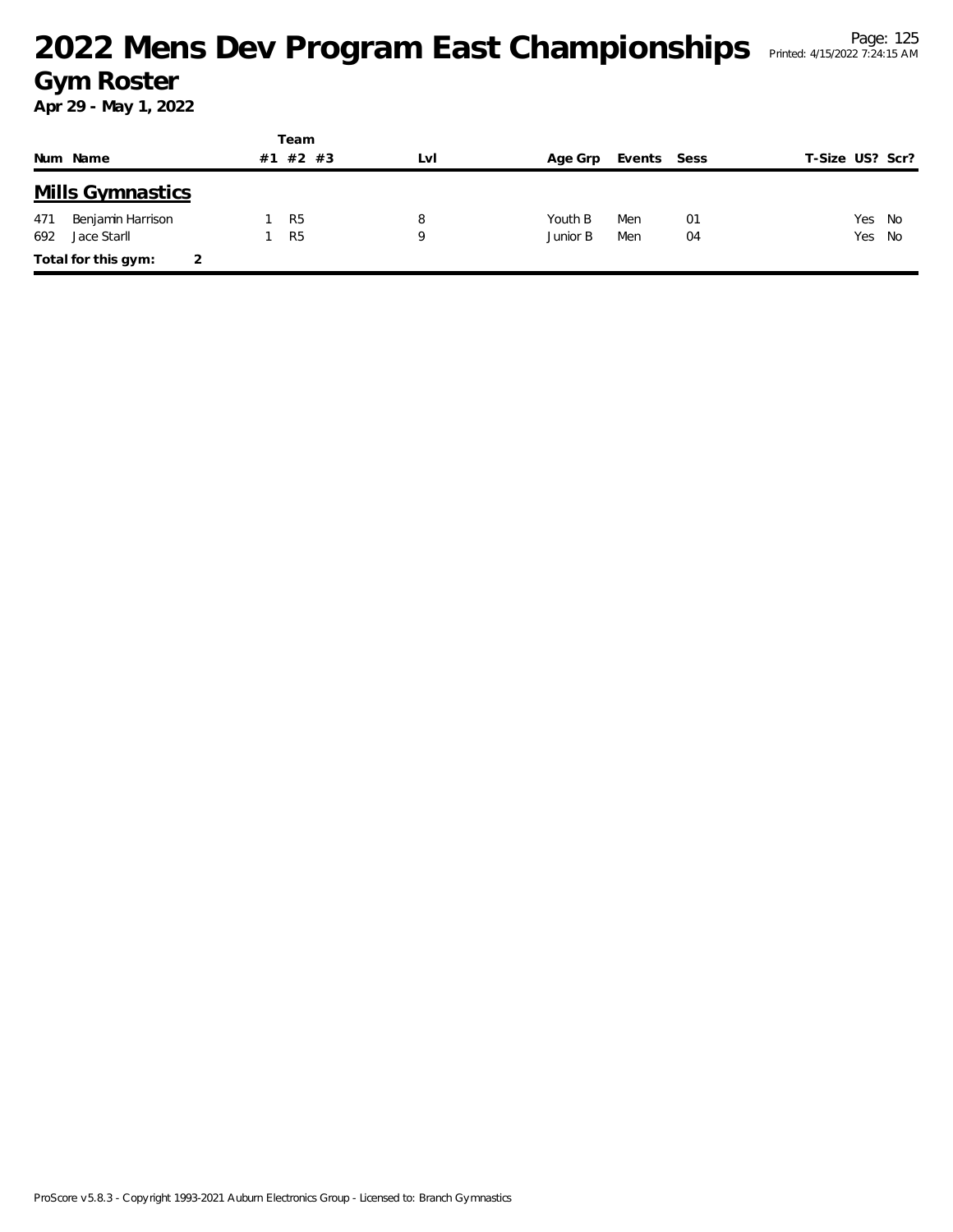|             |                     |  | Team     |     |          |             |                 |  |
|-------------|---------------------|--|----------|-----|----------|-------------|-----------------|--|
|             | Num Name            |  | #1 #2 #3 | LvI | Age Grp  | Events Sess | T-Size US? Scr? |  |
| <b>MPSC</b> |                     |  |          |     |          |             |                 |  |
| 808         | Harrison Brandt     |  | R5       | Q   | Senior C | Men<br>05   | Yes No          |  |
|             | Total for this gym: |  |          |     |          |             |                 |  |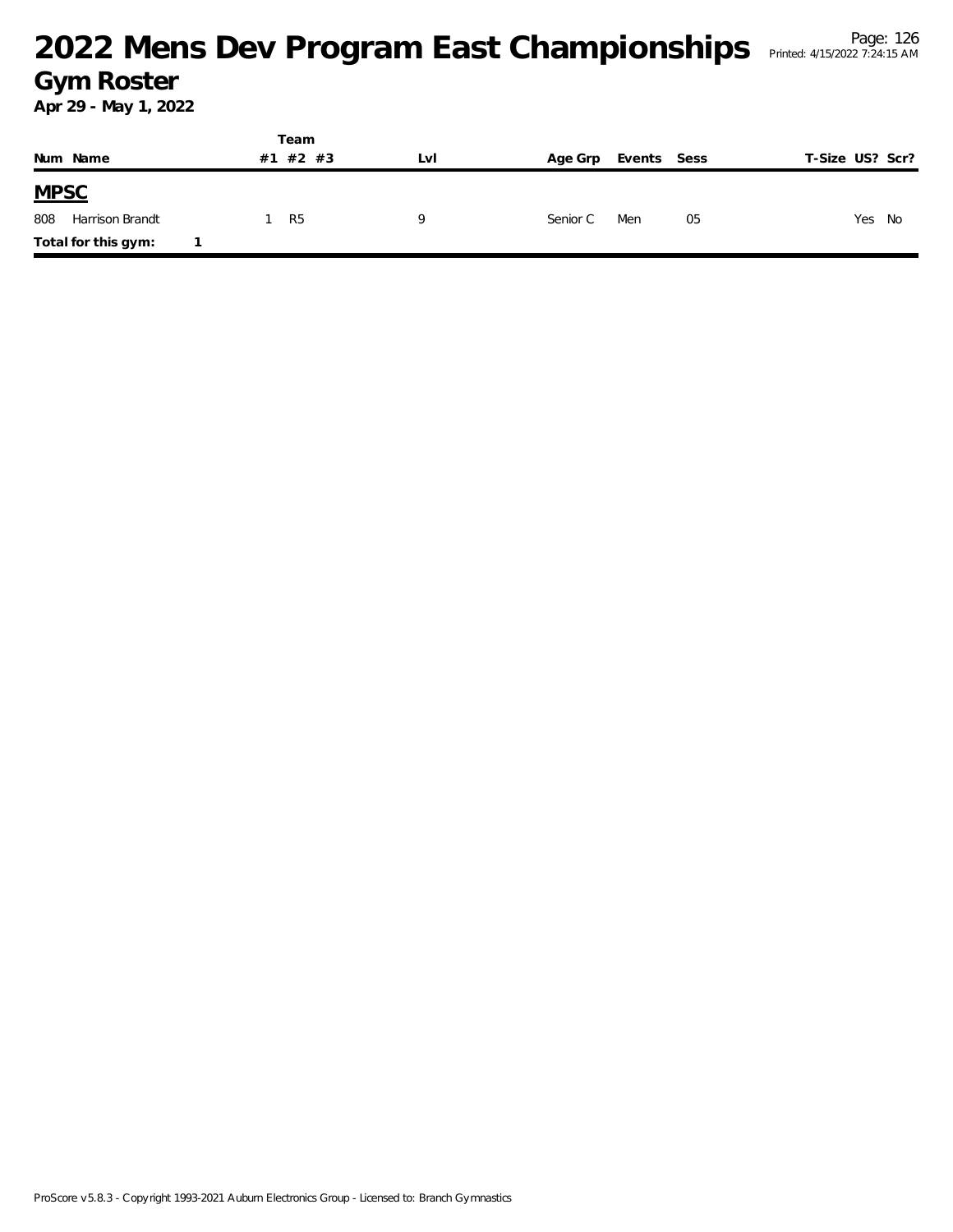|                       | Team        |     |                        |                 |
|-----------------------|-------------|-----|------------------------|-----------------|
| Num Name              | #2 #3<br>#1 | Lvi | Events Sess<br>Age Grp | T-Size US? Scr? |
| <u>MTG</u>            |             |     |                        |                 |
| 743<br>Joseph St Onge | R7          | Q   | Senior B<br>Men        | 05<br>Yes No    |
| Total for this gym:   |             |     |                        |                 |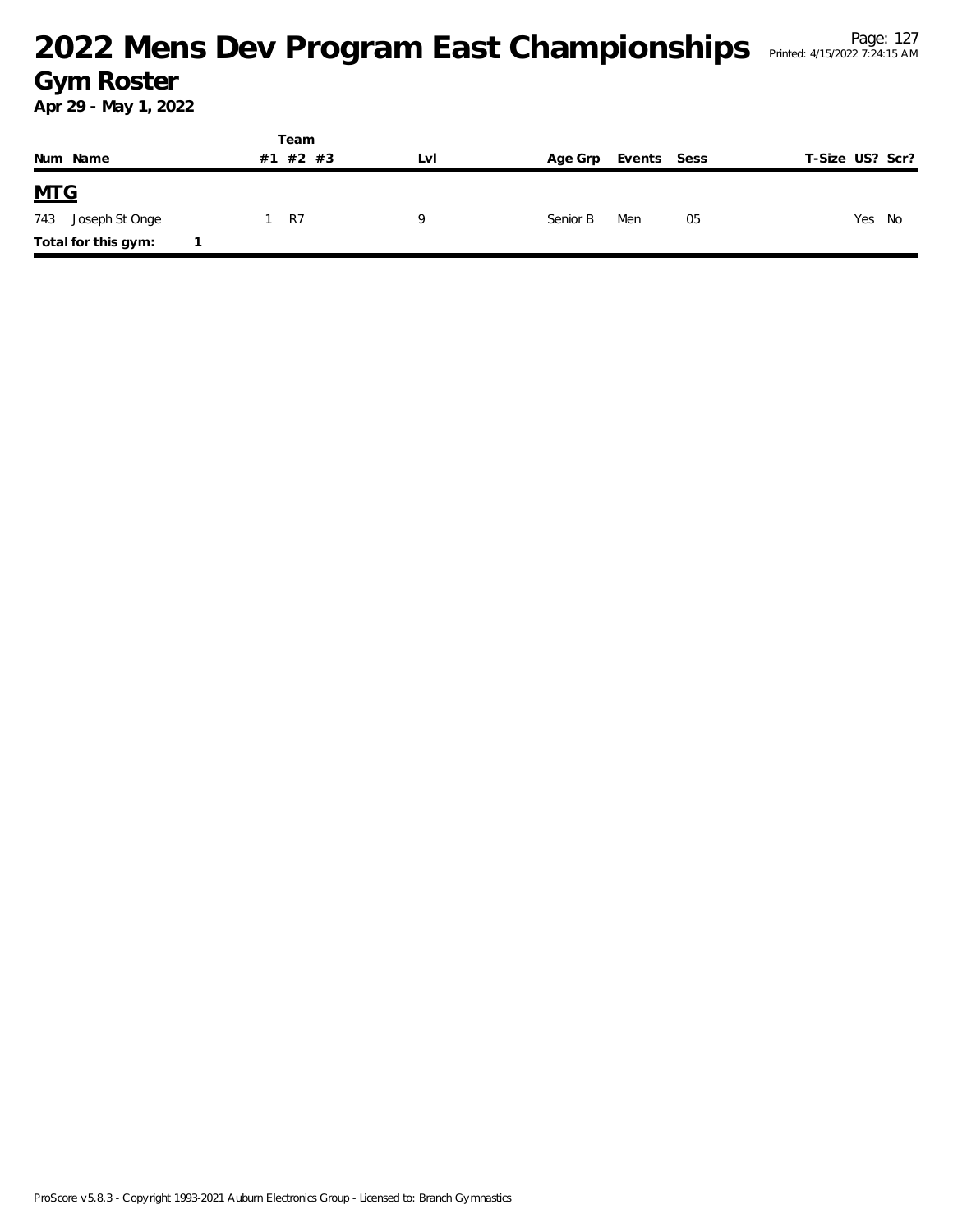|     |                           | Team                        |     |          |        |      |                 |           |
|-----|---------------------------|-----------------------------|-----|----------|--------|------|-----------------|-----------|
|     | Num Name                  | #1 #2 #3                    | LvI | Age Grp  | Events | Sess | T-Size US? Scr? |           |
|     | NEAG- Marlborough         |                             |     |          |        |      |                 |           |
| 293 | *Reed-R Babitsky          | <b>SP</b><br>R <sub>6</sub> | 7   | Youth A  | Men    | 06   | Yes             | <b>No</b> |
| 294 | Dexter Koffel             | R <sub>6</sub>              |     | Youth D  | Men    | 06   | Yes             | <b>No</b> |
| 295 | Luis Kuenzler             | R <sub>6</sub>              |     | Junior C | Men    | 07   | Yes             | <b>No</b> |
| 296 | Mason MacEwen             | R <sub>6</sub>              | 7   | Youth B  | Men    | 06   | Yes             | <b>No</b> |
| 506 | Brayden Folan             | R <sub>6</sub>              | 8   | Junior B | Men    | 02   | Yes             | <b>No</b> |
| 507 | Abdelrahim Teffahi        | R <sub>6</sub>              | 8   | Youth D  | Men    | 01   | Yes             | <b>No</b> |
| 508 | Jude Toothman             | R <sub>6</sub>              | 8   | Junior B | Men    | 02   | Yes             | <b>No</b> |
| 751 | Callan Asher              | R <sub>6</sub>              | 9   | Junior B | Men    | 04   | Yes             | <b>No</b> |
| 752 | Michael Paul              | R <sub>6</sub>              | 9   | Junior A | Men    | 04   | Yes             | <b>No</b> |
| 753 | James Sassine             | R <sub>6</sub>              | 9   | Youth A  | Men    | 03   | Yes             | <b>No</b> |
| 754 | Caleb Souza               | R <sub>6</sub>              | 9   | Senior A | Men    | 05   | Yes             | <b>No</b> |
| 755 | Max Taub                  | R <sub>6</sub>              | 9   | Senior D | Men    | 05   | Yes             | <b>No</b> |
| 756 | Aiden Walker              | R <sub>6</sub>              | 9   | Senior D | Men    | 05   | Yes             | <b>No</b> |
|     | 13<br>Total for this gym: |                             |     |          |        |      |                 |           |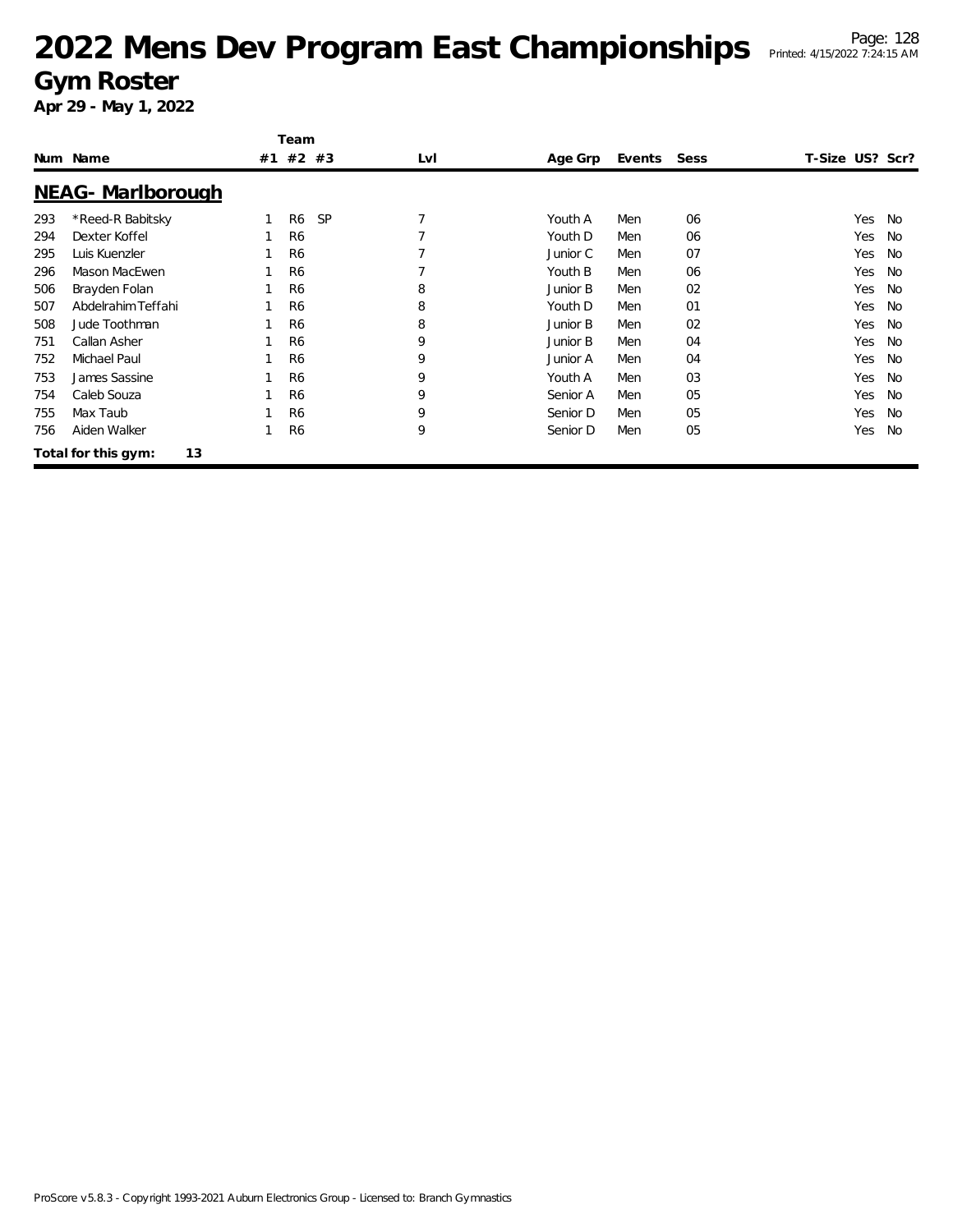|     |                              |    | Team           |     |          |        |      |                 |           |
|-----|------------------------------|----|----------------|-----|----------|--------|------|-----------------|-----------|
|     | Num Name                     | #1 | #2 #3          | LvI | Age Grp  | Events | Sess | T-Size US? Scr? |           |
|     | NewEra Gym                   |    |                |     |          |        |      |                 |           |
| 281 | Jack Avedikian               |    | R <sub>6</sub> |     | Junior A | Men    | 07   | Yes             | No        |
| 282 | Zsolt Levai                  |    | R <sub>6</sub> |     | Junior A | Men    | 07   | Yes             | No        |
| 283 | Alex Rosania                 |    | R <sub>6</sub> |     | Junior C | Men    | 07   | Yes             | <b>No</b> |
| 284 | Harrison Smith               |    | R <sub>6</sub> |     | Junior B | Men    | 07   | Yes             | <b>No</b> |
| 285 | Will Yearsley                |    | R <sub>6</sub> |     | Youth D  | Men    | 06   | Yes             | <b>No</b> |
| 736 | Danny Gargano                |    | R <sub>6</sub> | 9   | Senior B | Men    | 05   | Yes             | No        |
| 737 | <b>Christopher Monticone</b> |    | R <sub>6</sub> | 9   | Senior B | Men    | 05   | Yes             | No        |
| 738 | Nathaniel Rogers             |    | R <sub>6</sub> | 9   | Senior C | Men    | 05   | Yes             | No        |
| 739 | Nico Smith                   |    | R <sub>6</sub> | 9   | Senior D | Men    | 05   | Yes             | No        |
|     | 9<br>Total for this gym:     |    |                |     |          |        |      |                 |           |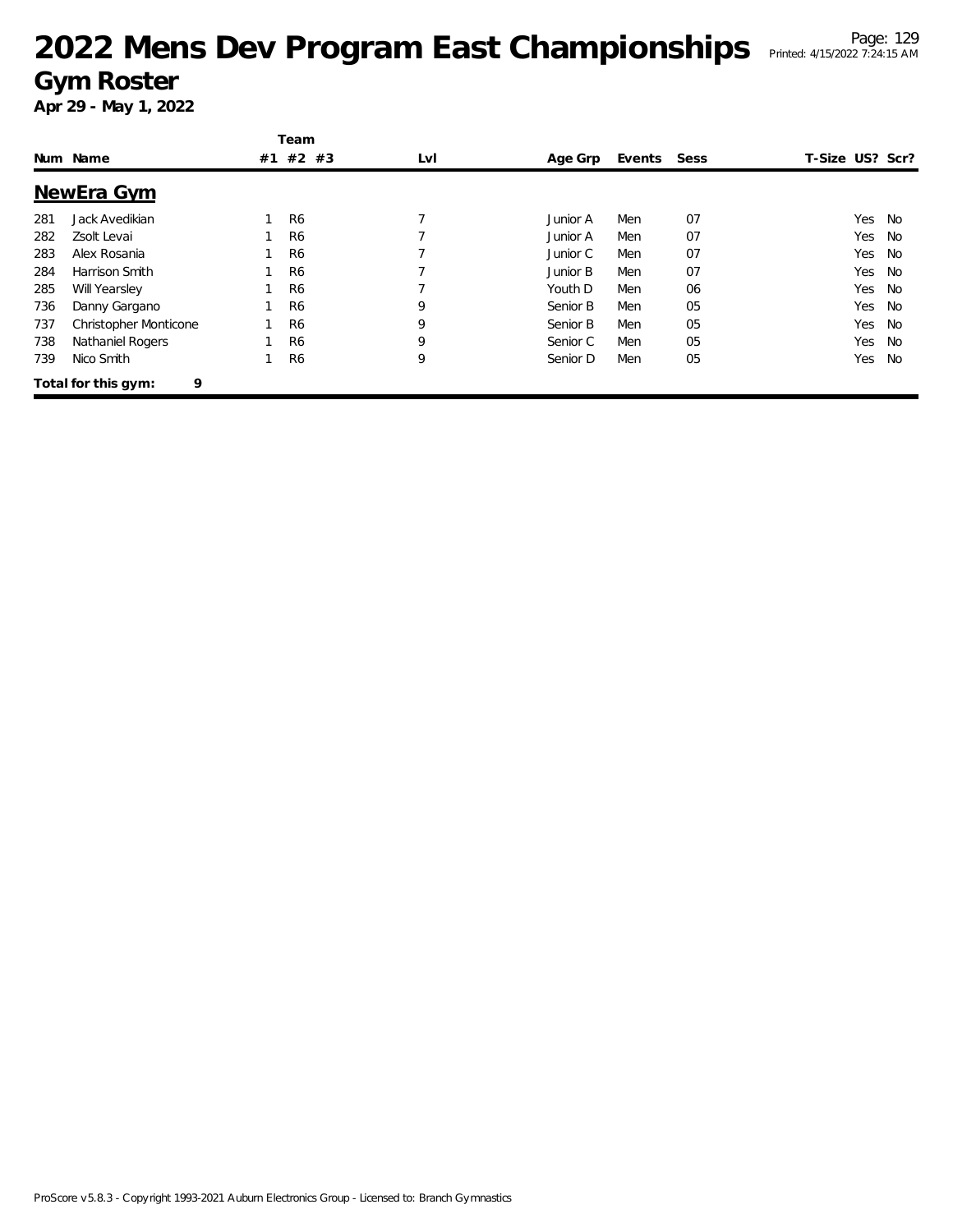|     |                          |    | Team           |     |          |             |    |                 |      |
|-----|--------------------------|----|----------------|-----|----------|-------------|----|-----------------|------|
|     | Num Name                 | #1 | $#2$ #3        | LvI | Age Grp  | Events Sess |    | T-Size US? Scr? |      |
|     | <b>Newnan Gymnastics</b> |    |                |     |          |             |    |                 |      |
| 430 | Ayden Peczka             |    | R <sub>8</sub> | 8   | Junior B | Men         | 02 | Yes             | - No |
| 431 | Pope Phillips            |    | R <sub>8</sub> | 8   | Junior B | Men         | 02 | Yes             | - No |
| 634 | Damian Inboden           |    | R <sub>8</sub> | 9   | Youth D  | Men         | 03 | Yes No          |      |
|     | Total for this gym:<br>3 |    |                |     |          |             |    |                 |      |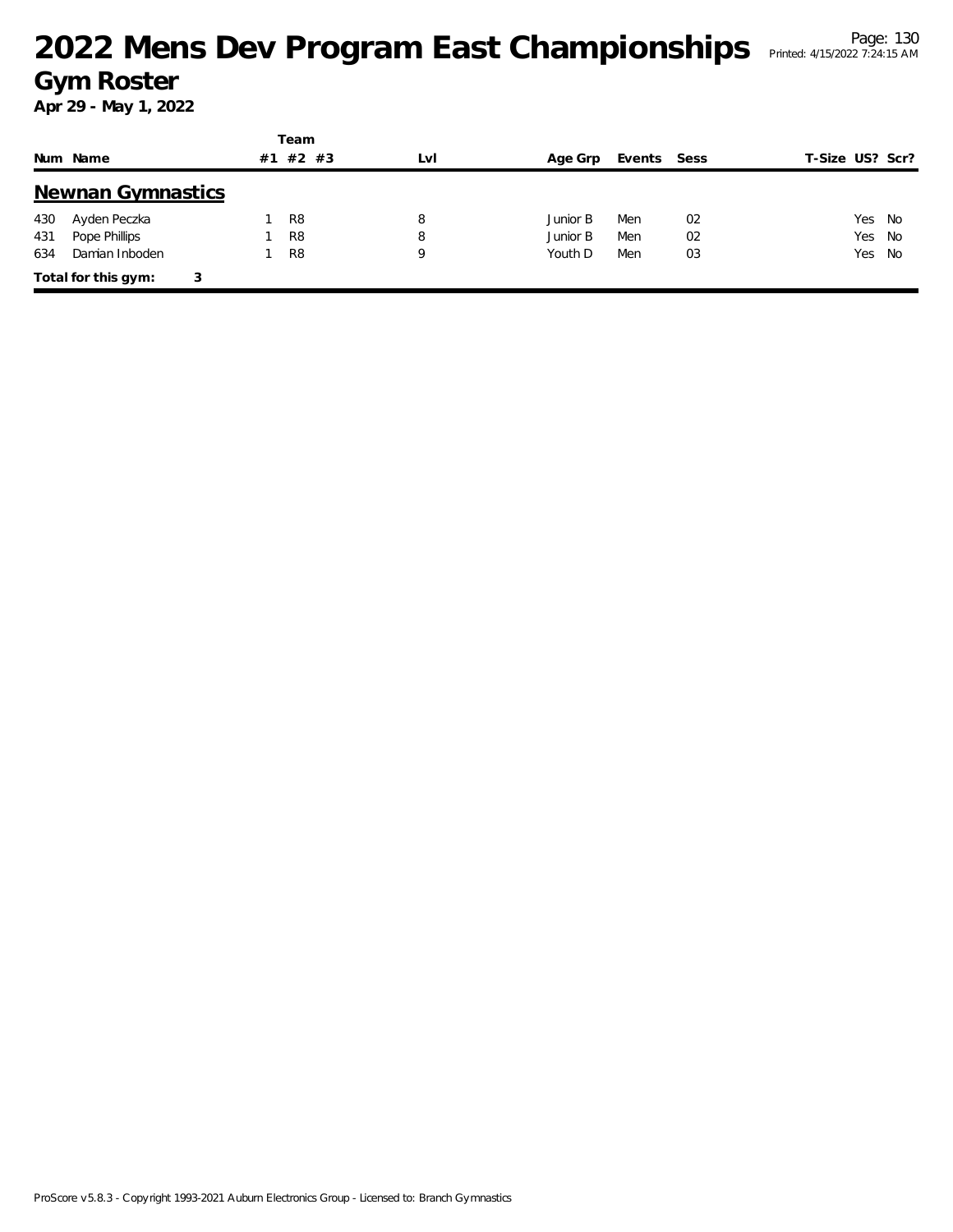|     |                     |    | Team           |       |     |          |             |    |                 |        |
|-----|---------------------|----|----------------|-------|-----|----------|-------------|----|-----------------|--------|
|     | Num Name            | #1 |                | #2 #3 | LvI | Age Grp  | Events Sess |    | T-Size US? Scr? |        |
|     | Nix Gym             |    |                |       |     |          |             |    |                 |        |
| 297 | *Aidan-R Campbell   |    | R6             | - SP  |     | Junior C | Men         | 07 |                 | Yes No |
| 509 | Scott Fournier      |    | R <sub>6</sub> |       | 8   | Youth A  | Men         | 01 |                 | Yes No |
|     | Total for this gym: |    |                |       |     |          |             |    |                 |        |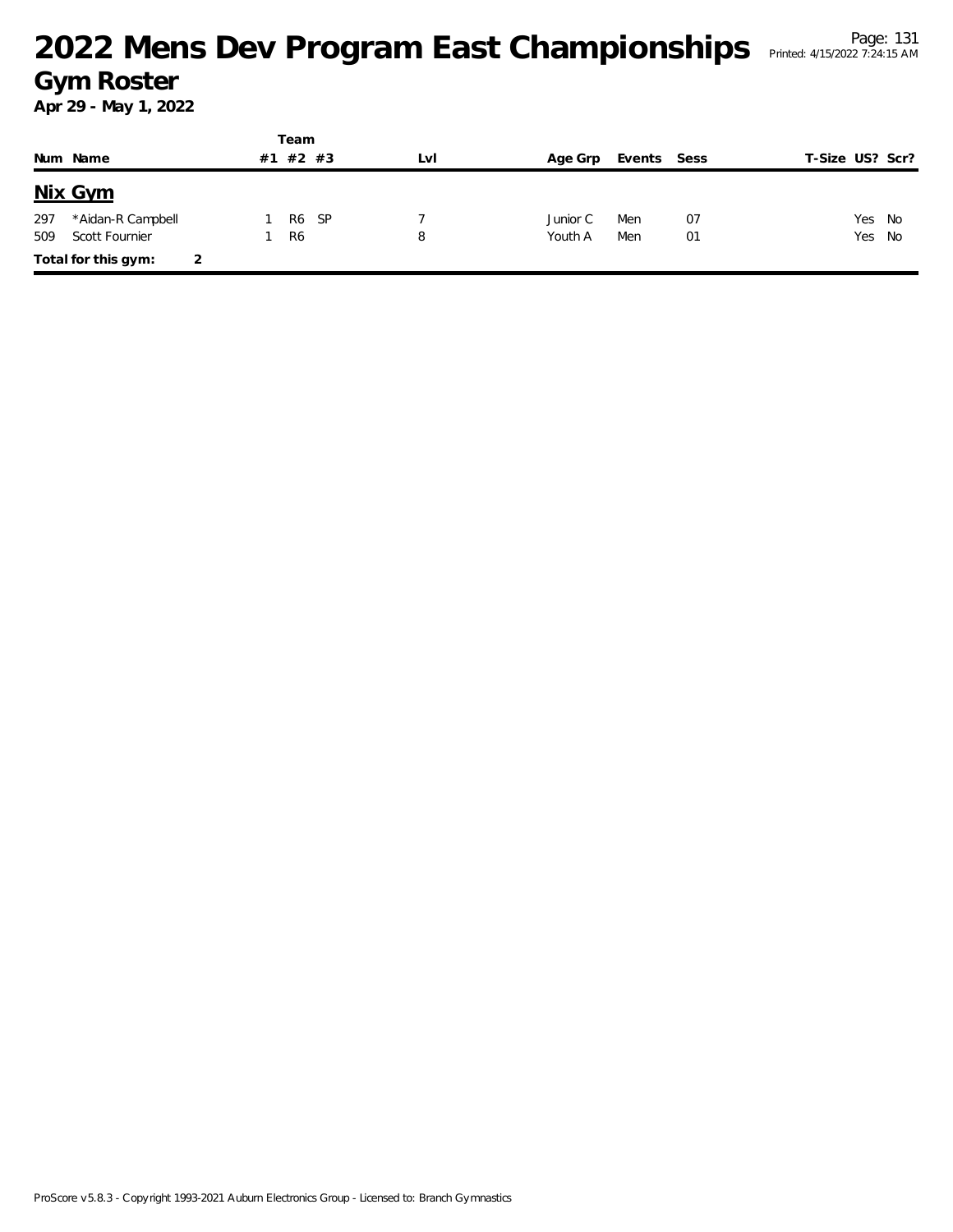|     |                         |   |    | Team           |     |         |             |    |                 |    |
|-----|-------------------------|---|----|----------------|-----|---------|-------------|----|-----------------|----|
|     | Num Name                |   | #1 | $#2$ #3        | Lvl | Age Grp | Events Sess |    | T-Size US? Scr? |    |
|     | Ocean Flippers          |   |    |                |     |         |             |    |                 |    |
| 469 | <b>Isaac Gutovitz</b>   |   |    | R <sub>8</sub> | 8   | Youth B | Men         | 01 | Yes             | No |
| 470 | <b>Brock Strickland</b> |   |    | R <sub>8</sub> | 8   | Youth A | Men         | 01 | Yes No          |    |
|     | Total for this gym:     | 2 |    |                |     |         |             |    |                 |    |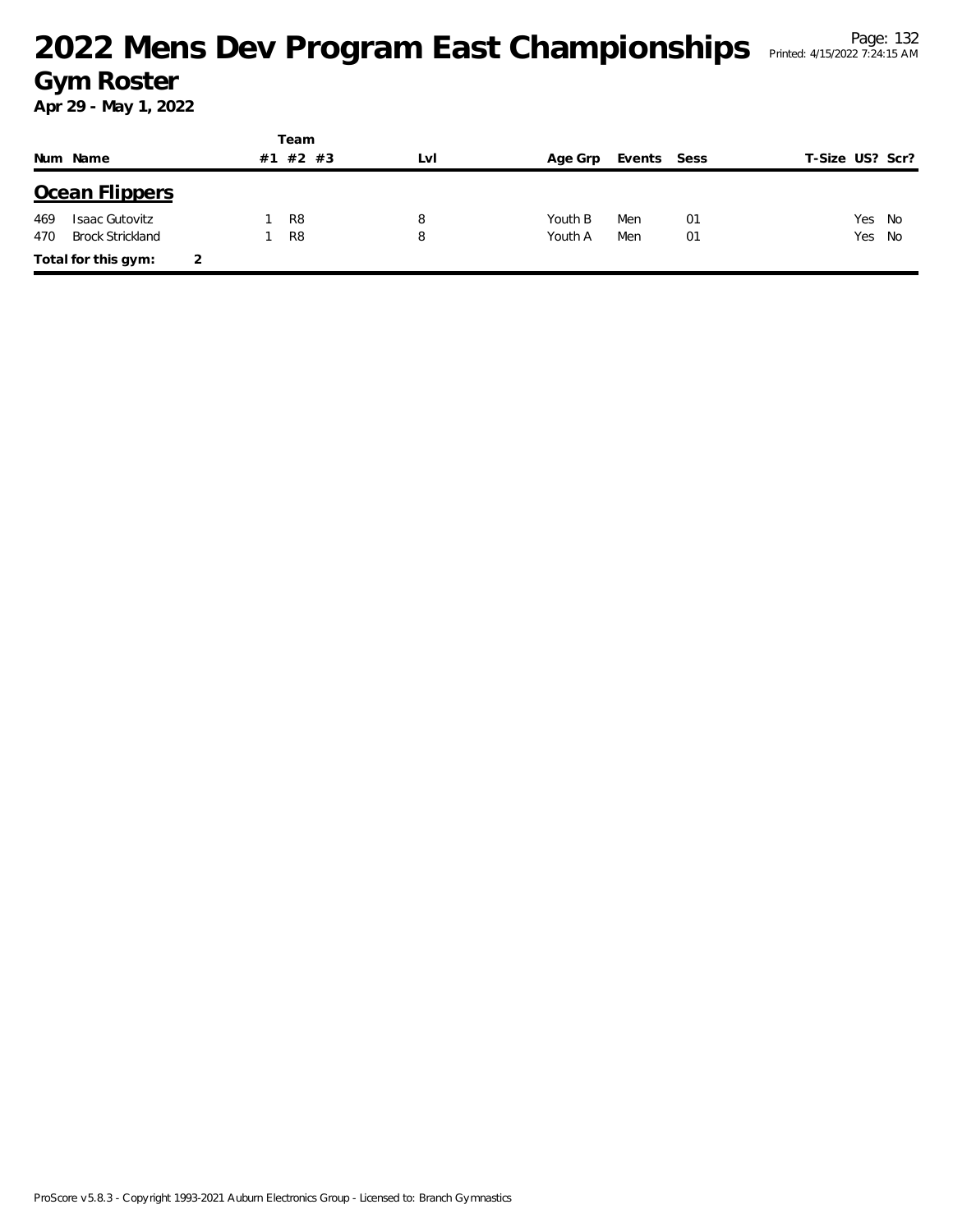|     |                     |   | Team           |     |          |             |    |                 |        |
|-----|---------------------|---|----------------|-----|----------|-------------|----|-----------------|--------|
|     | Num Name            |   | #1 #2 #3       | LvI | Age Grp  | Events Sess |    | T-Size US? Scr? |        |
|     | Ohio Gym Ins        |   |                |     |          |             |    |                 |        |
| 187 | Ayman Alayon        |   | R <sub>5</sub> |     | Youth A  | Men         | 06 |                 | Yes No |
| 188 | Zayne Alayon        |   | R <sub>5</sub> |     | Youth D  | Men         | 06 |                 | Yes No |
| 189 | RJ Baker            |   | R <sub>5</sub> | 7   | Youth B  | Men         | 06 |                 | Yes No |
| 190 | Jason Dennis        |   | R <sub>5</sub> |     | Youth A  | Men         | 06 |                 | Yes No |
| 646 | Evan Davis          |   | R <sub>5</sub> | 9   | Senior B | Men         | 05 |                 | Yes No |
| 647 | Brady Frank         |   | R <sub>5</sub> | 9   | Junior C | Men         | 04 |                 | Yes No |
|     | Total for this gym: | 6 |                |     |          |             |    |                 |        |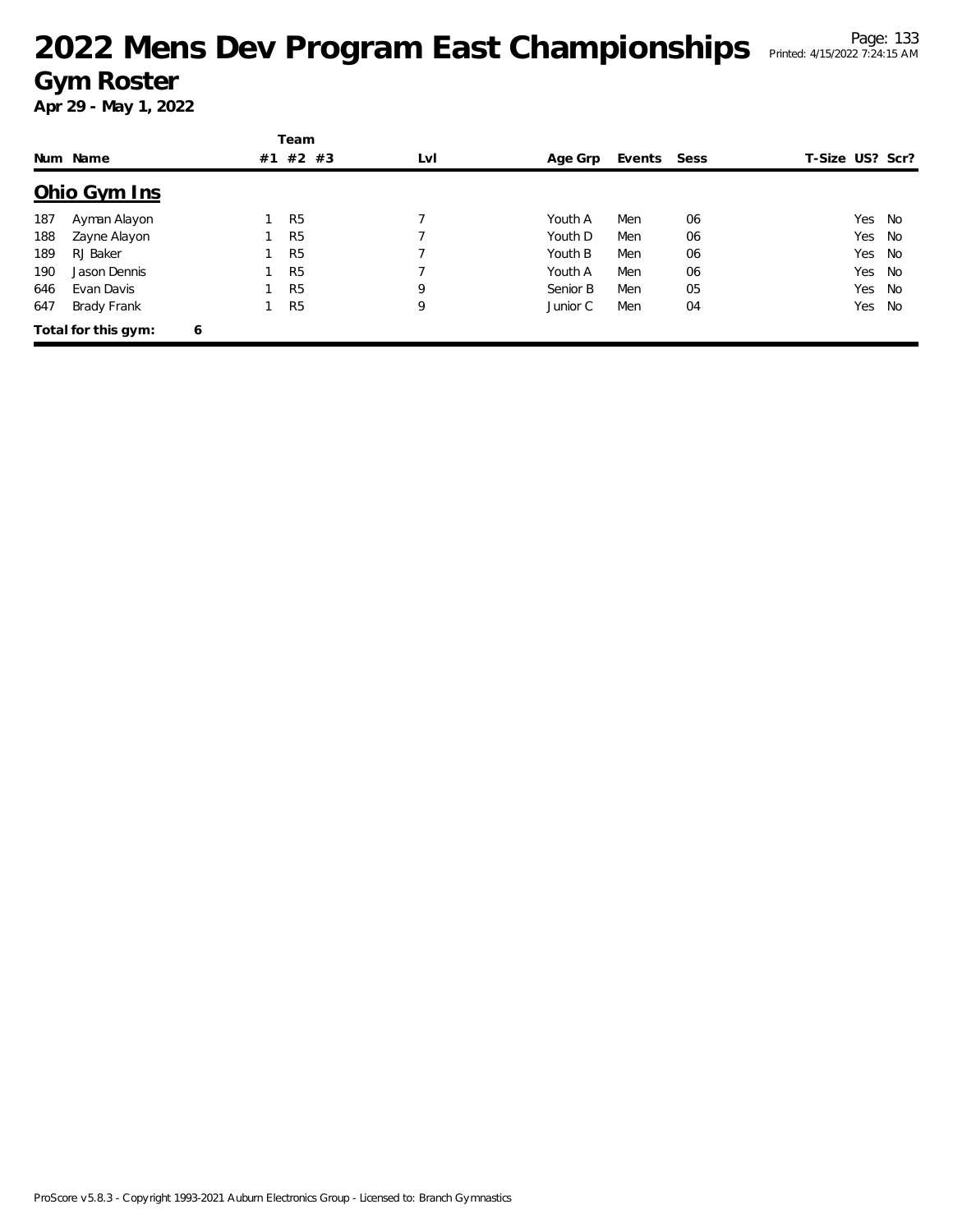|                     | Team     |     |          |             |                 |
|---------------------|----------|-----|----------|-------------|-----------------|
| Num Name            | #1 #2 #3 | Lvi | Age Grp  | Events Sess | T-Size US? Scr? |
| Olympia Gym         |          |     |          |             |                 |
| Patrick Wick<br>759 | R8       | Q   | Junior D | Men<br>04   | Yes<br>No       |
| Total for this gym: |          |     |          |             |                 |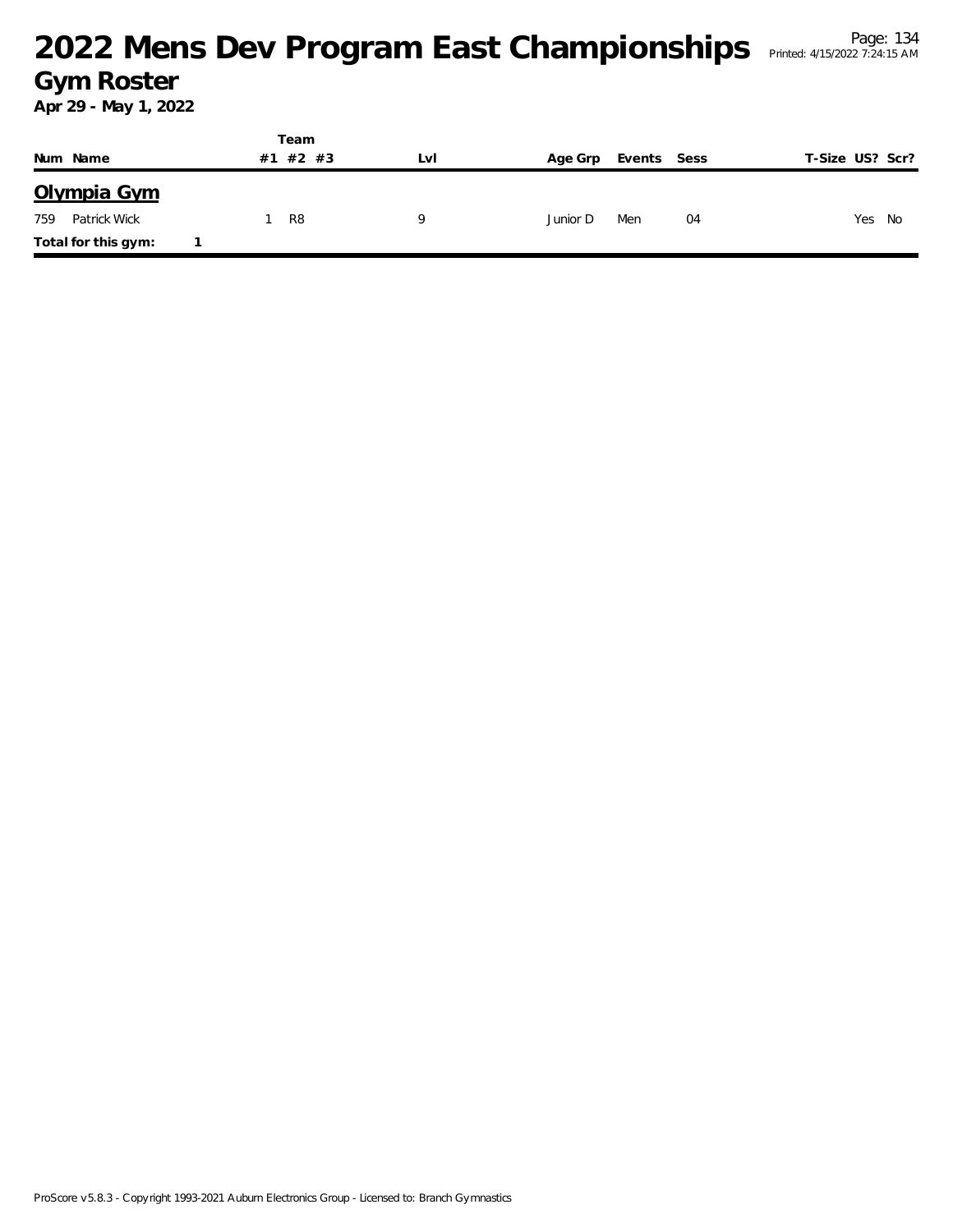|     |                       |    | Team           |      |     |          |        |      |                 |        |
|-----|-----------------------|----|----------------|------|-----|----------|--------|------|-----------------|--------|
|     | Num Name              | #1 | #2 #3          |      | LVI | Age Grp  | Events | Sess | T-Size US? Scr? |        |
|     | <b>Olympic Dreams</b> |    |                |      |     |          |        |      |                 |        |
| 210 | *Luke-PH Cheng        |    | R <sub>5</sub> | - SP |     | Junior A | Men    | 07   |                 | Yes No |
| 211 | Neo Kong              |    | R <sub>5</sub> |      |     | Youth A  | Men    | 06   | Yes No          |        |
|     | Total for this gym:   | 2  |                |      |     |          |        |      |                 |        |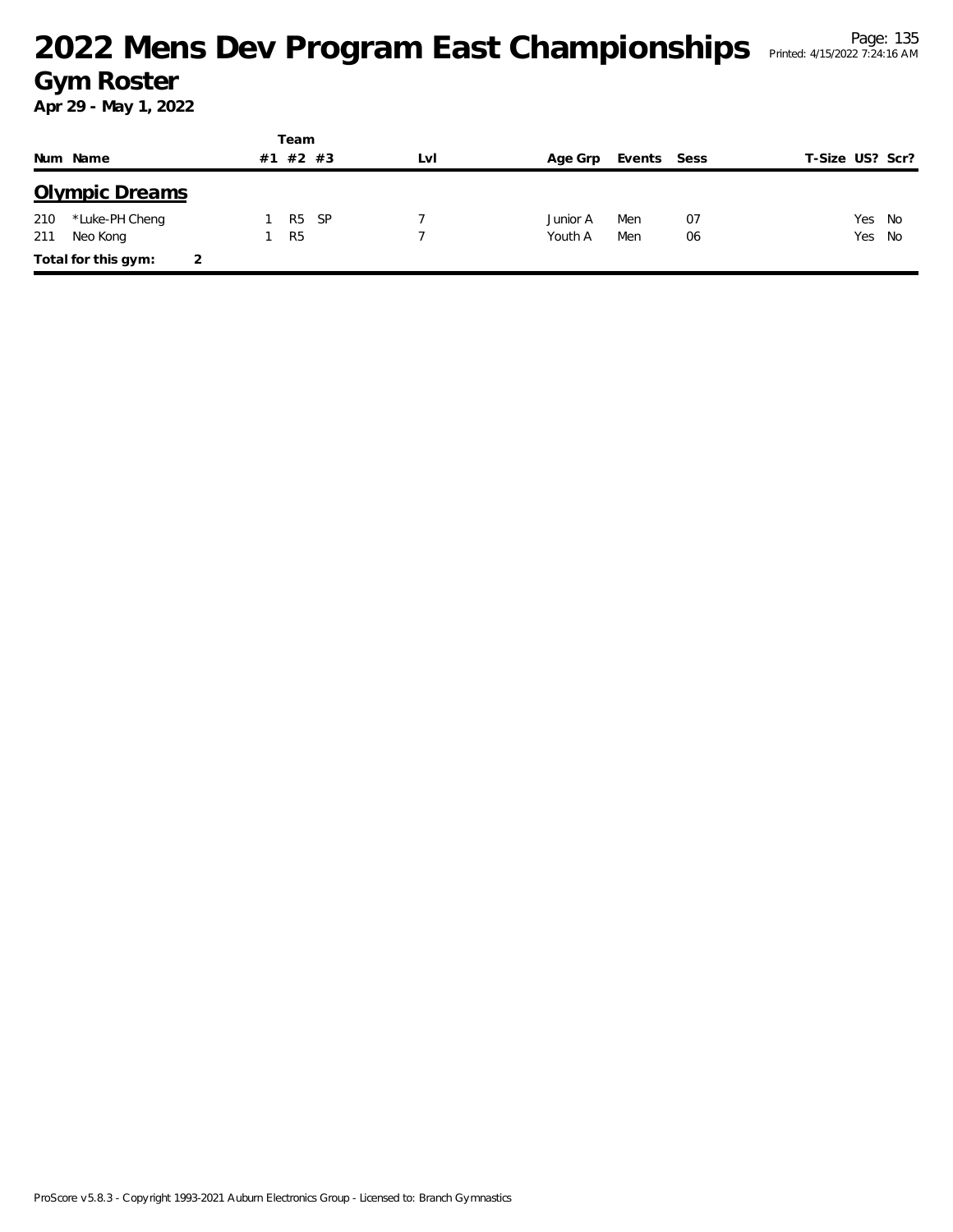|     |                           |    | Team           |     |          |             |    |                 |        |
|-----|---------------------------|----|----------------|-----|----------|-------------|----|-----------------|--------|
|     | Num Name                  | #1 | #2 #3          | LvI | Age Grp  | Events Sess |    | T-Size US? Scr? |        |
|     | <b>Orlando Gymnastics</b> |    |                |     |          |             |    |                 |        |
| 267 | Colton Brantley           |    | R <sub>8</sub> |     | Junior B | Men         | 07 |                 | Yes No |
| 268 | Julian Wittig             |    | R <sub>8</sub> |     | Junior D | Men         | 07 |                 | Yes No |
|     | Total for this gym:       |    |                |     |          |             |    |                 |        |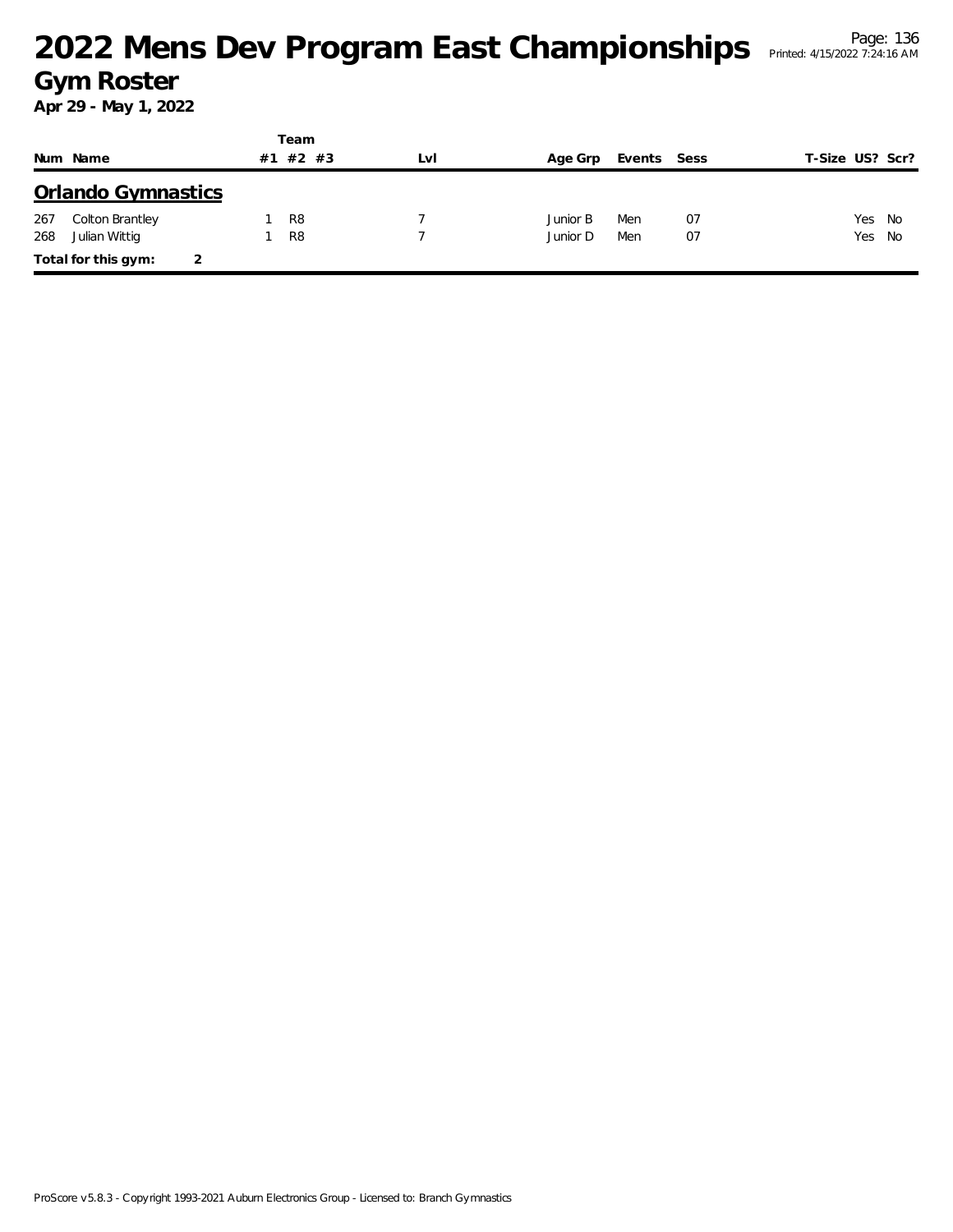|                               | Team        |     |         |             |                 |
|-------------------------------|-------------|-----|---------|-------------|-----------------|
| Num Name                      | #2 #3<br>#1 | LvI | Age Grp | Events Sess | T-Size US? Scr? |
| Orlando Metro Gym             |             |     |         |             |                 |
| 415 Alejandro Eduardo Sanchez | 1 R8        | 8   | Youth C | Men<br>01   | Yes<br>No       |
| Total for this gym:           |             |     |         |             |                 |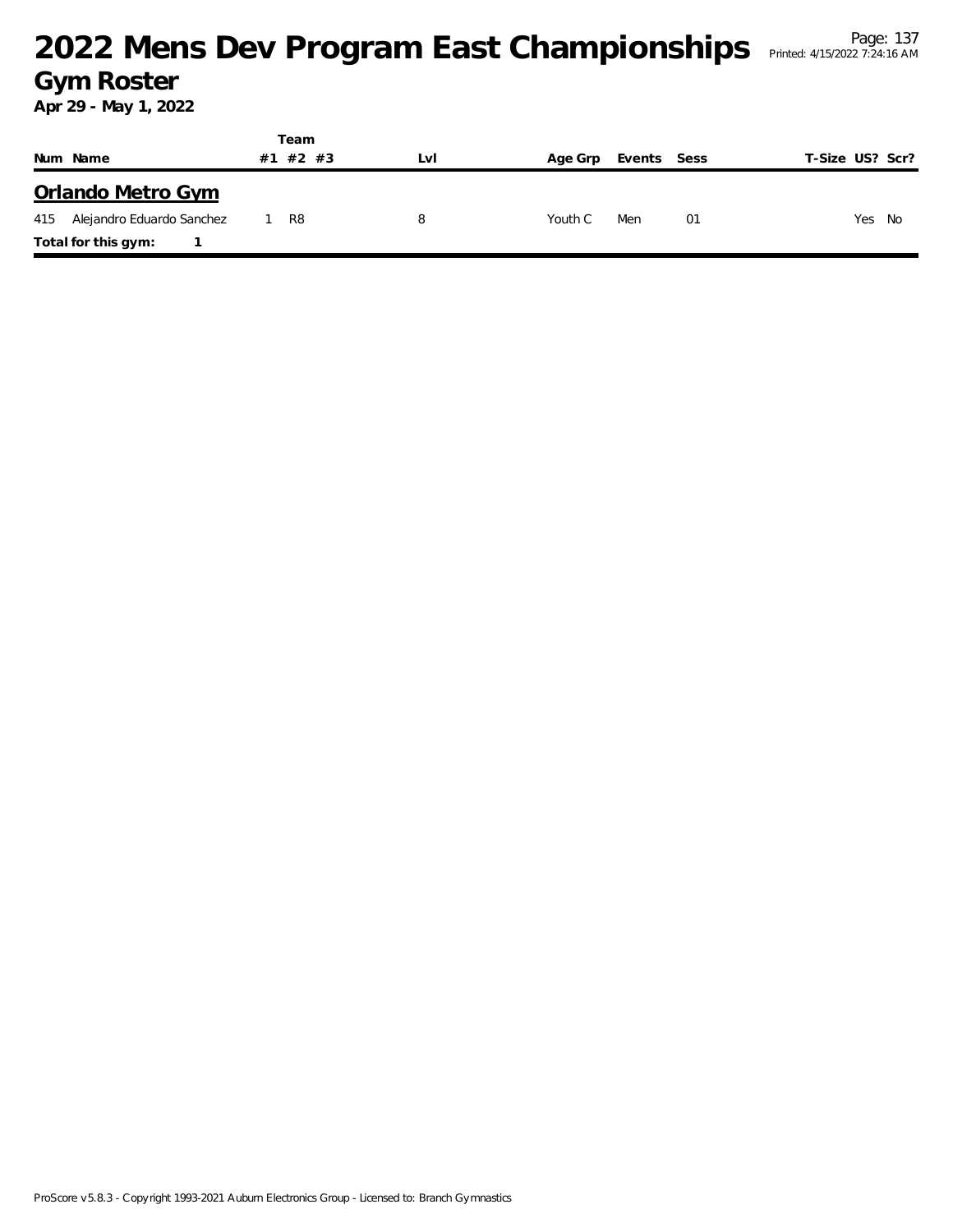|     |                             |    | Team           |     |          |             |    |                 |     |      |
|-----|-----------------------------|----|----------------|-----|----------|-------------|----|-----------------|-----|------|
|     | Num Name                    | #1 | $#2$ #3        | LvI | Age Grp  | Events Sess |    | T-Size US? Scr? |     |      |
|     | <b>Pahnandle Perfection</b> |    |                |     |          |             |    |                 |     |      |
| 344 | Dane Jacobi-Knappe          |    | R <sub>8</sub> |     | Youth D  | Men         | 06 |                 | Yes | - No |
| 345 | Kallan Jacobi-Knappe        |    | R <sub>8</sub> |     | Youth A  | Men         | 06 |                 | Yes | No   |
| 815 | West Fowler                 |    | R <sub>8</sub> | 9   | Youth A  | Men         | 03 |                 | Yes | No   |
| 816 | Jacob Gladu                 |    | R <sub>8</sub> | 9   | Senior B | Men         | 05 |                 | Yes | - No |
| 817 | Tommy Leatherberry          |    | R <sub>8</sub> | 9   | Senior C | Men         | 05 |                 | Yes | No   |
|     | Total for this gym:<br>5    |    |                |     |          |             |    |                 |     |      |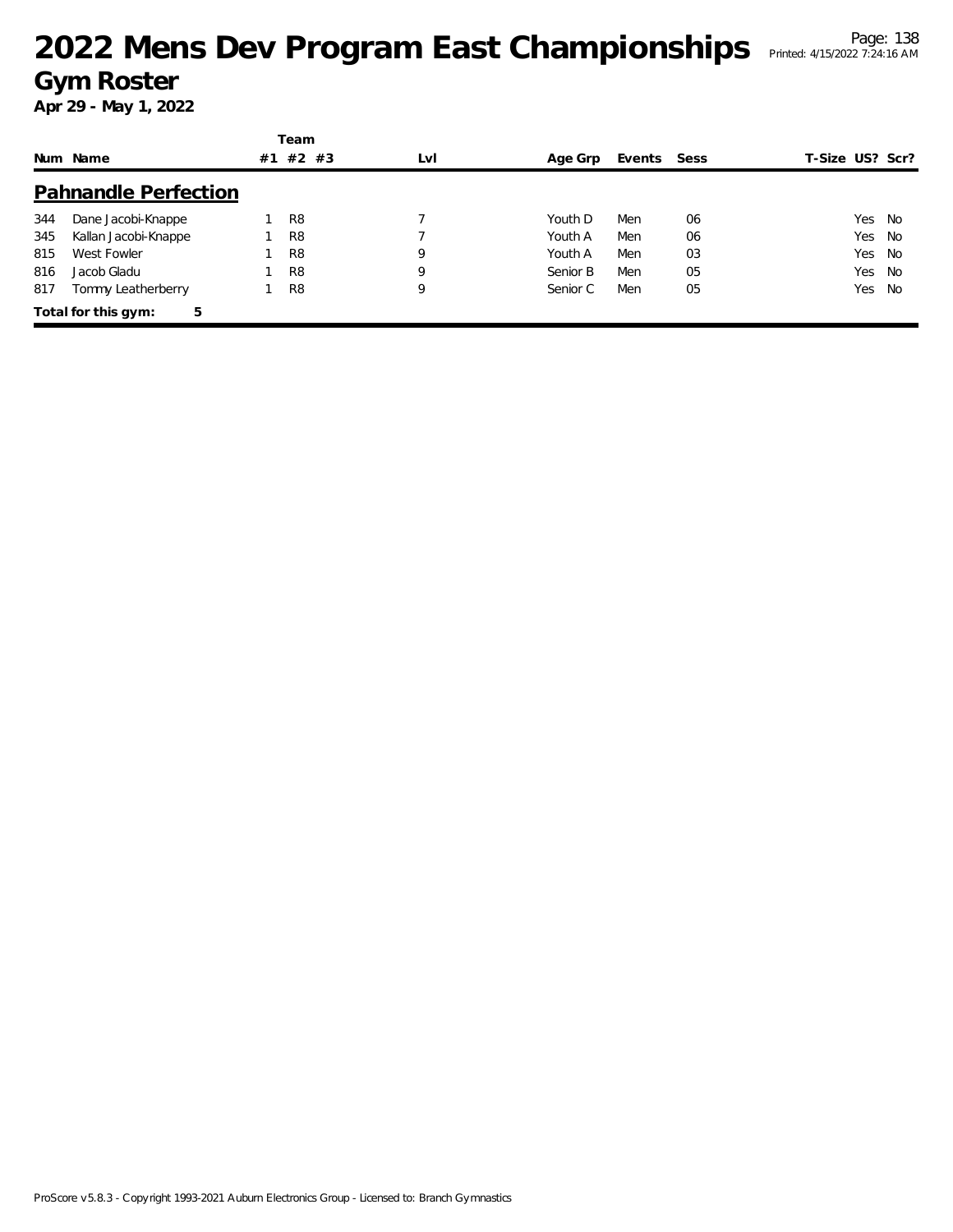|     |                            |    | Team           |     |         |             |    |                 |  |
|-----|----------------------------|----|----------------|-----|---------|-------------|----|-----------------|--|
|     | Num Name                   | #1 | $#2$ #3        | LvI | Age Grp | Events Sess |    | T-Size US? Scr? |  |
|     | <b>Palmer's Gymnastics</b> |    |                |     |         |             |    |                 |  |
| 169 | Joe Slaven                 |    | R <sub>5</sub> |     | Youth B | Men         | 06 | Yes No          |  |
| 434 | Viktor Zebrov              |    | R <sub>5</sub> | 8   | Youth A | Men         | 01 | Yes No          |  |
|     | Total for this gym:        | 2  |                |     |         |             |    |                 |  |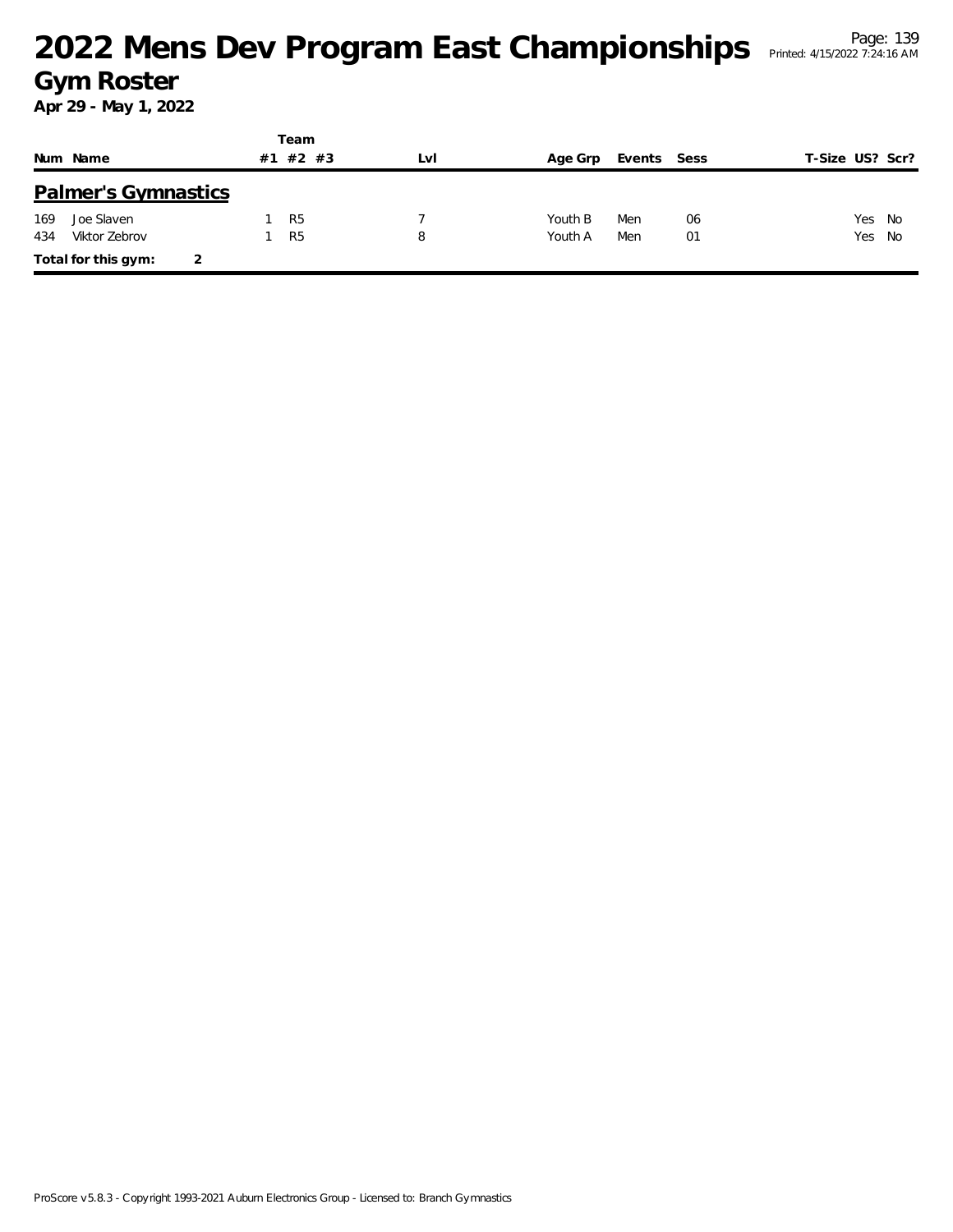|     |                            |    | Team           |     |          |        |      |                 |
|-----|----------------------------|----|----------------|-----|----------|--------|------|-----------------|
|     | Num Name                   | #1 | $#2$ #3        | LvI | Age Grp  | Events | Sess | T-Size US? Scr? |
|     | <b>Palmetto Gymnastics</b> |    |                |     |          |        |      |                 |
| 300 | Matthew Jones              |    | R <sub>8</sub> |     | Junior C | Men    | 07   | Yes<br>- No     |
| 513 | Stirling Crum              |    | R <sub>8</sub> | 8   | Junior D | Men    | 02   | Yes<br>No       |
| 514 | Joey Hart                  |    | R <sub>8</sub> | 8   | Junior B | Men    | 02   | Yes No          |
|     | Total for this gym:        | 3  |                |     |          |        |      |                 |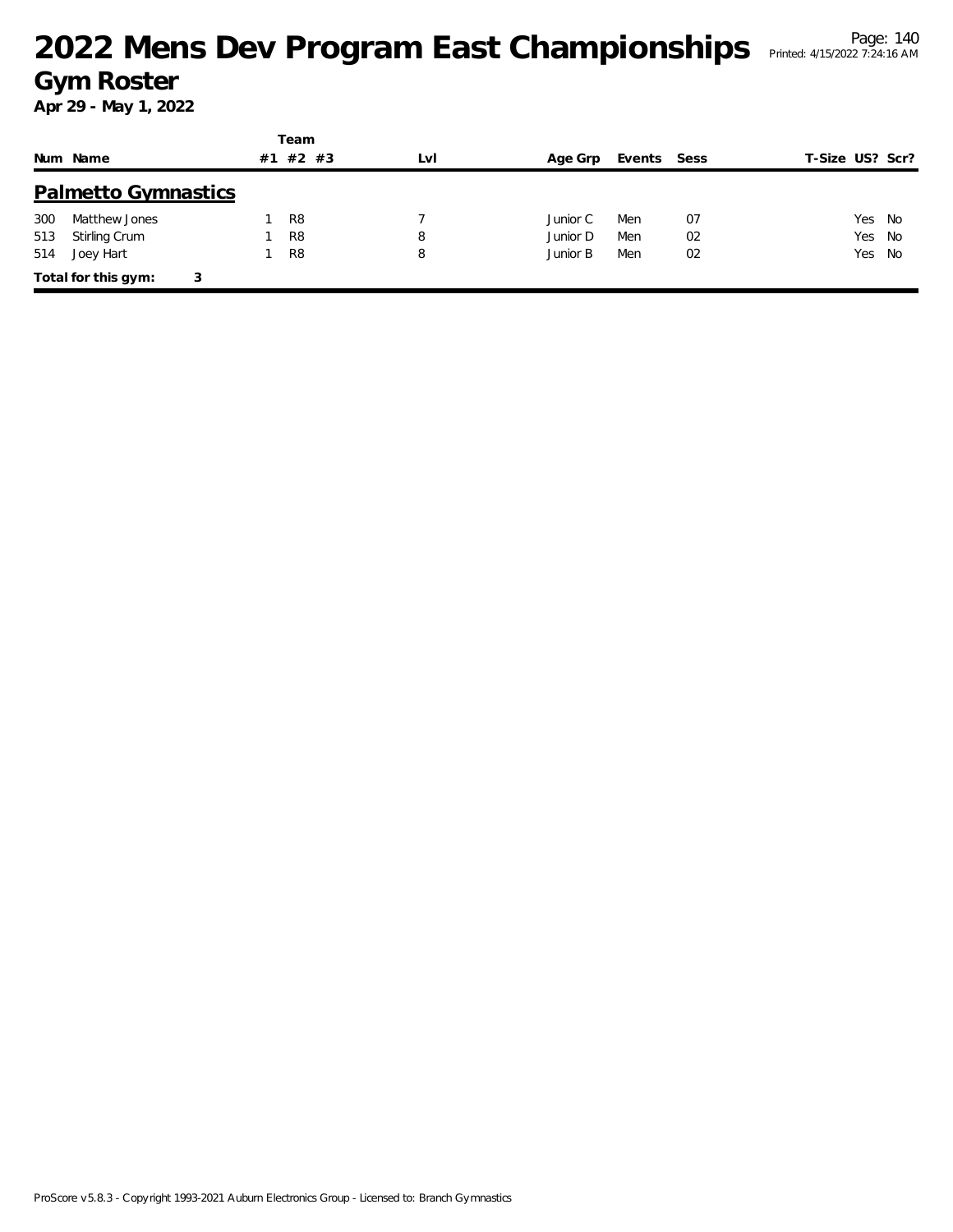|     |                     |  | Team     |     |          |             |    |                 |     |    |
|-----|---------------------|--|----------|-----|----------|-------------|----|-----------------|-----|----|
|     | Num Name            |  | #1 #2 #3 | LvI | Age Grp  | Events Sess |    | T-Size US? Scr? |     |    |
|     | <b>Paragon Gym</b>  |  |          |     |          |             |    |                 |     |    |
| 559 | Chase Hernandez     |  | 1 R7     | 8   | Junior B | Men         | 02 |                 | Yes | No |
|     | Total for this gym: |  |          |     |          |             |    |                 |     |    |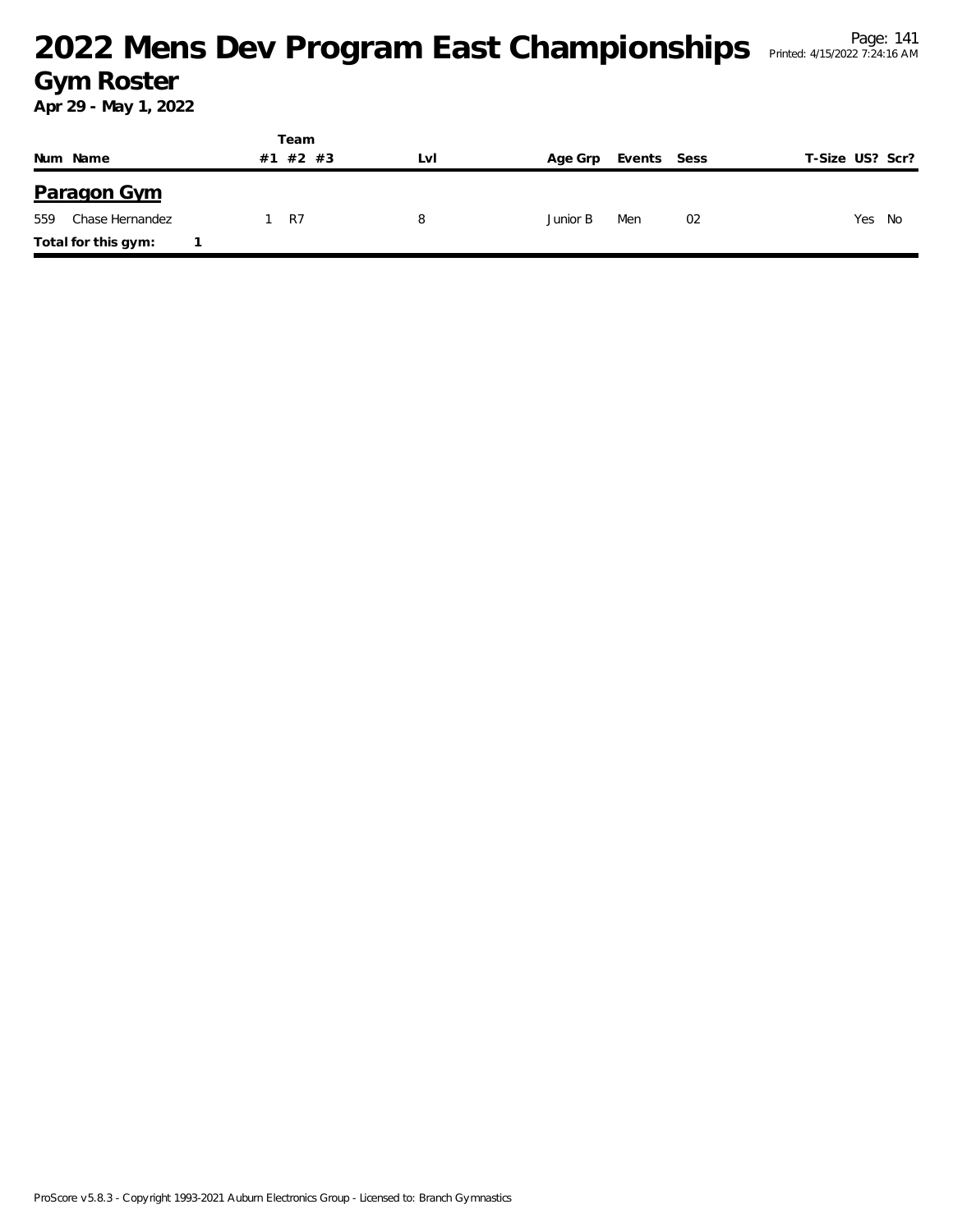|     |                          |    | Team           |     |          |        |      |                 |    |
|-----|--------------------------|----|----------------|-----|----------|--------|------|-----------------|----|
|     | Num Name                 | #1 | $#2$ #3        | LvI | Age Grp  | Events | Sess | T-Size US? Scr? |    |
|     | <b>Paragon NTC</b>       |    |                |     |          |        |      |                 |    |
| 346 | Ronan Agundes-Wright     |    | R <sub>7</sub> | 7   | Junior B | Men    | 07   | Yes             | No |
| 347 | Isaiah Irons             |    | R <sub>7</sub> |     | Junior B | Men    | 07   | Yes             | No |
| 348 | Tristan Watkins          |    | R <sub>7</sub> |     | Youth B  | Men    | 06   | Yes             | No |
| 818 | Orion Campbell           |    | R7             | 9   | Senior B | Men    | 05   | Yes             | No |
| 819 | Sean Francis             |    | R7             | 9   | Junior D | Men    | 04   | Yes             | No |
| 820 | Alex Miller              |    | R <sub>7</sub> | 9   | Senior D | Men    | 05   | Yes             | No |
| 821 | Tyler Ostrowski          |    | R <sub>7</sub> | 9   | Senior C | Men    | 05   | Yes             | No |
| 822 | Carson Thibeault         |    | R7             | 9   | Youth C  | Men    | 03   | Yes             | No |
|     | Total for this gym:<br>8 |    |                |     |          |        |      |                 |    |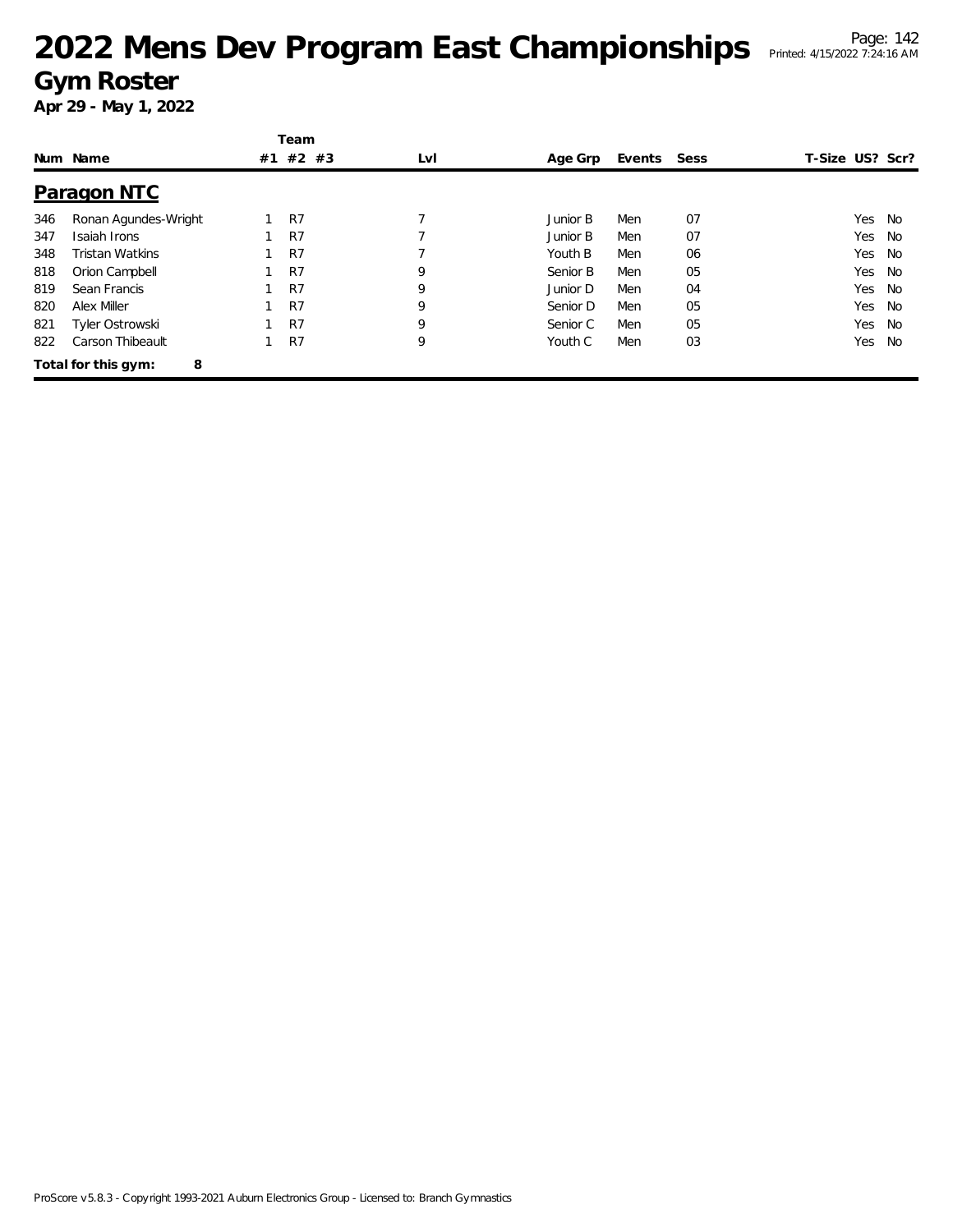|     |                          |    | Team           |     |          |        |      |                 |        |
|-----|--------------------------|----|----------------|-----|----------|--------|------|-----------------|--------|
|     | Num Name                 | #1 | $#2$ #3        | LvI | Age Grp  | Events | Sess | T-Size US? Scr? |        |
|     | <b>Park Avenue Gym</b>   |    |                |     |          |        |      |                 |        |
| 269 | Cody Magrone             |    | R <sub>8</sub> |     | Youth A  | Men    | 06   | Yes             | No     |
| 270 | Jack Nicholson           |    | R <sub>8</sub> |     | Youth D  | Men    | 06   | Yes             | - No   |
| 727 | Evan Kallen              |    | R <sub>8</sub> | 9   | Senior C | Men    | 05   | Yes             | No     |
| 728 | Bruno Peirano            |    | R <sub>8</sub> | 9   | Junior C | Men    | 04   |                 | Yes No |
|     | Total for this gym:<br>4 |    |                |     |          |        |      |                 |        |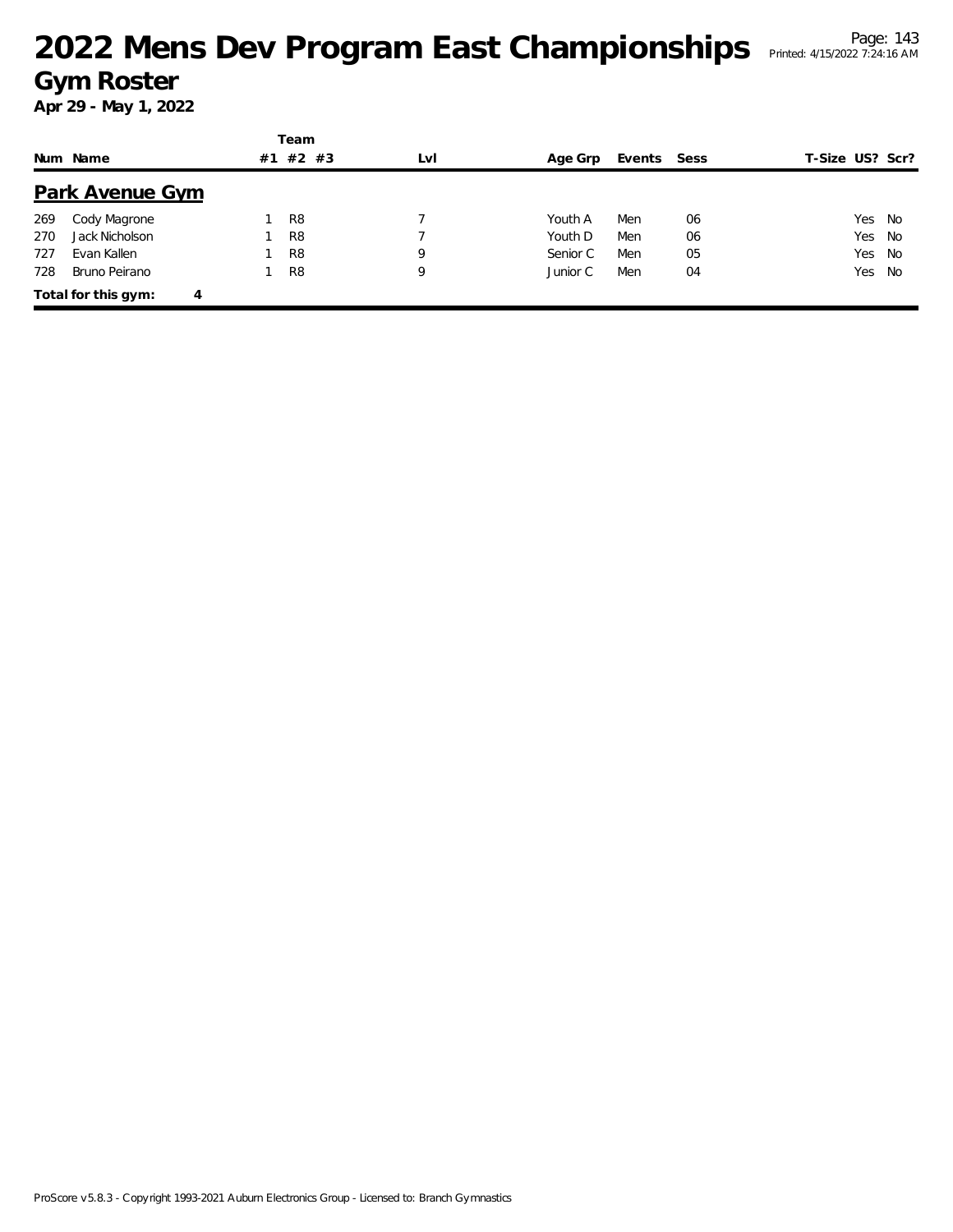|     |                          |    | Team           |     |          |             |    |                 |    |
|-----|--------------------------|----|----------------|-----|----------|-------------|----|-----------------|----|
|     | Num Name                 | #1 | $#2$ #3        | LvI | Age Grp  | Events Sess |    | T-Size US? Scr? |    |
|     | <b>Parkettes Gym-PA</b>  |    |                |     |          |             |    |                 |    |
| 204 | Zander Ritchey           |    | R7             |     | Junior C | Men         | 07 | Yes No          |    |
| 450 | Anderson Card            |    | R <sub>7</sub> | 8   | Youth C  | Men         | 01 | Yes No          |    |
| 451 | Charlie Epstein          |    | R7             | 8   | Junior A | Men         | 02 | Yes No          |    |
| 452 | Isa Najim                |    | R7             | 8   | Youth B  | Men         | 01 | Yes             | No |
|     | Total for this gym:<br>4 |    |                |     |          |             |    |                 |    |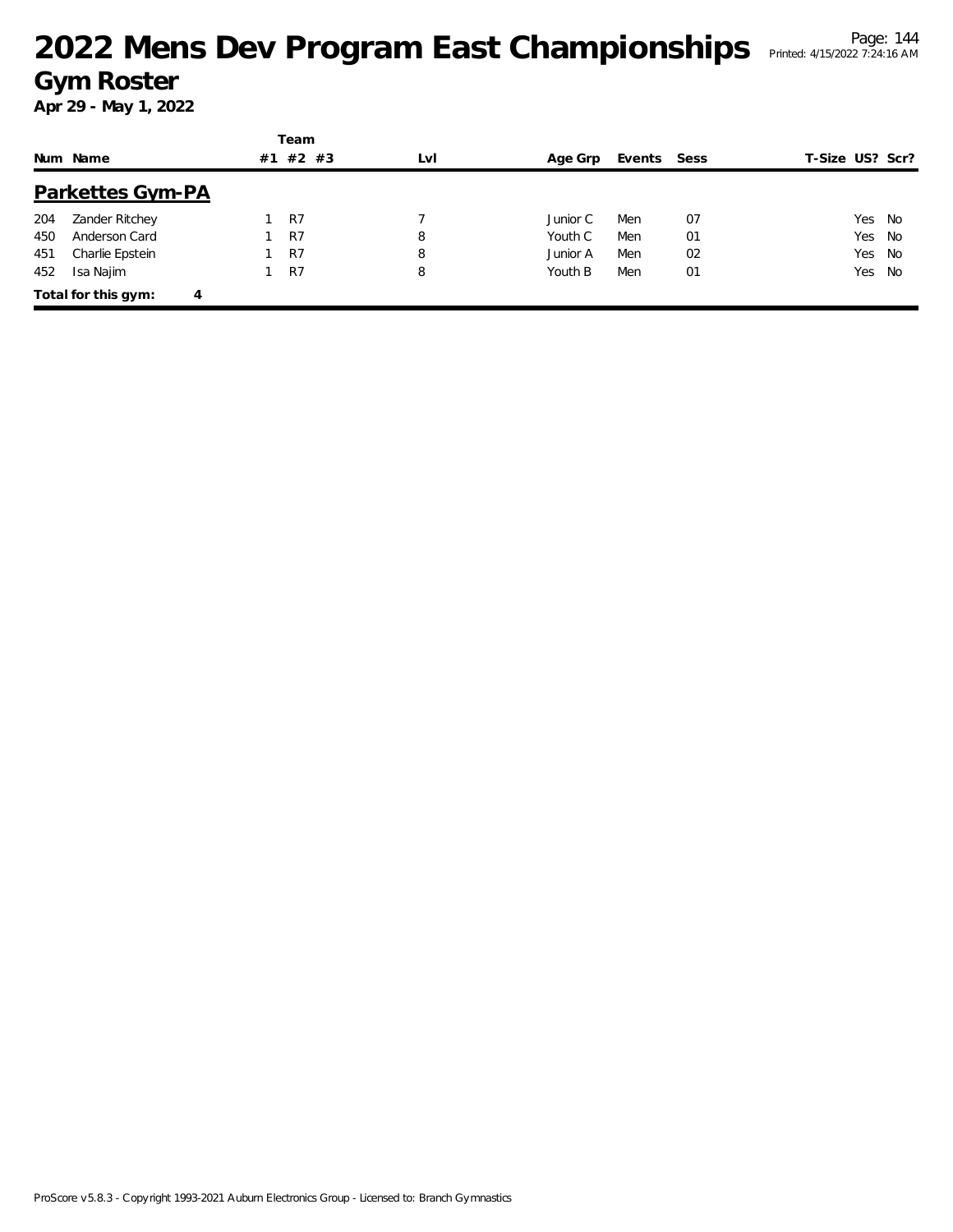|            |                          |  | Team  |     |          |             |    |                 |      |
|------------|--------------------------|--|-------|-----|----------|-------------|----|-----------------|------|
|            | Num Name                 |  | #2 #3 | LvI | Age Grp  | Events Sess |    | T-Size US? Scr? |      |
| <b>PBG</b> |                          |  |       |     |          |             |    |                 |      |
| 213        | Nathan Chang             |  | R7    |     | Youth B  | Men         | 06 | Yes             | - No |
| 457        | Peter Beh                |  | R7    | 8   | Junior A | Men         | 02 | Yes             | No   |
| 458        | Colin Selway             |  | R7    | 8   | Junior B | Men         | 02 | Yes             | No   |
| 459        | Jaiden Thomas            |  | R7    | 8   | Youth D  | Men         | 01 | Yes.            | No   |
|            | Total for this gym:<br>4 |  |       |     |          |             |    |                 |      |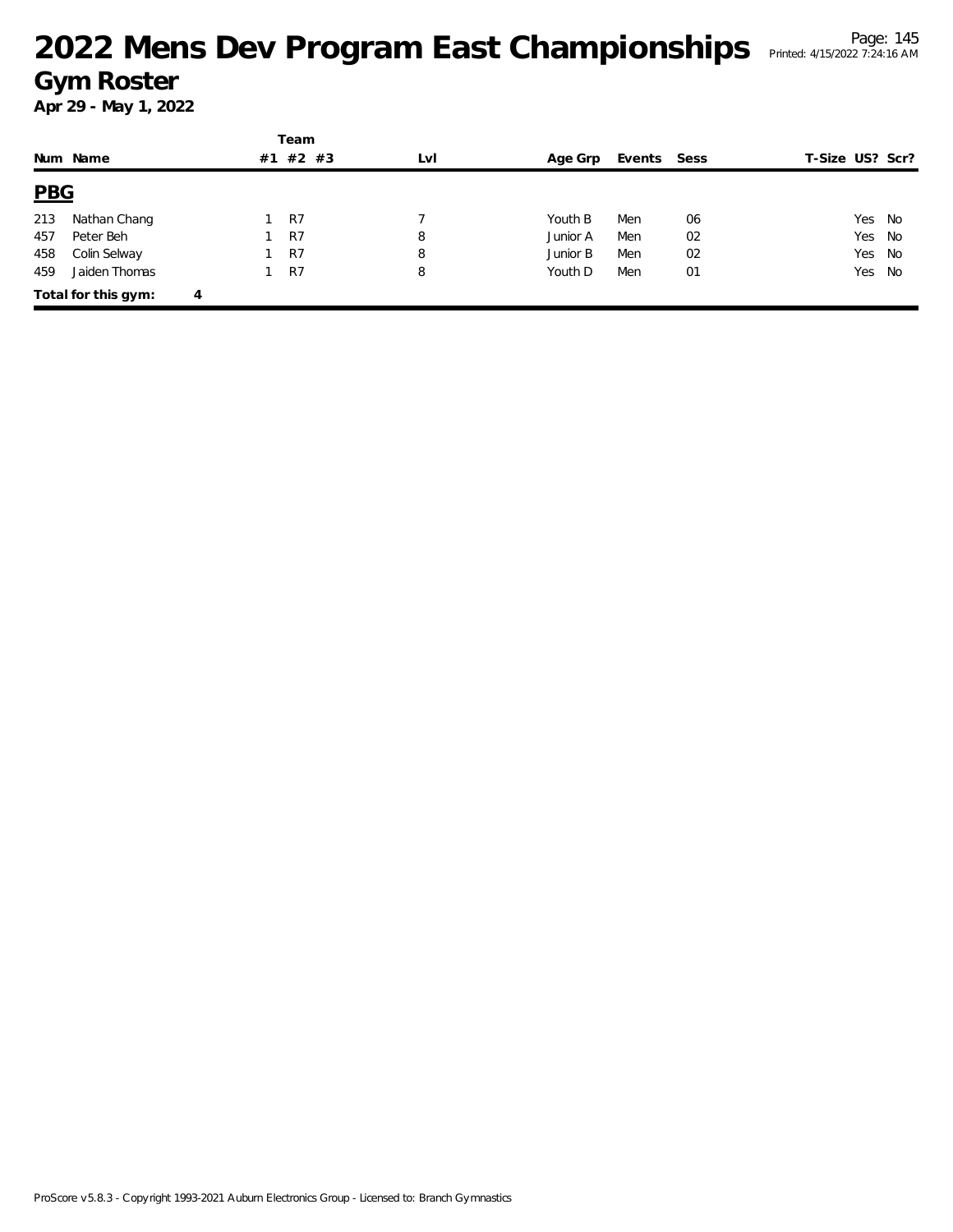|                            | Team           |      |          |             |    |                 |
|----------------------------|----------------|------|----------|-------------|----|-----------------|
| Num Name                   | #2 #3<br>#1    | LvI  | Age Grp  | Events Sess |    | T-Size US? Scr? |
| <b>Pinnacle Gymnastics</b> |                |      |          |             |    |                 |
| 280<br>*Roman-V Alessandro | R <sub>5</sub> | - SP | Junior D | Men         | 07 | Yes<br>No       |
| Total for this gym:        |                |      |          |             |    |                 |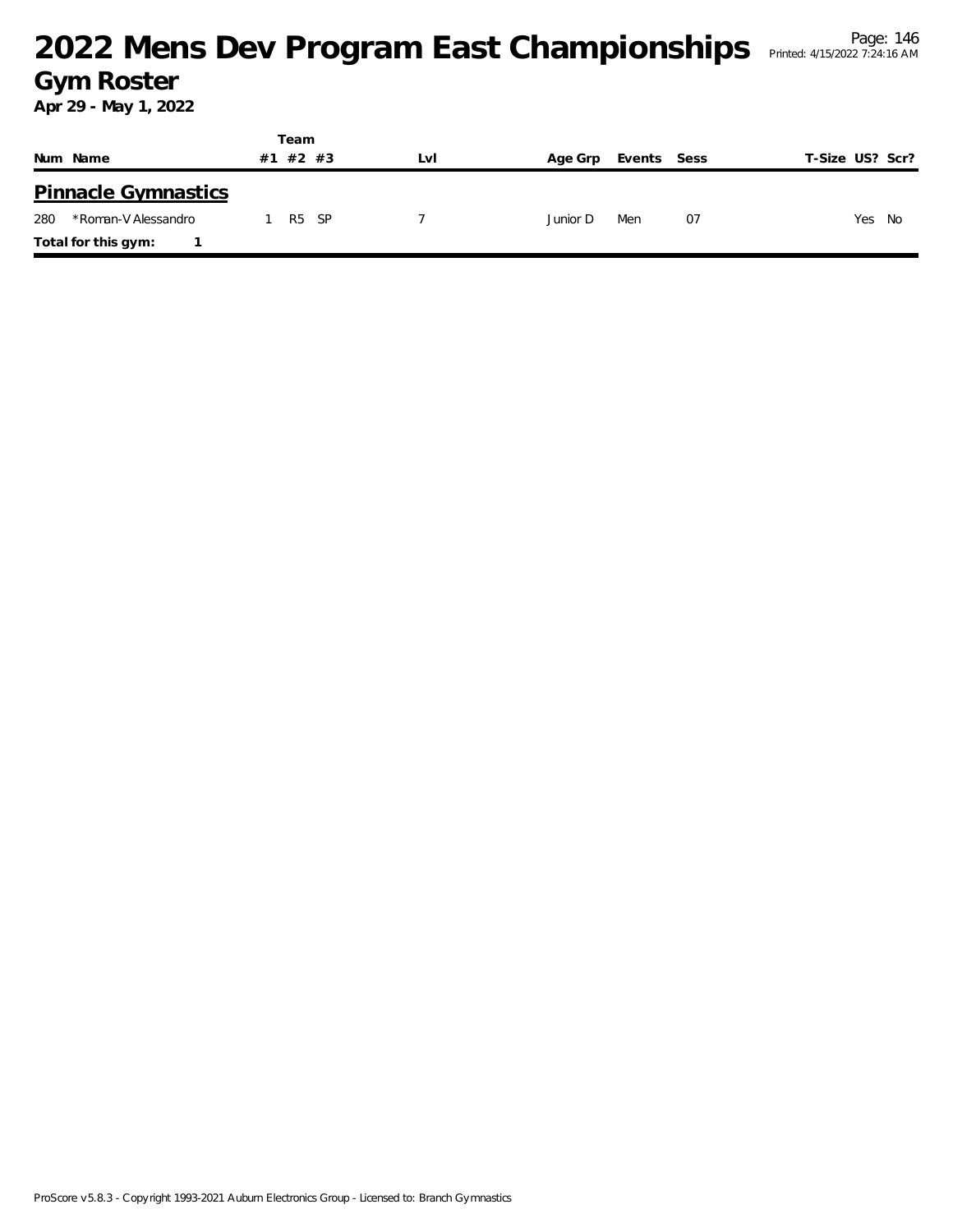|                             | Team           |     |                        |                 |
|-----------------------------|----------------|-----|------------------------|-----------------|
| Num Name                    | #1 #2 #3       | LVI | Events Sess<br>Age Grp | T-Size US? Scr? |
| <b>Pirouettes Gymnastic</b> |                |     |                        |                 |
| Cohen Laylo<br>127          | R <sub>5</sub> |     | 07<br>Men<br>Junior A  | Yes<br>- No     |
| Total for this gym:         |                |     |                        |                 |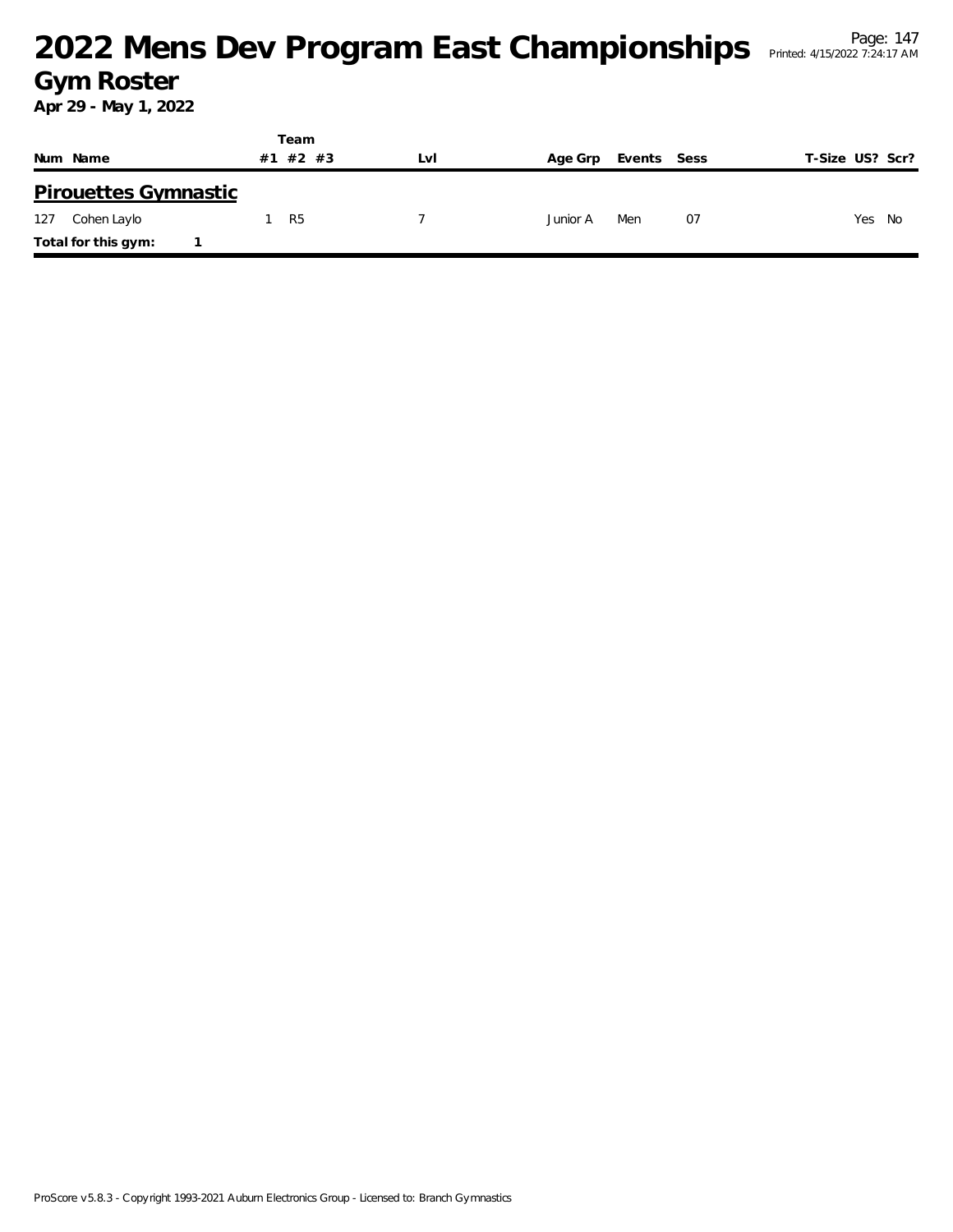|     |                             |    | Team           |     |          |             |    |                 |      |
|-----|-----------------------------|----|----------------|-----|----------|-------------|----|-----------------|------|
|     | Num Name                    | #1 | $#2$ #3        | LvI | Age Grp  | Events Sess |    | T-Size US? Scr? |      |
|     | <b>Pittsburgh Northstar</b> |    |                |     |          |             |    |                 |      |
| 139 | <b>Harper Sipes</b>         |    | R <sub>7</sub> |     | Youth C  | Men         | 06 | Yes No          |      |
| 140 | Jack Williams               |    | R7             |     | Youth A  | Men         | 06 | Yes No          |      |
| 414 | Hunter Lisotto              |    | R7             | 8   | Junior A | Men         | 02 | Yes             | - No |
| 599 | Ryan Hartle                 |    | R7             | 9   | Senior C | Men         | 05 | Yes No          |      |
|     | Total for this gym:<br>4    |    |                |     |          |             |    |                 |      |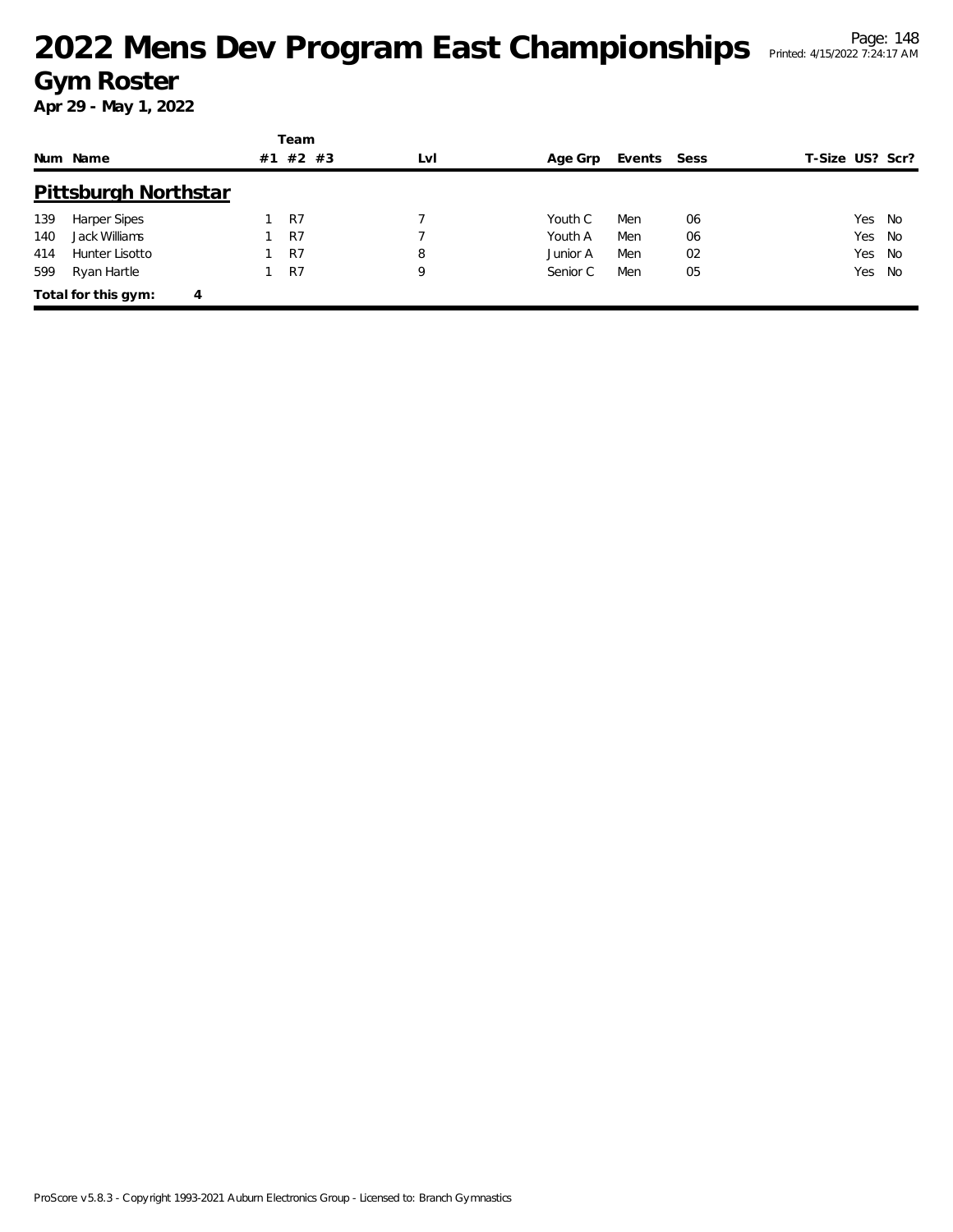|     |                            |    | Team           |     |          |             |    |                 |  |
|-----|----------------------------|----|----------------|-----|----------|-------------|----|-----------------|--|
|     | Num Name                   | #1 | #2 #3          | LvI | Age Grp  | Events Sess |    | T-Size US? Scr? |  |
|     | <b>Power In Motion Gym</b> |    |                |     |          |             |    |                 |  |
| 115 | <b>Blaise Moyer</b>        |    | R <sub>5</sub> |     | Junior A | Men         | 07 | Yes No          |  |
| 393 | Ty Hicks                   |    | R <sub>5</sub> | 8   | Junior D | Men         | 02 | Yes<br>- No     |  |
| 576 | Shane Whidden              |    | R <sub>5</sub> | 9   | Senior D | Men         | 05 | Yes No          |  |
|     | Total for this gym:        | 3  |                |     |          |             |    |                 |  |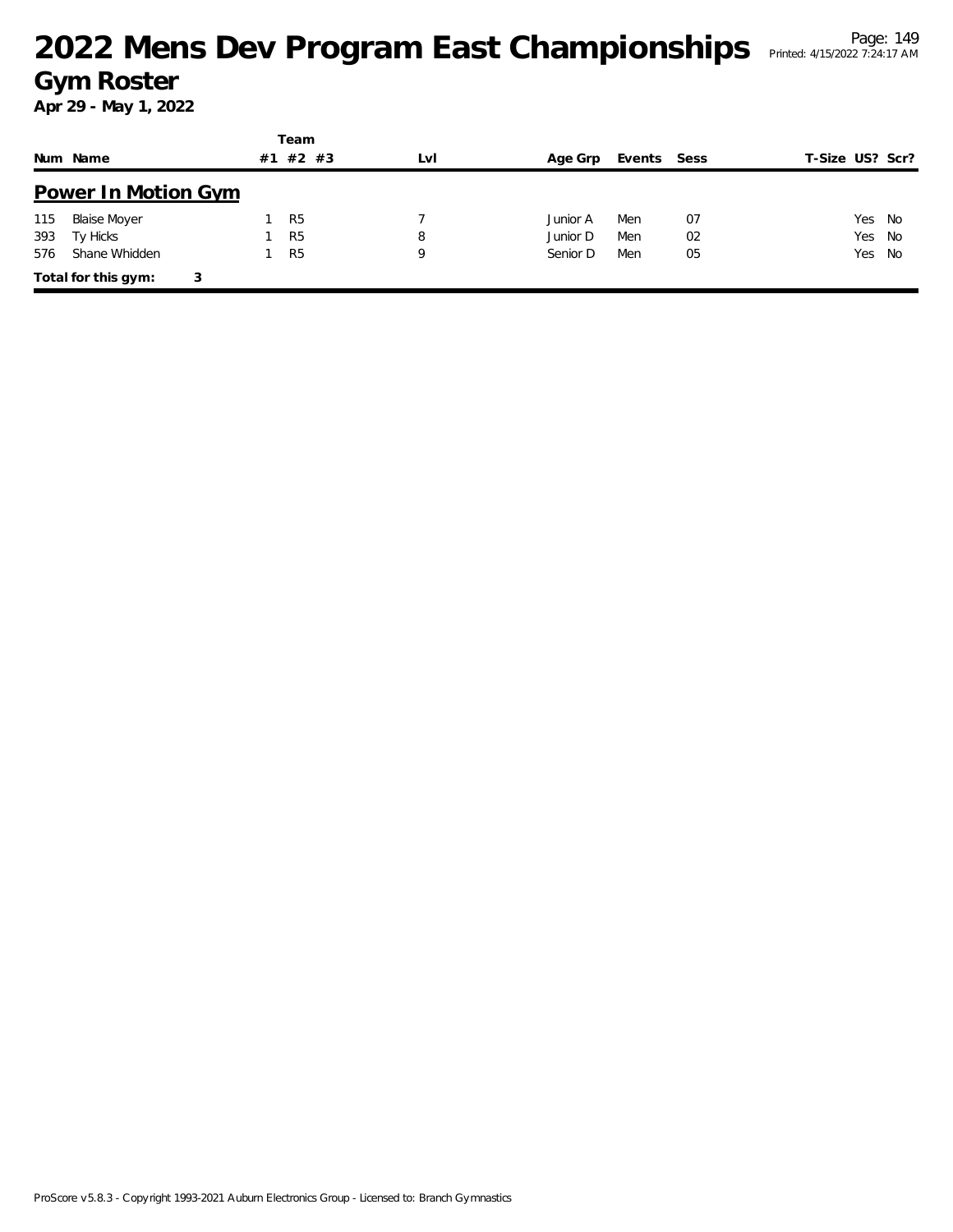|     |                            |    | Team  |     |          |             |    |                 |  |
|-----|----------------------------|----|-------|-----|----------|-------------|----|-----------------|--|
|     | Num Name                   | #1 | #2 #3 | LvI | Age Grp  | Events Sess |    | T-Size US? Scr? |  |
|     | <b>Precision Athletics</b> |    |       |     |          |             |    |                 |  |
| 740 | Ethan Duberville           |    | R7    | 9   | Junior A | Men         | 04 | Yes<br>No       |  |
| 741 | Harrison Gansman           |    | R7    | 9   | Junior C | Men         | 04 | Yes<br>No       |  |
| 742 | Peter Scherbak             |    | R7    | 9   | Senior D | Men         | 05 | Yes No          |  |
|     | Total for this gym:<br>3   |    |       |     |          |             |    |                 |  |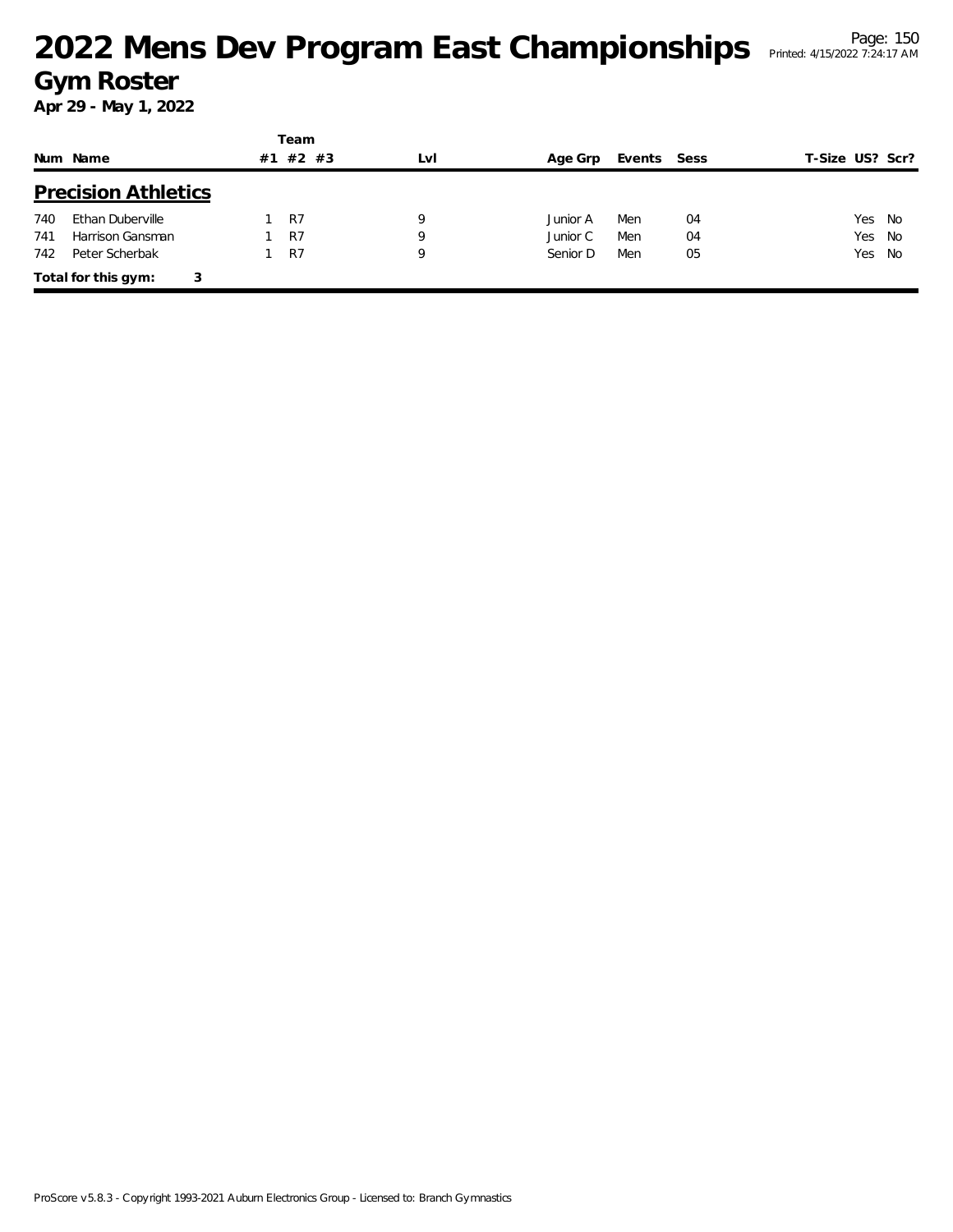|                             | Team           |     |                |             |                 |
|-----------------------------|----------------|-----|----------------|-------------|-----------------|
| Num Name                    | #1 #2 #3       | Lvi | Age Grp        | Events Sess | T-Size US? Scr? |
| <b>Premier Athletics KN</b> |                |     |                |             |                 |
| 591<br>Jay Watkins          | R <sub>8</sub> | Q   | Men<br>Youth A | 03          | Yes No          |
| Total for this gym:         |                |     |                |             |                 |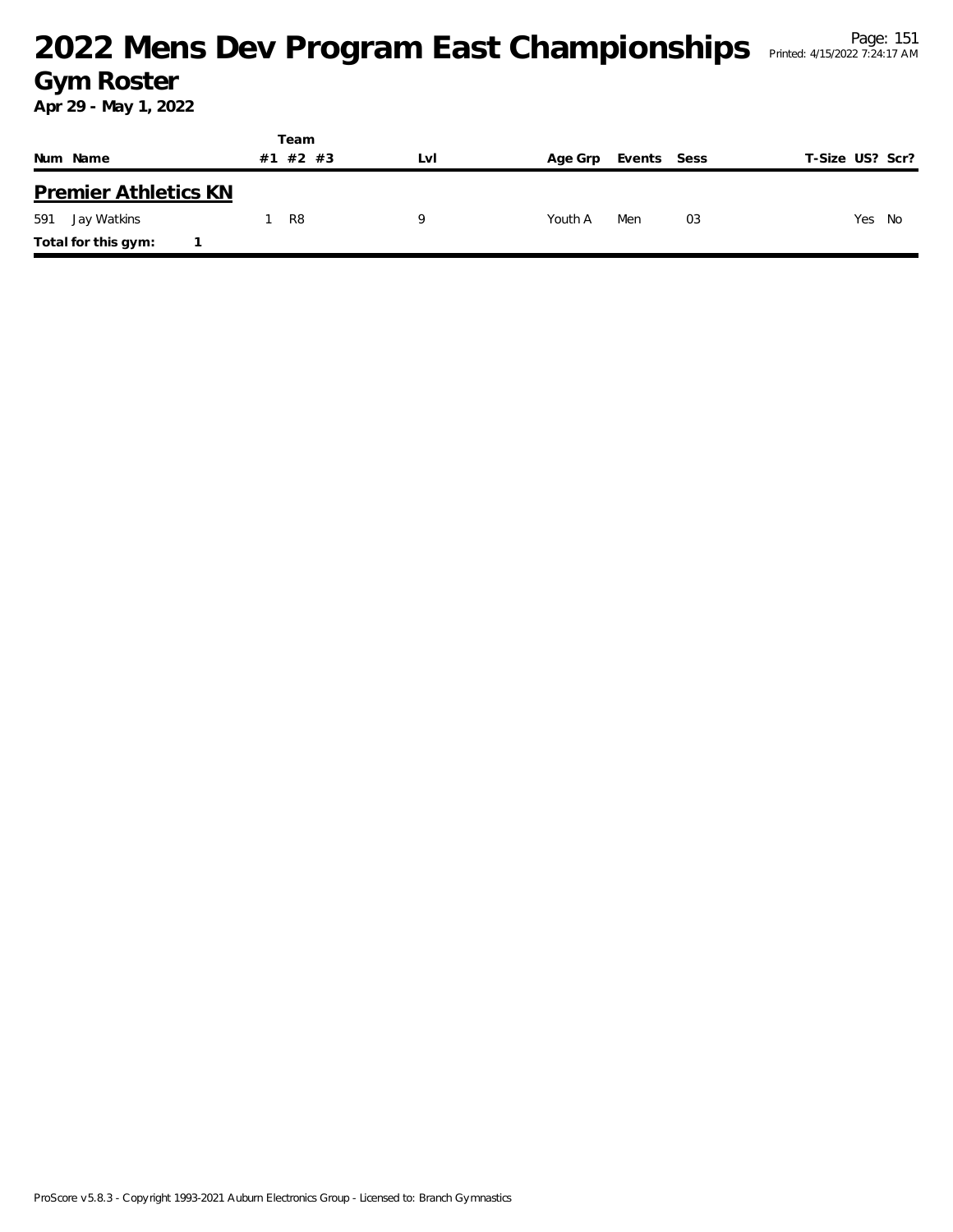|     |                           |    | Team           |     |          |        |      |                 |     |           |
|-----|---------------------------|----|----------------|-----|----------|--------|------|-----------------|-----|-----------|
|     | Num Name                  | #1 | #2 #3          | LvI | Age Grp  | Events | Sess | T-Size US? Scr? |     |           |
|     | Premier Gym Academy       |    |                |     |          |        |      |                 |     |           |
| 244 | Cooper Thunstedt          |    | R <sub>5</sub> |     | Junior A | Men    | 07   |                 | Yes | No        |
| 479 | Alex Claiborne            |    | R <sub>5</sub> | 8   | Youth C  | Men    | 01   |                 | Yes | No        |
| 695 | Elias Argyris             |    | R <sub>5</sub> | 9   | Junior A | Men    | 04   |                 | Yes | No        |
| 696 | Louie Diab                |    | R <sub>5</sub> | 9   | Youth A  | Men    | 03   |                 | Yes | <b>No</b> |
| 697 | Carter Glenn              |    | R <sub>5</sub> | 9   | Youth A  | Men    | 03   |                 | Yes | <b>No</b> |
| 698 | Kellen Johnson            |    | R <sub>5</sub> | 9   | Youth B  | Men    | 03   |                 | Yes | No        |
| 699 | <b>Iann Lemus</b>         |    | R <sub>5</sub> | 9   | Youth A  | Men    | 03   |                 | Yes | No        |
| 700 | Lance Perino              |    | R <sub>5</sub> | 9   | Youth B  | Men    | 03   |                 | Yes | No        |
| 701 | Alexander Perretta        |    | R <sub>5</sub> | 9   | Junior D | Men    | 04   |                 | Yes | No        |
| 702 | Ronan Sebold              |    | R <sub>5</sub> | 9   | Senior A | Men    | 05   |                 | Yes | <b>No</b> |
| 703 | Kenneth Watkiss           |    | R <sub>5</sub> | 9   | Youth A  | Men    | 03   |                 | Yes | <b>No</b> |
|     | 11<br>Total for this gym: |    |                |     |          |        |      |                 |     |           |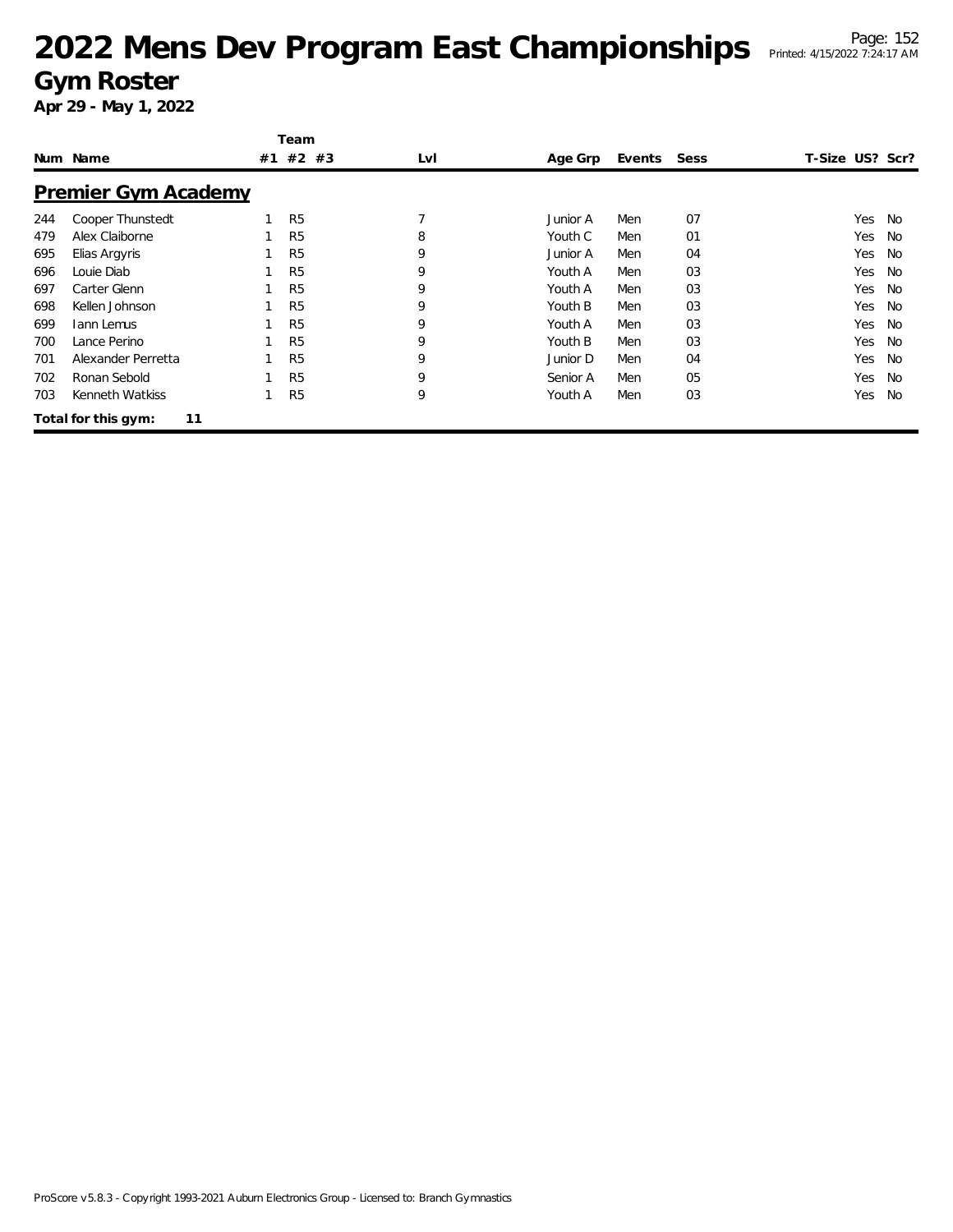|     |                          |    | Team    |     |          |             |    |                 |  |
|-----|--------------------------|----|---------|-----|----------|-------------|----|-----------------|--|
|     | Num Name                 | #1 | $#2$ #3 | LvI | Age Grp  | Events Sess |    | T-Size US? Scr? |  |
|     | <b>Premier Gym-NJ</b>    |    |         |     |          |             |    |                 |  |
| 522 | Adam Spelda              |    | R7      | 8   | Youth D  | Men         | 01 | Yes<br>No       |  |
| 769 | Jake Dembowski           |    | R7      | 9   | Senior B | Men         | 05 | Yes<br>No       |  |
| 770 | Peter Spelda             |    | R7      | 9   | Senior A | Men         | 05 | Yes<br>No       |  |
|     | Total for this gym:<br>3 |    |         |     |          |             |    |                 |  |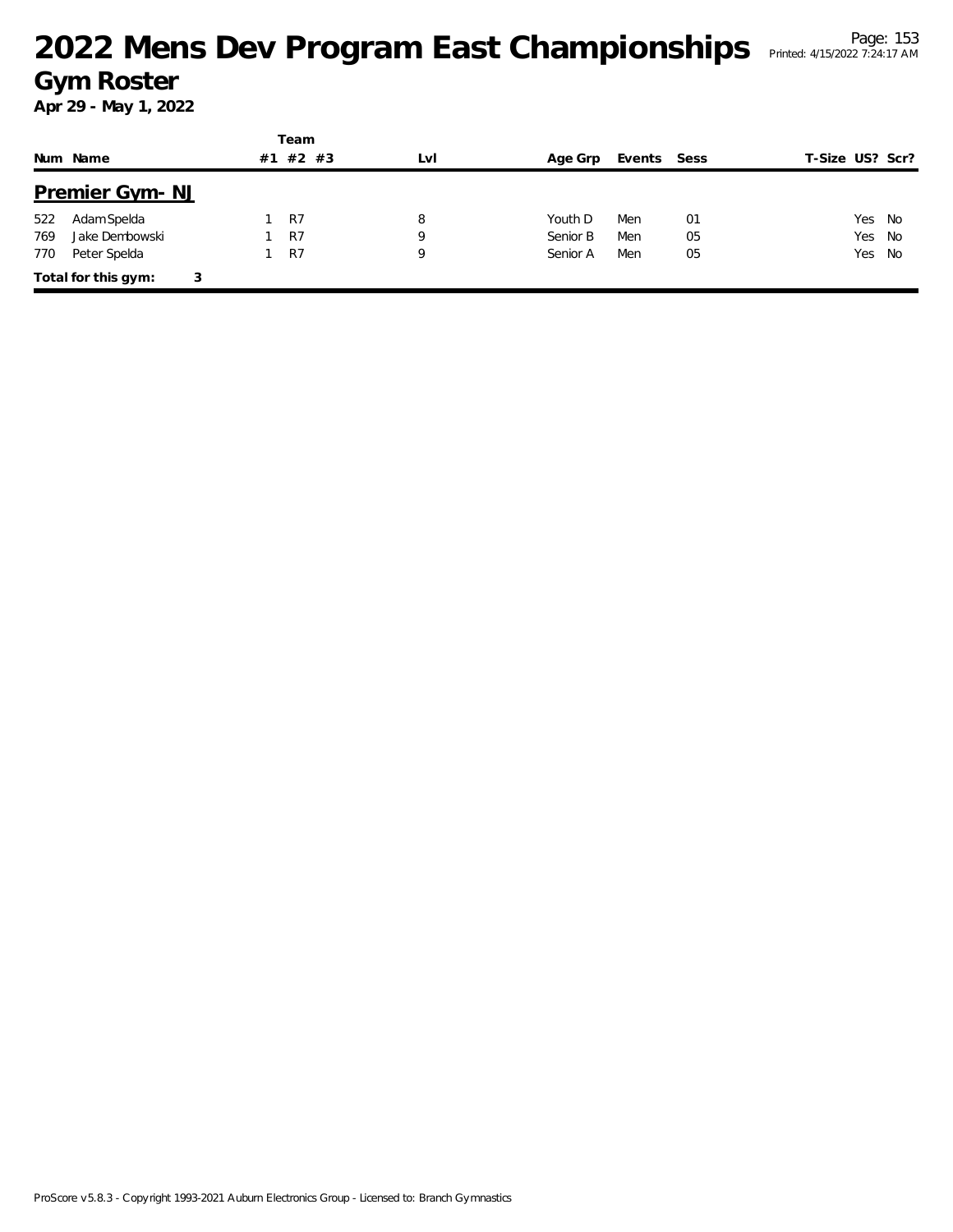|     |                          | Team           |     |          |             |                |                 |    |
|-----|--------------------------|----------------|-----|----------|-------------|----------------|-----------------|----|
|     | Num Name                 | #1 #2 #3       | LvI | Age Grp  | Events Sess |                | T-Size US? Scr? |    |
|     | <b>Premier Gym West</b>  |                |     |          |             |                |                 |    |
| 382 | Tate Cerny               | R <sub>5</sub> | 8   | Junior B | Men         | 02             | Yes             | No |
| 383 | Vandan Haake             | R <sub>5</sub> | 8   | Junior A | Men         | 02             | Yes             | No |
| 384 | Wyatt Ingersoll          | R <sub>5</sub> | 8   | Youth D  | Men         | 01             | Yes             | No |
| 385 | Breccan Lepkowski        | R <sub>5</sub> | 8   | Youth D  | Men         | 01             | Yes             | No |
| 386 | Jonathan Myers           | R <sub>5</sub> | 8   | Youth A  | Men         | 01             | Yes             | No |
| 387 | Jaxon Rapper             | R <sub>5</sub> | 8   | Youth D  | Men         | 01             | Yes             | No |
| 388 | Connor Seliga            | R <sub>5</sub> | 8   | Youth A  | Men         | 0 <sub>1</sub> | Yes             | No |
| 389 | Connor Tran              | R <sub>5</sub> | 8   | Youth C  | Men         | 01             | Yes             | No |
| 575 | Daniel San Juanico       | R <sub>5</sub> | 9   | Youth D  | Men         | 03             | Yes             | No |
|     | 9<br>Total for this gym: |                |     |          |             |                |                 |    |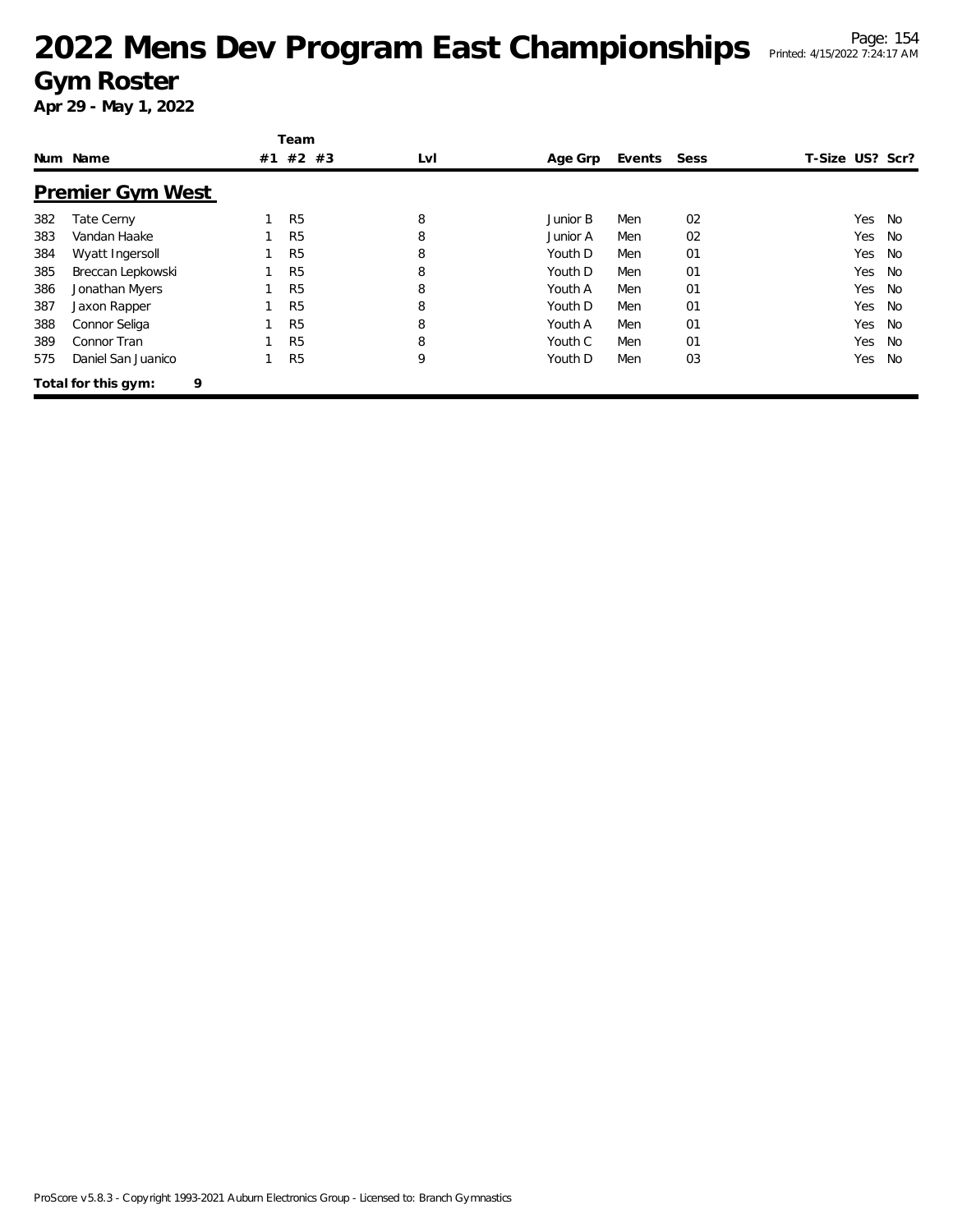|     |                         |    | Team  |     |          |             |    |                 |  |
|-----|-------------------------|----|-------|-----|----------|-------------|----|-----------------|--|
|     | Num Name                | #1 | #2 #3 | LVI | Age Grp  | Events Sess |    | T-Size US? Scr? |  |
|     | <b>Prestige Gym- PA</b> |    |       |     |          |             |    |                 |  |
| 396 | Colin Bouarouy          |    | R7    | 8   | Junior C | Men         | 02 | Yes No          |  |
| 397 | Jordan Johnson          |    | R7    | 8   | Youth A  | Men         | 01 | Yes No          |  |
|     | Total for this gym:     | 2  |       |     |          |             |    |                 |  |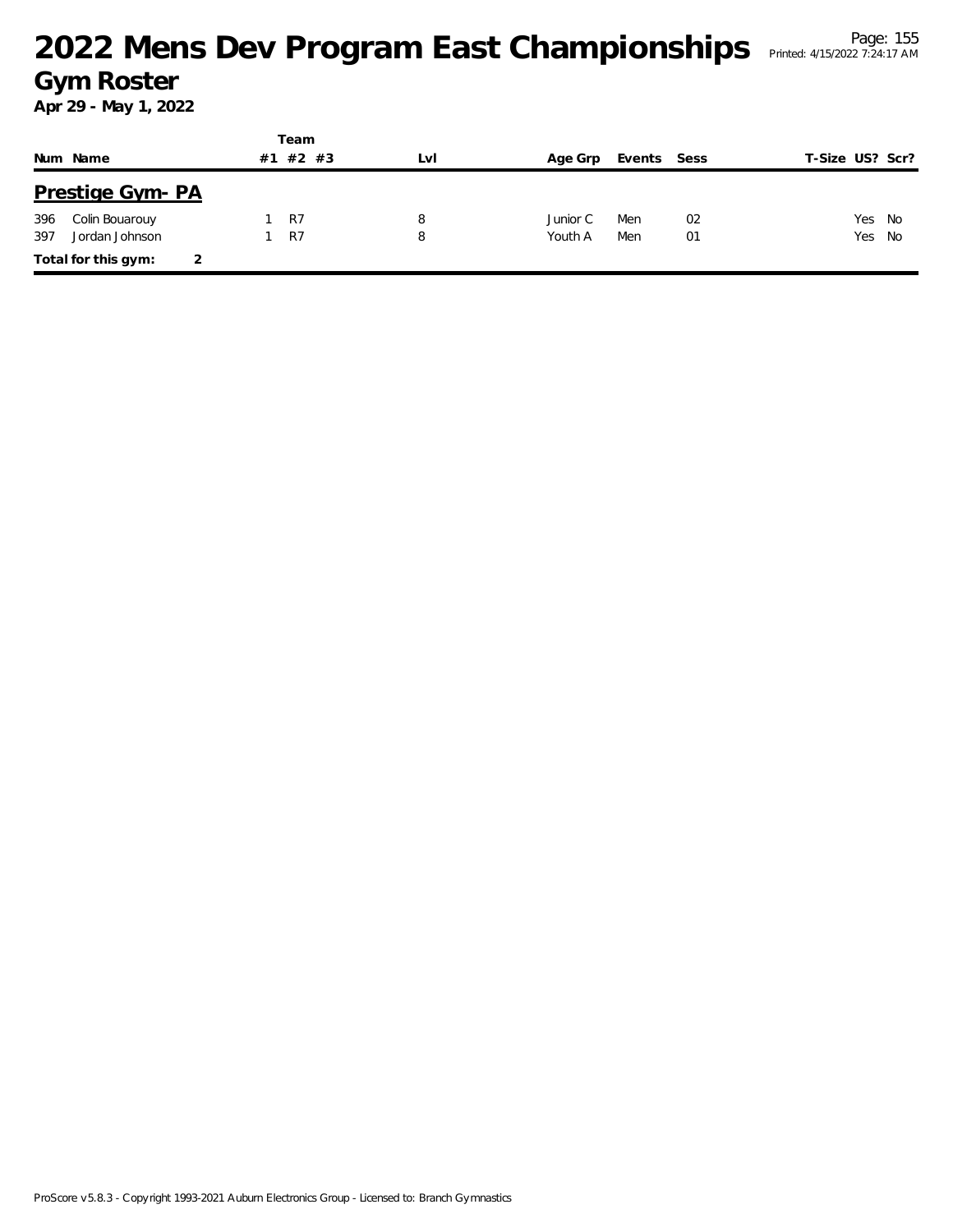|     |                          |    | Team    |     |          |             |    |                 |        |
|-----|--------------------------|----|---------|-----|----------|-------------|----|-----------------|--------|
|     | Num Name                 | #1 | $#2$ #3 | LvI | Age Grp  | Events Sess |    | T-Size US? Scr? |        |
|     | <b>Preston Gym Acad</b>  |    |         |     |          |             |    |                 |        |
| 360 | Zachary Brenner          |    | R7      | 8   | Youth B  | Men         | 01 |                 | Yes No |
| 361 | Shalin Tyagi             |    | R7      | 8   | Youth B  | Men         | 01 | Yes             | No     |
| 566 | Connor Quizon            |    | R7      | 9   | Youth D  | Men         | 03 |                 | Yes No |
| 567 | Sean Woodka              |    | R7      | 9   | Junior B | Men         | 04 |                 | Yes No |
|     | Total for this gym:<br>4 |    |         |     |          |             |    |                 |        |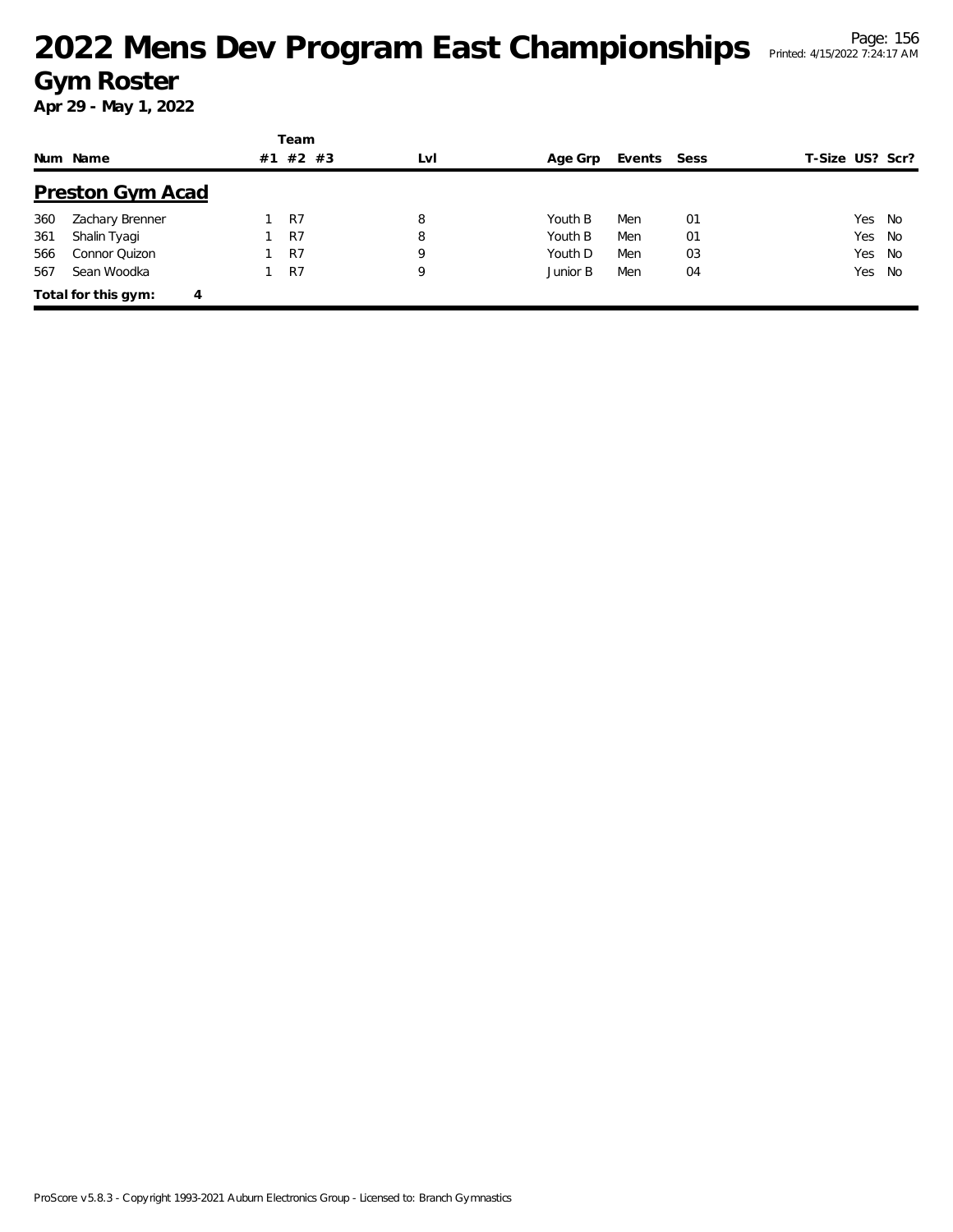|     |                       |    | Team           |           |     |          |        |      |                 |     |    |
|-----|-----------------------|----|----------------|-----------|-----|----------|--------|------|-----------------|-----|----|
|     | Num Name              | #1 | #2 #3          |           | LvI | Age Grp  | Events | Sess | T-Size US? Scr? |     |    |
|     | <b>Queen City Gym</b> |    |                |           |     |          |        |      |                 |     |    |
| 173 | Nathan Coffman        |    | R <sub>5</sub> |           |     | Youth B  | Men    | 06   |                 | Yes | No |
| 174 | *Sam-V Warm           |    | R <sub>5</sub> | <b>SP</b> |     | Youth B  | Men    | 06   |                 | Yes | No |
| 638 | Connor Beckel         |    | R <sub>5</sub> |           | 9   | Junior B | Men    | 04   |                 | Yes | No |
| 639 | Camden Hardie         |    | R <sub>5</sub> |           | 9   | Junior B | Men    | 04   |                 | Yes | No |
| 640 | Miles Huang           |    | R <sub>5</sub> |           | 9   | Junior B | Men    | 04   |                 | Yes | No |
| 641 | Davis Rogers          |    | R <sub>5</sub> |           | 9   | Junior B | Men    | 04   |                 | Yes | No |
| 642 | Connor Schaaf         |    | R <sub>5</sub> |           | 9   | Youth C  | Men    | 03   |                 | Yes | No |
|     | Total for this gym:   |    |                |           |     |          |        |      |                 |     |    |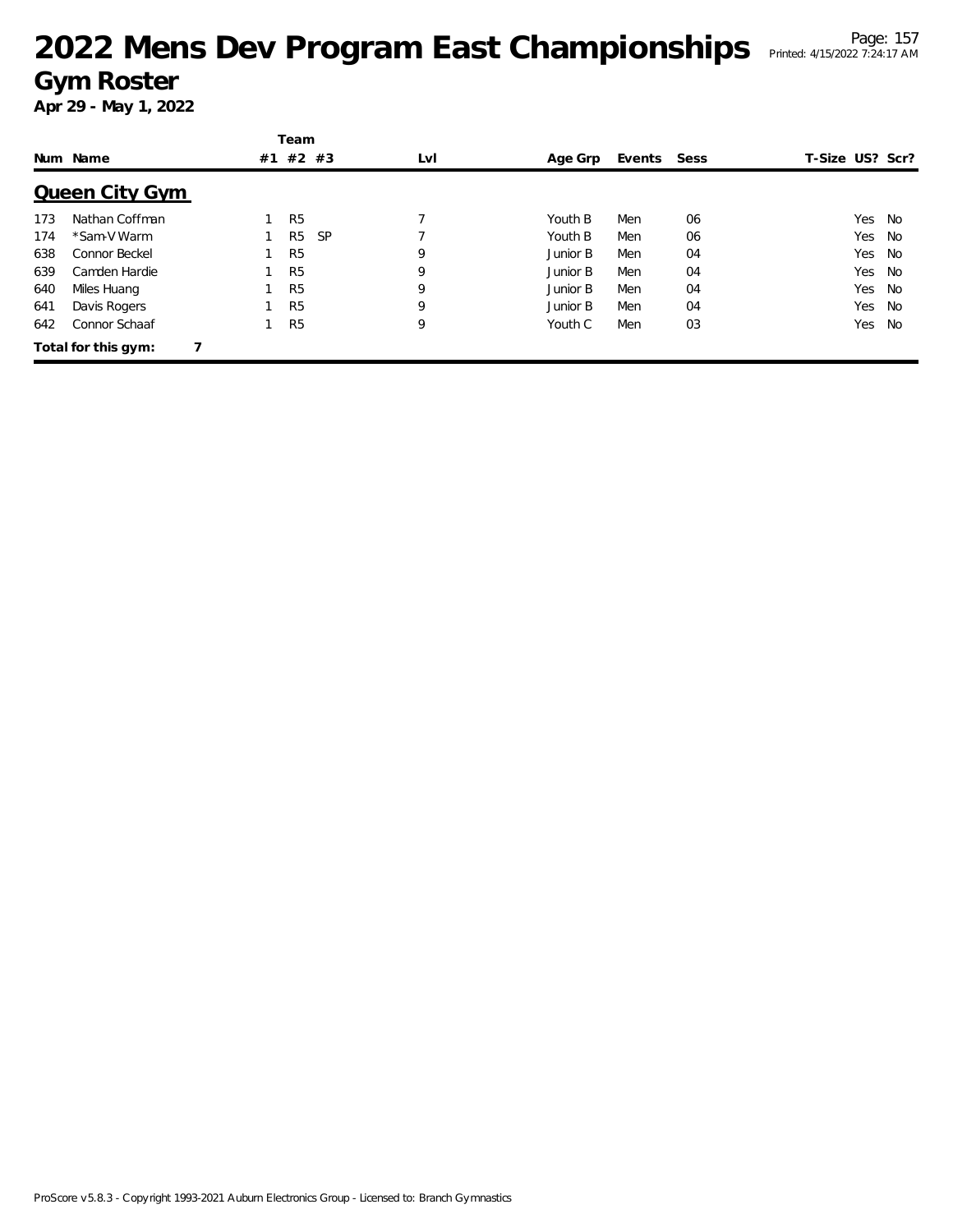|     |                           |    | Team           |     |          |        |      |                 |
|-----|---------------------------|----|----------------|-----|----------|--------|------|-----------------|
|     | Num Name                  | #1 | #2 #3          | LvI | Age Grp  | Events | Sess | T-Size US? Scr? |
|     | <b>Reading Gymnastics</b> |    |                |     |          |        |      |                 |
| 175 | Brady Mills               |    | R <sub>6</sub> |     | Youth D  | Men    | 06   | Yes No          |
| 176 | Owen Mistretta            |    | R <sub>6</sub> |     | Junior B | Men    | 07   | Yes<br>- No     |
| 177 | Joseph Shutt              |    | R <sub>6</sub> |     | Junior D | Men    | 07   | Yes No          |
|     | Total for this gym:<br>3  |    |                |     |          |        |      |                 |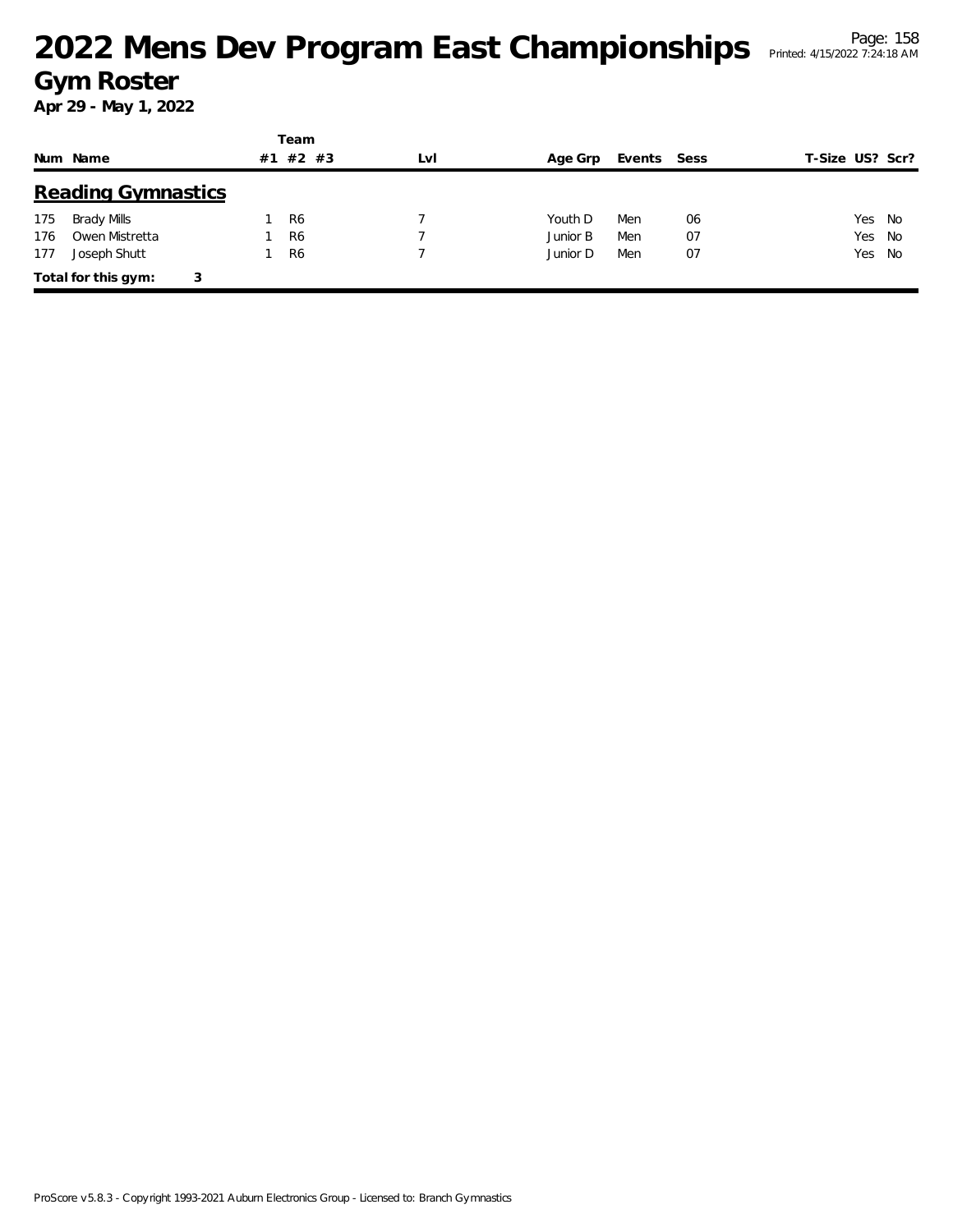|     |                     |    | Team    |     |         |             |    |                 |  |
|-----|---------------------|----|---------|-----|---------|-------------|----|-----------------|--|
|     | Num Name            | #1 | $#2$ #3 | LvI | Age Grp | Events Sess |    | T-Size US? Scr? |  |
|     | Rebounders- MD      |    |         |     |         |             |    |                 |  |
| 152 | Dylan Strong        |    | R7      |     | Youth B | Men         | 06 | Yes No          |  |
| 618 | James Vey           |    | R7      | Q   | Youth B | Men         | 03 | Yes No          |  |
|     | Total for this gym: |    |         |     |         |             |    |                 |  |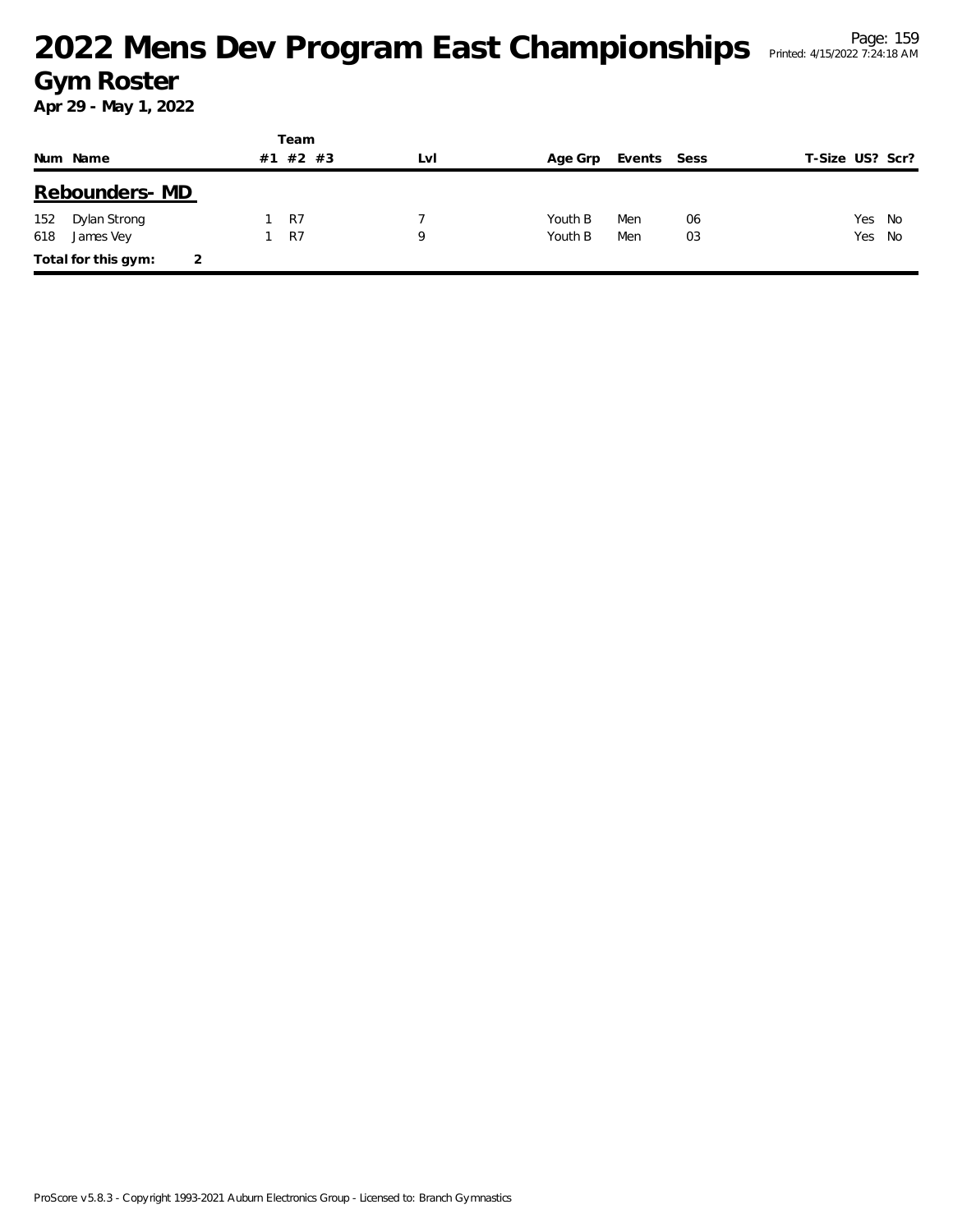|          |                     | Team     |     |          |             |                 |
|----------|---------------------|----------|-----|----------|-------------|-----------------|
| Num Name |                     | #1 #2 #3 | LvI | Age Grp  | Events Sess | T-Size US? Scr? |
| Regal    |                     |          |     |          |             |                 |
| 568      | Aidan Militello     | R6       | Q   | Senior B | Men<br>05   | Yes<br>No       |
|          | Total for this gym: |          |     |          |             |                 |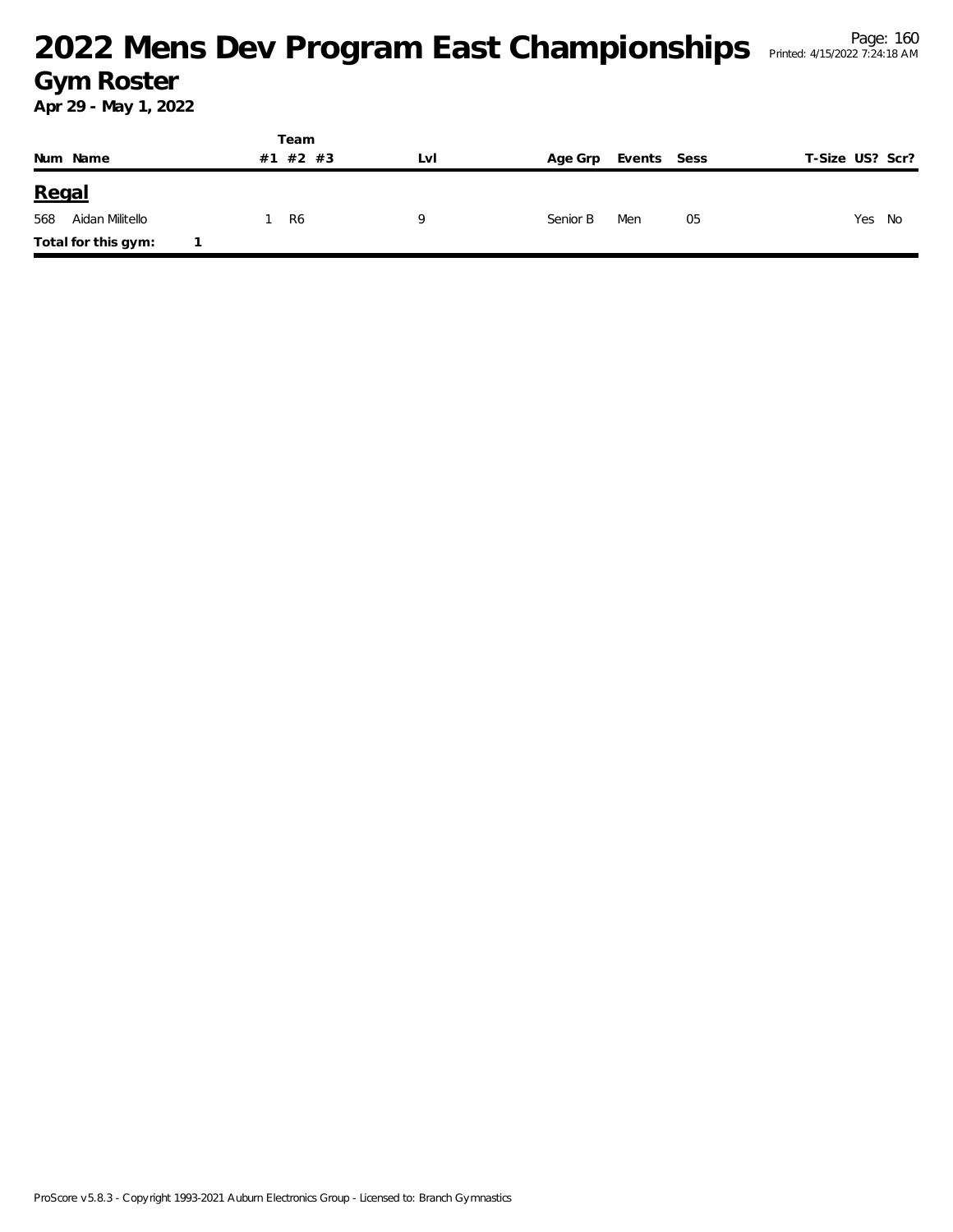|     |                     |   |    | Team           |     |         |             |    |                 |    |
|-----|---------------------|---|----|----------------|-----|---------|-------------|----|-----------------|----|
|     | Num Name            |   | #1 | $#2$ #3        | LvI | Age Grp | Events Sess |    | T-Size US? Scr? |    |
|     | Rochester GA        |   |    |                |     |         |             |    |                 |    |
| 609 | Myles Ellickson     |   |    | R7             | Q   | Youth C | Men         | 03 | Yes             | No |
| 610 | Zachary Ippolito    |   |    | R <sub>7</sub> | 9   | Youth B | Men         | 03 | Yes No          |    |
|     | Total for this gym: | 2 |    |                |     |         |             |    |                 |    |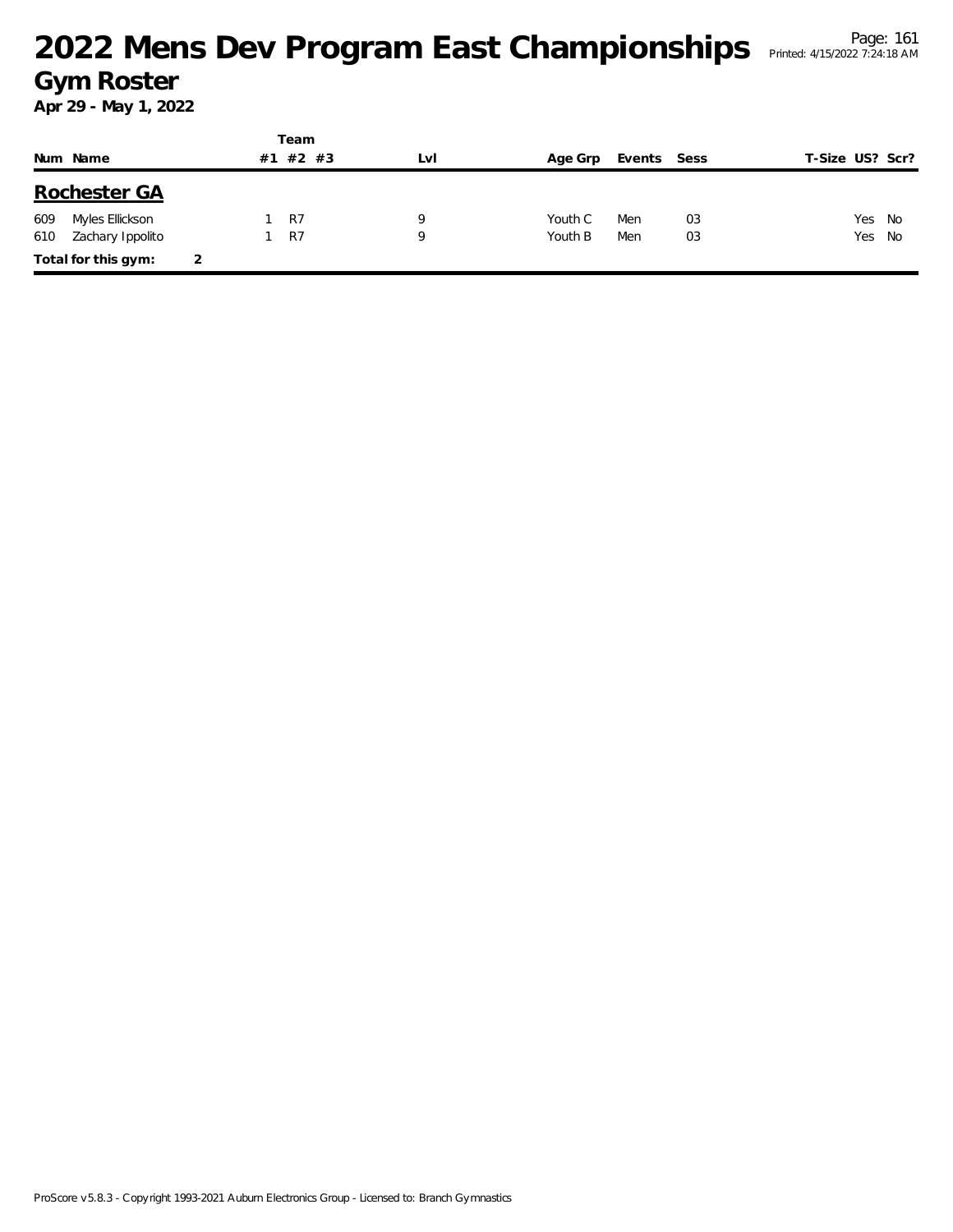|     |                     |    | Team           |     |     |          |             |    |                 |
|-----|---------------------|----|----------------|-----|-----|----------|-------------|----|-----------------|
|     | Num Name            | #1 | #2 #3          |     | LvI | Age Grp  | Events Sess |    | T-Size US? Scr? |
|     | Rose\'s Gymnastics  |    |                |     |     |          |             |    |                 |
| 474 | Austin House        |    | R <sub>8</sub> |     | 8   | Junior D | Men         | 02 | Yes No          |
| 475 | Connor Jublou       |    | R <sub>8</sub> |     | 8   | Junior D | Men         | 02 | Yes No          |
| 476 | *Gavin-V Jublou     |    | R8             | -SP | 8   | Junior D | Men         | 02 | Yes No          |
|     | Total for this gym: | 3  |                |     |     |          |             |    |                 |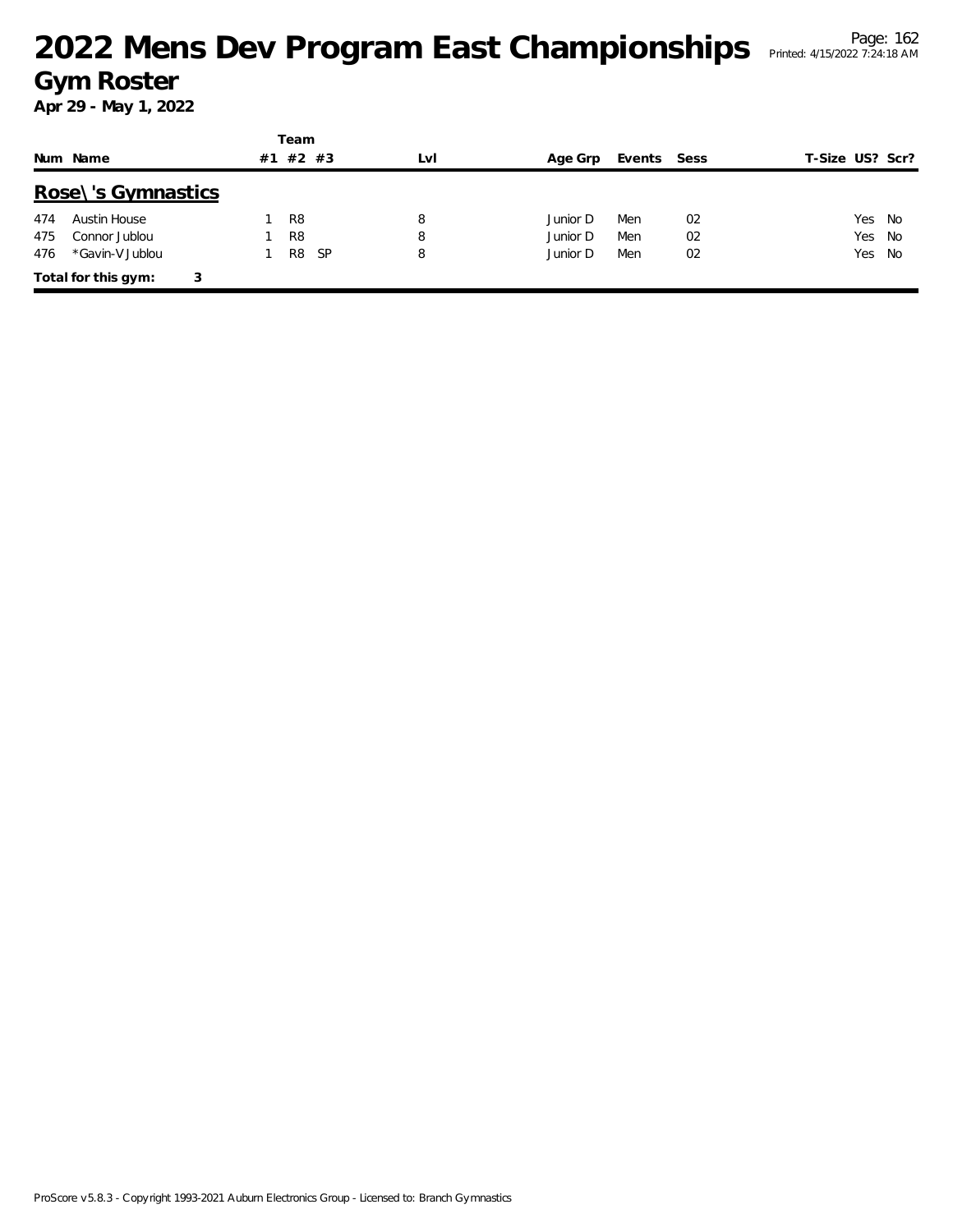|     |                           |    | Team           |     |          |             |    |                 |  |
|-----|---------------------------|----|----------------|-----|----------|-------------|----|-----------------|--|
|     | Num Name                  | #1 | #2<br>#3       | LvI | Age Grp  | Events Sess |    | T-Size US? Scr? |  |
|     | <b>Roswell Gymnastics</b> |    |                |     |          |             |    |                 |  |
| 221 | Zachary Koviak            |    | R <sub>8</sub> |     | Youth C  | Men         | 06 | Yes<br>- No     |  |
| 464 | Sebastian Guaderrama      |    | R <sub>8</sub> | 8   | Youth A  | Men         | 01 | Yes<br>- No     |  |
| 670 | David Long                |    | R <sub>8</sub> | 9   | Youth D  | Men         | 03 | Yes No          |  |
| 671 | Jonathan Palzewicz        |    | R <sub>8</sub> | 9   | Junior D | Men         | 04 | No<br>Yes       |  |
|     | Total for this gym:<br>4  |    |                |     |          |             |    |                 |  |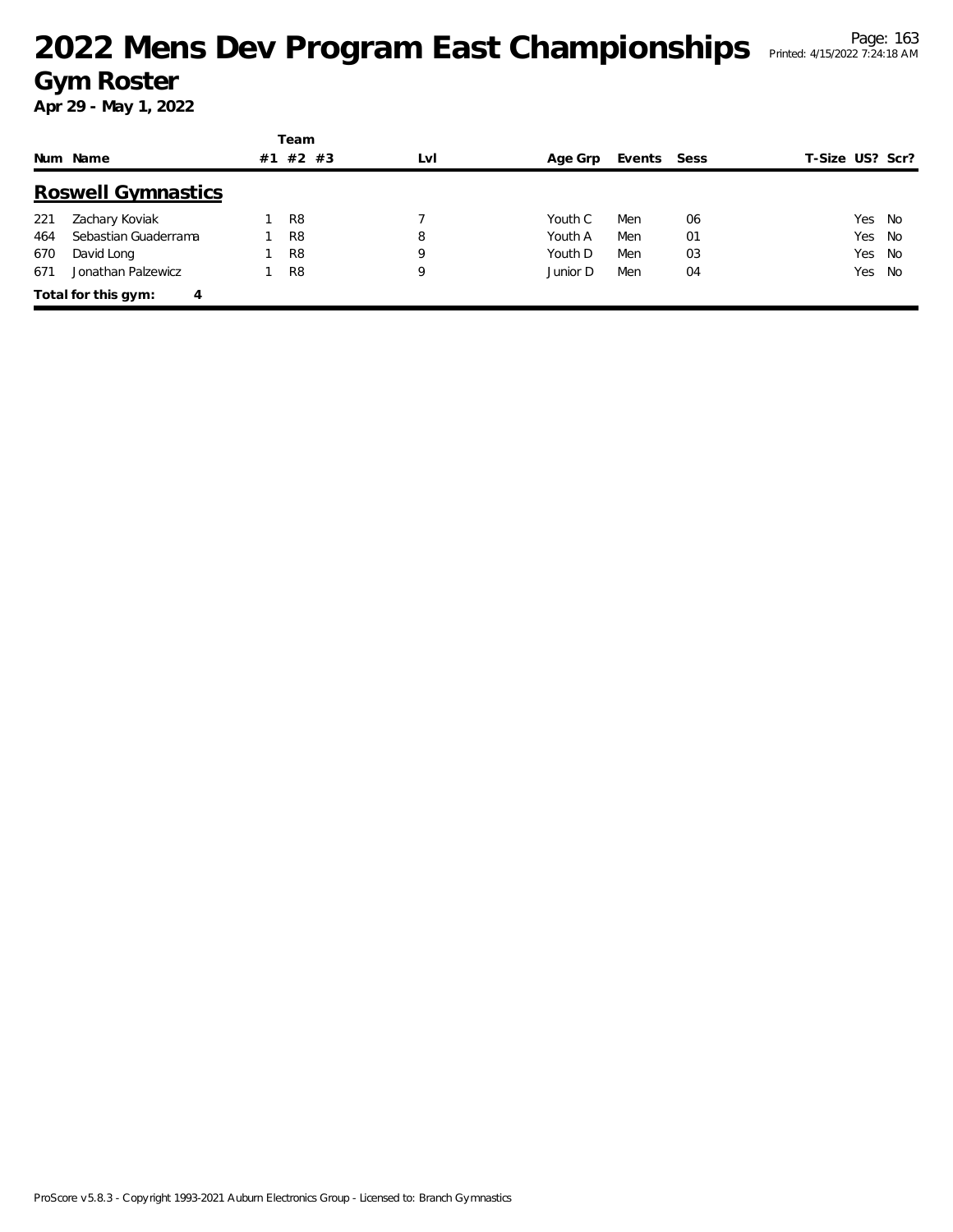|                     | Team     |     |          |             |                 |
|---------------------|----------|-----|----------|-------------|-----------------|
| Num Name            | #1 #2 #3 | LvI | Age Grp  | Events Sess | T-Size US? Scr? |
| Royalty             |          |     |          |             |                 |
| 354<br>Lucas Mecher | -R5      |     | Junior C | Men<br>07   | Yes No          |
| Total for this gym: |          |     |          |             |                 |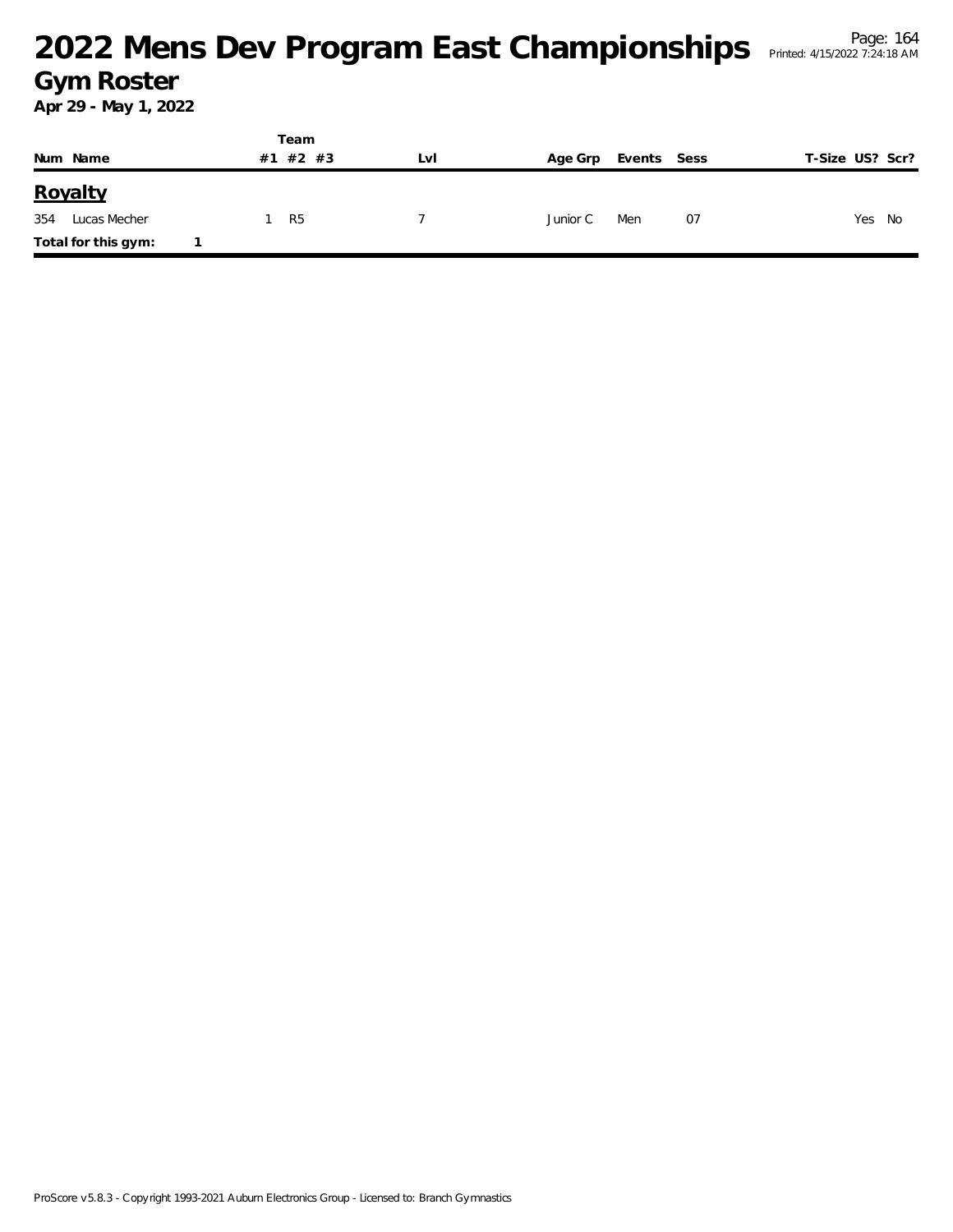|     |                          |    | Team           |     |          |        |      |                 |    |
|-----|--------------------------|----|----------------|-----|----------|--------|------|-----------------|----|
|     | Num Name                 | #1 | $#2$ #3        | LvI | Age Grp  | Events | Sess | T-Size US? Scr? |    |
|     | <b>Salem Gymnastics</b>  |    |                |     |          |        |      |                 |    |
| 135 | Jackson Norman           |    | R <sub>8</sub> | 7   | Youth A  | Men    | 06   | Yes             | No |
| 136 | Luke Rosenberger         |    | R <sub>8</sub> |     | Youth B  | Men    | 06   | Yes             | No |
| 137 | Jacob Verity             |    | R <sub>8</sub> |     | Youth D  | Men    | 06   | Yes             | No |
| 412 | Evan Jiang               |    | R <sub>8</sub> | 8   | Youth D  | Men    | 01   | Yes             | No |
| 413 | CT Katula                |    | R <sub>8</sub> | 8   | Youth B  | Men    | 01   | Yes             | No |
| 596 | Ian Harris               |    | R <sub>8</sub> | 9   | Junior B | Men    | 04   | Yes             | No |
| 597 | Tristan Mai              |    | R <sub>8</sub> | 9   | Junior D | Men    | 04   | Yes             | No |
| 598 | Eli Snyder               |    | R <sub>8</sub> | 9   | Youth C  | Men    | 03   | Yes             | No |
|     | Total for this gym:<br>8 |    |                |     |          |        |      |                 |    |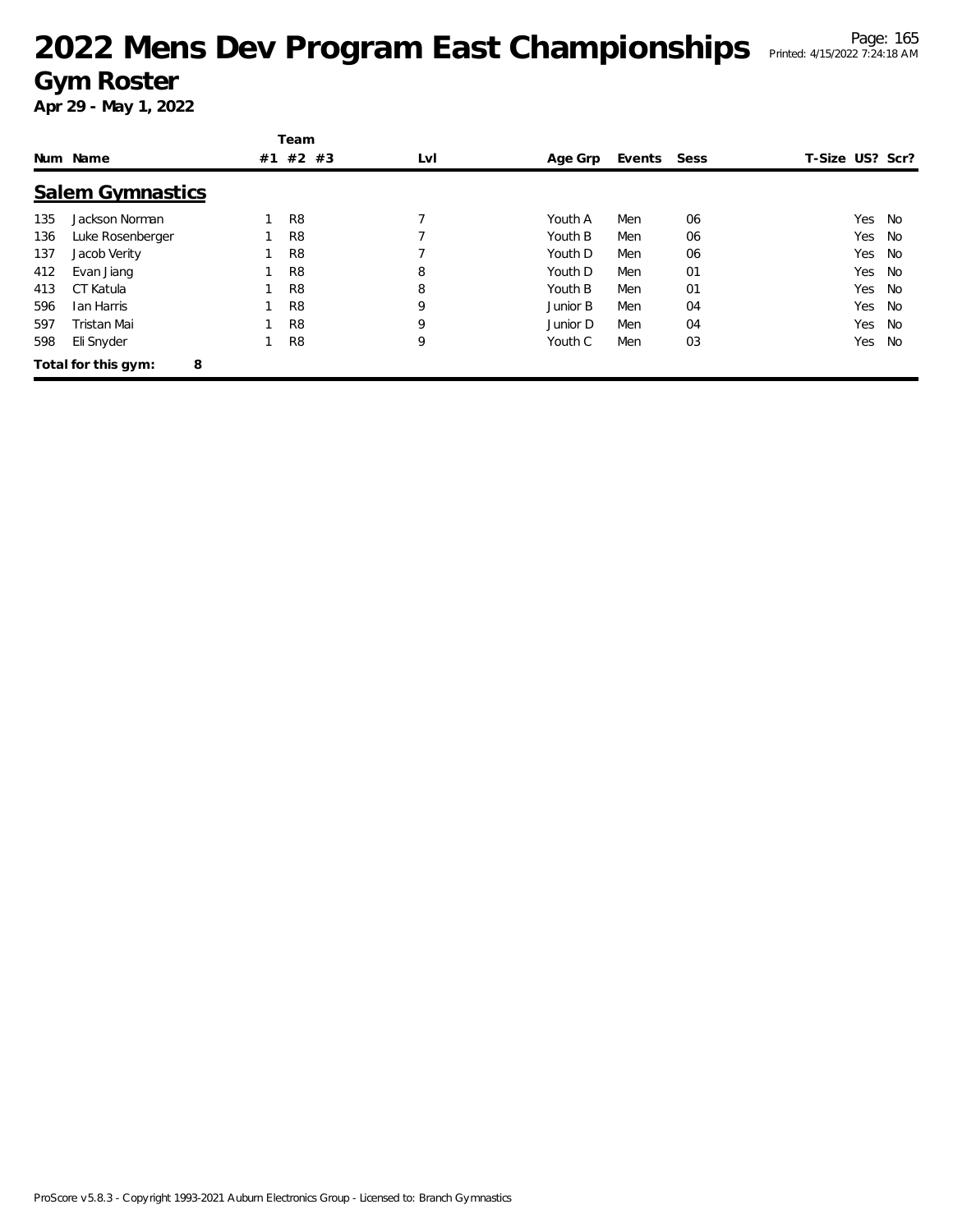|     |                             |    | Team           |     |          |             |    |                 |        |
|-----|-----------------------------|----|----------------|-----|----------|-------------|----|-----------------|--------|
|     | Num Name                    | #1 | #2 #3          | LvI | Age Grp  | Events Sess |    | T-Size US? Scr? |        |
|     | <b>Sandhills Gymnastics</b> |    |                |     |          |             |    |                 |        |
| 648 | Matthew Bonville            |    | R <sub>8</sub> | Q   | Senior C | Men         | 05 | Yes No          |        |
| 649 | Wyatt Hodges                |    | R <sub>8</sub> | 9   | Junior A | Men         | 04 |                 | Yes No |
|     | Total for this gym:         |    |                |     |          |             |    |                 |        |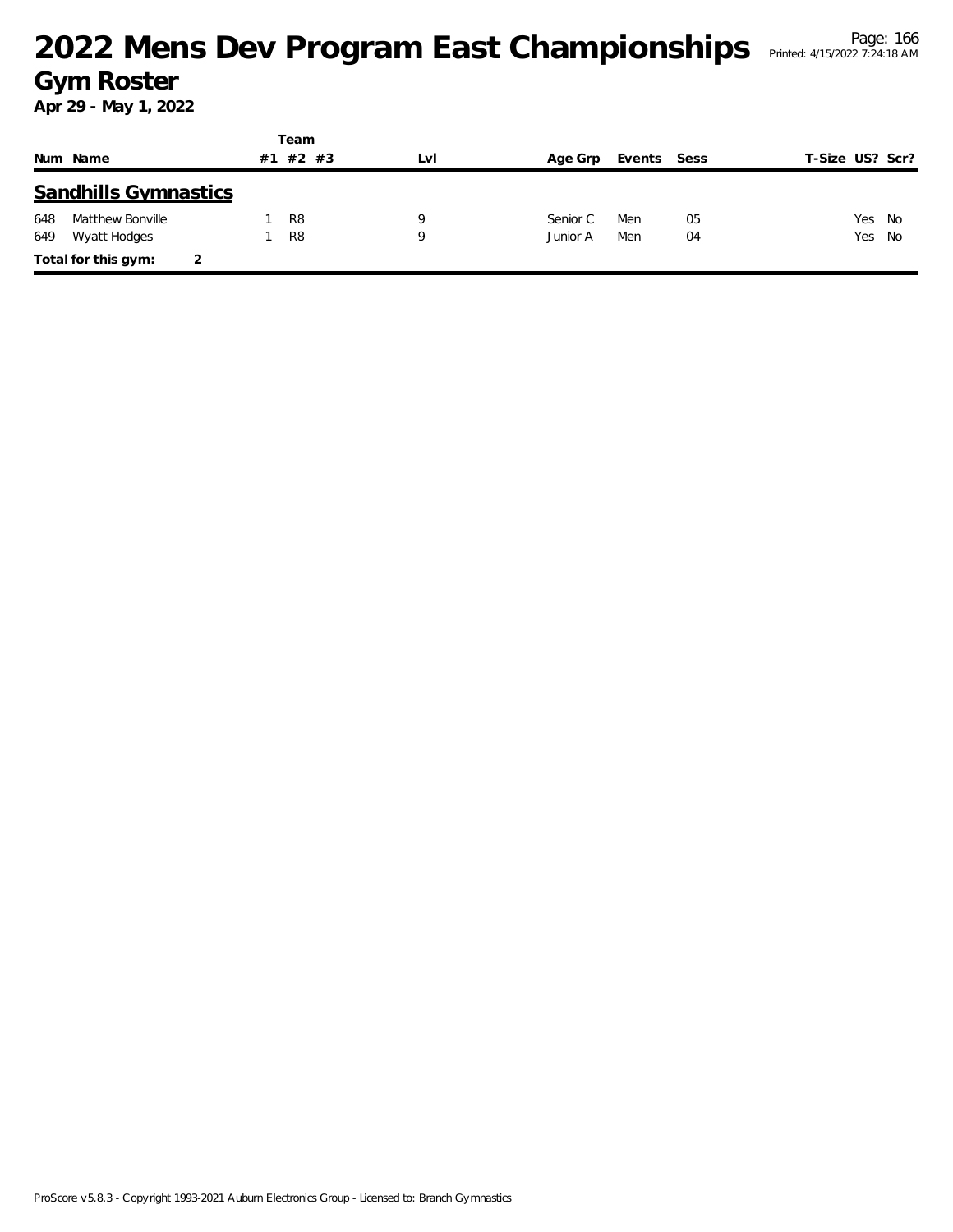|             |                     |   |    | Team           |     |          |             |    |                 |        |
|-------------|---------------------|---|----|----------------|-----|----------|-------------|----|-----------------|--------|
|             | Num Name            |   | #1 | $#2$ #3        | LvI | Age Grp  | Events Sess |    | T-Size US? Scr? |        |
| <b>SEGA</b> |                     |   |    |                |     |          |             |    |                 |        |
| 286         | Eli Hill            |   |    | R <sub>8</sub> |     | Junior B | Men         | 07 |                 | Yes No |
| 287         | Bennett Wilson      |   |    | R <sub>8</sub> |     | Junior C | Men         | 07 |                 | Yes No |
|             | Total for this gym: | 2 |    |                |     |          |             |    |                 |        |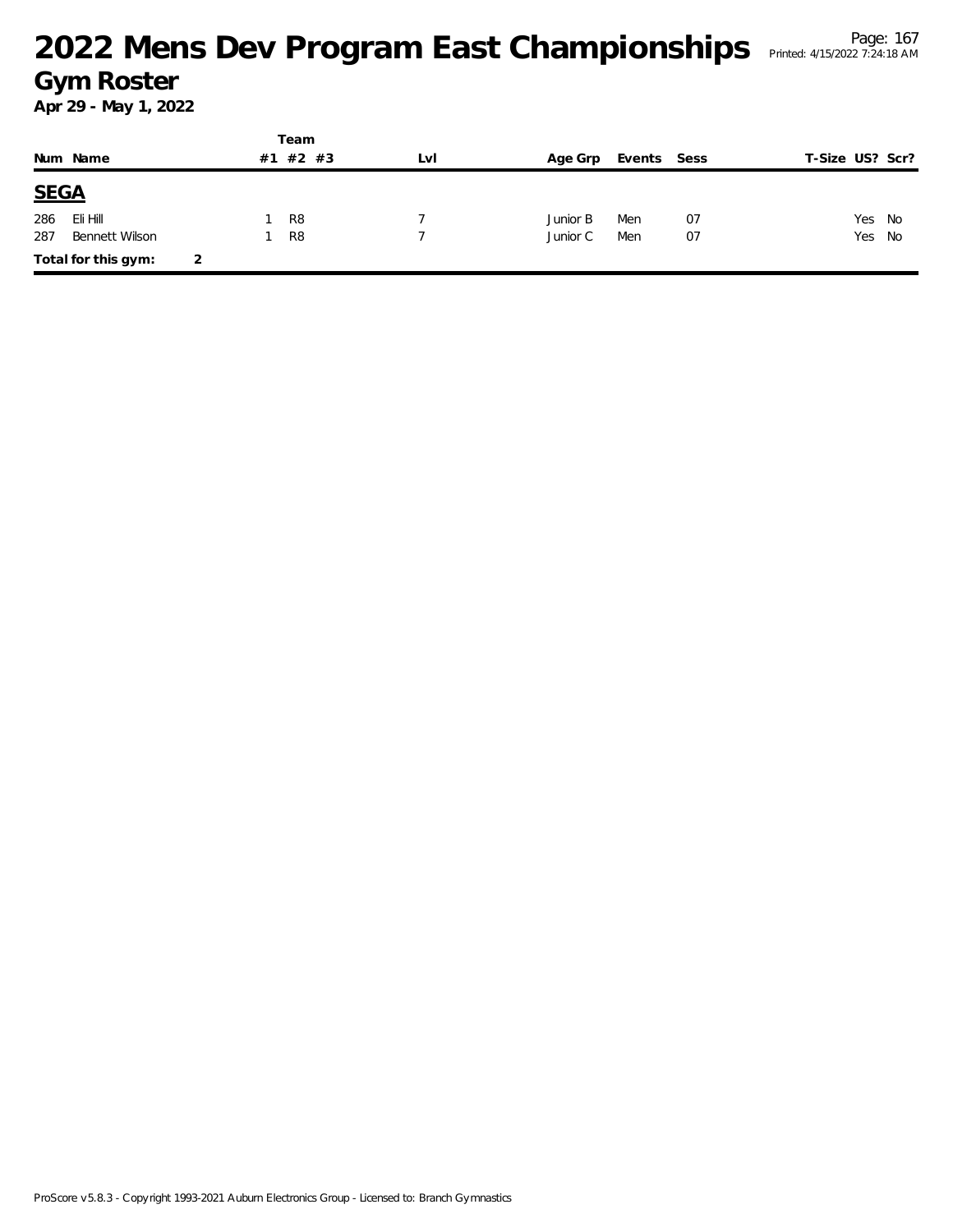|     |                          |    | Team           |     |          |             |    |                 |    |
|-----|--------------------------|----|----------------|-----|----------|-------------|----|-----------------|----|
|     | Num Name                 | #1 | #2 #3          | LvI | Age Grp  | Events Sess |    | T-Size US? Scr? |    |
|     | <b>SIGS Sportsplex</b>   |    |                |     |          |             |    |                 |    |
| 416 | <b>Chandler Powell</b>   |    | R <sub>5</sub> | 8   | Junior D | Men         | 02 | Yes             | No |
| 600 | <b>Hunter Etherton</b>   |    | R <sub>5</sub> | 9   | Junior A | Men         | 04 | Yes             | No |
| 601 | Sebastian Harbeson       |    | R <sub>5</sub> | 9   | Senior A | Men         | 05 | Yes             | No |
| 602 | Davin Higdon             |    | R <sub>5</sub> | 9   | Senior B | Men         | 05 | Yes             | No |
| 603 | Jackson Hosking          |    | R <sub>5</sub> | 9   | Youth A  | Men         | 03 | Yes             | No |
| 604 | Wyatt Moore              |    | R <sub>5</sub> | 9   | Senior A | Men         | 05 | Yes             | No |
| 605 | Liam Slotten             |    | R <sub>5</sub> | 9   | Youth B  | Men         | 03 | Yes             | No |
| 606 | Andrew Wrightsel         |    | R <sub>5</sub> | 9   | Senior D | Men         | 05 | Yes             | No |
|     | 8<br>Total for this gym: |    |                |     |          |             |    |                 |    |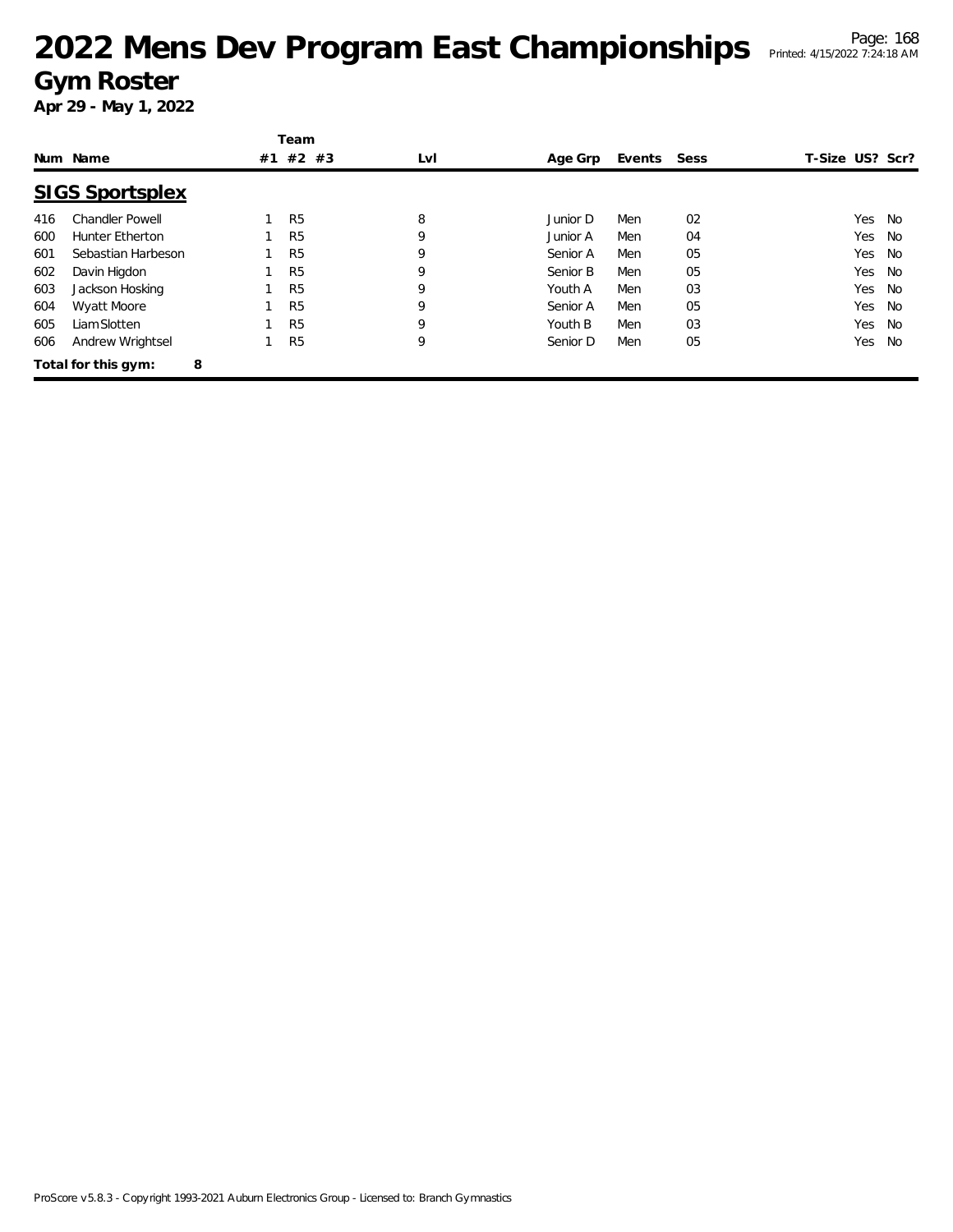|     |                     | Team          |     |          |             |                 |
|-----|---------------------|---------------|-----|----------|-------------|-----------------|
|     | Num Name            | $#2$ #3<br>#1 | LvI | Age Grp  | Events Sess | T-Size US? Scr? |
|     | Southern Starz      |               |     |          |             |                 |
| 472 | Colin Silko         | R8            | 8   | Junior C | 02<br>Men   | Yes No          |
|     | Total for this gym: |               |     |          |             |                 |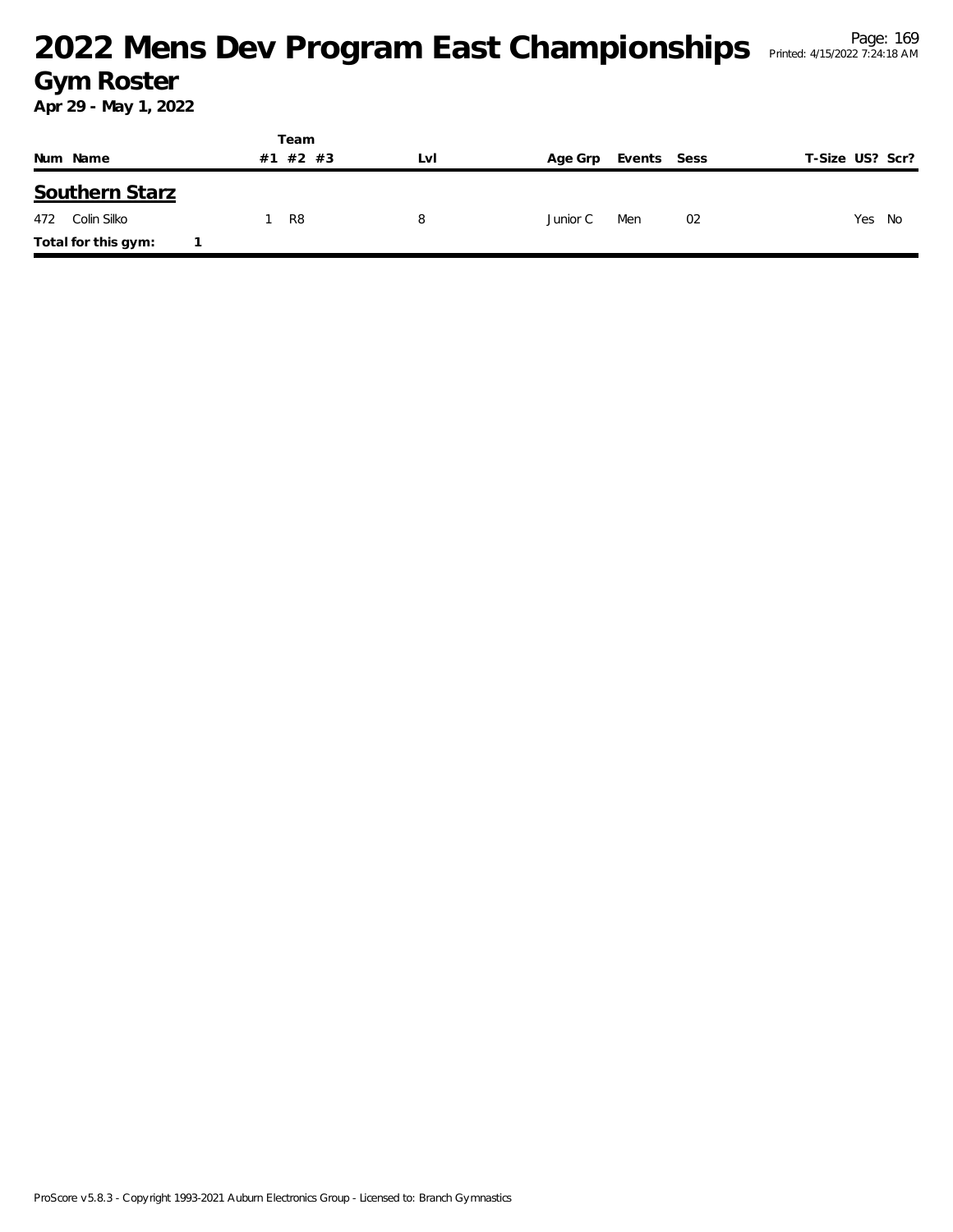|                        | Team     |     |                        |                 |  |  |
|------------------------|----------|-----|------------------------|-----------------|--|--|
| Num Name               | #1 #2 #3 | LVI | Events Sess<br>Age Grp | T-Size US? Scr? |  |  |
| <b>Southern States</b> |          |     |                        |                 |  |  |
| Jude Wade<br>477       | R8       | 8   | Men<br>Youth A<br>01   | Yes<br>No       |  |  |
| Total for this gym:    |          |     |                        |                 |  |  |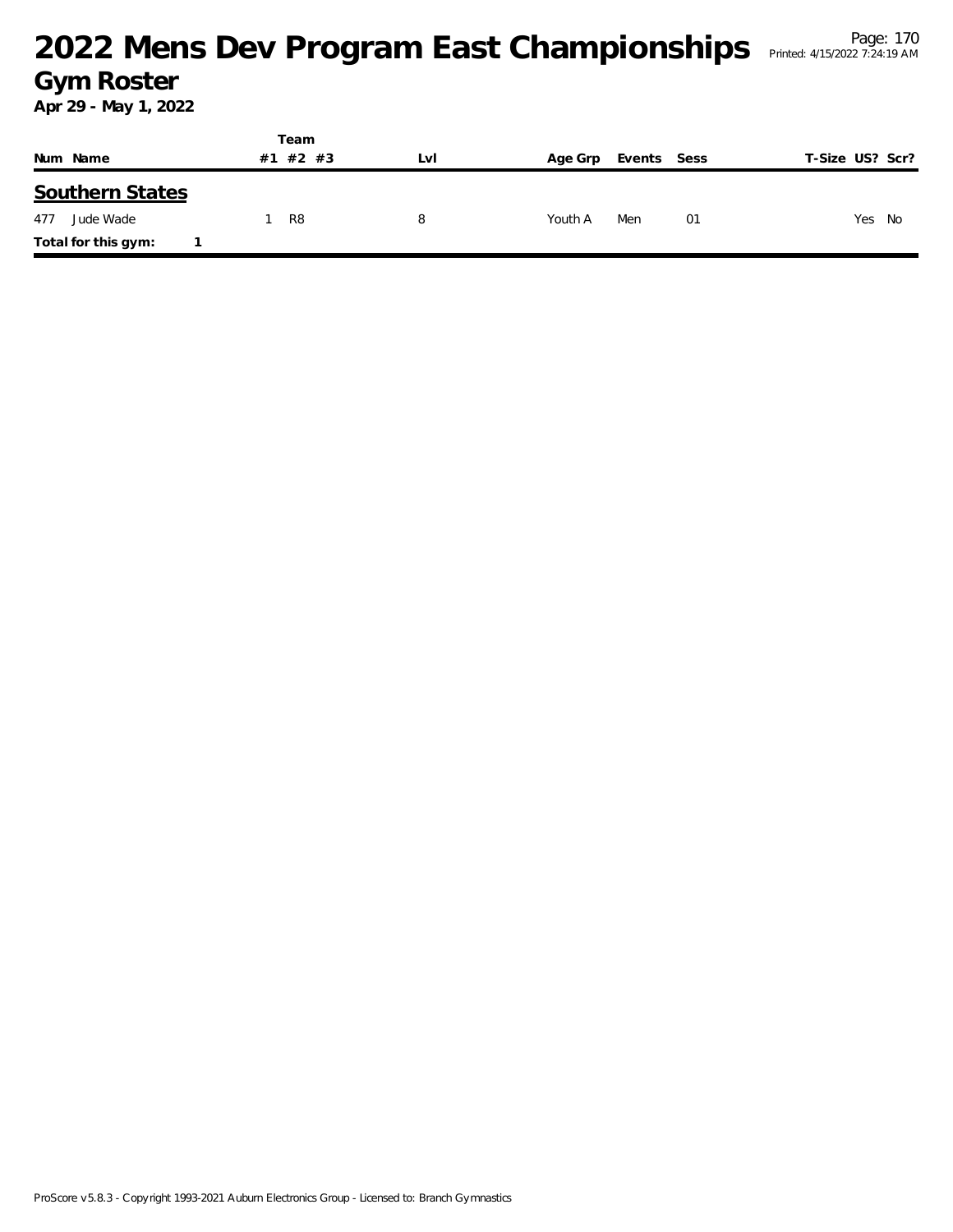|     |                          |    | Team  |     |          |             |    |                 |  |
|-----|--------------------------|----|-------|-----|----------|-------------|----|-----------------|--|
|     | Num Name                 | #1 | #2 #3 | LvI | Age Grp  | Events Sess |    | T-Size US? Scr? |  |
|     | Spartan                  |    |       |     |          |             |    |                 |  |
| 550 | Austin French            |    | R7    | 8   | Youth C  | Men         | 01 | Yes No          |  |
| 551 | Druv Wickremasingha      |    | R7    | 8   | Youth D  | Men         | 01 | Yes No          |  |
| 832 | Leo Feuer                |    | R7    | 9   | Junior C | Men         | 04 | Yes No          |  |
| 833 | Liang Meng               |    | R7    | 9   | Youth C  | Men         | 03 | Yes No          |  |
|     | Total for this gym:<br>4 |    |       |     |          |             |    |                 |  |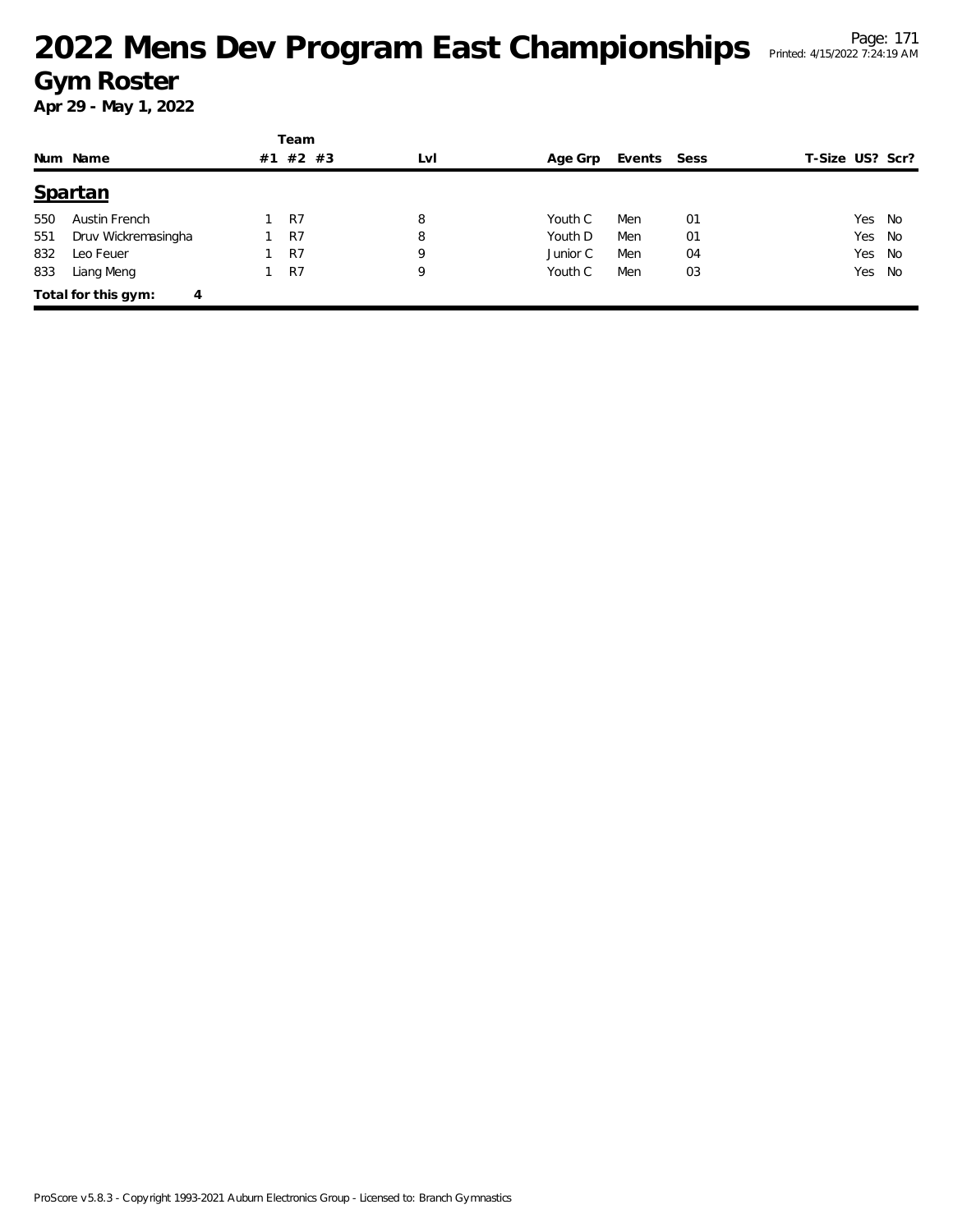|     |                          |  | Team    |     |          |             |    |                 |  |
|-----|--------------------------|--|---------|-----|----------|-------------|----|-----------------|--|
|     | Num Name                 |  | $#2$ #3 | LvI | Age Grp  | Events Sess |    | T-Size US? Scr? |  |
|     | Sportsplex Gym-MD        |  |         |     |          |             |    |                 |  |
| 552 | Richard Alpha            |  | R7      | 8   | Junior A | Men         | 02 | Yes No          |  |
| 553 | Kai Cadavid Murakami     |  | R7      | 8   | Youth C  | Men         | 01 | Yes No          |  |
| 554 | Jayden Davies            |  | R7      | 8   | Youth D  | Men         | 01 | Yes No          |  |
| 555 | Finn Hall                |  | R7      | 8   | Junior C | Men         | 02 | Yes No          |  |
|     | Total for this gym:<br>4 |  |         |     |          |             |    |                 |  |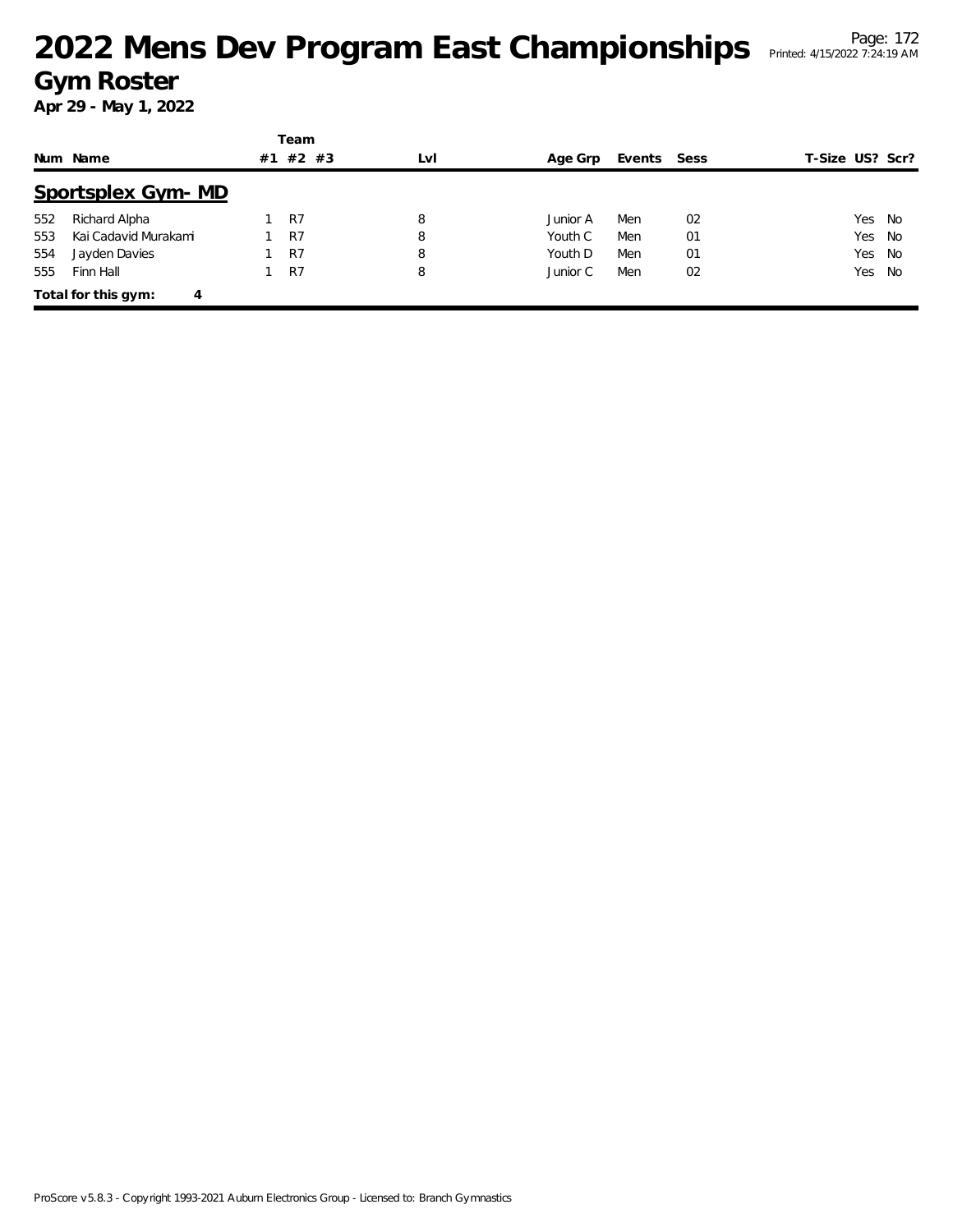|     |                          |    | Team           |     |          |             |    |                 |    |
|-----|--------------------------|----|----------------|-----|----------|-------------|----|-----------------|----|
|     | Num Name                 | #1 | #2 #3          | LvI | Age Grp  | Events Sess |    | T-Size US? Scr? |    |
|     | <b>St.Charles Gym</b>    |    |                |     |          |             |    |                 |    |
| 125 | Parker Naugle            |    | R <sub>5</sub> |     | Youth D  | Men         | 06 | Yes.            | No |
| 401 | Jersey Brief             |    | R <sub>5</sub> | 8   | Youth B  | Men         | 01 | Yes             | No |
| 402 | Dante DiSilvestro        |    | R <sub>5</sub> | 8   | Junior A | Men         | 02 | Yes.            | No |
| 403 | <b>Garrick Dodendorf</b> |    | R <sub>5</sub> | 8   | Junior A | Men         | 02 | Yes             | No |
| 404 | Wesley Levin             |    | R <sub>5</sub> | 8   | Youth D  | Men         | 01 | Yes.            | No |
| 405 | Willis Zuolys            |    | R <sub>5</sub> | 8   | Junior A | Men         | 02 | Yes             | No |
|     | Total for this gym:<br>6 |    |                |     |          |             |    |                 |    |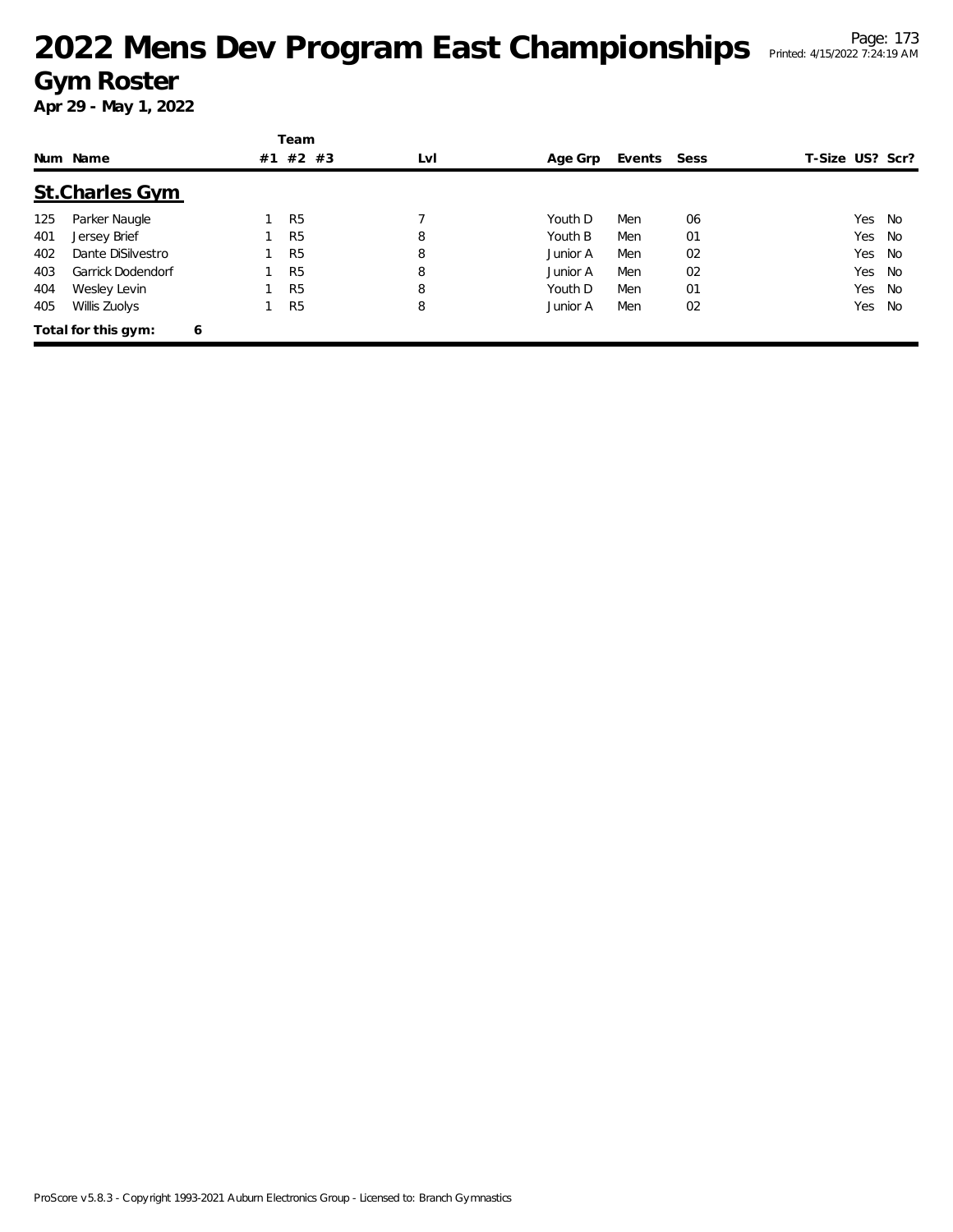|     |                          |    | Team           |     |          |        |      |                 |
|-----|--------------------------|----|----------------|-----|----------|--------|------|-----------------|
|     | Num Name                 | #1 | $#2$ #3        | LvI | Age Grp  | Events | Sess | T-Size US? Scr? |
|     | <b>Sterling Gym Acad</b> |    |                |     |          |        |      |                 |
| 804 | Grant Kizy               |    | R <sub>5</sub> | 9   | Youth A  | Men    | 03   | Yes No          |
| 805 | Dylan Meholic            |    | R <sub>5</sub> | Q   | Junior D | Men    | 04   | Yes No          |
| 806 | Joseph Youhana           |    | R <sub>5</sub> | 9   | Youth D  | Men    | 03   | Yes No          |
|     | Total for this gym:<br>3 |    |                |     |          |        |      |                 |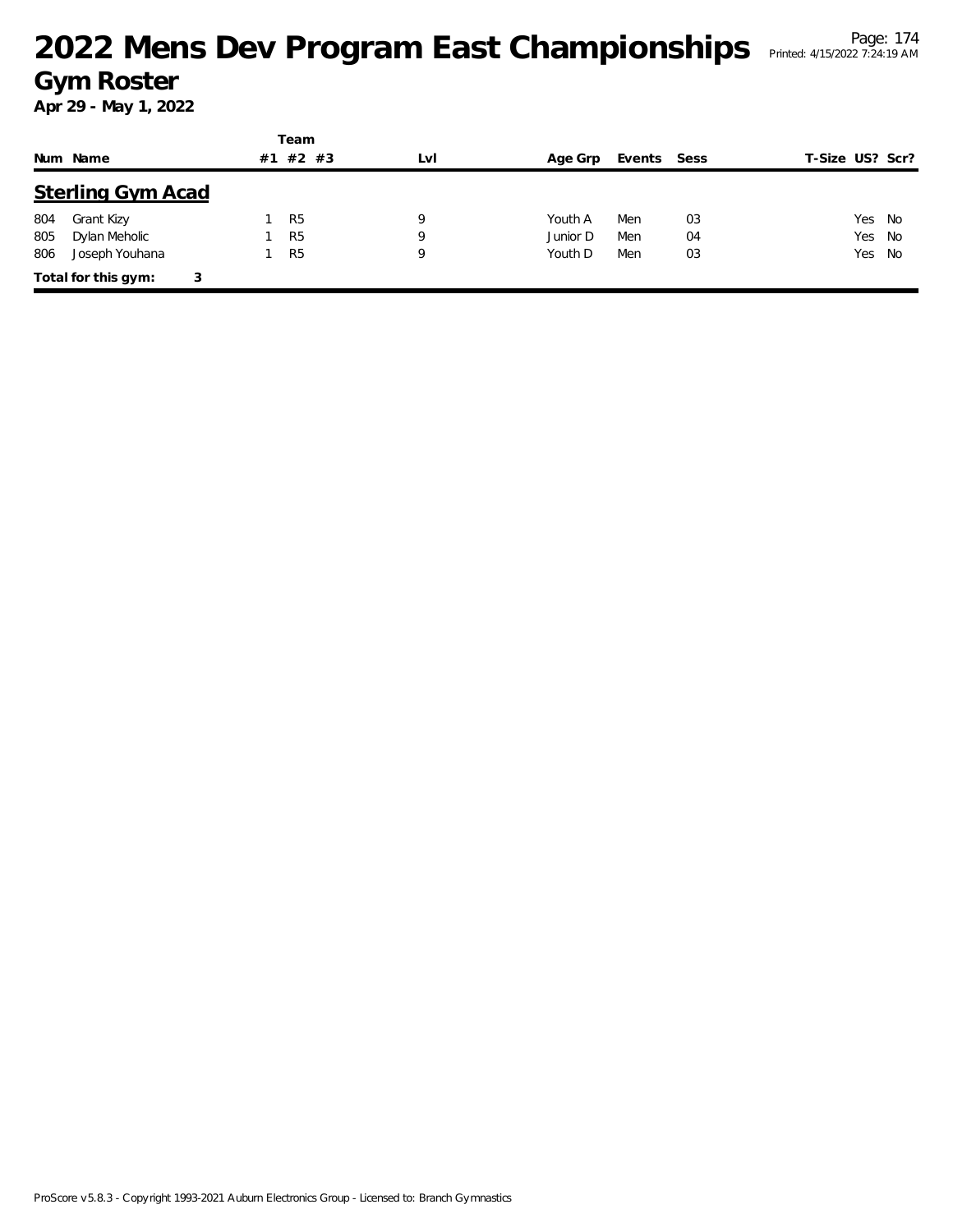|     |                            |    | Team           |     |          |        |      |                 |           |
|-----|----------------------------|----|----------------|-----|----------|--------|------|-----------------|-----------|
|     | Num Name                   | #1 | #2 #3          | LvI | Age Grp  | Events | Sess | T-Size US? Scr? |           |
|     | <b>Sterling Gymnastics</b> |    |                |     |          |        |      |                 |           |
| 158 | Tom Contonio               |    | R <sub>6</sub> |     | Junior C | Men    | 07   | Yes             | No        |
| 159 | Gregory Corbin             |    | R <sub>6</sub> |     | Junior C | Men    | 07   | Yes             | No        |
| 160 | Jacob Kaminski             |    | R <sub>6</sub> |     | Youth C  | Men    | 06   | Yes             | No        |
| 161 | Jack Norton                |    | R <sub>6</sub> |     | Youth B  | Men    | 06   | Yes             | <b>No</b> |
| 162 | Aiden Roix                 |    | R <sub>6</sub> |     | Junior D | Men    | 07   | Yes             | No        |
| 163 | Jojo Rosado                |    | R <sub>6</sub> |     | Youth C  | Men    | 06   | Yes             | No        |
| 164 | Dylan Savoie               |    | R <sub>6</sub> |     | Junior C | Men    | 07   | Yes             | <b>No</b> |
| 165 | Ryan Woodsmall             |    | R <sub>6</sub> |     | Junior A | Men    | 07   | Yes             | No        |
| 623 | Austin Hopping             |    | R <sub>6</sub> | 9   | Senior B | Men    | 05   | Yes             | No        |
| 624 | Jaxson Kwan                |    | R <sub>6</sub> | 9   | Youth D  | Men    | 03   | Yes             | <b>No</b> |
|     | 10<br>Total for this gym:  |    |                |     |          |        |      |                 |           |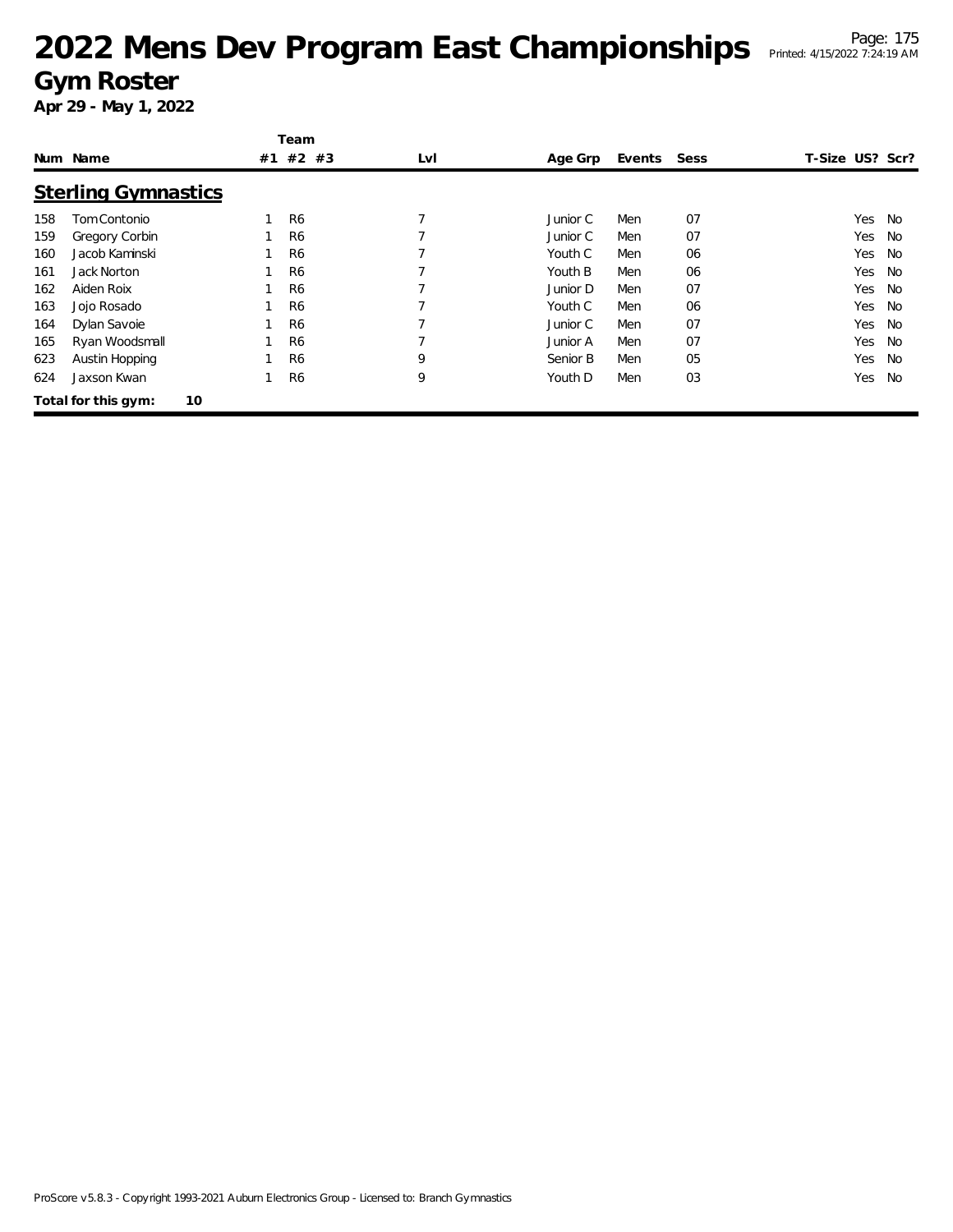|     |                     |   | Team           |         |     |          |             |    |                 |  |  |
|-----|---------------------|---|----------------|---------|-----|----------|-------------|----|-----------------|--|--|
|     | Num Name            |   | #1             | $#2$ #3 | LvI | Age Grp  | Events Sess |    | T-Size US? Scr? |  |  |
|     | <b>Stick Six</b>    |   |                |         |     |          |             |    |                 |  |  |
| 356 | Guthrie Brykman     |   | R <sub>6</sub> |         |     | Youth C  | Men         | 06 | Yes No          |  |  |
| 834 | Ari Dashevsky       |   | R <sub>6</sub> |         | 9   | Junior C | Men         | 04 | Yes No          |  |  |
| 835 | Jasper Hewes        |   | R <sub>6</sub> |         | 9   | Senior C | Men         | 05 | Yes No          |  |  |
| 836 | Gavin Ryan          |   | R <sub>6</sub> |         | 9   | Senior A | Men         | 05 | Yes No          |  |  |
|     | Total for this gym: | 4 |                |         |     |          |             |    |                 |  |  |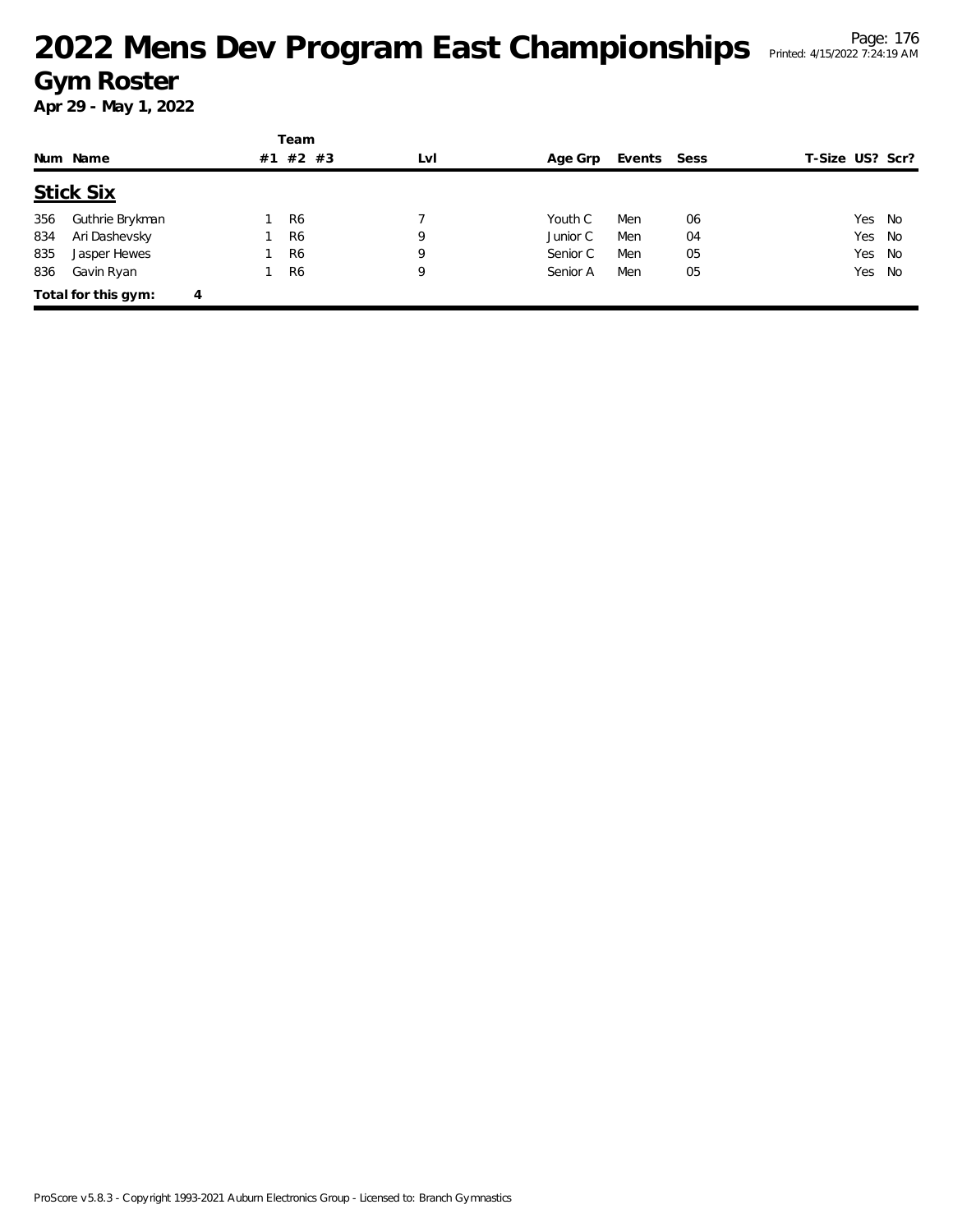|     |                            |    | Team  |     |          |        |      |                 |           |
|-----|----------------------------|----|-------|-----|----------|--------|------|-----------------|-----------|
|     | Num Name                   | #1 | #2 #3 | LvI | Age Grp  | Events | Sess | T-Size US? Scr? |           |
|     | <b>Stumpf's Gymnastics</b> |    |       |     |          |        |      |                 |           |
| 206 | Andrew Butcher             |    | R7    |     | Youth D  | Men    | 06   | Yes             | No        |
| 207 | Joel Hickman               |    | R7    |     | Junior B | Men    | 07   | Yes             | <b>No</b> |
| 208 | Connor Hoff                |    | R7    |     | Youth D  | Men    | 06   | Yes             | <b>No</b> |
| 209 | Patrick Mohr               |    | R7    |     | Youth B  | Men    | 06   | Yes             | <b>No</b> |
| 453 | Joseph Chapman             |    | R7    | 8   | Youth C  | Men    | 01   | Yes             | <b>No</b> |
| 454 | Evan Drake                 |    | R7    | 8   | Junior A | Men    | 02   | Yes             | No        |
| 455 | Kole Landis                |    | R7    | 8   | Youth A  | Men    | 01   | Yes             | No        |
| 456 | Alex Tomasula              |    | R7    | 8   | Youth B  | Men    | 01   | Yes             | <b>No</b> |
| 660 | Kholton Black              |    | R7    | 9   | Senior D | Men    | 05   | Yes             | No        |
| 661 | Luke DeVantier             |    | R7    | 9   | Junior A | Men    | 04   | Yes             | No        |
| 662 | Jacob Fitscher             |    | R7    | 9   | Youth B  | Men    | 03   | Yes             | <b>No</b> |
| 663 | Thomas Gervasi             |    | R7    | 9   | Junior A | Men    | 04   | Yes             | <b>No</b> |
| 664 | Aydin Khan                 |    | R7    | 9   | Youth D  | Men    | 03   | Yes             | <b>No</b> |
| 665 | Miles Zelasko              |    | R7    | 9   | Youth C  | Men    | 03   | Yes             | <b>No</b> |
|     | Total for this gym:<br>14  |    |       |     |          |        |      |                 |           |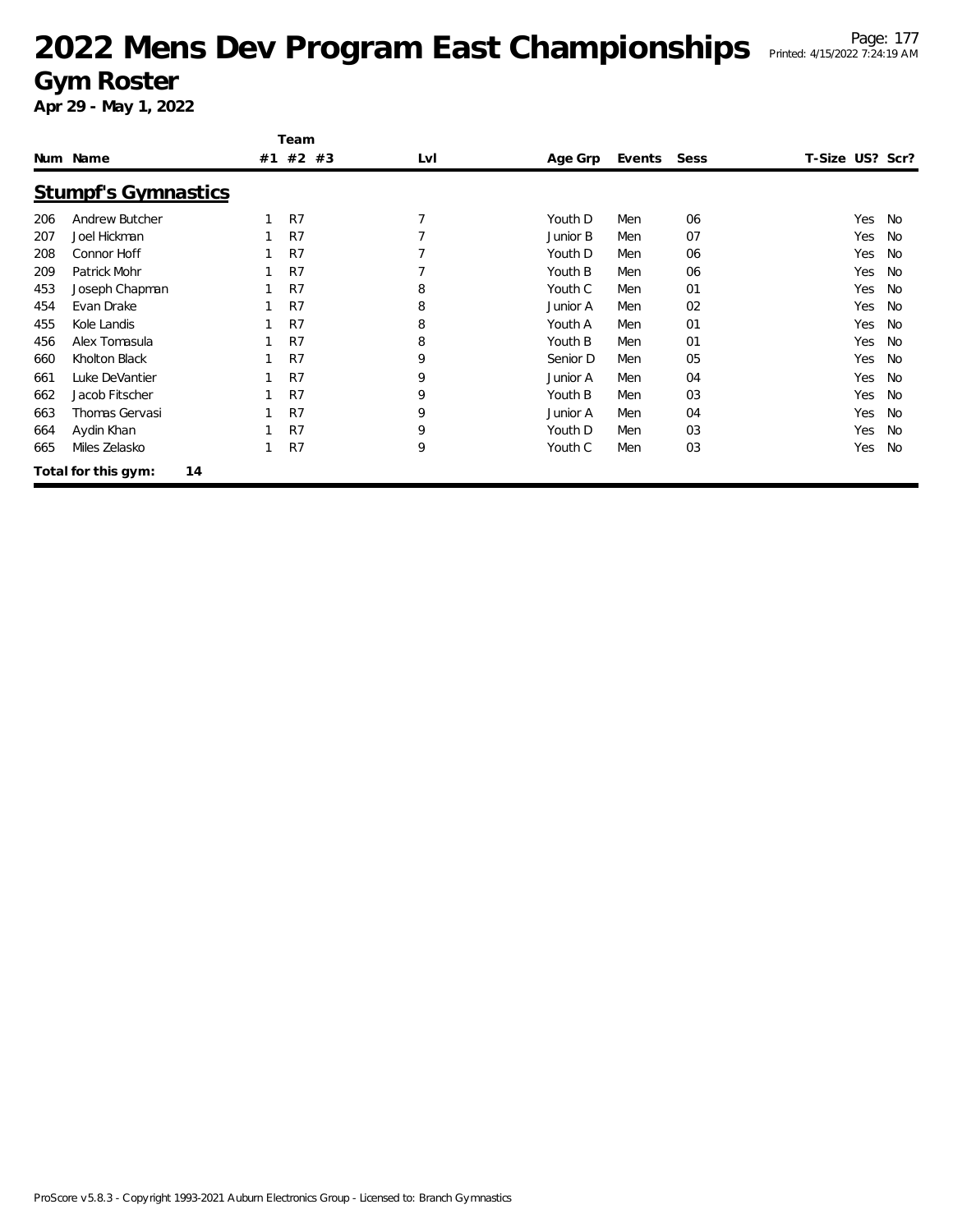|     |                          |    | Team           |     |          |        |      |                 |
|-----|--------------------------|----|----------------|-----|----------|--------|------|-----------------|
|     | Num Name                 | #1 | $#2$ #3        | LvI | Age Grp  | Events | Sess | T-Size US? Scr? |
|     | <b>Suffield Gym Acad</b> |    |                |     |          |        |      |                 |
| 217 | Jack Brooke              |    | R <sub>6</sub> |     | Junior B | Men    | 07   | Yes No          |
| 218 | Michael Longo            |    | R <sub>6</sub> |     | Junior D | Men    | 07   | Yes No          |
| 219 | Austin Orsucci           |    | R <sub>6</sub> |     | Youth D  | Men    | 06   | Yes No          |
|     | Total for this gym:<br>3 |    |                |     |          |        |      |                 |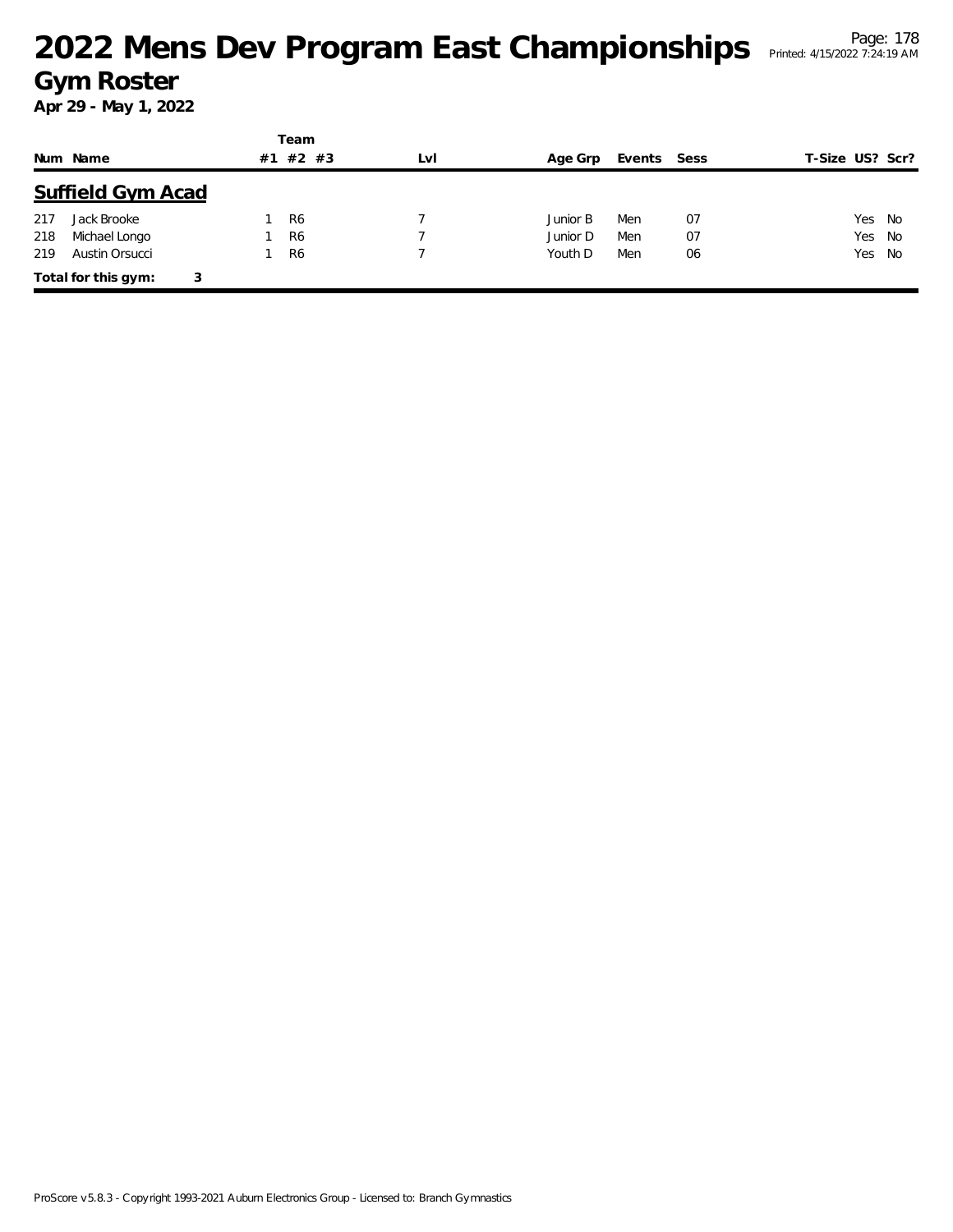|     |                            | Team           |         |     |          |             |    |                 |        |
|-----|----------------------------|----------------|---------|-----|----------|-------------|----|-----------------|--------|
|     | Num Name                   | #1             | $#2$ #3 | LvI | Age Grp  | Events Sess |    | T-Size US? Scr? |        |
|     | <b>Sunrise Gym Academy</b> |                |         |     |          |             |    |                 |        |
| 627 | Amogh Sharma               | R <sub>5</sub> |         | 9   | Junior B | Men         | 04 |                 | Yes No |
| 628 | Brecken Teague             | R <sub>5</sub> |         | 9   | Junior D | Men         | 04 |                 | Yes No |
|     | Total for this gym:        |                |         |     |          |             |    |                 |        |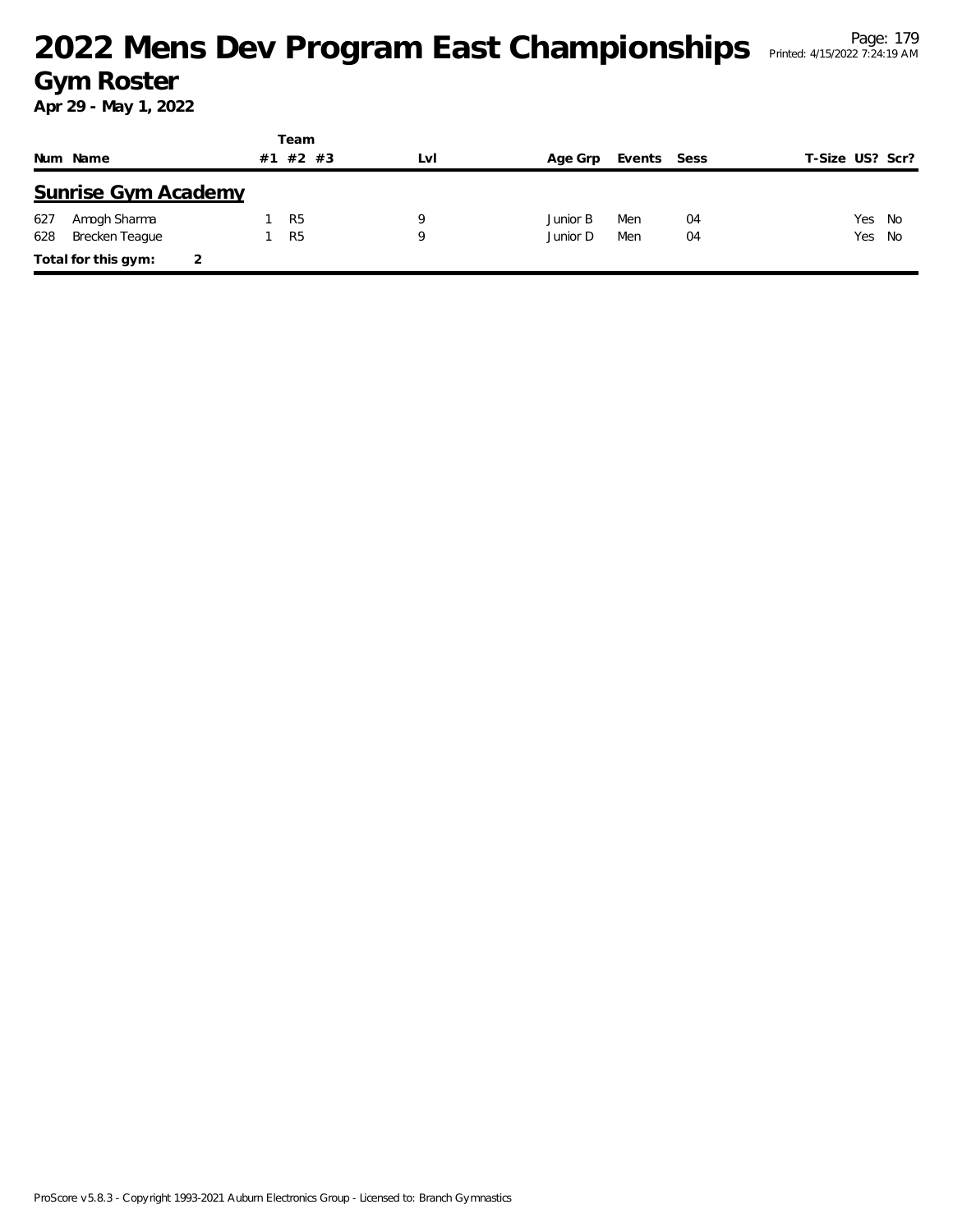|     |                            |    | Team  |                          |          |             |    |                 |           |
|-----|----------------------------|----|-------|--------------------------|----------|-------------|----|-----------------|-----------|
|     | Num Name                   | #1 | #2 #3 | LvI                      | Age Grp  | Events Sess |    | T-Size US? Scr? |           |
|     | <b>Surgent's Elite Gym</b> |    |       |                          |          |             |    |                 |           |
| 145 | Brent Band                 |    | R7    | $\overline{\phantom{a}}$ | Youth B  | Men         | 06 | Yes             | No        |
| 146 | Jordan Snow                |    | R7    |                          | Youth D  | Men         | 06 | Yes             | No        |
| 147 | <b>Justin Snow</b>         |    | R7    |                          | Youth D  | Men         | 06 | Yes             | <b>No</b> |
| 421 | Lukas Surgent              |    | R7    | 8                        | Junior B | Men         | 02 | Yes             | No        |
| 422 | James Welch                |    | R7    | 8                        | Youth B  | Men         | 01 | Yes             | No        |
| 612 | Arush Gune                 |    | R7    | 9                        | Senior D | Men         | 05 | Yes             | No        |
| 613 | Lucas Gutman               |    | R7    | 9                        | Senior A | Men         | 05 | Yes             | No        |
| 614 | Matthew Gutman             |    | R7    | 9                        | Senior A | Men         | 05 | Yes             | <b>No</b> |
| 615 | William Snow               |    | R7    | 9                        | Senior D | Men         | 05 | Yes             | <b>No</b> |
|     | 9<br>Total for this gym:   |    |       |                          |          |             |    |                 |           |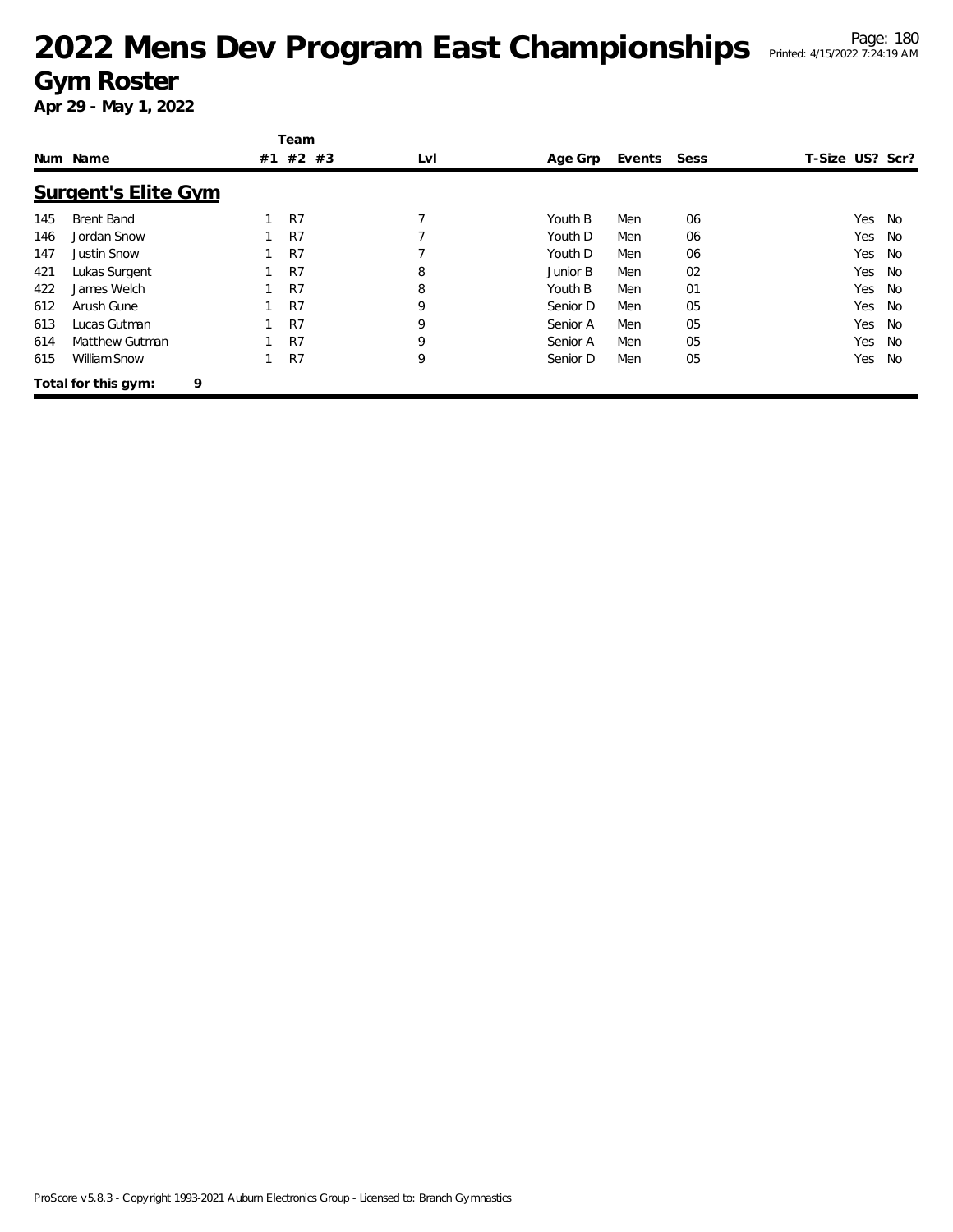|            |                     |   |    | Team           |     |          |             |    |                 |      |
|------------|---------------------|---|----|----------------|-----|----------|-------------|----|-----------------|------|
|            | Num Name            |   | #1 | #2 #3          | LVI | Age Grp  | Events Sess |    | T-Size US? Scr? |      |
| <u>TAG</u> |                     |   |    |                |     |          |             |    |                 |      |
| 352        | Ty Nickerson        |   |    | R <sub>6</sub> |     | Junior D | Men         | 07 | Yes             | - No |
| 353        | Alexander Vu        |   |    | R <sub>6</sub> |     | Junior D | Men         | 07 | Yes No          |      |
|            | Total for this gym: | 2 |    |                |     |          |             |    |                 |      |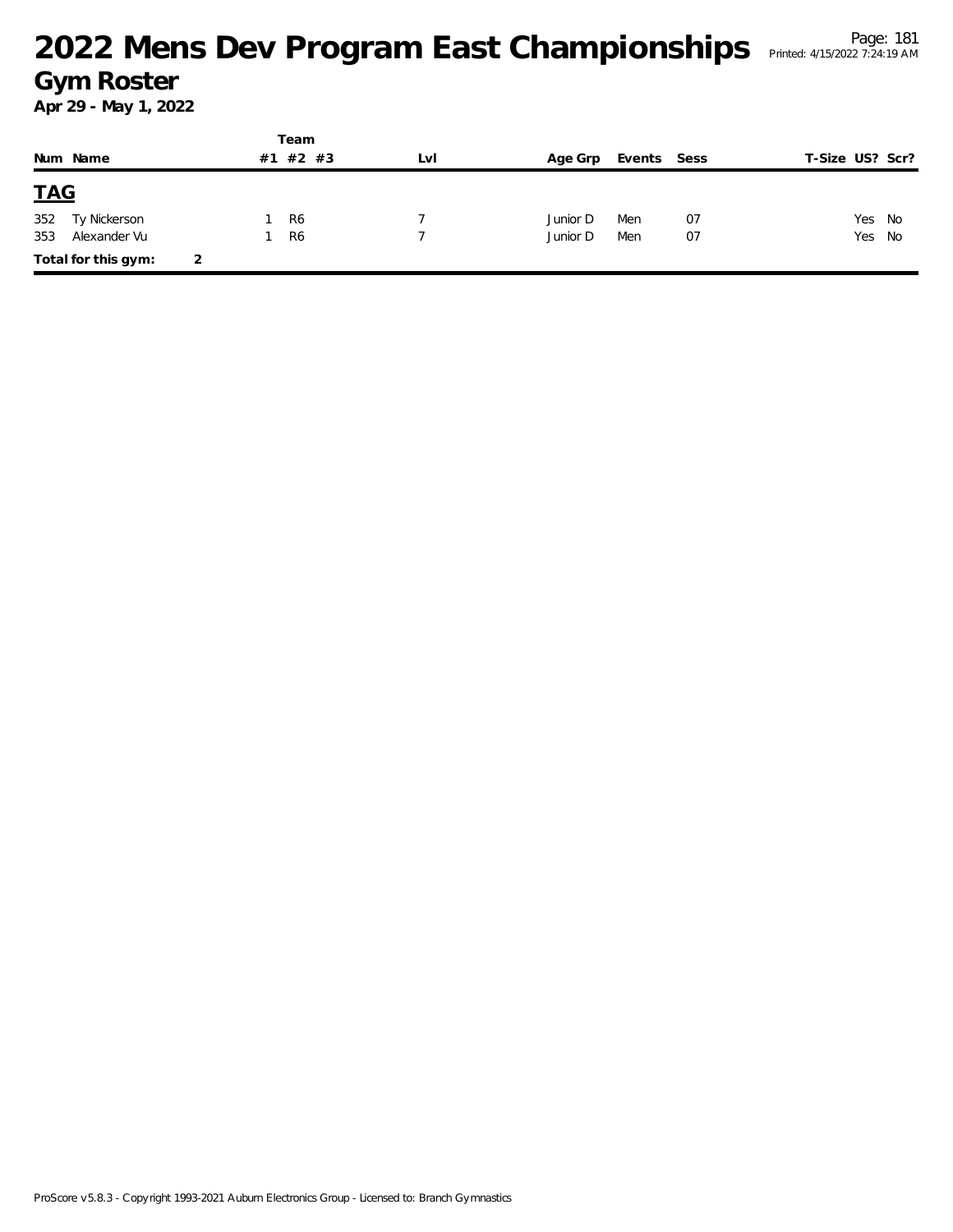|     |                     |   |    | Team           |     |         |             |    |                 |        |
|-----|---------------------|---|----|----------------|-----|---------|-------------|----|-----------------|--------|
|     | Num Name            |   | #1 | #2 #3          | LvI | Age Grp | Events Sess |    | T-Size US? Scr? |        |
|     | Team Hahn           |   |    |                |     |         |             |    |                 |        |
| 357 | Simon Medina        |   |    | R8             |     | Youth B | Men         | 06 | Yes             | No     |
| 837 | Joey Shaw           |   |    | R <sub>8</sub> | 9   | Youth B | Men         | 03 |                 | Yes No |
|     | Total for this gym: | 2 |    |                |     |         |             |    |                 |        |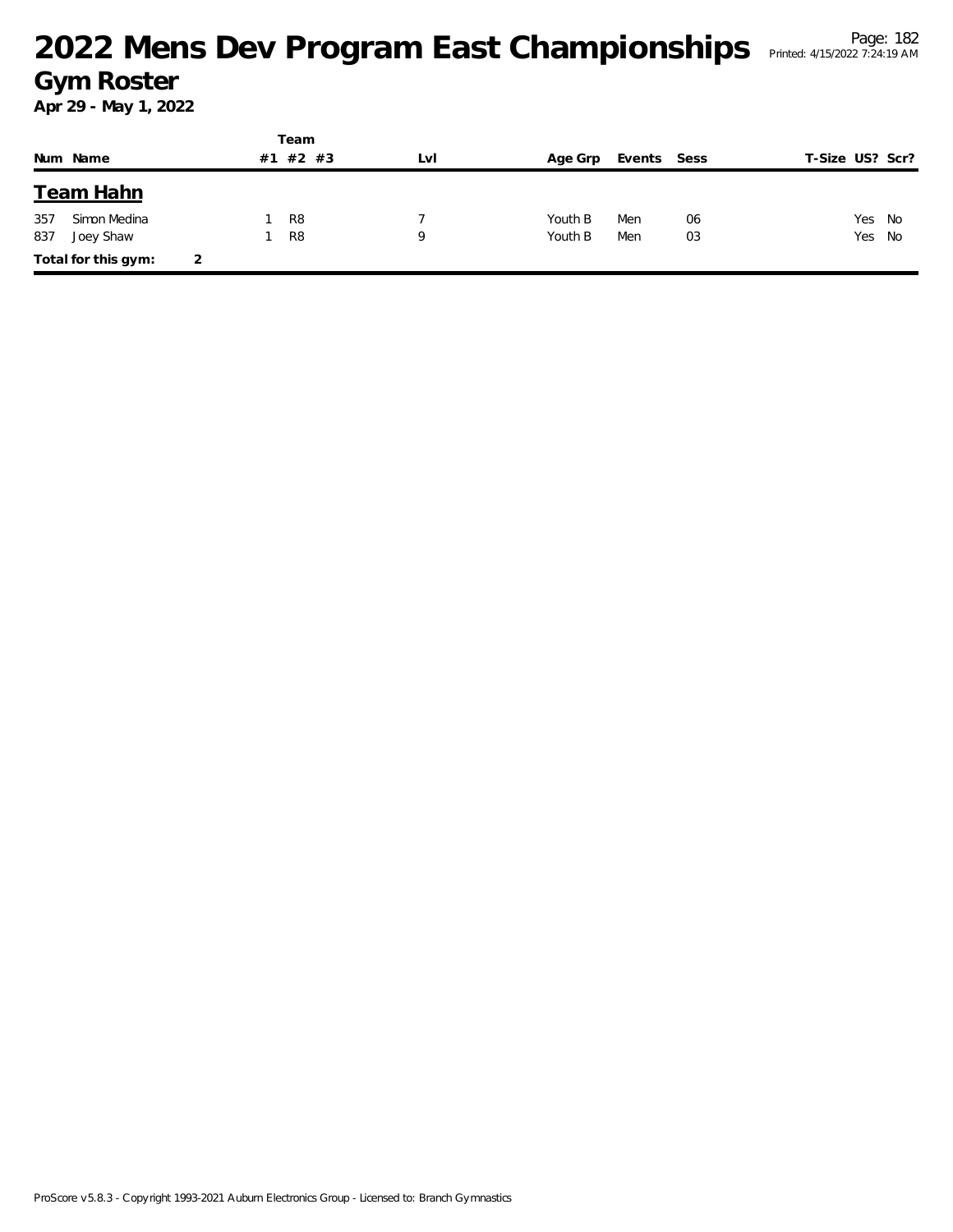|                        |    | Team    |     |          |             |                 |
|------------------------|----|---------|-----|----------|-------------|-----------------|
| Num Name               | #1 | $#2$ #3 | Lvi | Age Grp  | Events Sess | T-Size US? Scr? |
| <b>TeamLlghtning</b>   |    |         |     |          |             |                 |
| Yanat Patanakul<br>460 |    | R7      | 8   | Junior A | 02<br>Men   | Yes<br>No       |
| Total for this gym:    |    |         |     |          |             |                 |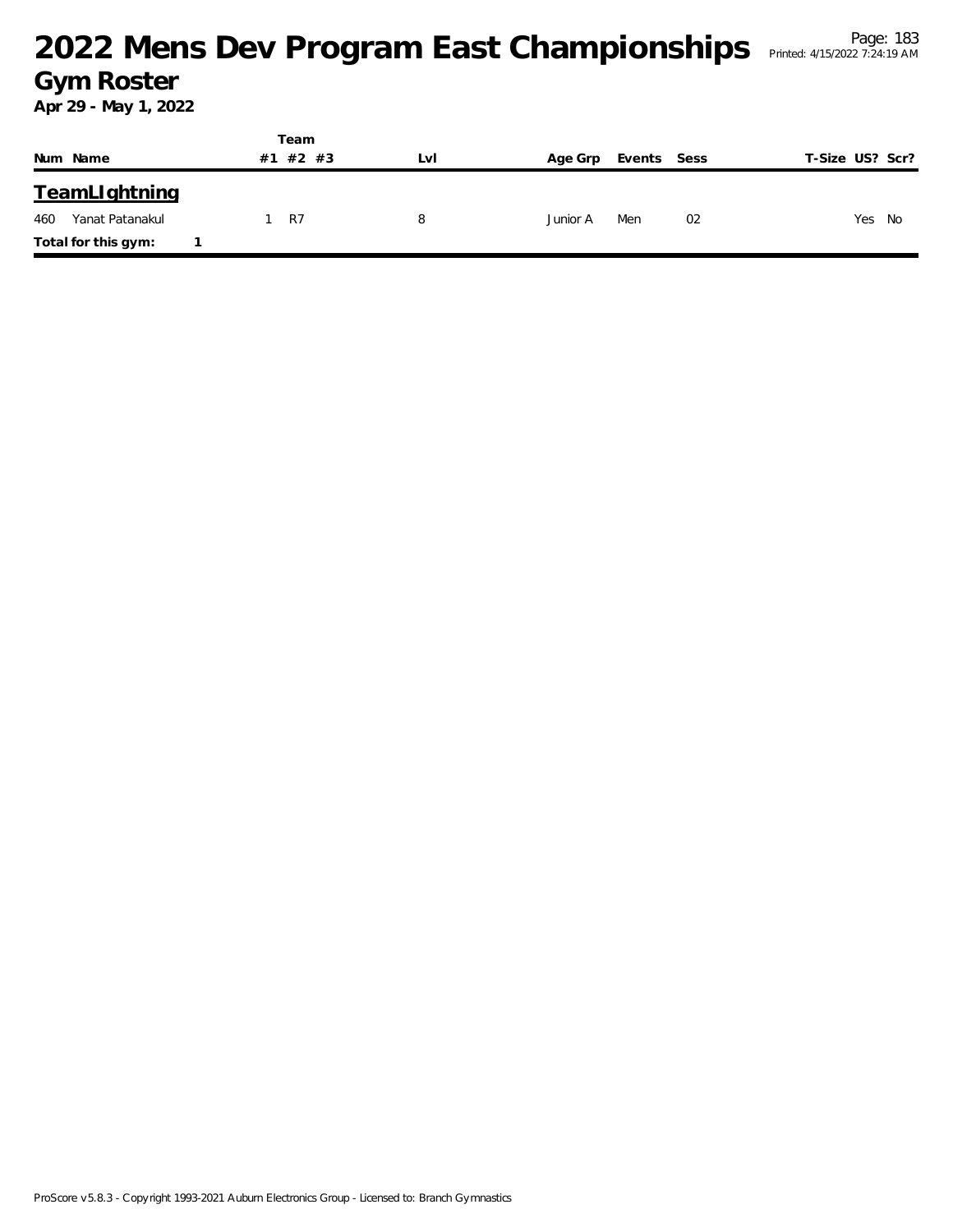|     |                      |   |    | Team           |           |     |          |             |    |                 |        |
|-----|----------------------|---|----|----------------|-----------|-----|----------|-------------|----|-----------------|--------|
|     | Num Name             |   | #1 | $#2$ #3        |           | LvI | Age Grp  | Events Sess |    | T-Size US? Scr? |        |
|     | <b>Thames Valley</b> |   |    |                |           |     |          |             |    |                 |        |
| 205 | *Liam-R, V Yates     |   |    | R6             | <b>SP</b> |     | Junior B | Men         | 07 |                 | Yes No |
| 657 | Ayddan Baran         |   |    | R <sub>6</sub> |           | 9   | Senior C | Men         | 05 |                 | Yes No |
| 658 | Brody Bratland       |   |    | R <sub>6</sub> |           | 9   | Youth B  | Men         | 03 |                 | Yes No |
| 659 | Tyler Khongkham      |   |    | R <sub>6</sub> |           | 9   | Senior C | Men         | 05 |                 | Yes No |
|     | Total for this gym:  | 4 |    |                |           |     |          |             |    |                 |        |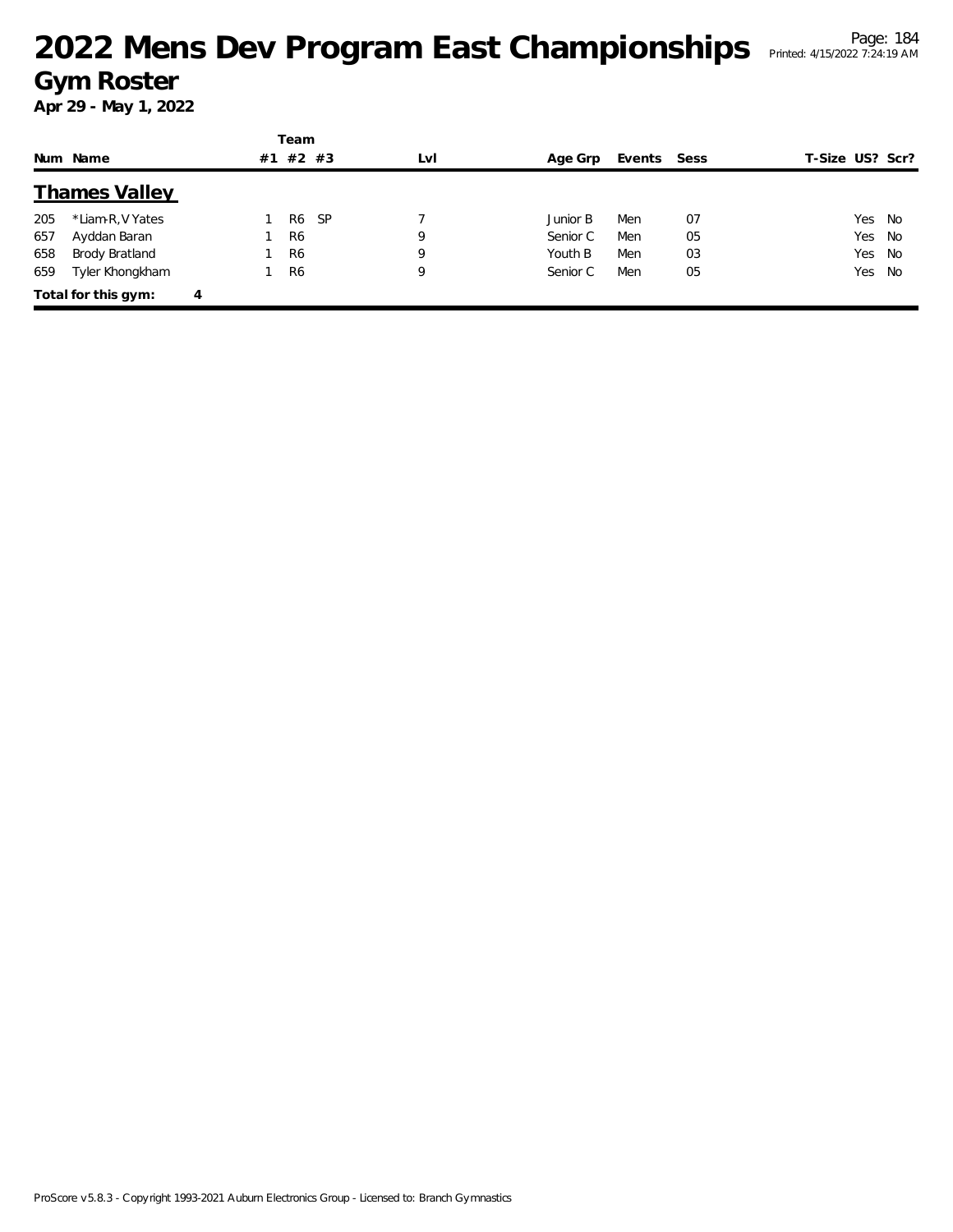|     |                              |    | Team           |     |         |             |    |                 |        |  |
|-----|------------------------------|----|----------------|-----|---------|-------------|----|-----------------|--------|--|
|     | Num Name                     | #1 | #2 #3          | Lvi | Age Grp | Events Sess |    | T-Size US? Scr? |        |  |
|     | <b>TNT Gym &amp; Fitness</b> |    |                |     |         |             |    |                 |        |  |
| 114 | Ben Ouzts                    |    | R <sub>8</sub> |     | Youth C | Men         | 06 |                 | Yes No |  |
|     | Total for this gym:          |    |                |     |         |             |    |                 |        |  |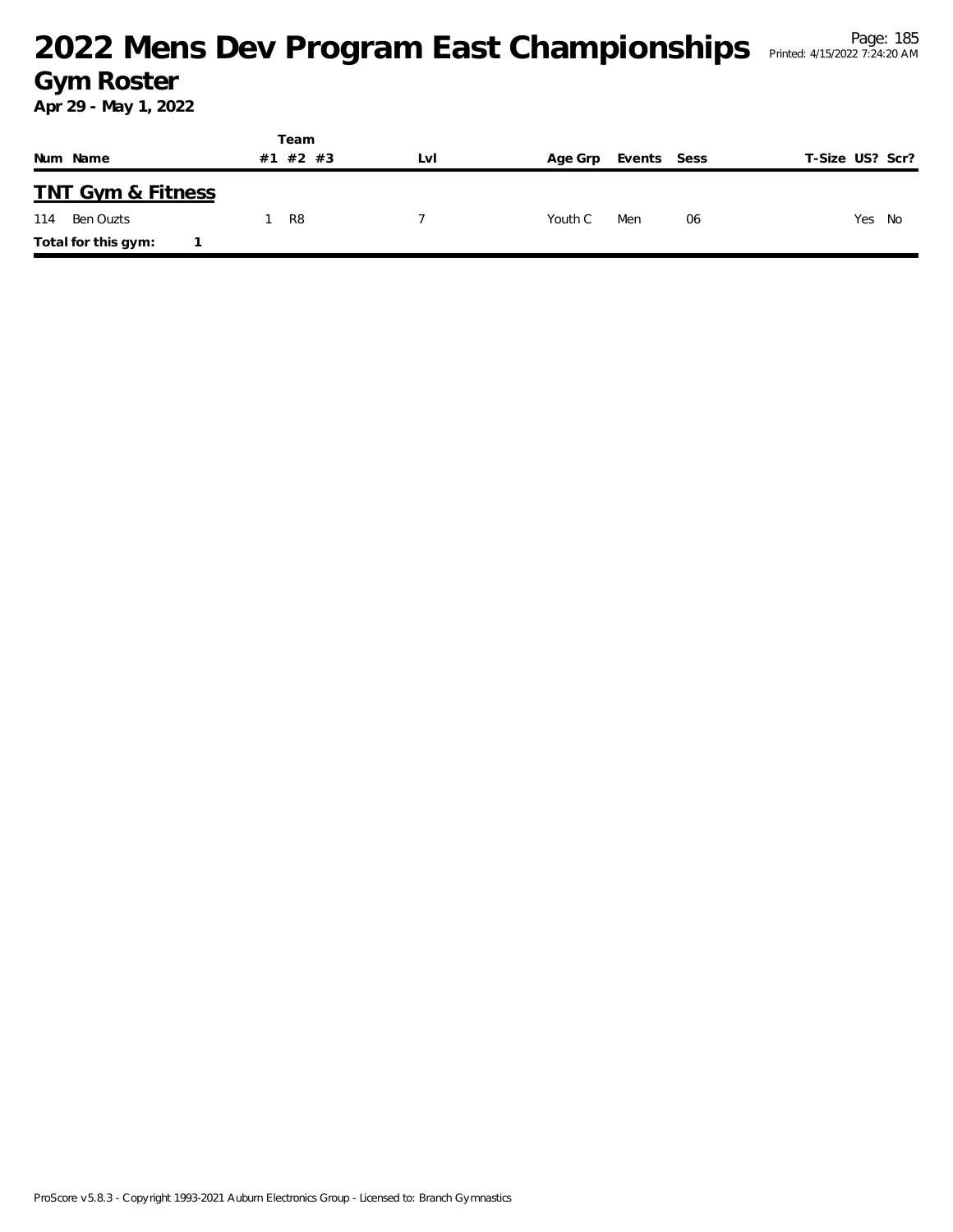|     |                           |    | Team           |     |          |             |    |                 |  |
|-----|---------------------------|----|----------------|-----|----------|-------------|----|-----------------|--|
|     | Num Name                  | #1 | #2 #3          | LvI | Age Grp  | Events Sess |    | T-Size US? Scr? |  |
|     | <b>Toledo Turners Gym</b> |    |                |     |          |             |    |                 |  |
| 214 | Kellan Miesmer            |    | R <sub>5</sub> |     | Junior B | Men         | 07 | Yes No          |  |
| 215 | Luke Wolfinger            |    | R <sub>5</sub> |     | Junior D | Men         | 07 | Yes No          |  |
| 667 | Kyle Brackenbury          |    | R <sub>5</sub> | 9   | Senior D | Men         | 05 | Yes No          |  |
|     | Total for this gym:<br>3  |    |                |     |          |             |    |                 |  |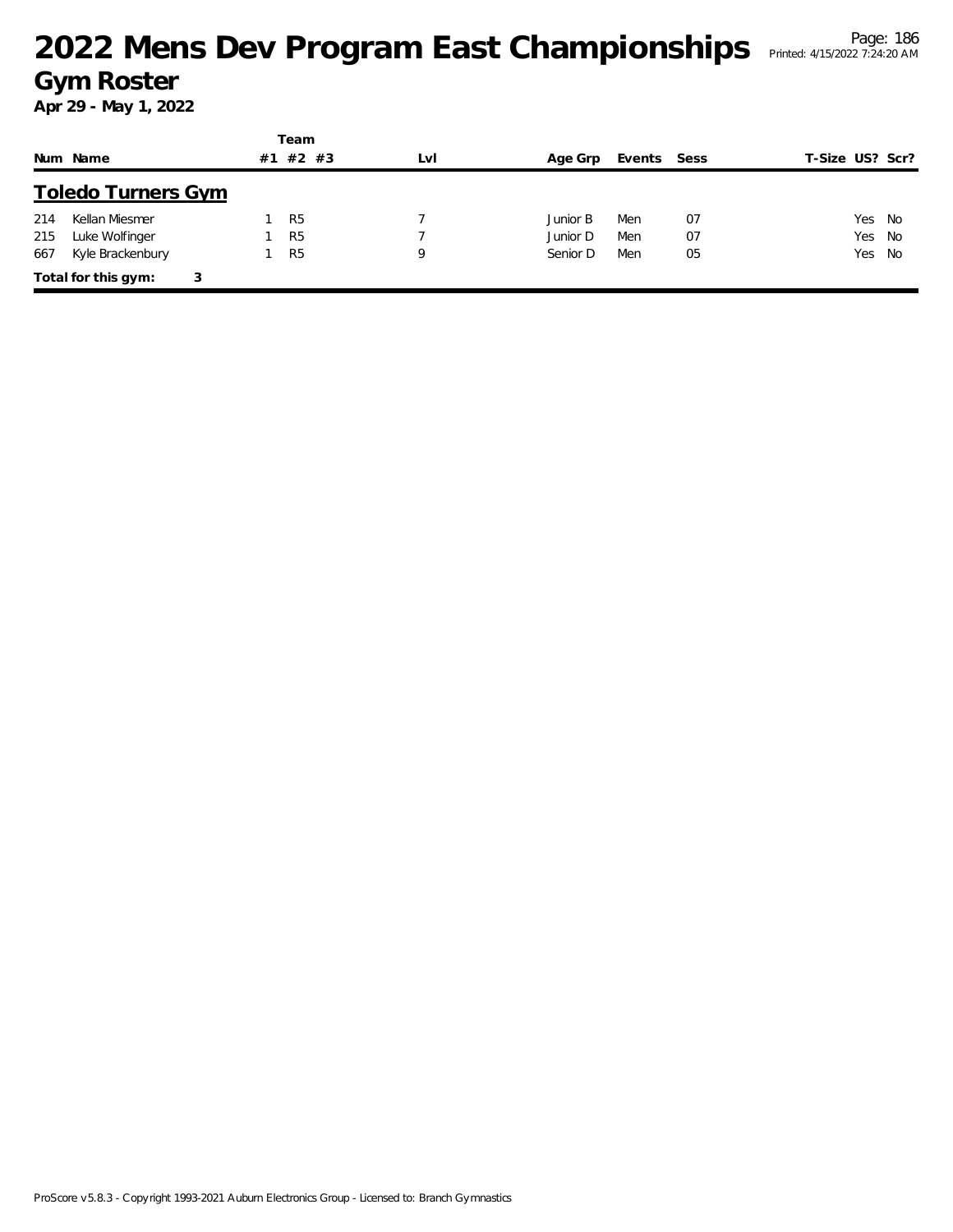|     |                     |   |    | Team           |     |          |             |    |                 |  |
|-----|---------------------|---|----|----------------|-----|----------|-------------|----|-----------------|--|
|     | Num Name            |   | #1 | $#2$ #3        | LvI | Age Grp  | Events Sess |    | T-Size US? Scr? |  |
|     | Trinity             |   |    |                |     |          |             |    |                 |  |
| 289 | Will Szafranski     |   |    | R <sub>5</sub> |     | Youth D  | Men         | 06 | Yes No          |  |
| 746 | Wes Goller          |   |    | R <sub>5</sub> | 9   | Junior B | Men         | 04 | Yes<br>No       |  |
| 747 | Isaiah Nelson       |   |    | R <sub>5</sub> | 9   | Senior A | Men         | 05 | Yes No          |  |
|     | Total for this gym: | 3 |    |                |     |          |             |    |                 |  |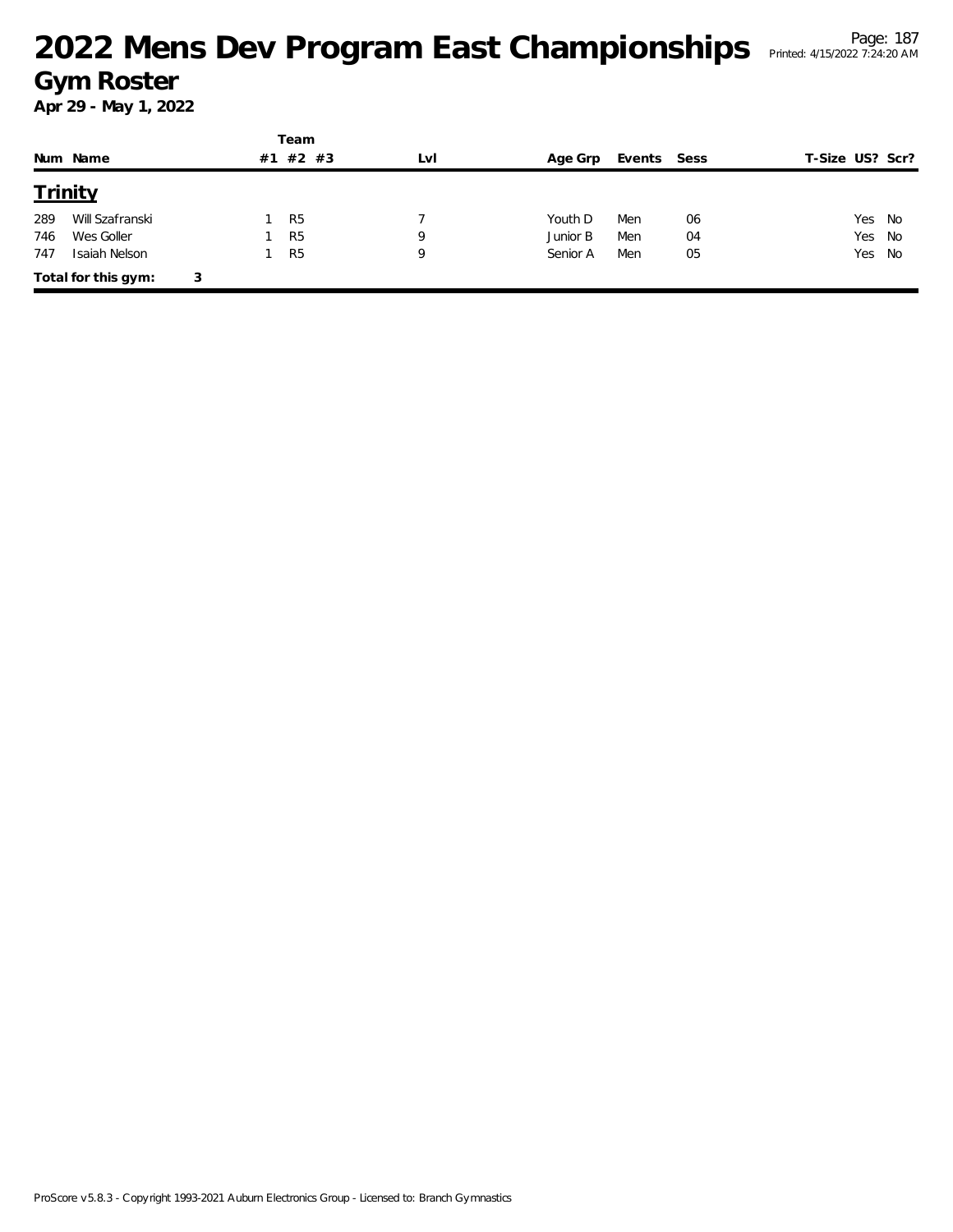|     |                           |    | Team           |     |          |             |    |                 |  |
|-----|---------------------------|----|----------------|-----|----------|-------------|----|-----------------|--|
|     | Num Name                  | #1 | #2 #3          | Lvi | Age Grp  | Events Sess |    | T-Size US? Scr? |  |
|     | <b>TRIumph Gymnastics</b> |    |                |     |          |             |    |                 |  |
| 333 | Aiden Sulym               |    | R <sub>8</sub> |     | Junior A | Men         | 07 | Yes No          |  |
| 786 | Owen Lee                  |    | R <sub>8</sub> | 9   | Senior A | Men         | 05 | Yes No          |  |
|     | Total for this gym:<br>2  |    |                |     |          |             |    |                 |  |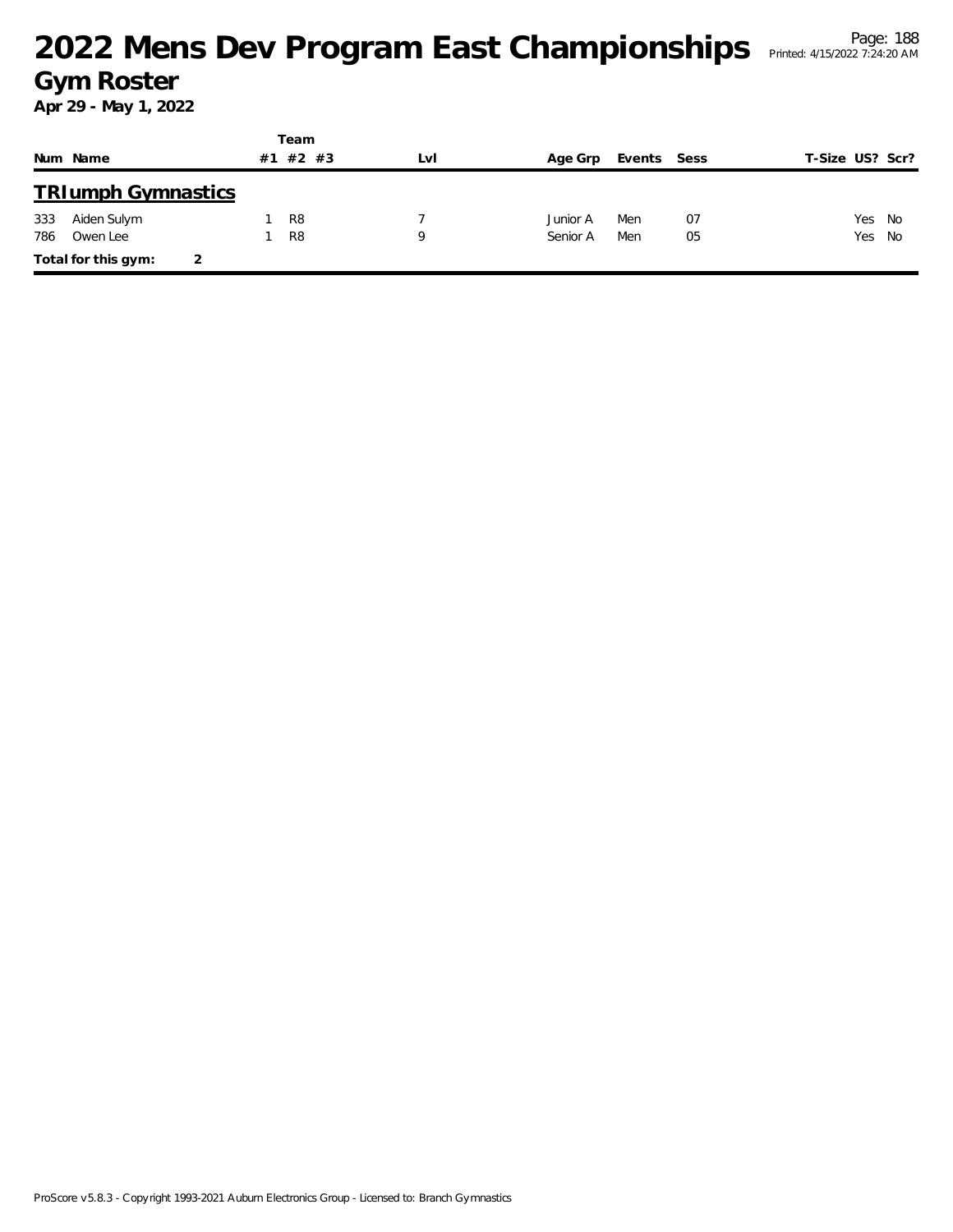|     |                           | Team           |     |          |        |      |                 |           |
|-----|---------------------------|----------------|-----|----------|--------|------|-----------------|-----------|
|     | Num Name                  | #1 #2 #3       | LvI | Age Grp  | Events | Sess | T-Size US? Scr? |           |
|     | <b>Troy Gymnastics</b>    |                |     |          |        |      |                 |           |
| 118 | Jack Cooper               | R <sub>5</sub> |     | Junior D | Men    | 07   | Yes             | No        |
| 119 | Seth Jundt                | R <sub>5</sub> |     | Junior C | Men    | 07   | Yes             | No        |
| 120 | Christian Knox            | R <sub>5</sub> |     | Junior C | Men    | 07   | Yes             | No        |
| 121 | <b>Kelly Menzies</b>      | R <sub>5</sub> |     | Junior C | Men    | 07   | Yes             | <b>No</b> |
| 122 | Matthew Snider            | R <sub>5</sub> |     | Junior A | Men    | 07   | Yes             | <b>No</b> |
| 123 | Preston Waugh             | R <sub>5</sub> |     | Junior B | Men    | 07   | Yes             | No        |
| 578 | Bradley Balutanski        | R <sub>5</sub> | 9   | Senior B | Men    | 05   | Yes             | <b>No</b> |
| 579 | Aidan McCaffrey           | R <sub>5</sub> | 9   | Senior B | Men    | 05   | Yes             | <b>No</b> |
| 580 | Jonah McPeak              | R <sub>5</sub> | 9   | Youth A  | Men    | 03   | Yes             | <b>No</b> |
| 581 | Alex Wampuszyc            | R <sub>5</sub> | 9   | Senior B | Men    | 05   | Yes             | No        |
|     | 10<br>Total for this gym: |                |     |          |        |      |                 |           |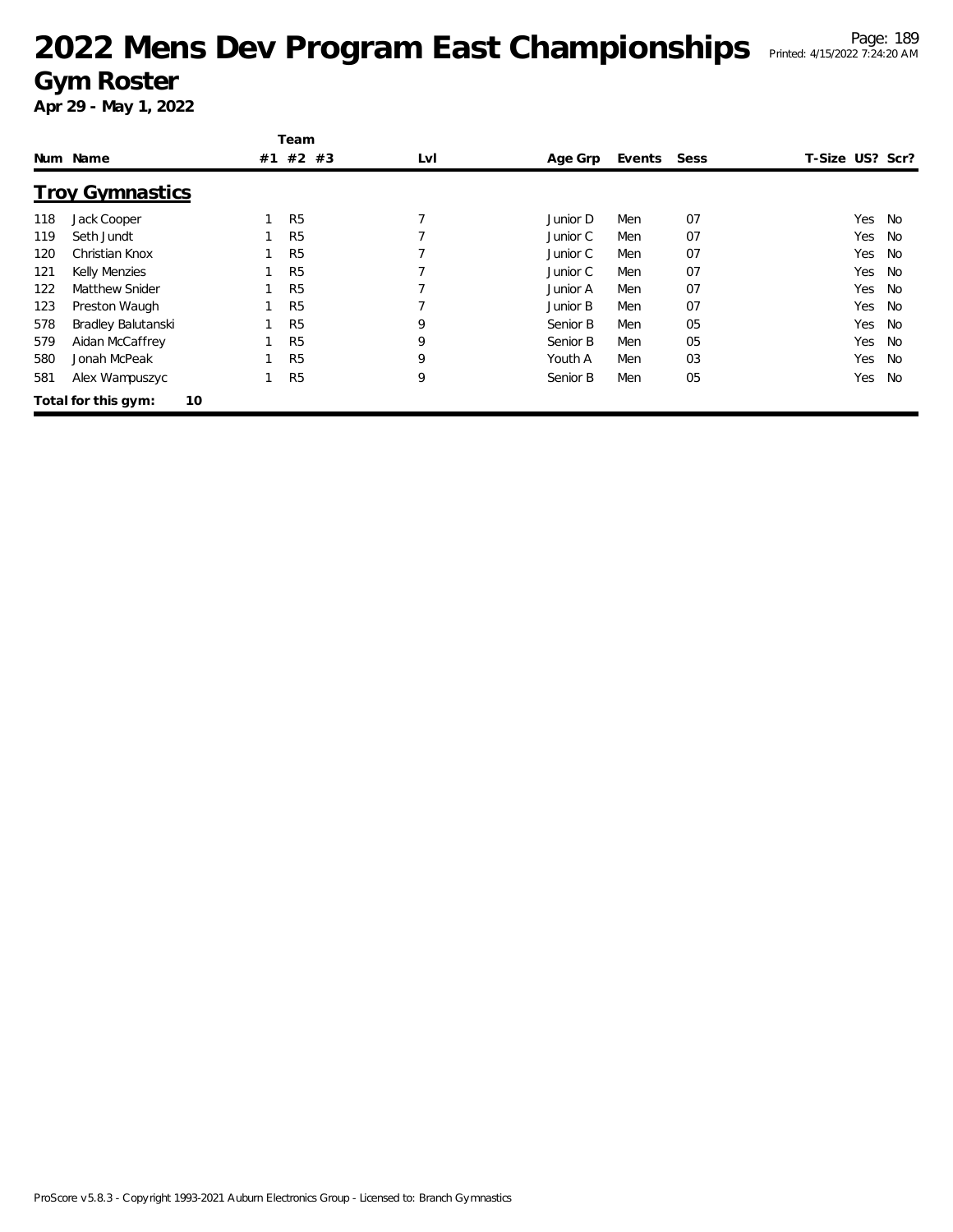|     |                     |   |    | Team           |     |          |             |    |                 |
|-----|---------------------|---|----|----------------|-----|----------|-------------|----|-----------------|
|     | Num Name            |   | #1 | $#2$ #3        | LvI | Age Grp  | Events Sess |    | T-Size US? Scr? |
|     | <b>TumbleBees</b>   |   |    |                |     |          |             |    |                 |
| 539 | Santiago Veloz      |   |    | R <sub>8</sub> | 8   | Junior C | Men         | 02 | Yes No          |
| 823 | Jaedyn Copeland     |   |    | R <sub>8</sub> | Q   | Senior B | Men         | 05 | Yes No          |
| 824 | Michael Renda       |   |    | R <sub>8</sub> | 9   | Junior C | Men         | 04 | Yes No          |
|     | Total for this gym: | 3 |    |                |     |          |             |    |                 |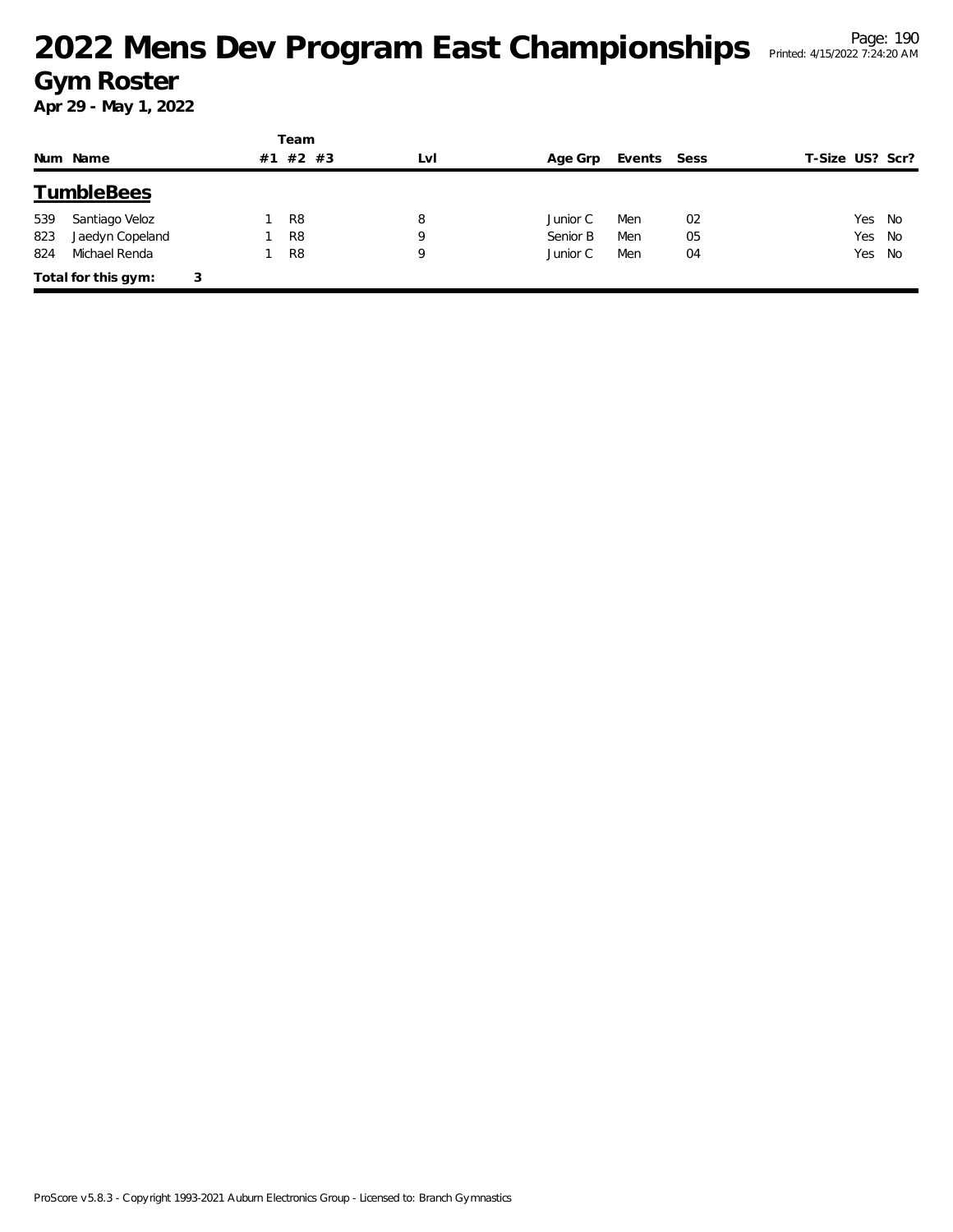|     |                     |    | Team           |     |          |             |    |                 |  |
|-----|---------------------|----|----------------|-----|----------|-------------|----|-----------------|--|
|     | Num Name            | #1 | $#2$ #3        | LvI | Age Grp  | Events Sess |    | T-Size US? Scr? |  |
|     | Ultimate Gym-IL     |    |                |     |          |             |    |                 |  |
| 247 | Zachary Builta      |    | R <sub>5</sub> |     | Junior C | Men         | 07 | Yes No          |  |
| 704 | Connor Haydysch     |    | R <sub>5</sub> | Q   | Junior A | Men         | 04 | Yes No          |  |
|     | Total for this gym: |    |                |     |          |             |    |                 |  |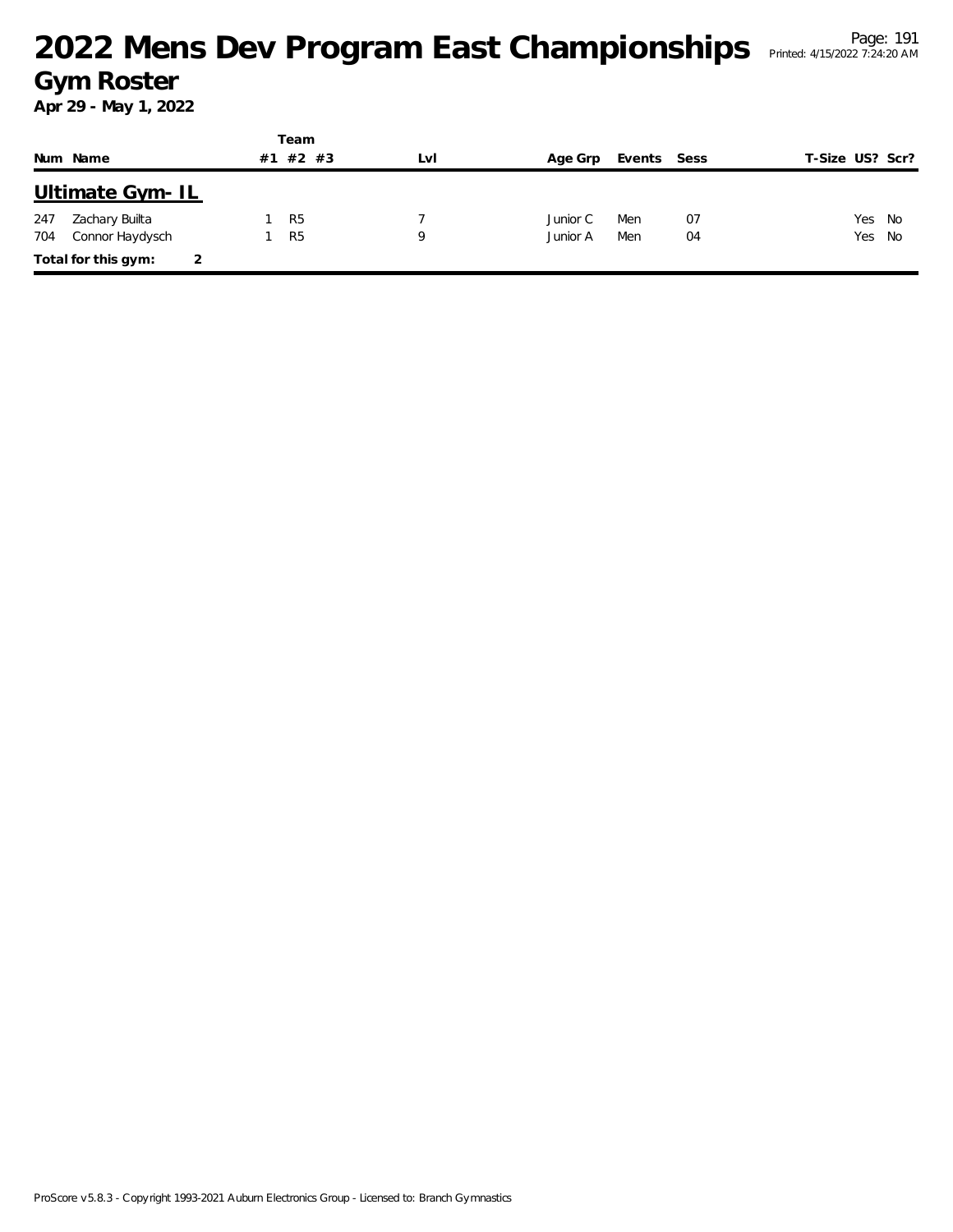|     |                           |    | Team           |     |          |        |      |                 |           |
|-----|---------------------------|----|----------------|-----|----------|--------|------|-----------------|-----------|
|     | Num Name                  | #1 | #2 #3          | LvI | Age Grp  | Events | Sess | T-Size US? Scr? |           |
|     | United Gymnastix          |    |                |     |          |        |      |                 |           |
| 440 | Alan Fradlin              |    | R7             | 8   | Youth A  | Men    | 01   | Yes             | No        |
| 441 | Daniel Gavrilyuk          |    | R7             | 8   | Junior A | Men    | 02   | Yes             | No        |
| 442 | Dmitri Gavrilyuk          |    | R <sub>7</sub> | 8   | Youth A  | Men    | 01   | Yes             | No        |
| 443 | Michelangelo Morgan       |    | R <sub>7</sub> | 8   | Youth C  | Men    | 01   | Yes             | <b>No</b> |
| 444 | Niko Stefanov             |    | R7             | 8   | Youth C  | Men    | 01   | Yes             | No        |
| 445 | Brady Yasbin              |    | R7             | 8   | Youth D  | Men    | 01   | Yes             | No.       |
| 650 | <b>Blake Freyman</b>      |    | R7             | 9   | Youth B  | Men    | 03   | Yes             | <b>No</b> |
| 651 | Johnny Kesselman          |    | R7             | 9   | Youth A  | Men    | 03   | Yes             | No        |
| 652 | Micah Odoom               |    | R <sub>7</sub> | 9   | Youth C  | Men    | 03   | Yes             | No        |
| 653 | Chase Vandergrift         |    | R <sub>7</sub> | 9   | Junior B | Men    | 04   | Yes             | <b>No</b> |
|     | 10<br>Total for this gym: |    |                |     |          |        |      |                 |           |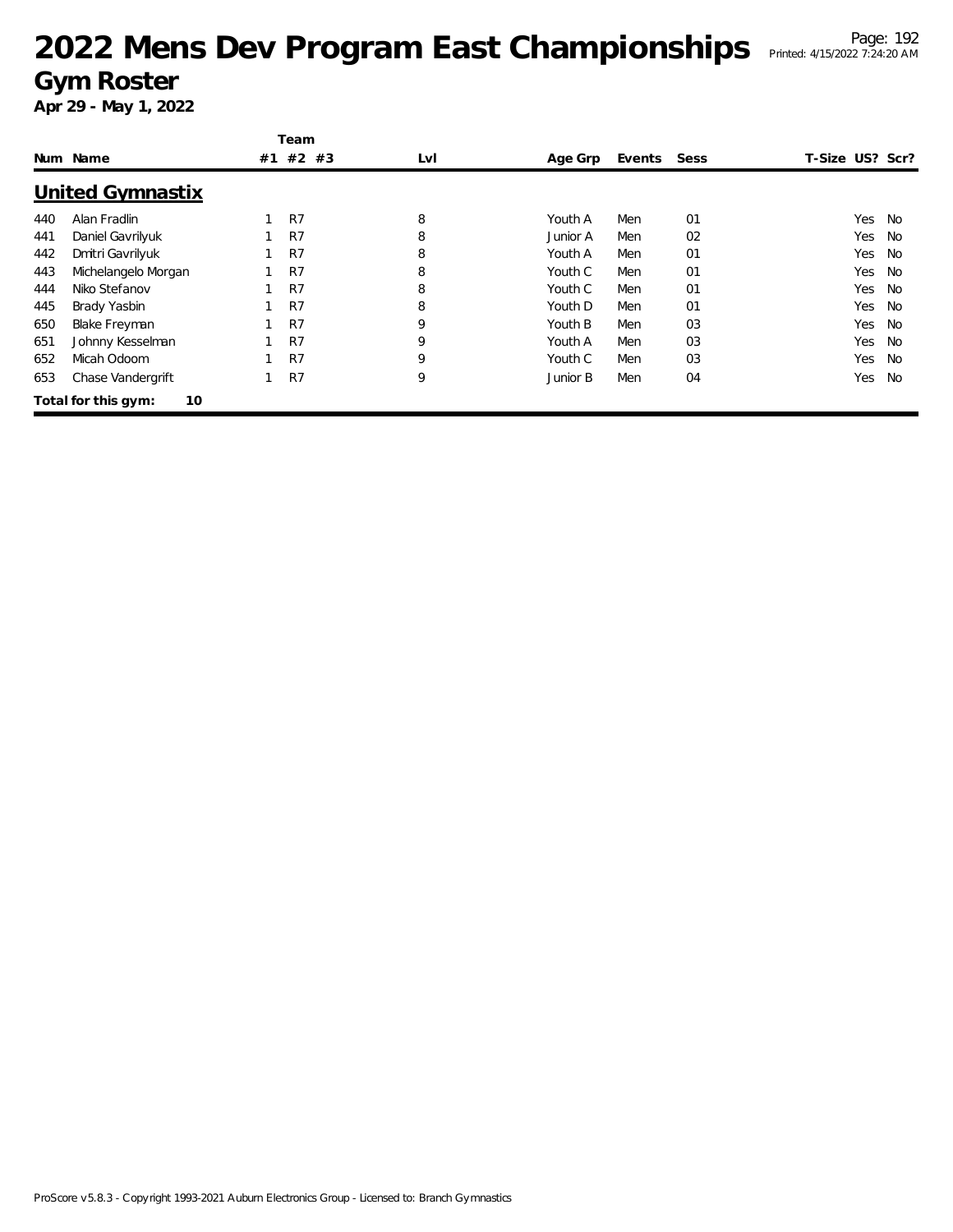|                     | Team        |     |                        |                 |
|---------------------|-------------|-----|------------------------|-----------------|
| Num Name            | #2 #3<br>#1 | LvI | Events Sess<br>Age Grp | T-Size US? Scr? |
| US Gym- Mahwah      |             |     |                        |                 |
| 708<br>Xavier Desai | 1 R7        |     | Men<br>Senior A        | Yes No<br>05    |
| Total for this gym: |             |     |                        |                 |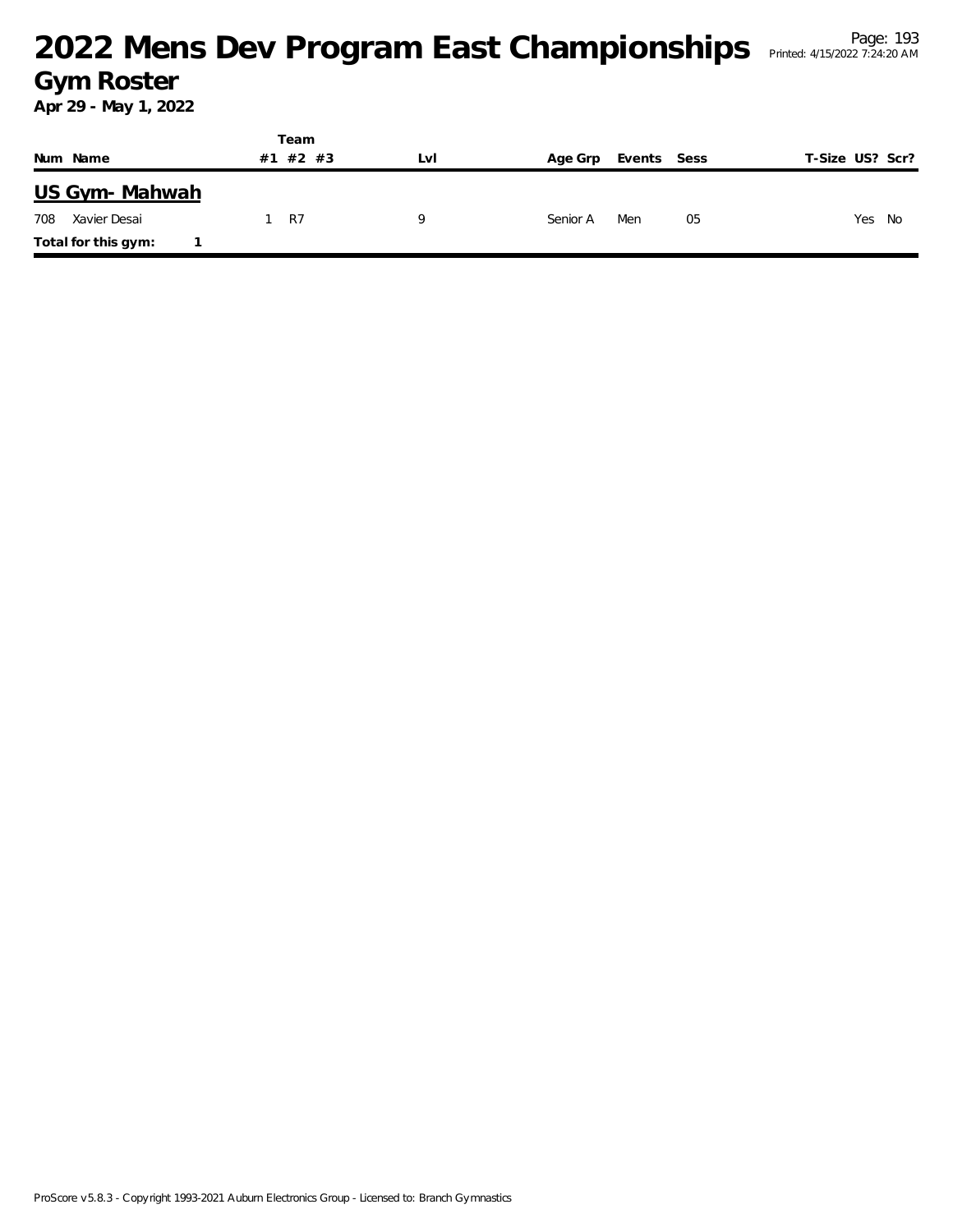|               |                     |   |    | Team           |     |          |             |    |                 |
|---------------|---------------------|---|----|----------------|-----|----------|-------------|----|-----------------|
|               | Num Name            |   | #1 | #2 #3          | LvI | Age Grp  | Events Sess |    | T-Size US? Scr? |
| <b>Viking</b> |                     |   |    |                |     |          |             |    |                 |
| 298           | AJ DiBasilio        |   |    | R <sub>5</sub> |     | Junior A | Men         | 07 | Yes No          |
| 299           | Mateo Guzman        |   |    | R <sub>5</sub> |     | Youth B  | Men         | 06 | Yes<br>No       |
| 758           | Erik van Leer       |   |    | R <sub>5</sub> | 9   | Senior A | Men         | 05 | Yes No          |
|               | Total for this gym: | 3 |    |                |     |          |             |    |                 |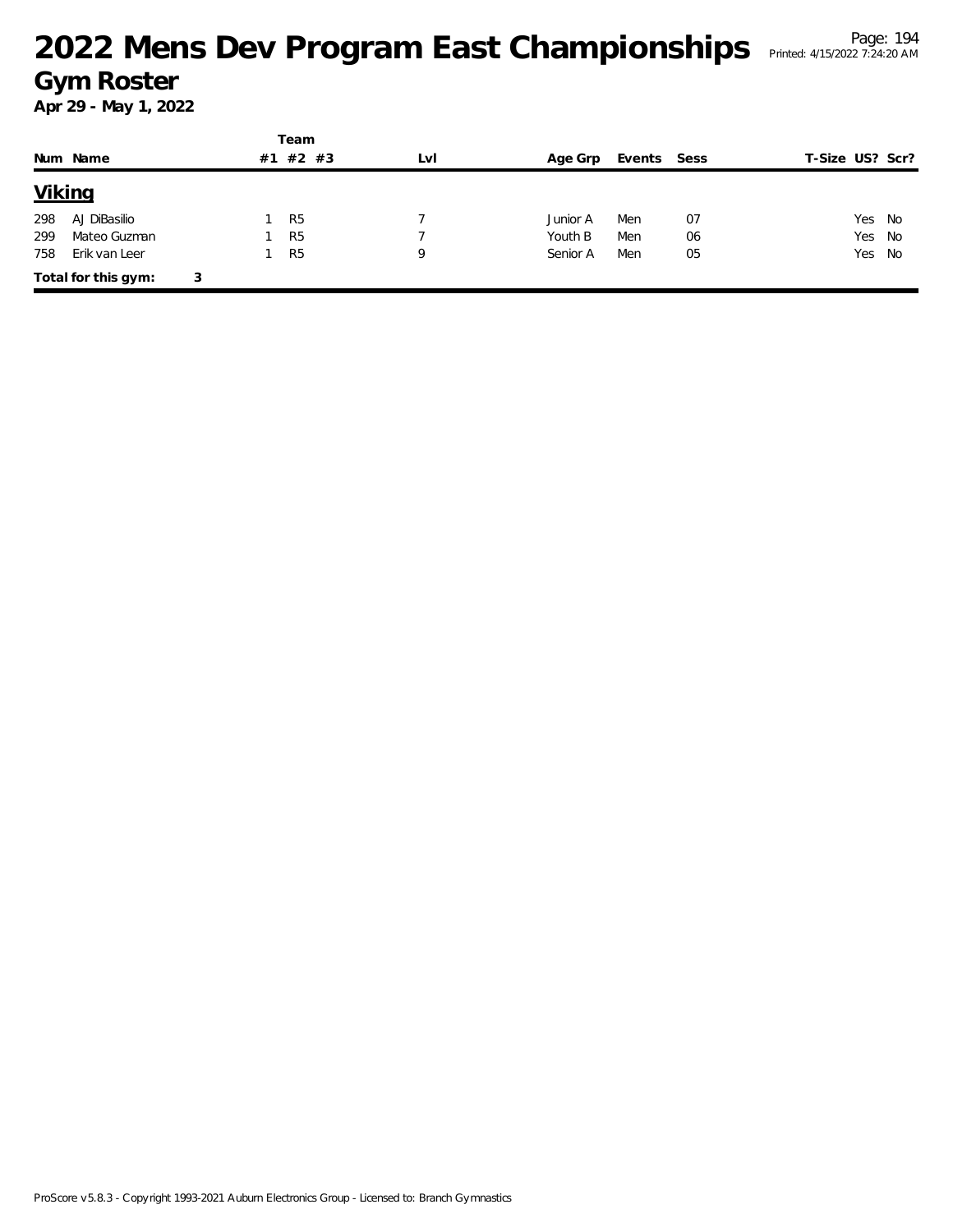|            |                          |    | Team                        |     |          |        |      |                 |        |      |
|------------|--------------------------|----|-----------------------------|-----|----------|--------|------|-----------------|--------|------|
|            | Num Name                 | #1 | #2 #3                       | LvI | Age Grp  | Events | Sess | T-Size US? Scr? |        |      |
| <b>WCG</b> |                          |    |                             |     |          |        |      |                 |        |      |
| 367        | Cooper Love              |    | R <sub>8</sub>              | 8   | Junior B | Men    | 02   |                 | Yes No |      |
| 368        | *Dylan-FX Maresma        |    | <b>SP</b><br>R <sub>8</sub> | 8   | Junior D | Men    | 02   |                 | Yes No |      |
| 369        | Joaquin Martinez         |    | R <sub>8</sub>              | 8   | Youth D  | Men    | 01   |                 | Yes No |      |
| 370        | Mason Smith              |    | R <sub>8</sub>              | 8   | Youth D  | Men    | 01   |                 | Yes No |      |
| 371        | Jimmy Sterling           |    | R <sub>8</sub>              | 8   | Youth A  | Men    | 01   |                 | Yes    | - No |
|            | 5<br>Total for this gym: |    |                             |     |          |        |      |                 |        |      |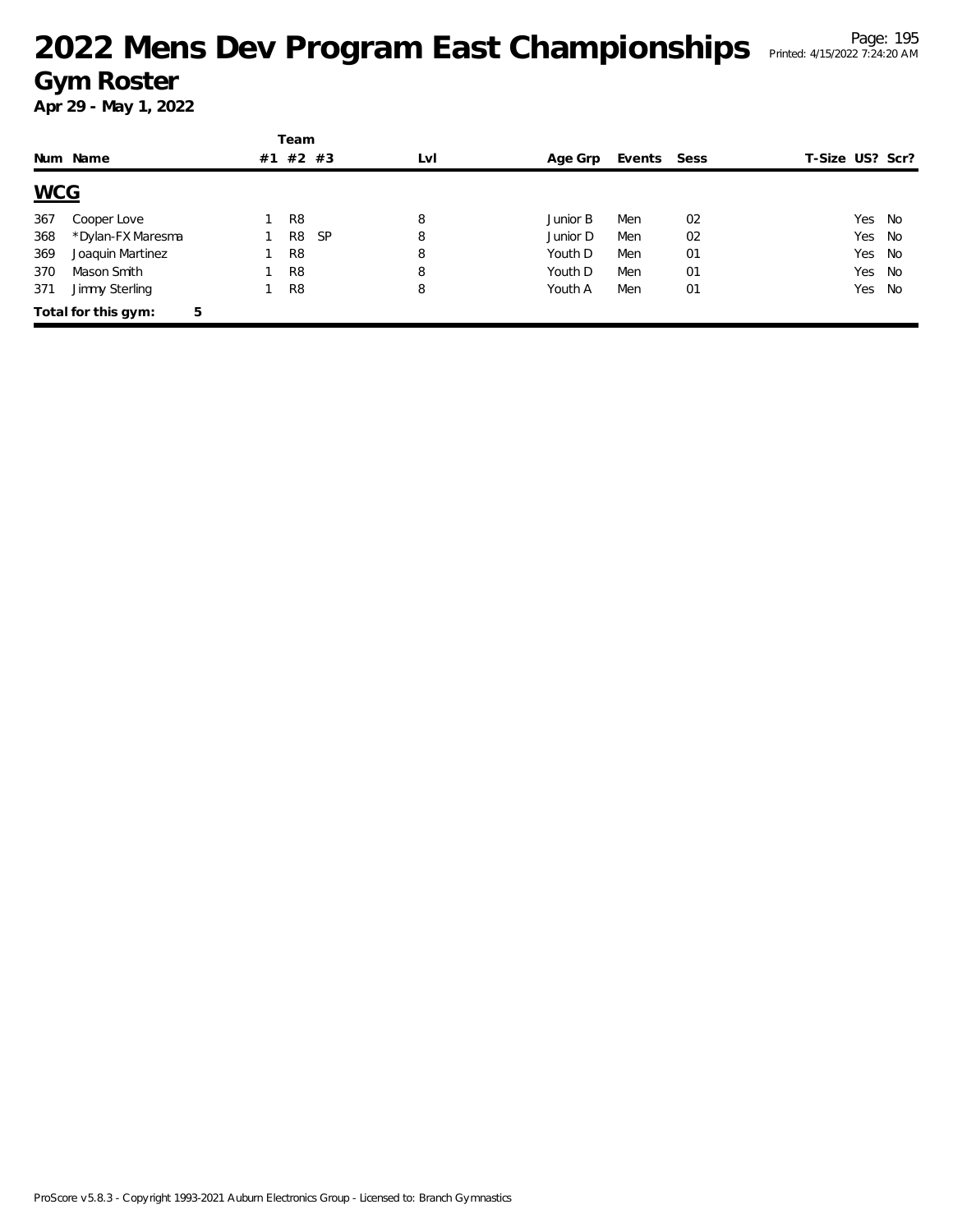|            |                     |   |    | Team  |     |         |             |    |                 |    |
|------------|---------------------|---|----|-------|-----|---------|-------------|----|-----------------|----|
|            | Num Name            |   | #1 | #2 #3 | LVI | Age Grp | Events Sess |    | T-Size US? Scr? |    |
| <b>WGA</b> |                     |   |    |       |     |         |             |    |                 |    |
| 116        | Noah Anderson       |   |    | R7    |     | Youth A | Men         | 06 | Yes             | No |
| 117        | Jadiel Nunez        |   |    | R7    |     | Youth B | Men         | 06 | Yes             | No |
|            | Total for this gym: | 2 |    |       |     |         |             |    |                 |    |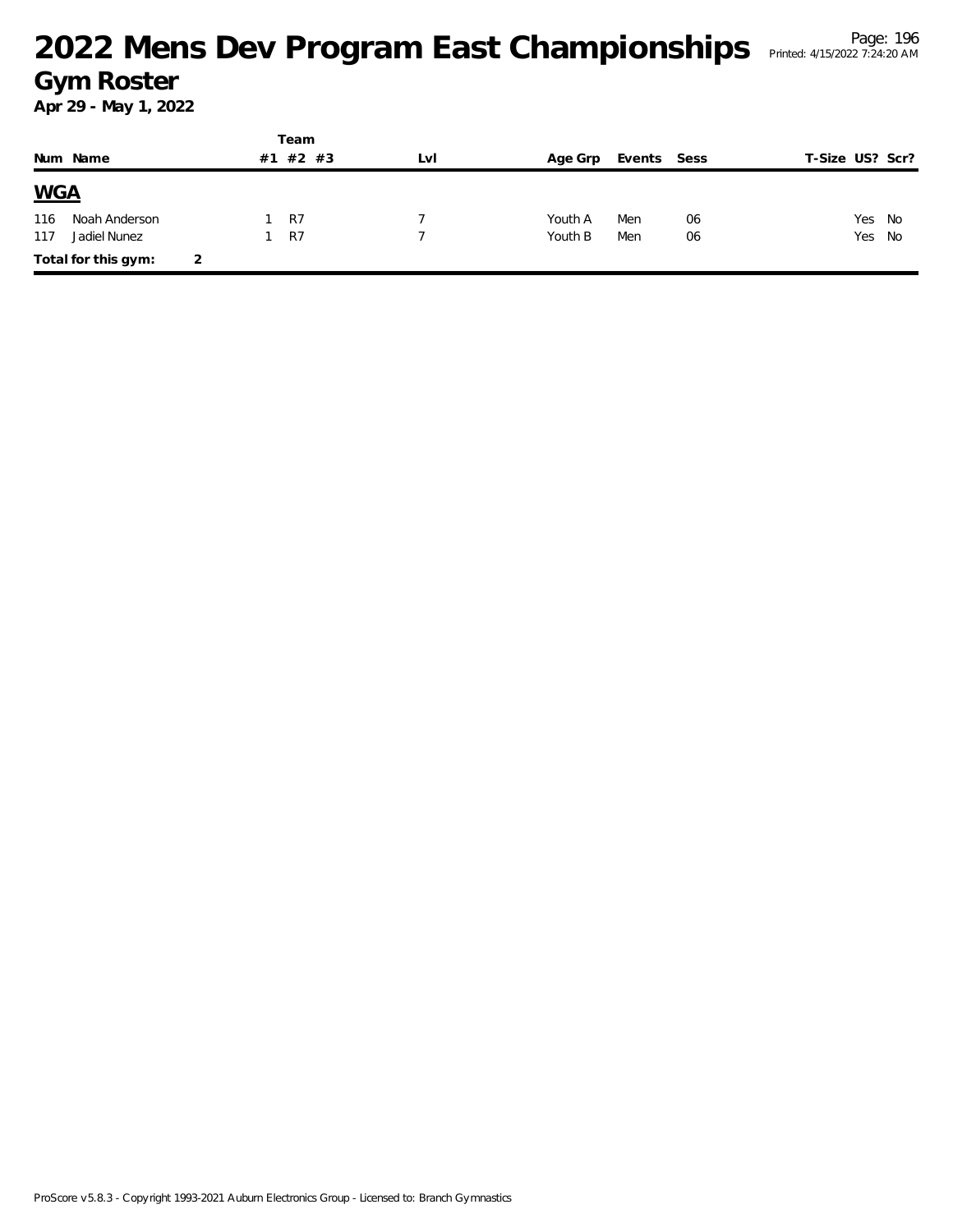|     |                     |   |    | Team    |     |          |             |    |                 |    |
|-----|---------------------|---|----|---------|-----|----------|-------------|----|-----------------|----|
|     | Num Name            |   | #1 | $#2$ #3 | Lvl | Age Grp  | Events Sess |    | T-Size US? Scr? |    |
|     | Williamsburg        |   |    |         |     |          |             |    |                 |    |
| 480 | Max Tope            |   |    | R7      | 8   | Junior A | Men         | 02 | Yes             | No |
| 481 | Jacob Whatley       |   |    | R7      | 8   | Youth A  | Men         | 01 | Yes No          |    |
|     | Total for this gym: | 2 |    |         |     |          |             |    |                 |    |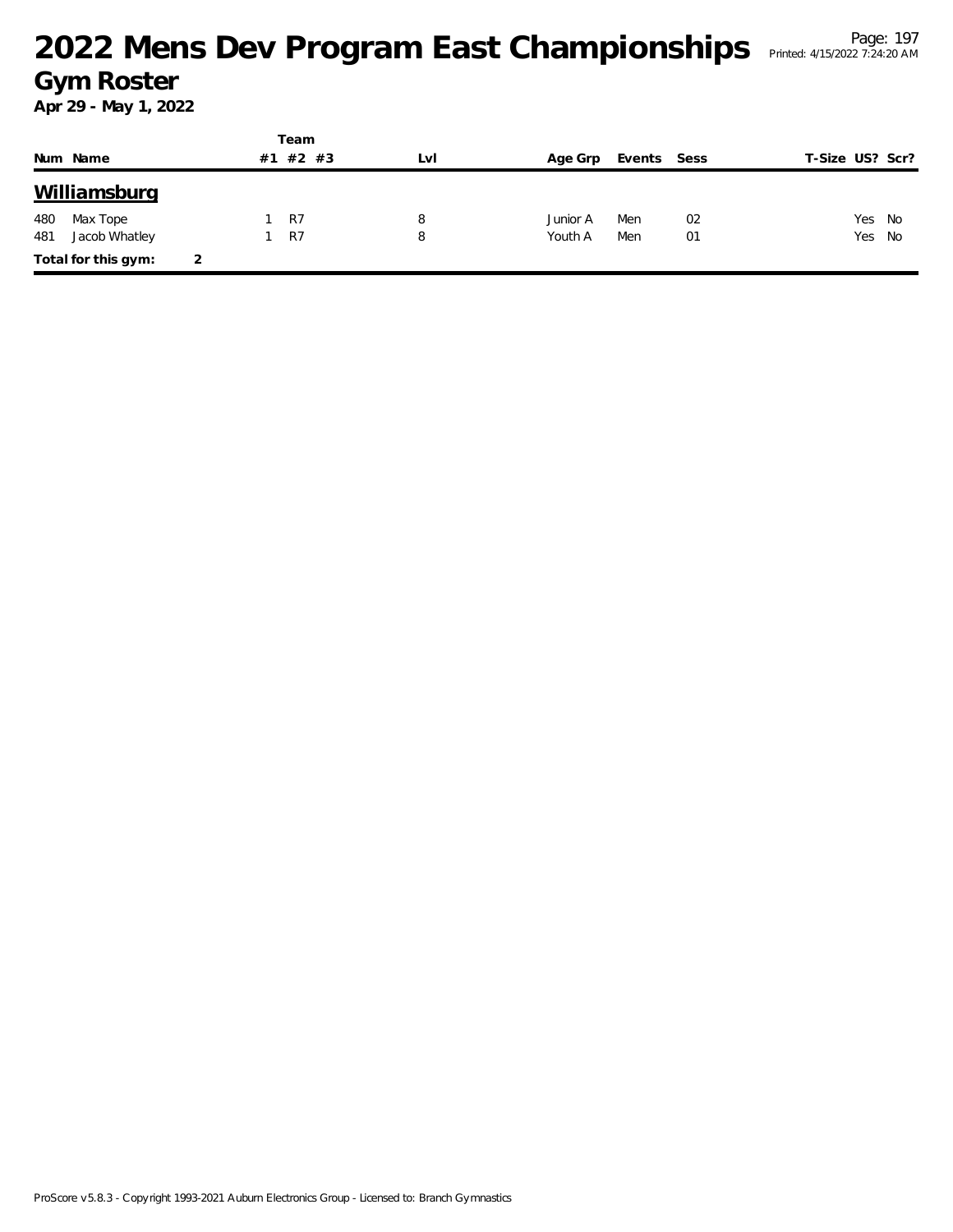|     |                             |    | Team           |     |          |             |    |                 |        |
|-----|-----------------------------|----|----------------|-----|----------|-------------|----|-----------------|--------|
|     | Num Name                    | #1 | #2 #3          | LvI | Age Grp  | Events Sess |    | T-Size US? Scr? |        |
|     | <b>Wimbleton Gymnastics</b> |    |                |     |          |             |    |                 |        |
| 482 | Elijah Halford              |    | R <sub>8</sub> | 8   | Youth D  | Men         | 01 |                 | Yes No |
| 705 | Everett Nordin              |    | R <sub>8</sub> | Q   | Junior A | Men         | 04 |                 | Yes No |
|     | Total for this gym:         |    |                |     |          |             |    |                 |        |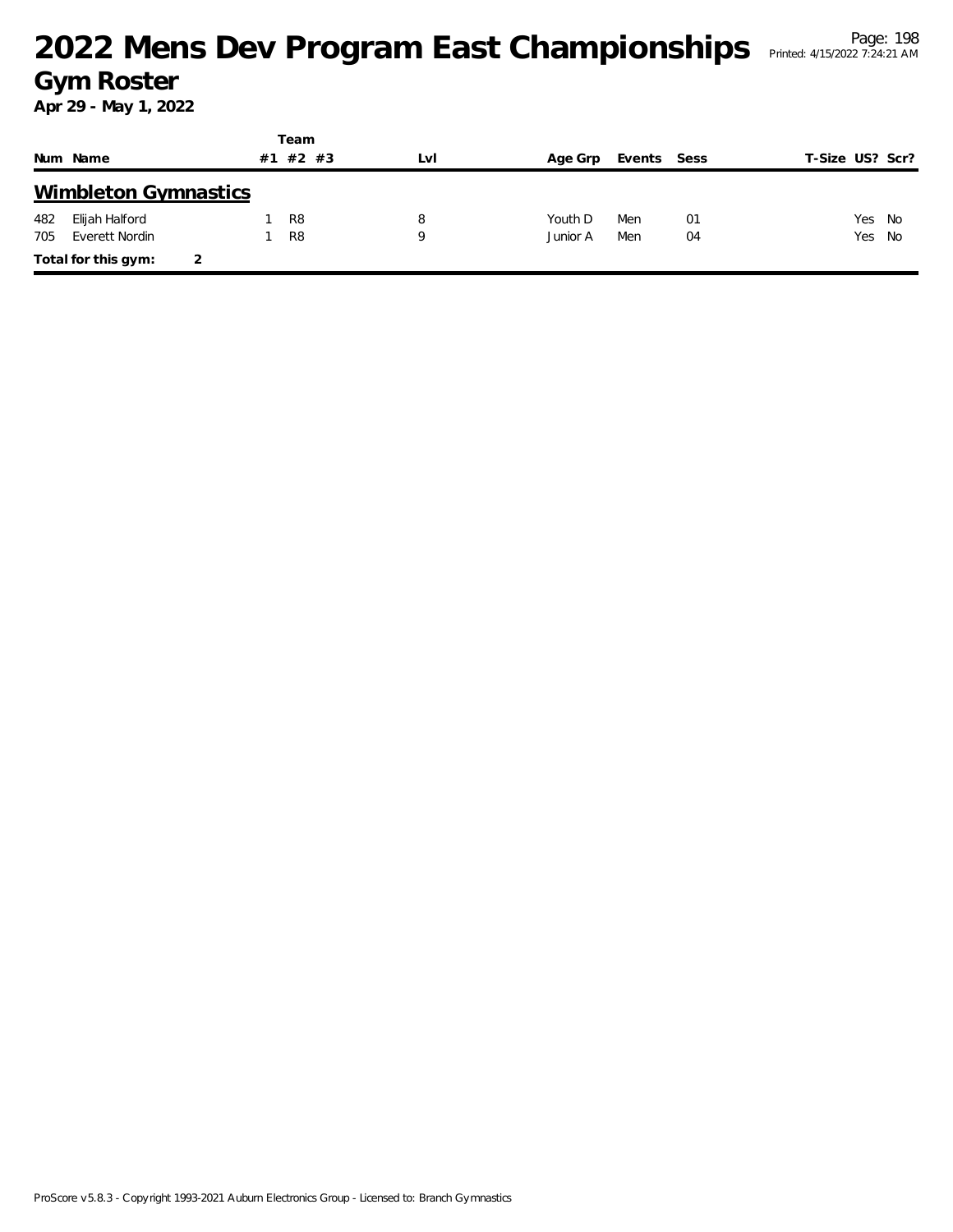|                     | Team        |     |                        |                 |  |
|---------------------|-------------|-----|------------------------|-----------------|--|
| Num Name            | #2 #3<br>#1 | LvI | Events Sess<br>Age Grp | T-Size US? Scr? |  |
| World Class Gym-NY  |             |     |                        |                 |  |
| Rami Fox<br>255     | R7          |     | Youth B<br>Men<br>06   | Yes<br>No       |  |
| Total for this gym: |             |     |                        |                 |  |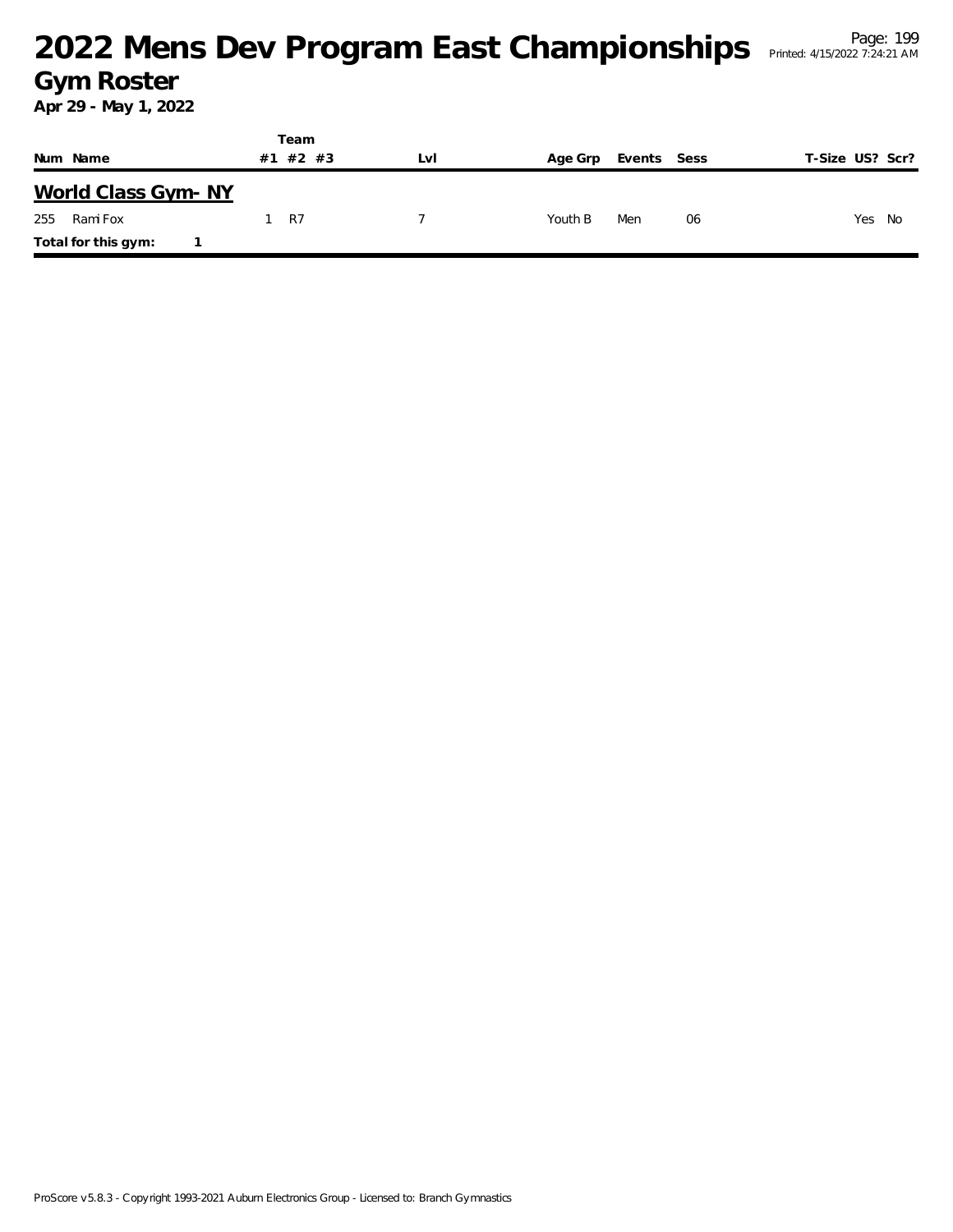|     |                     |    | Team  |     |          |             |    |                 |  |
|-----|---------------------|----|-------|-----|----------|-------------|----|-----------------|--|
|     | Num Name            | #1 | #2 #3 | LvI | Age Grp  | Events Sess |    | T-Size US? Scr? |  |
|     | World Class Gym-VA  |    |       |     |          |             |    |                 |  |
| 573 | Ahmir Bass          |    | R7    | Q   | Junior B | Men         | 04 | Yes No          |  |
| 574 | Justin Williams     |    | R7    | Q   | Senior D | Men         | 05 | Yes No          |  |
|     | Total for this gym: | 2  |       |     |          |             |    |                 |  |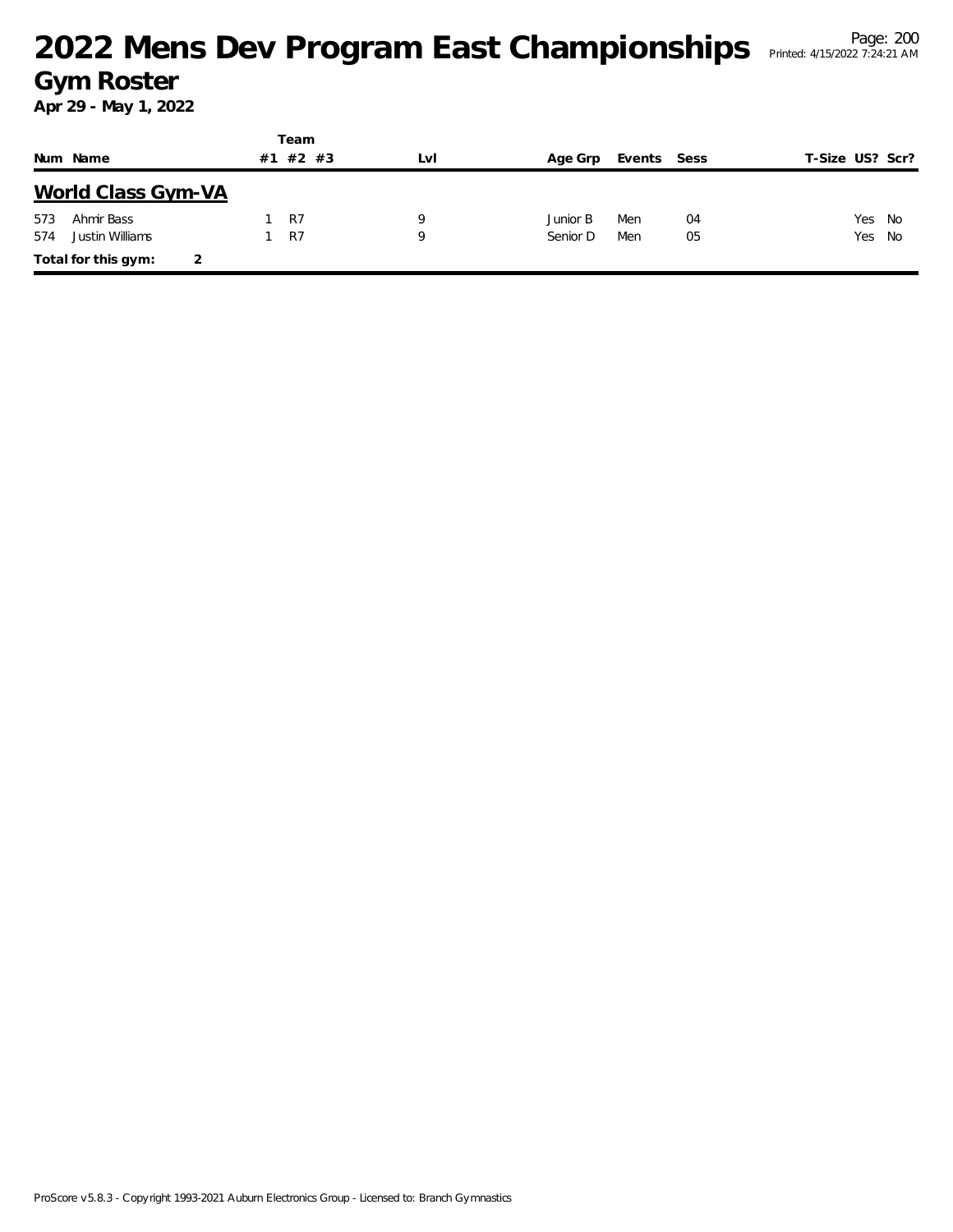|                       | Team           |            |         |             |                 |
|-----------------------|----------------|------------|---------|-------------|-----------------|
| Num Name              | $#2$ #3<br>#1  | <b>LVI</b> | Age Grp | Events Sess | T-Size US? Scr? |
| World Class-IL        |                |            |         |             |                 |
| 583<br>Jeremy Shelton | R <sub>5</sub> | Q          | Youth B | Men<br>03   | Yes<br>No       |
| Total for this gym:   |                |            |         |             |                 |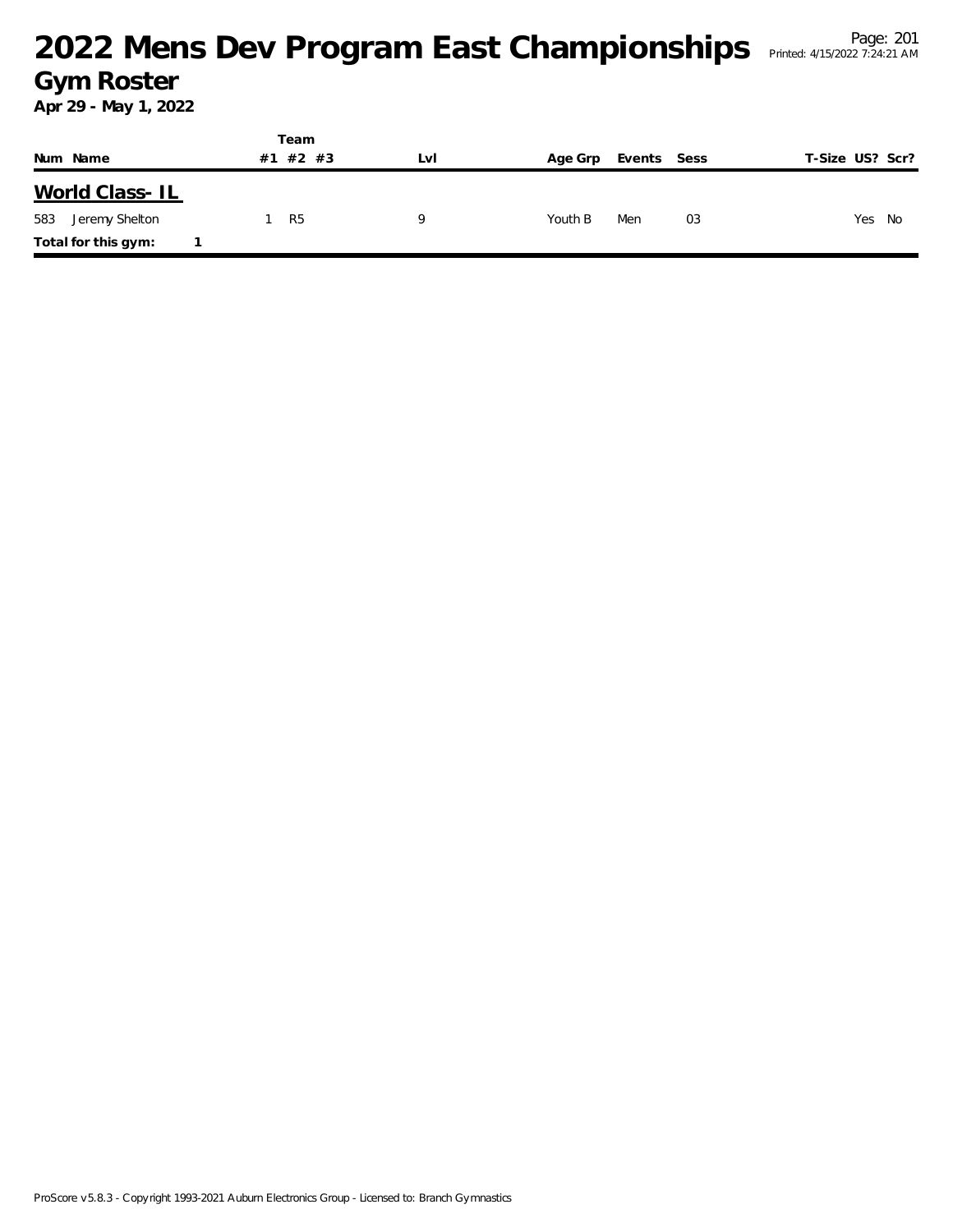|     |                             |    | Team    |     |          |             |    |                 |  |
|-----|-----------------------------|----|---------|-----|----------|-------------|----|-----------------|--|
|     | Num Name                    | #1 | $#2$ #3 | LvI | Age Grp  | Events Sess |    | T-Size US? Scr? |  |
|     | <b>World Cup Gymnastics</b> |    |         |     |          |             |    |                 |  |
| 240 | Sawyer Robertson            |    | R7      |     | Youth A  | Men         | 06 | Yes No          |  |
| 473 | Albert Sturhahn             |    | R7      | 8   | Junior B | Men         | 02 | Yes No          |  |
| 693 | Michael Davenport           |    | R7      | 9   | Senior B | Men         | 05 | Yes No          |  |
| 694 | Connor Glickman             |    | R7      | 9   | Senior C | Men         | 05 | Yes No          |  |
|     | Total for this gym:<br>4    |    |         |     |          |             |    |                 |  |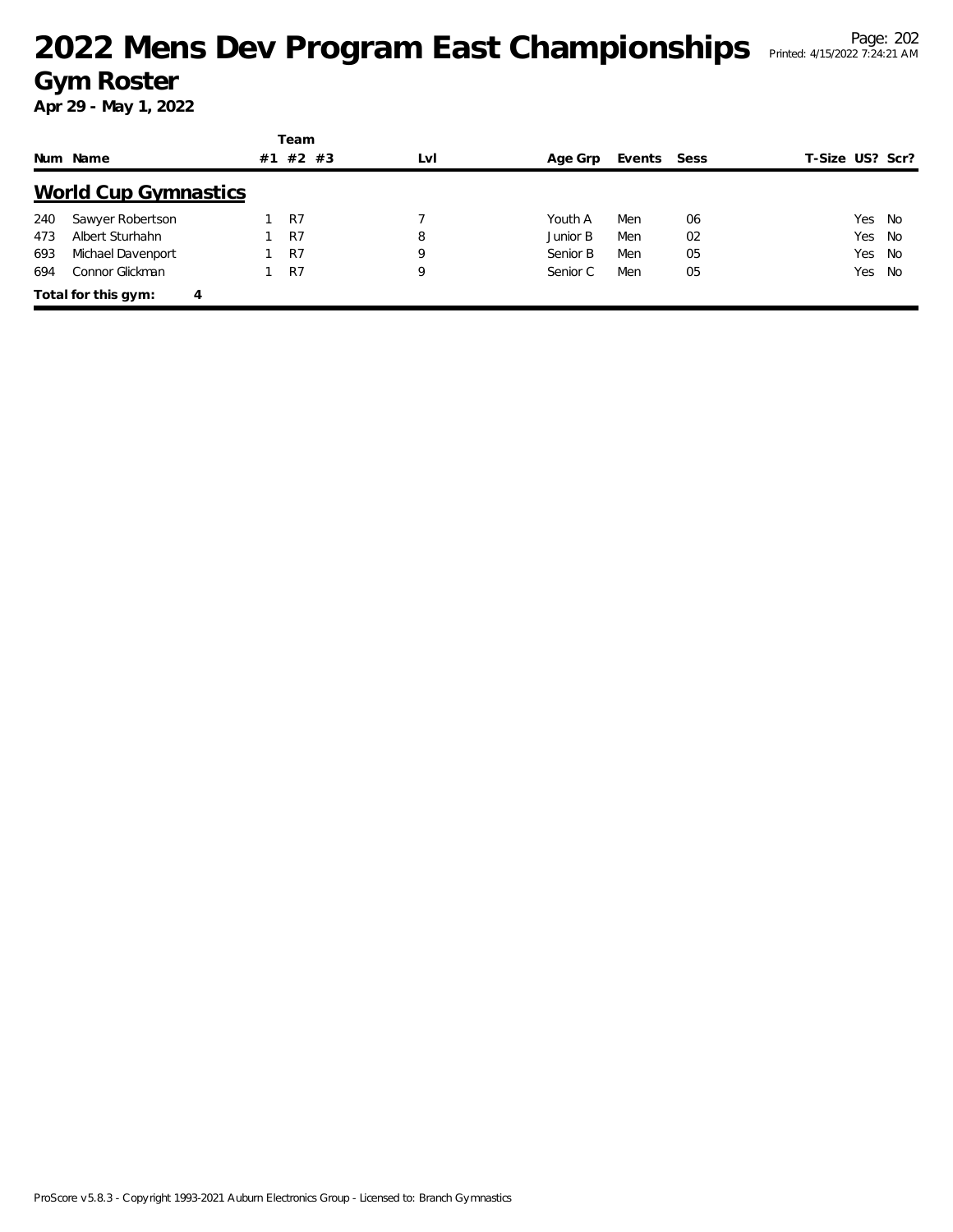|                       | Team        |     |         |             |                 |  |
|-----------------------|-------------|-----|---------|-------------|-----------------|--|
| Num Name              | #2 #3<br>#1 | Lvi | Age Grp | Events Sess | T-Size US? Scr? |  |
| <b>WPGF</b>           |             |     |         |             |                 |  |
| 355<br>Anthony Farrah | R7          |     | Youth C | Men<br>06   | Yes No          |  |
| Total for this gym:   |             |     |         |             |                 |  |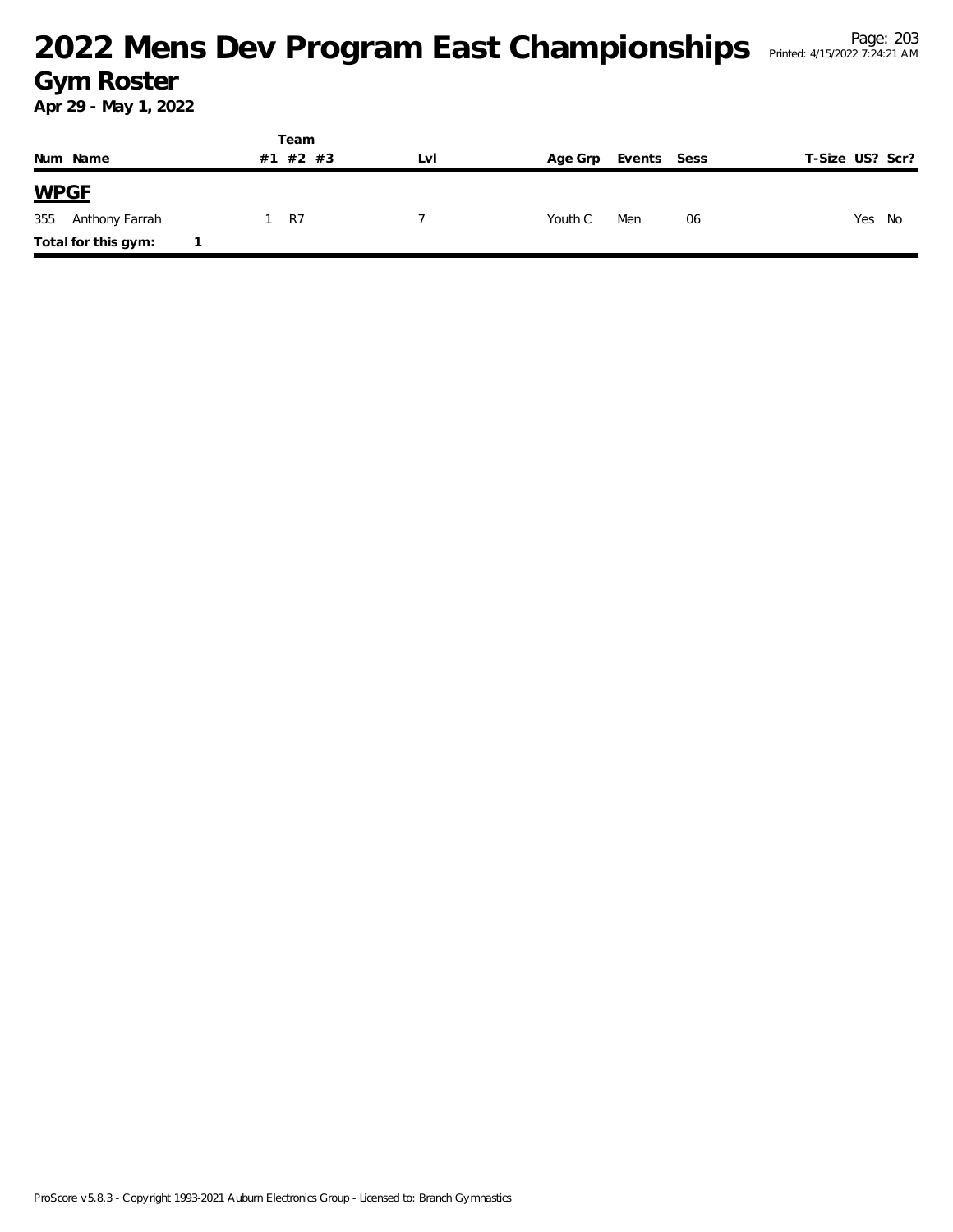|                     | Team        |     |         |             |                 |  |
|---------------------|-------------|-----|---------|-------------|-----------------|--|
| Num Name            | #2 #3<br>#1 | LvI | Age Grp | Events Sess | T-Size US? Scr? |  |
| WVGTC/G-FORCE       |             |     |         |             |                 |  |
| Colin Graham<br>245 | -R7         |     | Youth A | Men<br>06   | Yes No          |  |
| Total for this gym: |             |     |         |             |                 |  |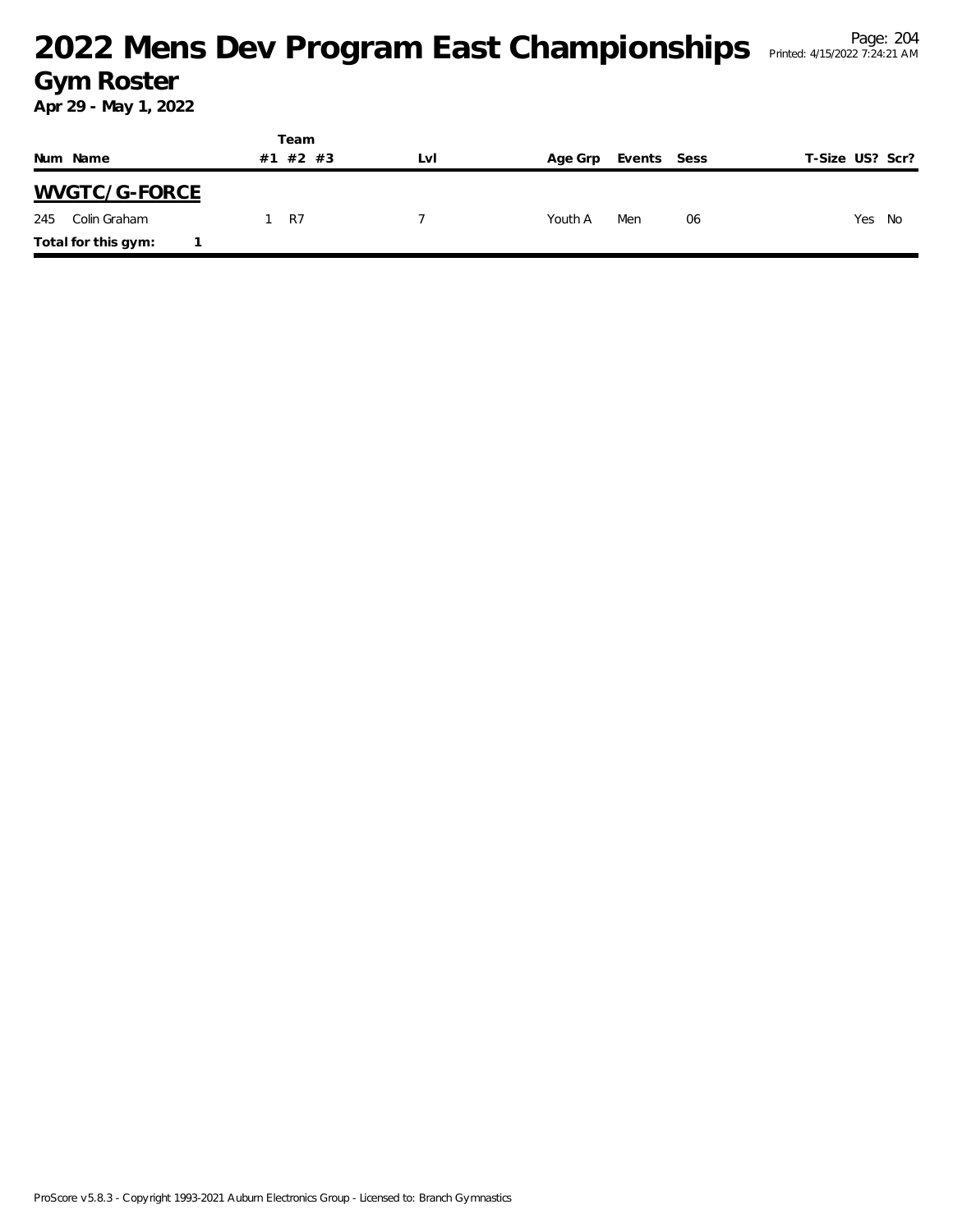|          |                           | Team |                |     |          |             |    |                 |  |
|----------|---------------------------|------|----------------|-----|----------|-------------|----|-----------------|--|
| Num Name |                           |      | $#2$ #3        | LvI | Age Grp  | Events Sess |    | T-Size US? Scr? |  |
|          | <b>Yellow Jackets Gym</b> |      |                |     |          |             |    |                 |  |
| 432      | DAMIAN ANDRUSYSHYN        |      | R <sub>6</sub> | 8   | Youth C  | Men         | 01 | Yes No          |  |
| 433      | Andrew Sapcoe             |      | R <sub>6</sub> | 8   | Junior C | Men         | 02 | Yes No          |  |
| 635      | Noah Doiron               |      | R <sub>6</sub> | 9   | Junior D | Men         | 04 | Yes No          |  |
| 636      | Cole Larrabee             |      | R <sub>6</sub> | 9   | Junior A | Men         | 04 | Yes No          |  |
|          | Total for this gym:<br>4  |      |                |     |          |             |    |                 |  |